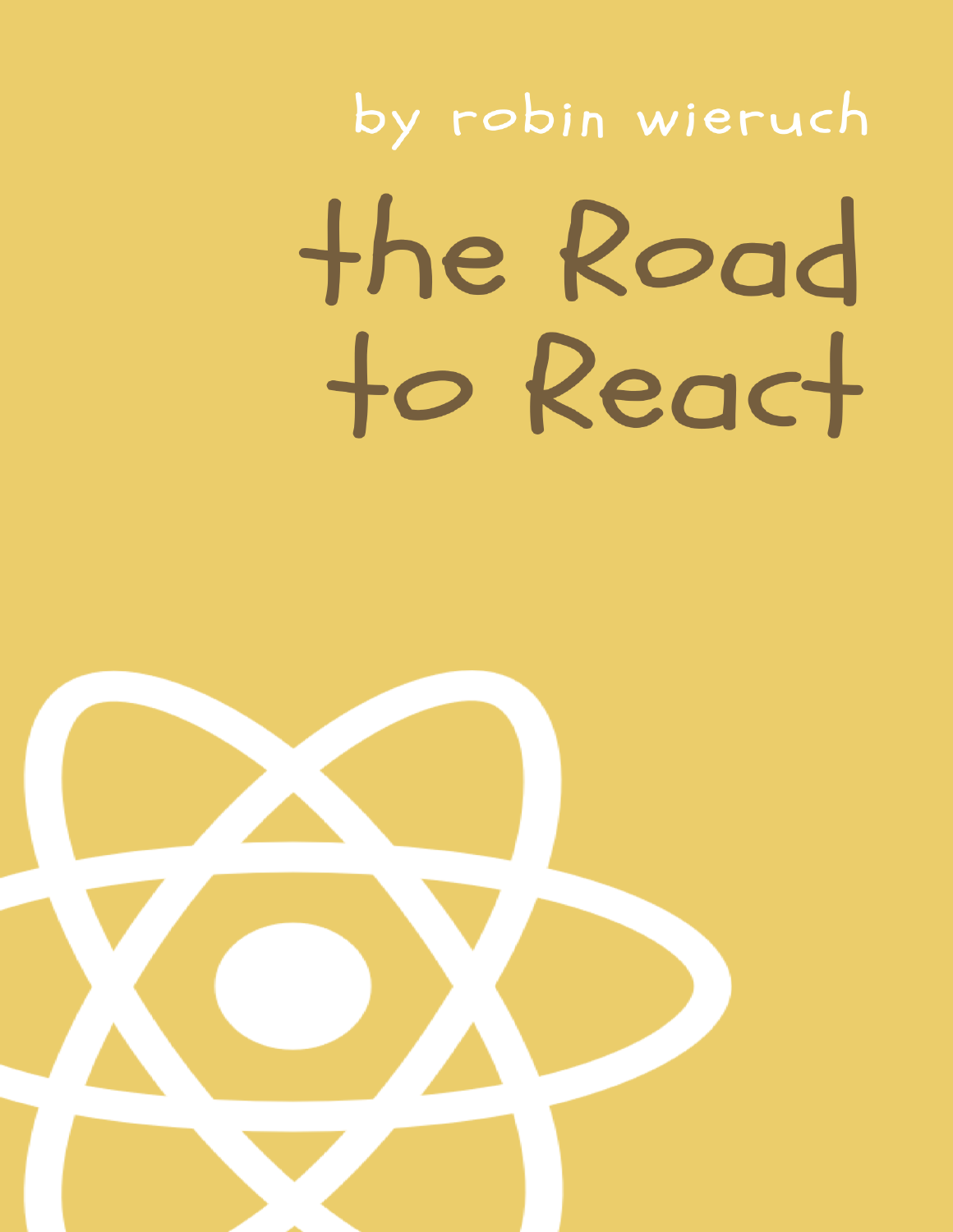# **The Road to React**

## Your journey to master plain yet pragmatic React

## Robin Wieruch

This book is for sale at <http://leanpub.com/the-road-to-learn-react>

This version was published on 2020-04-20



This is a [Leanpub](http://leanpub.com/) book. Leanpub empowers authors and publishers with the Lean Publishing process. [Lean Publishing](http://leanpub.com/manifesto) is the act of publishing an in-progress ebook using lightweight tools and many iterations to get reader feedback, pivot until you have the right book and build traction once you do.

© 2016 - 2020 Robin Wieruch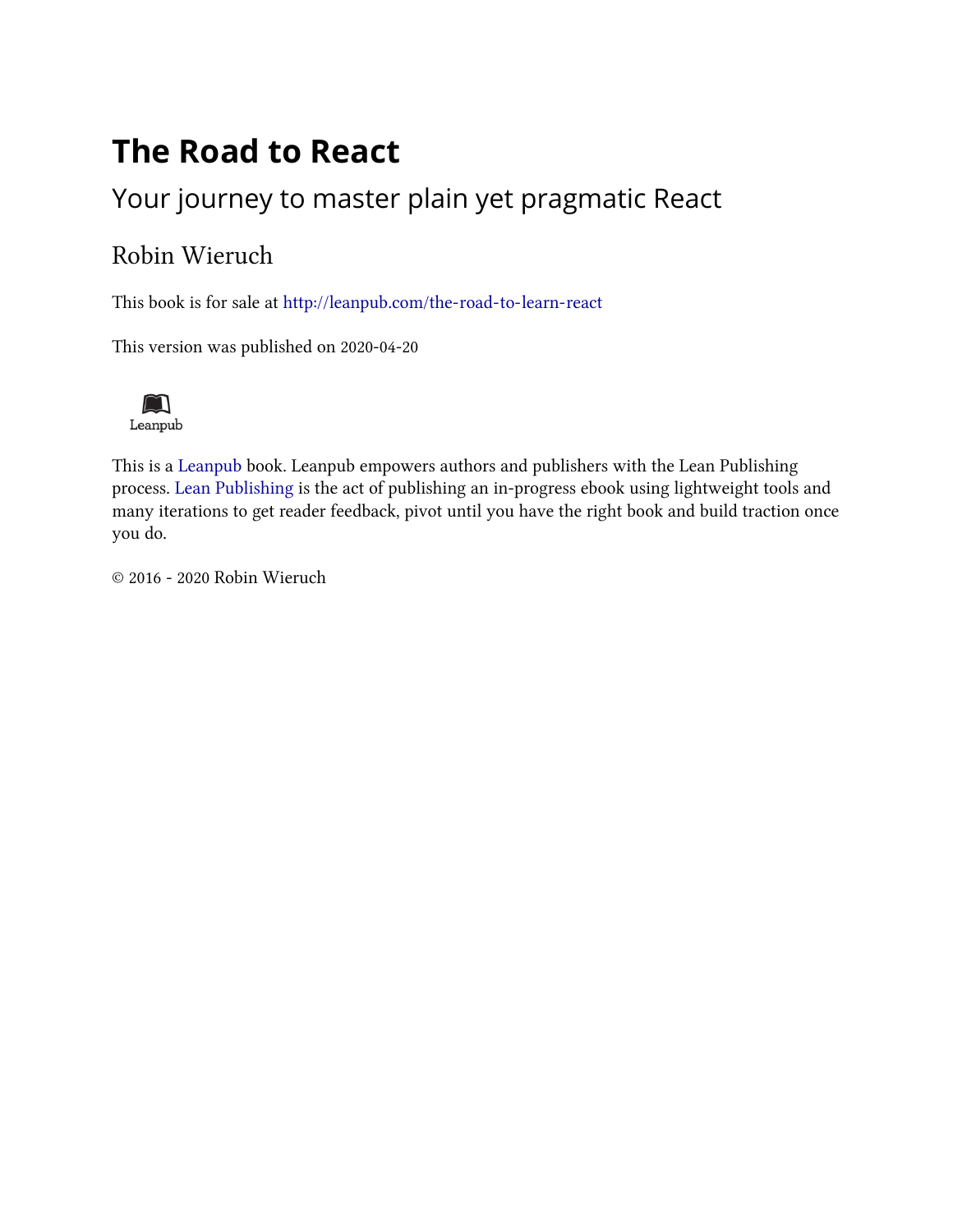# **Tweet This Book!**

Please help Robin Wieruch by spreading the word about this book on [Twitter](http://twitter.com)!

The suggested tweet for this book is:

[I am going to learn #ReactJs with The Road to React by @rwieruch Join me on my journey](https://twitter.com/intent/tweet?text=I%20am%20going%20to%20learn%20%23ReactJs%20with%20The%20Road%20to%20React%20by%20@rwieruch%20Join%20me%20on%20my%20journey%20https://roadtoreact.com) [https://roadtoreact.com](https://twitter.com/intent/tweet?text=I%20am%20going%20to%20learn%20%23ReactJs%20with%20The%20Road%20to%20React%20by%20@rwieruch%20Join%20me%20on%20my%20journey%20https://roadtoreact.com)

The suggested hashtag for this book is [#ReactJs](https://twitter.com/search?q=%23ReactJs).

Find out what other people are saying about the book by clicking on this link to search for this hashtag on Twitter:

[#ReactJs](https://twitter.com/search?q=%23ReactJs)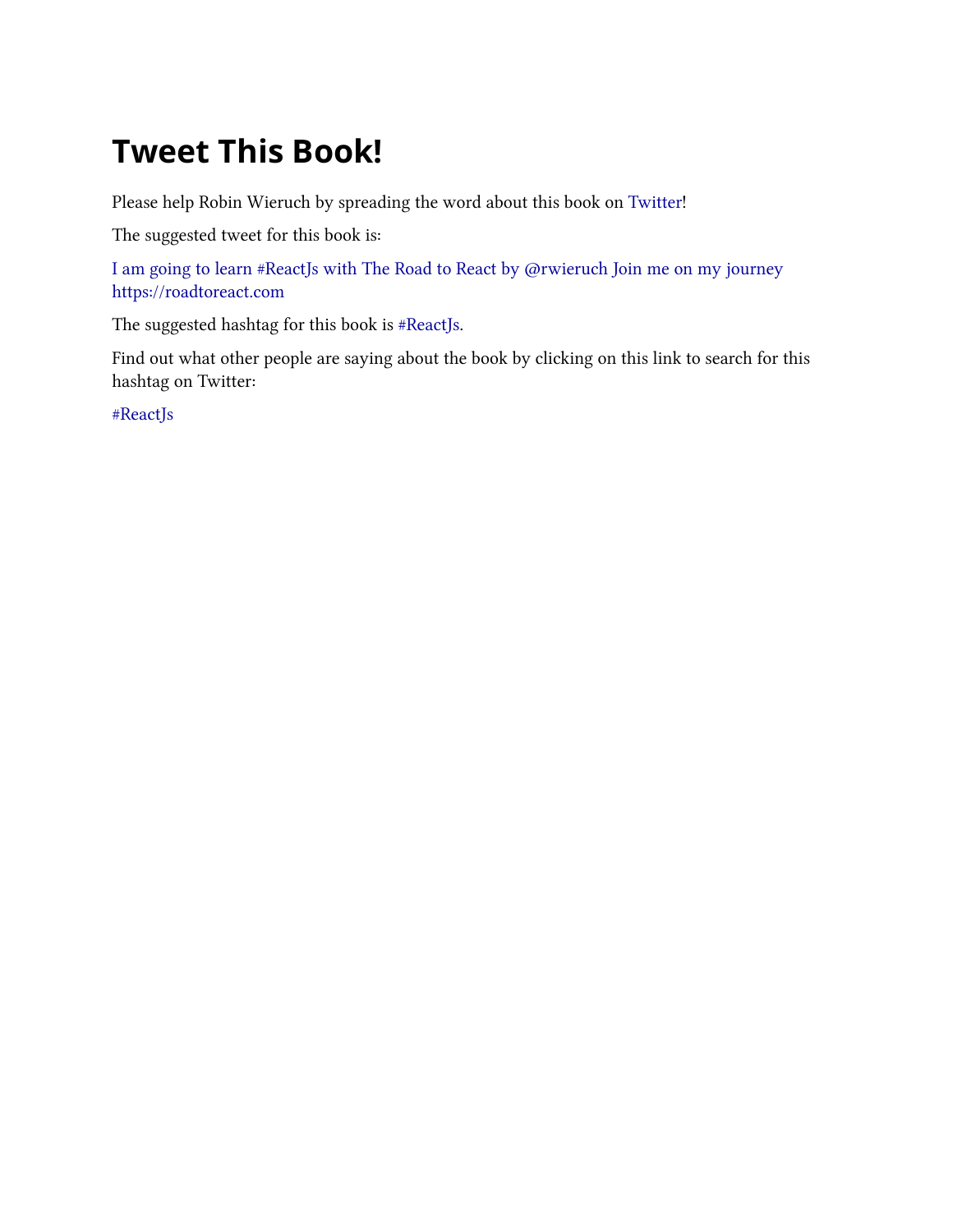# **Contents**

|                                                                                                                    | $\mathbf{i}$   |
|--------------------------------------------------------------------------------------------------------------------|----------------|
|                                                                                                                    | ii             |
|                                                                                                                    | iii            |
| Who is this book for? $\ldots \ldots \ldots \ldots \ldots \ldots \ldots \ldots \ldots \ldots \ldots \ldots \ldots$ | $\mathbf{V}$   |
|                                                                                                                    | $\mathbf{1}$   |
|                                                                                                                    | $\overline{2}$ |
|                                                                                                                    | $\overline{4}$ |
|                                                                                                                    | 6              |
|                                                                                                                    | 10             |
|                                                                                                                    | 14             |
|                                                                                                                    | 17             |
|                                                                                                                    | 22             |
|                                                                                                                    | 24             |
|                                                                                                                    | 26             |
|                                                                                                                    | 27             |
|                                                                                                                    | 31             |
|                                                                                                                    | 34             |
|                                                                                                                    | 37             |
|                                                                                                                    | 41             |
|                                                                                                                    | 44             |
|                                                                                                                    | 48             |
|                                                                                                                    | 51             |
|                                                                                                                    | 61             |
|                                                                                                                    | 64             |
|                                                                                                                    | 68             |
|                                                                                                                    | 70             |
|                                                                                                                    | 73             |
|                                                                                                                    | 76             |
|                                                                                                                    | 80             |
|                                                                                                                    | 86             |
|                                                                                                                    | 88             |
|                                                                                                                    | 92             |
|                                                                                                                    | 96             |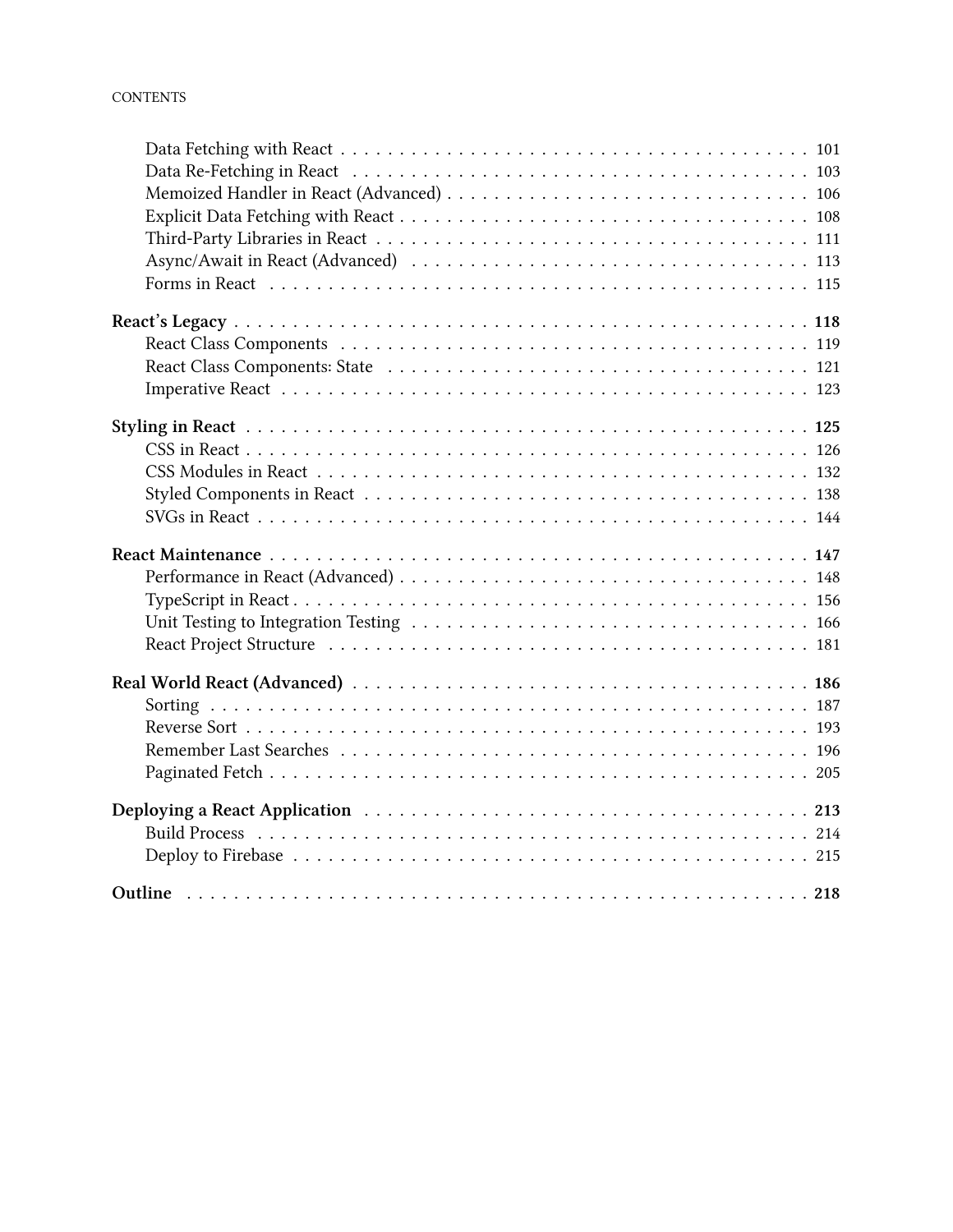# <span id="page-5-0"></span>**Foreword**

The Road to React teaches the fundamentals of React. You will build a real-world application in plain React without complicated tooling. Everything from project setup to deployment on a server will be explained for you. The book comes with additional referenced reading material and exercises with each chapter. After reading the book, you will be able to build your own applications in React. The material is kept up to date by myself and the community.

In the Road to React, I offer a foundation before you dive into the broader React ecosystem. The concepts will have less tooling and less external state management, but a lot of information about React. It explains general concepts, patterns, and best practices in a real world React application.

Essentially, you will learn to build your own React application from scratch, with features like pagination, client-side and server-side searching, and advanced interactions like sorting. I hope this book captures my enthusiasm for React and JavaScript, and that it helps you get started with it.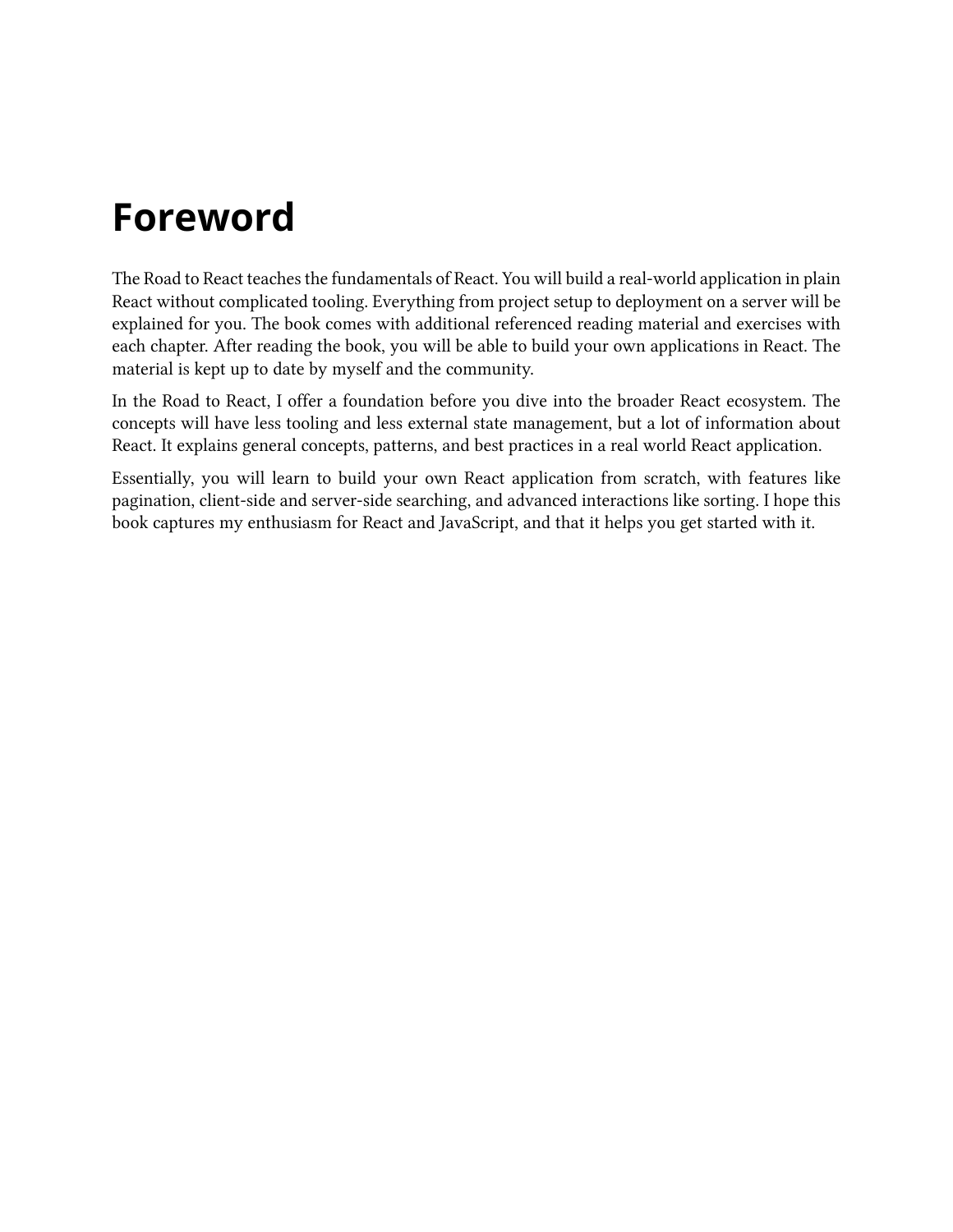Foreword ii

## <span id="page-6-0"></span>**About the Author**

I am a German software and web engineer dedicated to learning and teaching programming in JavaScript. After obtaining my Master's Degree in computer science, I continued learning on my own. I gained experience from the startup world, where I used JavaScript intensively during both my professional life and spare time, which eventually led to a desire to teach others about these topics.

For a few years, I worked closely with an exceptional team of engineers at a company called Small Improvements, developing large scale applications. The company offered a SaaS product that enables customers to give feedback to businesses. This application was developed using JavaScript on its frontend, and Java as its backend. The first iteration of Small Improvements' frontend was written in Java with the Wicket Framework and jQuery. When the first generation of SPAs became popular, the company migrated to Angular 1.x for its frontend application. After using Angular for over two years, it became clear that Angular wasn't the best solution to work with state intense applications, so they made the jump to React and Redux. This enabled it to operate on a large scale successfully.

During my time in the company, I regularly wrote articles about web development on my website. I received great feedback from people learning from my articles which allowed me to improve my writing and teaching style. Article after article, I grew my ability to teach others. I felt that my first articles were packed with too much information, quite overwhelming for students, but I improved by focusing on one subject at a time.

Currently, I am a self-employed software engineer and educator. I find it a fulfilling pastime to see students thrive by giving them clear objectives and short feedback loops. You can find more information about me and ways to support and work with me on my [website](https://www.robinwieruch.de/about)<sup>1</sup>.

<span id="page-6-1"></span><sup>&</sup>lt;sup>1</sup><https://www.robinwieruch.de/about>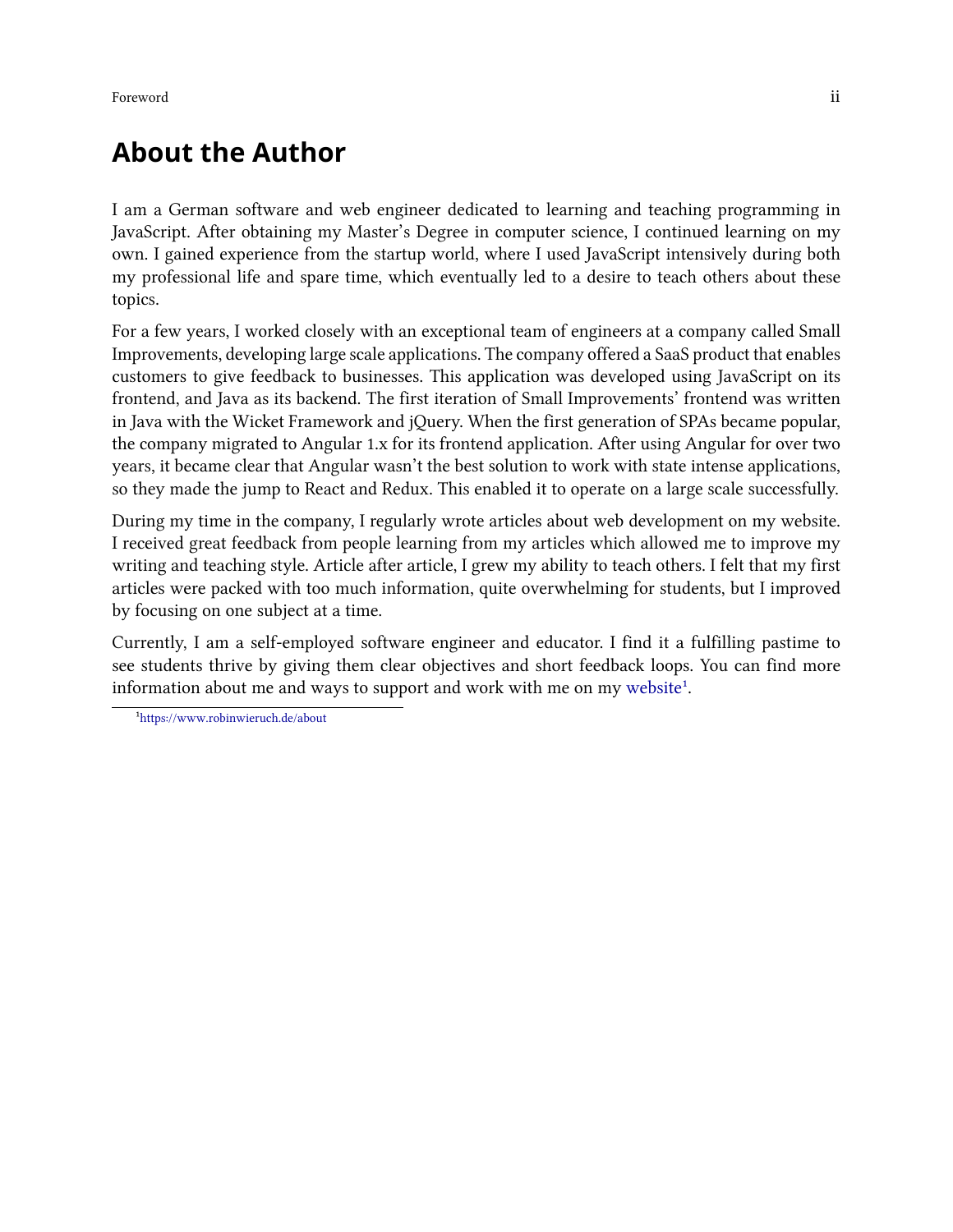#### Foreword iii

## <span id="page-7-0"></span>**FAQ**

#### **How to get updates?**

I have two channels where I share updates about my content. You can [subscribe to updates by email](https://www.getrevue.co/profile/rwieruch)[²](#page-7-1) or [follow me on Twitter](https://twitter.com/rwieruch)<sup>3</sup>. Regardless of the channel, my objective is to only share quality content. Once you receive notification the book has changed, you can download a new version of it from my website.

#### **Is the learning material up-to-date?**

Programming books are usually outdated soon after their release, but since this book is selfpublished, I can update it as needed whenever a new version of something related to this book gets released.

#### **Can I get a digital copy of the book if I bought it on Amazon?**

If you have bought the book on Amazon, you may have seen that the book is available on my website too. Since I use Amazon as one way to monetize my often free content, I honestly thank you for your support and invite you to sign up on [my website](https://www.robinwieruch.de/)<sup>4</sup>. After creating an account there, write me an email about your purchase with a receipt from Amazon, so that I can unlock the content for you. With an account on my platform, you always have access to the latest version of the book.

Also, if you have purchased a print book, make sure to take notes in the book. It was my intention to keep the printed book extra large, for the sake of giving larger code snippets enough space, but also for giving you enough space to work with it.

#### **How can I get help while reading the book?**

The book has a community of learners who help each other and for people who are reading along. You can join the community to get help, or to help others, as helping others may help you internalize your own understanding. Just follow the navigation to my courses on my [website](https://www.robinwieruch.de/)<sup>5</sup>, sign up there, and navigate to joining the community.

#### **Can I help to improve the content?**

If you have feedback, shoot me an email and I will take your suggestions into consideration. Don't expect any replies for bug tracking or troubleshoots though, because that's what's the community for.

#### **What do I do if I encounter a bug?**

If you encounter any bug in the code, you should find a URL to the current GitHub project at the end of each section. Feel free to open a GitHub issue there. Your help is very much appreciated!

#### **How to support the project?**

<span id="page-7-1"></span>²<https://www.getrevue.co/profile/rwieruch>

<span id="page-7-2"></span><sup>&</sup>lt;sup>3</sup><https://twitter.com/rwieruch>

<span id="page-7-3"></span>⁴<https://www.robinwieruch.de/>

<span id="page-7-4"></span>⁵<https://www.robinwieruch.de/>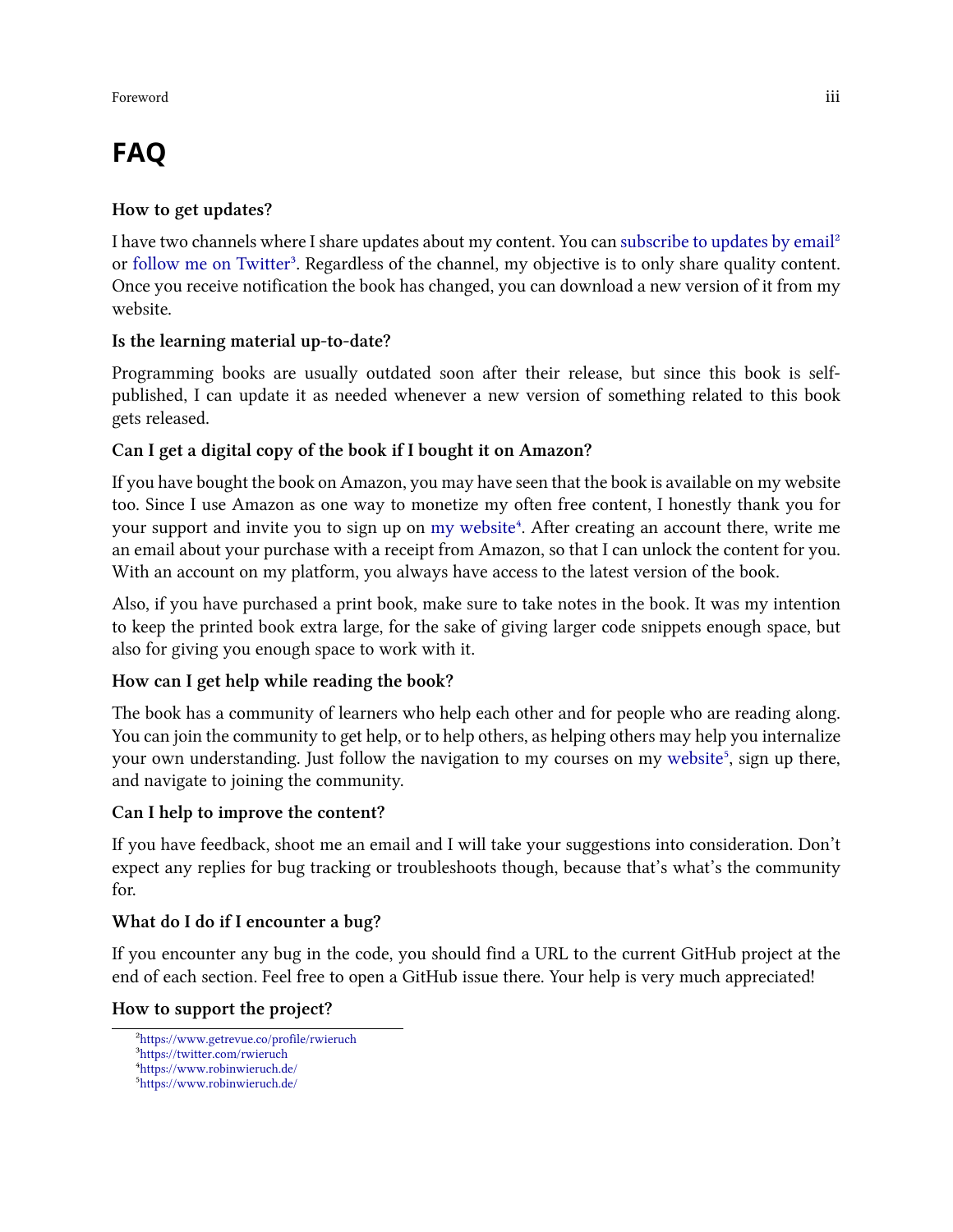If you find my lessons useful and would like to contribute, seek my website's [about page](https://www.robinwieruch.de/about/)<sup>6</sup> for information about how to offer support. It is also very helpful for my readers spread the word about how my books helped them, so others might discover ways to improve their web development skills. Contributing through any of the provided channels gives me the freedom to create in-depth courses, and to continue offering free material.

#### **What's your motivation behind the book?**

I want to teach about this topic consistently. I often find materials online that don't receive updates, or only applies to a small part of a topic. Sometimes people struggle to find consistent and up-to-date resources to learn from. I want to provide this consistent and up-to-date learning experience. Also, I hope I can support the less fortunate with my projects by giving them the content for free or by [having other impacts](https://www.robinwieruch.de/giving-back-by-learning-react/)<sup>7</sup>.

<span id="page-8-0"></span>⁶<https://www.robinwieruch.de/about/>

<span id="page-8-1"></span> ${\it ^7}$ <https://www.robinwieruch.de/giving-back-by-learning-react/>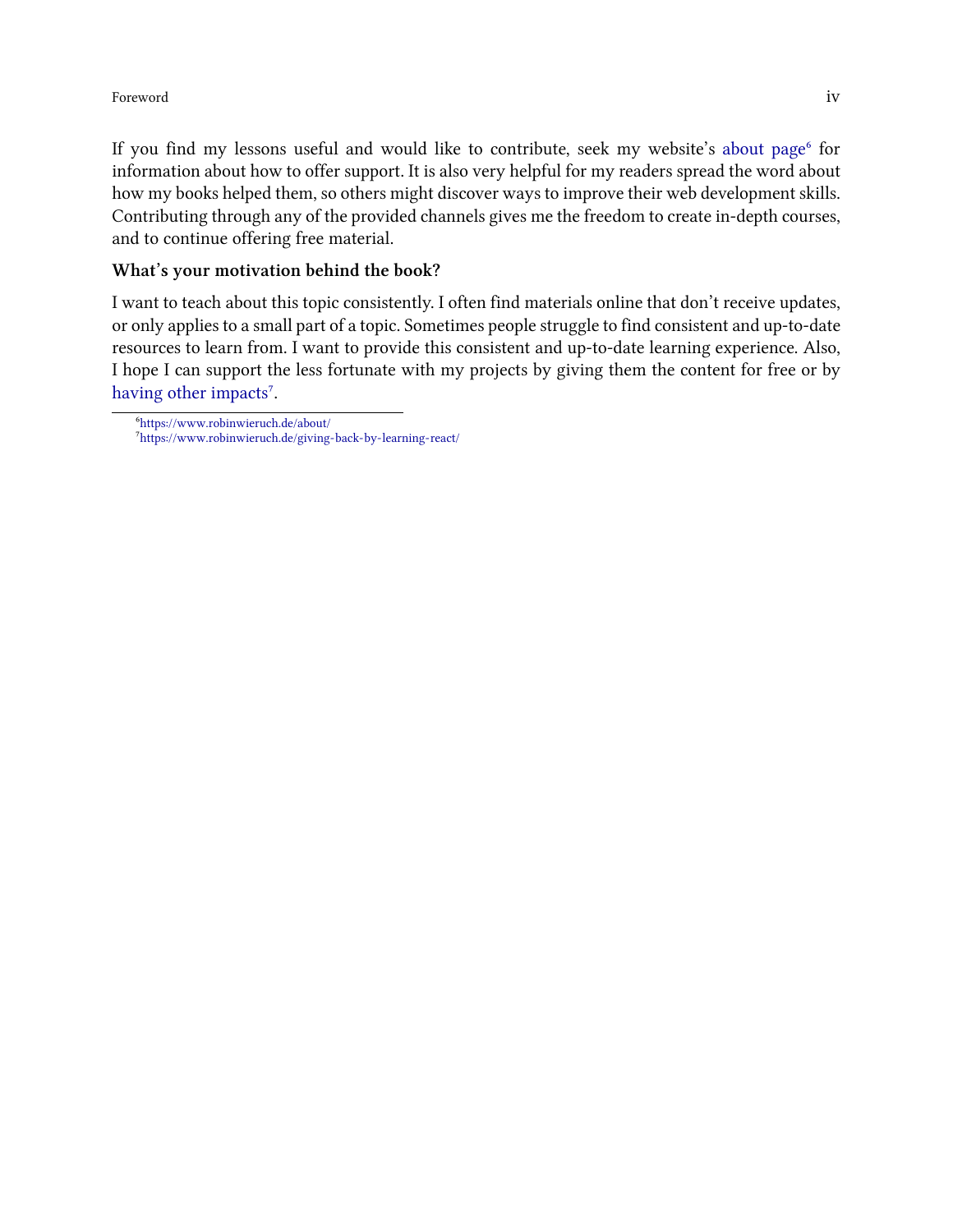## <span id="page-9-0"></span>**Who is this book for?**

#### **JavaScript Beginners**

JavaScript beginners with knowledge in fundamental JS, CSS, and HTML: If you just started out with web development, and have a basic grasp about JS, CSS, and HTML, this book should give you everything that's needed to learn React. However, if you feel there is a gap in your JavaScript knowledge, don't hesitate to read up on this topic before continuing with the book. You will have lots of references to this fundamental knowledge in the book though.

#### **JavaScript Veterans**

JavaScript veterans coming from jQuery: If you have used JavaScript with jQuery, MooTools, and Dojo extensively back in the days, the new JavaScript era may seem overwhelming for someone getting back on track with it. However, most of the fundamental knowledge didn't change, it's still JavaScript and HTML under the hood, so this book should give you the right start into React.

#### **JavaScript Enthusiasts**

JavaScript enthusiasts with knowledge in other modern SPA frameworks: If you are coming from Angular or Vue, there may be lots of differences in how to write applications with React, however, all these frameworks share the same fundamentals of JavaScript and HTML. After a mindset shift to get comfortable with React, you should be doing just fine adopting React.

#### **Non JavaScript Developers**

If you are coming from another programming language, you should be more familiar than others about the different aspects of programming. After picking up the fundamentals about JavaScript and HTML, you should have a good time learning React with me.

#### **Designers and UI/UX Enthusiasts**

If your main profession is in design, user interaction or user experience, don't hesitate to pick up this book. You may be already quite familiar with HTML and CSS which is a plus. After going through some more JavaScript fundamentals, you should be good to get through this book. These days UI/UX are moving closer to the implementation details which are often taken care of with React. It would be your perfect asset to know how things work in code.

#### **Team Leads, Product Owners, or Product Managers**

If you are a team lead, product owner or product manager of your development department, this book should give you a good breakdown of all the essential parts in a React application. Every section explains one React concept/pattern/technique to add another feature or to improve the overall architecture. It's a well rounded reference guide for React.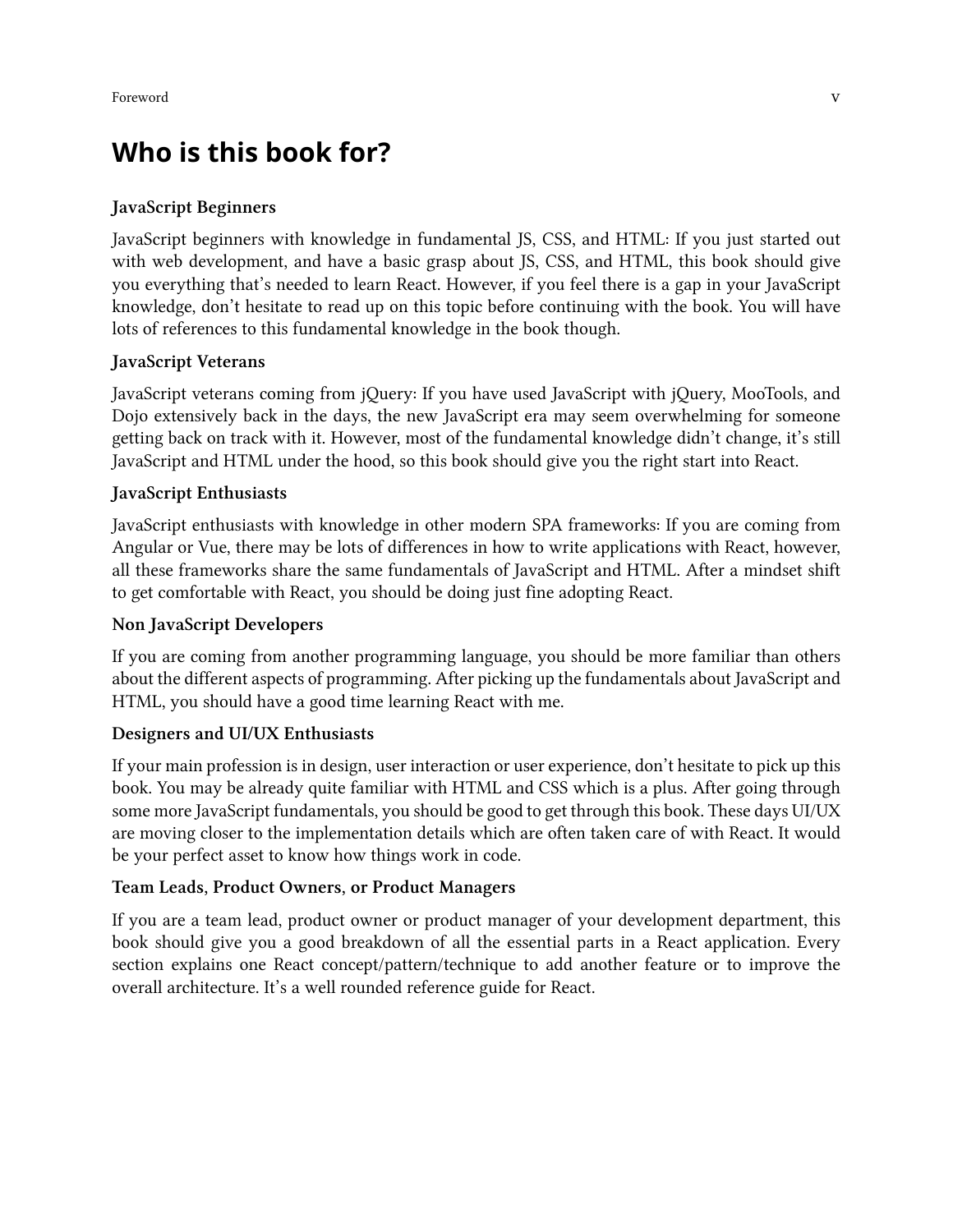# <span id="page-10-0"></span>**Fundamentals of React**

In the first part of this learning experience, we'll cover the fundamentals of React, after which we'll create our first React project. Then we'll explore new aspects of React by implementing real features, the same as developing an actual web application. By the end we'll have a working React application with features like client and server-side searching, remote data fetching, and advanced state management.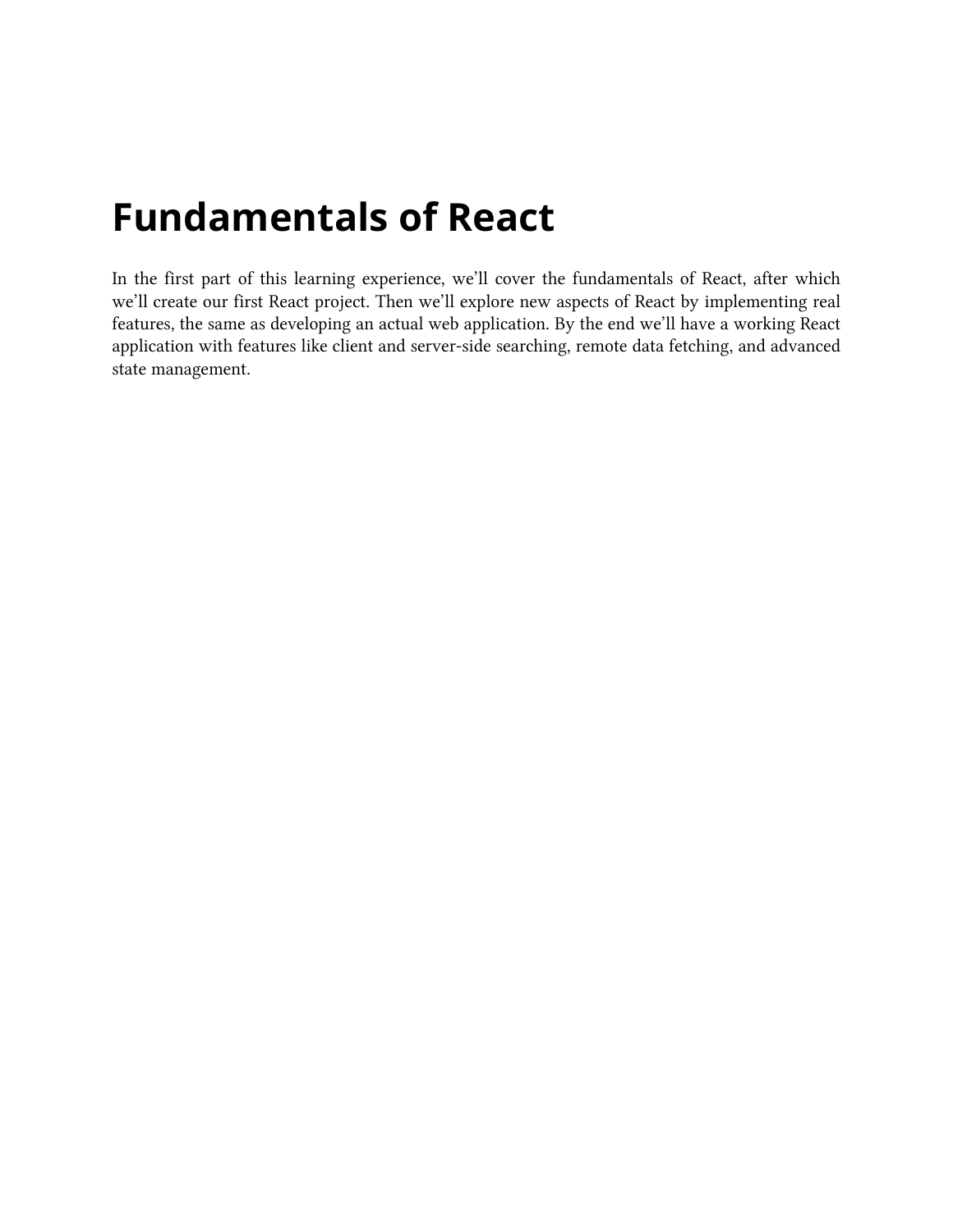## <span id="page-11-0"></span>**Hello React**

Single-page applications  $(SPA<sup>8</sup>)$  have become increasingly popular with first generation SPA frameworks like Angular (by Google), Ember, Knockout, and Backbone. Using these frameworks made it easier to build web applications which advanced beyond vanilla JavaScript and jQuery. React, yet another solution for SPAs, was released by Facebook later in 2013. All of them are used to create entire web applications in JavaScript.

For a moment, let's go back in time before SPAs existed: In the past, websites and web applications were rendered from the server. A user visits a URL in a browser and requests one HTML file and all its associated HTML, CSS, and JavaScript files from a web server. After some network delay, the user sees the rendered HTML in the browser (client) and starts to interact with it. Every additional page transition (meaning: visiting another URL) would initiate this chain of events again. In this version from the past, essentially everything crucial is done by the server, whereas the client plays a minimal role by just rendering page by page. While barebones HTML and CSS was used to structure the application, just a little bit of JavaScript was thrown into the mix to make interactions (e.g. toggling a dropdown) or advanced styling (e.g. positioning a tooltip) possible. A popular JavaScript library for this kind of work was jQuery.

In contrast, modern JavaScript shifted the focus from the server to the client. The most extreme version of it: A user visits a URL and requests one *minimal HTML file* and *one associated JavaScript file*. After some network delay, the user sees the *by JavaScript rendered HTML* in the browser and starts to interact with it. Every additional page transition *wouldn't* request more files from the web server, but would use the initially requested JavaScript to render the new page. Also every additional interaction by the user is handled on the client too. In this modern version, the server delivers mainly JavaScript across the wire with one minimal HTML file. The HTML file then executes all the linked JavaScript on the client-side to render the entire application with HTML and JavaScript for its interactions.

React, among the other SPA solutions, makes this possible. Essentially a SPA is one bulk of JavaScript, which is neatly organized in folders and files, to create a whole application whereas the SPA framework gives you all the tools to architect it. This JavaScript focused application is delivered once over the network to your browser when a user visits the URL for your web application. From there, React, or any other SPA framework, takes over for rendering everything in the browser and for dealing with user interactions.

With the rise of React, the concept of components became popular. Every component defines its look and feel with HTML, CSS and JavaScript. Once a component is defined, it can be used in a hierarchy of components for creating an entire application. Even though React has a strong focus on components as a library, the surrounding ecosystem makes it a flexible framework. React has a slim API, a stable yet thriving ecosystem, and a welcoming community. We are happy to welcome you :-)

<span id="page-11-1"></span>⁸[https://en.wikipedia.org/wiki/Single-page\\_application](https://en.wikipedia.org/wiki/Single-page_application)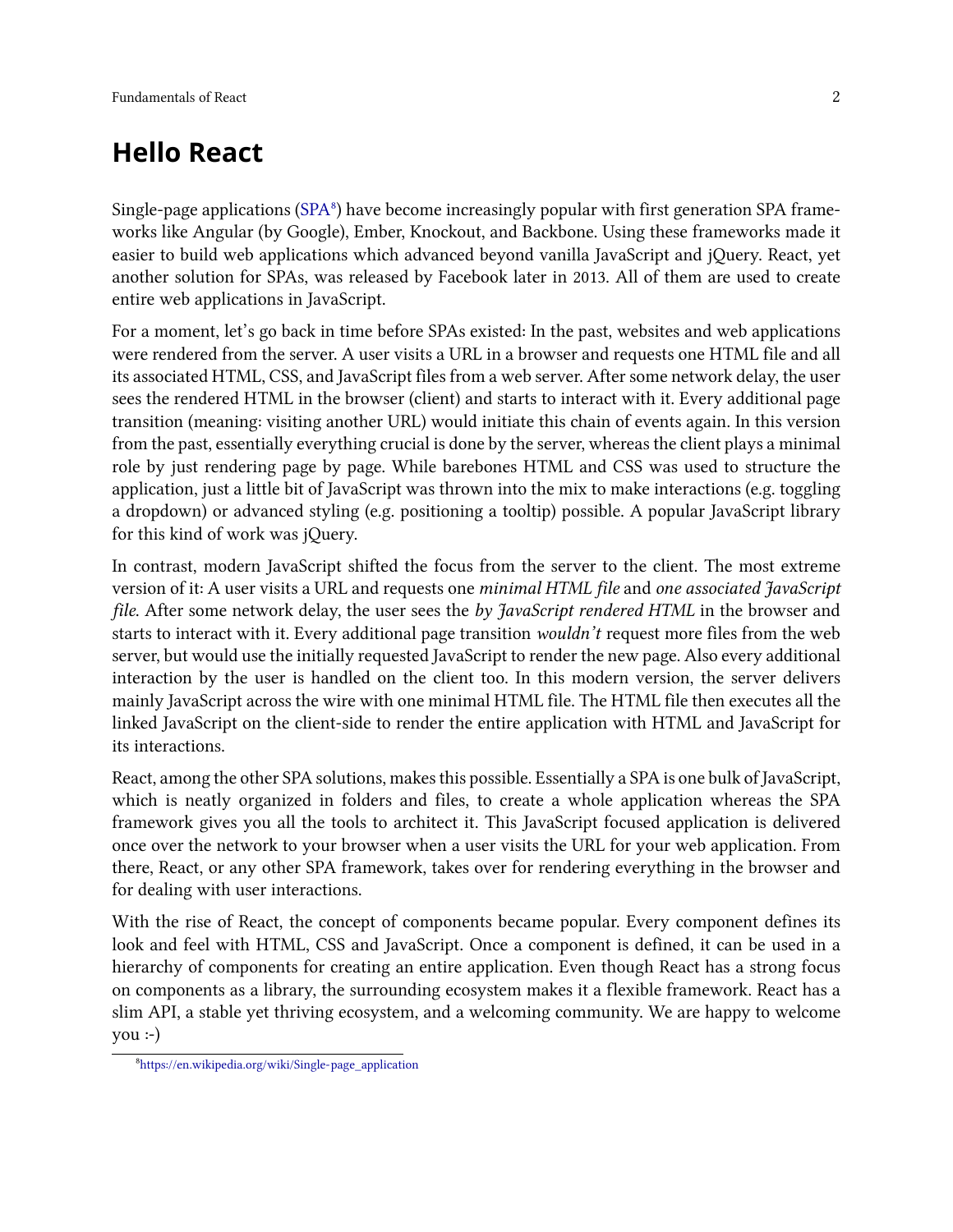## **Exercises**

- Read more about [why I moved from Angular to React](https://www.robinwieruch.de/reasons-why-i-moved-from-angular-to-react/)<sup>9</sup>.
- Read more about [how to learn a framework](https://www.robinwieruch.de/how-to-learn-framework/) $^{10}$ .
- Read more about how to learn  $Reach<sup>11</sup>$ .
- Read more about [why frameworks matter](https://www.robinwieruch.de/why-frameworks-matter) $^{12}$ .
- Scan through [JavaScript fundamentals needed for React](https://www.robinwieruch.de/javascript-fundamentals-react-requirements)<sup>13</sup> without worrying too much about the React – to test yourself about several JavaScript features used in React.

<span id="page-12-0"></span> $^9$ <https://www.robinwieruch.de/reasons-why-i-moved-from-angular-to-react/>  $^9$ 

<span id="page-12-1"></span> $^{\rm 10}\rm{https://www.robinwieruch.de/how-to-learn-framework/}$  $^{\rm 10}\rm{https://www.robinwieruch.de/how-to-learn-framework/}$  $^{\rm 10}\rm{https://www.robinwieruch.de/how-to-learn-framework/}$ 

<span id="page-12-2"></span><sup>&</sup>lt;sup>11</sup><https://www.robinwieruch.de/learn-react-js>

<span id="page-12-3"></span><sup>&</sup>lt;sup>12</sup><https://www.robinwieruch.de/why-frameworks-matter>

<span id="page-12-4"></span><sup>&</sup>lt;sup>13</sup><https://www.robinwieruch.de/javascript-fundamentals-react-requirements>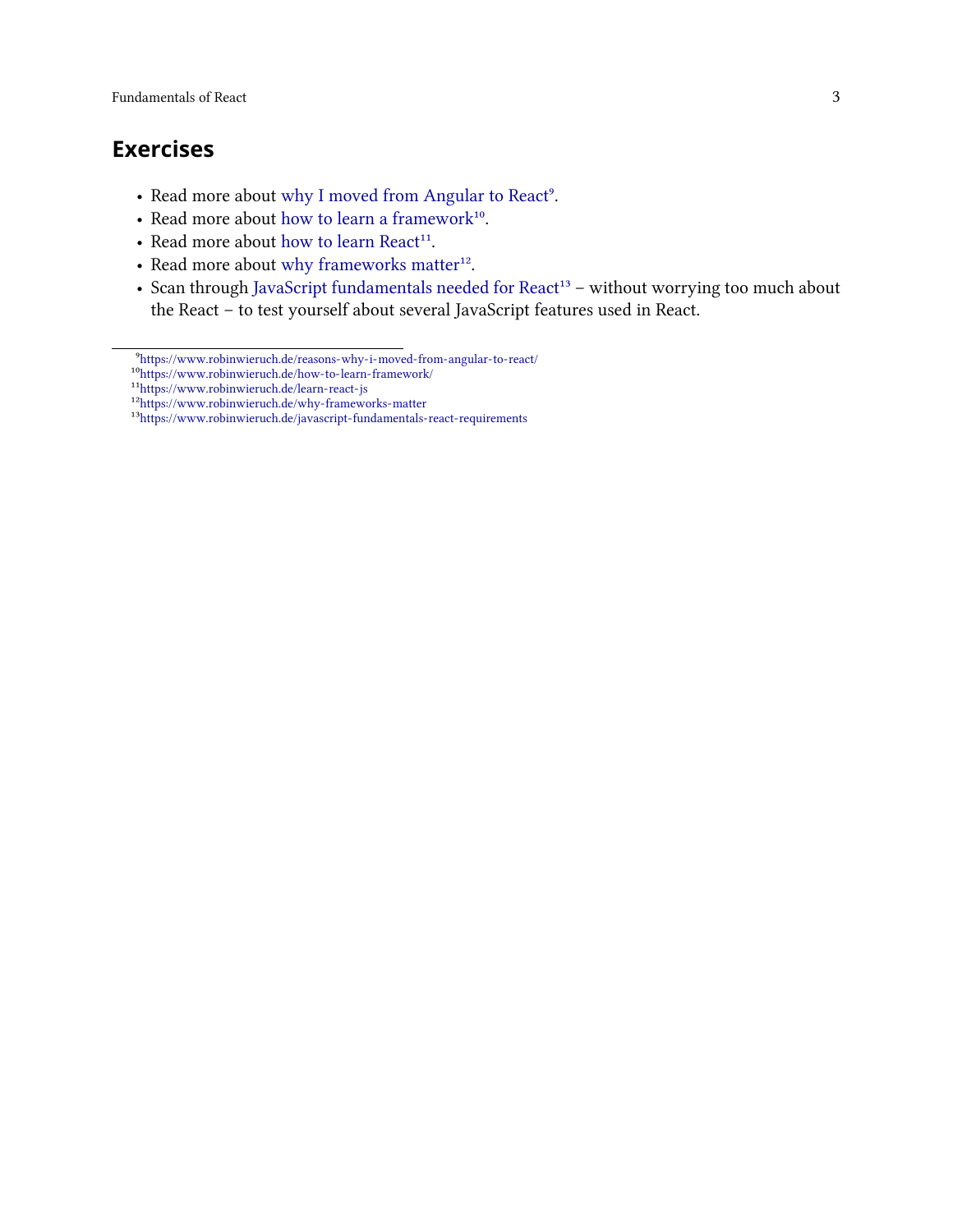## <span id="page-13-0"></span>**Requirements**

To follow this book you'll need to be familiar with the basics of web development, i.e how to use HTML, CSS, and JavaScript. It also helps to understand [APIs](https://www.robinwieruch.de/what-is-an-api-javascript/)<sup>14</sup>, as they will be covered thoroughly.

## **Editor and Terminal**

I have provided [a setup guide](https://www.robinwieruch.de/developer-setup/)<sup>15</sup> to get you started with general web development. For this learning experience, you will need a text editor (e.g. Sublime Text) and a command line tool (e.g. iTerm) or an IDE (e.g. Visual Studio Code). I recommend Visual Studio Code (also called VS Code) for beginners, as it's an all-in-one solution that provides an advanced editor with an integrated command line tool, and because it's a popular choice among web developers.

Throughout this learning experience I will use the term *command line*, which will be used synonymously for the terms *command line tool*, *terminal*, and *integrated terminal*. The same applies for the terms *editor*, *text editor*, and *IDE*, depending on what you decided to use for your setup.

Optionally, I recommend managing projects in GitHub while we conduct the exercises in this book, and I've provided a [short guide](https://www.robinwieruch.de/git-essential-commands/)<sup>16</sup> on how to use these tools. Github has excellent version control, so you can see what changes were made if you make a mistake or just want a more direct way to follow along. It's also a great way to share your code later with other people.

If you don't want to set up the editor/terminal combination or IDE on your local machine, [CodeSandbox](https://codesandbox.io/)<sup>17</sup>, an online editor, is also a viable alternative. While CodeSandbox is a great tool for sharing code online, a local machine setup is a better tool for learning the different ways to create a web application. Also, if you want to develop applications professionally, a local setup will be required.

## **Node and NPM**

Before we can begin, we'll need to have [node and npm](https://nodejs.org/en/)<sup>18</sup> installed. Both are used to manage libraries (node packages) you will need along the way. These node packages can be libraries or whole frameworks. We'll install external node packages via npm (node package manager).

You can verify node and npm versions in the command line using the node --version command. If you don't receive output in the terminal indicating which version is installed, you need to install node and npm:

<span id="page-13-1"></span><sup>&</sup>lt;sup>14</sup><https://www.robinwieruch.de/what-is-an-api-javascript/>

<span id="page-13-2"></span><sup>&</sup>lt;sup>15</sup><https://www.robinwieruch.de/developer-setup/>

<span id="page-13-3"></span><sup>&</sup>lt;sup>16</sup><https://www.robinwieruch.de/git-essential-commands/>

<span id="page-13-4"></span> $17$  <https://codesandbox.io/>  $\,$ 

<span id="page-13-5"></span><sup>&</sup>lt;sup>18</sup><https://nodejs.org/en/>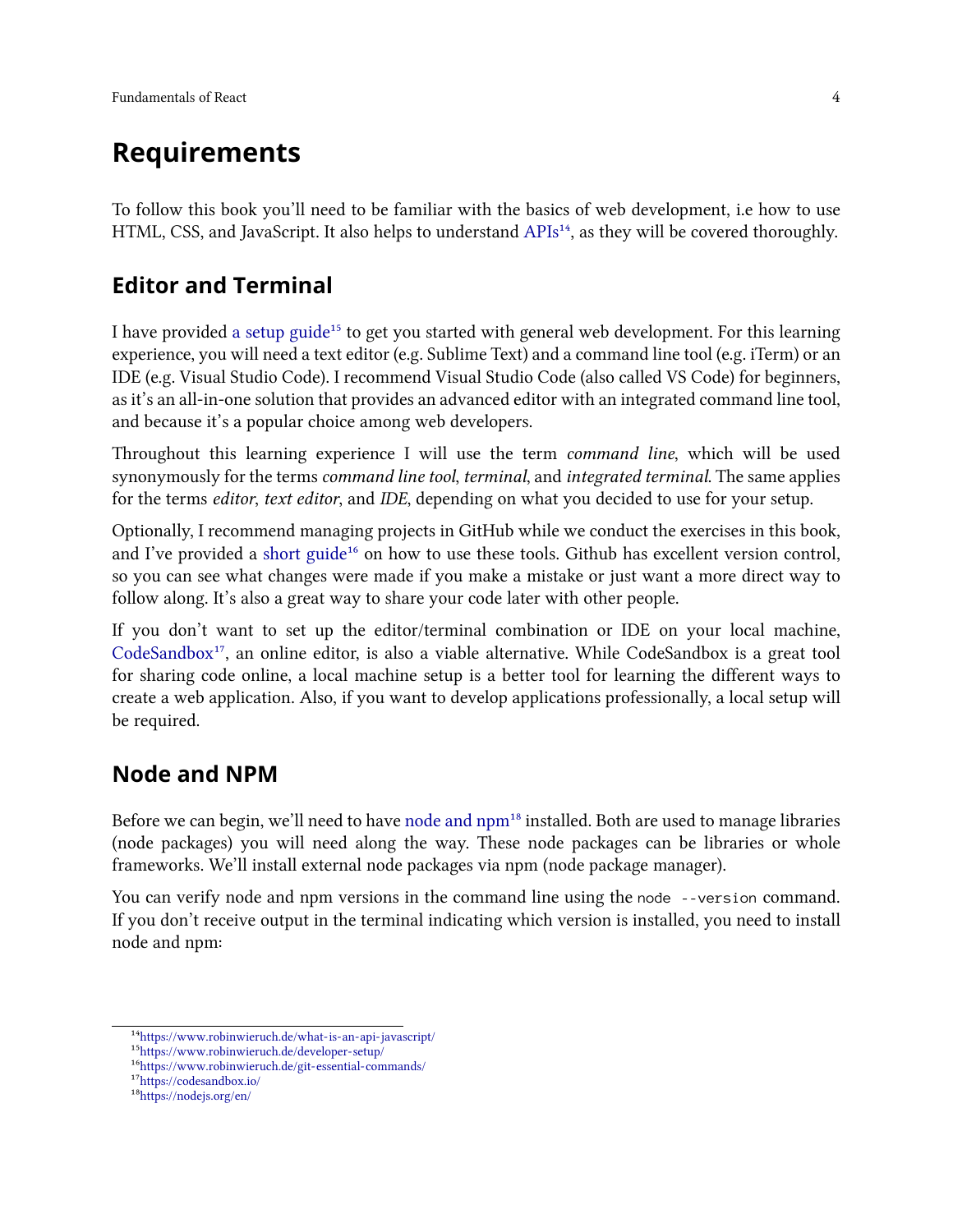#### **Command Line**

node --version  $\ast$  vXX . YY . ZZ npm --version \*vXX.YY.ZZ

If you have already installed Node and npm, make sure that your installation is the most recent version. If you're new to npm or need a refresher, this [npm crash course](https://www.robinwieruch.de/npm-crash-course)<sup>19</sup> I created will get you up to speed.

<span id="page-14-0"></span><sup>&</sup>lt;sup>19</sup><https://www.robinwieruch.de/npm-crash-course>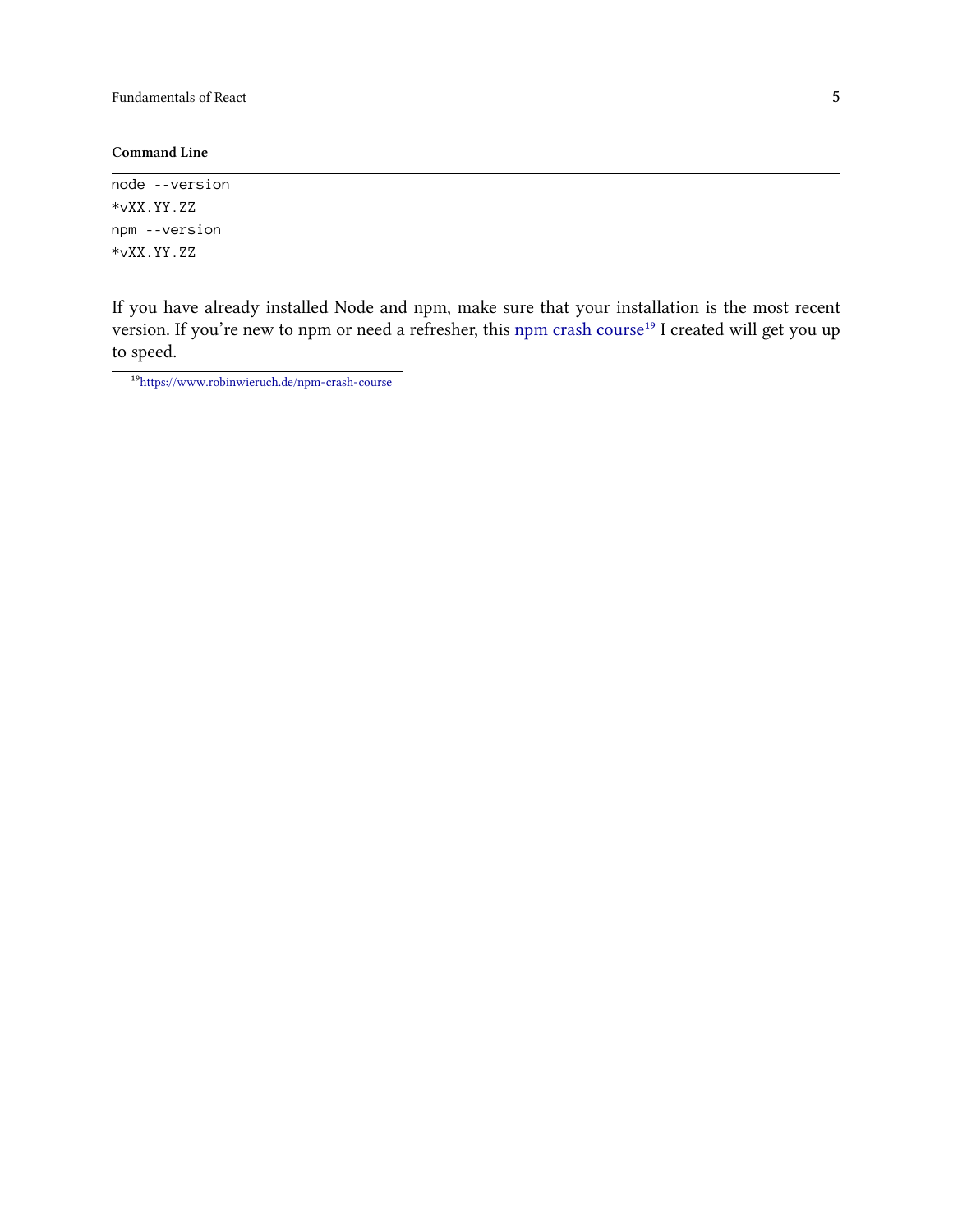## <span id="page-15-0"></span>**Setting up a React Project**

In the Road to React, we'll use [create-react-app](https://github.com/facebook/create-react-app)<sup>20</sup> to bootstrap your application. It's an opinionated yet zero-configuration starter kit for React introduced by Facebook in 2016, which is [recommended](https://twitter.com/dan_abramov/status/806985854099062785) [for beginners by 96% of React users](https://twitter.com/dan_abramov/status/806985854099062785)<sup>21</sup>. In *create-react-app*, the tools and configurations evolve in the background, while the focus remains on the application's implementation.

After installing Node and npm, use the command line to type the following command in a dedicated folder for your project. We'll refer to this project as *hacker-stories*, but you may choose any name you like:

#### **Command Line**

npx create-react-app hacker-stories

Navigate into your new folder after the setup has finished:

| <b>Command Line</b> |  |
|---------------------|--|
| cd hacker-stories   |  |

Now we can open the application in an editor or IDE. For Visual Studio Code, you can simply type code . on the command line. The following folder structure, or a variation of it depending on the *create-react-app* version, should be presented:

**Project Structure**

```
hacker-stories/
--node_modules/
--public/
--src/
----App.css
----App.js
----App.test.js
----index.css
----index.js
----logo.svg
--.gitignore
--package-lock.json
--package.json
--README.md
```
This is a breakdown of the most important folders and files:

<span id="page-15-1"></span><sup>&</sup>lt;sup>20</sup><https://github.com/facebook/create-react-app>

<span id="page-15-2"></span><sup>&</sup>lt;sup>21</sup>[https://twitter.com/dan\\_abramov/status/806985854099062785](https://twitter.com/dan_abramov/status/806985854099062785)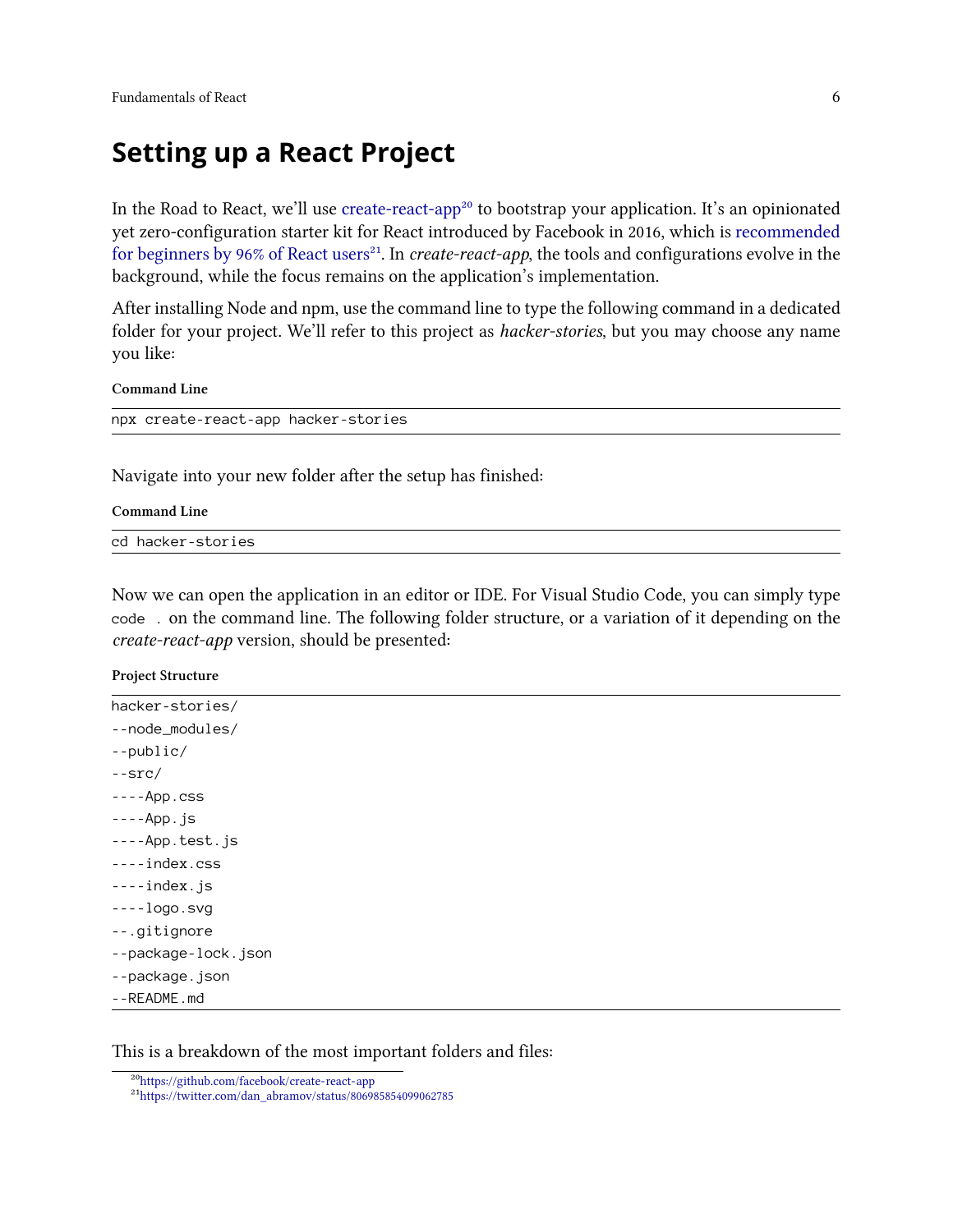- **README.md:** The *.md* extension indicates the file is a markdown file. Markdown is a lightweight markup language with plain text formatting syntax. Many source code projects come with a *README*.md file that gives instructions and useful information about the project. When we push projects to platforms like GitHub, the *README.md* file usually displays information about the content contained in its repositories. Because you used create-react-app, your *README.md* should be the same as the official [create-react-app GitHub repository](https://github.com/facebook/create-react-app)<sup>22</sup>.
- **node** modules/: This folder contains all node packages that have been installed via npm. Since we used create-react-app, a couple of node modules are already installed. We'll not touch this folder, since node packages are usually installed and uninstalled with npm via the command line.
- **package.json:** This file shows you a list of node package dependencies and other project configurations.
- **package-lock.json:** This file indicates npm how to break down all node package versions. We'll not touch this file.
- **.gitignore:** This file displays all files and folders that shouldn't be added to your git repository when using git, as such files and folders should be located only in your local project. The *node\_modules/* folder is one example. It is enough to share the *package.json* file with others, so they can install dependencies on their end with npm install without your entire dependency folder.
- **public/:** This folder holds development files, such as *public/index.html*. The index file is displayed on *localhost:3000* when the app is in development or on a domain that is hosted elsewhere. The default setup handles relating this *index.html* with all the JavaScript from *src/*.

In the beginning, everything you need is located in the *src/* folder. The main focus lies on the *src/App.js* file which is used to implement React components. It will be used to implement your application, but later you might want to split up your components into multiple files, where each file maintains one or more components on its own.

Additionally, you will find a *src/App.test.js* file for your tests, and a *src/index.js* as an entry point to the React world. You will get to know both files intimately in later sections. There is also a *src/index.css* and a *src/App.css* file to style your general application and components, which comes with the default style when you open them. You will modify them later as well.

After you have learned about the folder and file structure of your React project, let's go through the available commands to get it started. All your project specific commands can be found in your *package.json* under the *scripts* property. They may look similar to these:

<span id="page-16-0"></span>²²<https://github.com/facebook/create-react-app>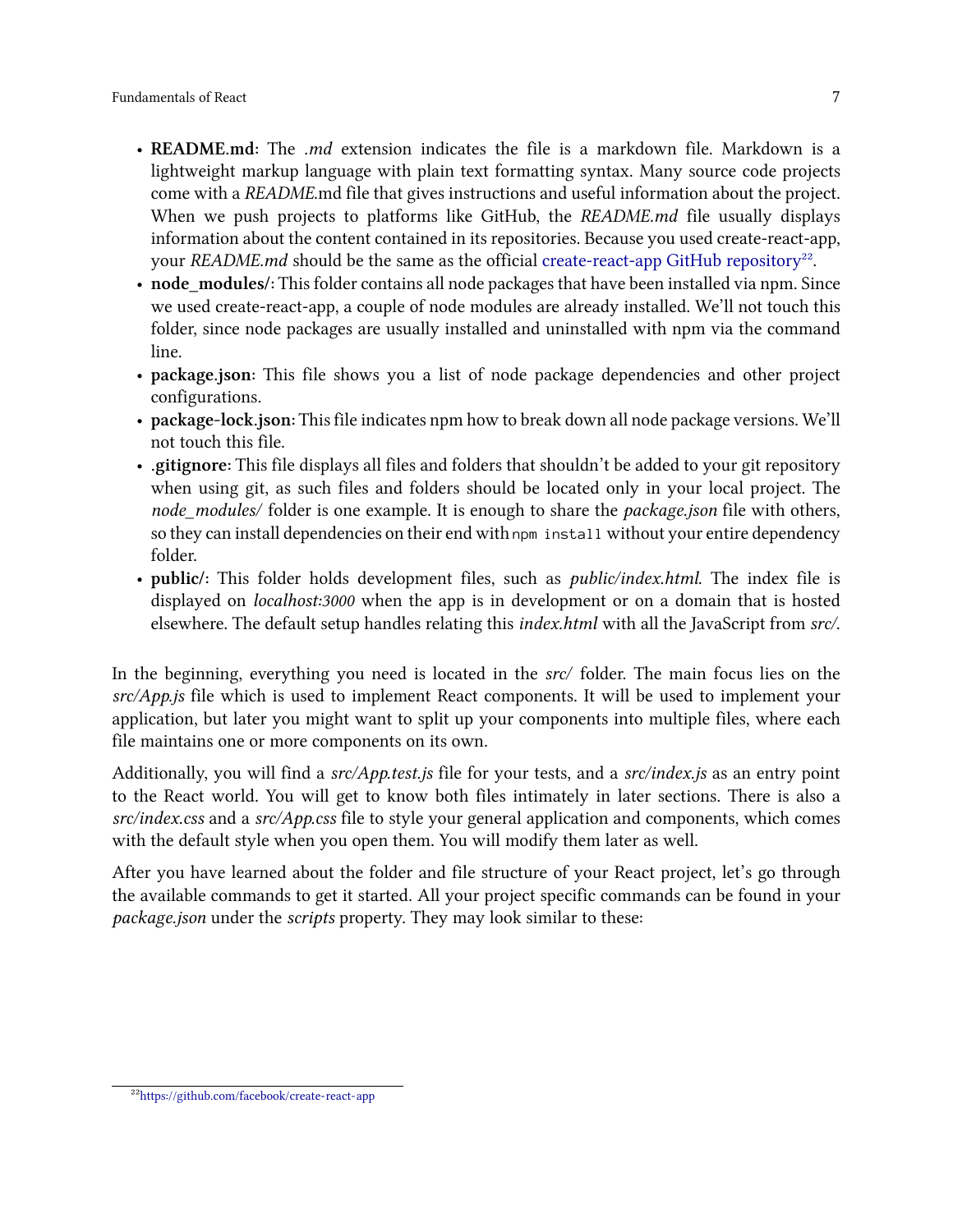#### **package.json**

```
{
  ...
 },
 "scripts": {
    "start": "react-scripts start",
    "build": "react-scripts build",
    "test": "react-scripts test",
    "eject": "react-scripts eject"
 },
  ...
}
```
These scripts are executed with the npm run <script> command in an IDE-integrated terminal or command line tool. The run can be omitted for the start and test scripts. The commands are as follows:

**Command Line**

```
# Runs the application in http://localhost:3000
npm start
# Runs the tests
npm test
# Builds the application for production
npm run build
```
Another command from the previous npm scripts called eject shouldn't be used for this learning experience. It's a one way operation. Once you eject, you can't go back. Essentially this command is only there to make all the build tool and configuration from create-react-app accessible if you are not satisfied with the choices or if you want to change something. Here we will keep all the defaults though.

#### **Exercises:**

- Read a bit more through React's [create-react-app documentation](https://github.com/facebook/create-react-app)<sup>23</sup> and [getting started guide](https://create-react-app.dev/docs/getting-started)<sup>24</sup>. **–** Read more about [the supported JavaScript features in create-react-app](https://create-react-app.dev/docs/supported-browsers-features)[²⁵.](#page-17-2)
- Read more about [the folder structure in create-react-app](https://create-react-app.dev/docs/folder-structure)<sup>26</sup>.

<span id="page-17-0"></span>²³<https://github.com/facebook/create-react-app>

<span id="page-17-1"></span><sup>&</sup>lt;sup>24</sup><https://create-react-app.dev/docs/getting-started>

<span id="page-17-2"></span> $\mathrm{^{25}https://create-react-app.dev/docs/supported-browsers-features}$  $\mathrm{^{25}https://create-react-app.dev/docs/supported-browsers-features}$  $\mathrm{^{25}https://create-react-app.dev/docs/supported-browsers-features}$ 

<span id="page-17-3"></span>²⁶<https://create-react-app.dev/docs/folder-structure>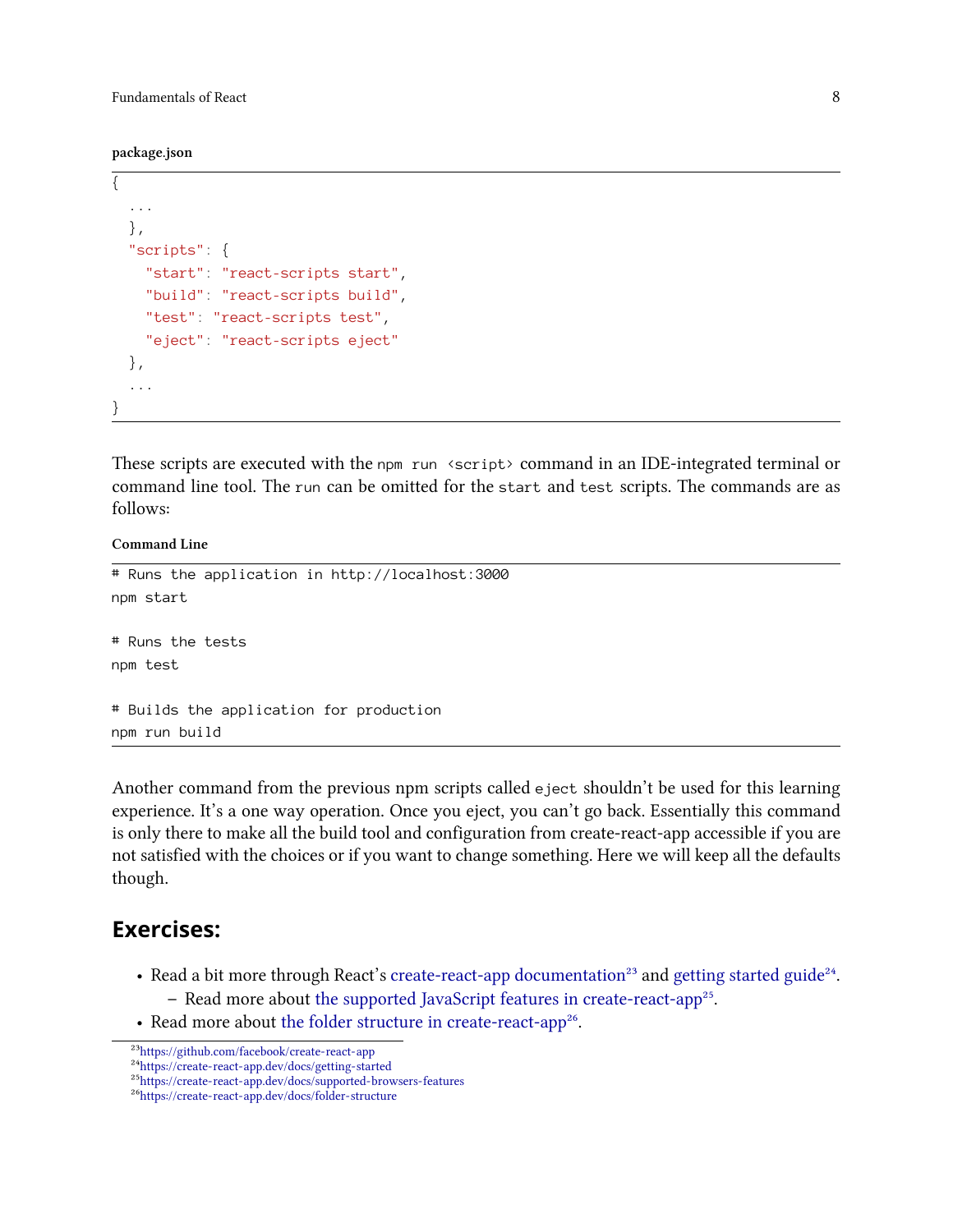- **–** Go through all of your React project's folders and files one by one.
- Read more about [the scripts in create-react-app](https://create-react-app.dev/docs/available-scripts)<sup>27</sup>.
	- **–** Start your React application with npm start on the command line and check it out in the browser.
		- \* Exit the command on the command line by pressing Control + C.
	- **–** Run the npm test script.
	- **–** Run the npm run build script and verify that a *build/* folder was added to your project (you can remove it afterward). Note that the build folder can be used later on to [deploy](https://www.robinwieruch.de/deploy-applications-digital-ocean/) [your application](https://www.robinwieruch.de/deploy-applications-digital-ocean/)<sup>28</sup>.
- Every time we change something in our code throughout the coming learning experience, make sure to check the output in your browser for getting visual feedback.

<span id="page-18-0"></span> $^{27}\mathrm{https://create-react-app.dev/docs/available-scripts}$  $^{27}\mathrm{https://create-react-app.dev/docs/available-scripts}$  $^{27}\mathrm{https://create-react-app.dev/docs/available-scripts}$ 

<span id="page-18-1"></span>²⁸<https://www.robinwieruch.de/deploy-applications-digital-ocean/>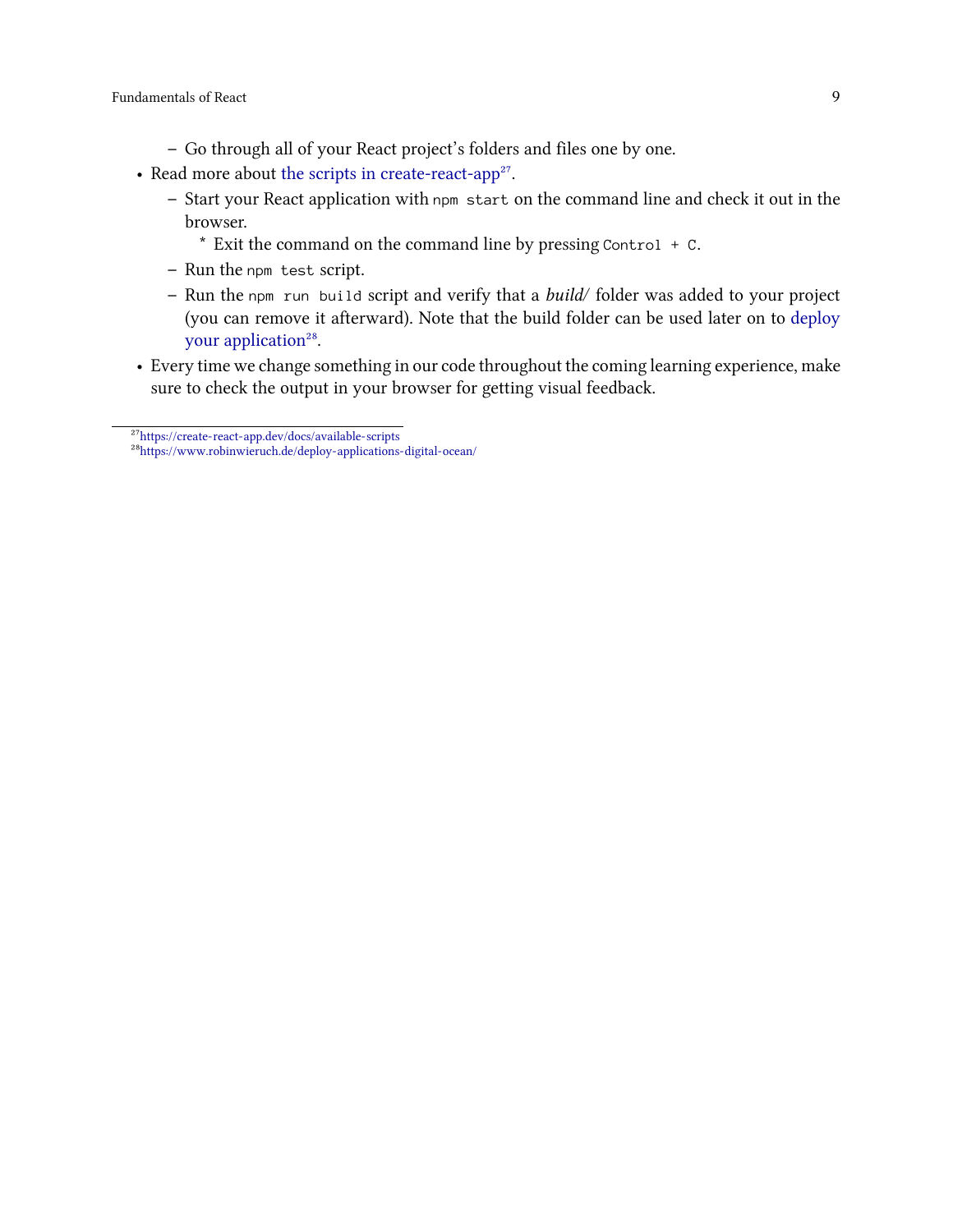## <span id="page-19-0"></span>**Meet the React Component**

Our first React component is in the *src/App.js* file, which should look similar to the example below. The file might differ slightly, because create-react-app will sometimes update the default component's structure.

**src/App.js**

```
import React from 'react';
import logo from './logo.svg';
import './App.css';
function App() {
  return (
    <div className="App">
       <header className="App-header">
          <img src={logo} className="App-logo" alt="logo" />
          \langle p \rangleEdit \langle code \rangle src/App.js \langle /code \rangle and save to reload.
          \langle/p>
          <a
            className="App-link"
            Href="https://reactjs.org"
            target="_blank"
            rel="noopener noreferrer"
         \rightarrowLearn React
          \langlea>
       </header>
    \langle/div\rangle);
}
export default App;
```
This file will be our focus throughout this tutorial, unless otherwise specified. Let's start by reducing the component to a more lightweight version for getting you started without too much boilerplate code from create-react-app.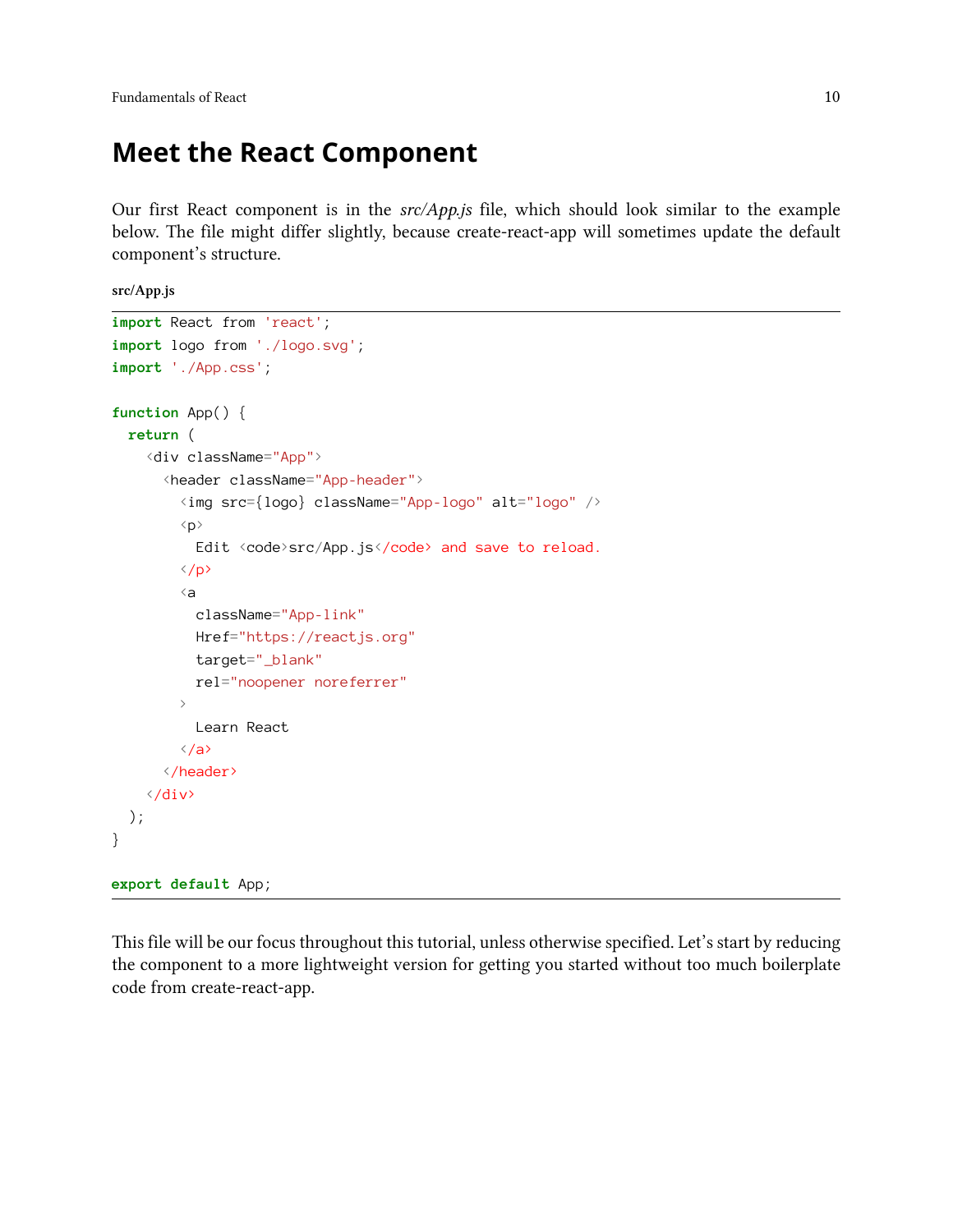#### **src/App.js**

```
import React from 'react';
function App() {
 return (
    <div>
      <h1>Hello World</h1>
    </div>
  );
}
```
**export default App;**

First, this React component, called App component, is just a JavaScript function. It's commonly called **function component**, because there are other variations of React components (see **component types** later). Second, the App component doesn't receive any parameters in its function signature yet (see **props** later). And third, the App component returns code that resembles HTML which is called JSX (see **JSX** later).

The function component possess implementation details like any other JavaScript function. You will see this in practice in action throughout your React journey:

**src/App.js**

```
import React from 'react';
function App() {
  // do something in between
 return (
    <div>
      <h1>Hello World</h1>
    </div>
  );
}
```
export default App;

Variables defined in the function's body will be re-defined each time this function runs, like all JavaScript functions: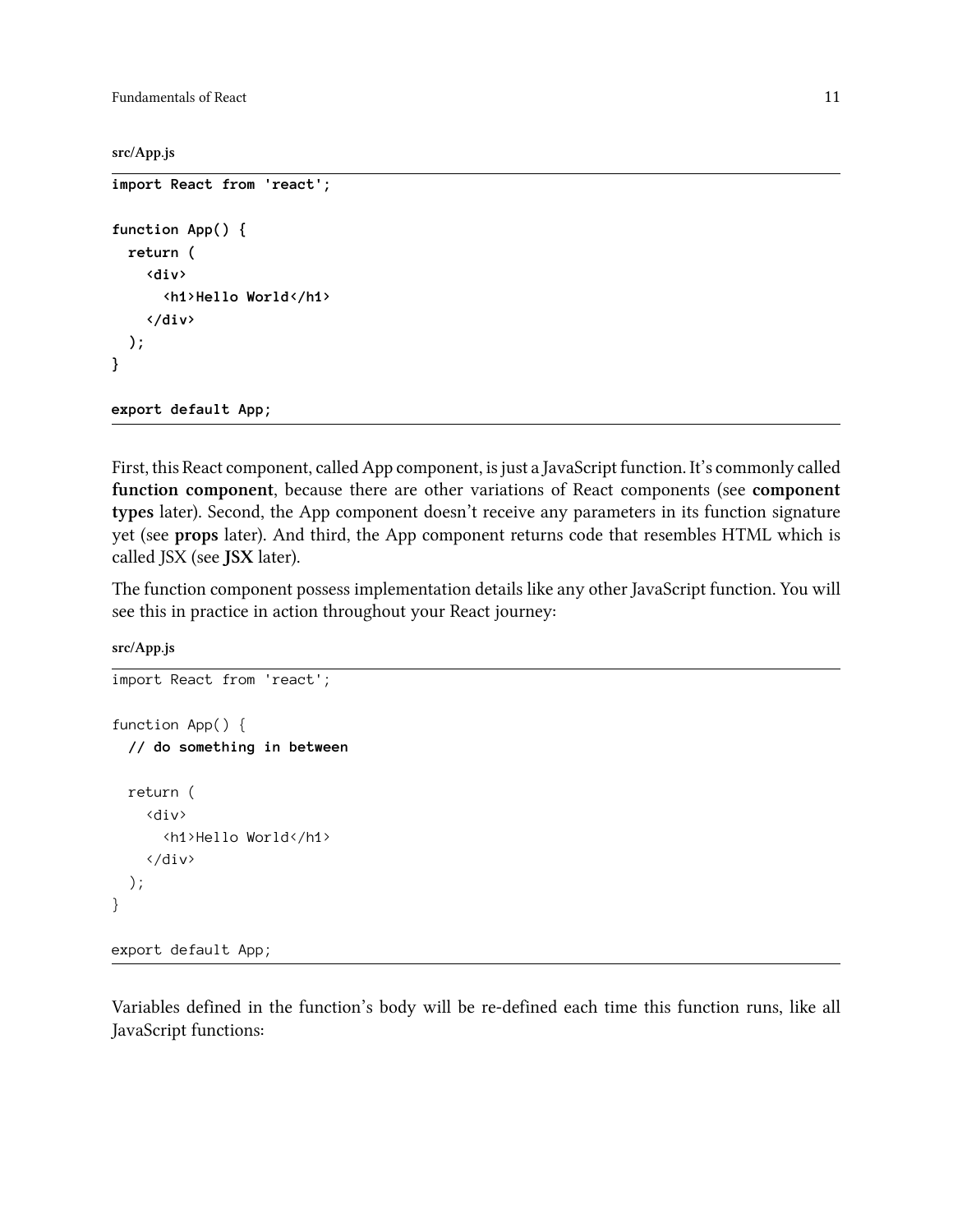#### **src/App.js**

```
import React from 'react';
function App() {
 const title = 'React';
 return (
    <div>
      <h1>Hello World</h1>
    </div>
  );
}
```

```
export default App;
```
Since we don't need anything from within the App component used for this variable – e.g. parameters coming from the function signature – we can define the variable outside of the App component as well:

#### **src/App.js**

```
import React from 'react';
const title = 'React';
function App() {
  return (
    <div>
      <h1>Hello World</h1>
    </div>
  );
}
export default App;
```
Let's use this variable in the next section.

#### **Exercises:**

• Confirm your [source code for the last section](https://codesandbox.io/s/github/the-road-to-learn-react/hacker-stories/tree/hs/Meet-the-React-Component)<sup>29</sup>.

<span id="page-21-0"></span><sup>&</sup>lt;sup>29</sup><https://codesandbox.io/s/github/the-road-to-learn-react/hacker-stories/tree/hs/Meet-the-React-Component>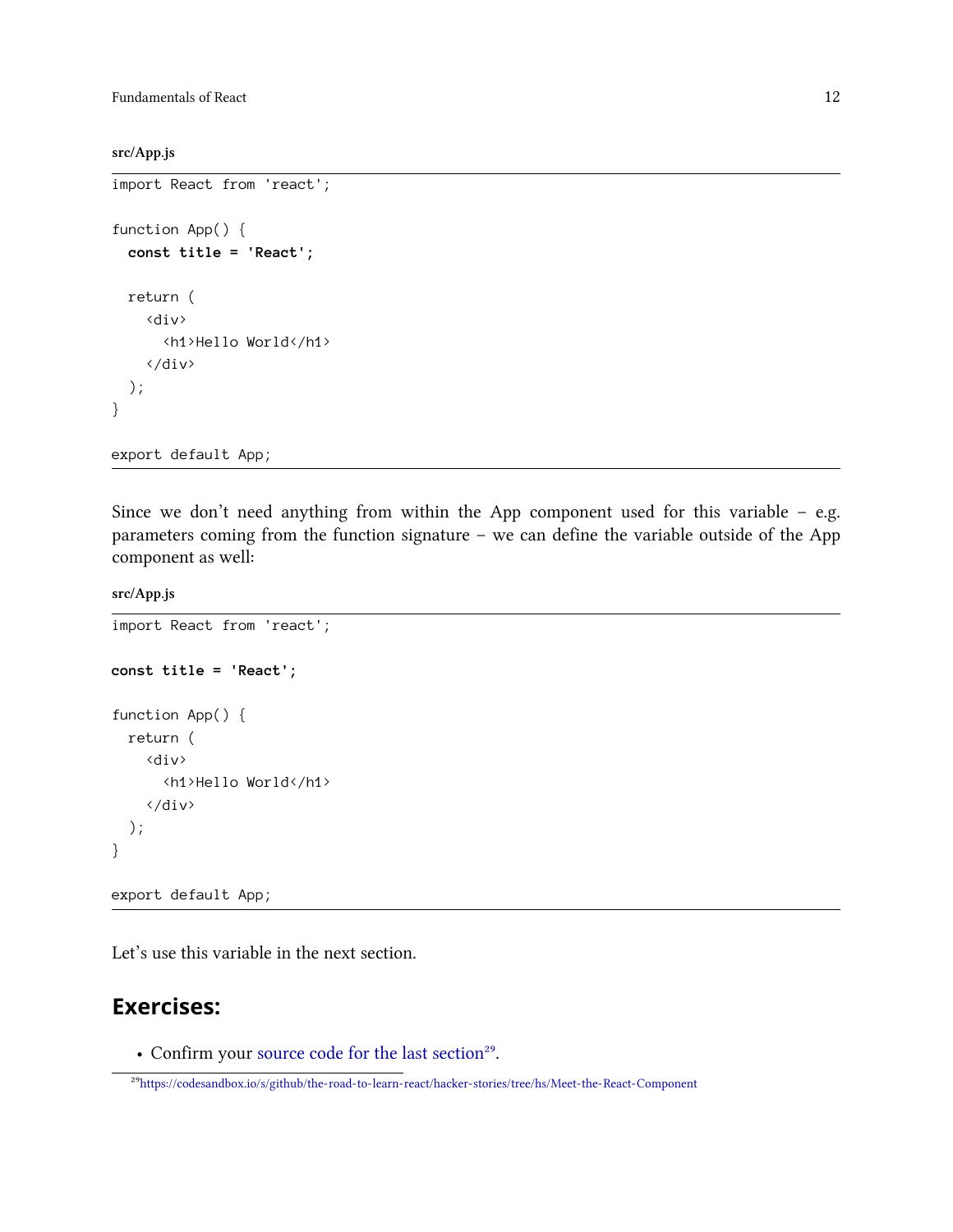- If you are unsure when to use const, let or var in JavaScript (or React) for variable declarations, make sure to [read more about their differences](https://www.robinwieruch.de/const-let-var)<sup>30</sup>.
	- Read more about [const](https://developer.mozilla.org/en-US/docs/Web/JavaScript/Reference/Statements/const)<sup>31</sup>.
	- Read more about [let](https://developer.mozilla.org/en-US/docs/Web/JavaScript/Reference/Statements/let)<sup>32</sup>.
- Think about ways to display the title variable in your App component's returned HTML. In the next section, we'll put this variable to use.

<span id="page-22-0"></span><sup>&</sup>lt;sup>30</sup><https://www.robinwieruch.de/const-let-var>

<span id="page-22-1"></span><sup>&</sup>lt;sup>31</sup><https://developer.mozilla.org/en-US/docs/Web/JavaScript/Reference/Statements/const>

<span id="page-22-2"></span>³²<https://developer.mozilla.org/en-US/docs/Web/JavaScript/Reference/Statements/let>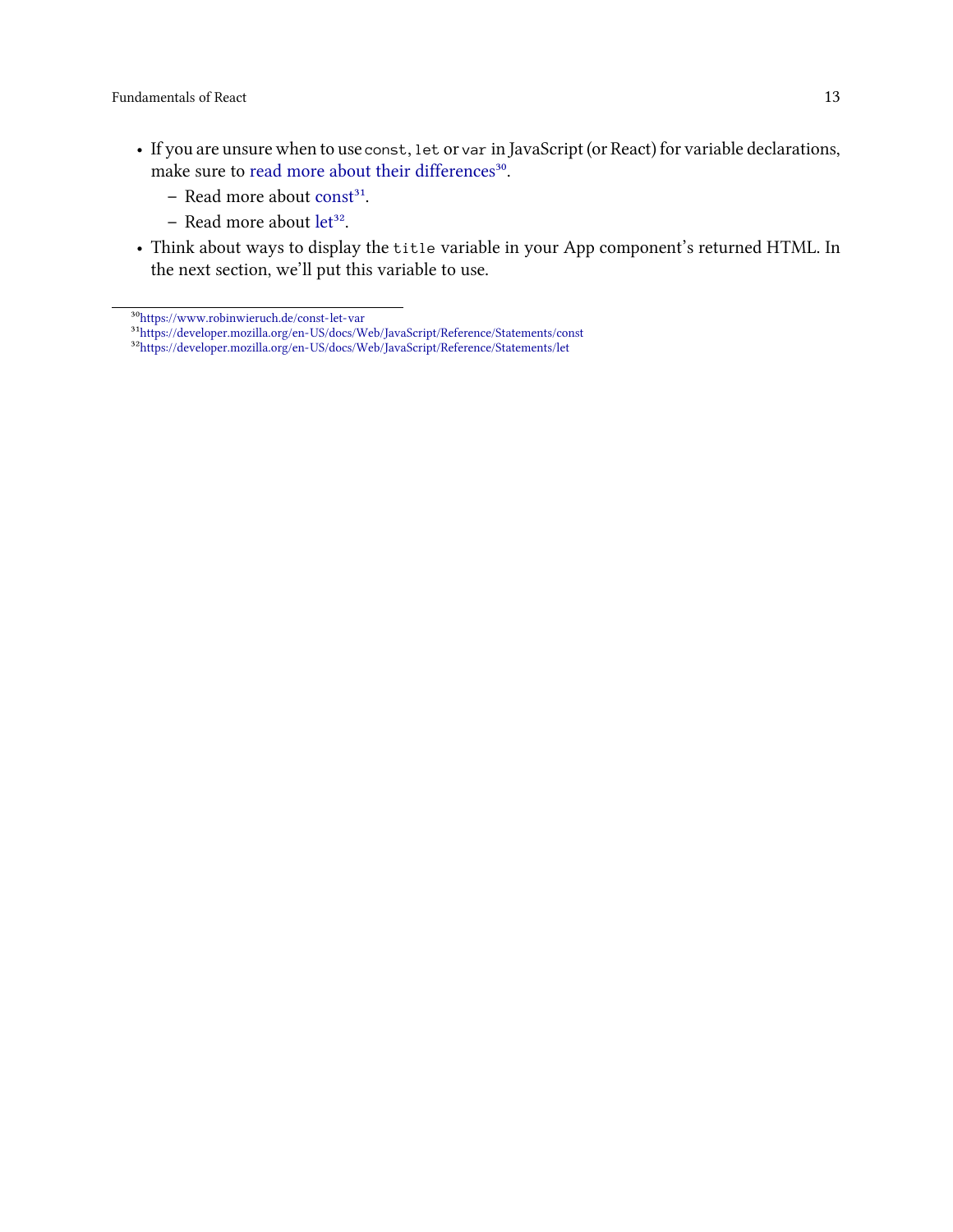Fundamentals of React 14

## <span id="page-23-0"></span>**React JSX**

Recall that I mentioned the returned output of the App component resembles HTML. This output is called JSX, which mixes HTML and JavaScript. Let's see how this works for displaying the variable:

#### **src/App.js**

```
import React from 'react';
const title = 'React';
function App() {
  return (
    <div>
      <h1>Hello {title}</h1>
    </div>
  );
}
```
export default App;

Start your application with npm start again, and look for the rendered variable in browser, which should read: "Hello React".

Let's focus on the HTML, which is expressed almost the same in JSX. An input field with a label can be defined as follows:

**src/App.js**

```
import React from 'react';
const title = 'React';
function App() {
  return (
    <div>
      <h1>Hello {title}</h1>
      <label htmlFor="search">Search: </label>
      <input id="search" type="text" />
    </div>
  );
}
```
export default App;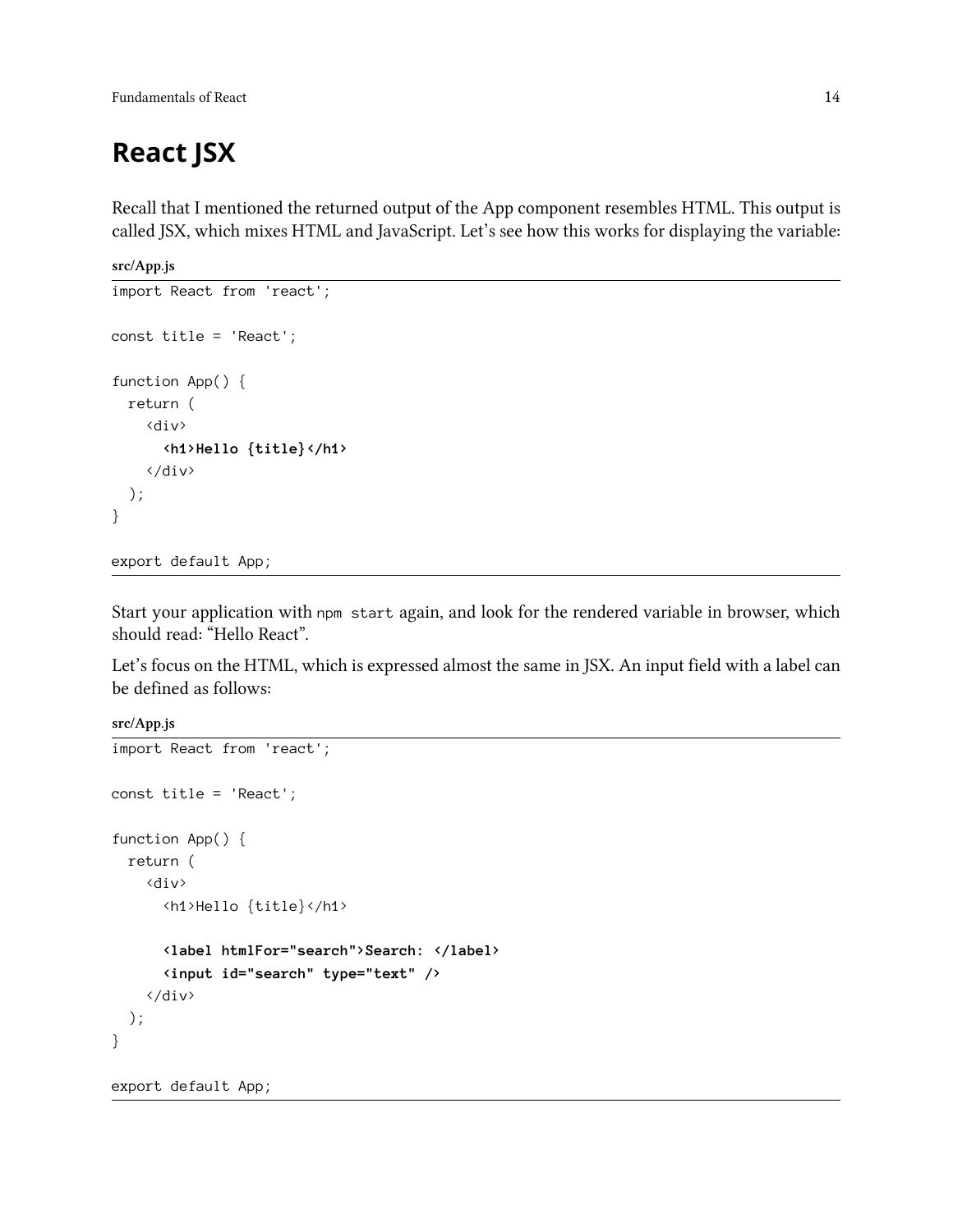We specified three HTML attributes here: htmlFor, id, and type. Where id and type should be familiar from native HTML, htmlFor might be new. The htmlFor reflects the for attribute in HTML. JSX replaces a handful of internal HTML attributes, but you can find all the [supported HTML](https://reactjs.org/docs/dom-elements.html#all-supported-html-attributes) [attributes](https://reactjs.org/docs/dom-elements.html#all-supported-html-attributes)<sup>33</sup> in React's documentation, which follow the camelCase naming convention. Expect to come across more JSX-specific attributes like className and onClick instead of class and onclick, as you learn more about React.

We will revisit the HTML input field for implementation details later; for now, let's return to JavaScript in JSX. We have defined a string primitive to be displayed in the App component, and the same can be done with a JavaScript object:

**src/App.js**

```
import React from 'react';
const welcome = {
  greeting: 'Hey',
  title: 'React',
};
function App() {
  return (
    <div>
       \langle h1 \rangle{welcome.greeting} {welcome.title}
       \langle/h1>
       <label htmlFor="search">Search: </label>
       <input id="search" type="text" />
    \langlediv>
  );
}
```
export default App;

Remember, everything in curly braces in JSX can be used for JavaScript expressions (e.g. function execution):

<span id="page-24-0"></span><sup>&</sup>lt;sup>33</sup><https://reactjs.org/docs/dom-elements.html#all-supported-html-attributes>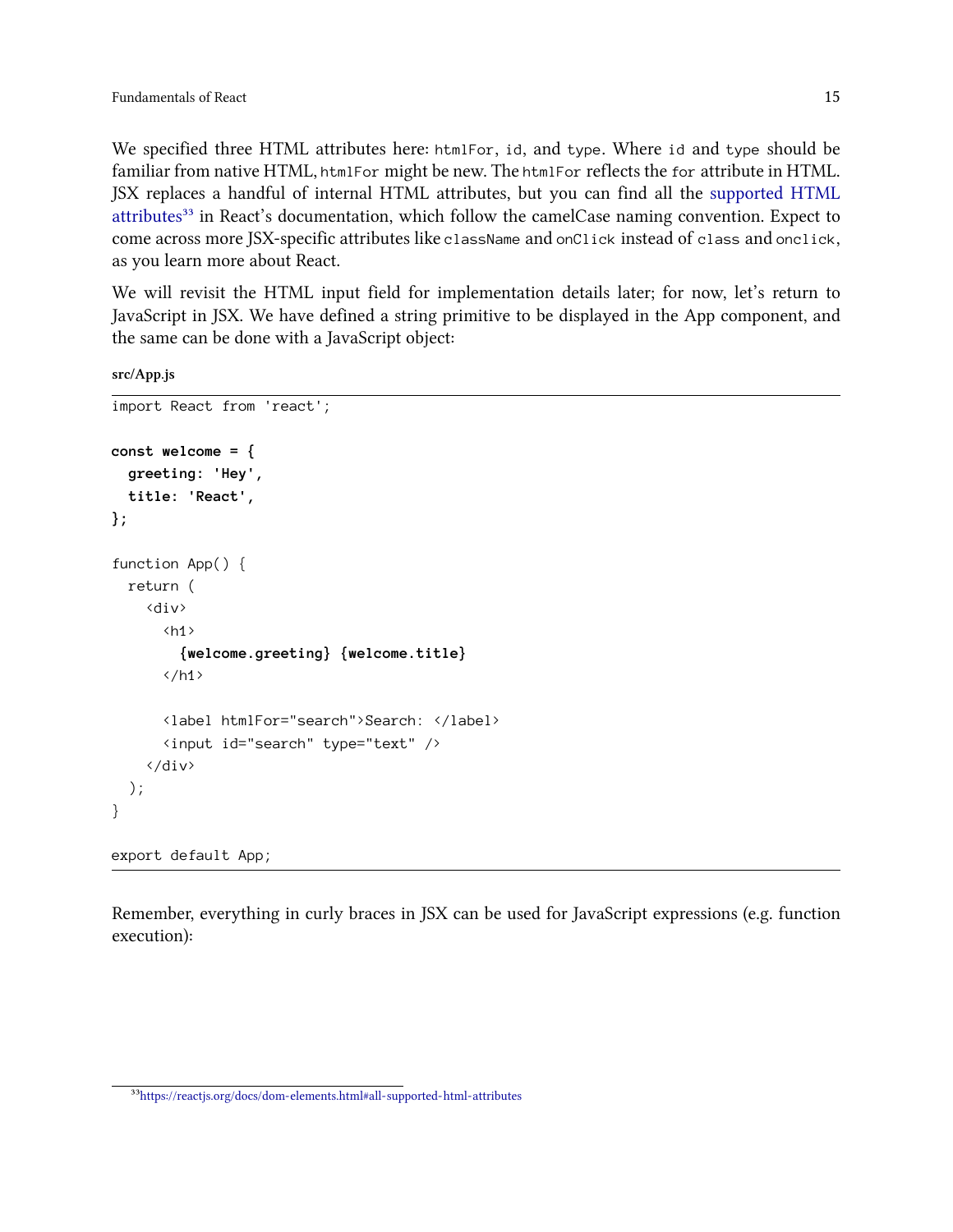#### **src/App.js**

```
import React from 'react';
function getTitle(title) {
 return title;
}
function App() {
 return (
    <div>
      <h1>Hello {getTitle('React')}</h1>
      <label htmlFor="search">Search: </label>
      <input id="search" type="text" />
    </div>
  );
}
export default App;
```
JSX was initially invented for React, but it became useful for other modern libraries and frameworks after it gained popularity. It is one of my favorite things about React. Without any extra templating syntax (except for the curly braces), we are now able to use JavaScript in HTML.

#### **Exercises:**

- Confirm your [source code for the last section](https://codesandbox.io/s/github/the-road-to-learn-react/hacker-stories/tree/hs/React-JSX)<sup>34</sup>.
	- Confirm the [changes from the last section](https://github.com/the-road-to-learn-react/hacker-stories/compare/hs/Meet-the-React-Component...hs/React-JSX?expand=1)<sup>35</sup>.
- Read more about [React's JSX](https://reactjs.org/docs/introducing-jsx.html)<sup>36</sup>.
- Define more primitive and complex JavaScript data types and render them in JSX.
- Try to render a JavaScript array in JSX. If it's too complicated, don't worry, because you will learn more about this in the next section.

<span id="page-25-0"></span><sup>&</sup>lt;sup>34</sup><https://codesandbox.io/s/github/the-road-to-learn-react/hacker-stories/tree/hs/React-JSX>

<span id="page-25-2"></span><span id="page-25-1"></span>³⁵<https://github.com/the-road-to-learn-react/hacker-stories/compare/hs/Meet-the-React-Component...hs/React-JSX?expand=1> ³⁶<https://reactjs.org/docs/introducing-jsx.html>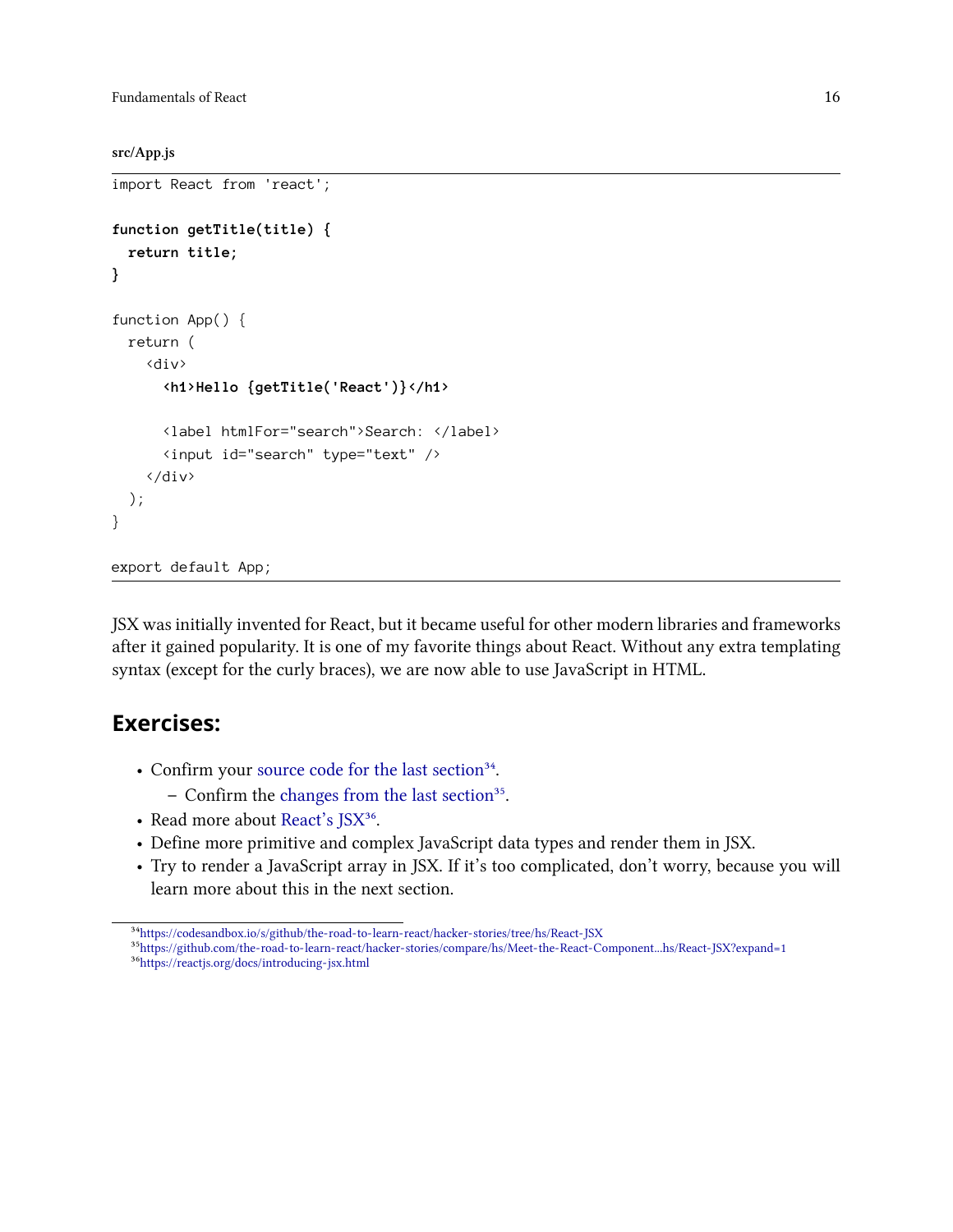Fundamentals of React 217

## <span id="page-26-0"></span>**Lists in React**

So far we've rendered a few primitive variables in JSX; next we'll render a list of items. We'll experiment with sample data at first, then we'll apply that to fetch data from a remote API. First, let's define the array as a variable. As before, we can define a variable outside or inside the component. The following defines it outside:

**src/App.js**

```
import React from 'react';
const list = [
  {
    title: 'React',
    url: 'https://reactjs.org/',
    author: 'Jordan Walke',
    num_comments: 3,
    points: 4,
    objectID: 0,
  },
  {
    title: 'Redux',
    url: 'https://redux.js.org/',
    author: 'Dan Abramov, Andrew Clark',
    num_comments: 2,
    points: 5,
    objectID: 1,
 },
];
function App() { ... }
export default App;
```
I used a ... here as a placeholder, to keep my code snippet small (without App component implementation details) and focused on the essential parts (the list variable outside of the App component). I will use the ... throughout the rest of this learning experience as placeholder for code blocks that I have established previous exercises. If you get lost, you can always verify your code using the CodeSandbox links I provide at the end of most sections.

Each item in the list has a title, a url, an author, an identifier (objectID), points – which indicate the popularity of an item – and a count of comments. Next, we'll render the list within our JSX dynamically: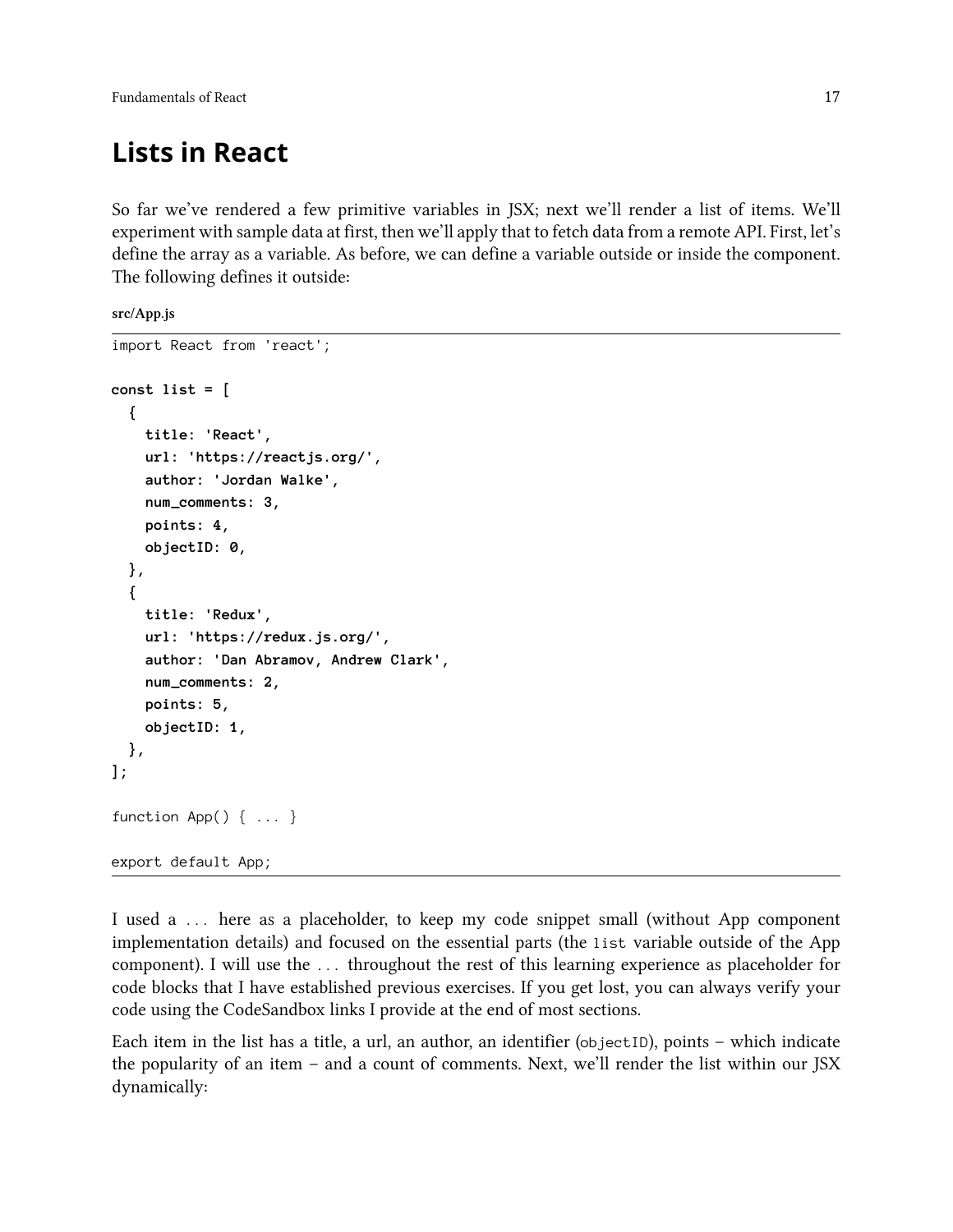#### **src/App.js**

```
function App() {
 return (
    <div>
      <h1>My Hacker Stories</h1>
      <label htmlFor="search">Search: </label>
      <input id="search" type="text" />
      <hr />
      {/* render the list here */}
    \langle/div\rangle);
}
```
You can use the [built-in JavaScript map method for arrays](https://developer.mozilla.org/en-US/docs/Web/JavaScript/Reference/Global_Objects/Array/map)<sup>37</sup> to iterate over each item of the list and return a new version of each:

**Code Playground**

```
const numbers = [1, 4, 9, 16];
const newNumbers = numbers.map(function(number) {
 return number * 2;
});
console.log(newNumbers);
// [2, 8, 18, 32]
```
We won't map from one JavaScript data type to another in our case. Instead, we return a JSX fragment that renders each item of the list:

<span id="page-27-0"></span><sup>37</sup>[https://developer.mozilla.org/en-US/docs/Web/JavaScript/Reference/Global\\_Objects/Array/map](https://developer.mozilla.org/en-US/docs/Web/JavaScript/Reference/Global_Objects/Array/map)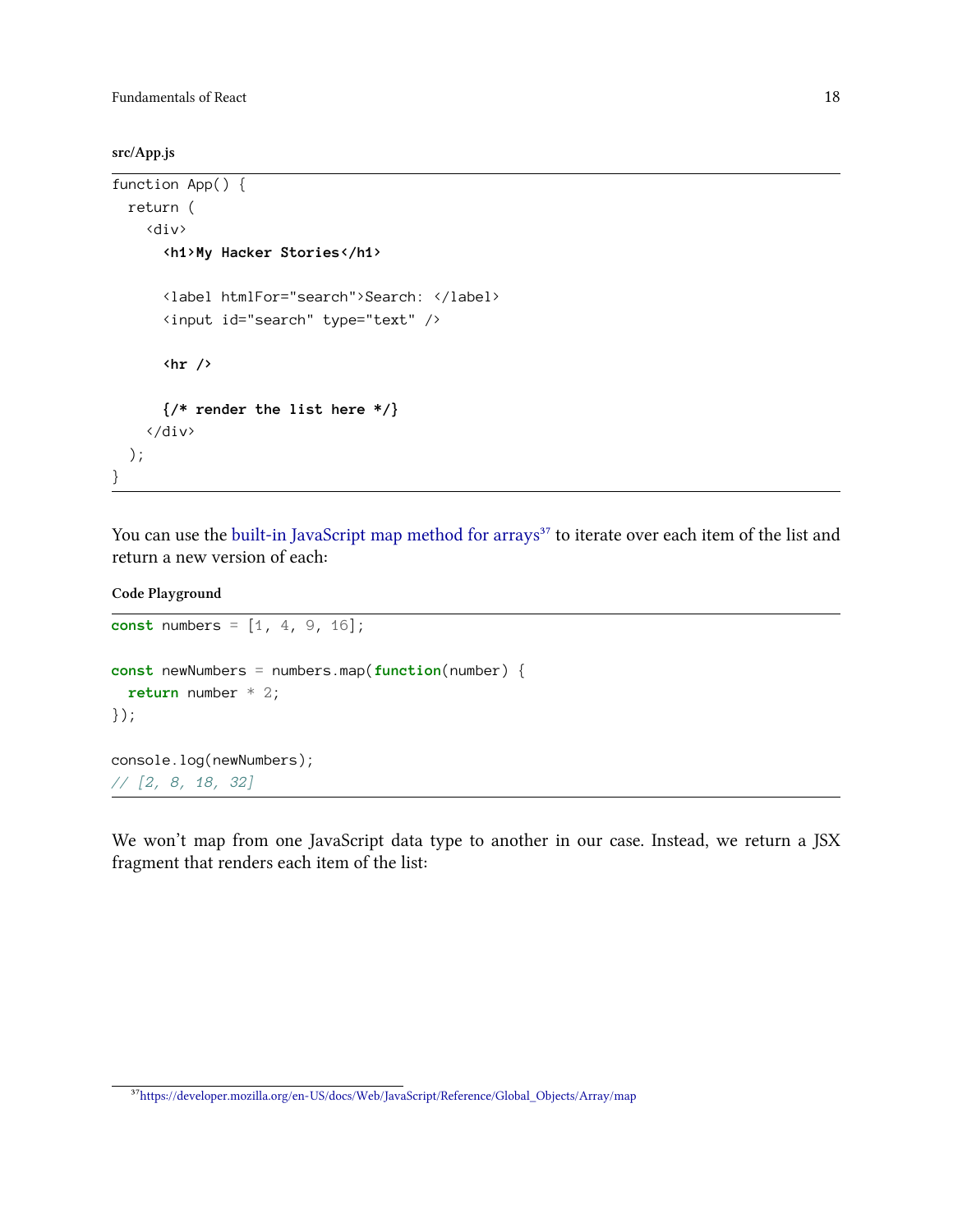#### **src/App.js**

```
function App() {
  return (
    <div>
      ...
      \langlehr />
      {list.map(function(item) {
        return <div>{item.title}</div>;
      })}
    </div>
  );
}
```
Actually, one of my first React "Aha" moments was using barebones JavaScript to map a list of JavaScript objects to HTML elements without any other HTML templating syntax. It's just JavaScript in HTML.

React will display each item now, but you can still improve your code so React handles advanced dynamic lists more gracefully. By assigning a key attribute to each list item's element, React can identify modified items if the list changes (e.g. re-ordering). Fortunately, our list items come with an identifier:

**src/App.js**

```
function App() {
  return (
    <div>
      ...
      \langlehr />
      {list.map(function(item) {
        return (
           <div key={item.objectID}>
             {item.title}
           </div>
        );
      })}
    </div>
  );
}
```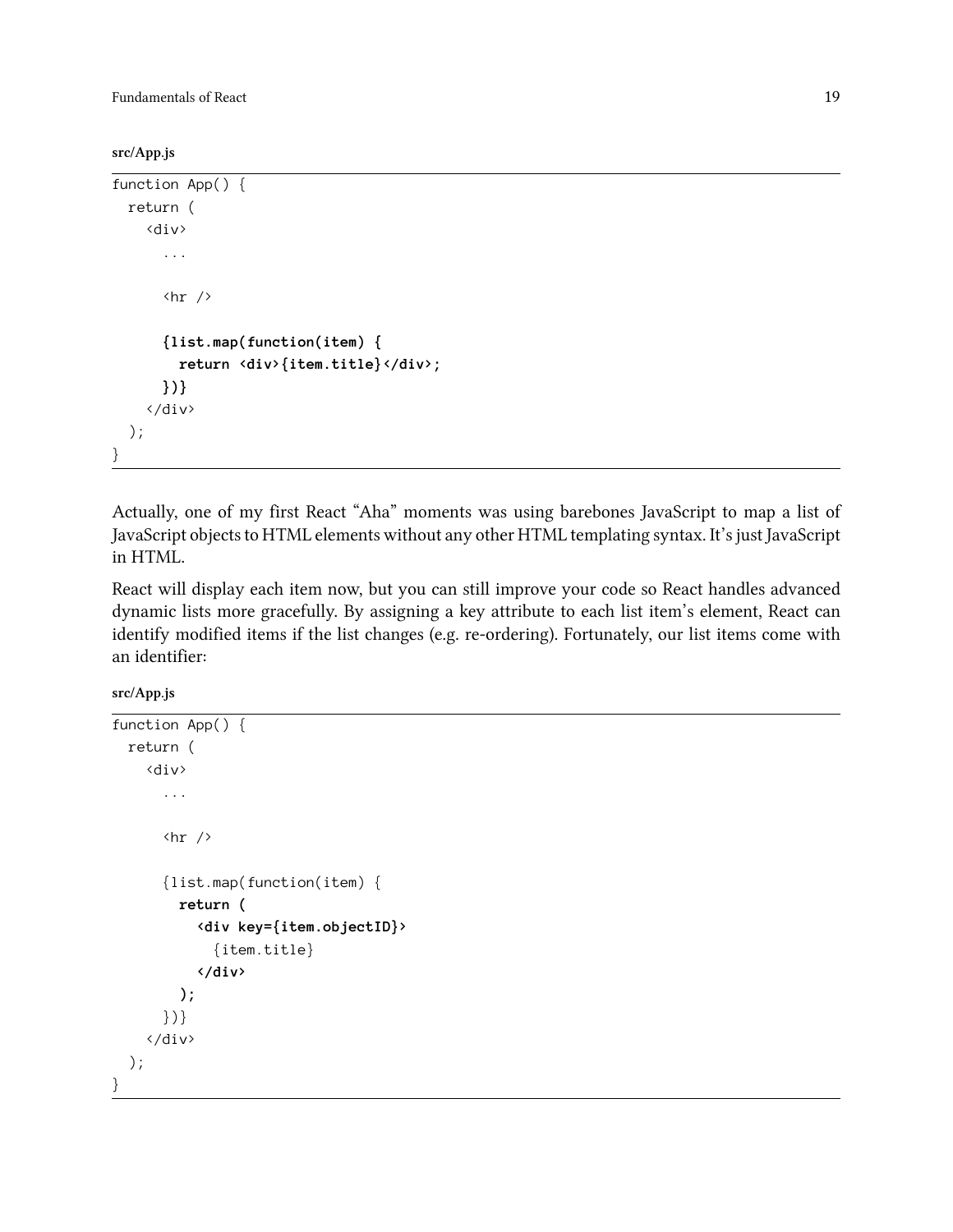We avoid using the index of the item in the array to make sure the key attribute is a stable identifier. If the list changes its order, for example, React will not be able to identify the items properly:

**Code Playground**

```
// don't do this
{list.map(function(item, index) {
  return (
    <div key={index}>
       ...
    \langle/div\rangle);
})}
```
So far, only the title is displayed for each item. Let's experiment with displaying more of the item's properties:

**src/App.js**

```
function App() {
  return (
    <div>
      ...
      \langlehr />
      {list.map(function(item) {
        return (
           <div key={item.objectID}>
             <span>
                <a href={item.url}>{item.title}</a>
             </span>
             <span>{item.author}</span>
             <span>{item.num_comments}</span>
             <span>{item.points}</span>
           </div>
        );
      })}
    \langle/div\rangle);
}
```
The map function is inlined concisely in your JSX. Within the map function, we have access to each item and its properties. The url property of each item is used as dynamic href attribute for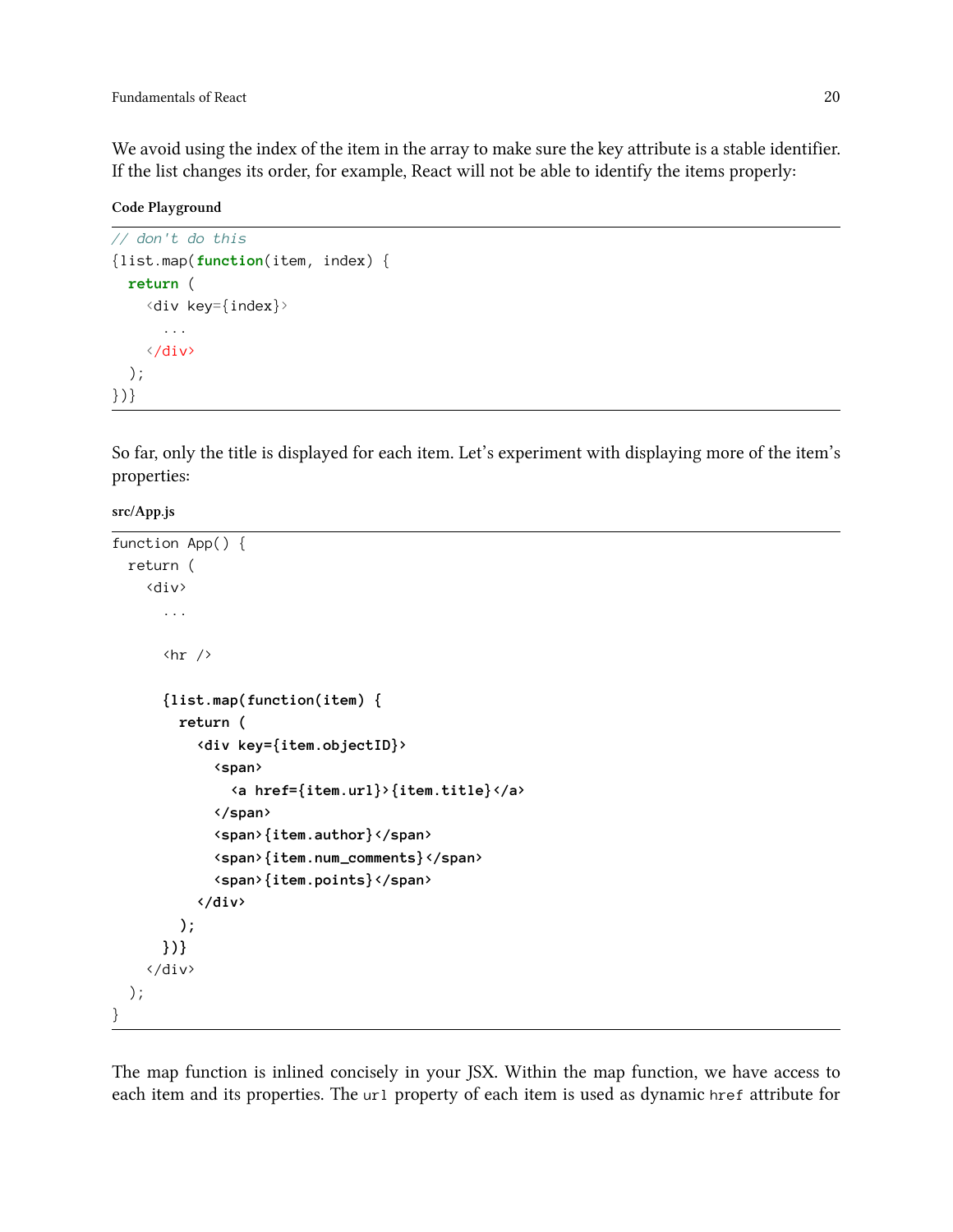the anchor tag. Not only can JavaScript in JSX be used to display items, but also to assign HTML attributes dynamically.

## **Exercises:**

- Confirm your [source code for the last section](https://codesandbox.io/s/github/the-road-to-learn-react/hacker-stories/tree/hs/Lists-in-React)<sup>38</sup>.
	- Confirm the [changes from the last section](https://github.com/the-road-to-learn-react/hacker-stories/compare/hs/React-JSX...hs/Lists-in-React?expand=1)<sup>39</sup>.
- Read more about why React's key attribute is needed  $(0^{40}, 1^{41}, 2^{42})$  $(0^{40}, 1^{41}, 2^{42})$  $(0^{40}, 1^{41}, 2^{42})$  $(0^{40}, 1^{41}, 2^{42})$  $(0^{40}, 1^{41}, 2^{42})$ . Don't worry if you don't understand the implementation yet, just focus on what problem it causes for dynamic lists.
- Recap the [standard built-in array methods](https://developer.mozilla.org/en-US/docs/Web/JavaScript/Reference/Global_Objects/Array/)<sup> $43$ </sup> especially *map*, *filter*, and *reduce* which are available in native JavaScript.
- What happens if your return null instead of the JSX?
- Extend the list with some more items to make the example more realistic.
- Practice using different JavaScript expressions in JSX.

<span id="page-30-4"></span><span id="page-30-3"></span>⁴¹<https://www.robinwieruch.de/react-list-key> ⁴²<https://reactjs.org/docs/lists-and-keys.html>

<span id="page-30-0"></span> $\rm^{38}$ <https://codesandbox.io/s/github/the-road-to-learn-react/hacker-stories/tree/hs/Lists-in-React>

<span id="page-30-1"></span>³⁹<https://github.com/the-road-to-learn-react/hacker-stories/compare/hs/React-JSX...hs/Lists-in-React?expand=1>

<span id="page-30-2"></span>⁴⁰<https://dev.to/jtonzing/the-significance-of-react-keys---a-visual-explanation--56l7>

<span id="page-30-5"></span>⁴³[https://developer.mozilla.org/en-US/docs/Web/JavaScript/Reference/Global\\_Objects/Array/](https://developer.mozilla.org/en-US/docs/Web/JavaScript/Reference/Global_Objects/Array/)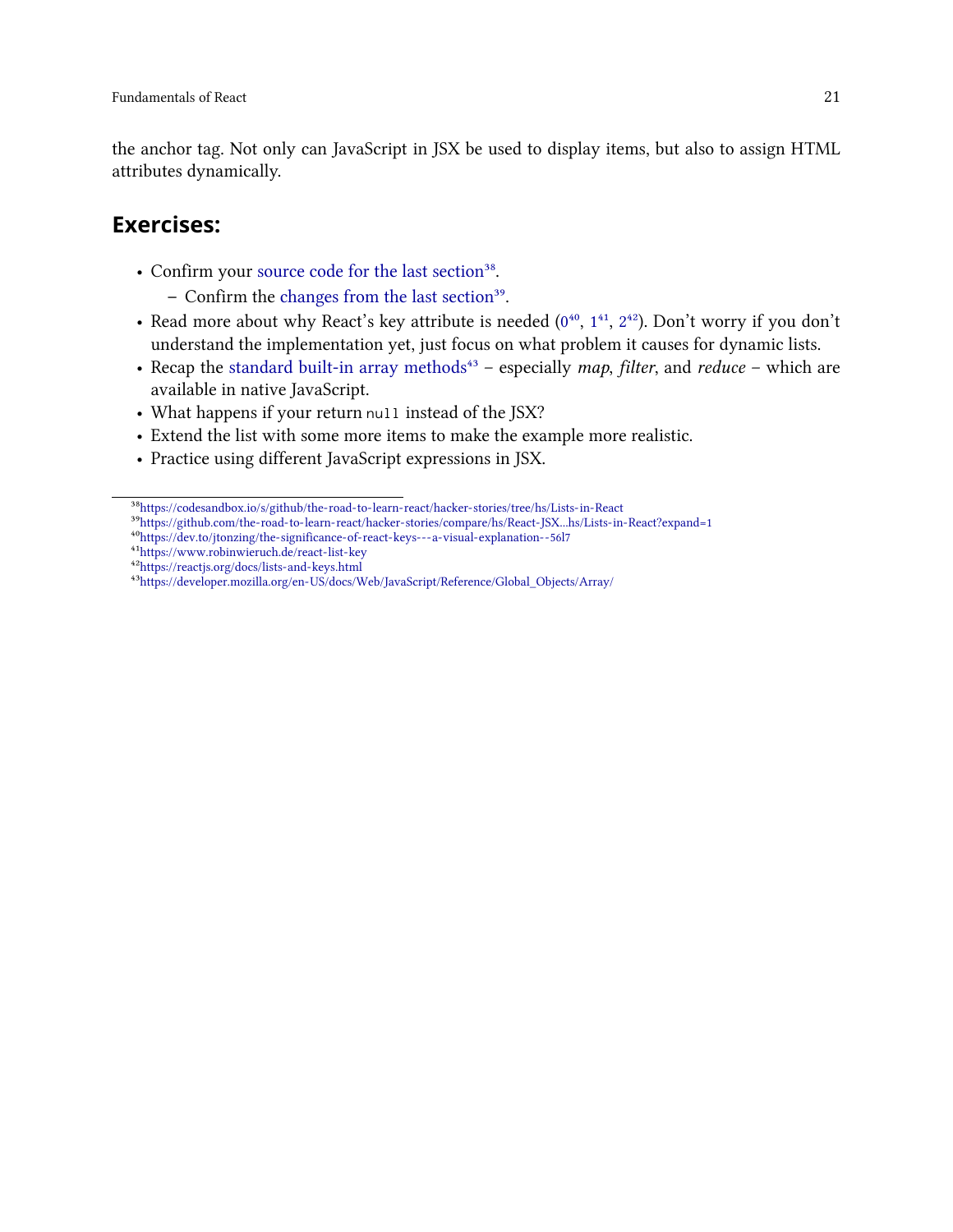## <span id="page-31-0"></span>**Meet another React Component**

So far we've only been using the App component to create our applications. We used the App component in the last section to express everything needed to render our list in JSX, and it should scale with your needs and eventually handle more complex tasks. To help with this, we'll split some of its responsibilities into a standalone List component:

**src/App.js**

```
const list = [ ... ];
function App() { ... }
function List() {
  return list.map(function(item) {
    return (
      <div key={item.objectID}>
        <span>
          <a href={item.url}>{item.title}</a>
        </span>
        <span>{item.author}</span>
        <span>{item.num_comments}</span>
        <span>{item.points}</span>
      </div>
    );
  });
}
```
Optional: If this component looks odd, because the outermost part of the returned JSX starts with JavaScript. We could use it with a wrapping HTML element as well, but we'll continue with the previous version.

**src/App.js**

```
function List() {
 return (
    <div>
      {list.map(function(item) {
        return (... );
      })}
    </div>
  );
}
```
Now the new List component can be used in the App component: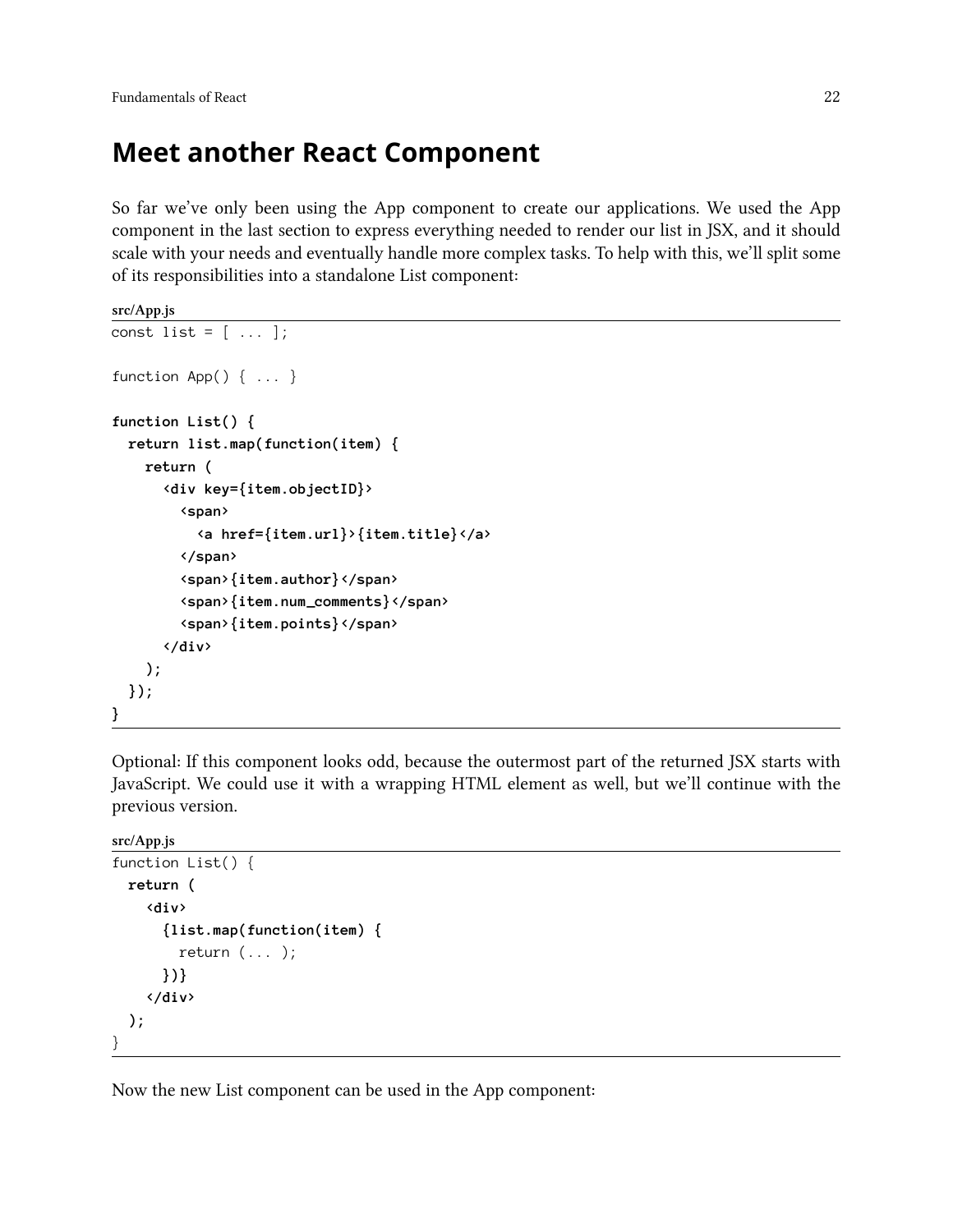#### **src/App.js**

```
function App() {
  return (
    <div>
      <h1>My Hacker Stories</h1>
      <label htmlFor="search">Search: </label>
      <input id="search" type="text" />
      \langlehr />
      <List />
    </div>
  );
}
```
You've just created your first React component! With this example, we can see how components that encapsulate meaningful tasks can work for larger React applications.

Larger React applications have **component hierarchies** (also called **component trees**). There is usually one uppermost **entry point component** (e.g. App) that spans a tree of components below it. The App is the **parent component** of the List, so the List is a **child component** of the App. In a component tree, the App is the **root component**, and the components that don't render any other components are called **leaf components** (e.g. List). The App can have multiple children, as can the List. If the App has another child component, the additional child component is called a **sibling component** of the List.

#### **Exercises:**

- Confirm your [source code for the last section](https://codesandbox.io/s/github/the-road-to-learn-react/hacker-stories/tree/hs/Meet-another-React-Component)<sup>44</sup>.
	- Confirm the [changes from the last section](https://github.com/the-road-to-learn-react/hacker-stories/compare/hs/Lists-in-React...hs/Meet-another-React-Component?expand=1)<sup>45</sup>.
- Draw your components the App component and List component as a component tree on a sheet of paper. Extend this component tree with other possible components (e.g. extracted Search component for the input field and label in the App component). Try to figure out which other parts can be extracted as standalone components.
- If a Search component is used in the App component, would the Search component be a sibling, parent, or child component for the List component?
- Ask yourself what problems could arise if we keep treating the list variable as global variable. We will cover how to handle these problems in the upcoming sections.

<span id="page-32-0"></span>⁴⁴<https://codesandbox.io/s/github/the-road-to-learn-react/hacker-stories/tree/hs/Meet-another-React-Component>

<span id="page-32-1"></span>⁴⁵<https://github.com/the-road-to-learn-react/hacker-stories/compare/hs/Lists-in-React...hs/Meet-another-React-Component?expand=1>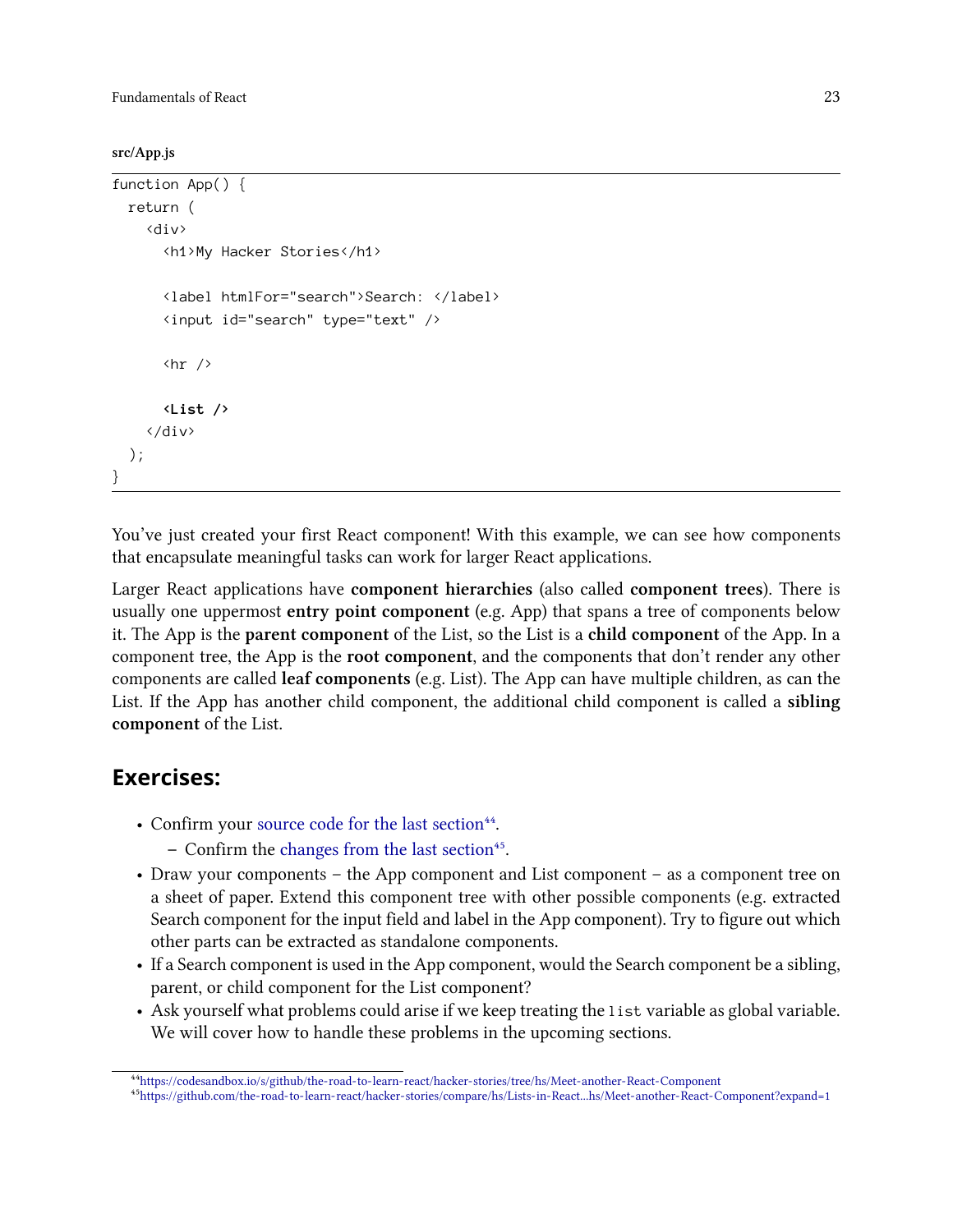## <span id="page-33-0"></span>**React Component Instantiation**

Next, I'll briefly explain JavaScript classes, to help clarify React components. Technically they are not related, which is important to note, but it is a fitting analogy for you to understand the concept of a component.

Classes are most often used in object-oriented programming languages. JavaScript, always flexible in its programming paradigms, allows functional programming and object-oriented programming to co-exist side-by-side. To recap JavaScript classes for object-oriented programming, consider the following *Developer* class:

**Code Playground**

```
class Developer {
  constructor(firstName, lastName) {
    this.firstName = firstName;
    this.lastName = lastName;
  }
  getName() {
    return this.firstName + ' ' + this.lastName;
  }
}
```
Each class has a constructor that takes arguments and assigns them to the class instance. A class can also define functions that are associated with a subject (e.g. getName), called **methods** or **class methods**.

Defining the Developer class once is just one part; instantiating it is the other. The class definition is the blueprint of its capabilities, and usage occurs when an instance is created with the new statement.

**Code Playground**

```
// class definition
class Developer { ... }
// class instantiation
const robin = new Developer('Robin', 'Wieruch');
console.log(robin.getName());
// "Robin Wieruch"
// another class instantiation
const dennis = new Developer('Dennis', 'Wieruch');
```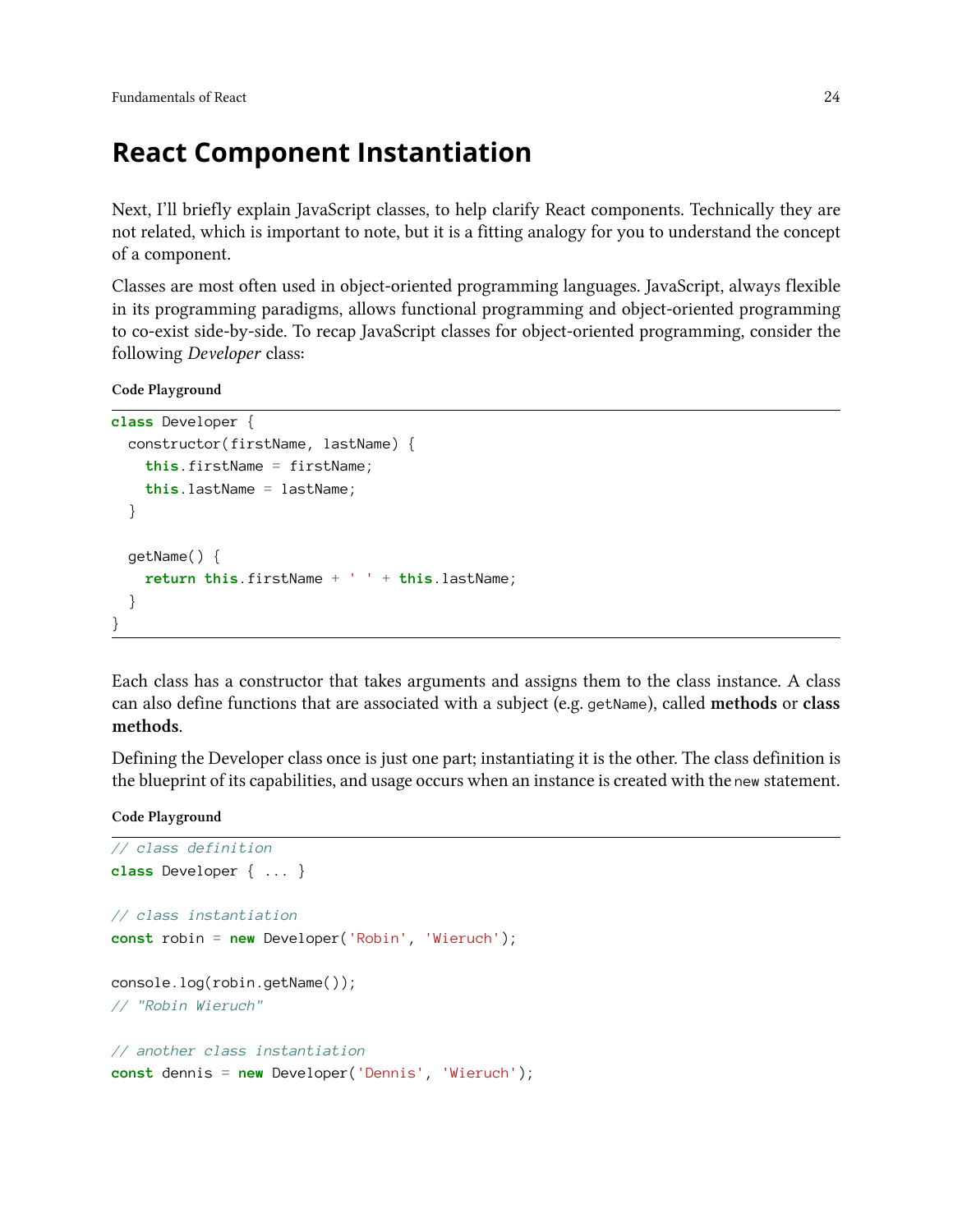```
console.log(dennis.getName());
// "Dennis Wieruch"
```
If a JavaScript class definition exists, one can create *multiple* instances of it. It is similar to a React component, which has only *one* component definition, but can have *multiple* component instances:

**src/App.js**

```
// definition of App component
function App() {
 return (
    <div>
      <h1>My Hacker Stories</h1>
      <label htmlFor="search">Search: </label>
      <input id="search" type="text" />
      \langle hr \rangle{/* creating an instance of List component */}
      <List />
      {/* creating another instance of List component */}
      <List />
    \langle/div\rangle);
}
// definition of List component
function List() { ... }
```
Once we've defined a **component**, we can use it like an HTML **element** anywhere in our JSX. The element produces an **component instance** of your component, or in other words, the component gets instantiated. You can create as many component instances as you want. It's not much different from a JavaScript class definition and usage.

#### **Exercises:**

- Familiarize yourself with the terms *component definition*, *component instance*, and *element*.
- Experiment by creating multiple component instances of a List component.
- Think about how it could be possible to give each List component its own list.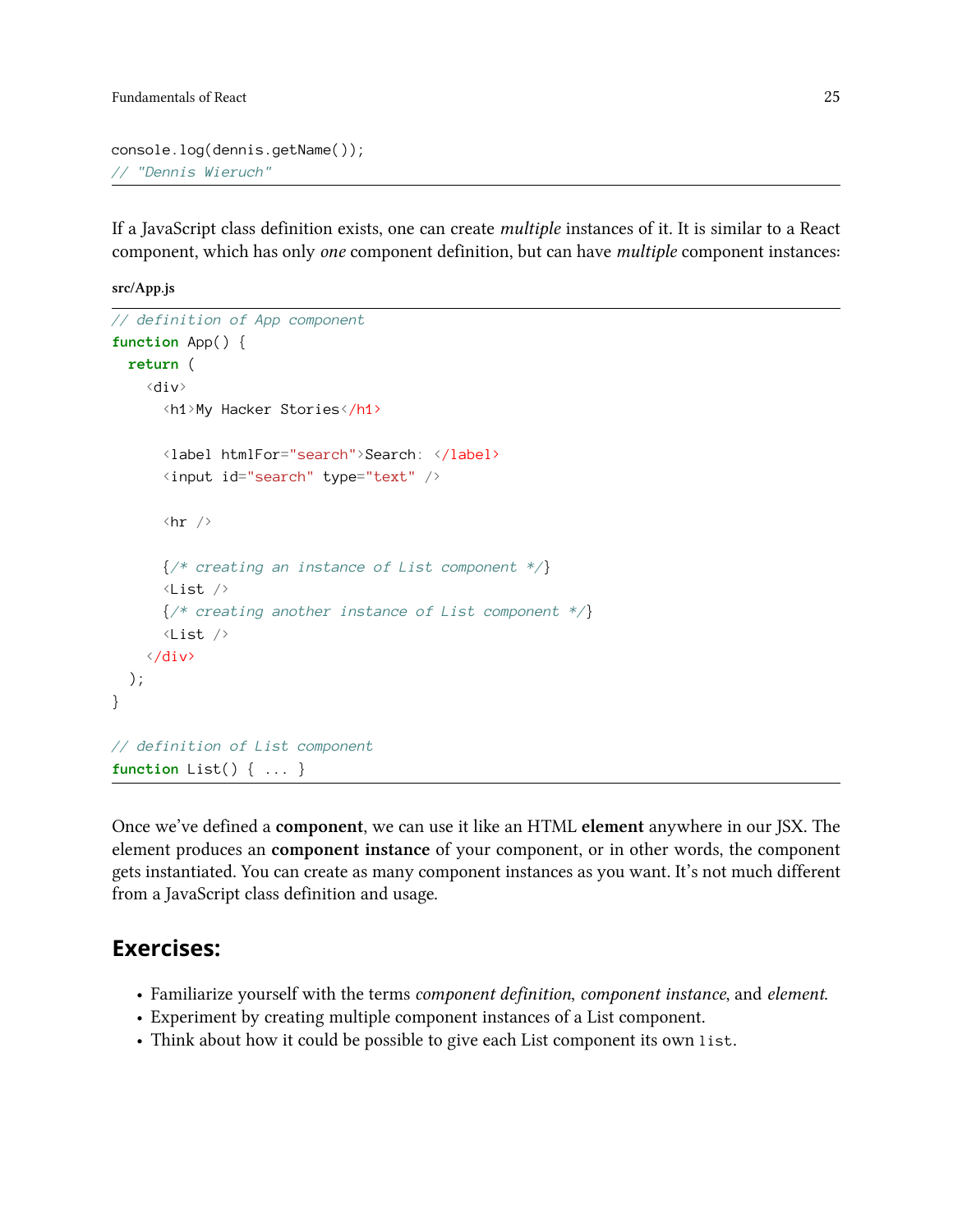Fundamentals of React 26

## <span id="page-35-0"></span>**React DOM**

Now that we've learned about component definitions and their instantiation, we can move to the App component's instantiation. It has been in our application from the start, in the *src/index.js* file:

**src/index.js**

```
import React from 'react';
import ReactDOM from 'react-dom';
import App from './App';
ReactDOM.render(
  \langleApp />,
  document.getElementById('root')
);
```
Next to React, there is another imported library called react-dom, in which a ReactDOM.render() function uses an HTML node to replace it with JSX. The process integrates React into HTML. ReactDOM.render() expects two arguments; the first is to render the JSX. It creates an instance of your App component, though it can also pass simple JSX without any component instantiation.

#### **Code Playground**

```
ReactDOM.render(
  <h1>Hello React World</h1>,
  document.getElementById('root')
);
```
The second argument specifies where the React application enters your HTML. It expects an element with an id='root', found in the *public/index.html* file. This is a basic HTML file.

#### **Exercises:**

- Open the *public/index.html* to see where the React application enters your HTML.
- Consider how we can include a React application in an external web application that uses HTML.
- Read more about [rendering elements in React](https://reactjs.org/docs/rendering-elements.html)<sup>46</sup>.

<span id="page-35-1"></span>⁴⁶<https://reactjs.org/docs/rendering-elements.html>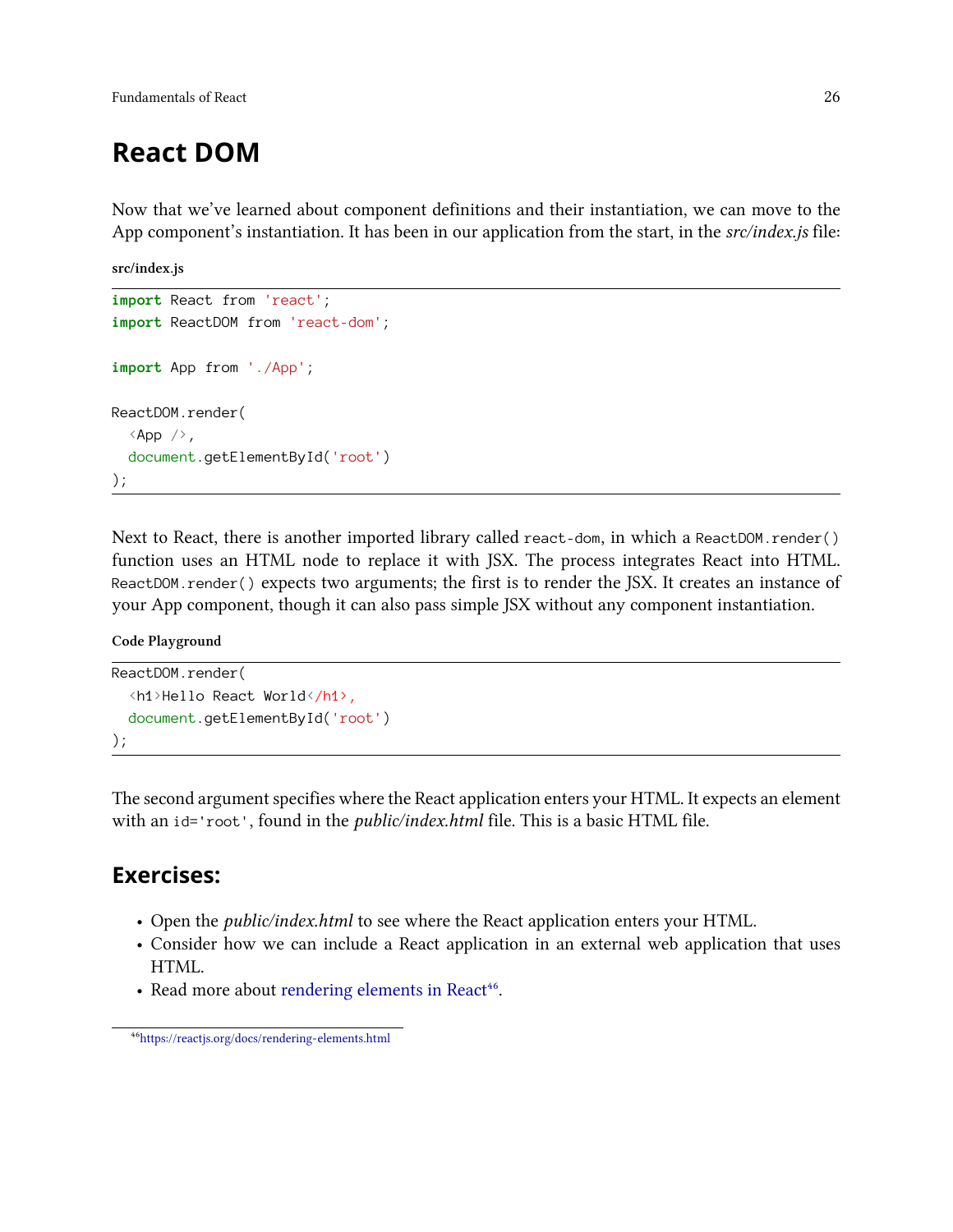# **React Component Definition (Advanced)**

The following refactorings are optional recommendations to explain the different JavaScript/React patterns. You can build complete React applications without these advanced patterns, so don't be discouraged if they seem too complicated.

All components in the *src/App.js*file are function component. JavaScript has multiple ways to declare functions. So far, we have used the function statement, though arrow functions can be used more concisely:

**Code Playground**

```
// function declaration
function () { ... }
// arrow function declaration
const () => { ... }
```
You can remove the parentheses in an arrow function expression if it has only one argument, but multiple arguments require parentheses:

**Code Playground**

```
// allowed
const item => { ... }
// allowed
const (item) => { ... }
// not allowed
const item, index \Rightarrow { ... }
// allowed
const (item, index) => { ... }
```
Defining React function components with arrow functions makes them more concise: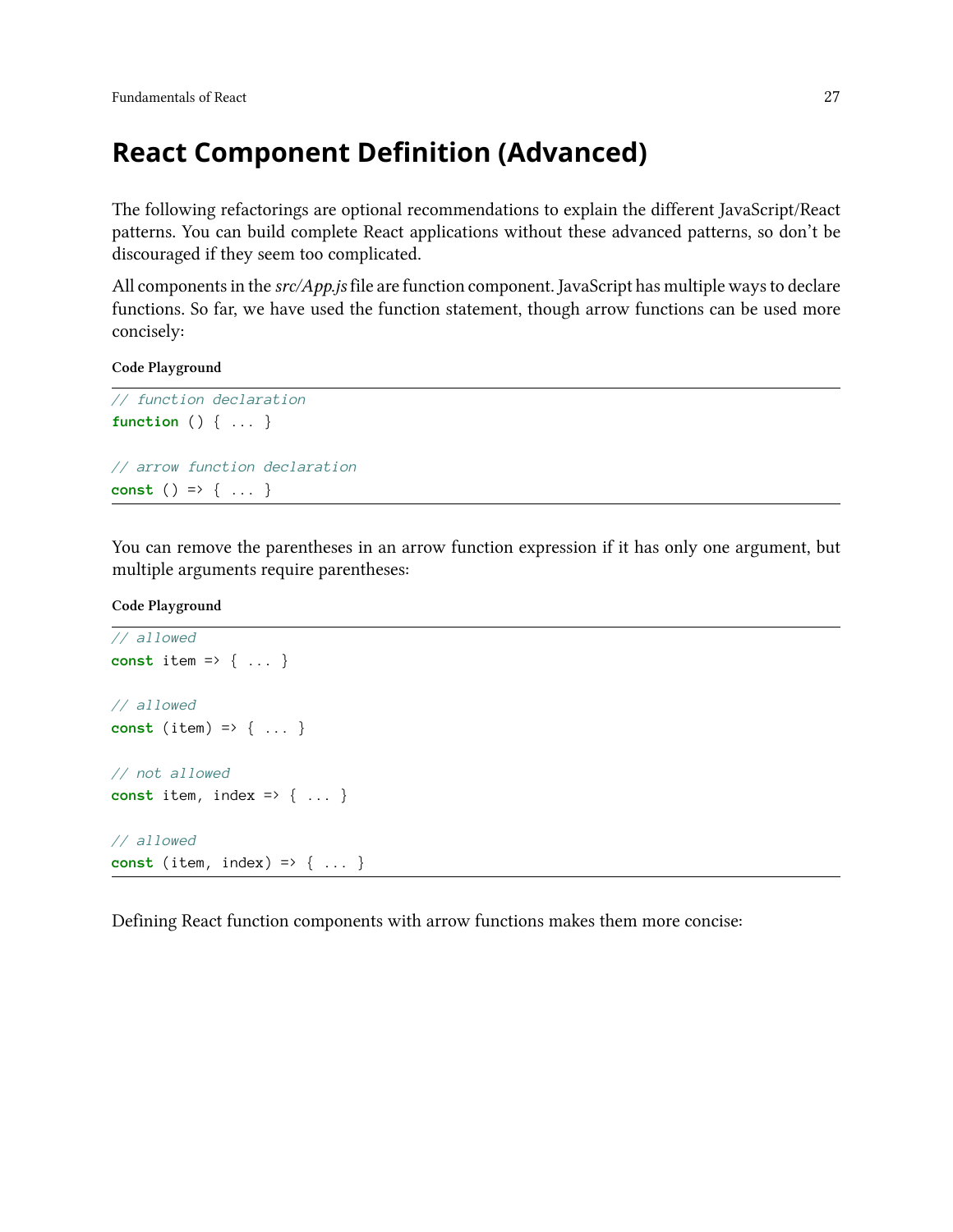```
const App = () => {
  return (
    <div>
      ...
    \langlediv>
  );
};
const List = () => {
  return list.map(function(item) {
    return (
      <div key={item.objectID}>
         ...
      </div>
    );
  });
};
```
This holds also true for other functions, like the one we used in our JavaScript array's map method:

### **src/App.js**

```
const List = () => {
  return list.map(item => {
    return (
       <div key={item.objectID}>
          <span>
            \langle a \nvert href={item.url}>{item.title}\langle a \rangle</span>
          <span>{item.author}</span>
          <span>{item.num_comments}</span>
          <span>{item.points}</span>
       \langle/div\rangle);
  });
};
```
If an arrow function doesn't do *anything* in between, but only returns *something*, – in other words, if an arrow function doesn't perform any task, but only returns information –, you can remove the **block body** (curly braces) of the function. In a **concise body**, an **implicit return statement** is attached, so you can remove the return statement: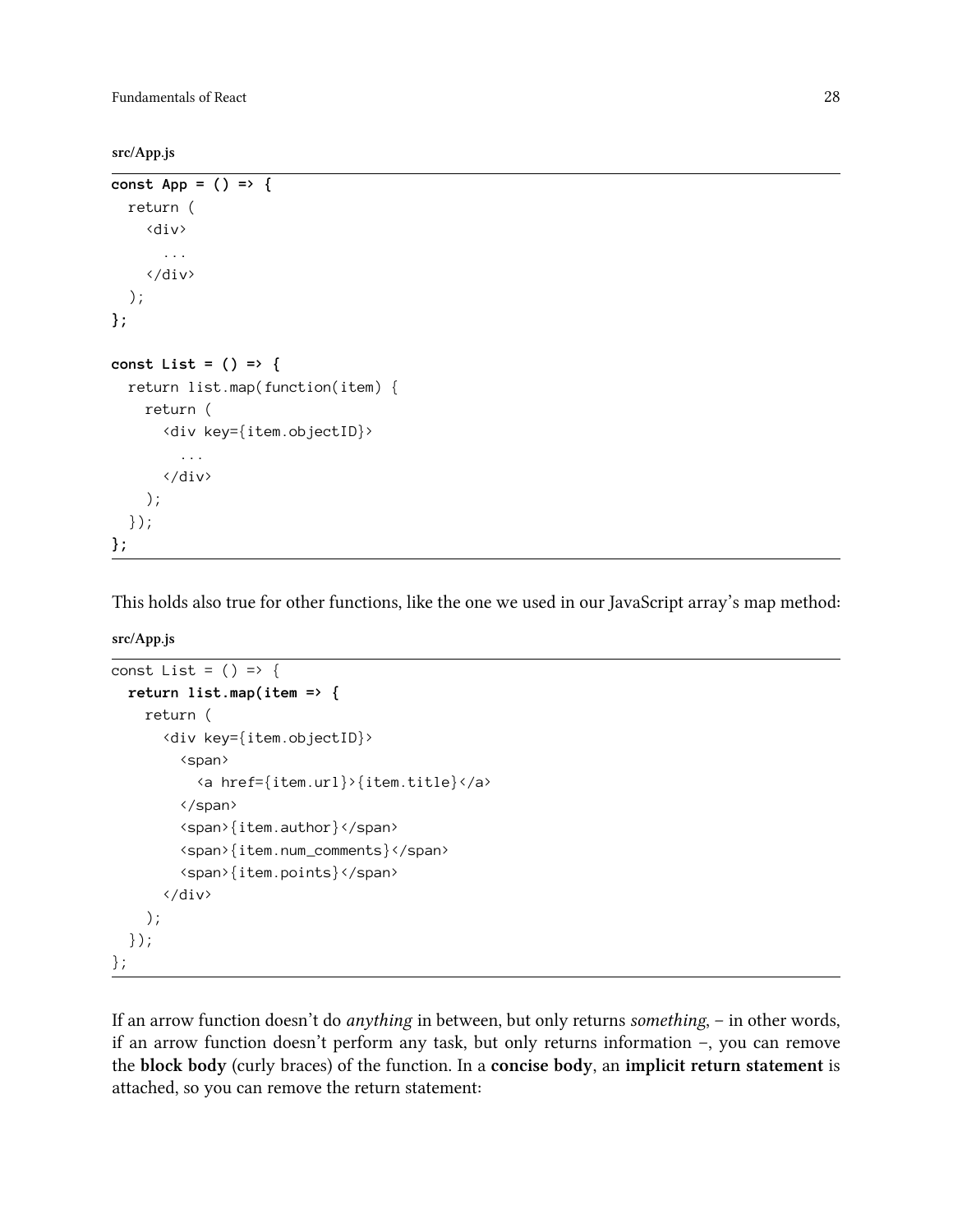### **Code Playground**

```
// with block body
count \Rightarrow {
  // perform any task in between
  return count + 1;
}
// with concise body
count \Rightarrowcount + 1;
```
This can be done for the App and List component as well, because they only return JSX and don't perform any task in between. Again it also applies for the arrow function that's used in the map function:

**src/App.js**

```
const App = () => (
  <div>
     ...
  \langle/div\rangle);
const List = () =>
  list.map(item => (
     <div key={item.objectID}>
       <span>
          \langle a \nvert \nvert = \{item, url\} \rangle \{item.title\} \langle a \rangle</span>
       <span>{item.author}</span>
       <span>{item.num_comments}</span>
       <span>{item.points}</span>
     </div>
  ));
```
Our JSX is more concise now, as it omits the function statement, the curly braces, and the return statement. However, remember this is an optional step, and that it's acceptable to use normal functions instead of arrow functions and block bodies with curly braces for arrow functions over implicit returns. Sometimes block bodies will be necessary to introduce more business logic between function signature and return statement: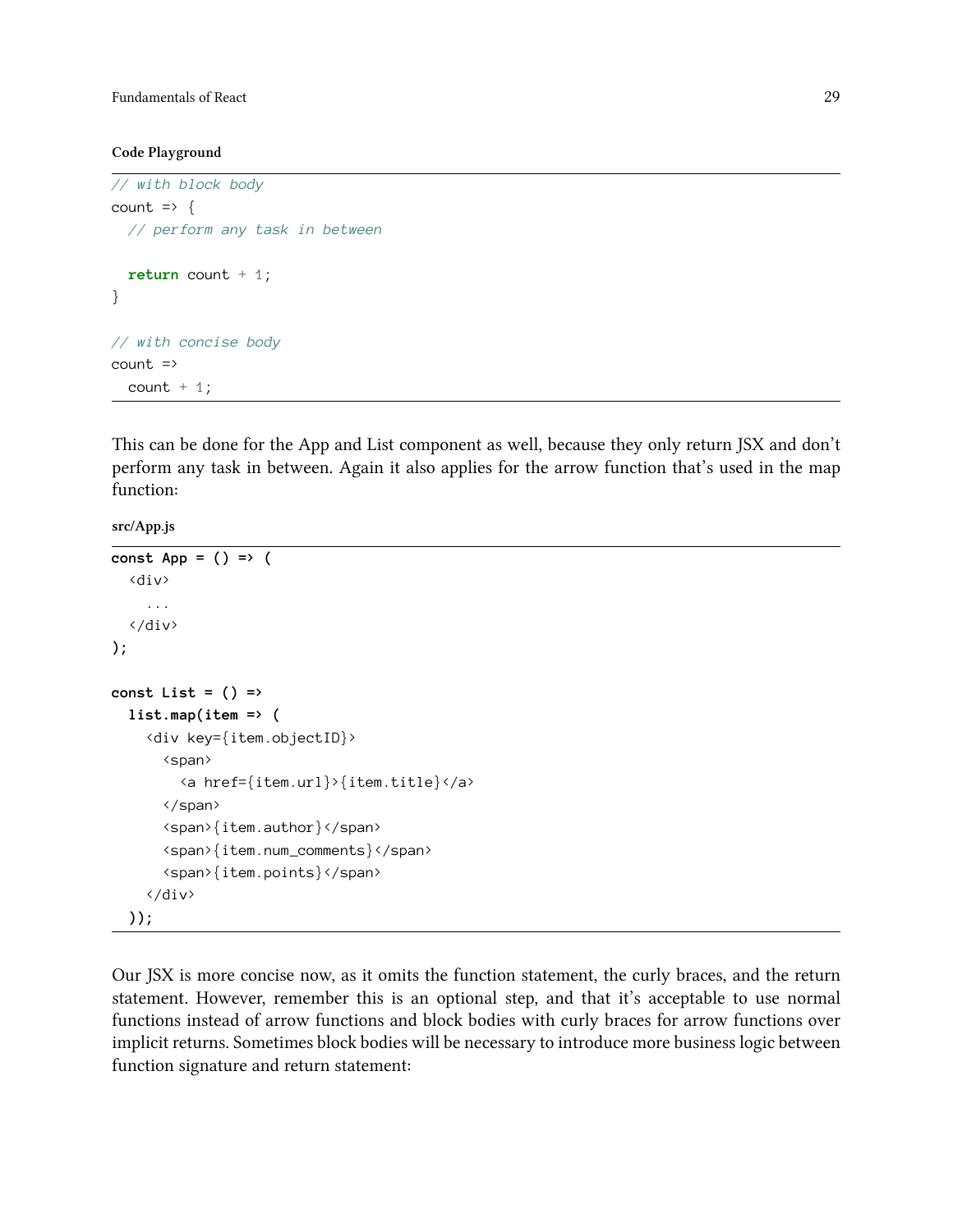### **Code Playground**

```
const App = () => {
  // perform any task in between
  return (
     <div>
       ...
     \langle/div\rangle);
};
```
Be sure to understand this refactoring concept, because we'll move quickly from arrow function components with and without block bodies as we go. Which one we use will depend on the requirements of the component.

## **Exercises:**

- Confirm your [source code for the last section](https://codesandbox.io/s/github/the-road-to-learn-react/hacker-stories/tree/hs/React-Component-Definition)<sup>47</sup>.
	- Confirm the [changes from the last section](https://github.com/the-road-to-learn-react/hacker-stories/compare/hs/Meet-another-React-Component...hs/React-Component-Definition?expand=1)<sup>48</sup>.
- Read more about [JavaScript arrow functions](https://developer.mozilla.org/en-US/docs/Web/JavaScript/Reference/Functions/Arrow_functions)<sup>49</sup>.
- Familiarize yourself with arrow functions with block body and return, and concise body without return.

<span id="page-39-1"></span><span id="page-39-0"></span>⁴⁷<https://codesandbox.io/s/github/the-road-to-learn-react/hacker-stories/tree/hs/React-Component-Definition> ⁴⁸[https://github.com/the-road-to-learn-react/hacker-stories/compare/hs/Meet-another-React-Component...hs/React-Component-](https://github.com/the-road-to-learn-react/hacker-stories/compare/hs/Meet-another-React-Component...hs/React-Component-Definition?expand=1)[Definition?expand=1](https://github.com/the-road-to-learn-react/hacker-stories/compare/hs/Meet-another-React-Component...hs/React-Component-Definition?expand=1)

<span id="page-39-2"></span>⁴⁹[https://developer.mozilla.org/en-US/docs/Web/JavaScript/Reference/Functions/Arrow\\_functions](https://developer.mozilla.org/en-US/docs/Web/JavaScript/Reference/Functions/Arrow_functions)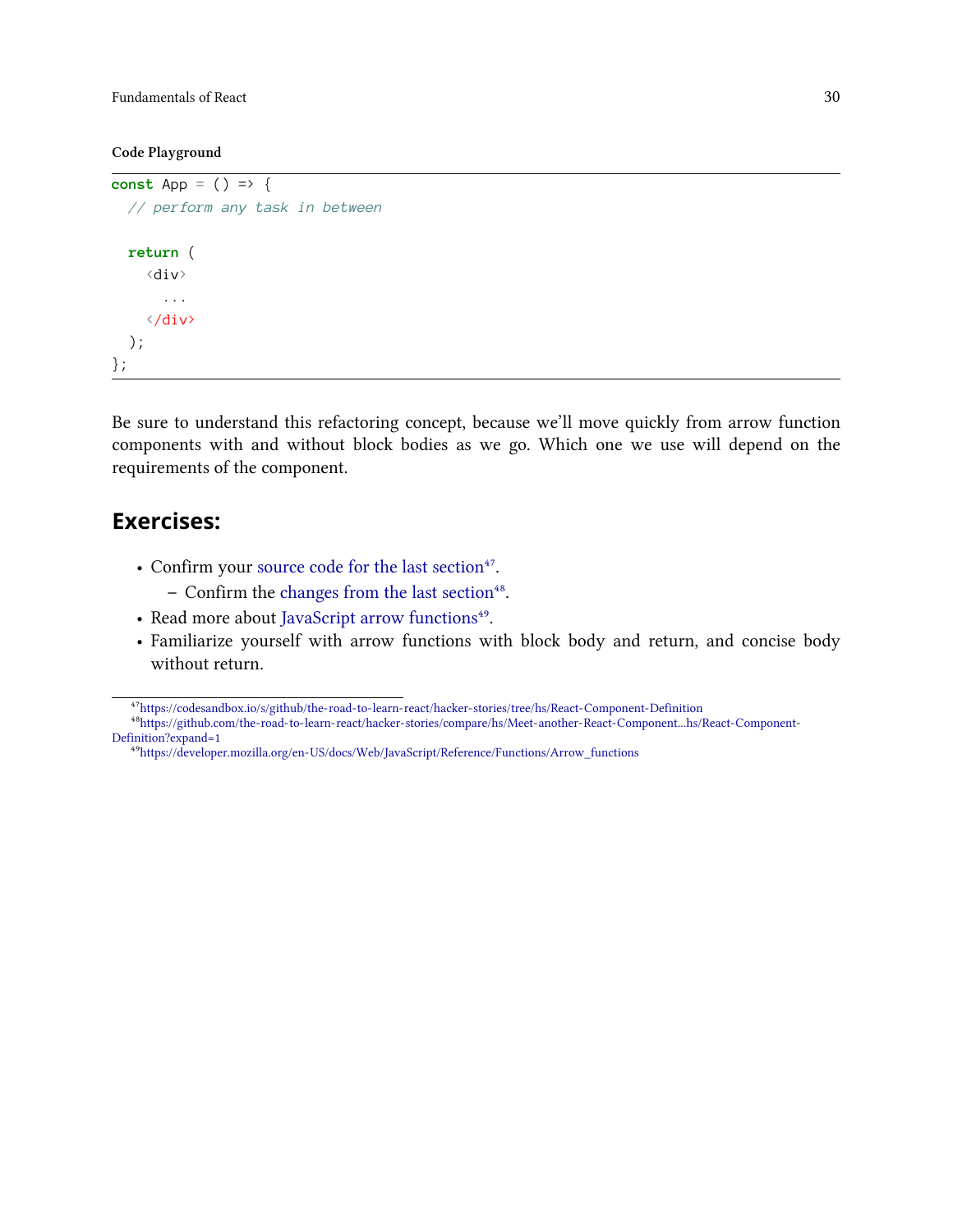Fundamentals of React 31

# **Handler Function in JSX**

The App component still has the input field and label, which we haven't used. In HTML outside of JSX, input fields have an [onchange handler](https://developer.mozilla.org/en-US/docs/Web/API/GlobalEventHandlers/onchange)<sup>50</sup>. We're going to discover how to use onchange handlers with a React component's JSX. First, refactor the App component from a concise body to a block body so we can add implementation details.

**src/App.js**

```
const App = () => {
  // do something in between
  return (
    <div>
       <h1>My Hacker Stories</h1>
       <label htmlFor="search">Search: </label>
       <input id="search" type="text" />
       \langlehr />
       <List />
    \langle/div\rangle);
};
```
Next, define a function – which can be normal or arrow – for the change event of the input field. In React, this function is called an **(event) handler**. Now the function can be passed to the onChange attribute (JSX named attribute) of the input field.

**src/App.js**

```
const App = () => {
 const handleChange = event => {
   console.log(event);
 };
 return (
    <div>
      <h1>My Hacker Stories</h1>
      <label htmlFor="search">Search: </label>
      <input id="search" type="text" onChange={handleChange} />
```
<span id="page-40-0"></span>⁵⁰<https://developer.mozilla.org/en-US/docs/Web/API/GlobalEventHandlers/onchange>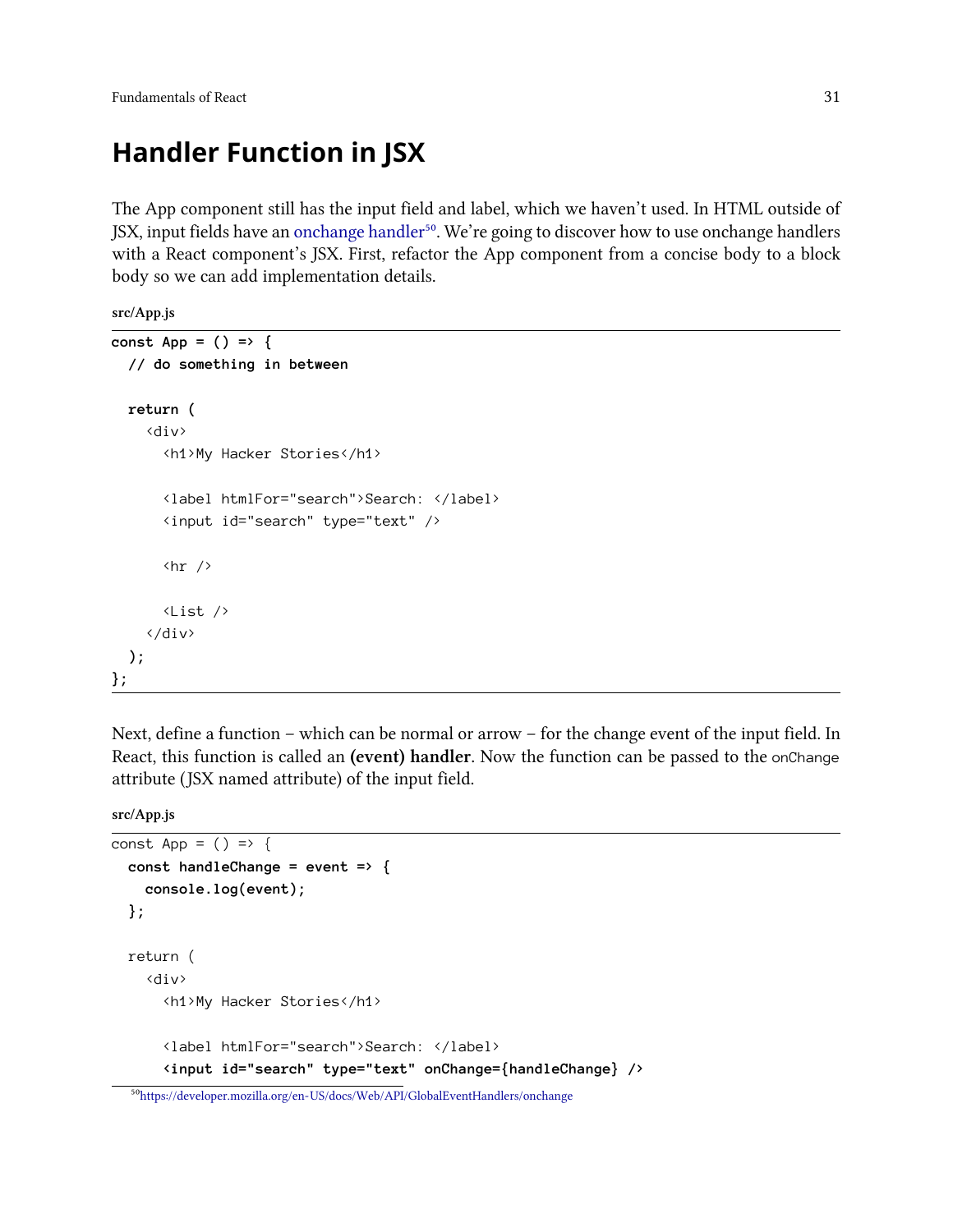```
\langlehr />
        <List />
     </div>
  );
};
```
After opening your application in a web browser, open the browser's developer tools to see logging occur after you type into the input field. This is called a **synthetic event** defined by a JavaScript object. Through this object, we can access the emitted value of the input field:

**src/App.js**

```
const App = () => {
  const handleChange = event => {
    console.log(event.target.value);
  };
 return ( ... );
};
```
The synthetic event is essentially a wrapper around the [browser's native event](https://developer.mozilla.org/en-US/docs/Web/Events)<sup>51</sup>, with more functions that are useful to prevent native browser behavior (e.g. refreshing a page after the user clicks a form's submit button). Sometimes you will use the event, sometimes you won't need it.

This is how we give HTML elements in JSX handler functions to respond to user interaction. Always pass functions to these handlers, not the return value of the function, except when the return value is a function:

**Code Playground**

```
// don't do this
<input
  id="search"
  type="text"
 onChange={handleChange()}
/>
// do this instead
<input
  id="search"
  type="text"
```
<span id="page-41-0"></span><sup>&</sup>lt;sup>51</sup><https://developer.mozilla.org/en-US/docs/Web/Events>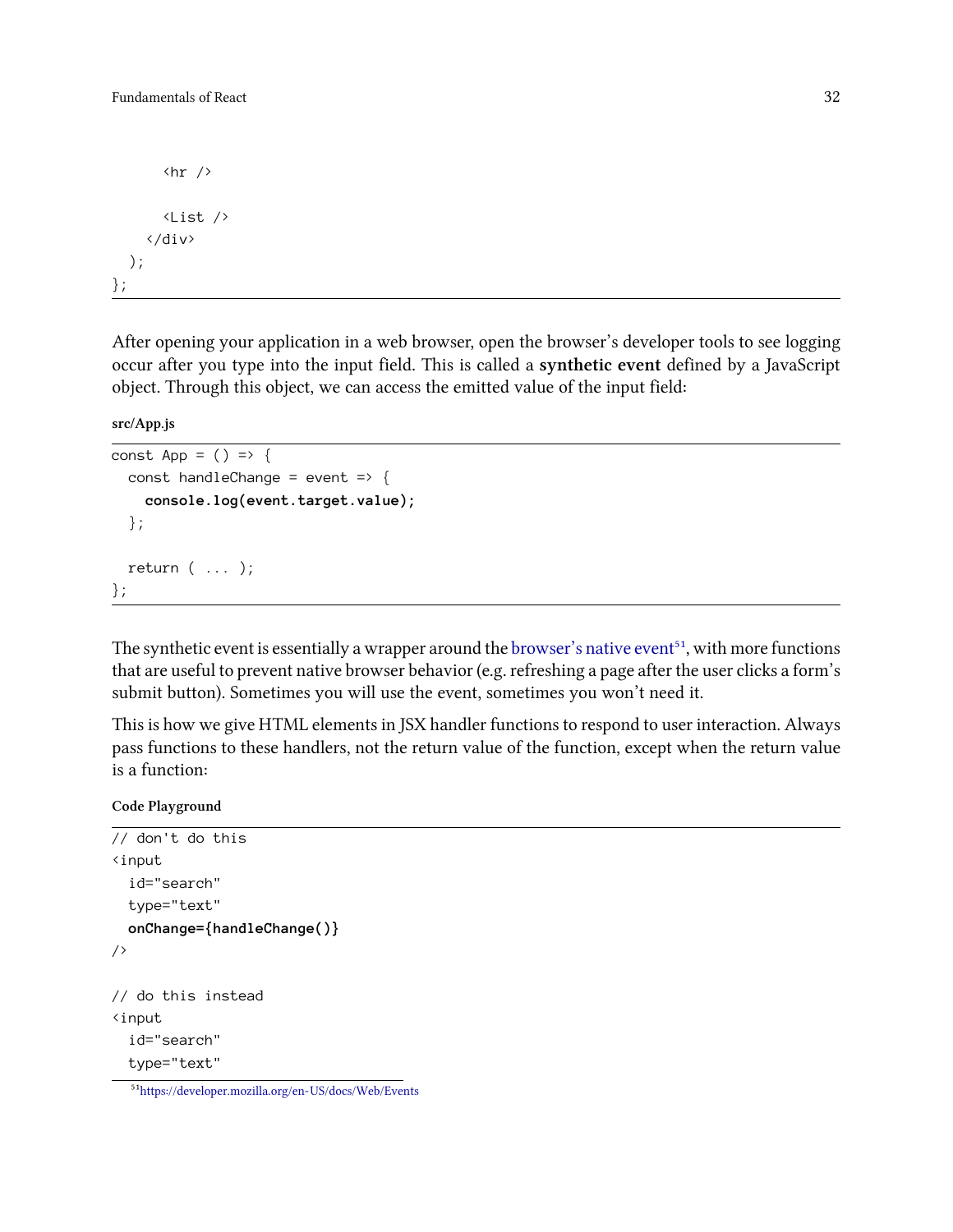```
onChange={handleChange}
```
/>

HTML and JavaScript work well together in JSX. JavaScript in HTML can display objects, can pass JavaScript primitives to HTML attributes (e.g. href to  $\langle a \rangle$ ), and can pass functions to an element's attributes for handling events.

I prefer using arrow functions because of their concision as event handlers, however, in a larger React component I see myself using the function statements too, because it gives them more visibility in contrast to other variable declarations within a component's body.

### **Exercises:**

- Confirm your [source code for the last section](https://codesandbox.io/s/github/the-road-to-learn-react/hacker-stories/tree/hs/Handler-Function-in-JSX)<sup>52</sup>.
	- Confirm the [changes from the last section](https://github.com/the-road-to-learn-react/hacker-stories/compare/hs/React-Component-Definition...hs/Handler-Function-in-JSX?expand=1)<sup>53</sup>.
- Read more about [React's events](https://reactjs.org/docs/events.html)<sup>54</sup>.

<span id="page-42-1"></span><span id="page-42-0"></span>⁵²<https://codesandbox.io/s/github/the-road-to-learn-react/hacker-stories/tree/hs/Handler-Function-in-JSX> ⁵³[https://github.com/the-road-to-learn-react/hacker-stories/compare/hs/React-Component-Definition...hs/Handler-Function-in-](https://github.com/the-road-to-learn-react/hacker-stories/compare/hs/React-Component-Definition...hs/Handler-Function-in-JSX?expand=1)[JSX?expand=1](https://github.com/the-road-to-learn-react/hacker-stories/compare/hs/React-Component-Definition...hs/Handler-Function-in-JSX?expand=1)

<span id="page-42-2"></span>⁵⁴<https://reactjs.org/docs/events.html>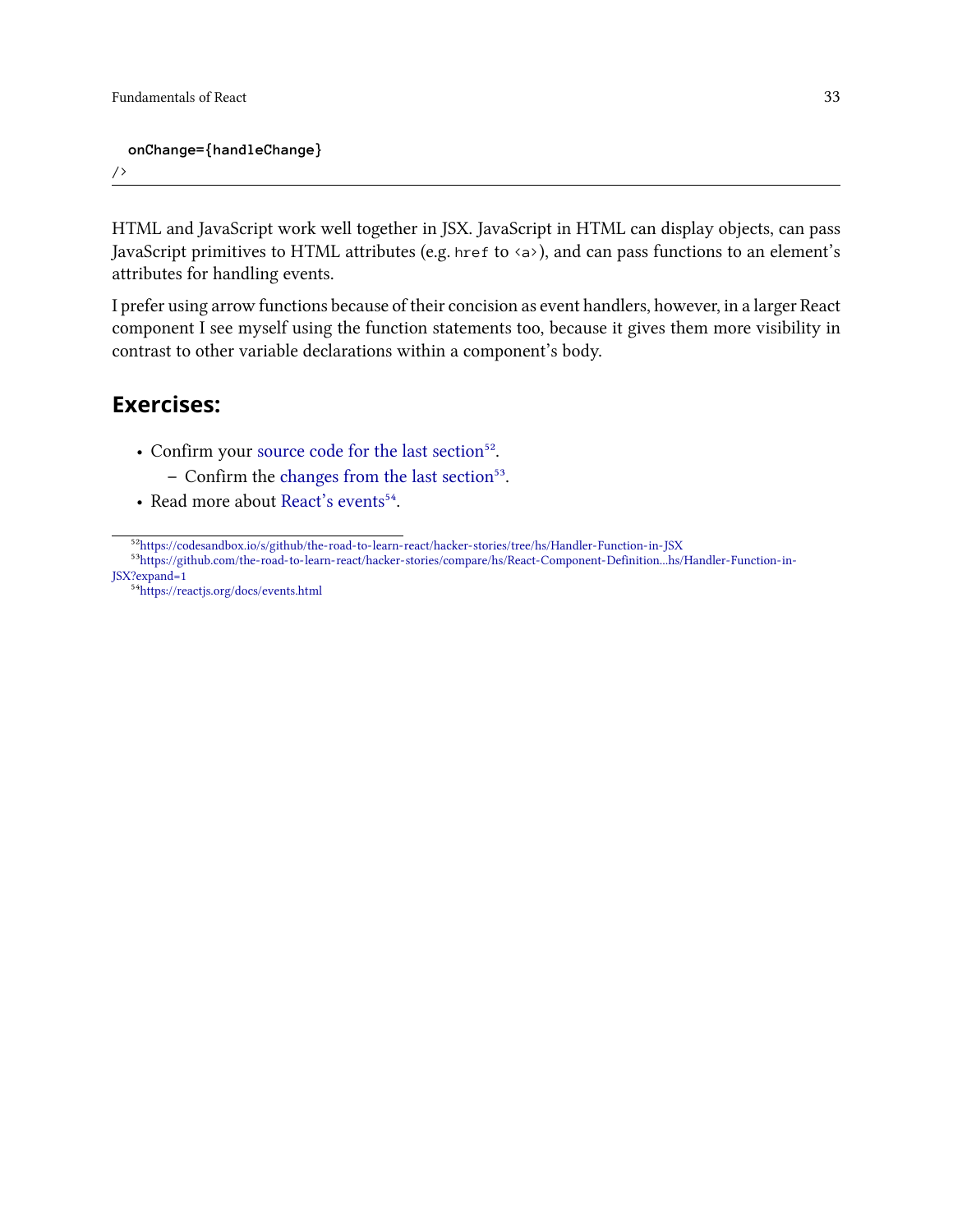Fundamentals of React 34

## **React Props**

We are currently using the list variable as a global variable in the current application. We used it directly from the global scope in the App component, and again in the List component. This could work if you only had one variable, but it doesn't scale with multiple variables across multiple components from many different files.

Using so called props, we can pass variables as information from one component to another component. Before using props, we'll move the list from the global scope into the App component and rename it to its actual domain:

**src/App.js**

```
const App = () => {
 const stories = [
    {
      title: 'React',
      url: 'https://reactjs.org/',
      author: 'Jordan Walke',
      num_comments: 3,
      points: 4,
      objectID: 0,
   },
    {
      title: 'Redux',
      url: 'https://redux.js.org/',
      author: 'Dan Abramov, Andrew Clark',
      num_comments: 2,
      points: 5,
      objectID: 1,
   },
  ];
 const handleChange = event => \{ \ldots \};
 return ( ... );
};
```
Next, we'll use **React props** to pass the array to the List component: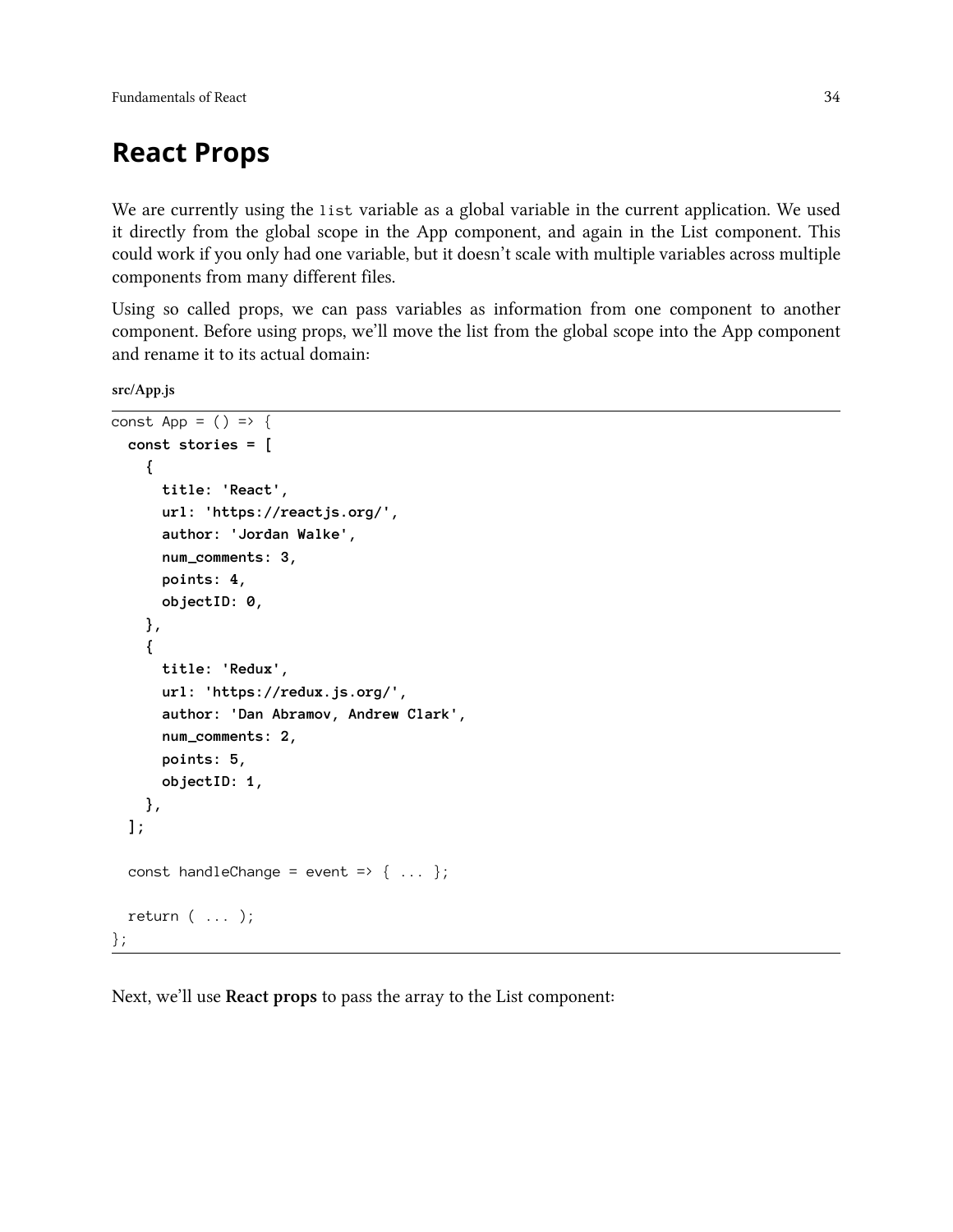```
const App = () => {
  const stories = [ ... ];
  const handleChange = event => \{ \ldots \};
  return (
    <div>
      <h1>My Hacker Stories</h1>
      <label htmlFor="search">Search: </label>
      <input id="search" type="text" onChange={handleChange} />
      \langlehr />
      <List list={stories} />
    \langle/div\rangle);
};
```
The variable is called stories in the App component, and we pass it under this name to the List component. In the List component's instantiation, however, it is assigned to the list attribute. We access it as list from the props object in the List component's function signature:

**src/App.js**

```
const List = props =>
  props.list.map(item => (
    <div key={item.objectID}>
       <span>
          \langle a \nvert \nvert = \{item.url\} \rangle \{item.title\} \langle a \rangle</span>
       <span>{item.author}</span>
       <span>{item.num_comments}</span>
       <span>{item.points}</span>
    </div>
  ));
```
Using this operation, we've prevented the list/stories variable from polluting the global scope in the App component. Since stories is not used in the App component directly, but in one of its child components, we passed them as props to the List component. There, we can access it through the first function signature's argument, called props.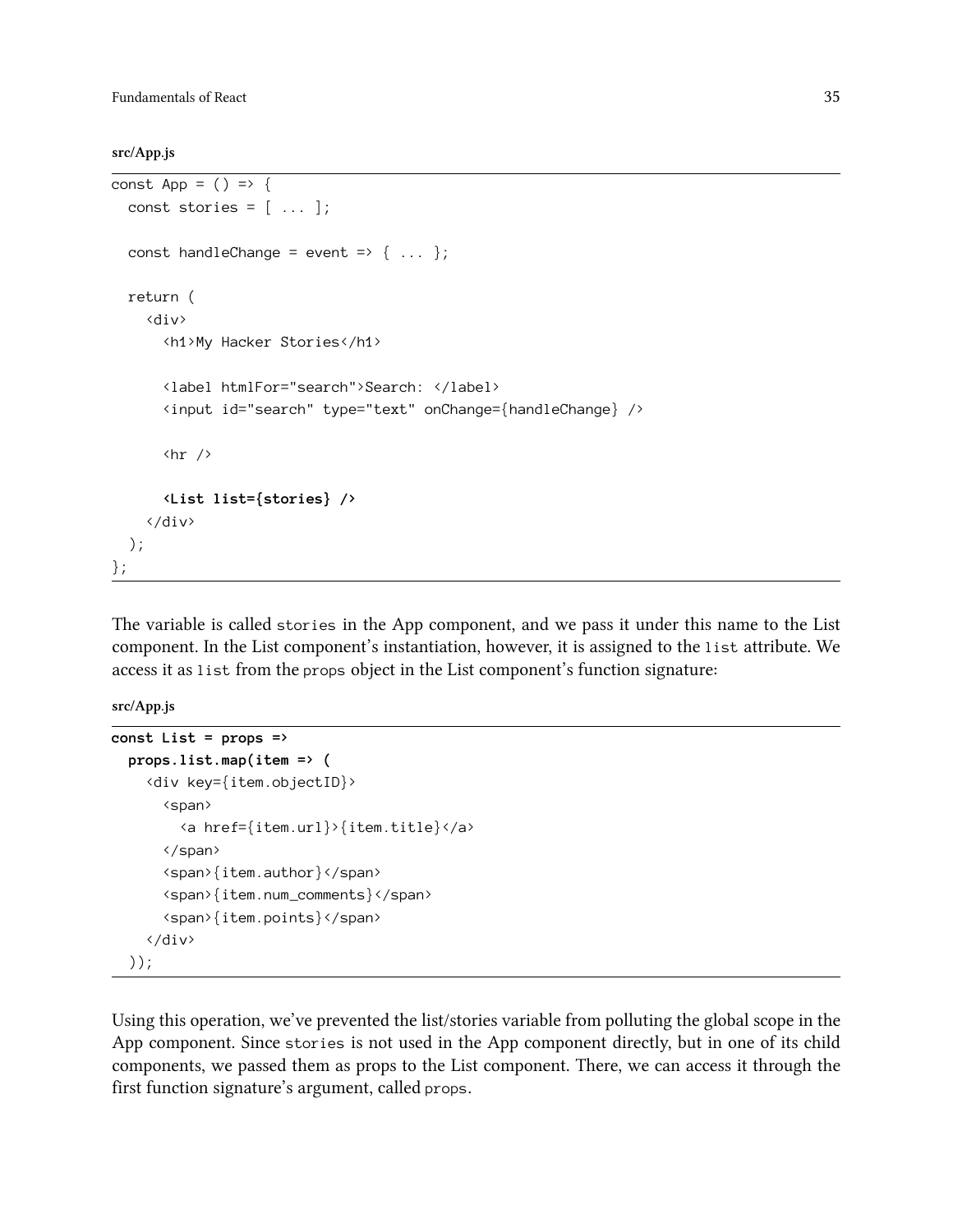## **Exercises:**

- Confirm your [source code for the last section](https://codesandbox.io/s/github/the-road-to-learn-react/hacker-stories/tree/hs/React-Props)<sup>55</sup>.
	- Confirm the [changes from the last section](https://github.com/the-road-to-learn-react/hacker-stories/compare/hs/Handler-Function-in-JSX...hs/React-Props?expand=1)<sup>56</sup>.
- Read more about [how to pass props to React components](https://www.robinwieruch.de/react-pass-props-to-component)<sup>57</sup>.

<span id="page-45-1"></span>⁵⁶<https://github.com/the-road-to-learn-react/hacker-stories/compare/hs/Handler-Function-in-JSX...hs/React-Props?expand=1>

<span id="page-45-0"></span>⁵⁵<https://codesandbox.io/s/github/the-road-to-learn-react/hacker-stories/tree/hs/React-Props>

<span id="page-45-2"></span>⁵⁷<https://www.robinwieruch.de/react-pass-props-to-component>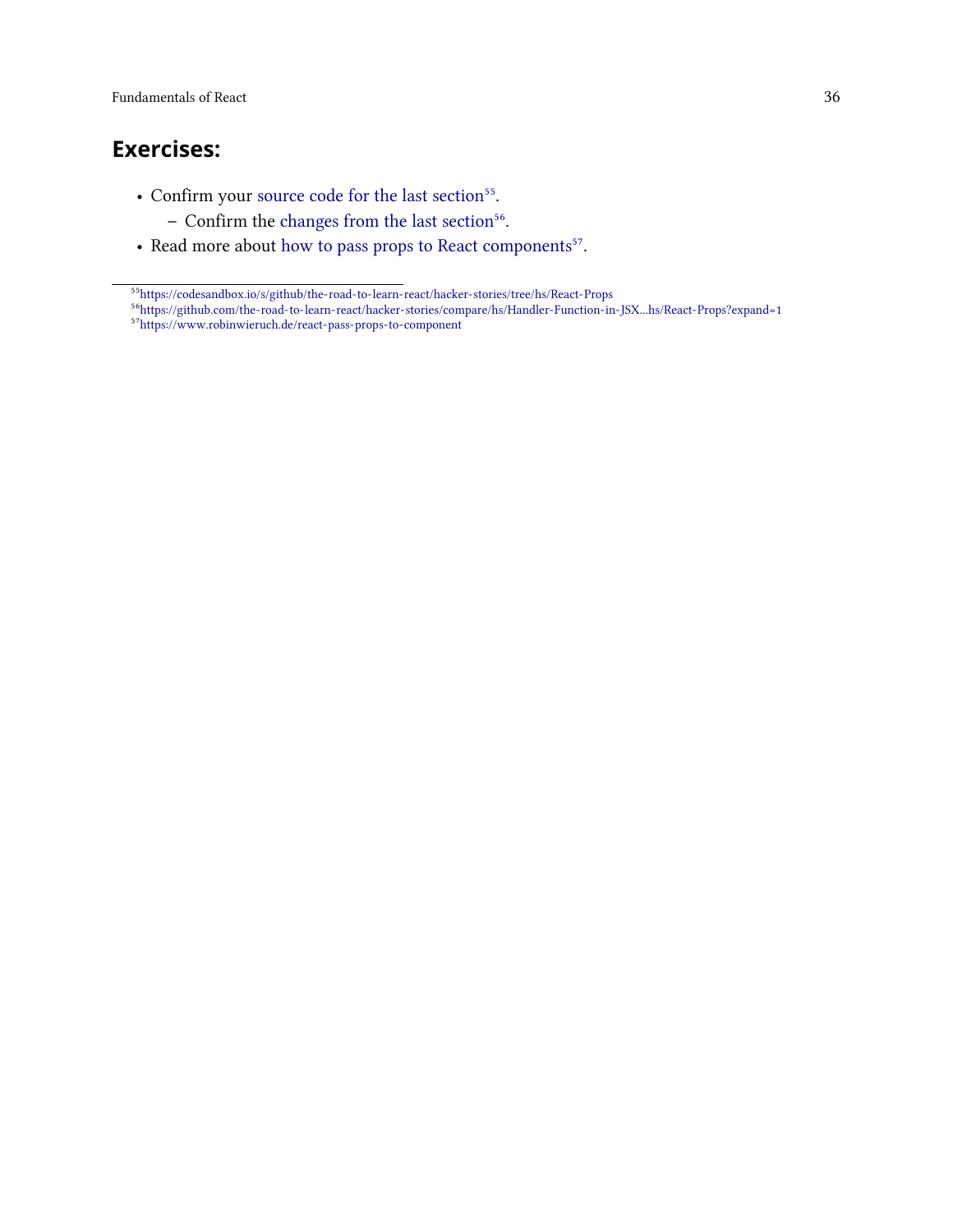Fundamentals of React 37

## **React State**

React Props are used to pass information down the component tree; **React state** is used to make applications interactive. We'll be able to change the application's appearance by interacting with it.

First, there is a utility function called use State that we take from React for managing state. The useState function is called a hook. There is more than one **React hook** – related to state management but also other things in React – and you will learn about them throughout the next sections. For now, let's focus on **React's useState hook**:

**src/App.js**

```
const App = () => {
 const stories = [ ... ];
 const [searchTerm, setSearchTerm] = React.useState('');
  ...
};
```
React's useState hook takes an *initial state* as an argument. We'll use an empty string, and the function will return an array with two values. The first value (searchTerm) represents the *current state*; the second value is a *function to update this state* (setSearchTerm). I will sometimes refer to this function as *state updater function*.

If you are not familiar with the syntax of the two values from the returned array, consider reading about [JavaScript array destructuring](https://developer.mozilla.org/en-US/docs/Web/JavaScript/Reference/Operators/Destructuring_assignment#Array_destructuring)<sup>58</sup>. It is used to read from an array more concisely. This is array destructuring and its benefits visualized in a nutshell:

**Code Playground**

```
// basic array definition
const list = ['a', 'b'];
// no array destructuring
const itemOne = list[0];
const itemTwo = list[1];
// array destructuring
const [firstItem, secondItem] = list;
```
In the case of React, the React useState hook is a function which returns an array. Take again the following JavaScript example as comparison:

<span id="page-46-0"></span>⁵⁸[https://developer.mozilla.org/en-US/docs/Web/JavaScript/Reference/Operators/Destructuring\\_assignment#Array\\_destructuring](https://developer.mozilla.org/en-US/docs/Web/JavaScript/Reference/Operators/Destructuring_assignment#Array_destructuring)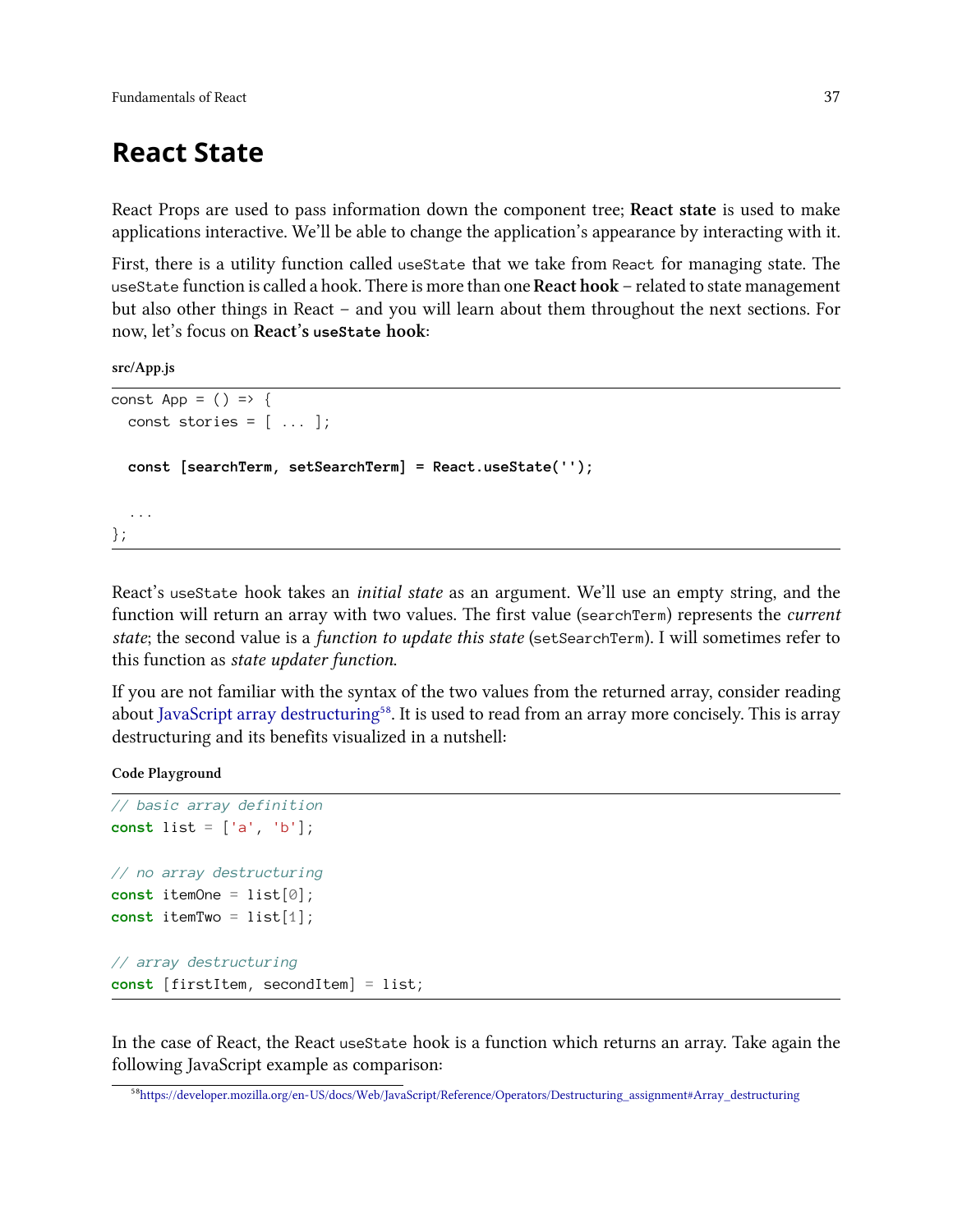### **Code Playground**

```
function getAlphabet() {
 return ['a', 'b'];
}
// no array destructuring
const itemOne = getAlphabet()[0];
const itemTwo = getAlphabet()[1];
// array destructuring
const [firstItem, secondItem] = getAlphabet();
```
Array destructuring is just a shorthand version of accessing each item one by one. If you express it without the array destructuring in React, it becomes less readable:

**src/App.js**

```
const App = () => {
 const stories = [ ... ];
 // less readable version without array destructuring
 const searchTermState = React.useState('');
 const searchTerm = searchTermState[0];
 const setSearchTerm = searchTermState[1];
  ...
};
```
The React team chose array destructuring because of its concise syntax and ability to name destructured variables. The following code snippet is an example of array destructuring:

**src/App.js**

```
const App = () => {
 const stories = [ ... ];
 const [searchTerm, setSearchTerm] = React.useState('');
  ...
};
```
After we initialize the state and have access to the current state and the state updater function, use them to display the current state and update it within the App component's event handler: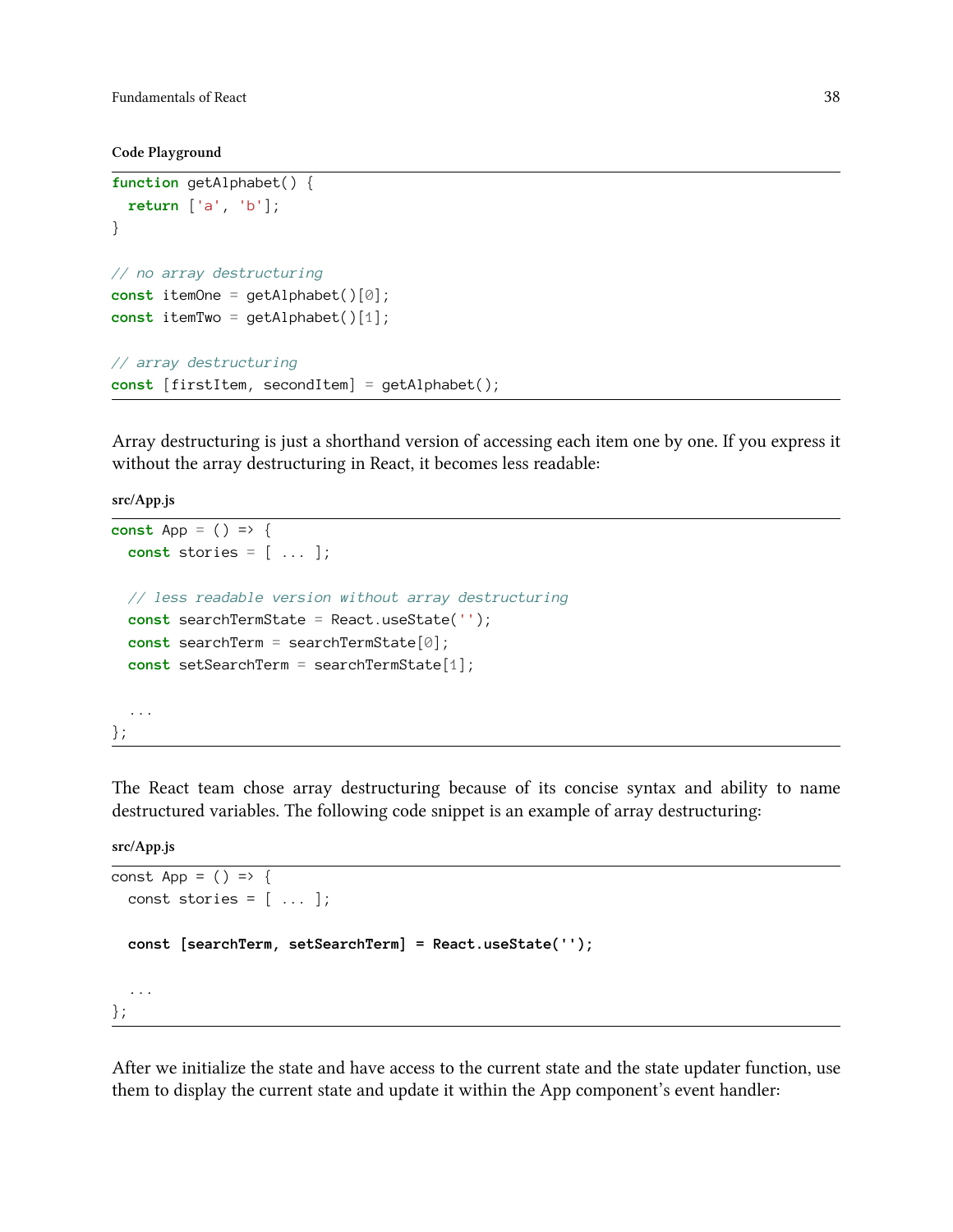```
const App = () \Rightarrow {
 const stories = [ ... ];
  const [searchTerm, setSearchTerm] = React.useState('');
  const handleChange = event => {
    setSearchTerm(event.target.value);
  };
  return (
    <div>
      <h1>My Hacker Stories</h1>
      <label htmlFor="search">Search: </label>
      <input id="search" type="text" onChange={handleChange} />
      <p>
        Searching for \langlestrong>{searchTerm}\langle/strong>.
      </p>
      \langlehr />
      <List list={stories} />
    </div>
  );
};
```
When the user types into the input field, the input field's change event is captured by the handler with its current internal value. The handler's logic uses the state updater function to set the new state. After the new state is set in a component, the component renders again, meaning the component function runs again. The new state becomes the current state and can be displayed in the component's JSX.

### **Exercises:**

- Confirm your [source code for the last section](https://codesandbox.io/s/github/the-road-to-learn-react/hacker-stories/tree/hs/React-State)<sup>59</sup>.
	- Confirm the [changes from the last section](https://github.com/the-road-to-learn-react/hacker-stories/compare/hs/React-Props...hs/React-State?expand=1)<sup>60</sup>.
- Read more about [JavaScript array destructuring](https://developer.mozilla.org/en-US/docs/Web/JavaScript/Reference/Operators/Destructuring_assignment#Array_destructuring)<sup>61</sup>.

<span id="page-48-0"></span>⁵⁹<https://codesandbox.io/s/github/the-road-to-learn-react/hacker-stories/tree/hs/React-State>

<span id="page-48-1"></span> $^{60}$ <https://github.com/the-road-to-learn-react/hacker-stories/compare/hs/React-Props...hs/React-State?expand=1>

<span id="page-48-2"></span>⁶¹[https://developer.mozilla.org/en-US/docs/Web/JavaScript/Reference/Operators/Destructuring\\_assignment#Array\\_destructuring](https://developer.mozilla.org/en-US/docs/Web/JavaScript/Reference/Operators/Destructuring_assignment#Array_destructuring)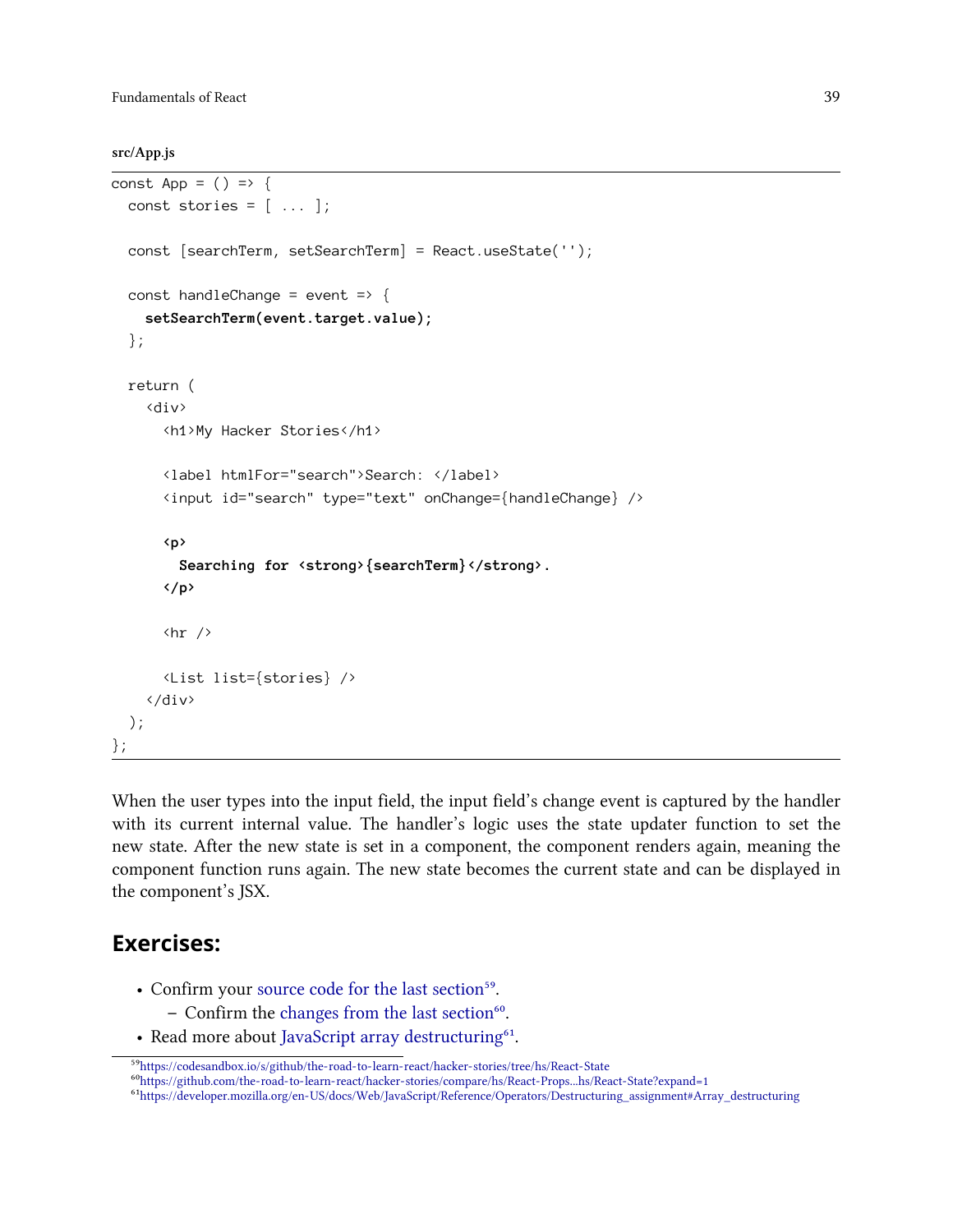• Read more about React's useState Hook  $(0^{62}, 1^{63})$  $(0^{62}, 1^{63})$  $(0^{62}, 1^{63})$ , as it makes your React components interactive.

<span id="page-49-1"></span><span id="page-49-0"></span><sup>&</sup>lt;sup>62</sup><https://www.robinwieruch.de/react-usestate-hook> <sup>63</sup><https://reactjs.org/docs/hooks-state.html>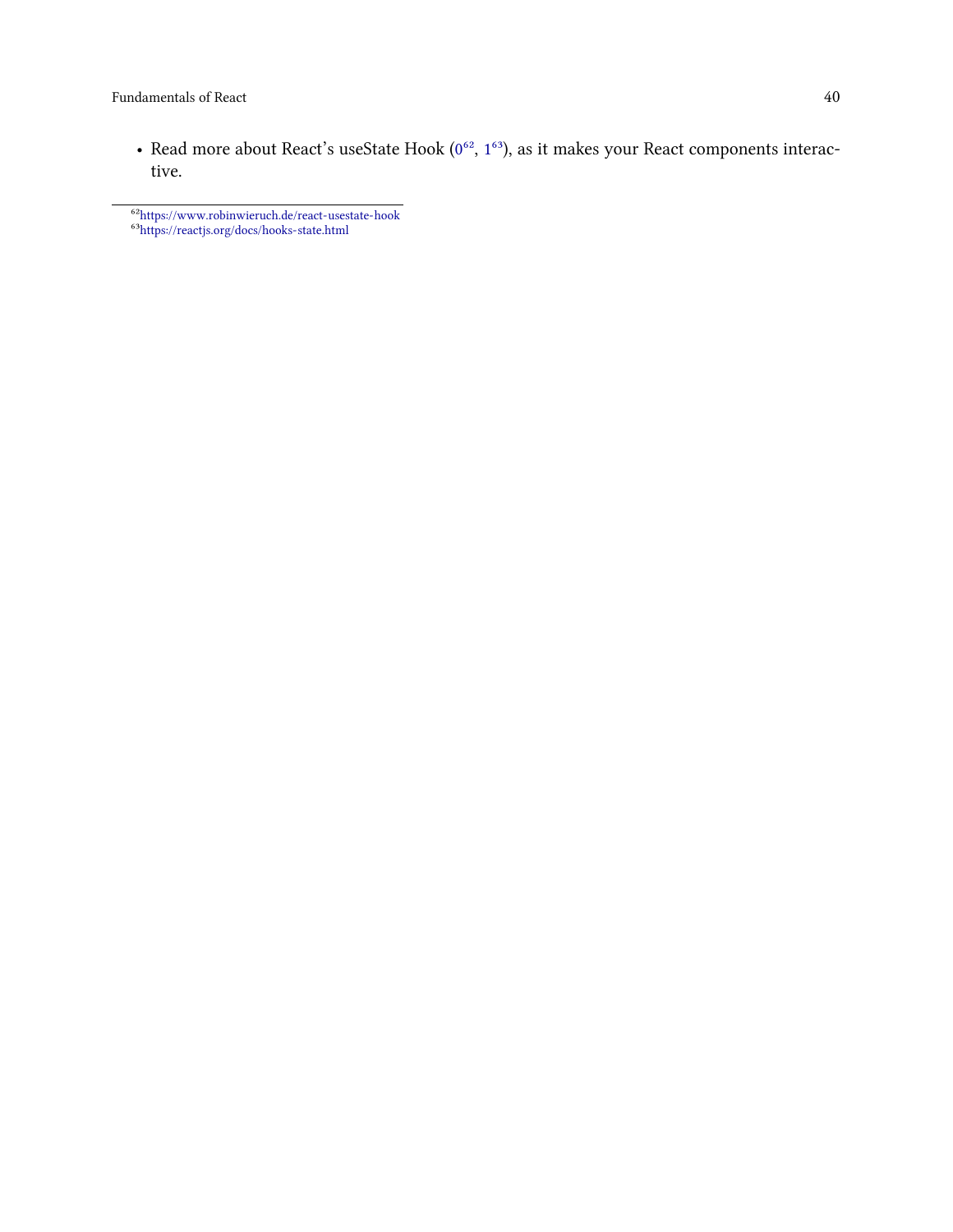Fundamentals of React  $41$ 

# **Callback Handlers in JSX**

Next we'll focus on the input field and label, by separating a standalone Search component and creating an component instance of it in the App component. Through this process, the Search component becomes a sibling of the List component, and vice versa. We'll also move the handler and the state into the Search component to keep our functionality intact.

**src/App.js**

```
const App = () => \{const stories = [ ... ];
  return (
    <div>
      <h1>My Hacker Stories</h1>
      <Search />
      \langlehr />
      <List list={stories} />
    </div>
  );
};
const Search = () => {
  const [searchTerm, setSearchTerm] = React.useState('');
  const handleChange = event => {
    setSearchTerm(event.target.value);
  };
  return (
    <div>
      <label htmlFor="search">Search: </label>
      <input id="search" type="text" onChange={handleChange} />
      <p>
        Searching for <strong>{searchTerm}</strong>.
      </p>
    </div>
  );
};
```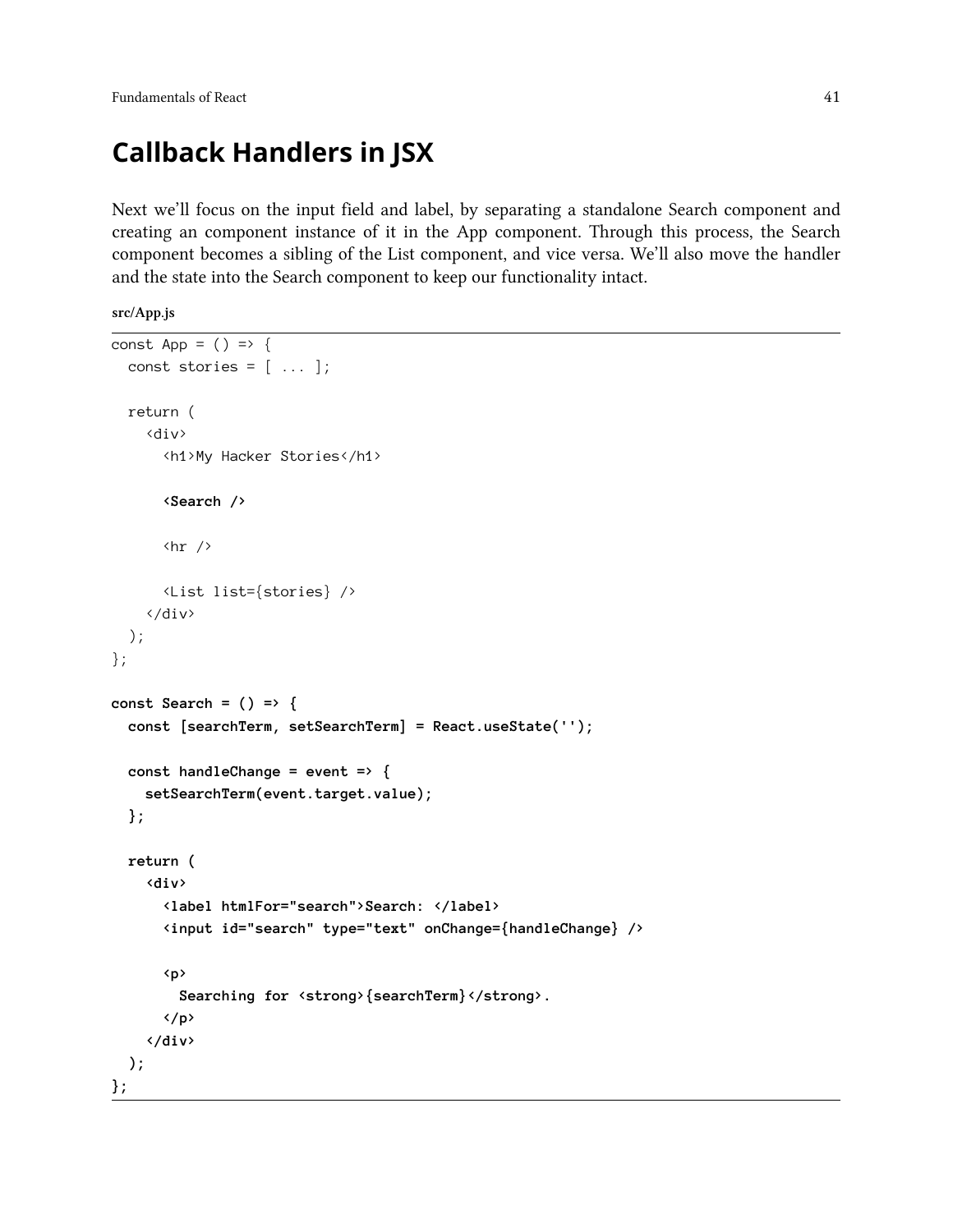We have an extracted Search component that handles state and shows state without revealing its content. The component displays the searchTerm as text but doesn't share this information with its parent or sibling components yet. Since Search component does nothing except show the search term, it becomes useless for the other components.

There is no way to pass information as JavaScript data types up the component tree, since props are naturally only passed downwards. However, we can introduce a **callback handler** as a function: A callback function gets introduced (A), is used elsewhere (B), but "calls back" to the place it was introduced (C).

**src/App.js**

```
const App = () => {
  const stories = [\dots];
  // A
  const handleSearch = event => {
    // C
    console.log(event.target.value);
  };
  return (
    <div>
      <h1>My Hacker Stories</h1>
      <Search onSearch={handleSearch} />
      \langlehr />
      <List list={stories} />
    </div>
  );
};
const Search = props => {
  const [searchTerm, setSearchTerm] = React.useState('');
  const handleChange = event => {
    setSearchTerm(event.target.value);
    // B
    props.onSearch(event);
  };
```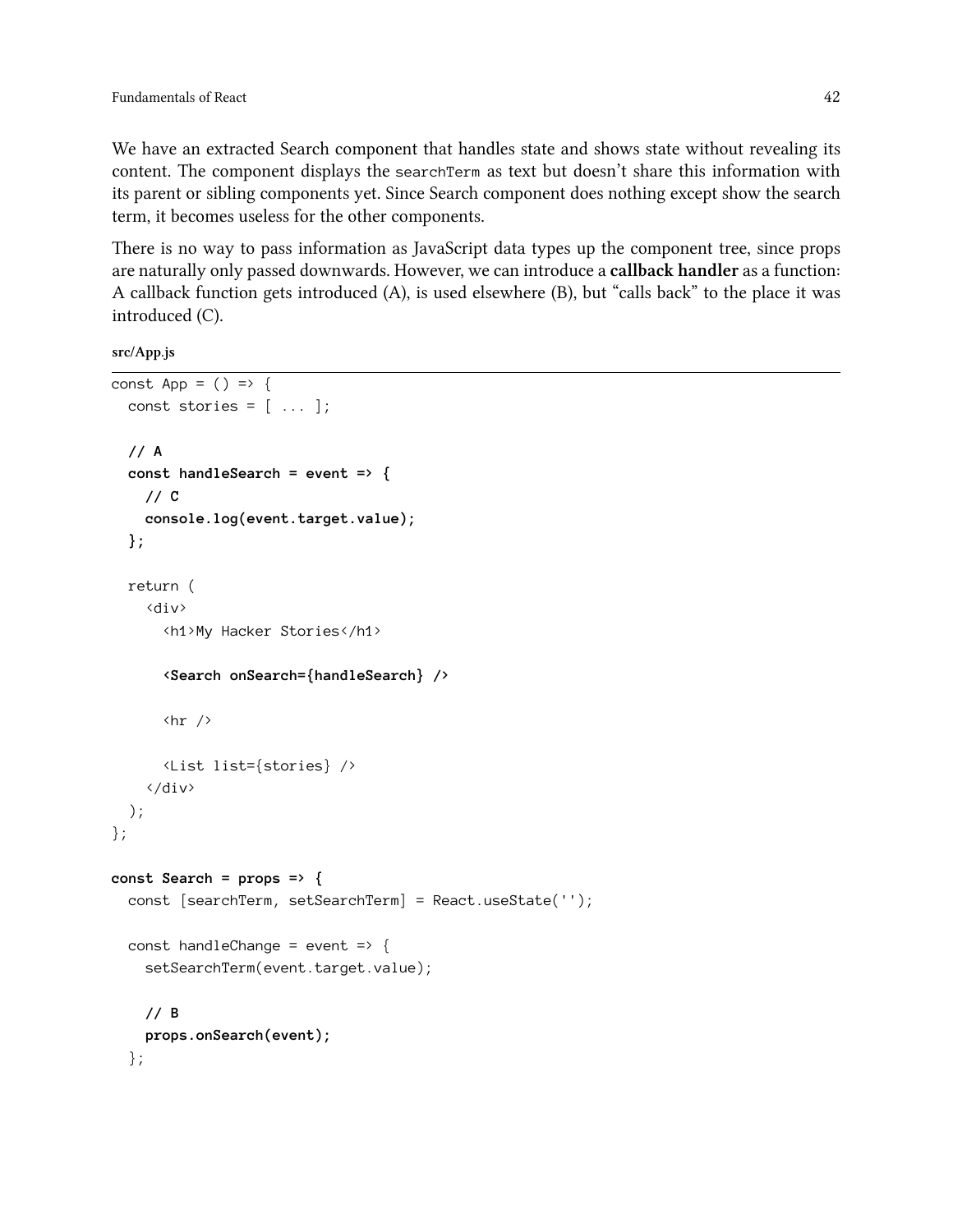Fundamentals of React 43

return ( ... ); };

Consider the concept of the callback handler: We pass a function from one component (App) to another component (Search); we call it in the second component (Search); but have the actual implementation of the function call in the first component (App). This way, we can communicate up the component tree. A handler function used in one component becomes a callback handler, which is passed down to components via React props. React props are always passed down as information the component tree, and callback handlers passed as functions in props can be used to communicate up the component hierarchy.

### **Exercises:**

- Confirm your [source code for the last section](https://codesandbox.io/s/github/the-road-to-learn-react/hacker-stories/tree/hs/Callback-Handler-in-JSX)<sup>64</sup>.
	- Confirm the [changes from the last section](https://github.com/the-road-to-learn-react/hacker-stories/compare/hs/React-State...hs/Callback-Handler-in-JSX?expand=1)<sup>65</sup>.
- Revisit the concepts of handler and callback handler as many times as you need.

<span id="page-52-1"></span><span id="page-52-0"></span>⁶⁴<https://codesandbox.io/s/github/the-road-to-learn-react/hacker-stories/tree/hs/Callback-Handler-in-JSX> ⁶⁵<https://github.com/the-road-to-learn-react/hacker-stories/compare/hs/React-State...hs/Callback-Handler-in-JSX?expand=1>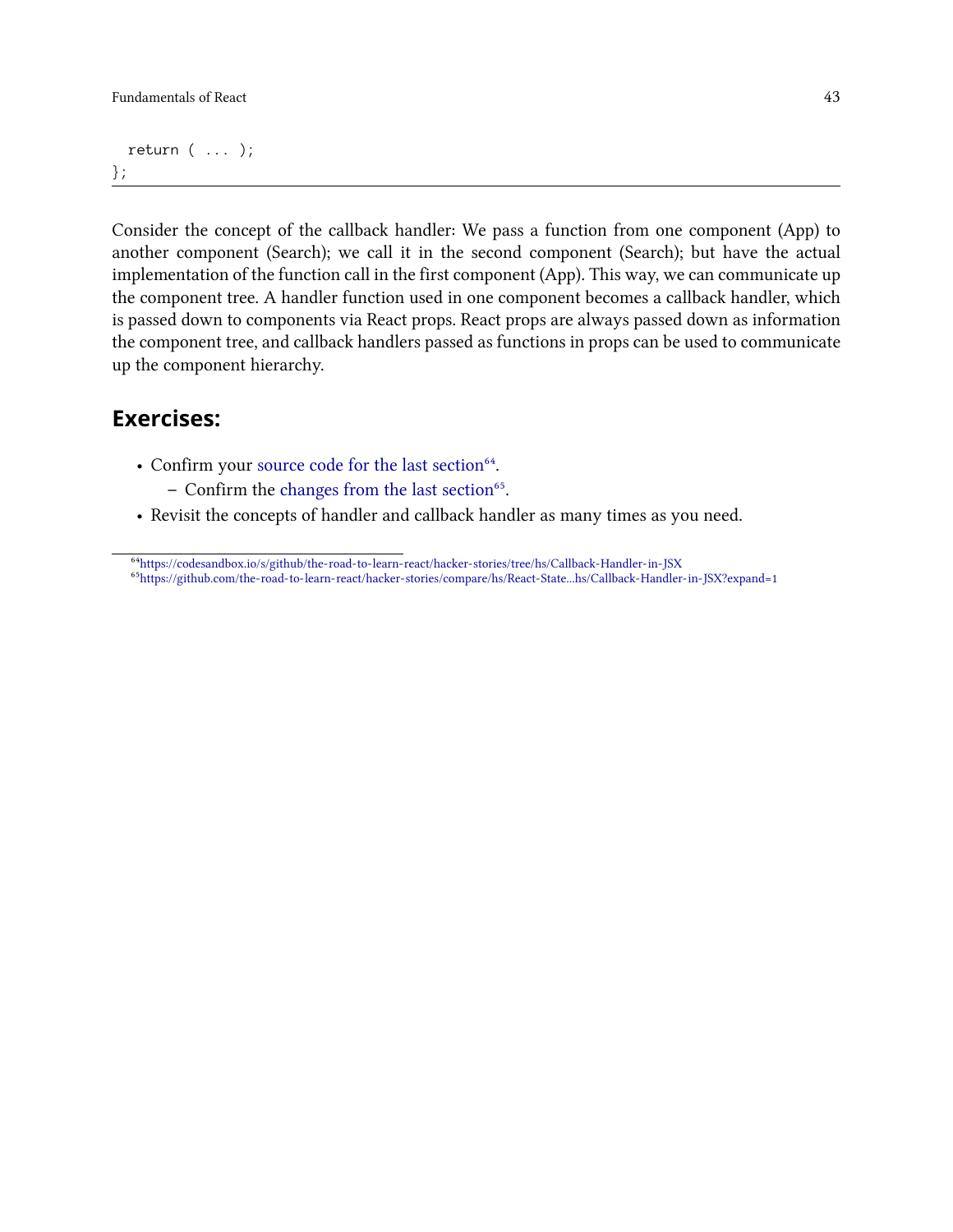Fundamentals of React  $\frac{44}{3}$ 

# **Lifting State in React**

Currently, the Search component still has its internal state. While we established a callback handler to pass information up to the App component, we are not using it yet. We need to figure out how to share the Search component's state across multiple components.

The search term is needed in the App to filter the list before passing it to the List component as props. We'll need to **lift state up** from Search to App component to share the state with more components.

**src/App.js**

```
const App = () => {
  const stories = [ ... ];
  const [searchTerm, setSearchTerm] = React.useState('');
  const handleSearch = event => {
    setSearchTerm(event.target.value);
  };
  return (
    <div>
      <h1>My Hacker Stories</h1>
      <Search onSearch={handleSearch} />
      \langlehr />
      <List list={stories} />
    </div>
  );
};
const Search = props => (
  <div>
    <label htmlFor="search">Search: </label>
    <input id="search" type="text" onChange={props.onSearch} />
  </div>
);
```
We learned about the callback handler previously, because it helps us to keep an open communication channel from Search to App component. The Search component doesn't manage the state anymore, but only passes up the event to the App component after text is entered into the input field. You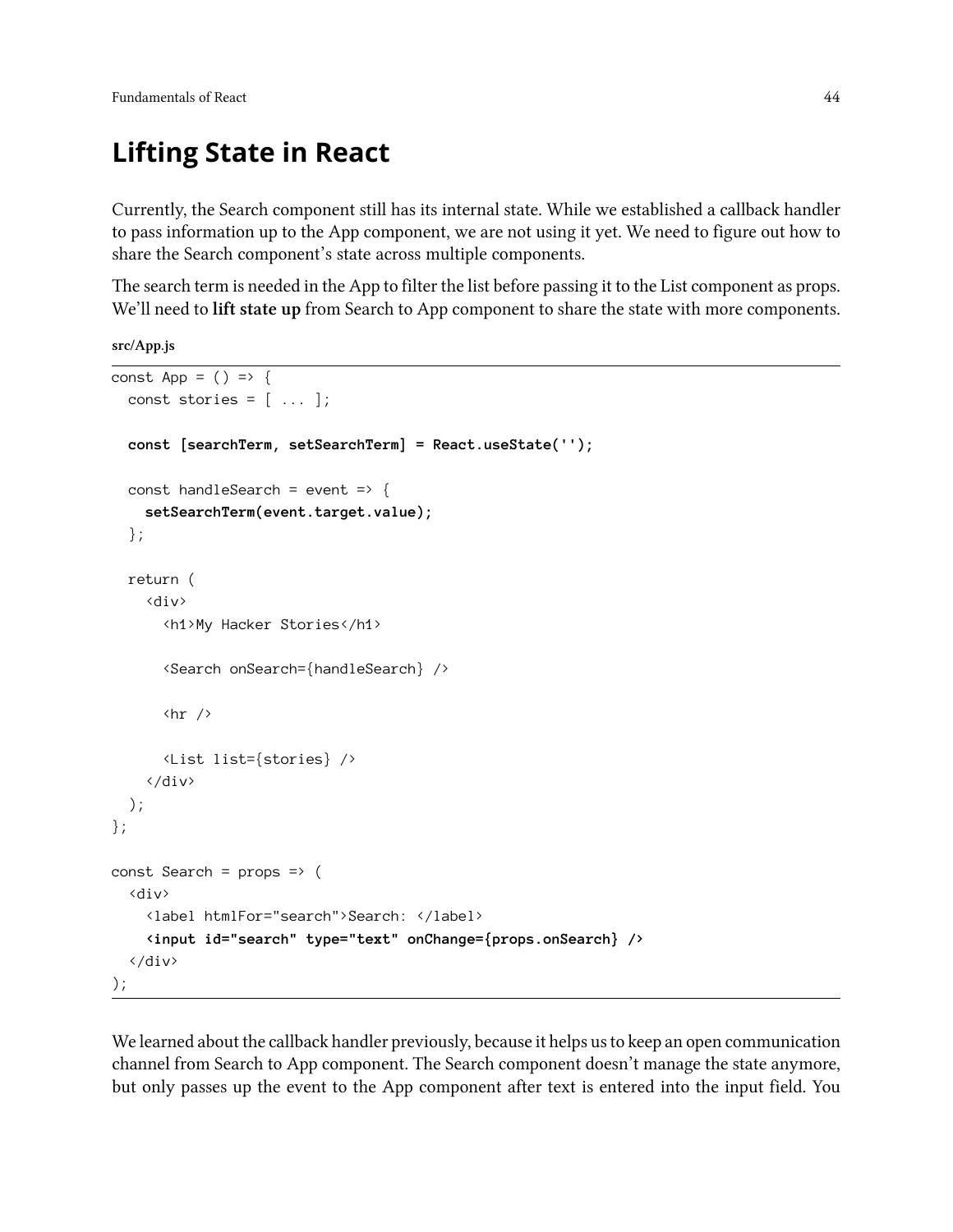could also display the searchTerm again in the App component or Search component by passing it down as prop.

Always manage the state at a component where every component that's interested in it is one that either manages the state (using information directly from state) or a component below the managing component (using information from props). If a component below needs to update the state, pass a callback handler down to it (see Search component). If a component needs to use the state (e.g. displaying it), pass it down as props.

By managing the search feature state in the App component, we can finally filter the list with the stateful searchTerm before passing the list to the List component:

**src/App.js**

```
const App = () => {
 const stories = [ ... ];
  const [searchTerm, setSearchTerm] = React.useState('');
  const handleSearch = event => {
    setSearchTerm(event.target.value);
  };
  const searchedStories = stories.filter(function(story) {
    return story.title.includes(searchTerm);
  });
  return (
    <div>
      <h1>My Hacker Stories</h1>
      <Search onSearch={handleSearch} />
      \langlehr />
      <List list={searchedStories} />
    </div>
  );
};
```
Here, the [JavaScript array's built-in filter function](https://developer.mozilla.org/en-US/docs/Web/JavaScript/Reference/Global_Objects/Array/filter)<sup>66</sup> is used to create a new filtered array. The filter function takes a function as an argument, which accesses each item in the array and returns true or false. If the function returns true, meaning the condition is met, the item stays in the newly created array; if the function returns false, it's removed:

<span id="page-54-0"></span>⁶⁶[https://developer.mozilla.org/en-US/docs/Web/JavaScript/Reference/Global\\_Objects/Array/filter](https://developer.mozilla.org/en-US/docs/Web/JavaScript/Reference/Global_Objects/Array/filter)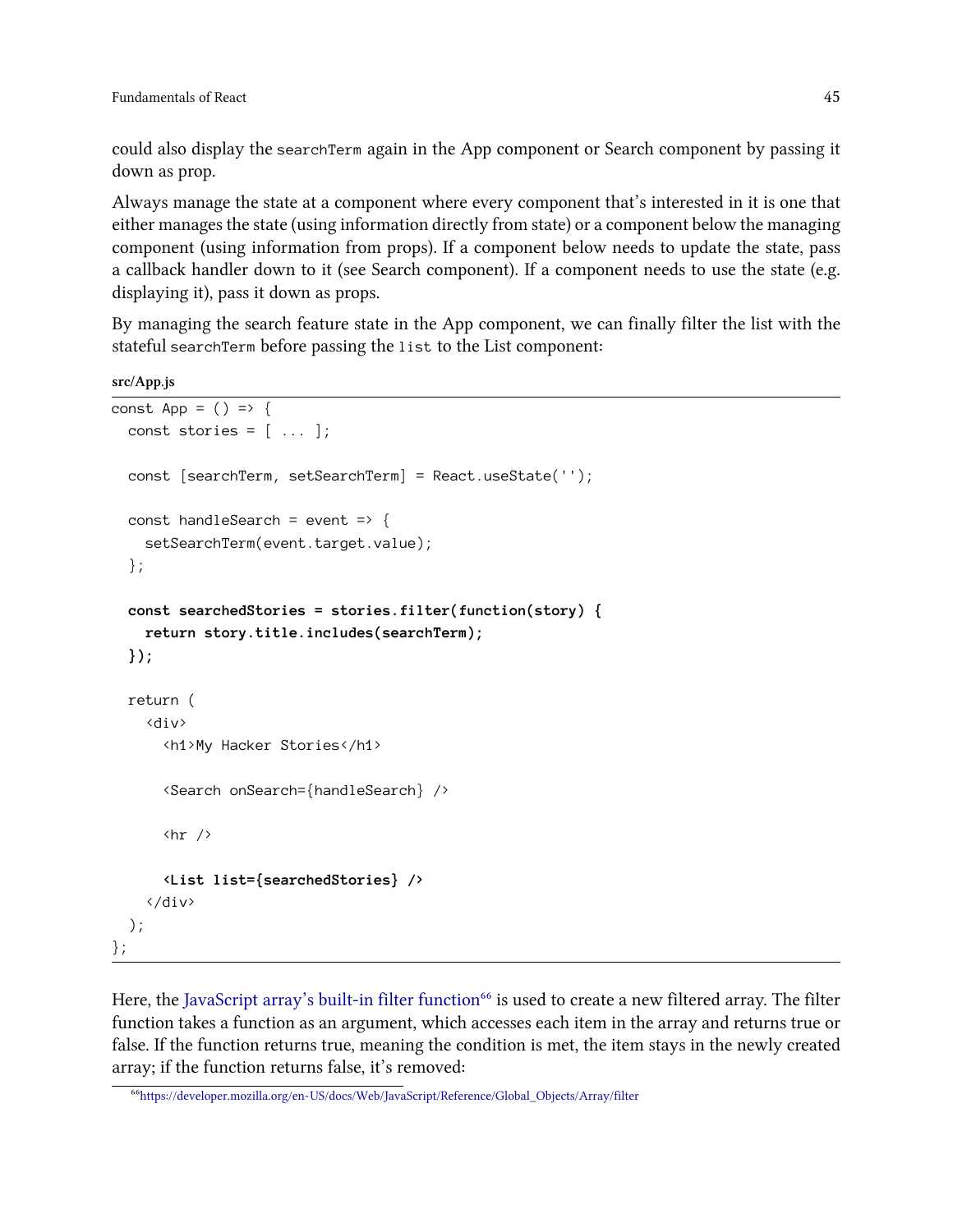**Code Playground**

```
const words = [
  'spray',
  'limit',
  'elite',
  'exuberant',
  'destruction',
  'present'
];
const filteredWords = words.filter(function(word) {
  return word.length > 6;
});
console.log(filteredWords);
// ["exuberant", "destruction", "present"]
```
The filter function checks whether the searchTerm is present in our story item's title, but it's still too opinionated about the letter case. If we search for "react", there is no filtered "React" story in your rendered list. To fix this problem, we have to lower case the story's title and the searchTerm.

**src/App.js**

```
const App = () => {
  ...
  const searchedStories = stories.filter(function(story) {
    return story.title
      .toLowerCase()
      .includes(searchTerm.toLowerCase());
  });
  ...
};
```
Now you should be able to search for "eact", "React", or "react" and see one of two displayed stories. You have just added an interactive feature to your application.

The remaining section shows a couple of refactoring steps. We will be using the final refactored version in the end, so it makes sense to understand these steps and keep them. As learned before, we can make the function more concise using a JavaScript arrow function: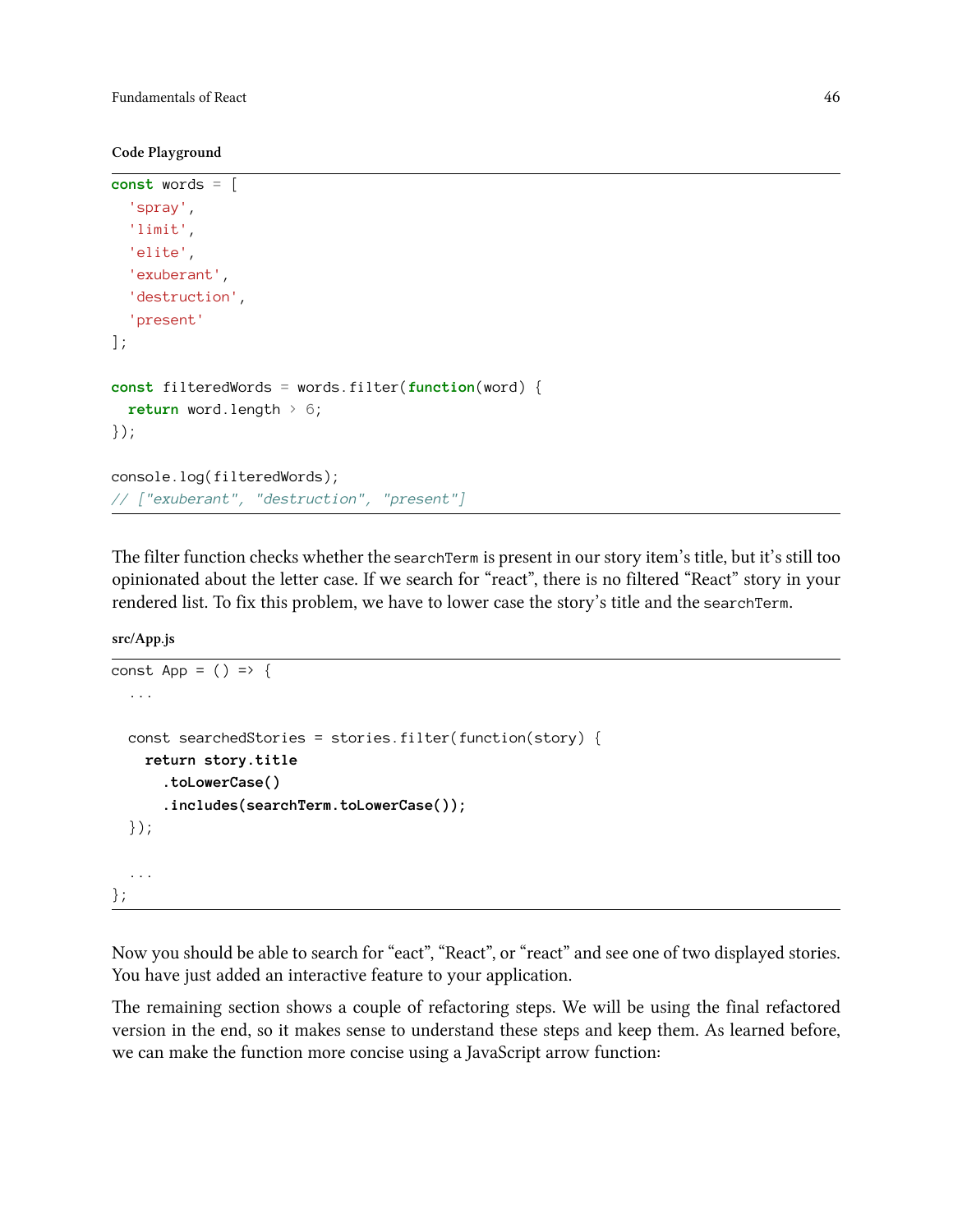```
const App = () => {
  ...
  const searchedStories = stories.filter(story => {
    return story.title
      .toLowerCase()
      .includes(searchTerm.toLowerCase());
 });
  ...
};
```
In addition, we could turn the return statement into an immediate return, because no other task (business logic) happens before the return:

**src/App.js**

```
const App = () => {
  ...
  const searchedStories = stories.filter(story =>
    story.title.toLowerCase().includes(searchTerm.toLowerCase())
  );
  ...
};
```
That's all to the refactoring steps of the inlined function for the filter function. There are many variations to it – and it's not always simple to keep a good balance between readable and conciseness – however, I feel like keeping it concise whenever possible keeps it most of the time readable as well.

Now we can manipulate state in React, using the Search component's callback handler in the App component to update it. The current state is used as a filter for the list. With the callback handler, we used information from the Search component in the App component to update the shared state and indirectly in the List component for the filtered list.

### **Exercises:**

- Confirm your [source code for the last section](https://codesandbox.io/s/github/the-road-to-learn-react/hacker-stories/tree/hs/Lifting-State-in-React)<sup>67</sup>.
	- **–** Confirm the [changes from the last section](https://github.com/the-road-to-learn-react/hacker-stories/compare/hs/Callback-Handler-in-JSX...hs/Lifting-State-in-React?expand=1)<sup>68</sup>.

<span id="page-56-1"></span>⁶⁸<https://github.com/the-road-to-learn-react/hacker-stories/compare/hs/Callback-Handler-in-JSX...hs/Lifting-State-in-React?expand=1>

<span id="page-56-0"></span>⁶⁷<https://codesandbox.io/s/github/the-road-to-learn-react/hacker-stories/tree/hs/Lifting-State-in-React>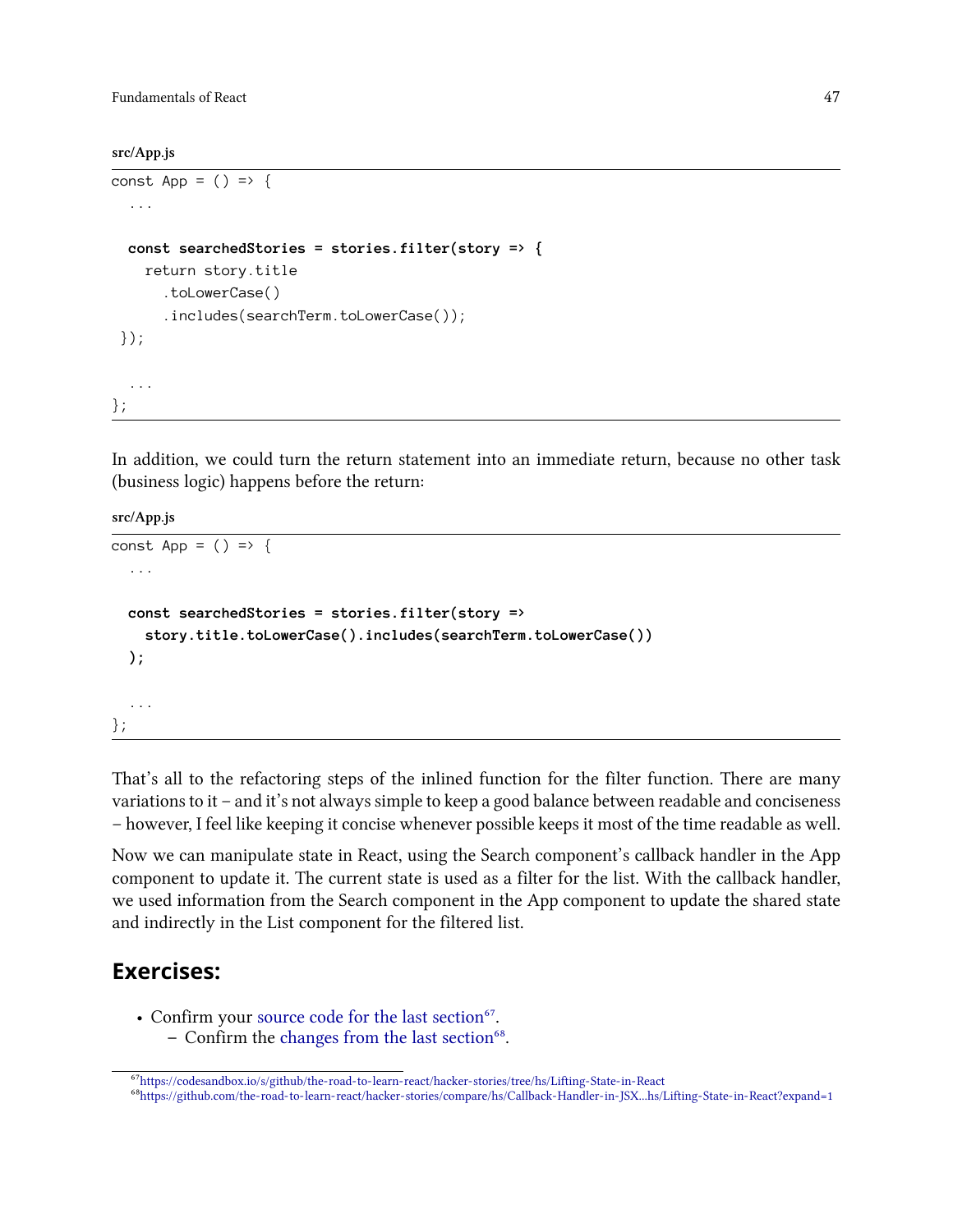# **React Controlled Components**

**Controlled components** are not necessary React components, but HTML elements. Here, we'll learn how to turn the Search component and its input field into a controlled component.

Let's go through a scenario that shows why we should follow the concept of controlled components throughout our React application. After applying the following change – giving the searchTerm an initial state – can you spot the mistake in your browser?

**src/App.js**

```
const App = () => {
 const stories = [ ... ];
 const [searchTerm, setSearchTerm] = React.useState('React');
 ...
};
```
While the list has been filtered according to the initial search, the input field doesn't show the initial searchTerm. We want the input field to reflect the actual searchTerm used from the initial state; but it's only reflected through the filtered list.

We need to convert the Search component with its input field into a controlled component. So far, the input field doesn't know anything about the searchTerm. It only uses the change event to inform us of a change. Actually, the input field has a value attribute.

**src/App.js**

```
const App = () => {
 const stories = [ ... ];
  const [searchTerm, setSearchTerm] = React.useState('React');
  ...
 return (
    <div>
      <h1>My Hacker Stories</h1>
      <Search search={searchTerm} onSearch={handleSearch} />
      ...
    </div>
  );
```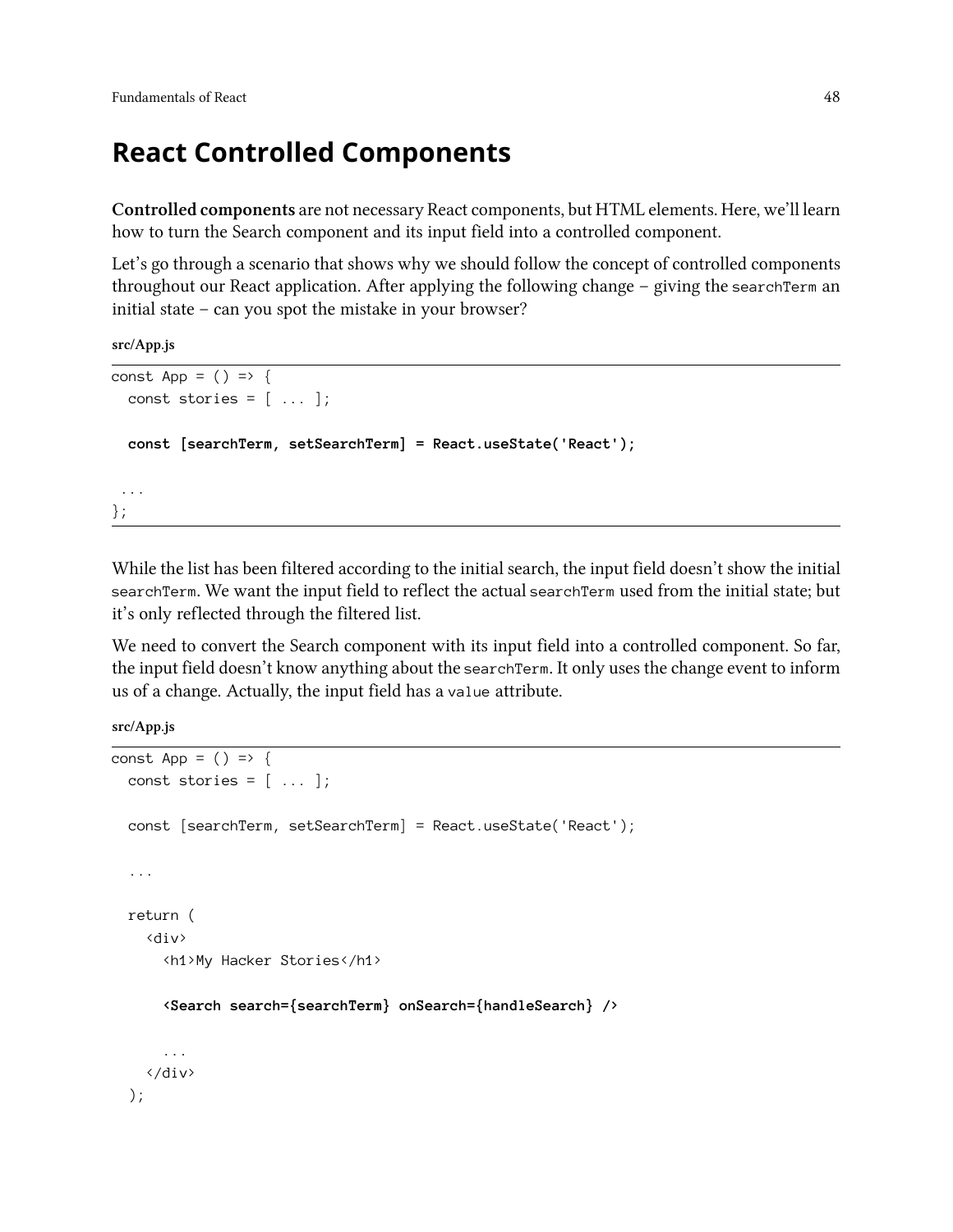```
};
const Search = props => (
  <div>
    <label htmlFor="search">Search: </label>
    <input
      id="search"
      type="text"
      value={props.search}
      onChange={props.onSearch}
    />
  </div>
);
```
Now the input field starts with the correct initial value, using the searchTerm from the React state. Also, when we change the searchTerm, we force the input field to use the value from React's state (via props). Before, the input field managed its own internal state natively with just HTML.

We learned about controlled components in this section, and, taking all the previous sections as learning steps into consideration, discovered another concept called **unidirectional data flow**:

**Visualization**

UI -> Side-Effect -> State -> UI -> ...

A React application and its components start with an initial state, which may be passed down as props to other components. It's rendered for the first time as a UI. Once a side-effect occurs, like user input or data loading from a remote API, the change is captured in React's state. Once state has been changed, all the components affected by the modified state or the implicitly modified props are re-rendered (the component functions runs again).

In the previous sections, we also learned about React's **component lifecycle**. At first, all components are instantiated from the top to the bottom of the component hierarchy. This includes all hooks (e.g. useState) that are instantiated with their initial values (e.g. initial state). From there, the UI awaits side-effects like user interactions. Once state is changed (e.g. current state changed via state updater function from useState), all components affected by modified state/props render again.

Every run through a component's function takes the *recent value* (e.g. current state) from the hooks and *doesn't* reinitialize them again (e.g. initial state). This might seem odd, as one could assume the useState hooks function re-initializes again with its initial value, but it doesn't. Hooks initialize only once when the component renders for the first time, after which React tracks them internally with their most recent values.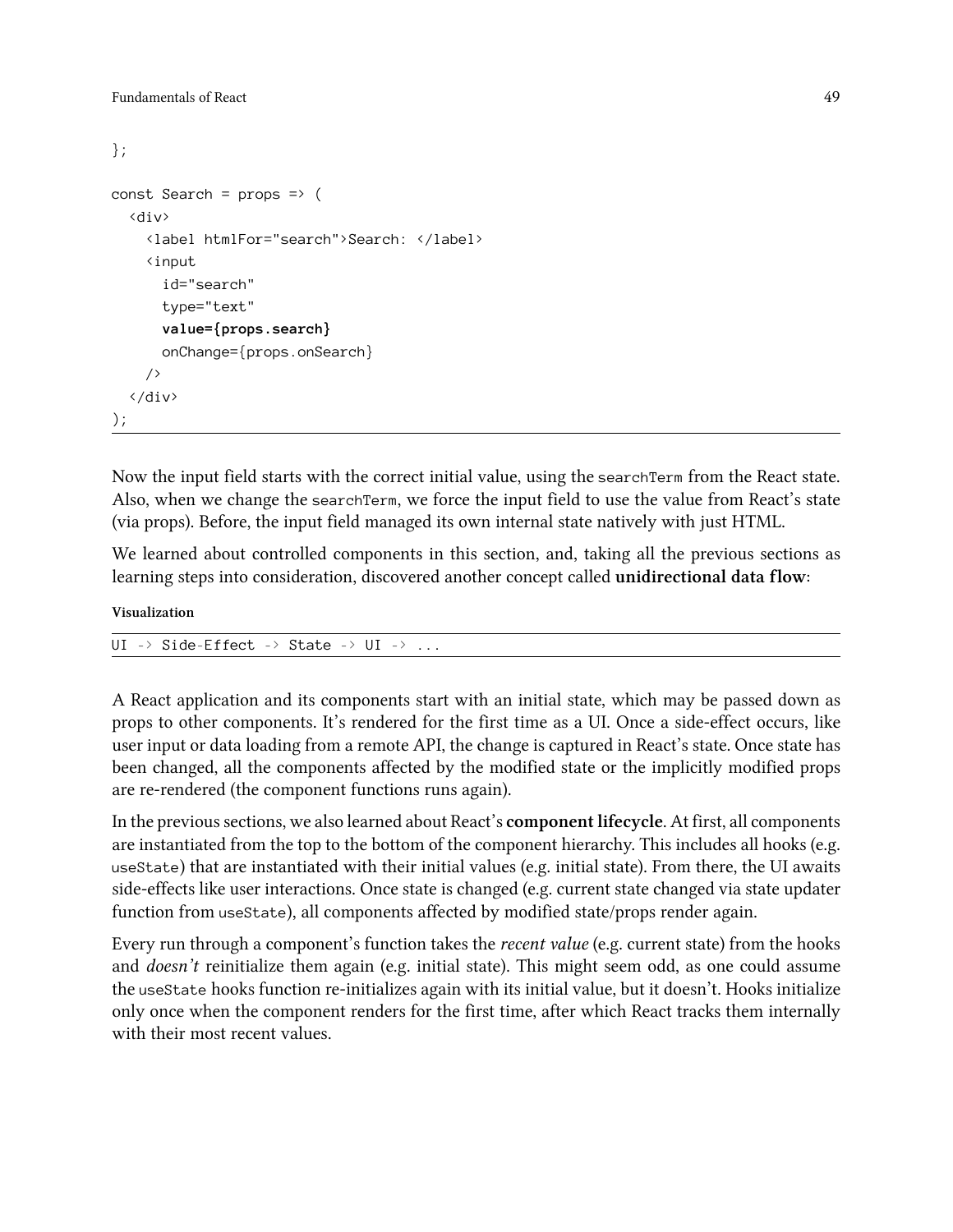## **Exercises:**

- Confirm your [source code for the last section](https://codesandbox.io/s/github/the-road-to-learn-react/hacker-stories/tree/hs/React-Controlled-Components)<sup>69</sup>.
	- Confirm the [changes from the last section](https://github.com/the-road-to-learn-react/hacker-stories/compare/hs/Lifting-State-in-React...hs/React-Controlled-Components?expand=1)<sup>70</sup>.
- Read more about controlled components in  $Reach^{71}$ .
- Experiment with console.log() in your React components and observe how your changes render, both initially and after the input field changes.

<span id="page-59-1"></span><span id="page-59-0"></span>⁶⁹<https://codesandbox.io/s/github/the-road-to-learn-react/hacker-stories/tree/hs/React-Controlled-Components> ⁷⁰[https://github.com/the-road-to-learn-react/hacker-stories/compare/hs/Lifting-State-in-React...hs/React-Controlled-Components?](https://github.com/the-road-to-learn-react/hacker-stories/compare/hs/Lifting-State-in-React...hs/React-Controlled-Components?expand=1) [expand=1](https://github.com/the-road-to-learn-react/hacker-stories/compare/hs/Lifting-State-in-React...hs/React-Controlled-Components?expand=1)

<span id="page-59-2"></span><sup>&</sup>lt;sup>71</sup><https://www.robinwieruch.de/react-controlled-components/>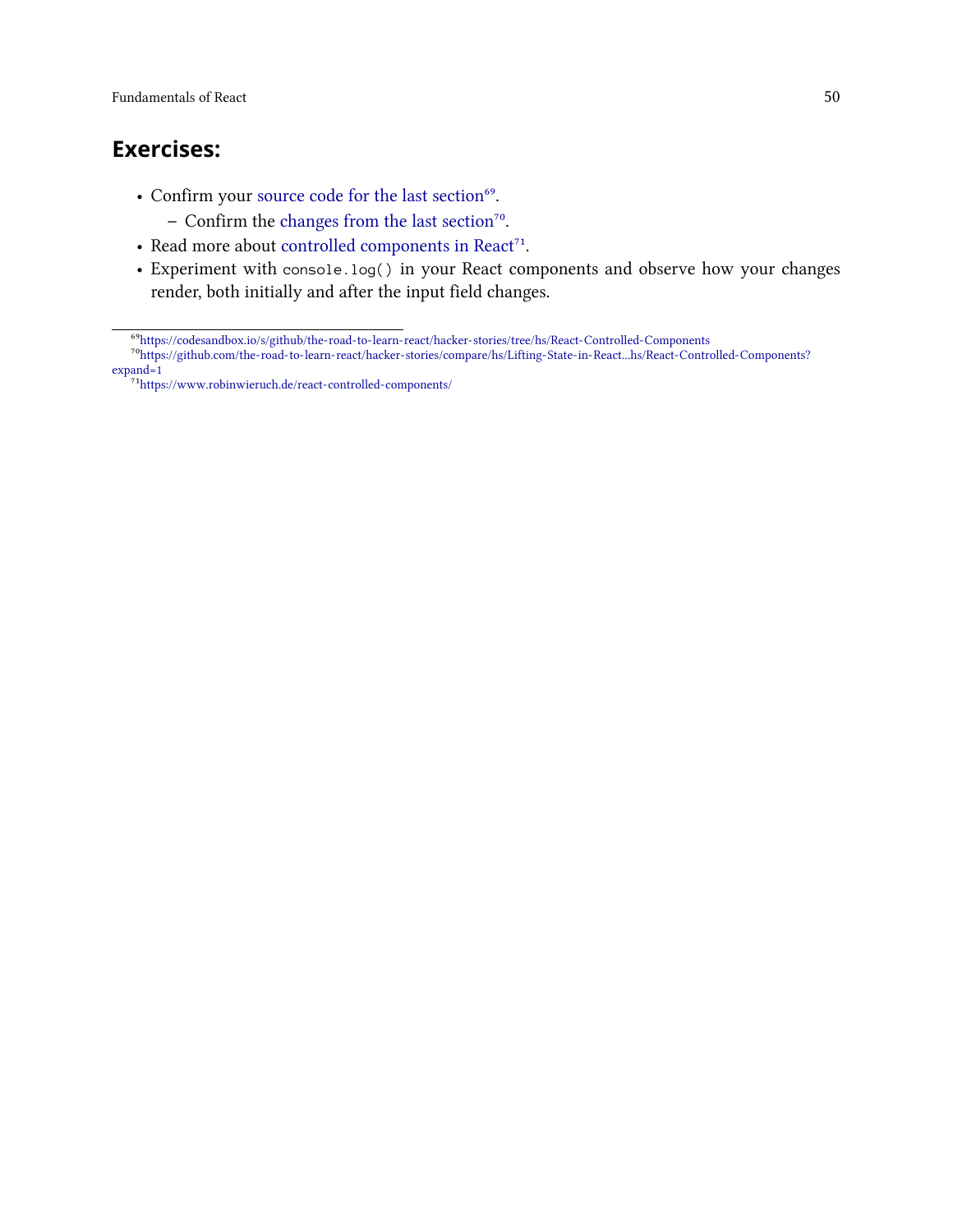# **Props Handling (Advanced)**

Props are passed from parent to child down the component tree. Since we use props to transport information from component to component frequently, and sometimes via other components which are in between, it is useful to know a few tricks to make passing props more convenient.

*Note: The following refactorings are recommended for you to learn different JavaScript/React patterns, though you can still build complete React applications without them. Consider this advanced React techniques that will make your source code more concise.*

React props are a JavaScript object, else we couldn't access props.list or props.onSearch in React components. Since props is an object which just passes information from one component to another component, we can apply a couple JavaScript tricks to it. For example, accessing an object's properties with modern [JavaScript object destructuring](https://developer.mozilla.org/en-US/docs/Web/JavaScript/Reference/Operators/Destructuring_assignment)<sup>72</sup>:

**Code Playground**

```
const user = {
  firstName: 'Robin',
  lastName: 'Wieruch',
};
// without object destructuring
const firstName = user.firstName;
const lastName = user.lastName;
console.log(firstName + ' ' + lastName);
// "Robin Wieruch"
// with object destructuring
const { firstName, lastName } = user;
console.log(firstName + ' ' + lastName);
// "Robin Wieruch"
```
If we need to access multiple properties of an object, using one line of code instead of multiple lines is often simpler and more elegant. That's why object destructuring is already widely used in JavaScript. Let's transfer this knowledge to the React props in our Search component. First, we have to refactor the Search component's arrow function from concise body into block body:

<span id="page-60-0"></span>⁷²[https://developer.mozilla.org/en-US/docs/Web/JavaScript/Reference/Operators/Destructuring\\_assignment](https://developer.mozilla.org/en-US/docs/Web/JavaScript/Reference/Operators/Destructuring_assignment)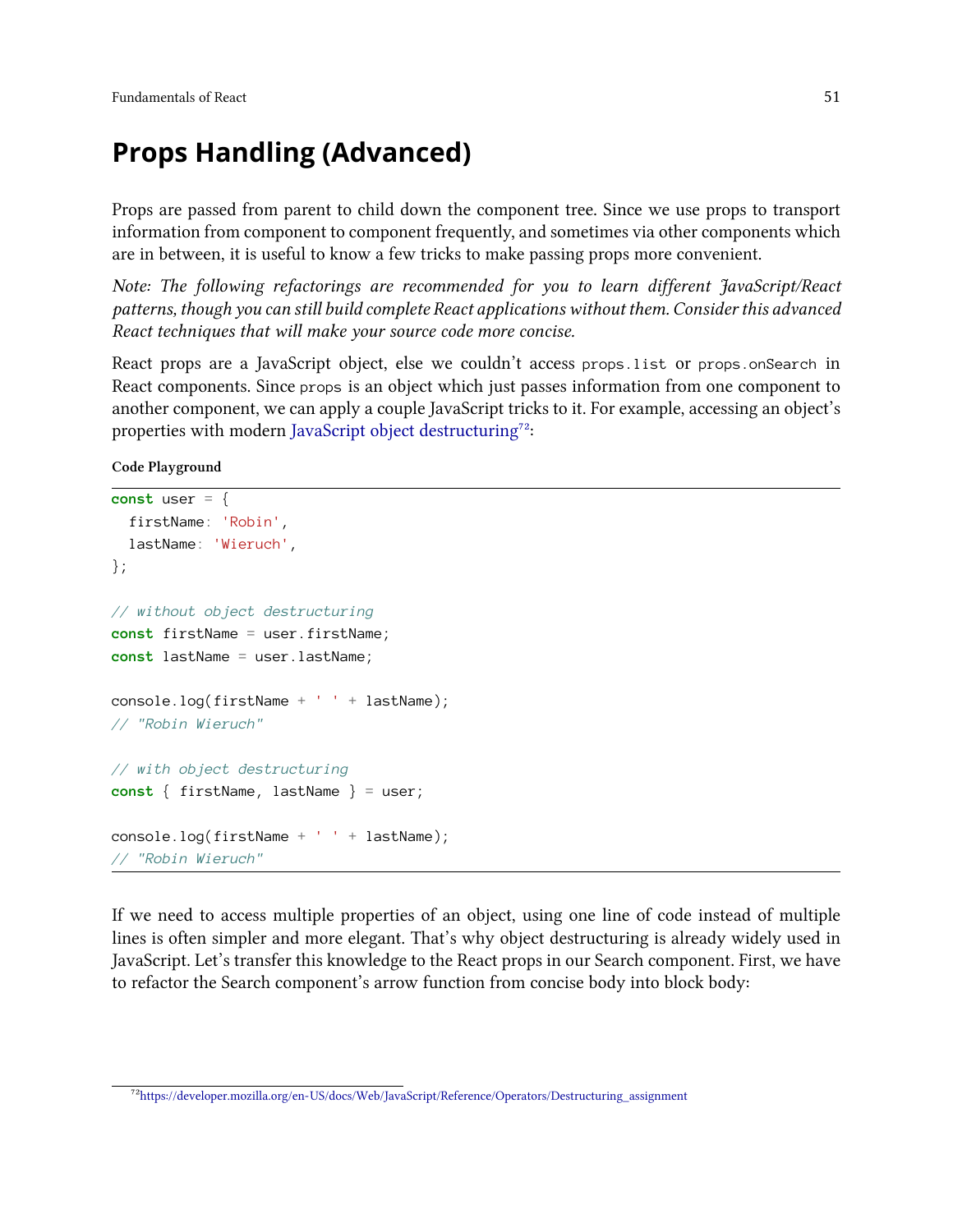```
const Search = props => {
  return (
    <div>
      <label htmlFor="search">Search: </label>
      <input
         id="search"
        type="text"
        value={props.search}
        onChange={props.onSearch}
      />
    \langle/div\rangle);
};
```
And second, we can apply the destructuring of the props object in the component's function body:

**src/App.js**

```
const Search = props => {
  const { search, onSearch } = props;
  return (
    <div>
      <label htmlFor="search">Search: </label>
      <input
        id="search"
        type="text"
        value={search}
        onChange={onSearch}
      />
    </div>
  );
};
```
That's a basic destructuring of the props object in a React component, so that the object's properties can be used conveniently in the component. However, we also had to refactor the Search component's arrow function from concise body into block body to access the properties of props with the object destructuring in the function's body. This would happen quite often if we followed this pattern, and it wouldn't make things easier for us, because we would constantly have to refactor our components. We can take all this one step further by destructuring the props object right away in the function signature of our component, omitting the function's block body of the component again: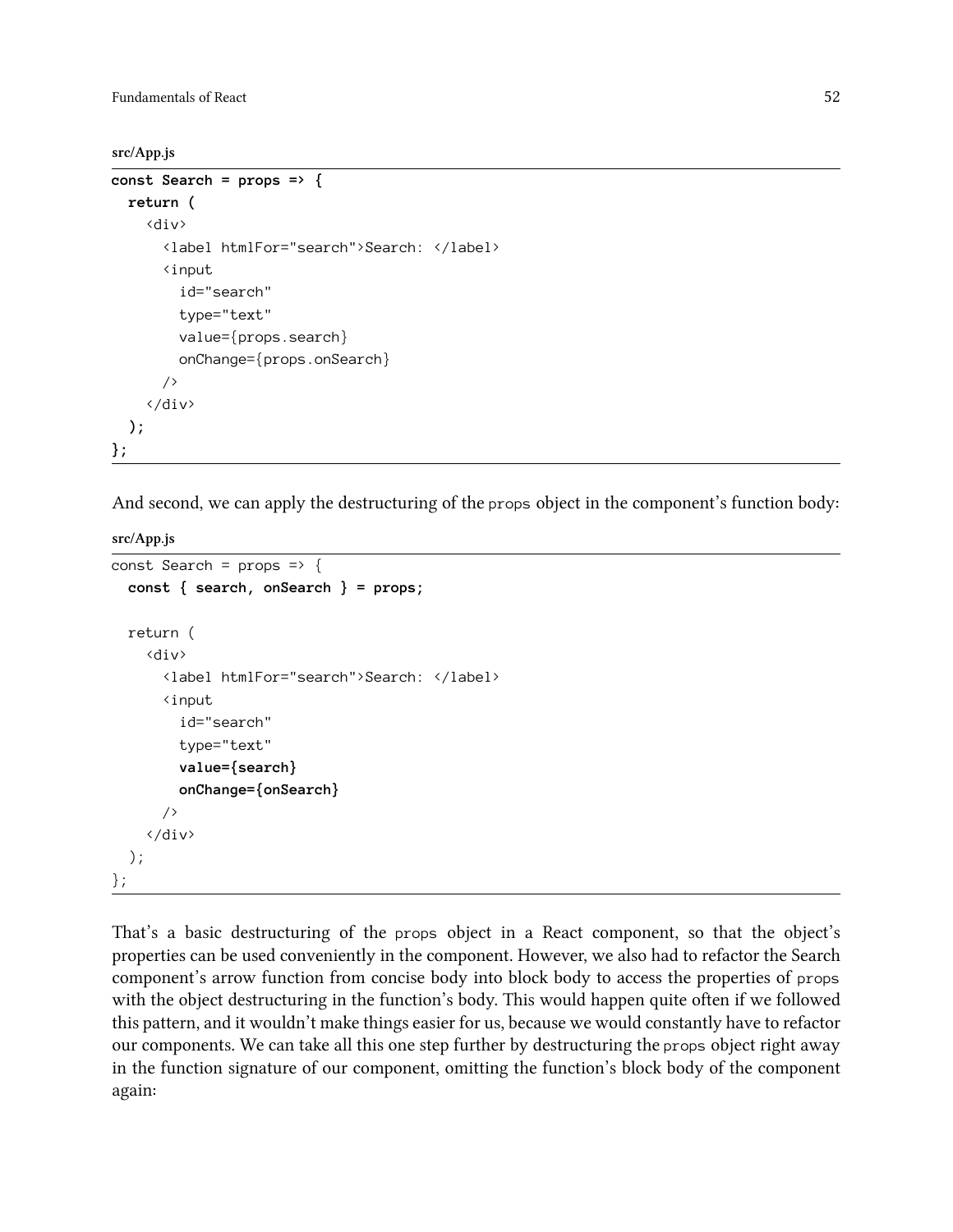```
const Search = ({ search, onSearch }) => (
  <div>
    <label htmlFor="search">Search: </label>
    <input
      id="search"
      type="text"
      value={search}
      onChange={onSearch}
    />
  \langle/div\rangle);
```
React's props are rarely used in components by themselves; rather, all the information that is contained in the props object is used. By destructuring the props object right away in the function signature, we can conveniently access all information without dealing with its props container. This should be the basic lesson learned from this section, however, we can take this one step further with the following advanced lessons.

Let's check out another scenario to dive deeper into advanced props handling in React: In order to prepare for this scenario, we will extract a new Item component from the List component with the previous lesson learned about object destructuring for React's props object:

**src/App.js**

```
const List = ({ list }) =>
  list.map(item => <Item key={item.objectID} item={item} />);
const Item = ({ item }) => (
  <div>
    <span>
      <a href={item.url}>{item.title}</a>
    </span>
    <span>{item.author}</span>
    <span>{item.num_comments}</span>
    <span>{item.points}</span>
  </div>
);
```
Now, the incoming item in the Item component has something in common with the previously discussed props: they are both JavaScript objects. Also, even though the item object has already been destructured from the props in the Item component's function signature, it isn't directly used in the Item component. The item object only passes its information (object properties) to the elements.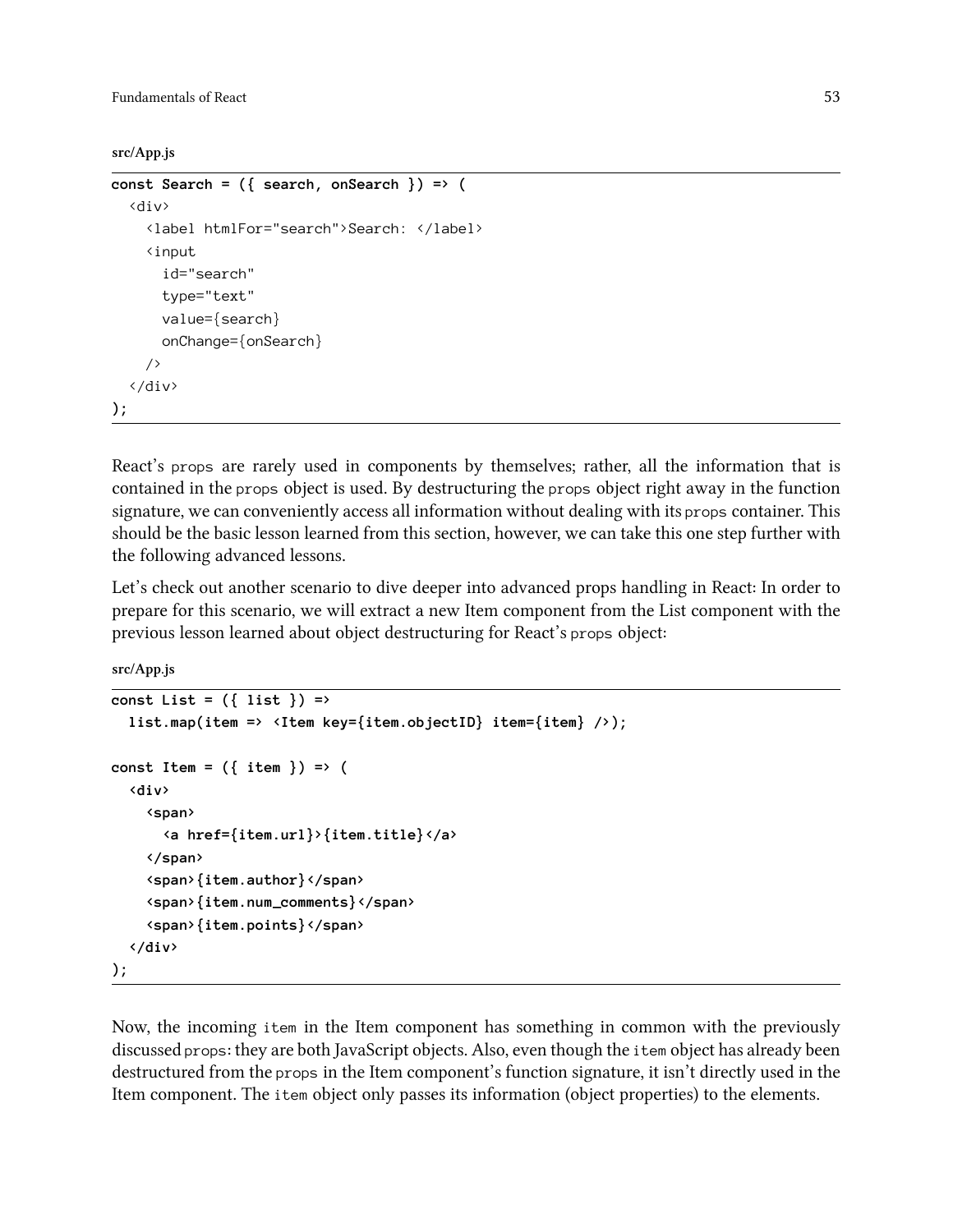The shown solution is fine as you will see in the ongoing discussion. However, I want to show you two more variations of it, because there are many things to learn about JavaScript objects here. Let's get started with *nested destructuring* and how it works:

**Code Playground**

```
const user = {
  firstName: 'Robin',
 pet: {
   name: 'Trixi',
 },
};
// without object destructuring
const firstName = user.firstName;
const name = user.pet.name;
console.log(firstName + ' has a pet called ' + name);
// "Robin has a pet called Trixi"
// with nested object destructuring
const {
 firstName,
 pet: {
   name,
 },
} = user;console.log(firstName + ' has a pet called ' + name);
// "Robin has a pet called Trixi"
```
Nested destructuring helps us to access properties from objects which are deeply nested (e.g. the pet's name of a user). Now, in our Item components, because the item object is never directly used in the Item component's JSX elements, we can perform a *nested destructuring* in the component's function signature too: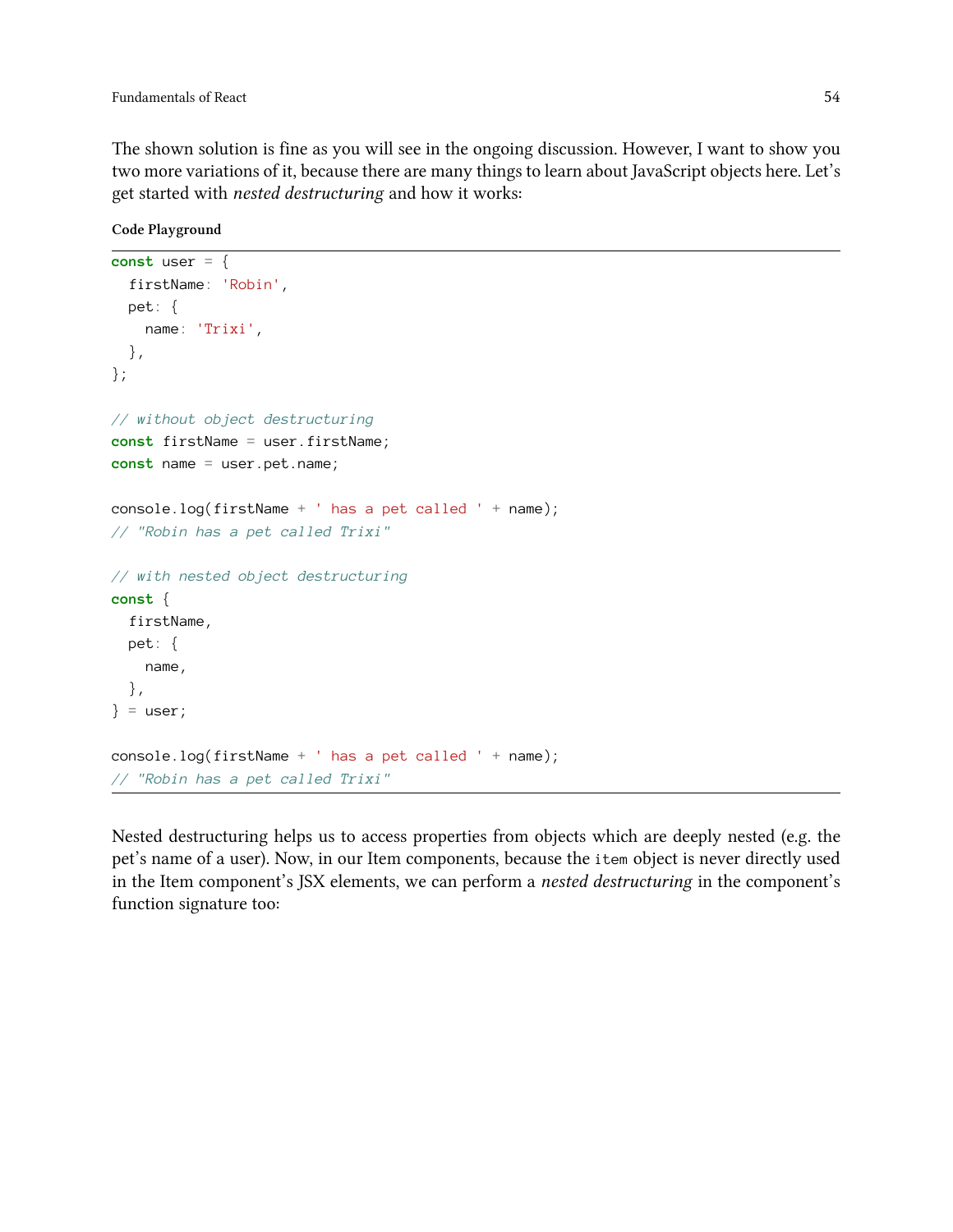```
// Variation 1: Nested Destructuring
const Item = ({}item: {
    title,
    url,
    author,
    num_comments,
    points,
  },
\}) \Rightarrow (<div>
    <span>
      <a href={url}>{title}</a>
    </span>
    <span>{author}</span>
    <span>{num_comments}</span>
    <span>{points}</span>
  </div>
);
```
The nested destructuring helps us to gather all the needed information of the item object in the function signature for its immediate usage in the component's elements. However, nested destructuring introduces lots of clutter through indentations in the function signature. While it's here not the most readable option, it can be useful in other scenarios though.

Let's take another approach with JavaScript's spread and rest operators. In order to prepare for it, we will refactor our List and Item components to the following implementation. Rather than passing the item as object from List to Item component, we are passing every property of the item object:

**src/App.js**

```
// Variation 2: Spread and Rest Operators
// 1. Iteration
const List = ({ list }) =>
  list.map(item => (
    <Item
      key={item.objectID}
      title={item.title}
      url={item.url}
      author={item.author}
      num_comments={item.num_comments}
```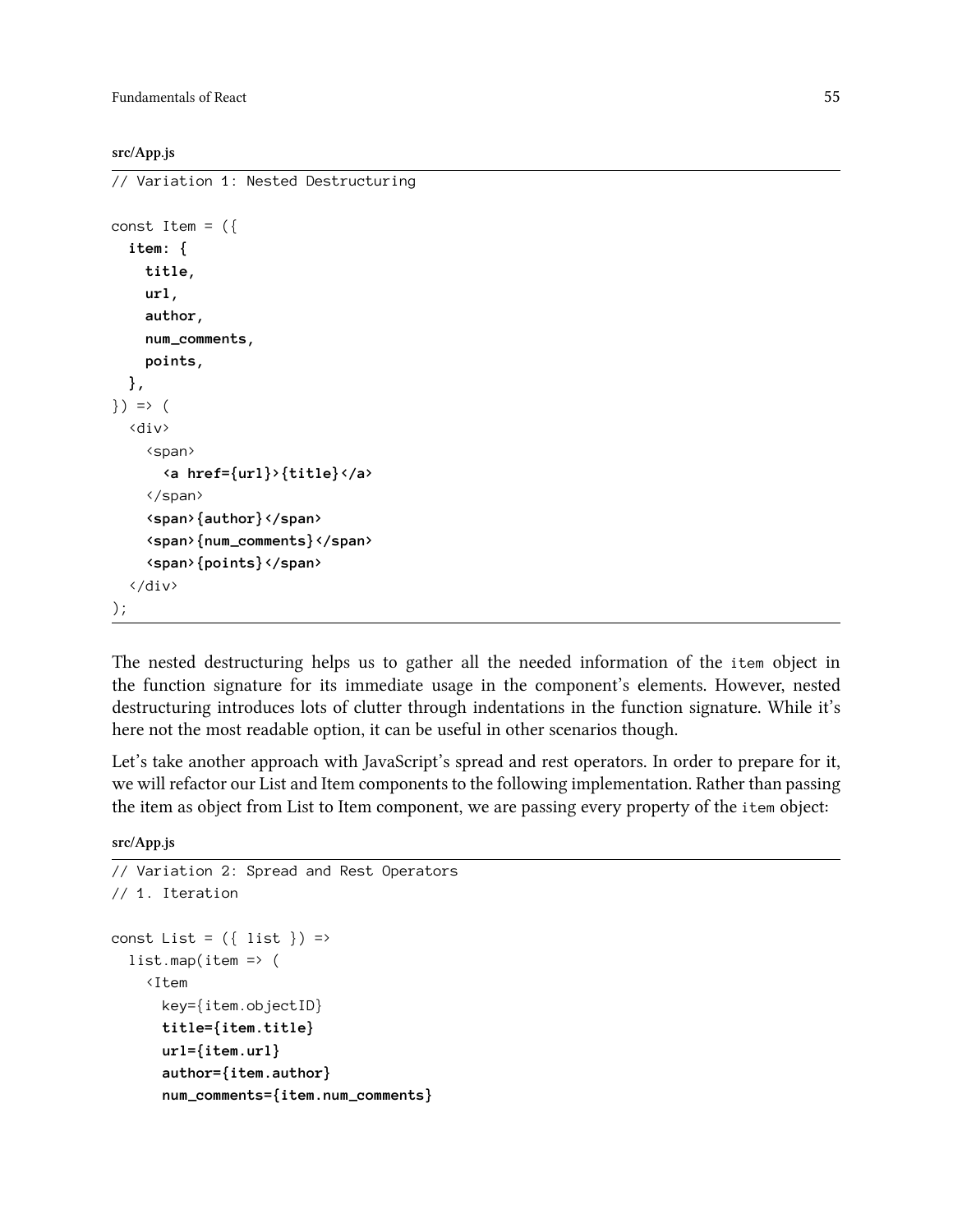```
points={item.points}
     />
  ));
const Item = ({ title, url, author, num_comments, points }) => (
   <div>
     <span>
        \langle a \nvert \nvert \text{ref} = \{ \text{url} \} \rangle \{ \text{title} \} \langle a \rangle</span>
      <span>{author}</span>
      <span>{num_comments}</span>
      <span>{points}</span>
   \langle/div\rangle);
```
Now, even though the Item component's function signature is more concise, the clutter ended up in the List component instead, because every property is passed to the Item component individually. We can improve this approach using [JavaScript's spread operator](https://developer.mozilla.org/en-US/docs/Web/JavaScript/Reference/Operators/Spread_syntax)<sup>73</sup>:

**Code Playground**

```
const profile = {
  firstName: 'Robin',
  lastName: 'Wieruch',
};
const address = {
 country: 'Germany',
 city: 'Berlin',
 code: '10439',
};
const user = {
  ...profile,
 gender: 'male',
  ...address,
};
console.log(user);
// {
// firstName: "Robin",
// lastName: "Wieruch",
```
<span id="page-65-0"></span>⁷³[https://developer.mozilla.org/en-US/docs/Web/JavaScript/Reference/Operators/Spread\\_syntax](https://developer.mozilla.org/en-US/docs/Web/JavaScript/Reference/Operators/Spread_syntax)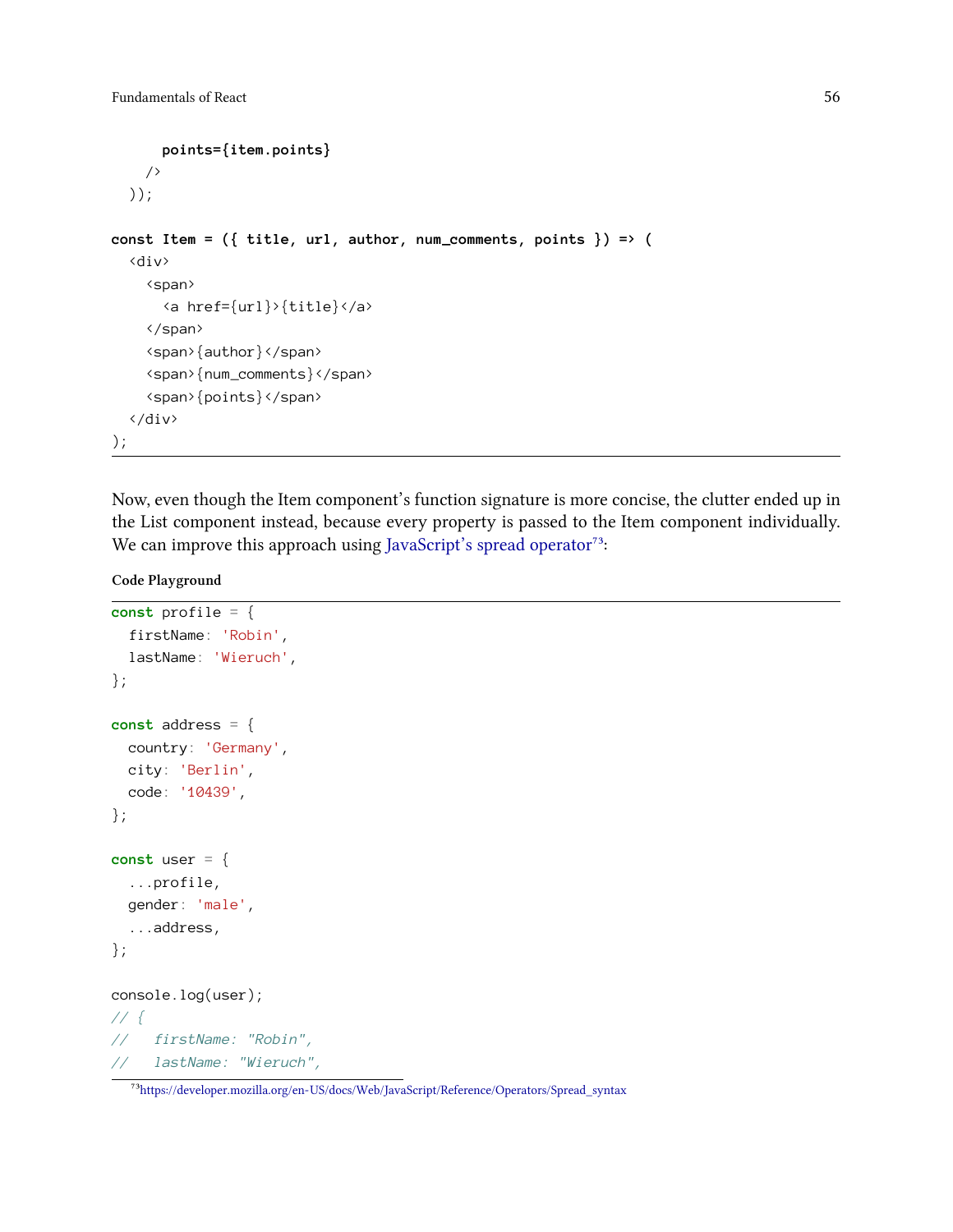#### Fundamentals of React 57

```
// gender: "male"
// country: "Germany,
// city: "Berlin",
// code: "10439"
// }
```
JavaScript's spread operator allows us to literally spread all key/value pairs of an object to another object. This can also be done in React's JSX. Instead of passing each property one at a time via props from List to Item component as before, we can use JavaScript's spread operator to pass all the object's key/value pairs as attribute/value pairs to a JSX element:

**src/App.js**

```
// Variation 2: Spread and Rest Operators
// 2. Iteration
const List = ({math> list }) =>
  list.map(item => <Item key={item.objectID} {...item} />);
const Item = ({ititle, url, author, num_comments, points }) => (<div>
     <span>
       \langle a \nvert \nvert \cdot \rangle \title}\langle a \rangle</span>
     <span>{author}</span>
     <span>{num_comments}</span>
     <span>{points}</span>
  \langle/div\rangle);
```
This refactoring made the process of passing the information from List to Item component more concise. Finally, we'll use [JavaScript's rest parameters](https://developer.mozilla.org/en-US/docs/Web/JavaScript/Reference/Functions/rest_parameters)<sup>74</sup> as the icing on the cake. The JavaScript rest operator happens always as the last part of an object destructuring:

<span id="page-66-0"></span>⁷⁴[https://developer.mozilla.org/en-US/docs/Web/JavaScript/Reference/Functions/rest\\_parameters](https://developer.mozilla.org/en-US/docs/Web/JavaScript/Reference/Functions/rest_parameters)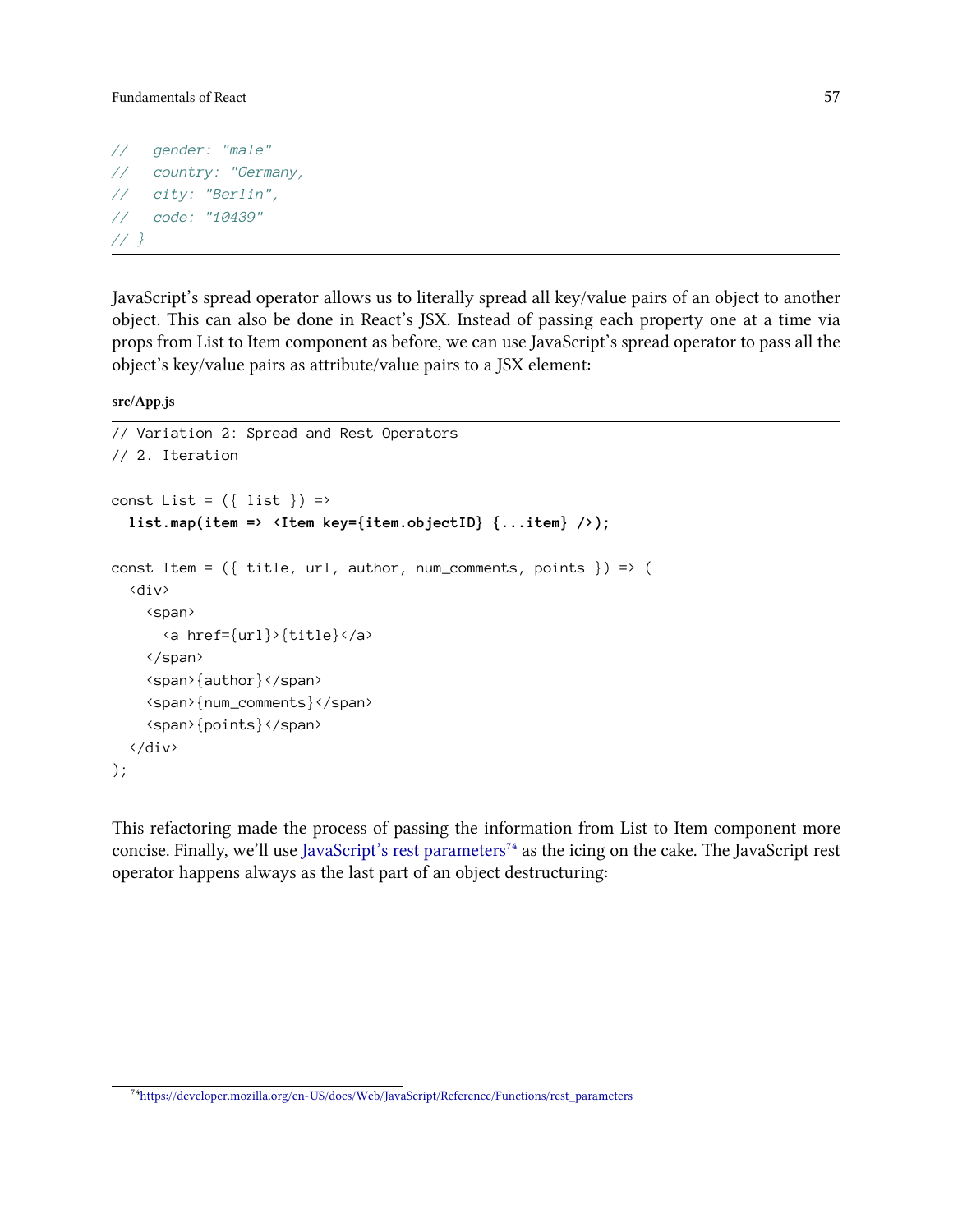**Code Playground**

```
const user = {
  id: '1',
  firstName: 'Robin',
  lastName: 'Wieruch',
 country: 'Germany',
 city: 'Berlin',
};
const { id, country, city, ...userWithoutAddress } = user;
console.log(userWithoutAddress);
// {
// firstName: "Robin",
// lastName: "Wieruch"
// }
console.log(id);
// "1"
console.log(city);
// "Berlin"
```
Even though both have the same syntax (three dots), the rest operator shouldn't be mistaken with the spread operator. Whereas the rest operator happens on the right side of an assignment, the spread operator happens on the left side. The rest operator is always used to separate an object from some of its properties.

Now it can be used in our List component to separate the objectID from the item, because the objectID is only used as key and isn't used in the Item component. Only the remaining (rest) item gets spread as attribute/value pairs into the Item component (as before):

**src/App.js**

```
// Variation 2: Spread and Rest Operators (final)
const List = ({ list }) =>
 list.map(({ objectID, ...item }) => <Item key={objectID} {...item} />);
const Item = ({ititle, url, author, num_comments, points }) => (<div>
    <span>
      <a href={url}>{title}</a>
    </span>
```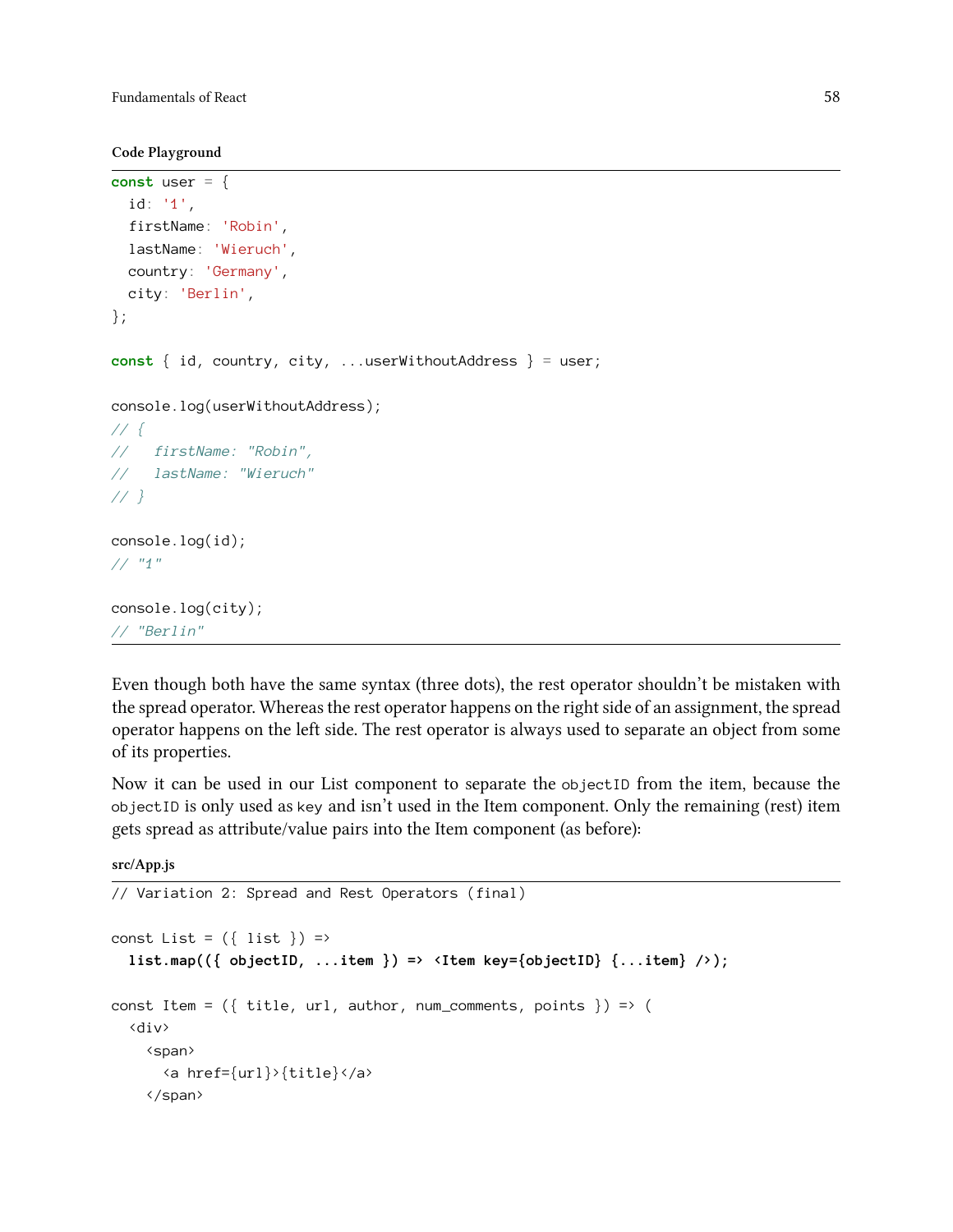```
<span>{author}</span>
    <span>{num_comments}</span>
    <span>{points}</span>
  </div>
);
```
In this final variation, the rest operator is used to destructure the objectID from the rest of the item object. Afterward, the item is spread with its key/values pairs into the Item component. While this final variation is very concise, it comes with advanced JavaScript features that may be unknown to some.

In this section, we have learned about JavaScript object destructuring which can be used commonly for the props object, but also for other objects like the item object. We have also seen how nested destructuring can be used (Variation 1), but also how it didn't add any benefits in our case, because it just made the component bigger. In the future you will find more likely use cases for nested destructuring which are beneficial. Last but not least, you have learned about JavaScript's spread and rest operators, which shouldn't be confused with each other, to perform operations on JavaScript objects and to pass the props object from one component to another component in the most concise way. In the end, I want to point out the initial version again which we will keep over the next chapters:

**src/App.js**

```
const List = ({ list }) =>
  list.map(item => <Item key={item.objectID} item={item} />);
const Item = ({item }) => (<div>
    <span>
       \langle a \nvert href={item.url} > {item.title} \langle a \rangle</span>
    <span>{item.author}</span>
    <span>{item.num_comments}</span>
    <span>{item.points}</span>
  \langle/div\rangle);
```
It may not be the most concise, but it is the easiest to reason about. Variation 1 with its nested destructuring didn't add much benefit and variation 2 may add too many advanced JavaScript features (spread operator, rest operator) which are not familiar to everyone. After all, all these variations have their pros and cons. When refactoring a component, always aim for readability, especially when working in a team of people, and make sure make sure they're using a common React code style.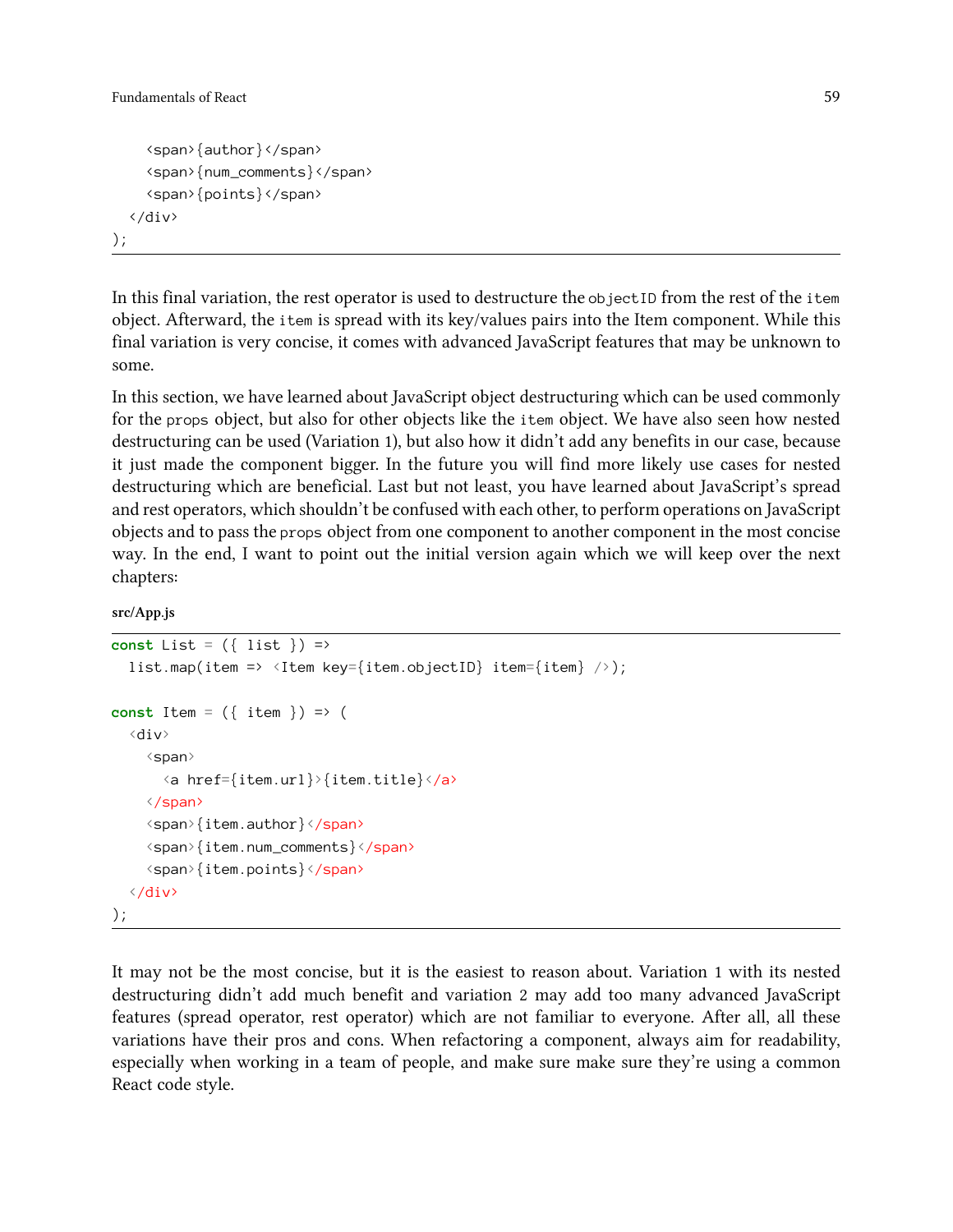### **Exercises:**

- Confirm your [source code for the last section](https://codesandbox.io/s/github/the-road-to-learn-react/hacker-stories/tree/hs/Props-Handling)<sup>75</sup>.
	- **–** Confirm the [changes from the last section](https://github.com/the-road-to-learn-react/hacker-stories/compare/hs/React-Controlled-Components...hs/Props-Handling?expand=1)<sup>76</sup>.
- Read more about [JavaScript's destructuring assignment](https://developer.mozilla.org/en-US/docs/Web/JavaScript/Reference/Operators/Destructuring_assignment)<sup>77</sup>.
- Think about the difference between JavaScript array destructuring which we used for React's useState hook – and object destructuring.
- Read more about [JavaScript's spread operator](https://developer.mozilla.org/en-US/docs/Web/JavaScript/Reference/Operators/Spread_syntax)<sup>78</sup>.
- Read more about [JavaScript's rest parameters](https://developer.mozilla.org/en-US/docs/Web/JavaScript/Reference/Functions/rest_parameters)<sup>79</sup>.
- Get a good sense about JavaScript (e.g. spread operator, rest parameters, destructuring) and what's related to React (e.g. props) from the last lessons.
- Continue to use your favorite way to handle React's props. If you're still undecided, consider the variation used in the previous section.

- <span id="page-69-2"></span>⁷⁷[https://developer.mozilla.org/en-US/docs/Web/JavaScript/Reference/Operators/Destructuring\\_assignment](https://developer.mozilla.org/en-US/docs/Web/JavaScript/Reference/Operators/Destructuring_assignment)
- <span id="page-69-3"></span>⁷⁸[https://developer.mozilla.org/en-US/docs/Web/JavaScript/Reference/Operators/Spread\\_syntax](https://developer.mozilla.org/en-US/docs/Web/JavaScript/Reference/Operators/Spread_syntax)

<span id="page-69-0"></span>⁷⁵<https://codesandbox.io/s/github/the-road-to-learn-react/hacker-stories/tree/hs/Props-Handling>

<span id="page-69-1"></span><sup>&</sup>lt;sup>76</sup><https://github.com/the-road-to-learn-react/hacker-stories/compare/hs/React-Controlled-Components...hs/Props-Handling?expand=1>

<span id="page-69-4"></span>⁷⁹[https://developer.mozilla.org/en-US/docs/Web/JavaScript/Reference/Functions/rest\\_parameters](https://developer.mozilla.org/en-US/docs/Web/JavaScript/Reference/Functions/rest_parameters)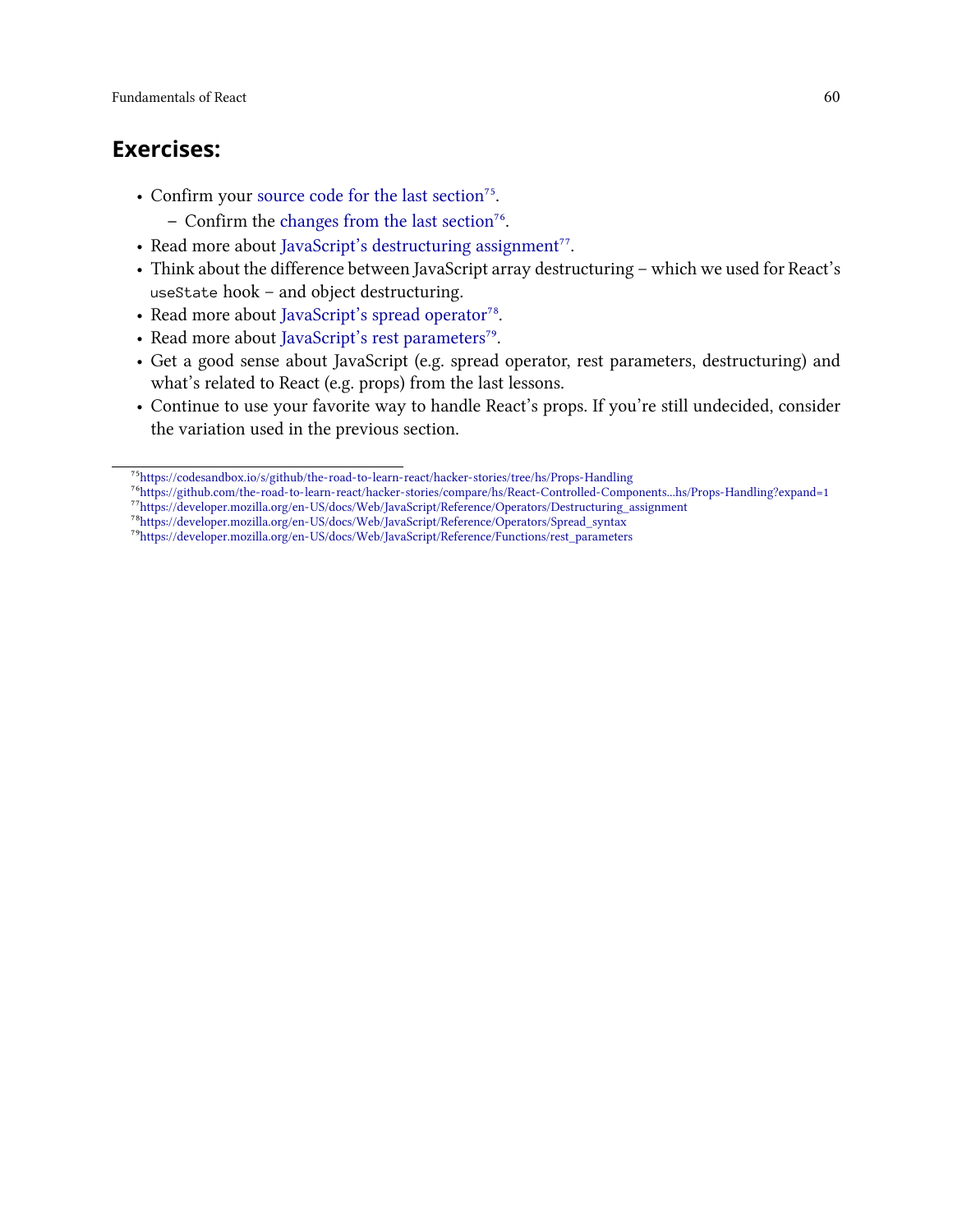Fundamentals of React 61

# **React Side-Effects**

Next we'll add a feature to our Search component in the form of another React hook. We'll make the Search component remember the most recent search interaction, so the application opens it in the browser whenever it restarts.

First, use the local storage of the browser to store the searchTerm accompanied by an identifier. Next, use the stored value, if there a value exists, to set the initial state of the searchTerm. Otherwise, the initial state defaults to our initial state (here "React") as before:

**src/App.js**

```
const App = () => {
  ...
 const [searchTerm, setSearchTerm] = React.useState(
    localStorage.getItem('search') || 'React'
 );
 const handleSearch = event => {
    setSearchTerm(event.target.value);
    localStorage.setItem('search', event.target.value);
 };
  ...
);
```
When using the input field and refreshing the browser tab, the browser should remember the latest search term. Using the local storage in React can be seen as a **side-effect** because we interact outside of React's domain by using the browser's API.

There is one flaw, though. The handler function should mostly be concerned about updating the state, but now it has a side-effect. If we use the setSearchTerm function elsewhere in our application, we will break the feature we implemented because we can't be sure the local storage will also get updated. Let's fix this by handling the side-effect at a dedicated place. We'll use **React's useEffect Hook** to trigger the side-effect each time the searchTerm changes: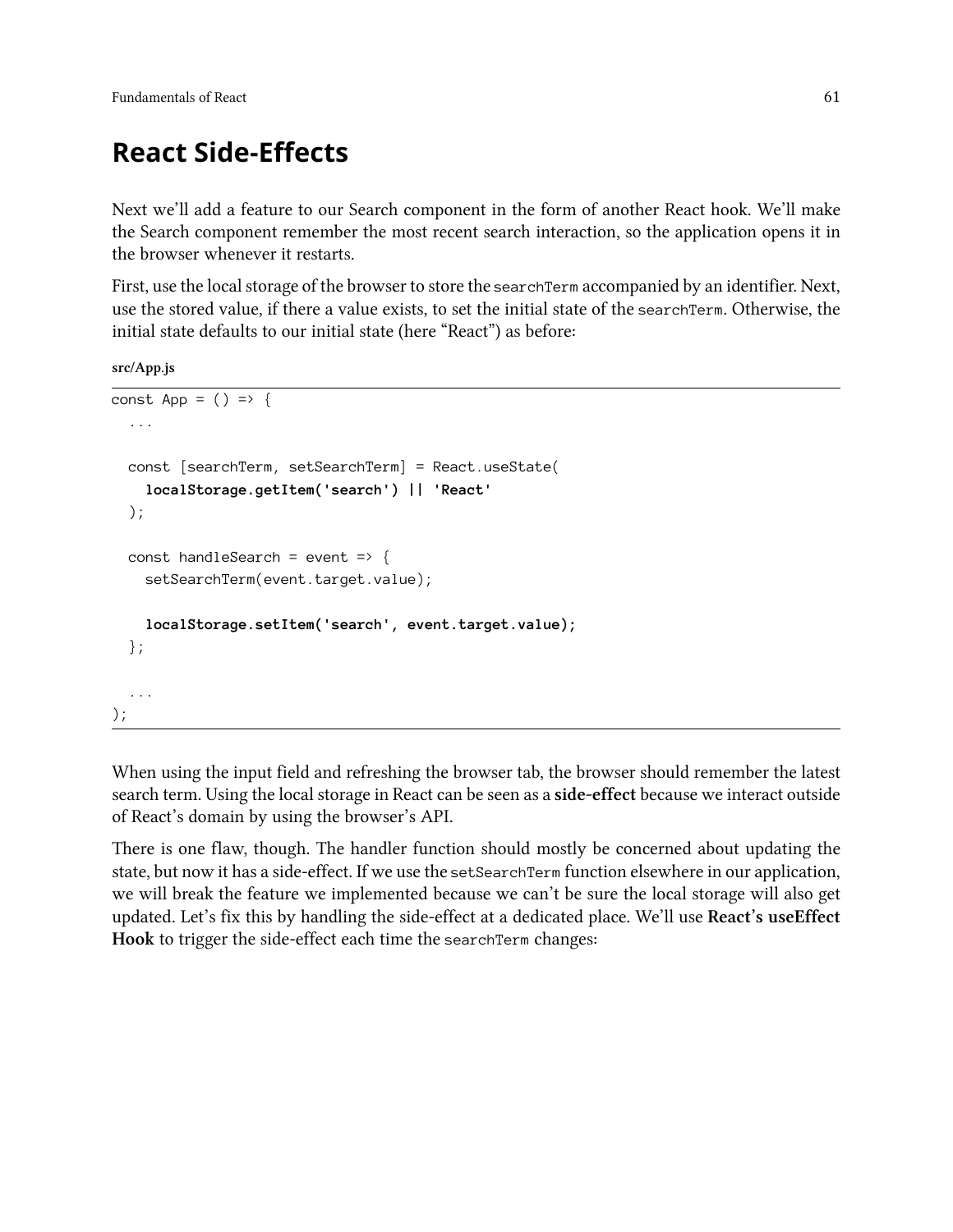```
const App = () => {
  ...
  const [searchTerm, setSearchTerm] = React.useState(
    localStorage.getItem('search') || 'React'
  );
  React.useEffect(() => {
    localStorage.setItem('search', searchTerm);
  }, [searchTerm]);
  const handleSearch = event => {
    setSearchTerm(event.target.value);
  };
  ...
);
```
React's useEffect Hook takes two arguments: The first argument is a function where the side-effect occurs. In our case, the side-effect is when the user types the searchTerm into the browser's local storage. The optional second argument is a dependency array of variables. If one of theses variables changes, the function for the side-effect is called. In our case, the function is called every time the searchTerm changes; and it's also called initially when the component renders for the first time.

Leaving out the second argument, to be specific the dependency array, would make the function for the side-effect run on every render (initial render and update renders) of the component. If the dependency array of React's useEffect is an empty array, the function for the side-effect is only called once, after the component renders for the first time. The hook lets us opt into React's component lifecycle. It can be triggered when the component is first mounted, but also one of its dependencies are updated.

Using React useEffect instead of managing the side-effect in the handler has made the application more robust. *Whenever* and *wherever* searchTerm is updated via setSearchTerm, local storage will always be in sync with it.

## **Exercises:**

- Confirm your [source code for the last section](https://codesandbox.io/s/github/the-road-to-learn-react/hacker-stories/tree/hs/React-Side-Effects)<sup>80</sup>.
	- Confirm the [changes from the last section](https://github.com/the-road-to-learn-react/hacker-stories/compare/hs/Props-Handling...hs/React-Side-Effects?expand=1)<sup>81</sup>.

<span id="page-71-0"></span>⁸⁰<https://codesandbox.io/s/github/the-road-to-learn-react/hacker-stories/tree/hs/React-Side-Effects>

<span id="page-71-1"></span><sup>&</sup>lt;sup>81</sup><https://github.com/the-road-to-learn-react/hacker-stories/compare/hs/Props-Handling...hs/React-Side-Effects?expand=1>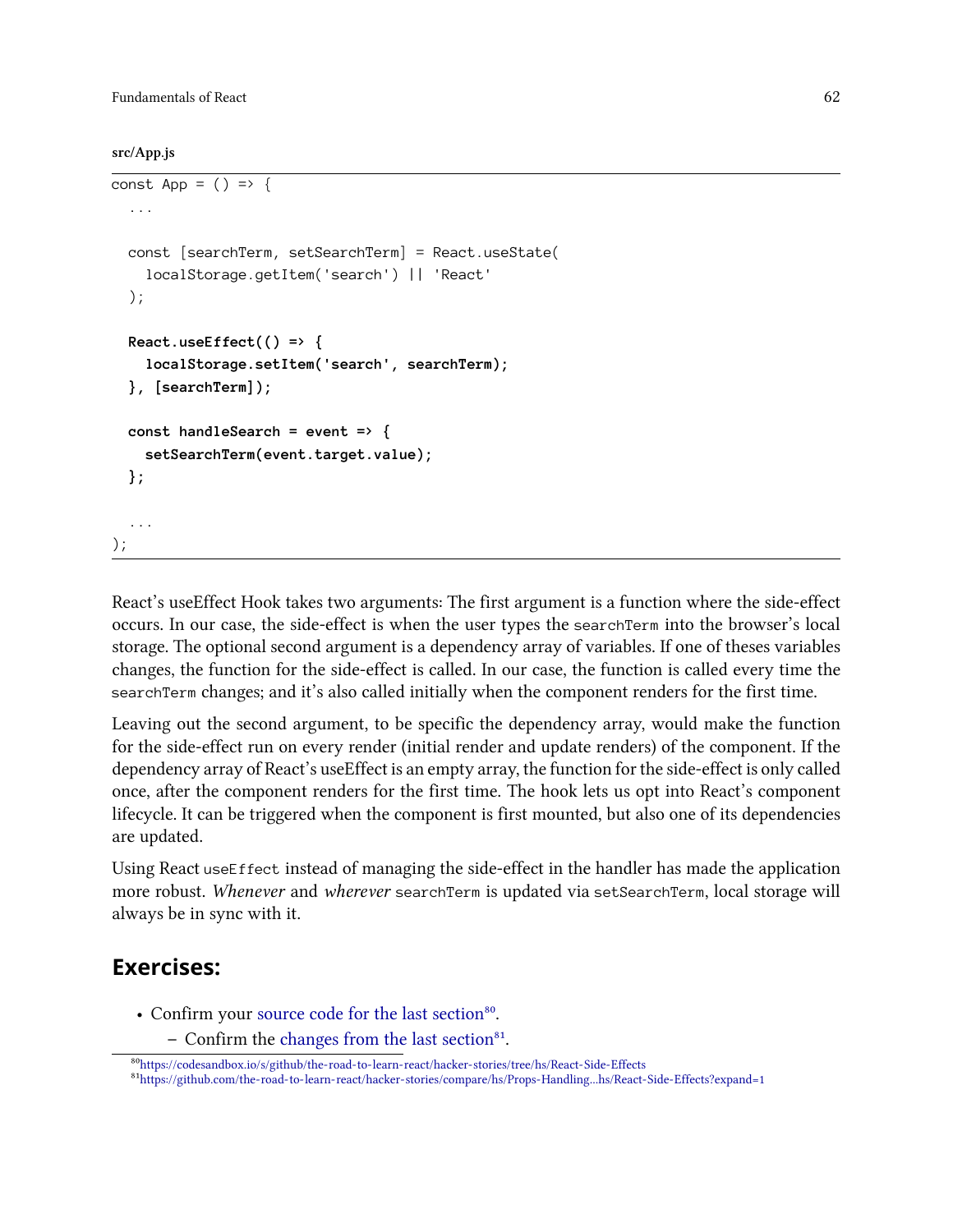- •Read more about React's useEffect Hook  $(0^{82}, 1^{83})$  $(0^{82}, 1^{83})$  $(0^{82}, 1^{83})$  $(0^{82}, 1^{83})$  $(0^{82}, 1^{83})$ .
- Give the first argument's function a console.log() and experiment with React's useEffect Hook's dependency array. Check the logs for an empty dependency array too.

<span id="page-72-1"></span><span id="page-72-0"></span>⁸²<https://reactjs.org/docs/hooks-effect.html> <sup>83</sup><https://reactjs.org/docs/hooks-reference.html#useeffect>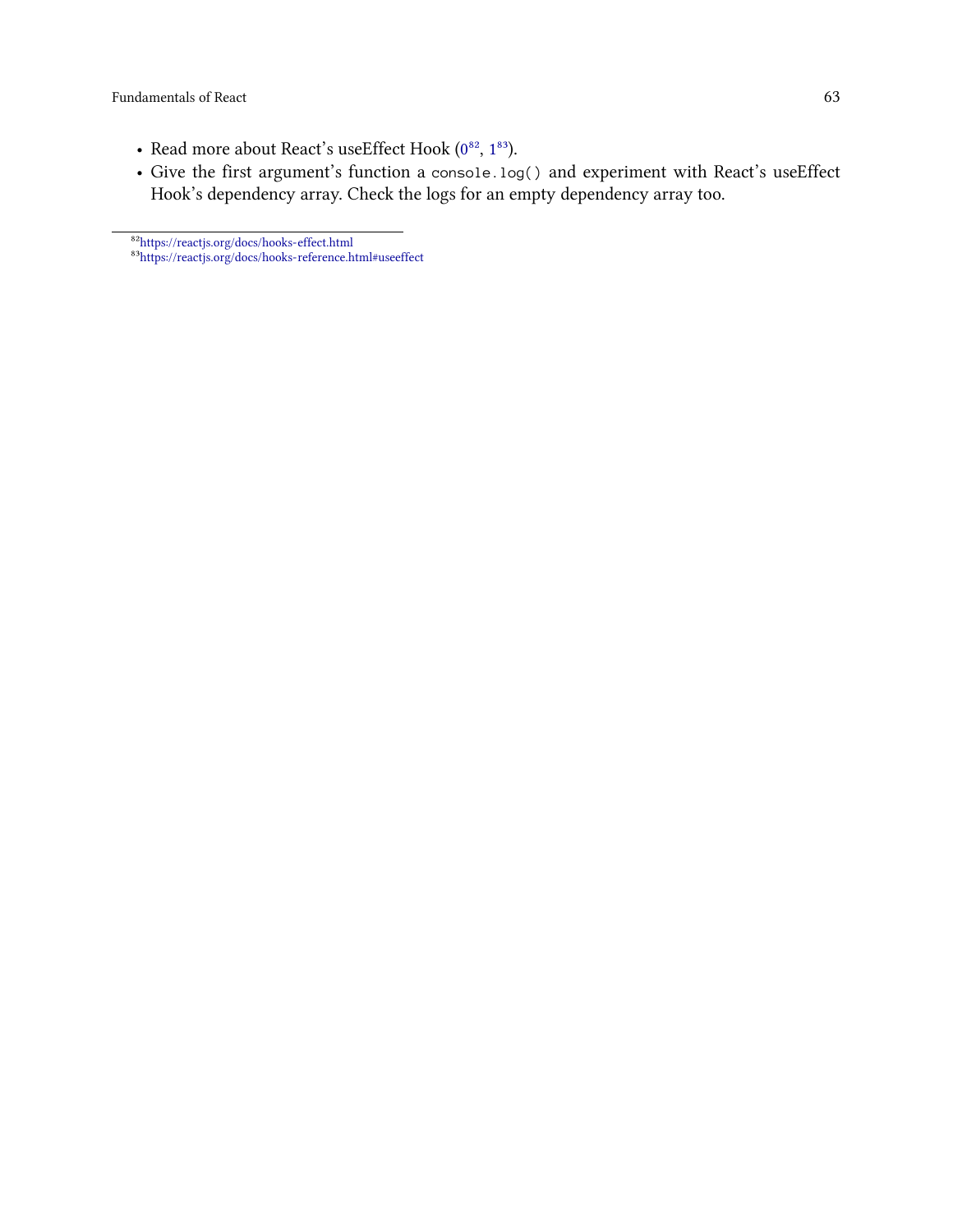## **React Custom Hooks (Advanced)**

Thus far we've covered the two most popular hooks in React: useState and useEffect. useState is used to make your application interactive; useEffect is used to opt into the lifecycle of your components.

We'll eventually cover more hooks that come with React – in this volume and in other resources – though we won't cover all of them here. Next we'll tackle **React custom Hooks**; that is, building a hook yourself.

We will use the two hooks we already possess to create a new custom hook called useSemiPersistentState, named as such because it manages state yet synchronizes with the local storage. It's not fully persistent because clearing the local storage of the browser deletes relevant data for this application. Start by extracting all relevant implementation details from the App component into this new custom hook:

**src/App.js**

```
const useSemiPersistentState = () => {
 const [searchTerm, setSearchTerm] = React.useState(
    localStorage.getItem('search') || ''
 );
 React.useEffect(() => {
    localStorage.setItem('search', searchTerm);
 }, [searchTerm]);
};
const App = () => {
...
};
```
So far, it's just a function around our previously in the App component used useState and useEffect hooks. Before we can use it, let's return the values that are needed in our App component from this custom hook: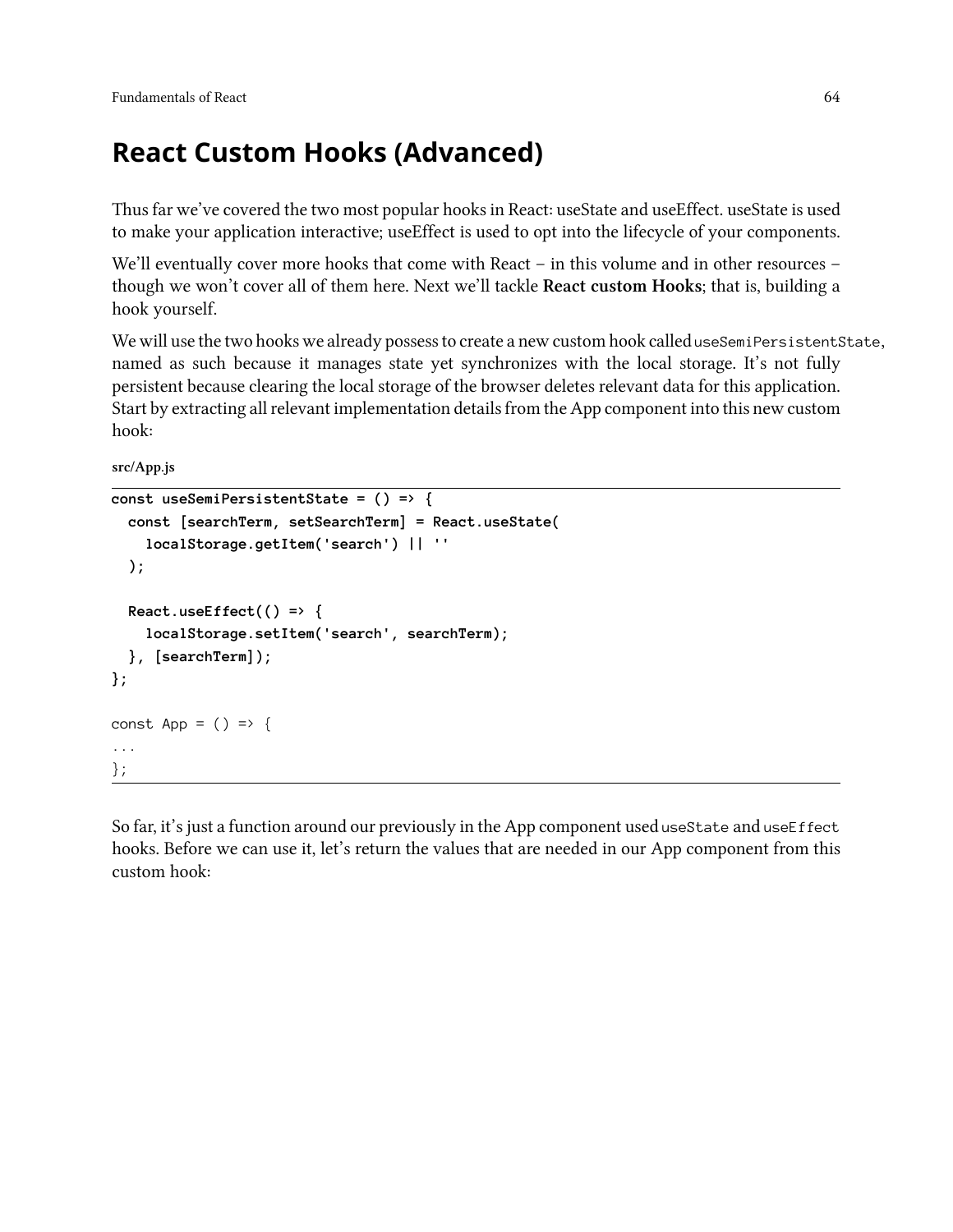```
const useSemiPersistentState = () => {
 const [searchTerm, setSearchTerm] = React.useState(
    localStorage.getItem('search') || ''
 );
 React.useEffect() => {
    localStorage.setItem('search', searchTerm);
 }, [searchTerm]);
 return [searchTerm, setSearchTerm];
};
```
We are following two conventions of React's built-in hooks here. First, the naming convention which puts the "use" prefix in front of every hook name; second, the returned values are returned as an array. Now we can use the custom hook with its returned values in the App component with the usual array destructuring:

#### **src/App.js**

```
const App = () \Rightarrow {
 const stories = [ ... ];
 const [searchTerm, setSearchTerm] = useSemiPersistentState();
  const handleSearch = event => {
    setSearchTerm(event.target.value);
  };
  const searchedStories = stories.filter(story =>
    story.title.toLowerCase().includes(searchTerm.toLowerCase())
  );
  return (
    ...
  );
};
```
Another goal of a custom hook should be reusability. All of this custom hook's internals are about the search domain, but the hook should be for a value that's set in state and synchronized in local storage. Let's adjust the naming therefore: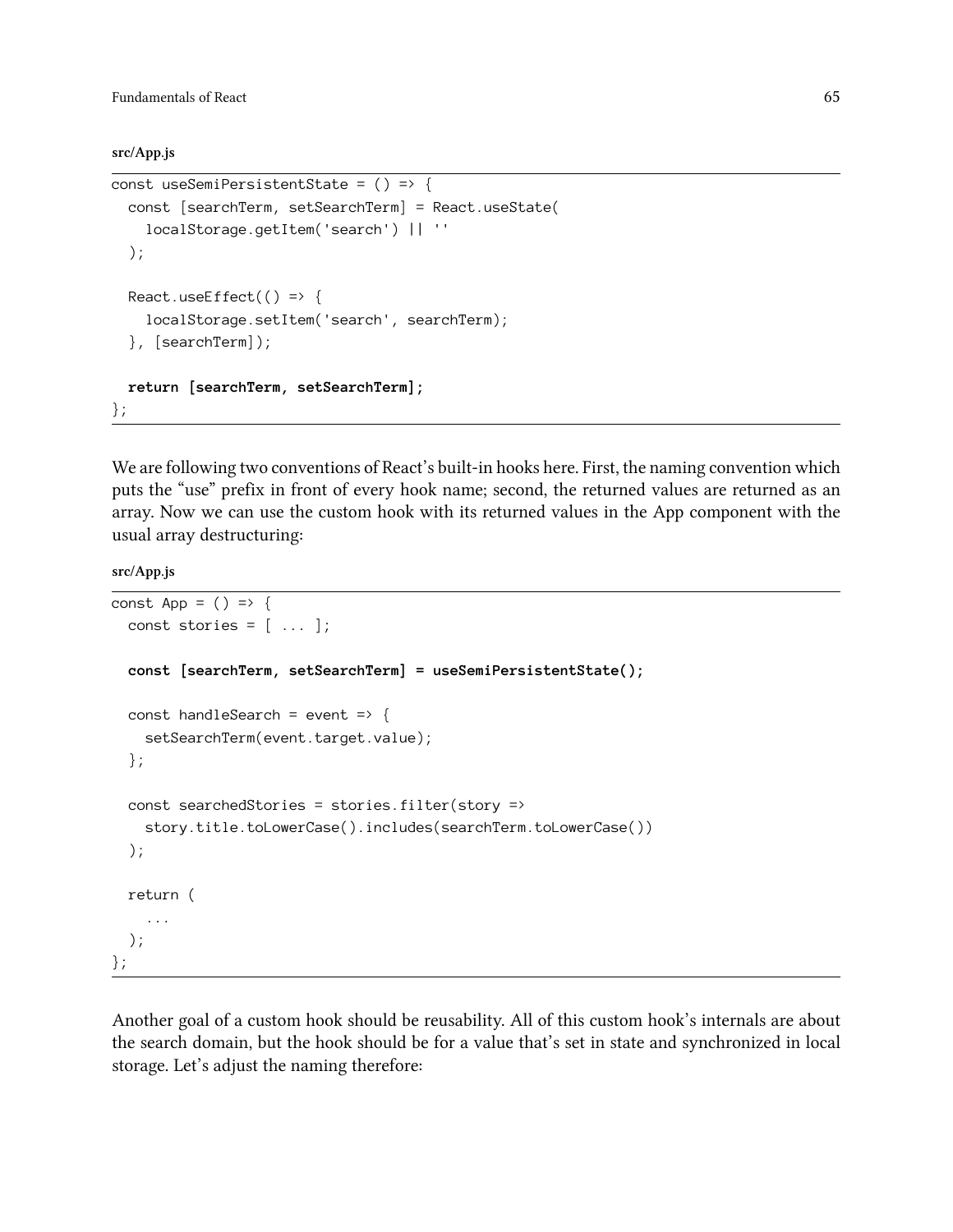**src/App.js**

```
const useSemiPersistentState = () => {
 const [value, setValue] = React.useState(
    localStorage.getItem('value') || ''
 );
 React.useEffect() => {
    localStorage.setItem('value', value);
 }, [value]);
 return [value, setValue];
};
```
We handle an abstracted "value" within the custom hook. Using it in the App component, we can name the returned current state and state updater function anything domain-related (e.g. searchTerm and setSearchTerm) with array destructuring.

There is still one problem with this custom hook. Using the custom hook more than once in a React application leads to an overwrite of the "value"-allocated item in the local storage. To fix this, pass in a key:

```
const useSemiPersistentState = key => {
 const [value, setValue] = React.useState(
    localStorage.getItem(key) || ''
 );
 React.useEffect() => {
    localStorage.setItem(key, value);
  }, [value, key]);
 return [value, setValue];
};
const App = () => {
  ...
  const [searchTerm, setSearchTerm] = useSemiPersistentState(
    'search'
  );
  ...
};
```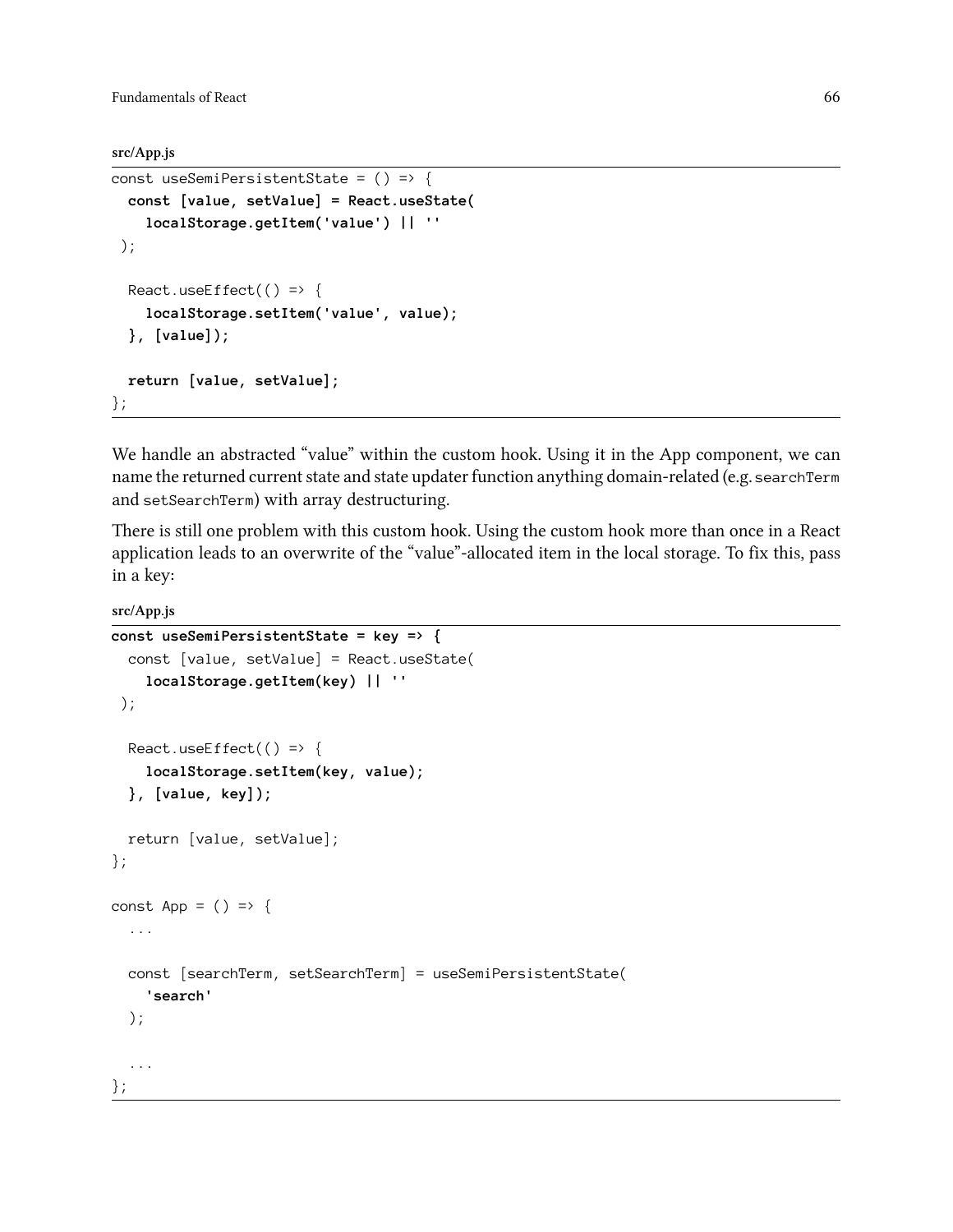Since the key comes from outside, the custom hook assumes that it could change, so it needs to be included in the dependency array of the useEffect hook. Without it, the side-effect may run with an outdated key (also called *stale*) if the key changed between renders.

Another improvement is to give the custom hook the initial state we had from the outside:

**src/App.js**

```
const useSemiPersistentState = (key, initialState) => {
  const [value, setValue] = React.useState(
    localStorage.getItem(key) || initialState
  );
  ...
};
const App = () => {
  ...
  const [searchTerm, setSearchTerm] = useSemiPersistentState(
    'search',
    'React'
  );
  ...
};
```
You've just created your first custom hook. If you're not comfortable with custom hooks, you can revert the changes and use the useState and useEffect hook as before, in the App component.

However, knowing more about custom hooks gives you lots of new options. A custom hook can encapsulate non-trivial implementation details that should be kept away from a component; can be used in more than one React component; and can even be open-sourced as an external library. Using your favorite search engine, you'll notice there are hundreds of React hooks that could be used in your application without worry over implementation details.

### **Exercises:**

- Confirm your [source code for the last section](https://codesandbox.io/s/github/the-road-to-learn-react/hacker-stories/tree/hs/React-Custom-Hooks)<sup>84</sup>. – Confirm the [changes from the last section](https://github.com/the-road-to-learn-react/hacker-stories/compare/hs/React-Side-Effects...hs/React-Custom-Hooks?expand=1)<sup>85</sup>.
- Read more about [React Hooks](https://www.robinwieruch.de/react-hooks)<sup>86</sup> to get a good understanding of them. They are the bread and butter in React function components, so it's important to really understand them  $(0^{87}, 1^{88})$  $(0^{87}, 1^{88})$  $(0^{87}, 1^{88})$ .

<span id="page-76-2"></span><span id="page-76-1"></span>⁸⁵<https://github.com/the-road-to-learn-react/hacker-stories/compare/hs/React-Side-Effects...hs/React-Custom-Hooks?expand=1> ⁸⁶<https://www.robinwieruch.de/react-hooks>

<span id="page-76-0"></span>⁸⁴<https://codesandbox.io/s/github/the-road-to-learn-react/hacker-stories/tree/hs/React-Custom-Hooks>

<span id="page-76-3"></span>⁸⁷<https://reactjs.org/docs/hooks-overview.html>

<span id="page-76-4"></span>⁸⁸<https://reactjs.org/docs/hooks-custom.html>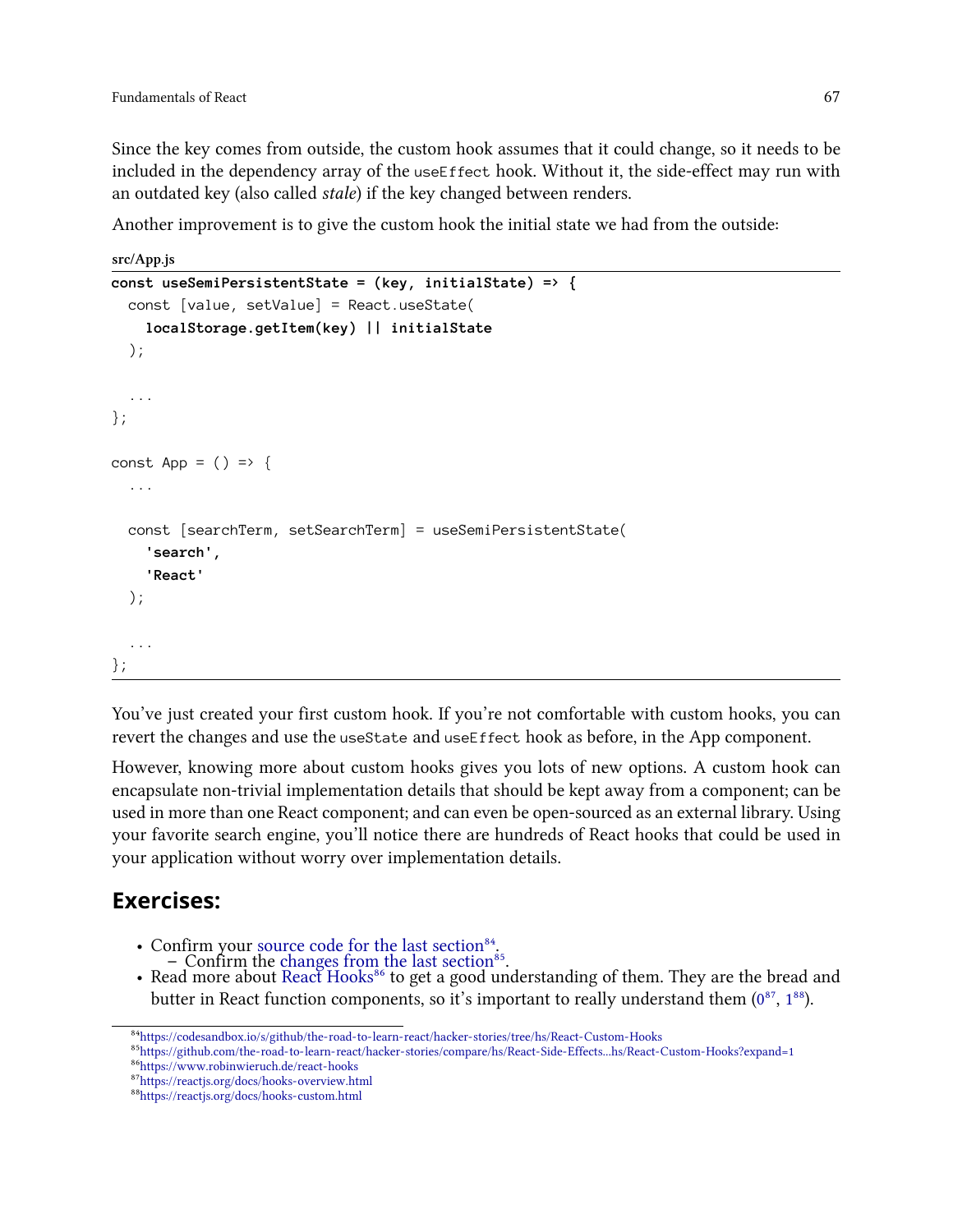## **React Fragments**

One caveat with JSX, especially when we create a dedicated Search component, is that we must introduce a wrapping HTML element to render it:

**src/App.js**

```
const Search = ({ search, onSearch }) => (<div>
    <label htmlFor="search">Search: </label>
    <input
      id="search"
      type="text"
      value={search}
      onChange={onSearch}
    />
  </div>
);
```
Normally the JSX returned by a React component needs only one wrapping top-level element. To render multiple top-level elements side-by-side, we have to wrap them into an array instead. Since we're working with a list of elements, we have to give every sibling element React's key attribute:

**src/App.js**

```
const Search = ({ search, onSearch }) => [
  <label key="1" htmlFor="search">
    Search: {' ' }
  \langle/label>,
  <input
    key="2"
    id="search"
    type="text"
    value={search}
    onChange={onSearch}
  /,
];
```
This is one way to have multiple top-level elements in your JSX. It doesn't turn out very readable, though, as it becomes verbose with the additional key attribute. Another solution is to use a **React fragment**: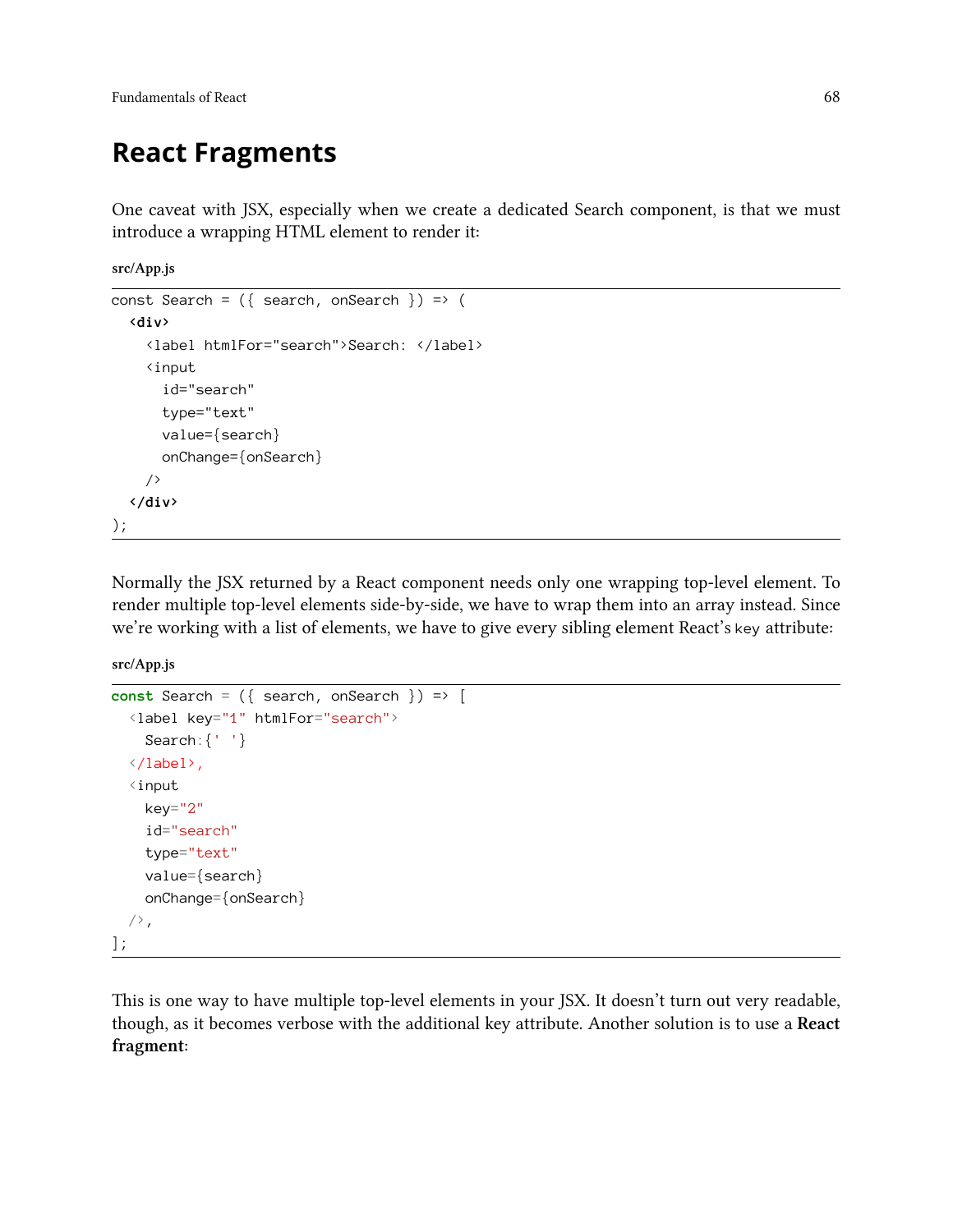```
const Search = ({ search, onSearch }) => (<>
    <label htmlFor="search">Search: </label>
    <input
      id="search"
      type="text"
      value={search}
      onChange={onSearch}
    />
  </>
);
```
A fragment wraps other elements into a single top-level element without adding to the rendered output. Both Search elements should be visible in your browser now, with input field and label. So if you prefer to omit the wrapping <div> or <span> elements, substitute them with an empty tag that is allowed in JSX, and doesn't introduce intermediate elements in our rendered HTML.

### **Exercises:**

- Confirm your [source code for the last section](https://codesandbox.io/s/github/the-road-to-learn-react/hacker-stories/tree/hs/React-Fragments)<sup>89</sup>.
	- **–** Confirm the [changes from the last section](https://github.com/the-road-to-learn-react/hacker-stories/compare/hs/React-Custom-Hooks...hs/React-Fragments?expand=1)<sup>90</sup>.
- Read more about [React fragments](https://reactjs.org/docs/fragments.html)<sup>91</sup>.

<span id="page-78-0"></span>⁸⁹<https://codesandbox.io/s/github/the-road-to-learn-react/hacker-stories/tree/hs/React-Fragments>

<span id="page-78-2"></span><span id="page-78-1"></span>⁹⁰<https://github.com/the-road-to-learn-react/hacker-stories/compare/hs/React-Custom-Hooks...hs/React-Fragments?expand=1> <sup>91</sup><https://reactjs.org/docs/fragments.html>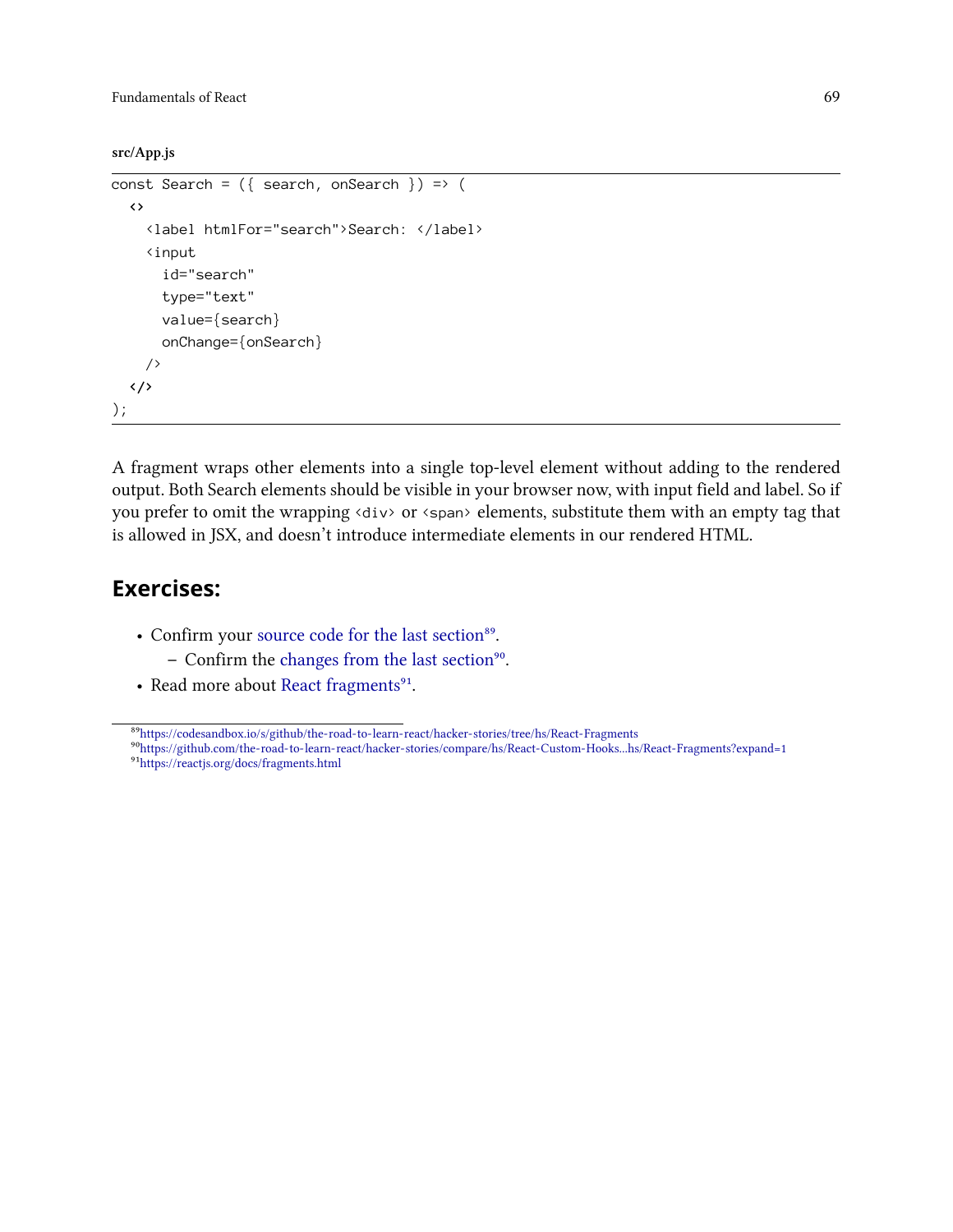## **Reusable React Component**

Have a closer look at the Search component. The label element has the text "Search: "; the id/htmlFor attributes have the search identifier; the value is called search; and the callback handler is called onSearch. The component is very much tied to the search feature, which makes it less reusable for the rest of the application and non search-related tasks. It also risks introducing bugs if two of these Search components are rendered side by side, because the htmlFor/id combination is duplicated, breaking the focus when one of the labels is clicked by the user.

Since the Search component doesn't have any actual "search" functionality, it takes little effort to generalize other search domain properties to make the component reusable for the rest of the application. Let's pass an additional id and label prop to the Search component, rename the actual value and callback handler to something more abstract, and rename the component accordingly:

```
const App = () => {
  ...
  return (
    <div>
      <h1>My Hacker Stories</h1>
      <InputWithLabel
        id="search"
        label="Search"
        value={searchTerm}
        onInputChange={handleSearch}
      />
      ...
    </div>
  );
};
const InputWithLabel = ({ id, label, value, onInputChange }) => (
  \leftrightarrow<label htmlFor={id}>{label}</label>
     
    <input
      id={id}
      type="text"
      value={value}
      onChange={onInputChange}
```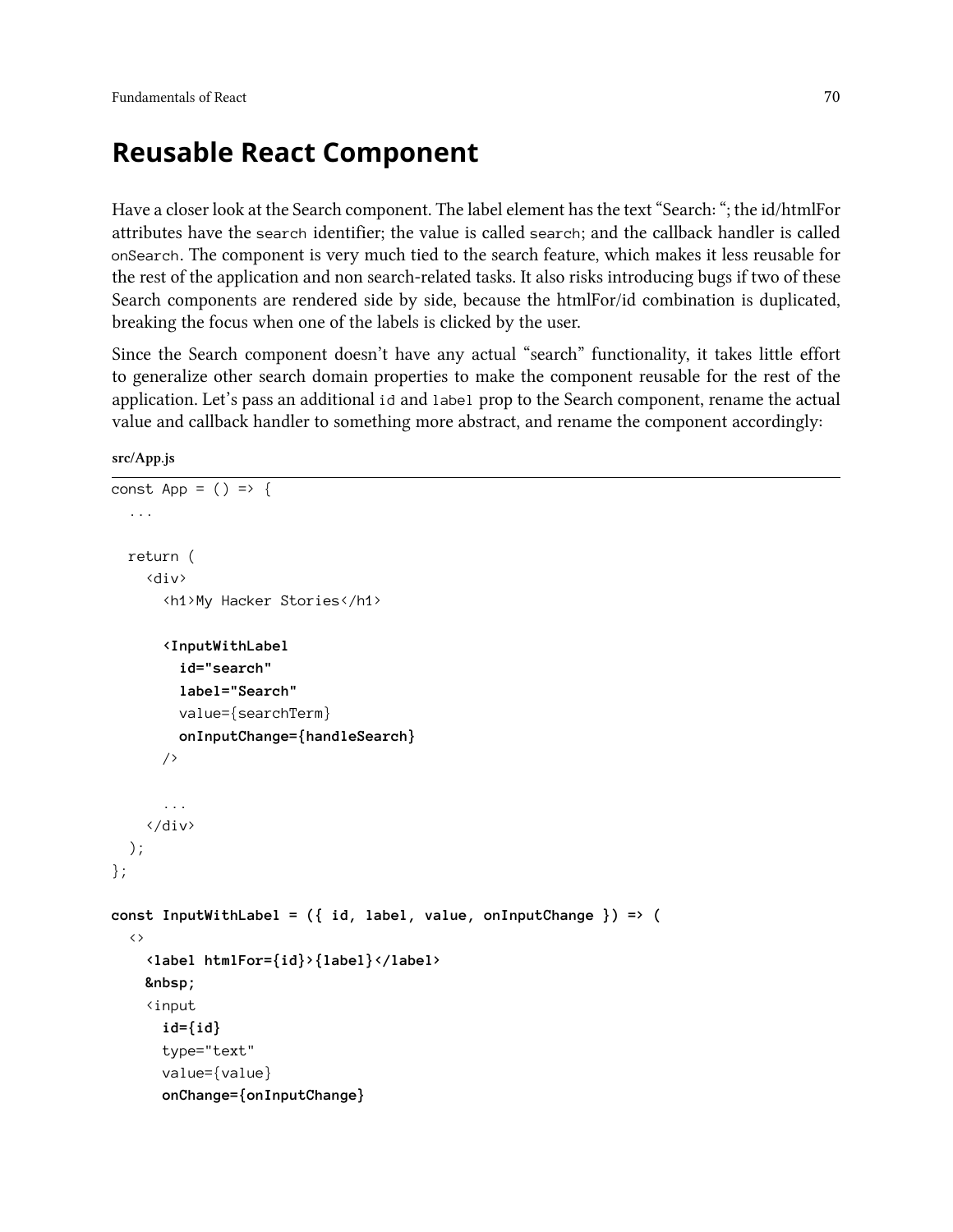/>  $\langle$ /> );

It's not fully reusable yet. If we want an input field for data like a number (number) or phone number (tel), the type attribute of the input field needs to be accessible from the outside too:

**src/App.js**

```
const InputWithLabel = ({
  id,
  label,
  value,
  type = 'text',
  onInputChange,
\}) \Rightarrow (\langle \rangle<label htmlFor={id}>{label}</label>
     
     <input
       id = \{id\}type={type}
       value={value}
       onChange={onInputChange}
    />
  \langle/>
);
```
From the App component, no type prop is passed to the InputWithLabel component, so it is not specified from the outside. The [default parameter](https://developer.mozilla.org/en-US/docs/Web/JavaScript/Reference/Functions/Default_parameters)<sup>92</sup> from the function signature takes over for the input field.

With just a few changes we turned a specialized Search component into a more reusable component. We generalized the naming of the internal implementation details and gave the new component a larger API surface to provide all the necessary information from the outside. We aren't using the component elsewhere, but we increased its ability to handle the task if we do.

### **Exercises:**

- Confirm your [source code for the last section](https://codesandbox.io/s/github/the-road-to-learn-react/hacker-stories/tree/hs/Reusable-React-Component)<sup>93</sup>.
	- **–** Confirm the [changes from the last section](https://github.com/the-road-to-learn-react/hacker-stories/compare/hs/React-Fragments...hs/Reusable-React-Component?expand=1)<sup>94</sup>.

<span id="page-80-0"></span><sup>&</sup>lt;sup>92</sup>[https://developer.mozilla.org/en-US/docs/Web/JavaScript/Reference/Functions/Default\\_parameters](https://developer.mozilla.org/en-US/docs/Web/JavaScript/Reference/Functions/Default_parameters)

<span id="page-80-1"></span>⁹³<https://codesandbox.io/s/github/the-road-to-learn-react/hacker-stories/tree/hs/Reusable-React-Component>

<span id="page-80-2"></span>⁹⁴<https://github.com/the-road-to-learn-react/hacker-stories/compare/hs/React-Fragments...hs/Reusable-React-Component?expand=1>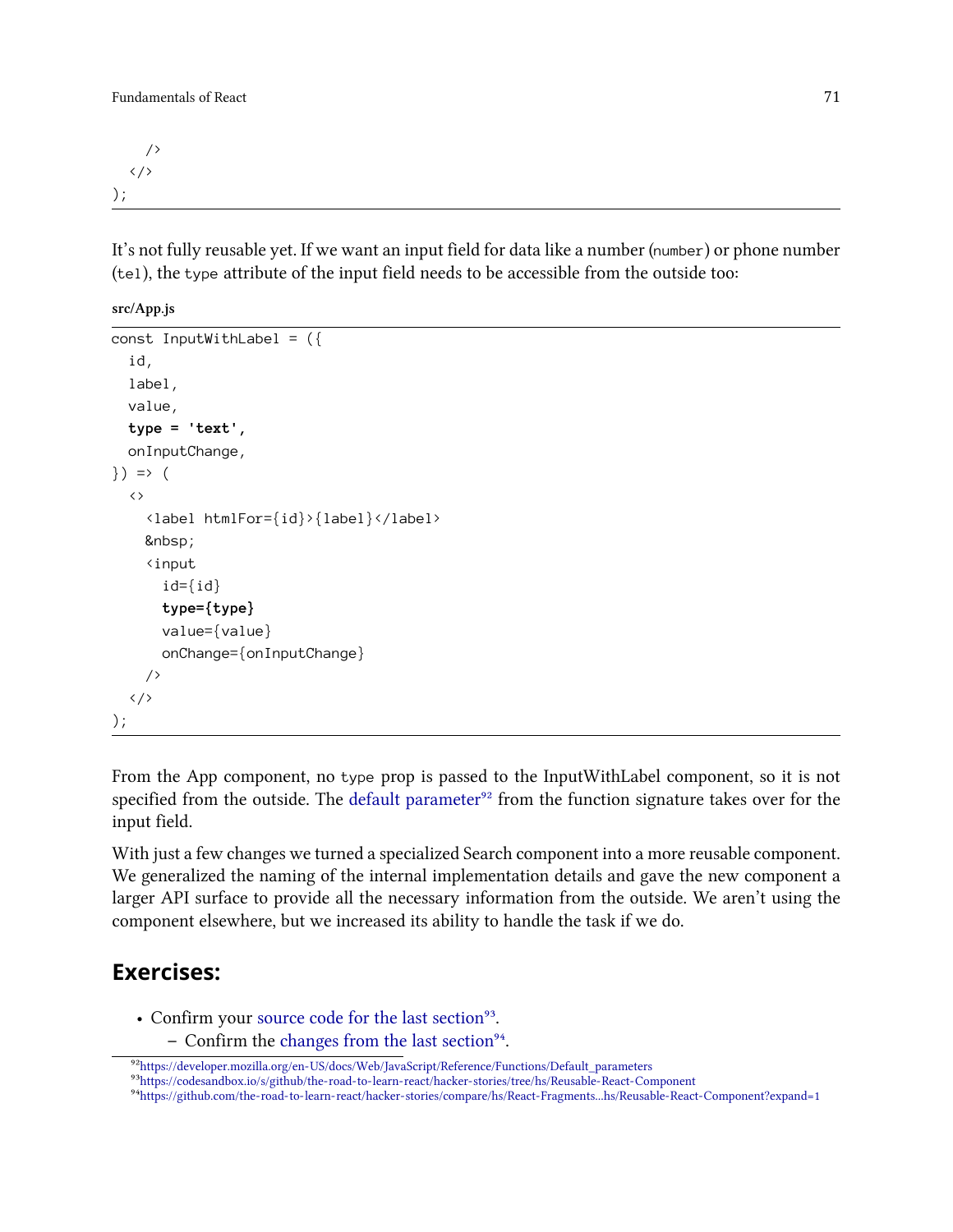- Read more about [Reusable React Components](https://www.robinwieruch.de/react-reusable-components)<sup>95</sup>.
- Before we used the text "Search:" with a ":". How would you deal with it now? Would you pass it with label="Search:" as prop to the InputWithLabel component or hardcode it after the <label htmlFor={id}>{label}:</label> usage in the InputWithLabel component? We will see how to cope with this later.

<span id="page-81-0"></span>⁹⁵<https://www.robinwieruch.de/react-reusable-components>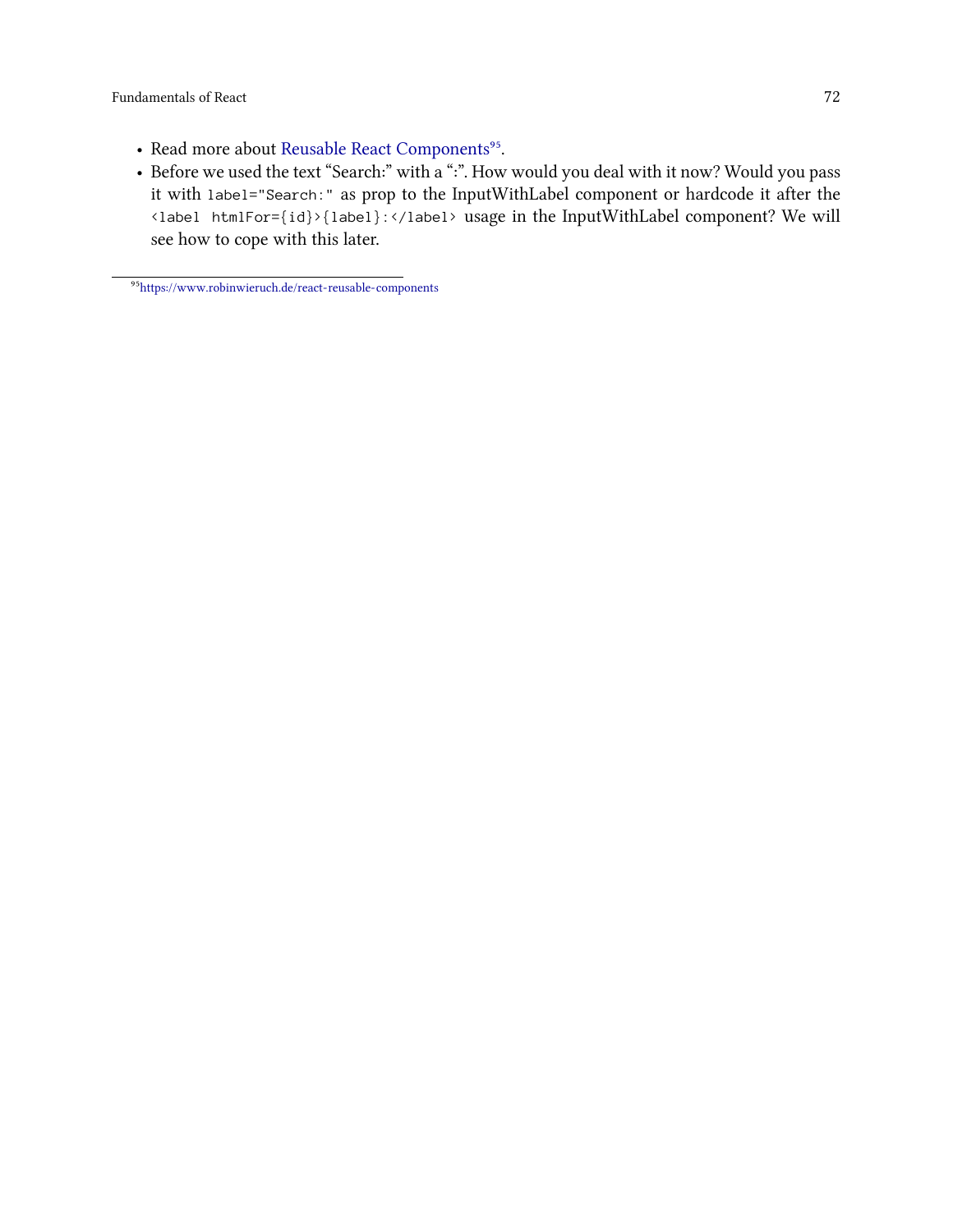## **React Component Composition**

Now we'll discover how to use a React element in the same fashion as an HTML element, with an opening and closing tag:

**src/App.js**

```
const App = () => {
  ...
 return (
    <div>
      <h1>My Hacker Stories</h1>
      <InputWithLabel
        id="search"
        value={searchTerm}
        onInputChange={handleSearch}
      >
        Search
      </InputWithLabel>
      ...
    </div>
  );
};
```
Instead of using the label prop from before, we inserted the text "Search:" between the component's element's tags. In the InputWithLabel component, you have access to this information via **React's children** prop. Instead of using the label prop, use the children prop to render everything that has been passed down from above where you want it:

```
const InputWithLabel = ({
  id,
  value,
  type = 'text',
  onInputChange,
  children,
\}) \Rightarrow (\langle \rangle<label htmlFor={id}>{children}</label>
```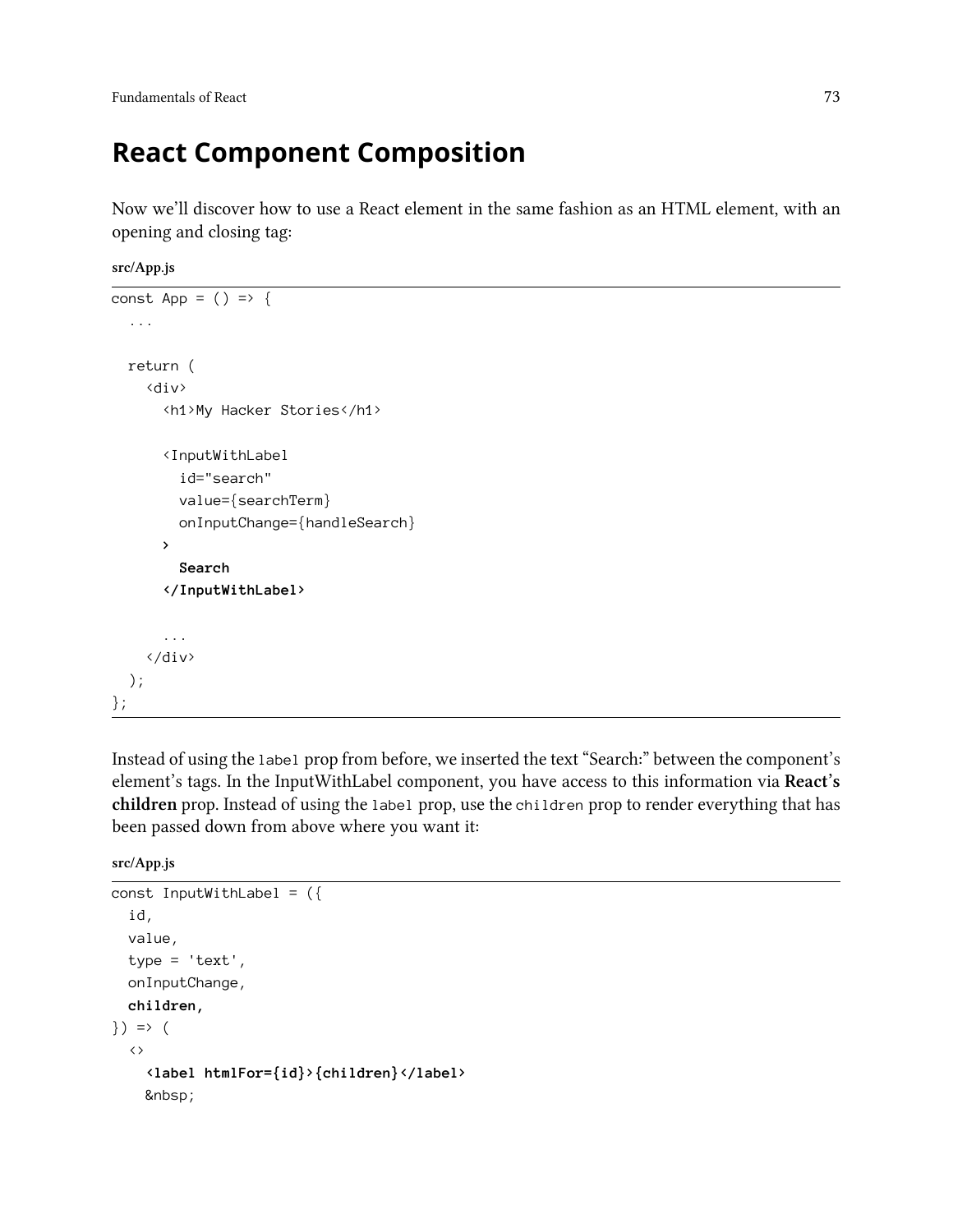```
<input
       id = {id}type={type}
       value={value}
       onChange={onInputChange}
    />
  \langle/>
);
```
Now the React component's elements behave similar to native HTML. Everything that's passed between a component's elements can be accessed as children in the component and be rendered somewhere. Sometimes when using a React component, you want to have more freedom from the outside what to render in the inside of a component:

```
src/App.js
```

```
const App = ( ) => {
  ...
  return (
    <div>
       <h1>My Hacker Stories</h1>
       <InputWithLabel
         id="search"
         value={searchTerm}
         onInputChange={handleSearch}
      >
         <strong>Search:</strong>
       </InputWithLabel>
       ...
    \langle/div\rangle);
};
```
With this React feature, we can compose React components into each other. We've used it with a JavaScript string and with a string wrapped in an HTML <strong> element, but it doesn't end here. You can pass components via React children as well.

### **Exercises:**

• Confirm your [source code for the last section](https://codesandbox.io/s/github/the-road-to-learn-react/hacker-stories/tree/hs/React-Component-Composition)<sup>96</sup>.

<span id="page-83-0"></span>⁹⁶<https://codesandbox.io/s/github/the-road-to-learn-react/hacker-stories/tree/hs/React-Component-Composition>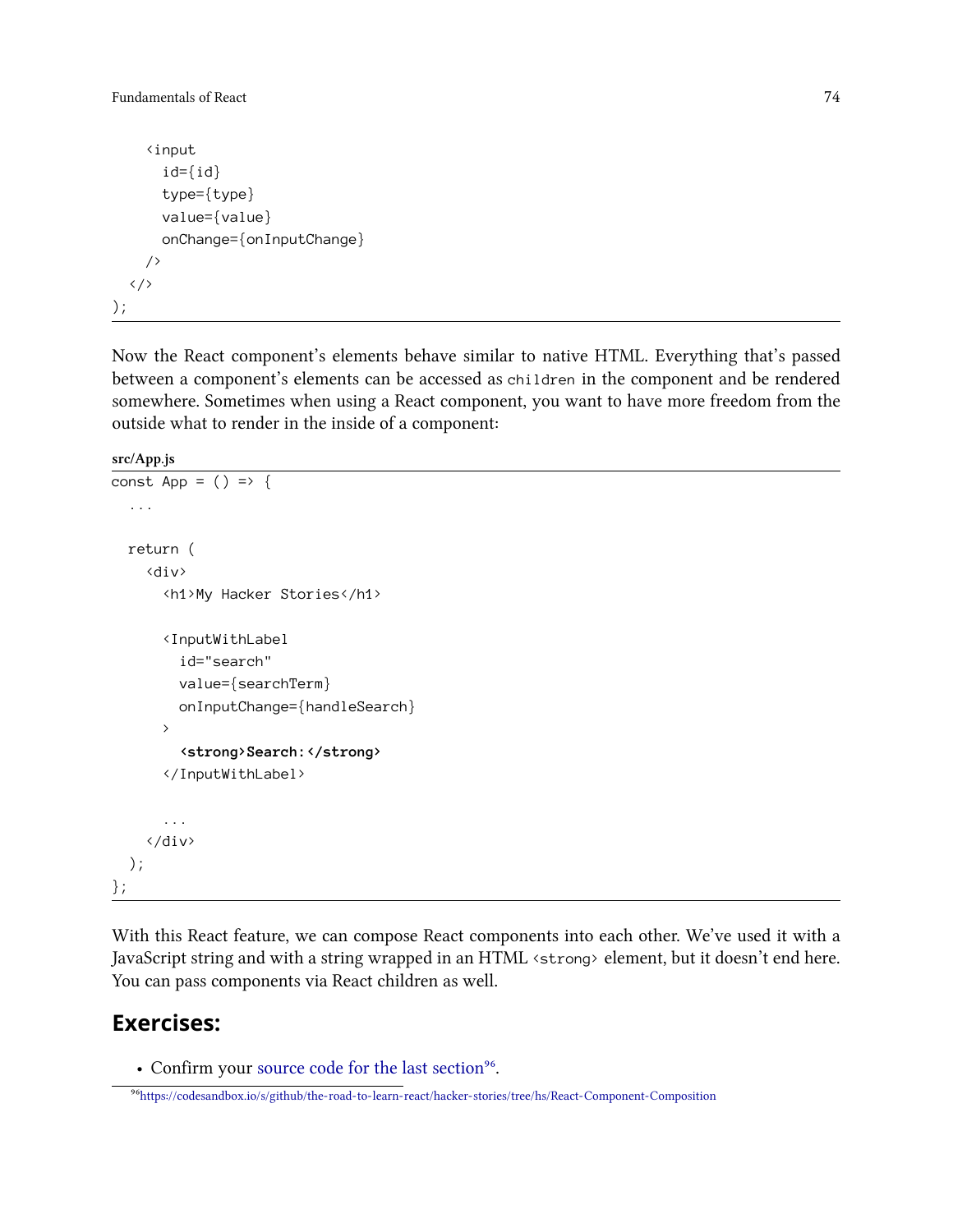- Confirm the [changes from the last section](https://github.com/the-road-to-learn-react/hacker-stories/compare/hs/Reusable-React-Component...hs/React-Component-Composition?expand=1)<sup>97</sup>.
- •Read more about React Component Composition  $(0^{98}, 1^{99})$  $(0^{98}, 1^{99})$  $(0^{98}, 1^{99})$  $(0^{98}, 1^{99})$  $(0^{98}, 1^{99})$ .
- Create a simple text component that renders a string and passes it as children to the InputWithLabel component.

<span id="page-84-0"></span>⁹⁷[https://github.com/the-road-to-learn-react/hacker-stories/compare/hs/Reusable-React-Component...hs/React-Component-](https://github.com/the-road-to-learn-react/hacker-stories/compare/hs/Reusable-React-Component...hs/React-Component-Composition?expand=1)[Composition?expand=1](https://github.com/the-road-to-learn-react/hacker-stories/compare/hs/Reusable-React-Component...hs/React-Component-Composition?expand=1)

<span id="page-84-2"></span><span id="page-84-1"></span><sup>&</sup>lt;sup>98</sup><https://www.robinwieruch.de/react-component-composition>  $^{\rm 99}$ <https://reactjs.org/docs/composition-vs-inheritance.html>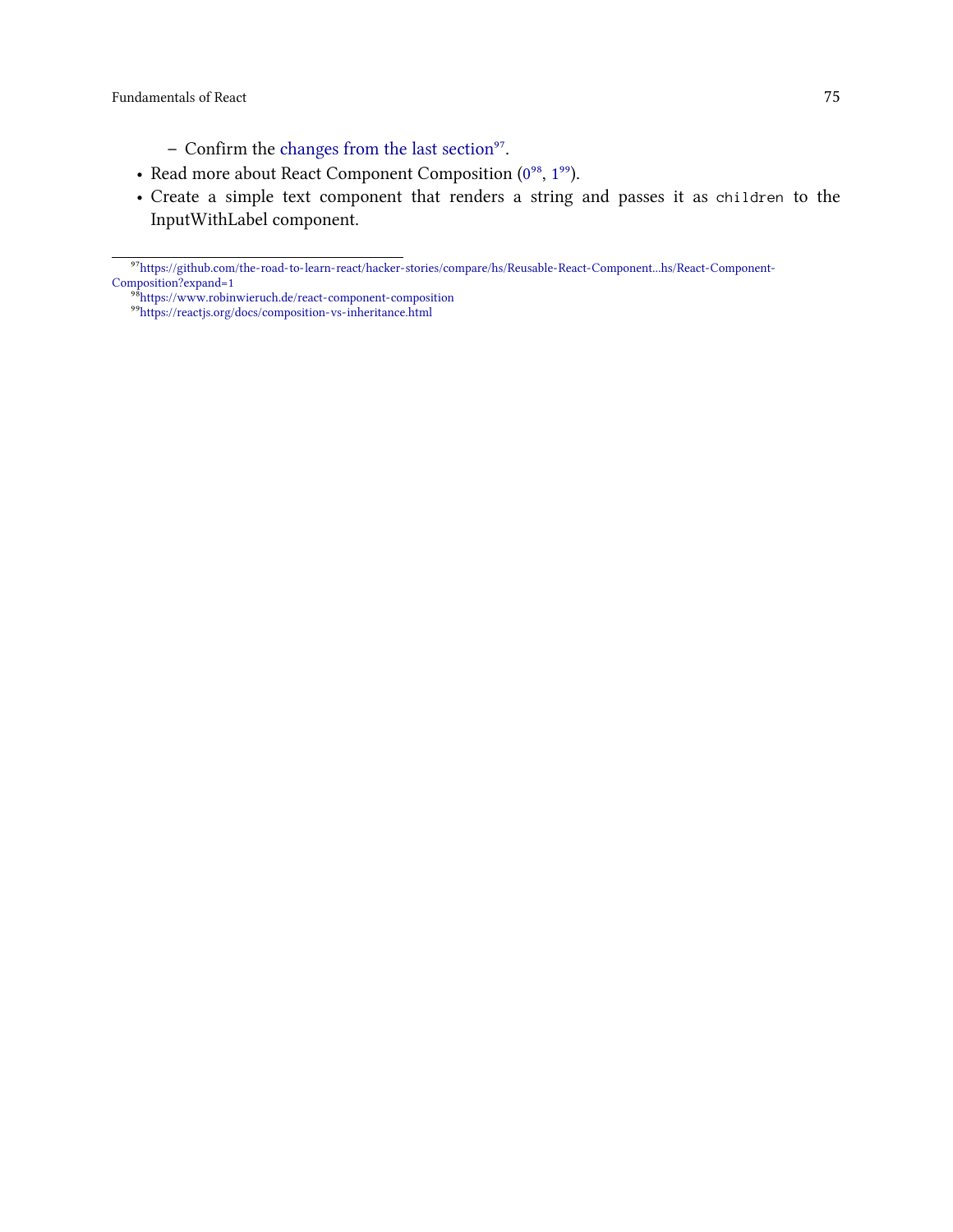# **Imperative React**

React is inherently declarative, starting with JSX and ending with hooks. In JSX, we tell React *what* to render and not *how* to render it. In a React side-effect Hook (useEffect), we express when to achieve *what* instead of *how* to achieve it. Sometimes, however, we'll want to access the rendered elements of JSX imperatively, in cases such as these:

- read/write access to elements via the DOM API:
	- **–** measure (read) an element's width or height
	- **–** setting (write) an input field's focus state
- implementation of more complex animations:
	- **–** setting transitions
	- **–** orchestrating transitions
- integration of third-party libraries:
	- [D3](https://d3js.org/)<sup>100</sup> is a popular imperative chart library

Because imperative programming in React is often verbose and counterintuitive, we'll walk only through a small example for setting the focus of an input field imperatively. For the declarative way, simply set the input field's autofocus attribute:

**src/App.js**

```
const InputWithLabel = ({\{ \ldots \}}) => (\langle \rangle<label htmlFor={id}>{children}</label>
     
    <input
       id = \{id\}type={type}
       value={value}
       autoFocus
       onChange={onInputChange}
    />
  \langle/>
);
```
This works, but only if one of the reusable components is rendered once. For example, if the App component renders two InputWithLabel components, only the last rendered component receives the auto-focus on its render. However, since we have a reusable React component here, we can pass a dedicated prop and let the developer decide whether its input field should have an autofocus or not:

<span id="page-85-0"></span><sup>100&</sup>lt;sub><https://d3js.org/></sub>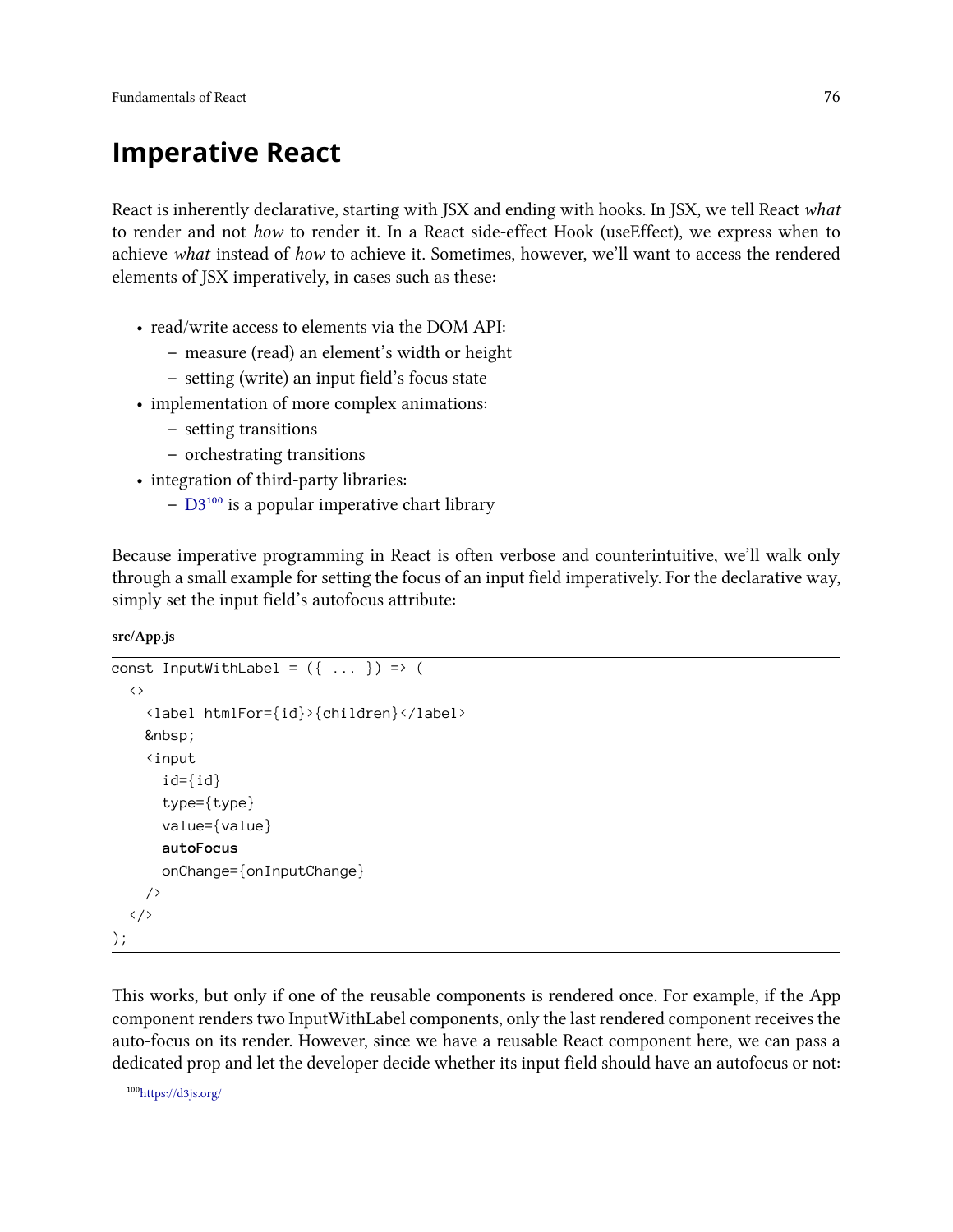```
const App = () => {
  ...
  return (
    <div>
      <h1>My Hacker Stories</h1>
      <InputWithLabel
        id="search"
        value={searchTerm}
        isFocused
        onInputChange={handleSearch}
      \rightarrow<strong>Search: </strong>
      </InputWithLabel>
      ...
    </div>
  );
};
```
Using just isFocused as an attribute is equivalent to isFocused={true}. Within the component, use the new prop for the input field's autoFocus attribute:

```
\overline{\text{const}} InputWithLabel = ({
  id,
  value,
  type = 'text',
  onInputChange,
  isFocused,
  children,
\}) => (
  \leftrightarrow<label htmlFor={id}>{children}</label>
     
    <input
       id = \{id\}type={type}
       value={value}
       autoFocus={isFocused}
```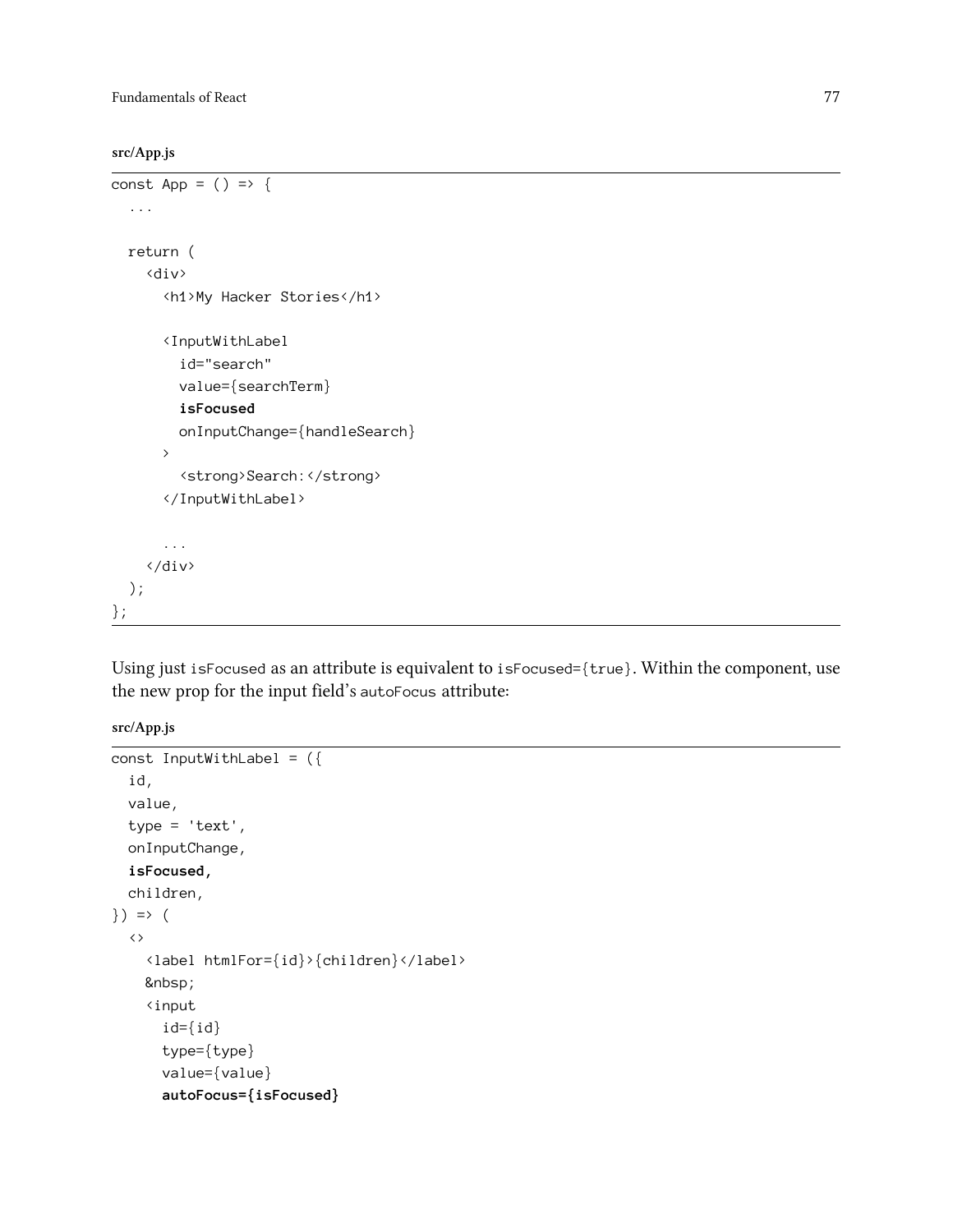```
onChange={onInputChange}
     />
  \langle/>
);
```
The feature works, yet it's still a declarative implementation. We are telling React *what* to do and not *how* to do it. Even though it's possible to do it with the declarative approach, let's refactor this scenario to an imperative approach. We want to execute the focus() method programmatically via the input field's DOM API once it has been rendered:

```
src/App.js
```

```
const InputWithLabel = ({
  id,
  value,
  type = 'text',
  onInputChange,
  isFocused,
  children,
\}) \Rightarrow// A
  const inputRef = React.useRef();
  // C
  React.useEffect(() => {
    if (isFocused && inputRef.current) {
      // D
      inputRef.current.focus();
    }
  }, [isFocused]);
  return (
    \langle \rangle<label htmlFor={id}>{children}</label>
       
       {/* B */}
      <input
        ref={inputRef}
        id = {id}type={type}
        value={value}
        onChange={onInputChange}
      />
    \langle/>
```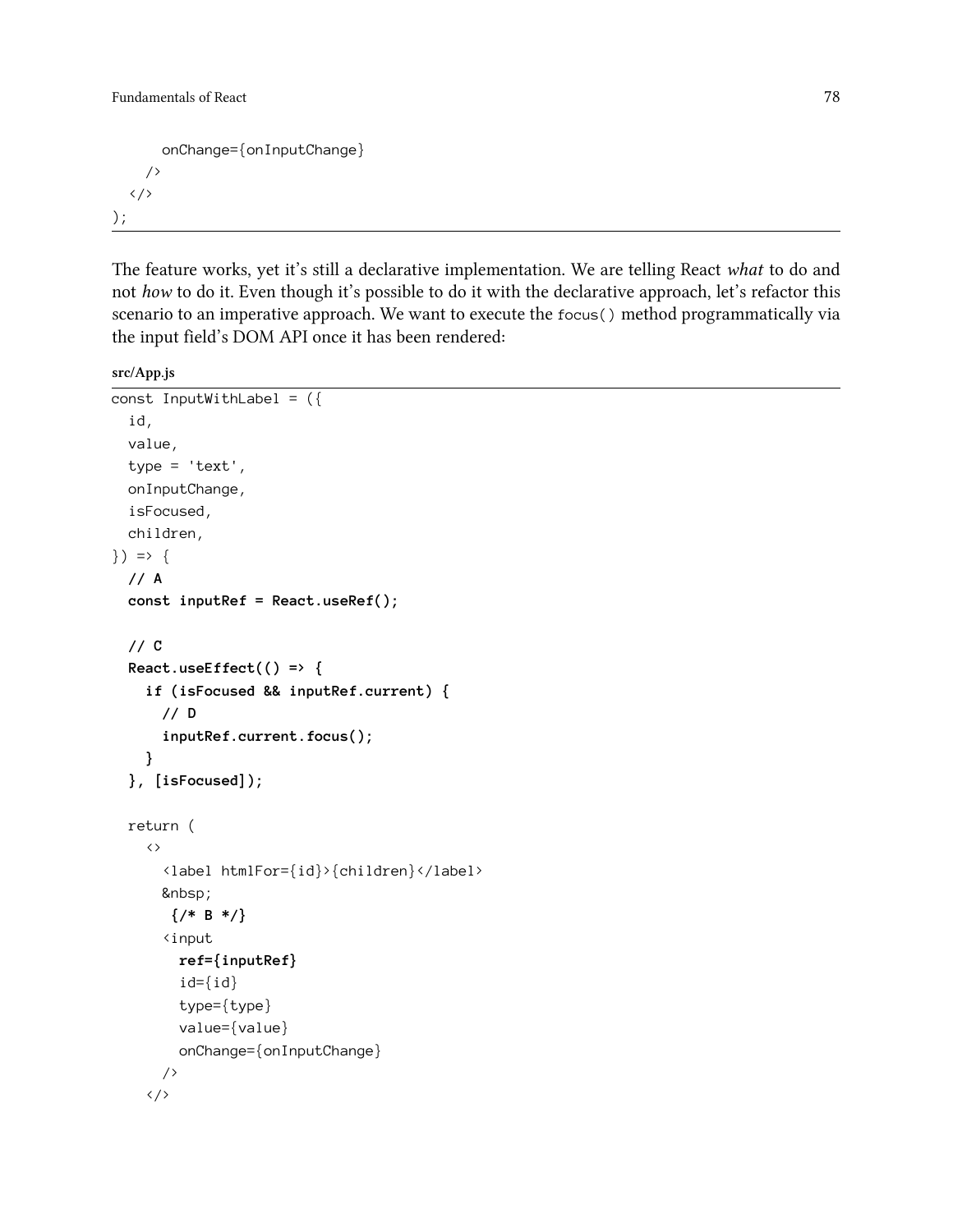All the essential steps are marked with comments that are explained step by step:

- (A) First, create a ref with **React's useRef hook**. This ref object is a persistent value which stays intact over the lifetime of a React component. It comes with a property called current, which, in contrast to the ref object, can be changed.
- (B) Second, the ref is passed to the input field's JSX-reserved ref attribute and the element instance is assigned to the changeable current property.
- (C) Third, opt into React's lifecycle with React's useEffect Hook, performing the focus on the input field when the component renders (or its dependencies change).
- (D) And fourth, since the ref is passed to the input field's ref attribute, its current property gives access to the element. Execute its focus programmatically as a side-effect, but only if isFocused is set and the current property is existent.

This was an example of how to move from declarative to imperative programming in React. It's not always possible to go the declarative way, so the imperative approach can be whenever it's necessary. This lesson is for the sake of learning about the DOM API in React.

### **Exercises:**

[1](https://github.com/the-road-to-learn-react/hacker-stories/compare/hs/React-Component-Composition...hs/Imperative-React?expand=1)

- Confirm your [source code for the last section](https://codesandbox.io/s/github/the-road-to-learn-react/hacker-stories/tree/hs/Imperative-React)<sup>101</sup>.
	- $-$  Confirm the [changes from the last section](https://github.com/the-road-to-learn-react/hacker-stories/compare/hs/React-Component-Composition...hs/Imperative-React?expand=1)<sup>102</sup>.
- Read more about [React's useRef Hook](https://reactjs.org/docs/hooks-reference.html#useref)<sup>103</sup>.

<span id="page-88-1"></span><span id="page-88-0"></span><sup>101</sup><https://codesandbox.io/s/github/the-road-to-learn-react/hacker-stories/tree/hs/Imperative-React> 102[https://github.com/the-road-to-learn-react/hacker-stories/compare/hs/React-Component-Composition...hs/Imperative-React?expand=](https://github.com/the-road-to-learn-react/hacker-stories/compare/hs/React-Component-Composition...hs/Imperative-React?expand=1)

<span id="page-88-2"></span> $^{103}\mathrm{https://reactjs.org/docs/hooks-reference.html\#useref}$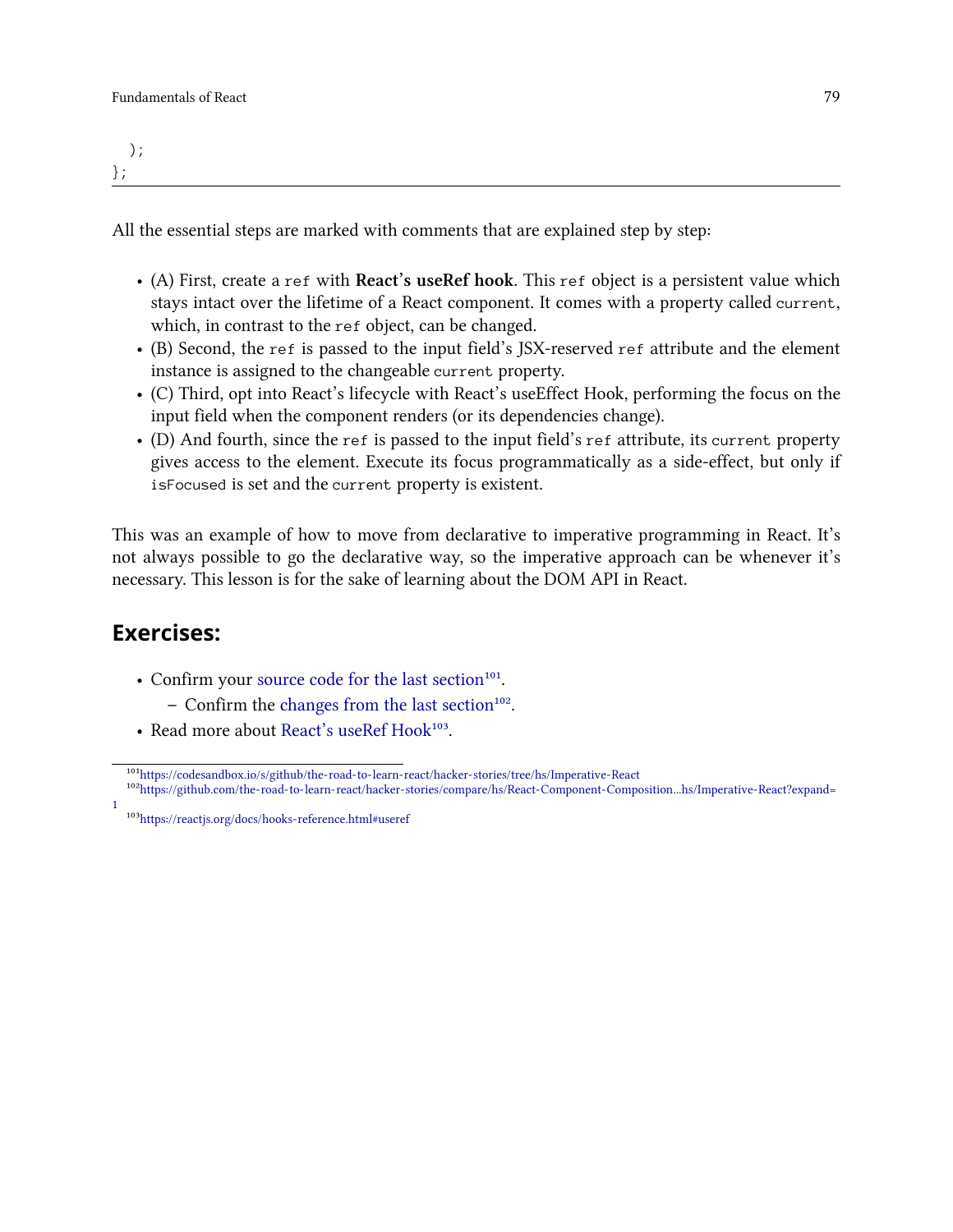## **Inline Handler in JSX**

The list of stories we have so far is only an unstateful variable. We can filter the rendered list with the search feature, but the list itself stays intact if we remove the filter. The filter is just a temporary change through a third party, but we can't manipulate the real list yet.

To gain control over the list, make it stateful by using it as initial state in React's useState Hook. The returned values are the current state (stories) and the state updater function (setStories). We aren't using the custom useSemiPersistentState hook yet, because we don't want to open the browser with the cached list each time. Instead, we always want to start with the initial list.

**src/App.js**

```
const initialStories = [
  {
    title: 'React',
    ...
  },
  {
   title: 'Redux',
    ...
 },
];
const useSemiPersistentState = (key, initialState) => \{ \ldots \};
const App = () => {
  const [searchTerm, setSearchTerm] = ...
 const [stories, setStories] = React.useState(initialStories);
  ...
};
```
The application behaves the same because the stories, now returned from useState, are still filtered into searchedStories and displayed in the List. Next we'll manipulate the list by removing an item from it: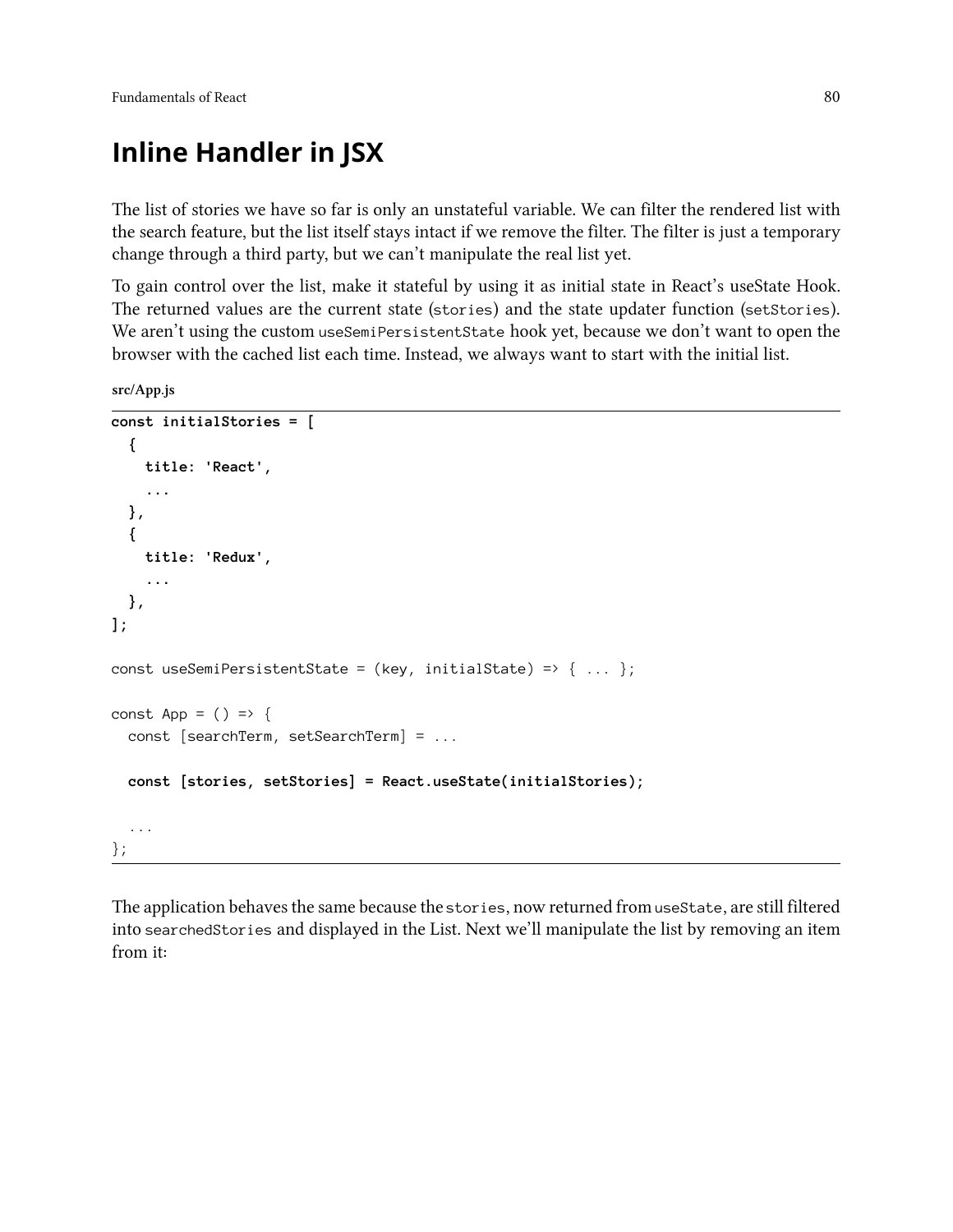```
const App = () => {
  ...
  const [stories, setStories] = React.useState(initialStories);
  const handleRemoveStory = item => {
    const newStories = stories.filter(
      story => item.objectID !== story.objectID
    );
    setStories(newStories);
  };
  ...
  return (
    <div>
      <h1>My Hacker Stories</h1>
      ...
      \langlehr />
      <List list={searchedStories} onRemoveItem={handleRemoveStory} />
    </div>
  );
};
```
The callback handler in the App component receives an item to be removed as an argument, and filters the current stories based on this information by removing all items that don't meet its condition(s). The returned stories are then set as new state, and the List component passes the function to its child component. It's not using this new information; it's just passing it on: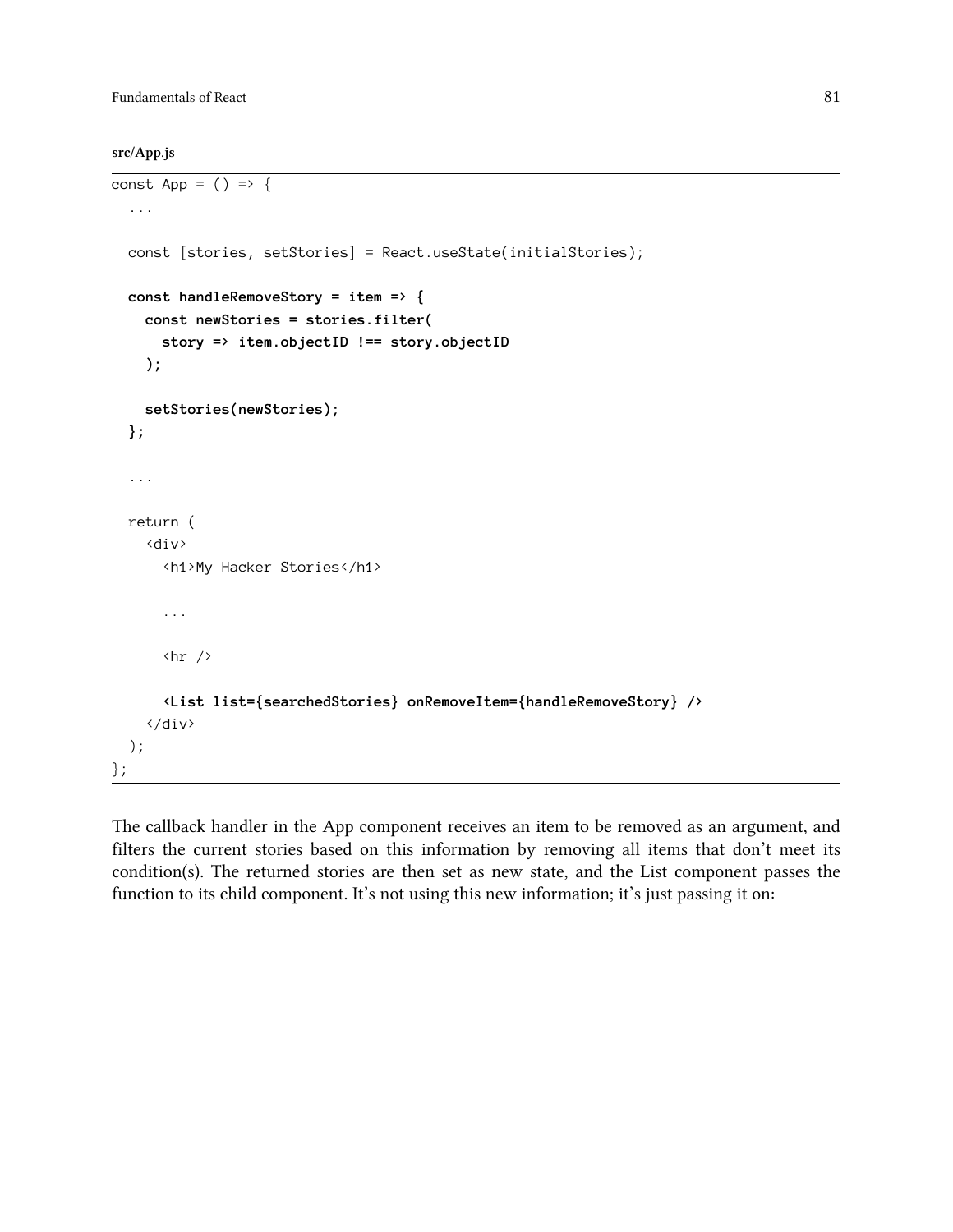**src/App.js**

```
const List = ({ list, onRemoveItem }) =>
  listmap(item \Rightarrow (<Item
      key={item.objectID}
      item={item}
      onRemoveItem={onRemoveItem}
    />
  ));
```
Finally, we can use the incoming function in another handler in the Item component to pass the item to it. A button element is used to trigger the actual event:

**src/App.js**

```
const Item = ({ item, onRemoveItem }) => {
  const handleRemoveItem = () => {
    onRemoveItem(item);
  };
  return (
    <div>
       <span>
         \langle a \nvert \nvert = \{item, url\} \rangle \{item.title\} \langle a \rangle</span>
       <span>{item.author}</span>
       <span>{item.num_comments}</span>
       <span>{item.points}</span>
       <span>
         <button type="button" onClick={handleRemoveItem}>
           Dismiss
         </button>
       </span>
     </div>
  );
};
```
We could have passed only the item's objectID, since that's all we need in the App component's callback handler, but we aren't sure what information the handler might need later. It may need more than an identifier to remove an item. If we call the handler onRemoveItem, it should be the item being passed, not just its identifier.

We have made the list of stories stateful with React's useState Hook; passed the still searched stories down as props to the List component; and implemented a callback handler (handleRemoveStory)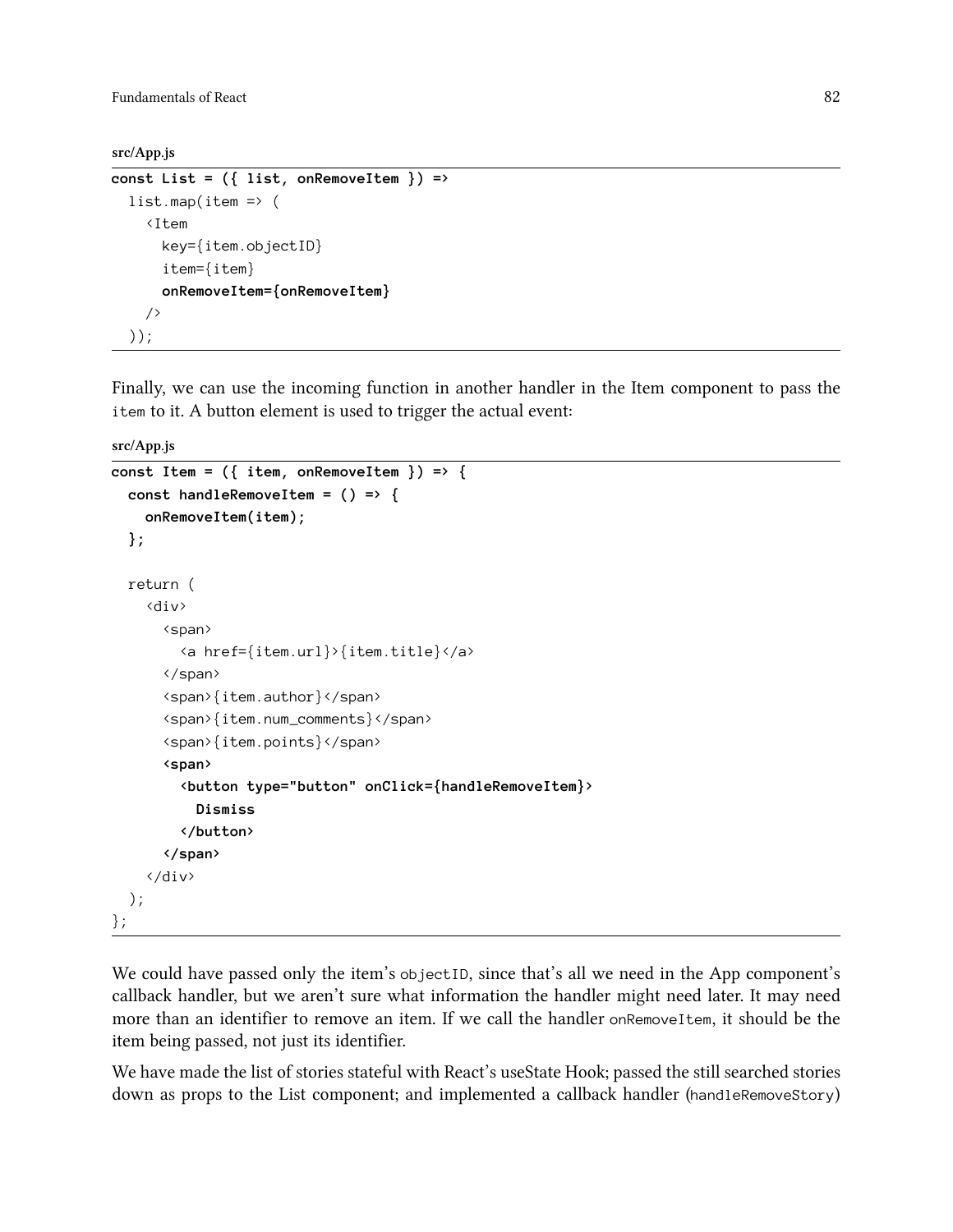and handler (handleRemoveItem) to be used in their respective components. Since a handler is just a function, and in this case it doesn't return anything, we could remove the block body for it for the sake of completeness.

**src/App.js**

```
const Item = ({item, onRemoveItem }) => {
 const handleRemoveItem = () =>
    onRemoveItem(item);
  ...
};
```
This change makes our source code less readable as we accumulate handlers in the function component. Sometimes I refactor handlers in a function component from an arrow function back to a normal function statement, just to make the component more explorable:

**src/App.js**

```
const Item = ({item, onRemoveItem }) => {
  function handleRemoveItem() {
    onRemoveItem(item);
  }
  ...
};
```
In this section we applied props, handlers, callback handlers, and state. That are all lessons learned from before. Now we'll tackle **inline handlers**, which allow us to execute the function right in the JSX. There are two solutions using the incoming function in the Item component as an inline handler. First, using JavaScript's bind method:

```
const Item = ({item, onRemoveItem }) => (<div>
    <span>
      \langle a \nvert href={item.url}>{item.title}\langle a \rangle</span>
    <span>{item.author}</span>
    <span>{item.num_comments}</span>
    <span>{item.points}</span>
    <span>
      <button type="button" onClick={onRemoveItem.bind(null, item)}>
        Dismiss
```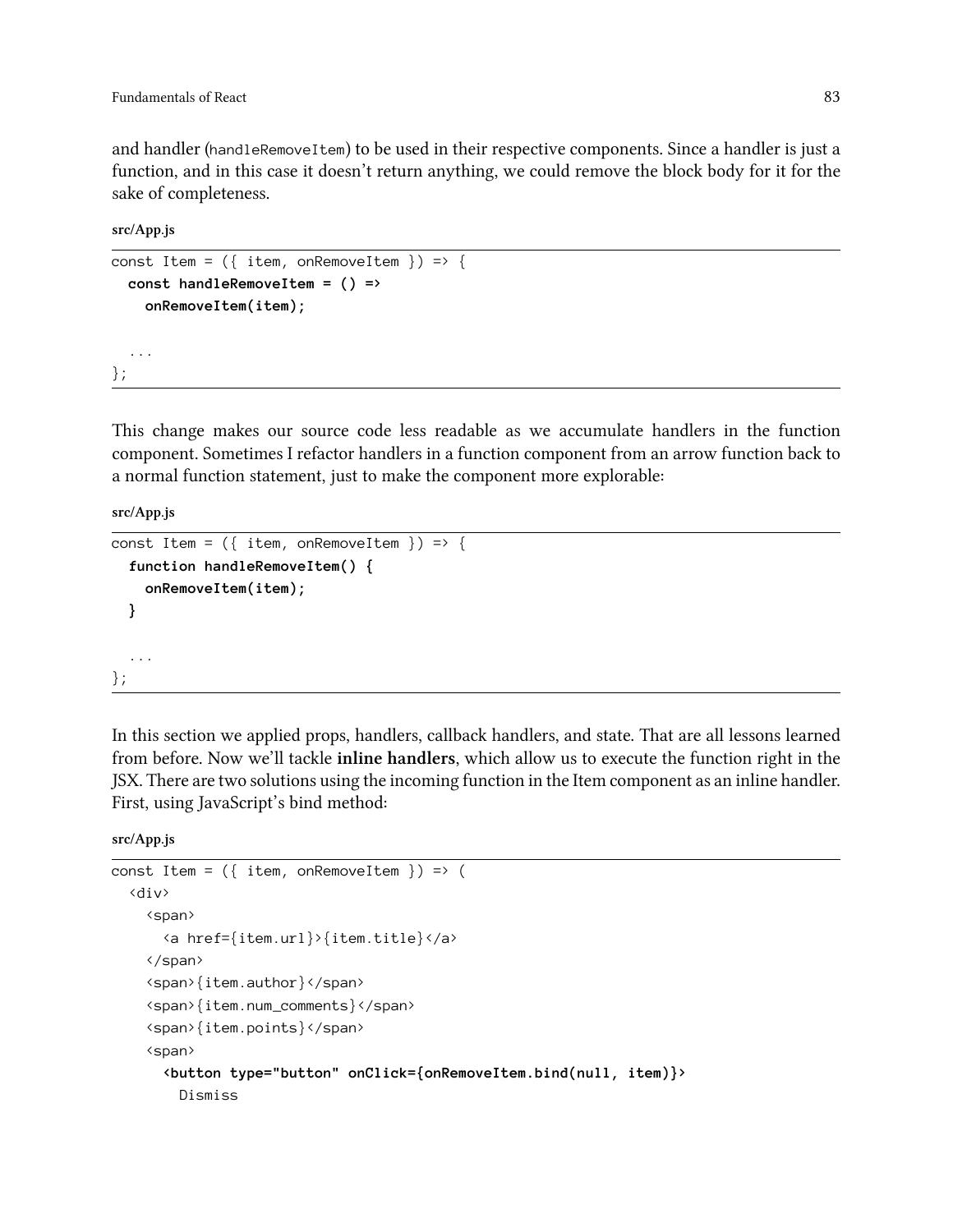```
</button>
    </span>
  </div>
);
```
Using [JavaScript's bind method](https://developer.mozilla.org/en-US/docs/Web/JavaScript/Reference/Global_objects/Function/bind)<sup>104</sup> on a function allows us to bind arguments directly to that function that should be used when executing it. The bind method returns a new function with the bound argument attached.

The second and more popular solution is to use a wrapping arrow function, which allows us to sneak in arguments like item:

**src/App.js**

```
const Item = ({item, onRemoveItem }) => (<div>
     <span>
        \langle a \nvert \nvert = \{ \text{item}.\text{url} \} \rangle \{ \text{item}.\text{title} \} \langle a \rangle</span>
     <span>{item.author}</span>
     <span>{item.num_comments}</span>
     <span>{item.points}</span>
     <span>
        <button type="button" onClick={() => onRemoveItem(item)}>
          Dismiss
        </button>
     </span>
  \langle/div\rangle);
```
This is a quick solution, because sometimes we don't want to refactor a function component's concise function body back to a block body to define an appropriate handler between function signature and return statement. While this way is more concise than the others, it can also be more difficult to debug because JavaScript logic may be hidden in JSX. It becomes even more verbose if the wrapping arrow function encapsulates more than one line of implementation logic, by using a block body instead of a concise body. This should be avoided:

<span id="page-93-0"></span> $^{104}\rm{https://development.mozilla.org/en-US/docs/Web/JavaScript/Reference/Global_obiects/Function/bind}$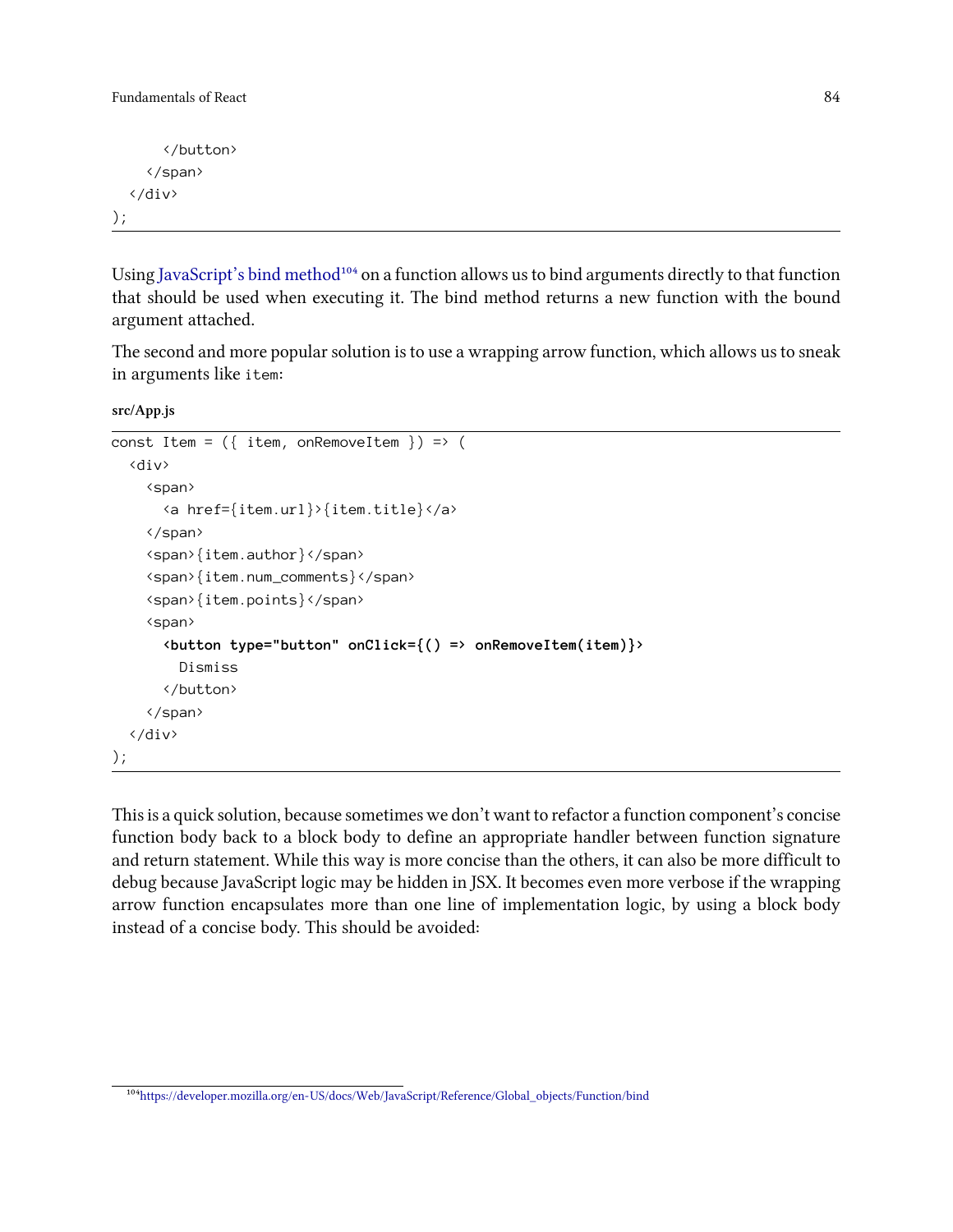#### **Code Playground**

```
const Item = ({ item, onRemoveItem }) => (
  <div>
    ...
    <span>
       <button
         type="button"
         onClick={() => {
           // do something else
           // note: avoid using complex logic in JSX
           onRemoveItem(item);
         }}
       \rightarrowDismiss
       </button>
    </span>
  \langle/div\rangle);
```
All three handler versions, two of which are inline and the normal handler, are acceptable. The noninlined handler moves the implementation details into the function component's block body; the inline handler move the implementation details into the JSX.

### **Exercises:**

- Confirm your [source code for the last section](https://codesandbox.io/s/github/the-road-to-learn-react/hacker-stories/tree/hs/Inline-Handler-in-JSX) $105$ .
	- Confirm the [changes from the last section](https://github.com/the-road-to-learn-react/hacker-stories/compare/hs/Imperative-React...hs/Inline-Handler-in-JSX?expand=1)<sup>106</sup>.
- Review handlers, callback handlers, and inline handlers.

<span id="page-94-0"></span> $^{105}\rm{https://codesandbox.io/s/github/the-road-to-learn-react/hacker- stories/tree/hs/Inline-Hander-in-JSX}$ 

<span id="page-94-1"></span><sup>106</sup><https://github.com/the-road-to-learn-react/hacker-stories/compare/hs/Imperative-React...hs/Inline-Handler-in-JSX?expand=1>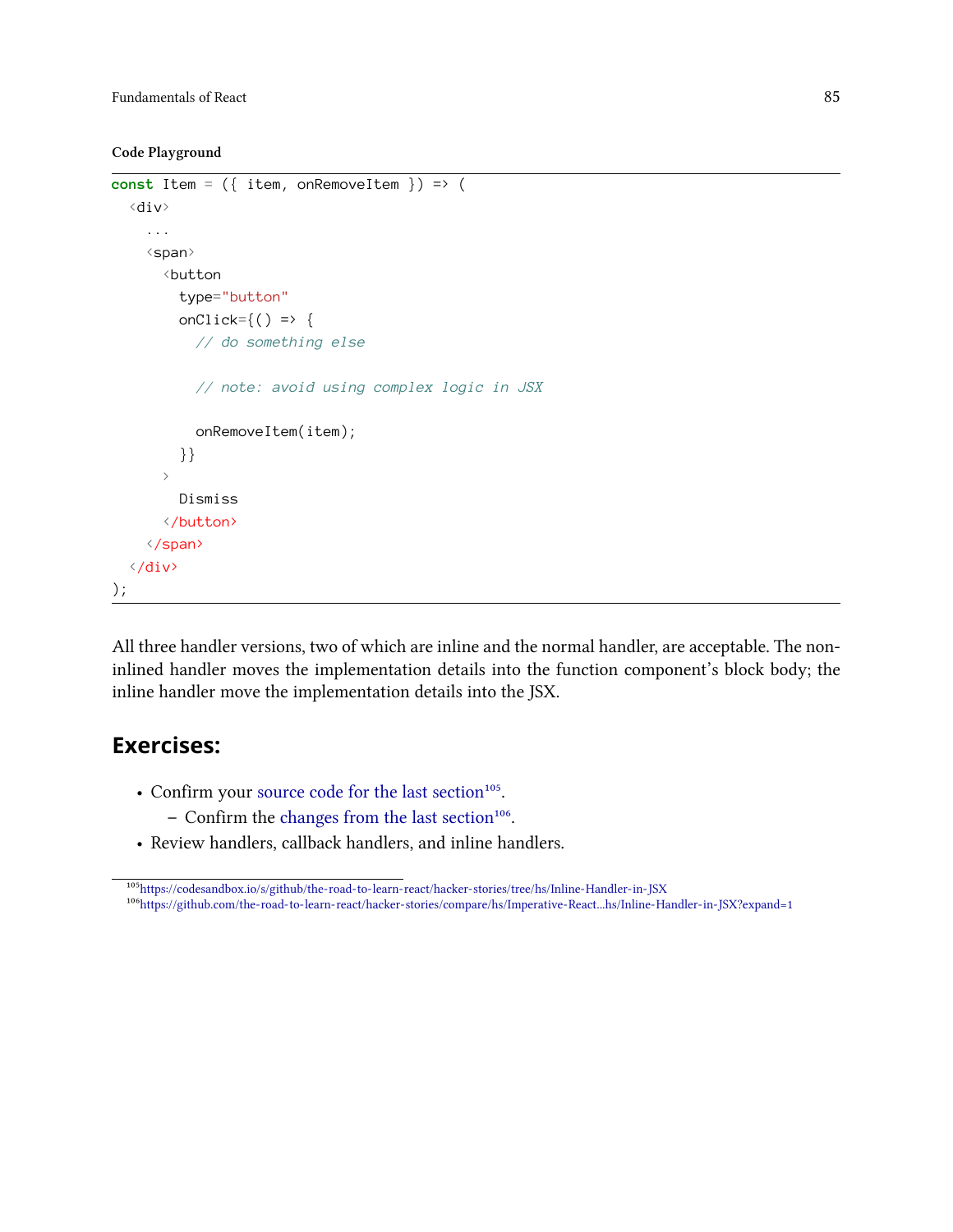## **React Asynchronous Data**

We have two interactions in our application: searching the list, and removing items from the list. The first interaction is a fluctuant interference through a third-party state (searchTerm) applied on the list; the second interaction is a non-reversible deletion of an item from the list.

Sometimes we must render a component before we can fetch data from a third-party API and display it. In the following, we will simulate this kind of asynchronous data in the application. In a live application, this asynchronous data gets fetched from a real remote API. We start off with a function that returns a promise – data, once it resolves – in its shorthand version. The resolved object holds the previous list of stories:

```
src/App.js
```

```
const initialStories = [ ... ];
const getAsyncStories = () =>
 Promise.resolve({ data: { stories: initialStories } });
```
In the App component, instead of using the initialStories, use an empty array for the initial state. We want to start off with an empty list of stories, and simulate fetching these stories asynchronously. In a new useEffect hook, call the function and resolve the returned promise. Due to the empty dependency array, the side-effect only runs once the component renders for the first time:

**src/App.js**

```
const App = () \Rightarrow {
  ...
  const [stories, setStories] = React.useState([]);
  React.useEffect(() => {
    getAsyncStories().then(result => {
      setStories(result.data.stories);
    });
  }, []);
  ...
};
```
Even though the data should arrive asynchronously when we start the application, it appears to arrive synchronously, because it's rendered immediately. Let's change this by giving it a bit of a realistic delay, because every network request to an API would come with a delay. First, remove the shorthand version for the promise: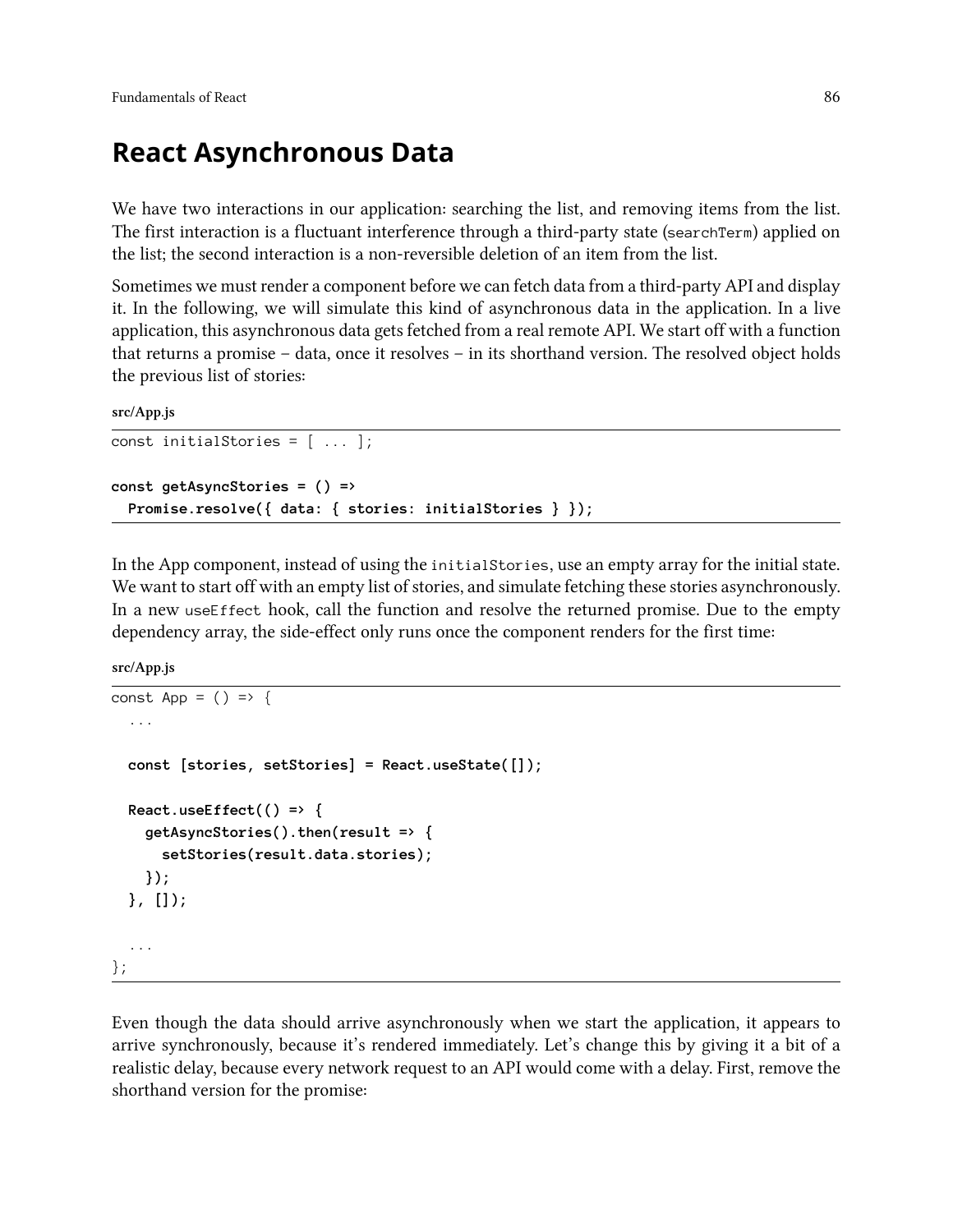#### **src/App.js**

```
const getAsyncStories = () =>
 new Promise(resolve =>
    resolve({ data: { stories: initialStories } })
 );
```
And second, when resolving the promise, delay it for a few seconds:

**src/App.js**

```
const getAsyncStories = () =>
  new Promise(resolve =>
    setTimeout(
      () => resolve({ data: { stories: initialStories } }),
      2000
    )
  );
```
Once you start the application again, you should see a delayed rendering of the list. The initial state for the stories is an empty array. After the App component rendered, the side-effect hook runs once to fetch the asynchronous data. After resolving the promise and setting the data in the component's state, the component renders again and displays the list of asynchronously loaded stories.

### **Exercises:**

[1](https://github.com/the-road-to-learn-react/hacker-stories/compare/hs/Inline-Handler-in-JSX...hs/React-Asynchronous-Data?expand=1)

- Confirm your [source code for the last section](https://codesandbox.io/s/github/the-road-to-learn-react/hacker-stories/tree/hs/React-Asynchronous-Data)<sup>107</sup>.
	- Confirm the [changes from the last section](https://github.com/the-road-to-learn-react/hacker-stories/compare/hs/Inline-Handler-in-JSX...hs/React-Asynchronous-Data?expand=1)<sup>108</sup>.
- Read more about [JavaScript Promises](https://developer.mozilla.org/en-US/docs/Web/JavaScript/Reference/Global_Objects/Promise)<sup>109</sup>.

<span id="page-96-0"></span><sup>107</sup><https://codesandbox.io/s/github/the-road-to-learn-react/hacker-stories/tree/hs/React-Asynchronous-Data>

<span id="page-96-1"></span><sup>108</sup>[https://github.com/the-road-to-learn-react/hacker-stories/compare/hs/Inline-Handler-in-JSX...hs/React-Asynchronous-Data?expand=](https://github.com/the-road-to-learn-react/hacker-stories/compare/hs/Inline-Handler-in-JSX...hs/React-Asynchronous-Data?expand=1)

<span id="page-96-2"></span><sup>109</sup>[https://developer.mozilla.org/en-US/docs/Web/JavaScript/Reference/Global\\_Objects/Promise](https://developer.mozilla.org/en-US/docs/Web/JavaScript/Reference/Global_Objects/Promise)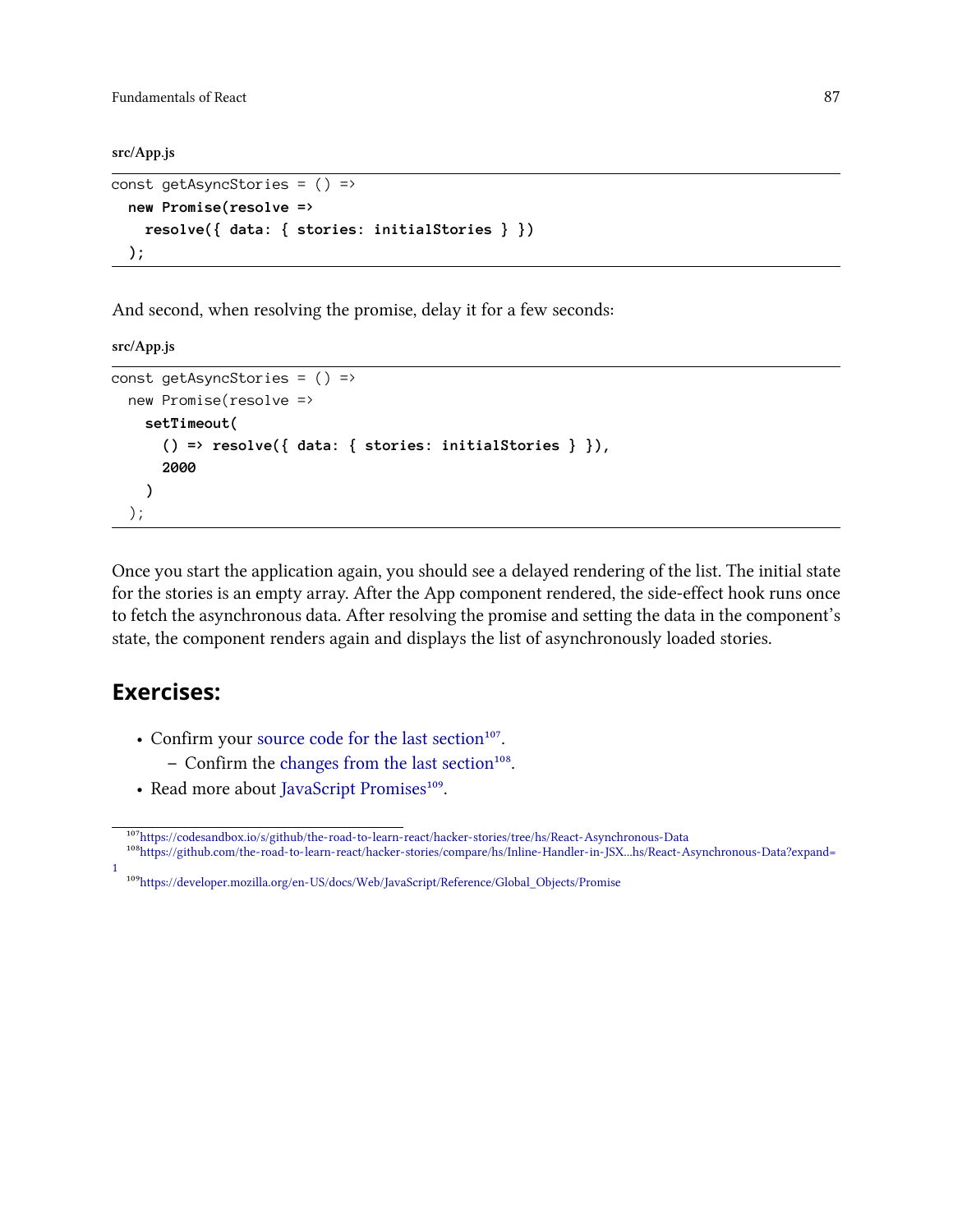## **React Conditional Rendering**

Handling asynchronous data in React leaves us with conditional states: with data and without data. This case is already covered, though, because our initial state is an empty list rather than null. If it was null, we'd have to handle this issue in our JSX. However, since it's [], we filter() over an empty array for the search feature, which leaves us with an empty array. This leads to rendering nothing in the List component's map() function.

In a real world application, there are more than two conditional states for asynchronous data, though. Consider showing users a loading indicator when data loading is delayed:

**src/App.js**

```
const App = () \Rightarrow {
  ...
  const [stories, setStories] = React.useState([]);
  const [isLoading, setIsLoading] = React.useState(false);
  React.useEffect() => {
    setIsLoading(true);
    getAsyncStories().then(result => {
      setStories(result.data.stories);
      setIsLoading(false);
    });
  }, []);
  ...
```
};

With [JavaScript's ternary operator](https://developer.mozilla.org/en-US/docs/Web/JavaScript/Reference/Operators/Conditional_Operator)<sup>110</sup>, we can inline this conditional state as a **conditional rendering** in JSX:

<span id="page-97-0"></span><sup>110</sup>[https://developer.mozilla.org/en-US/docs/Web/JavaScript/Reference/Operators/Conditional\\_Operator](https://developer.mozilla.org/en-US/docs/Web/JavaScript/Reference/Operators/Conditional_Operator)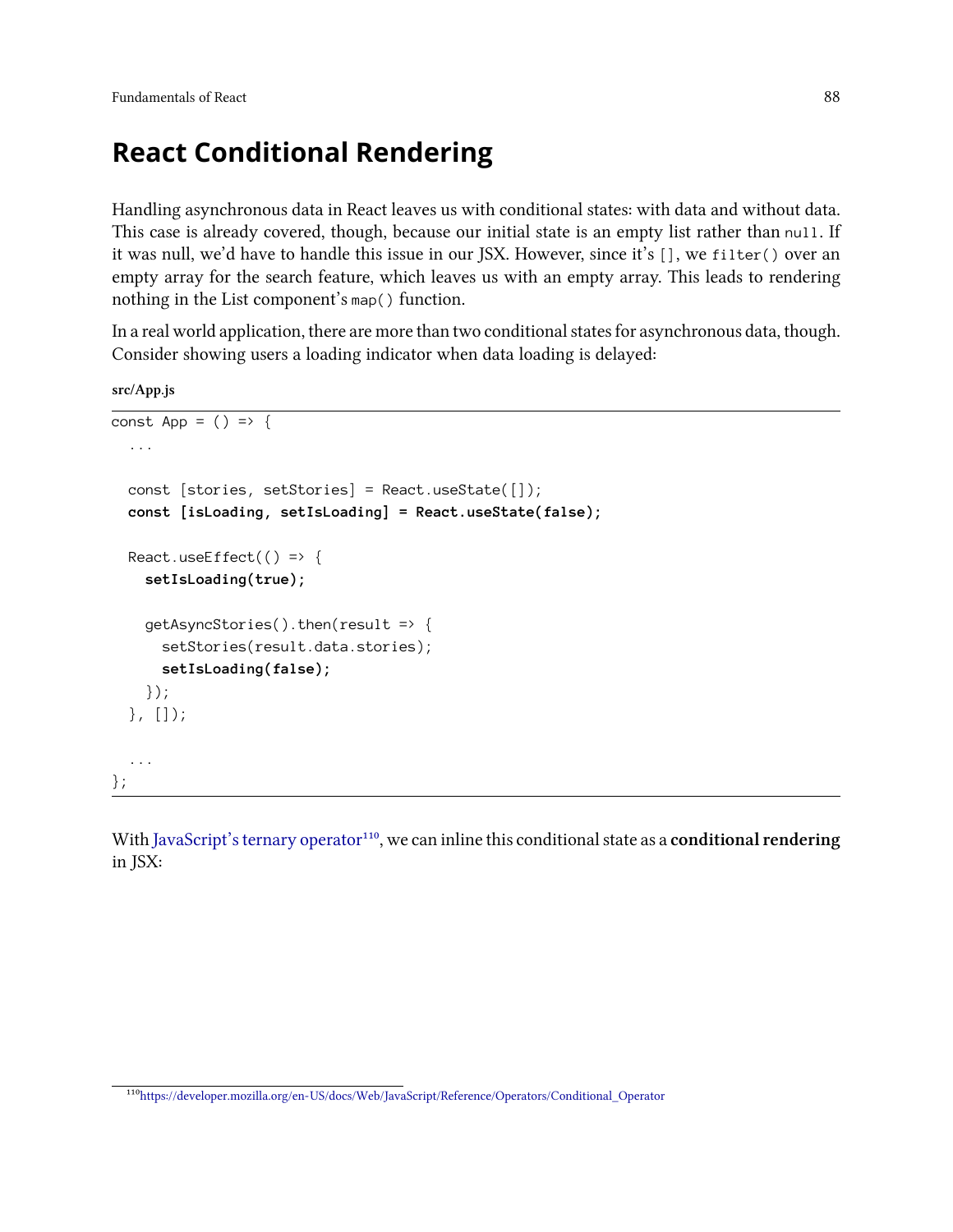```
const App = () => {
  ...
  return (
    <div>
       ...
       \langlehr />
       {isLoading ? (
         <p>Loading ...</p>
       ) : (
         <List
            list={searchedStories}
           onRemoveItem={handleRemoveStory}
         />
       )}
     \langle/div\rangle);
};
```
Asynchronous data comes with error handling, too. It doesn't happen in our simulated environment, but there could be errors if we start fetching data from another third-party API. Introduce another state for error handling and solve it in the promise's catch() block when resolving the promise:

```
src/App.js
```

```
const App = () => {
  ...
  const [stories, setStories] = React.useState([]);
  const [isLoading, setIsLoading] = React.useState(false);
  const [isError, setIsError] = React.useState(false);
  React.useEffect() => {
    setIsLoading(true);
    getAsyncStories()
      .then(result \Rightarrow {
        setStories(result.data.stories);
        setIsLoading(false);
      })
```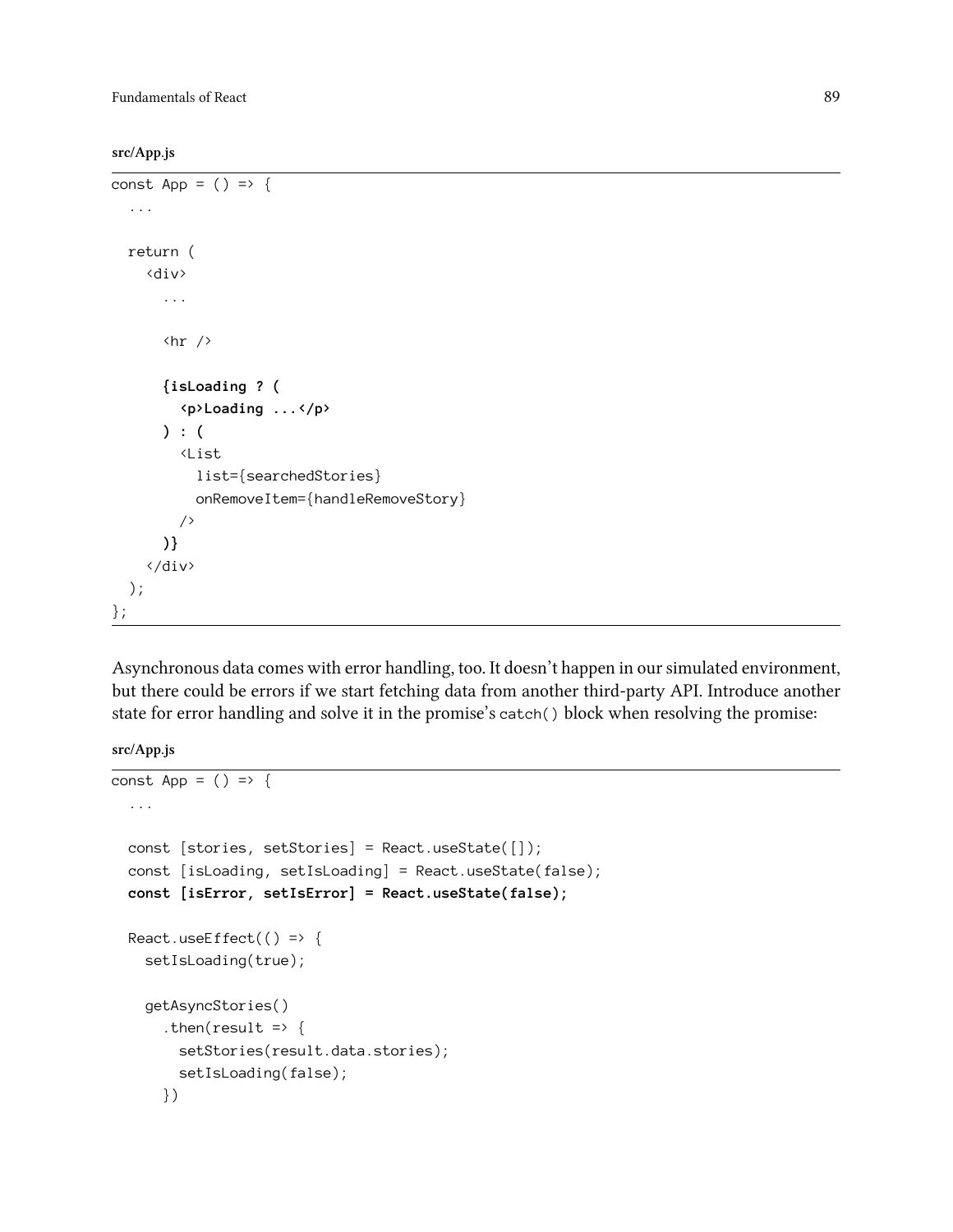```
.catch(() => setIsError(true));
 }, []);
  ...
};
```
Next, give the user feedback in case something went wrong with another conditional rendering. This time, it's either rendering something or nothing. So instead of having a ternary operator where one side returns null, use the logical && operator as shorthand:

**src/App.js**

```
const App = () => {
  ...
  return (
    <div>
      ...
      \langlehr />
      {isError && <p>Something went wrong ...</p>}
      {isLoading ? (
         <p>Loading ...</p>
      ) : (
         ...
      )}
    </div>
  );
};
```
In JavaScript, a true && 'Hello World' always evaluates to 'Hello World'. Afalse && 'Hello World' always evaluates to false. In React, we can use this behaviour to our advantage. If the condition is true, the expression after the logical && operator will be the output. If the condition is false, React ignores it and skips the expression.

Conditional rendering is not just for asynchronous data though. The simplest example of conditional rendering is a boolean flag state that's toggled with a button. If the boolean flag is true, render something, if it is false, don't render anything.

This feature can be quite powerful, because it gives you the ability to conditionally render JSX. It's yet another tool in React to make your UI more dynamic. And as we've discovered, it's often necessary for more complex control flows like asynchronous data.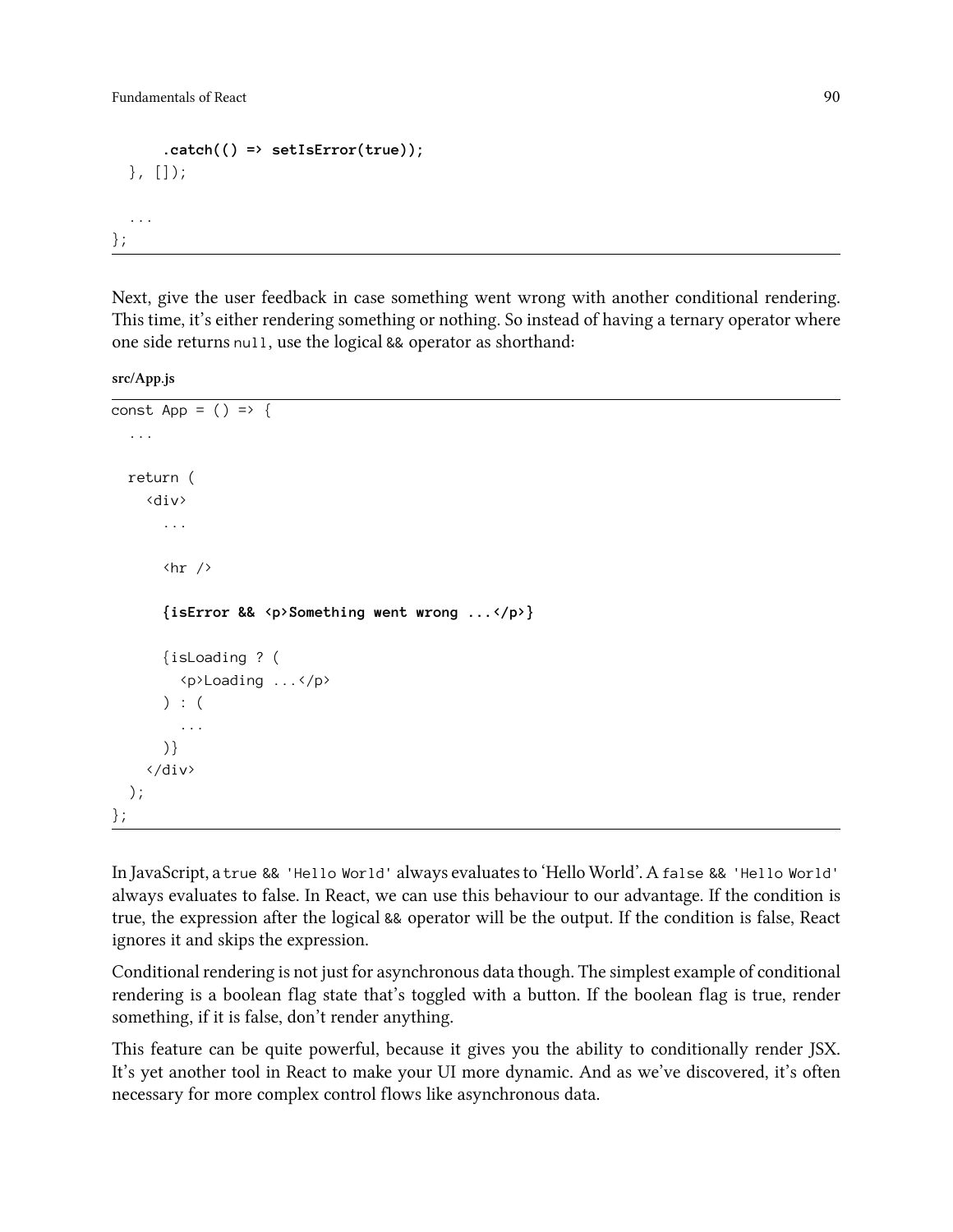### **Exercises:**

- Confirm your [source code for the last section](https://codesandbox.io/s/github/the-road-to-learn-react/hacker-stories/tree/hs/React-Conditional-Rendering) $111$ .
	- Confirm the [changes from the last section](https://github.com/the-road-to-learn-react/hacker-stories/compare/hs/React-Asynchronous-Data...hs/React-Conditional-Rendering?expand=1)<sup>112</sup>.
- Read more about [conditional rendering in React](https://www.robinwieruch.de/conditional-rendering-react/)<sup>113</sup>.

<span id="page-100-1"></span><span id="page-100-0"></span><sup>&</sup>lt;sup>111</sup><https://codesandbox.io/s/github/the-road-to-learn-react/hacker-stories/tree/hs/React-Conditional-Rendering> 112[https://github.com/the-road-to-learn-react/hacker-stories/compare/hs/React-Asynchronous-Data...hs/React-Conditional-](https://github.com/the-road-to-learn-react/hacker-stories/compare/hs/React-Asynchronous-Data...hs/React-Conditional-Rendering?expand=1)[Rendering?expand=1](https://github.com/the-road-to-learn-react/hacker-stories/compare/hs/React-Asynchronous-Data...hs/React-Conditional-Rendering?expand=1)

<span id="page-100-2"></span><sup>113</sup><https://www.robinwieruch.de/conditional-rendering-react/>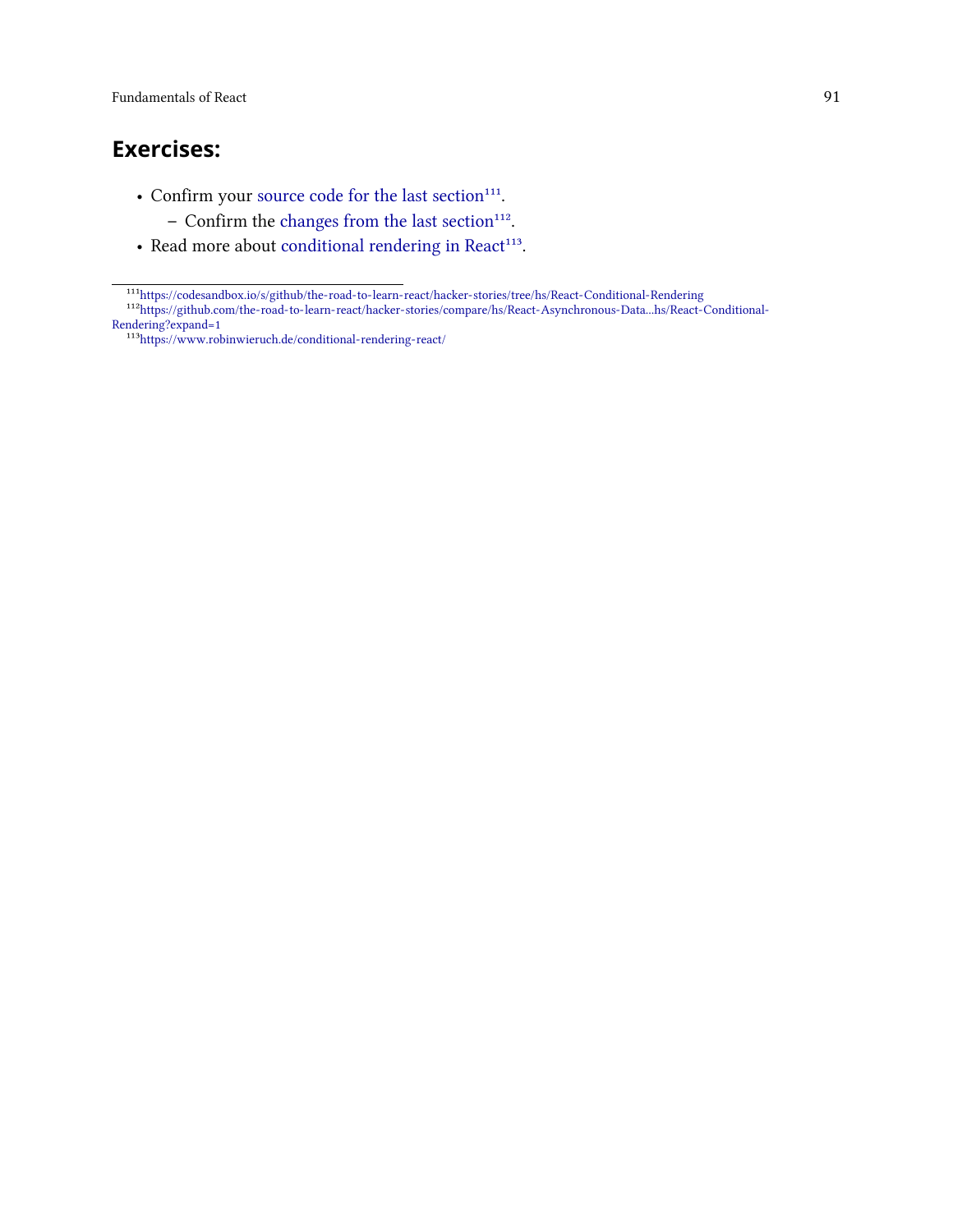## **React Advanced State**

All state management in this application makes heavy use of React's useState Hook. More sophisticated state management gives you **React's useReducer Hook**, though. Since the concept of reducers in JavaScript splits the community in half, we won't cover it extensively here, but the exercises at the end of this section should give you plenty of practice.

We'll move the stories state management from the useState hook to a new useReducer hook. First, introduce a reducer function outside of your components. A reducer function always receives state and action. Based on these two arguments, a reducer always returns a new state:

**src/App.js**

```
const storiesReducer = (state, action) => {
 if (action.type === 'SET_STORIES') {
   return action.payload;
 } else {
    throw new Error();
 }
};
```
A reducer action is often associated with a type. If this type matches a condition in the reducer, do something. If it isn't covered by the reducer, throw an error to remind yourself the implementation isn't covered. The storiesReducer function covers one type, and then returns the payload of the incoming action without using the current state to compute the new state. The new state is simply the payload'.

In the App component, exchange useState for useReducer for managing the stories. The new hook receives a reducer function and an initial state as arguments and returns an array with two items. The first item is the *current state*; the second item is the *state updater function* (also called *dispatch function*):

```
const App = () => {
  ...
  const [stories, dispatchStories] = React.useReducer(
    storiesReducer,
    []
  );
  ...
};
```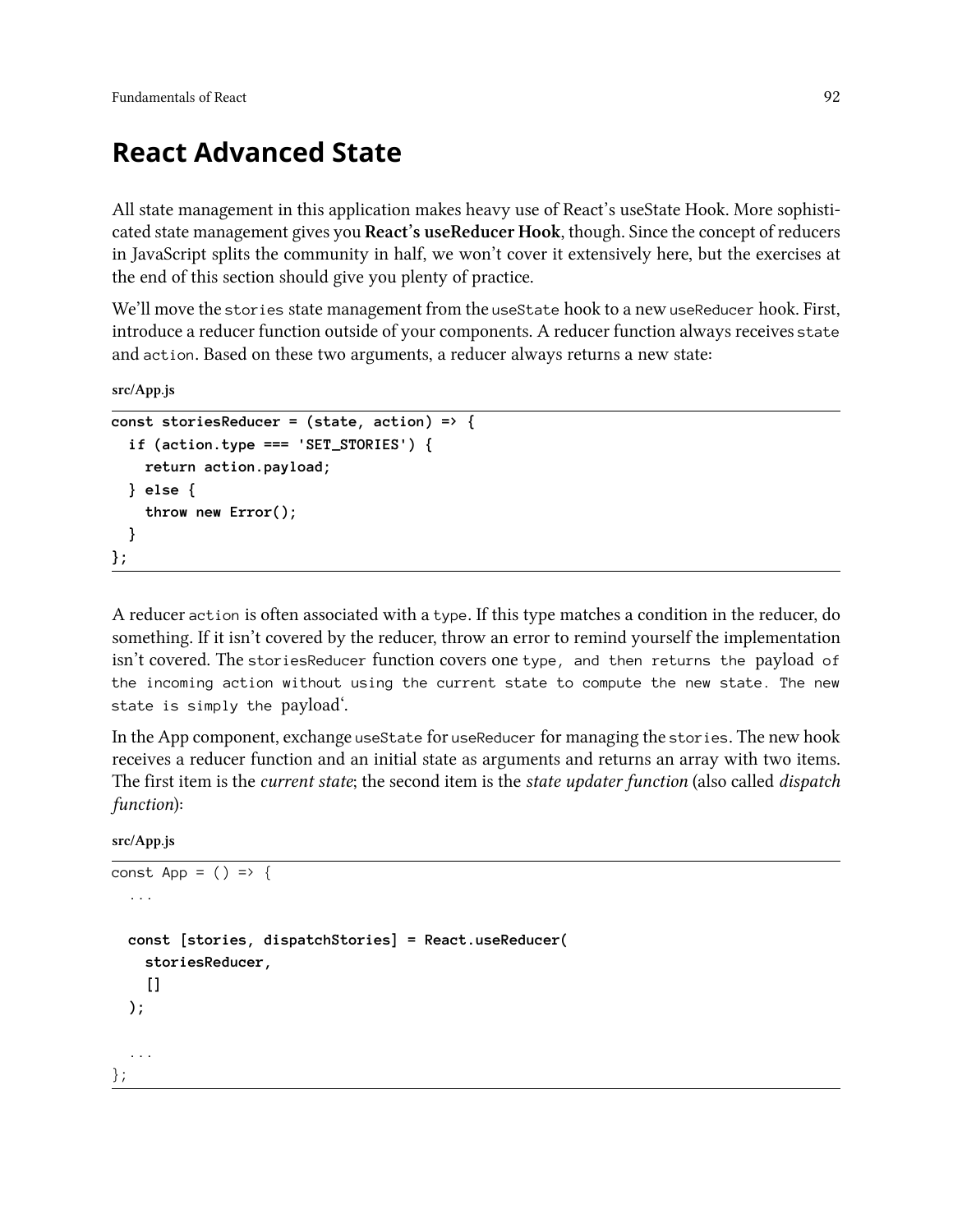The new dispatch function can be used instead of the setStories function, which was returned from useState. Instead of setting state explicitly with the state updater function from useState, the useReducer state updater function dispatches an action for the reducer. The action comes with a type and an optional payload:

**src/App.js**

```
const App = () => {
  ...
  React.useEffect() => {
    setIsLoading(true);
    getAsyncStories()
      .then(result \Rightarrow {
        dispatchStories({
           type: 'SET_STORIES',
           payload: result.data.stories,
        });
        setIsLoading(false);
      })
      . \text{catch}() \Rightarrow \text{setIsError}(\text{true}));
  }, []);
  ...
  const handleRemoveStory = item => {
    const newStories = stories.filter(
      story => item.objectID !== story.objectID
    );
    dispatchStories({
      type: 'SET_STORIES',
      payload: newStories,
    });
  };
  ...
};
```
The application appears the same in the browser, though a reducer and React's useReducer hook are managing the state for the stories now. Let's bring the concept of a reducer to a minimal version by handling more than one state transition.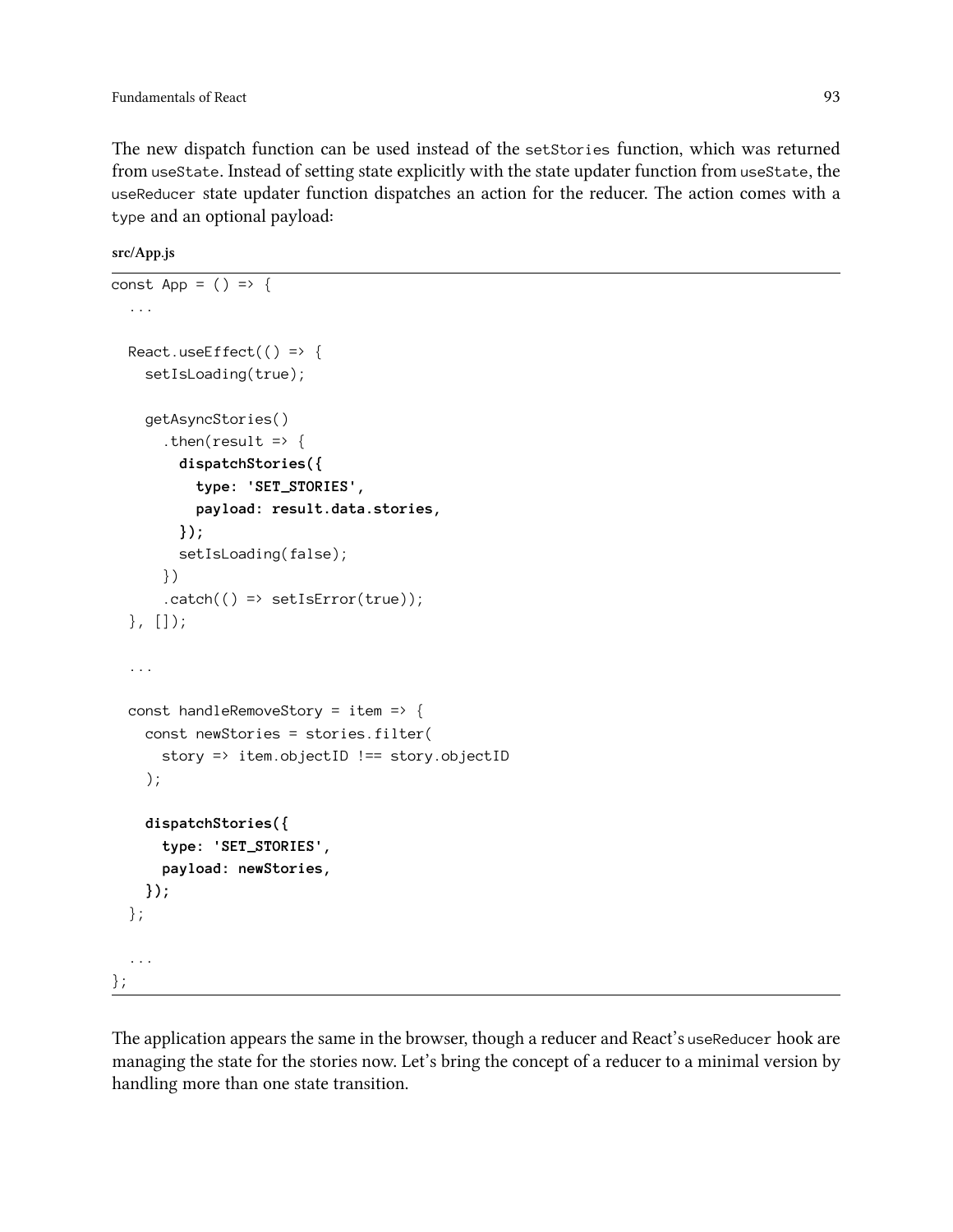So far, the handleRemoveStory handler computes the new stories. It's valid to move this logic into the reducer function and manage the reducer with an action, which is another case for moving from imperative to declarative programming. Instead of doing it ourselves by saying *how it should be done*, we are telling the reducer *what to do*. Everything else is hidden in the reducer.

**src/App.js**

```
const App = () => {
  ...
  const handleRemoveStory = item => {
    dispatchStories({
      type: 'REMOVE_STORY',
      payload: item,
   });
  };
  ...
};
```
Now the reducer function has to cover this new case in a new conditional state transition. If the condition for removing a story is met, the reducer has all the implementation details needed to remove the story. The action gives all the necessary information, an item's identifier', to remove the story from the current state and return a new list of filtered stories as state.

**src/App.js**

```
const storiesReducer = (state, action) => {
 if (action.type === 'SET_STORIES') {
   return action.payload;
 } else if (action.type === 'REMOVE_STORY') {
   return state.filter(
      story => action.payload.objectID !== story.objectID
    );
 } else {
    throw new Error();
 }
};
```
All these if else statements will eventually clutter when adding more state transitions into one reducer function. Refactoring it to a switch statement for all the state transitions makes it more readable: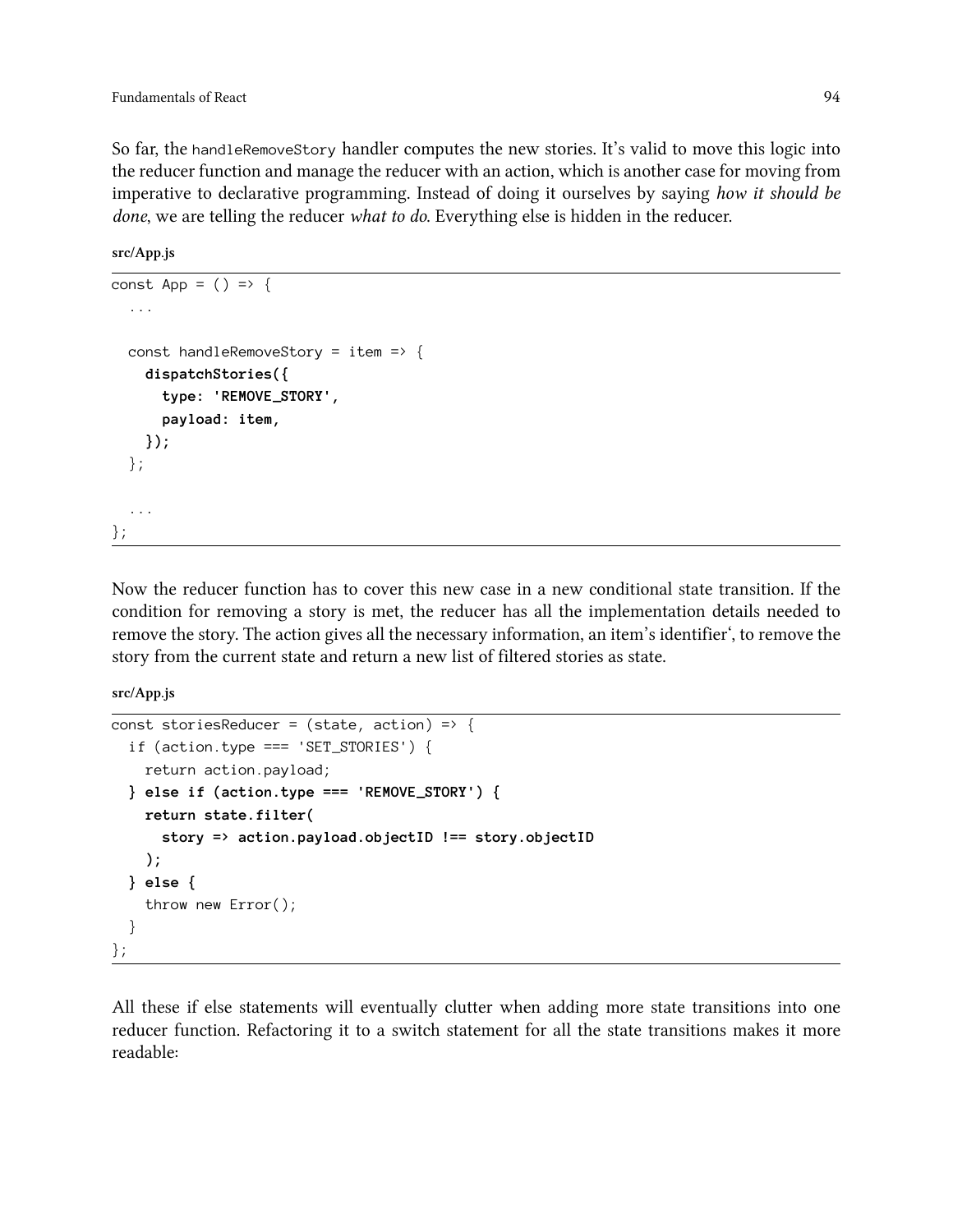```
const storiesReducer = (state, action) => {
 switch (action.type) {
   case 'SET_STORIES':
      return action.payload;
   case 'REMOVE_STORY':
      return state.filter(
        story => action.payload.objectID !== story.objectID
      );
    default:
      throw new Error();
 }
};
```
What we've covered is a minimal version of a reducer in JavaScript. It covers two state transitions, shows how to compute current state and action into a new state, and uses some business logic (removal of a story). Now we can set a list of stories as state for the asynchronously arriving data, and remove a story from the list of stories, with just one state managing reducer and its associated useReducer hook.

To fully grasp the concept of reducers in JavaScript and the usage of React's useReducer Hook, visit the linked resources in the exercises.

### **Exercises:**

- Confirm your [source code for the last section](https://codesandbox.io/s/github/the-road-to-learn-react/hacker-stories/tree/hs/React-Advanced-State) $114$ .
	- Confirm the [changes from the last section](https://github.com/the-road-to-learn-react/hacker-stories/compare/hs/React-Conditional-Rendering...hs/React-Advanced-State?expand=1)<sup>115</sup>.
- Read more about [reducers in JavaScript](https://www.robinwieruch.de/javascript-reducer)<sup>116</sup>.
- •Read more about reducers and useReducer in React  $(0^{117}, 1^{118})$  $(0^{117}, 1^{118})$  $(0^{117}, 1^{118})$  $(0^{117}, 1^{118})$  $(0^{117}, 1^{118})$ .

<span id="page-104-1"></span><span id="page-104-0"></span><sup>114</sup><https://codesandbox.io/s/github/the-road-to-learn-react/hacker-stories/tree/hs/React-Advanced-State>

<sup>115</sup>[https://github.com/the-road-to-learn-react/hacker-stories/compare/hs/React-Conditional-Rendering...hs/React-Advanced-](https://github.com/the-road-to-learn-react/hacker-stories/compare/hs/React-Conditional-Rendering...hs/React-Advanced-State?expand=1)[State?expand=1](https://github.com/the-road-to-learn-react/hacker-stories/compare/hs/React-Conditional-Rendering...hs/React-Advanced-State?expand=1)

<span id="page-104-2"></span> $\frac{116}{\hbox{https://www.robinwieruch.de/javascript-reducer}}$  $\frac{116}{\hbox{https://www.robinwieruch.de/javascript-reducer}}$  $\frac{116}{\hbox{https://www.robinwieruch.de/javascript-reducer}}$ 

<span id="page-104-3"></span> $117$ <https://www.robinwieruch.de/react-usereducer-hook>

<span id="page-104-4"></span> $^{118}\mathrm{https://reactjs.org/docs/hooks-reference.html\#usereducer}$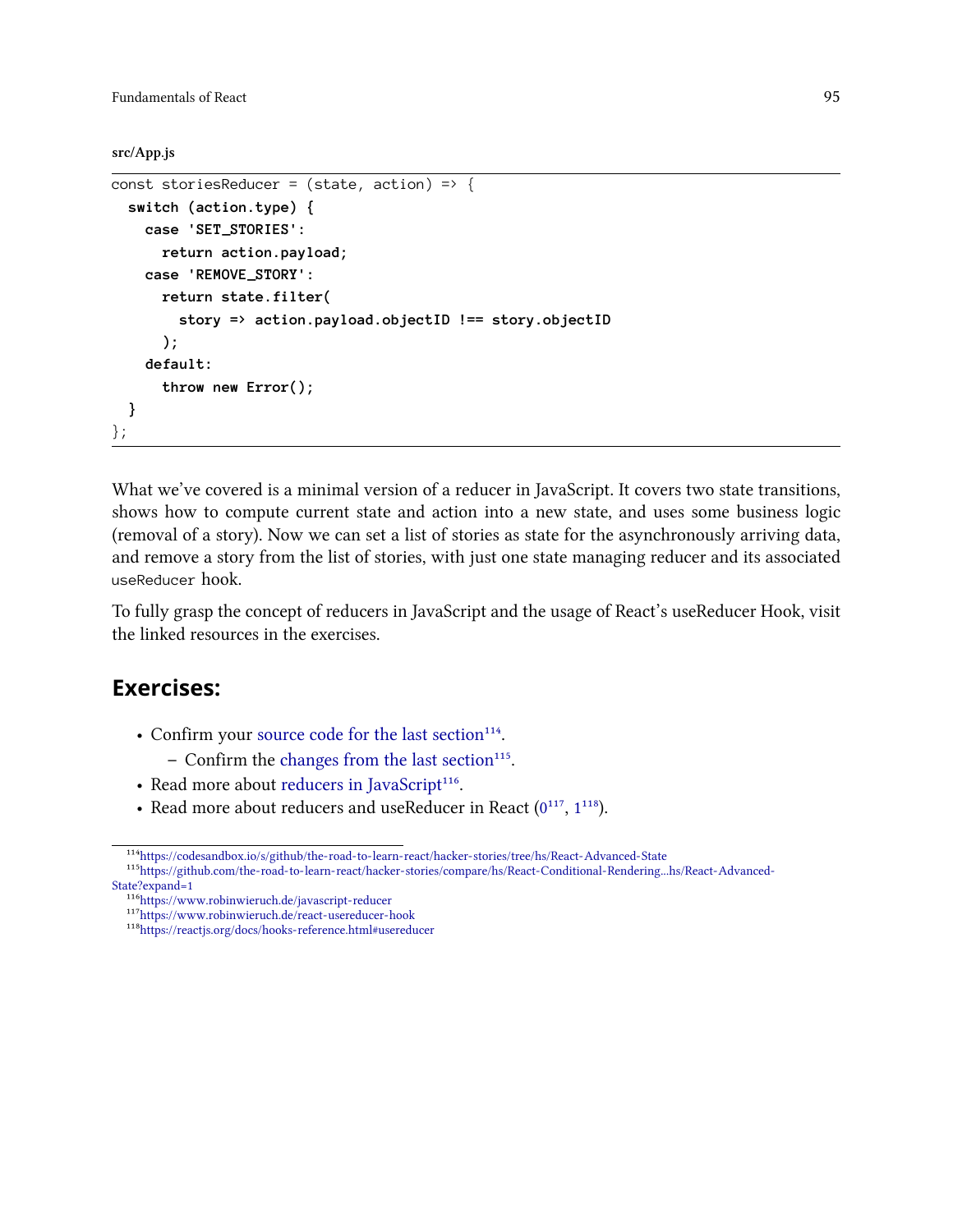## **React Impossible States**

Perhaps you've noticed a disconnect between the single states in the App component, which seem to belong together because of the useState hooks. Technically, all the states related to the asynchronous data belong together, which doesn't only include the stories as actual data, but also their loading and error states.

There is nothing wrong with multiple useState hooks in one React component. Be wary once you see multiple state updater functions in a row, however. These conditional states can lead to **impossible states**, and undesired behavior in the UI. Try changing your pseudo data fetching function to the following to simulate the error handling:

**src/App.js**

```
const getAsyncStories = () =>
 new Promise((resolve, reject) => setTimeout(reject, 2000));
```
The impossible state happens when an error occurs for the asynchronous data. The state for the error is set, but the state for the loading indicator isn't revoked. In the UI, this would lead to an infinite loading indicator and an error message, though it may be better to show the error message only and hide the loading indicator. Impossible states are not easy to spot, which makes them infamous for causing bugs in the UI.

Fortunately, we can improve our chances by moving states that belong together from multiple useState and useReducer hooks into a single useReducer hook. Take the following useState hooks:

**src/App.js**

```
const App = () => {
  ...
  const [stories, dispatchStories] = React.useReducer(
    storiesReducer,
    \lceil]
  );
  const [isLoading, setIsLoading] = React.useState(false);
  const [isError, setIsError] = React.useState(false);
  ...
```
};

Merge them into one useReducer hook for a unified state management and a more complex state object: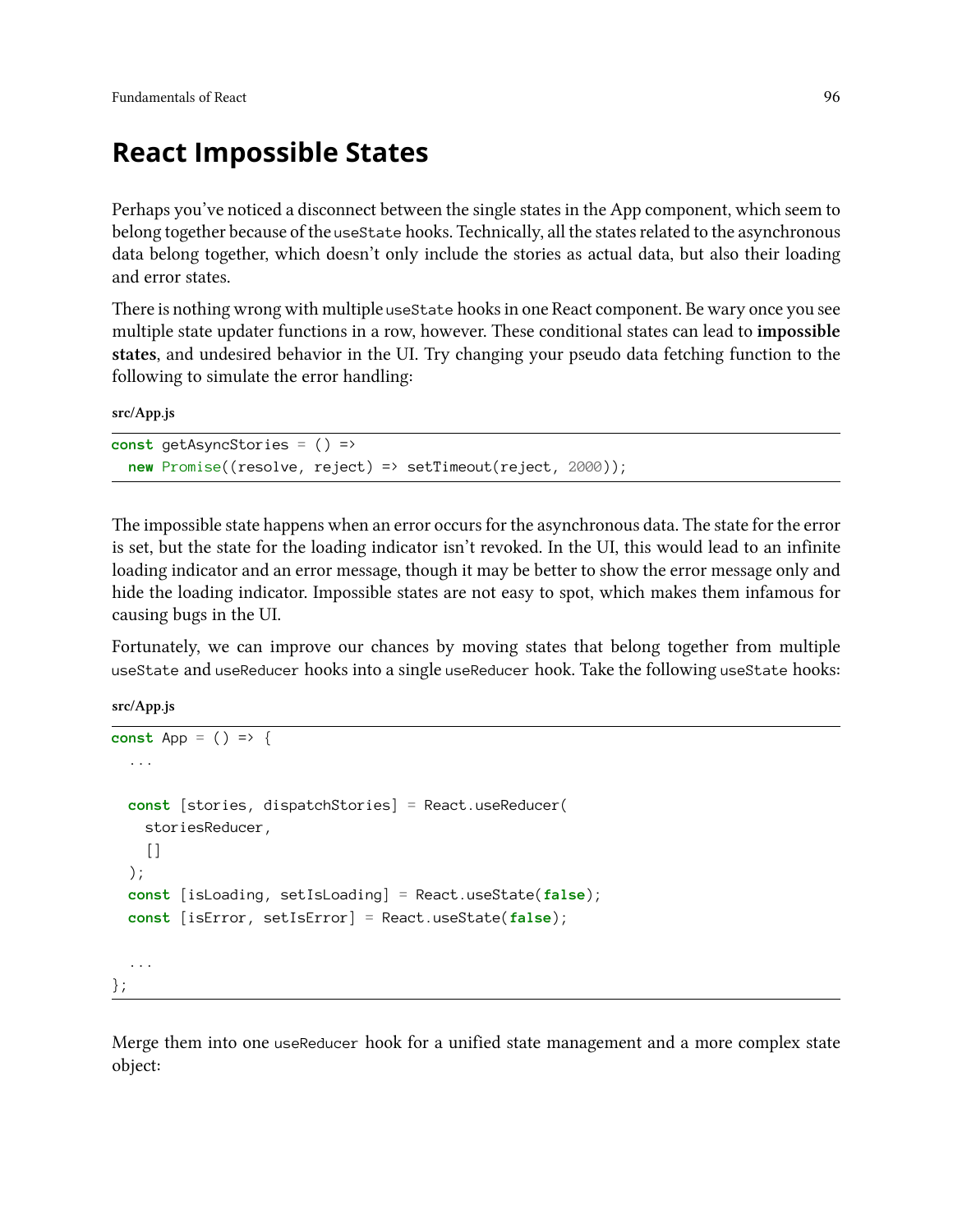```
const App = () => {
  ...
 const [stories, dispatchStories] = React.useReducer(
   storiesReducer,
    { data: [], isLoading: false, isError: false }
  );
  ...
};
```
Everything related to asynchronous data fetching must use the new dispatch function for state transitions:

```
const App = () \Rightarrow {
  ...
  const [stories, dispatchStories] = React.useReducer(
    storiesReducer,
    { data: [], isLoading: false, isError: false }
  );
  React.useEffect() => {
    dispatchStories({ type: 'STORIES_FETCH_INIT' });
    getAsyncStories()
      .then(result \Rightarrow {
        dispatchStories({
          type: 'STORIES_FETCH_SUCCESS',
          payload: result.data.stories,
        });
      })
      . \text{catch}() =>
        dispatchStories({ type: 'STORIES_FETCH_FAILURE' })
      );
  }, []);
  ...
};
```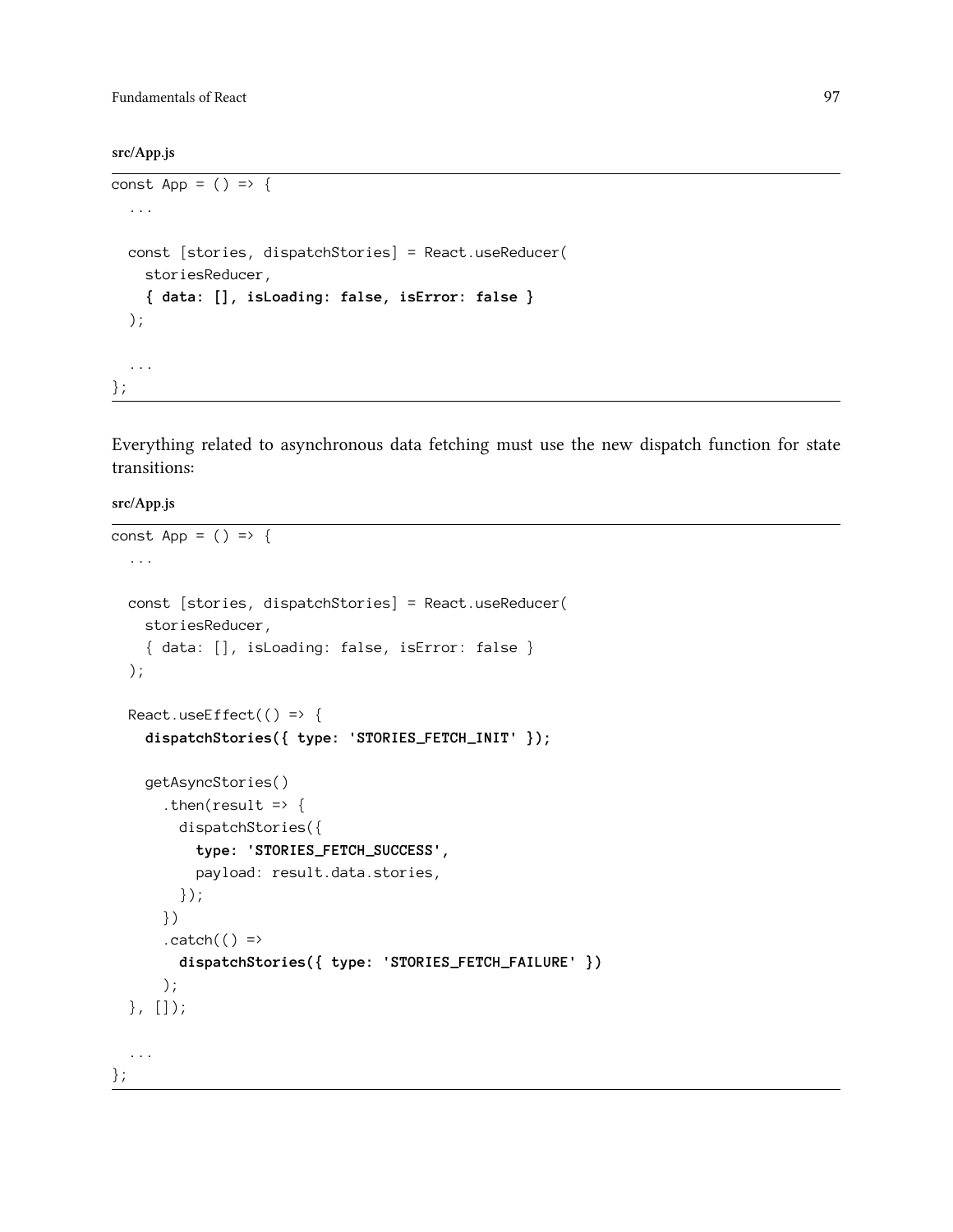Since we introduced new types for state transitions, we must handle them in the storiesReducer reducer function:

```
src/App.js
```

```
const storiesReducer = (state, action) => {
  switch (action.type) {
    case 'STORIES_FETCH_INIT':
      return {
        ...state,
        isLoading: true,
        isError: false,
      };
    case 'STORIES_FETCH_SUCCESS':
      return {
        ...state,
        isLoading: false,
        isError: false,
        data: action.payload,
      };
    case 'STORIES_FETCH_FAILURE':
      return {
        ...state,
        isLoading: false,
        isError: true,
      };
    case 'REMOVE_STORY':
      return {
        ...state,
        data: state.data.filter(
          story => action.payload.objectID !== story.objectID
        ),
      };
    default:
      throw new Error();
  }
};
```
For every state transition, we return a *new state* object which contains all the key/value pairs from the *current state* object (via JavaScript's spread operator) and the new overwriting properties. For example, STORIES\_FETCH\_FAILURE resets the isLoading, but sets the isError boolean flags yet keeps all the other state intact (e.g. stories). That's how we get around the bug introduced earlier, since an error should remove the loading state.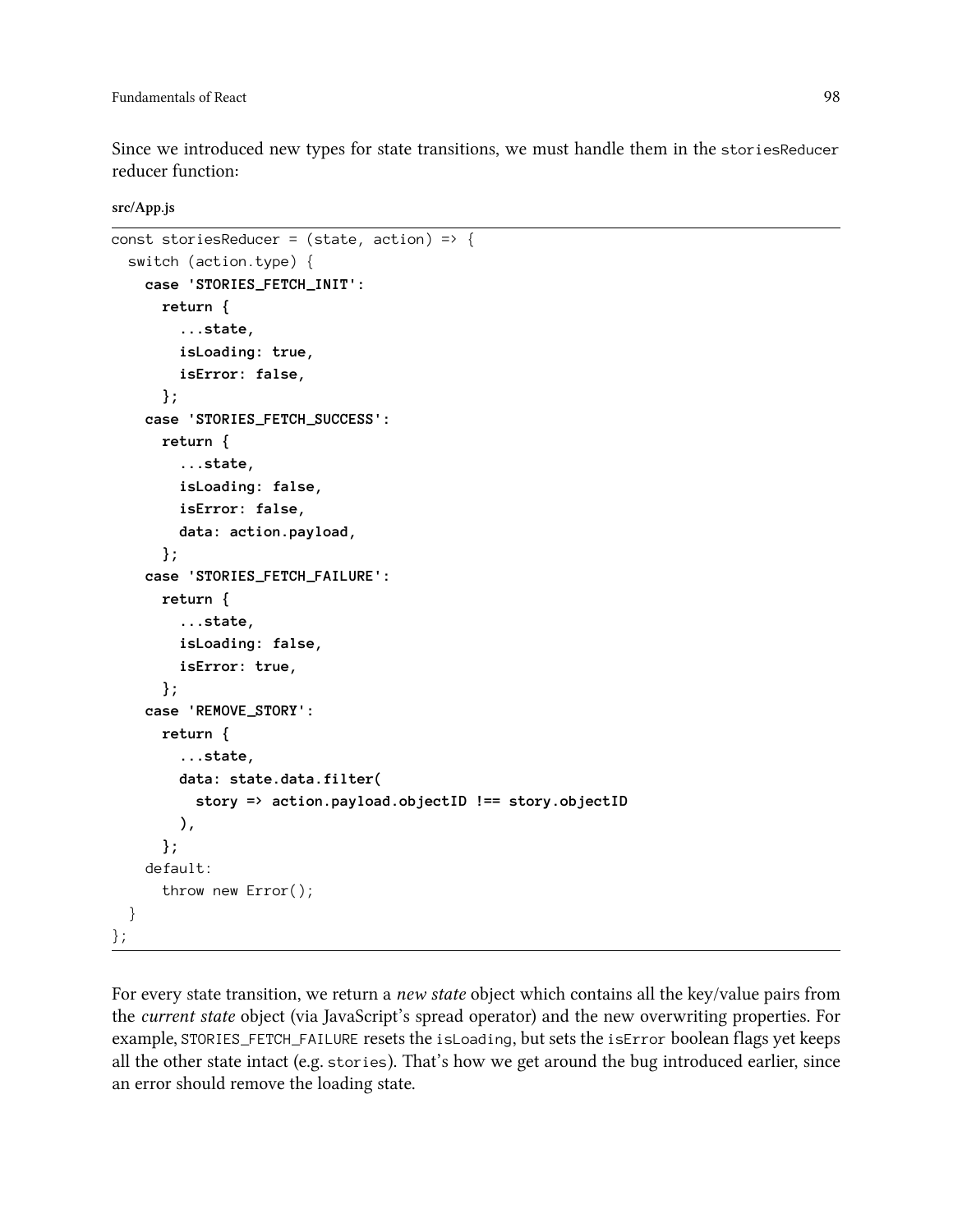Observe how the REMOVE\_STORY action changed as well. It operates on the state.data , not longer just the plain state. The state is a complex object with data, loading and error states rather than just a list of stories. This has to be solved in the remaining code too:

**src/App.js**

```
const App = () => {
  ...
 const [stories, dispatchStories] = React.useReducer(
    storiesReducer,
    { data: [], isLoading: false, isError: false }
  );
  ...
  const searchedStories = stories.data.filter(story =>
    story.title.toLowerCase().includes(searchTerm.toLowerCase())
  );
 return (
    <div>
      ...
      {stories.isError && <p>Something went wrong ...</p>}
      {stories.isLoading ? (
        <p>Loading ...</p>
      ) : (
        <List
          list={searchedStories}
          onRemoveItem={handleRemoveStory}
        />
      )}
    </div>
  );
};
```
Try to use the erroneous data fetching function again and check whether everything works as expected now: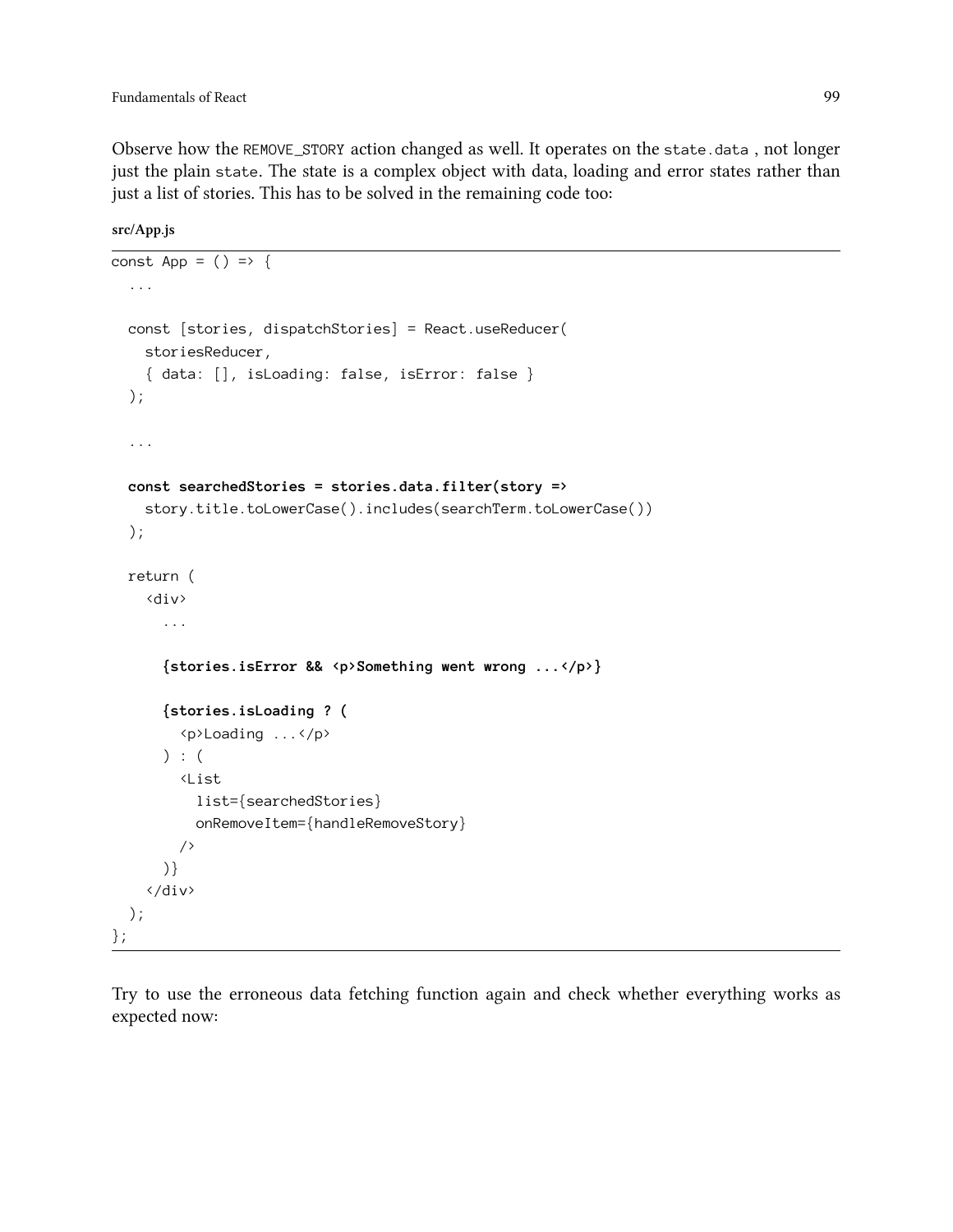Fundamentals of React 100

**src/App.js**

```
const getAsyncStories = () =>
 new Promise((resolve, reject) => setTimeout(reject, 2000));
```
We moved from unreliable state transitions with multiple useState hooks to predictable state transitions with React's useReducer Hook. The state object managed by the reducer encapsulates everything related to the stories, including loading and error state, but also implementation details like removing a story from the list of stories. We didn't get fully rid of impossible states, because it's still possible to leave out a crucial boolean flag like before, but we moved one step closer towards more predictable state management.

#### **Exercises:**

- Confirm your [source code for the last section](https://codesandbox.io/s/github/the-road-to-learn-react/hacker-stories/tree/hs/React-Impossible-States)<sup>119</sup>.
	- Confirm the [changes from the last section](https://github.com/the-road-to-learn-react/hacker-stories/compare/hs/React-Advanced-State...hs/React-Impossible-States?expand=1)<sup>120</sup>.
- Read over the previously linked tutorials about reducers in JavaScript and React.
- Read more about [when to use useState or useReducer in React](https://www.robinwieruch.de/react-usereducer-vs-usestate)<sup>121</sup>.

<span id="page-109-2"></span><span id="page-109-1"></span>120<https://github.com/the-road-to-learn-react/hacker-stories/compare/hs/React-Advanced-State...hs/React-Impossible-States?expand=1> <sup>121</sup><https://www.robinwieruch.de/react-usereducer-vs-usestate>

<span id="page-109-0"></span> $^{\textbf{119}}\textbf{https://codesandbox.io/s/github/the road-to-learn-react/hacker-stories/tree/hs/Reach-Impossible-States}$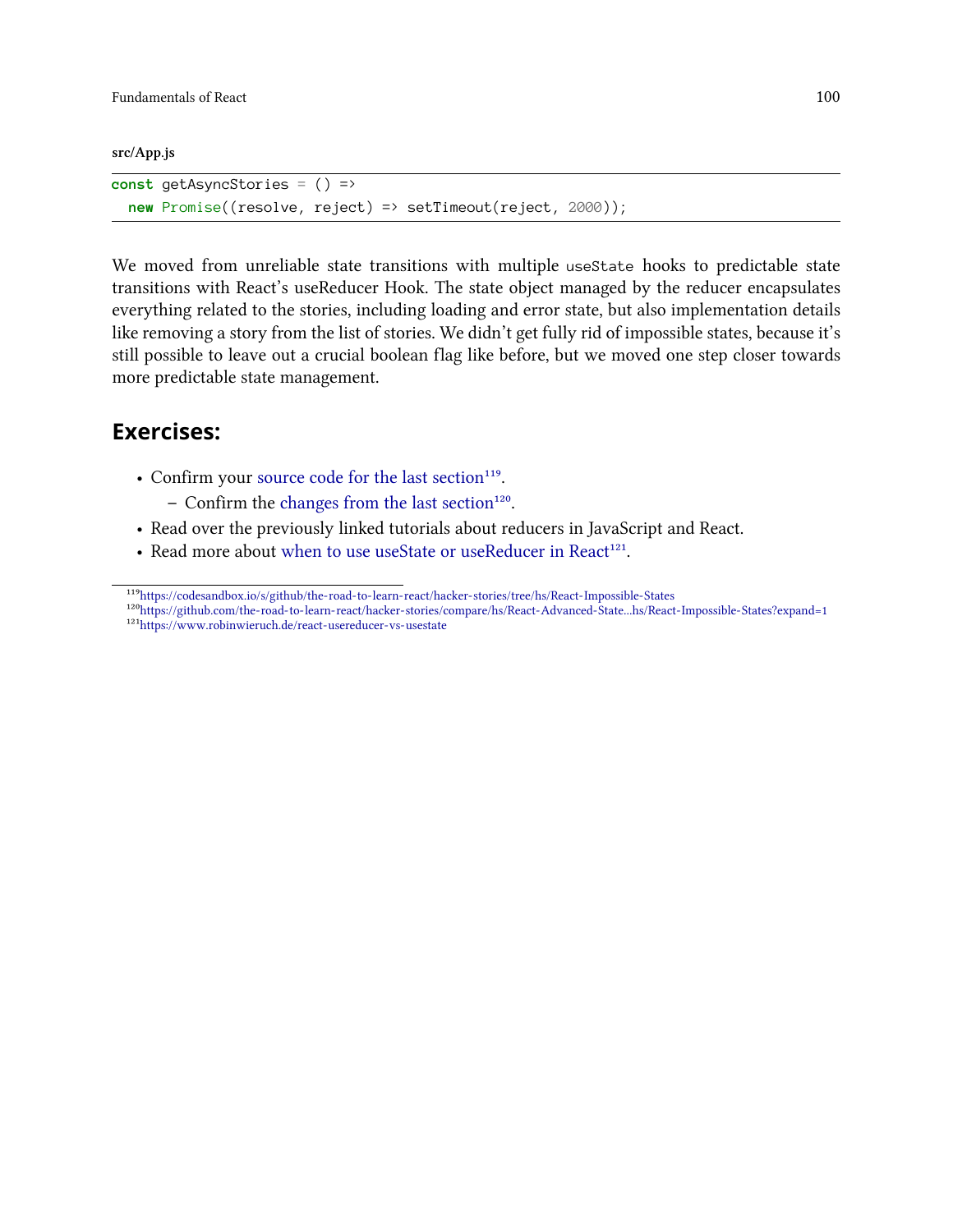## **Data Fetching with React**

We are currently fetching data, but it's still pseudo data coming from a promise we set up ourselves. The lessons up to now about asynchronous React and advanced state management were preparing us to fetch data from a real third-party API. We will use the reliable and informative [Hacker News](https://hn.algolia.com/api)  $API<sup>122</sup>$  $API<sup>122</sup>$  to request popular tech stories.

Instead of using the initialStories array and getAsyncStories function (you can remove these), we will fetch the data directly from the API:

**src/App.js**

```
// A
const API_ENDPOINT = 'https://hn.algolia.com/api/v1/search?query=';
const App = () => {
  ...
  React.useEffect() => {
    dispatchStories({ type: 'STORIES_FETCH_INIT' });
    fetch(`${API_ENDPOINT}react`) // B
      .then(response => response.json()) // C
      .then(result \Rightarrow {
        dispatchStories({
          type: 'STORIES_FETCH_SUCCESS',
          payload: result.hits, // D
        });
      })
      . \text{catch}() =>
        dispatchStories({ type: 'STORIES_FETCH_FAILURE' })
      );
  }, []);
  ...
};
```
First, the API\_ENDPOINT (A) is used to fetch popular tech stories for a certain query (a search topic). In this case, we fetch stories about React (B). Second, the native browser's [fetch API](https://developer.mozilla.org/en-US/docs/Web/API/Fetch_API)<sup>123</sup> is used to make this request (B). For the fetch API, the response needs to be translated into JSON (C). Finally, the returned result follows a different data structure (D), which we send as payload to our component's state.

<span id="page-110-0"></span><sup>122</sup><https://hn.algolia.com/api>

<span id="page-110-1"></span><sup>123</sup>[https://developer.mozilla.org/en-US/docs/Web/API/Fetch\\_API](https://developer.mozilla.org/en-US/docs/Web/API/Fetch_API)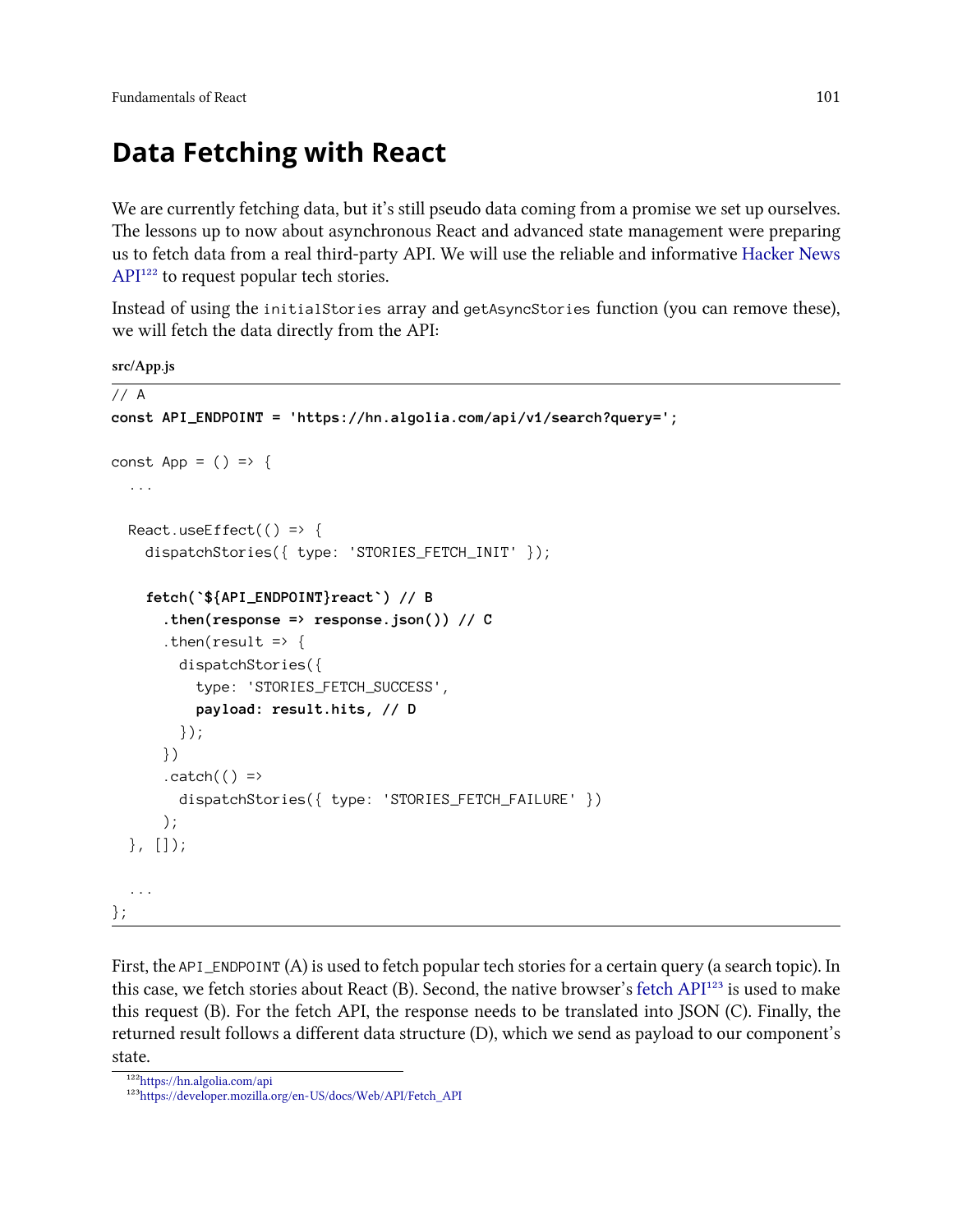In the previous code example we used [JavaScript's Template Literals](https://developer.mozilla.org/en-US/docs/Web/JavaScript/Reference/Template_literals)<sup>124</sup> for a string interpolation. When this feature wasn't available in JavaScript, we'd have used the + operator on strings instead:

**Code Playground**

```
const greeting = 'Hello';
// + operator
const welcome = greeting + ' React';
console.log(welcome);
// Hello React
// template literals
const anotherWelcome = `${greeting} React`;
console.log(anotherWelcome);
// Hello React
```
Check your browser to see stories related to the initial query fetched from the Hacker News API. Since we used the same data structure for a story for the sample stories, we didn't need to change anything, and it's still possible to filter the stories after fetching them with the search feature. We will change this behavior in one of the next sections. For the App component, there wasn't much data fetching to implement here, though it's all part of learning how to manage asynchronous data as state in React.

- Confirm your [source code for the last section](https://codesandbox.io/s/github/the-road-to-learn-react/hacker-stories/tree/hs/Data-Fetching-with-React)<sup>125</sup>.
	- Confirm the [changes from the last section](https://github.com/the-road-to-learn-react/hacker-stories/compare/hs/React-Impossible-States...hs/Data-Fetching-with-React?expand=1)<sup>126</sup>.
- Read through [Hacker News](https://news.ycombinator.com/)<sup>127</sup> and its [API](https://hn.algolia.com/api)<sup>128</sup>.
- Read more about [the browser native fetch API](https://developer.mozilla.org/en-US/docs/Web/API/Fetch_API)<sup>129</sup> for connecting to remote APIs.
- Read more about [JavaScript's Template Literals](https://developer.mozilla.org/en-US/docs/Web/JavaScript/Reference/Template_literals)<sup>130</sup>.

<span id="page-111-0"></span><sup>124</sup>[https://developer.mozilla.org/en-US/docs/Web/JavaScript/Reference/Template\\_literals](https://developer.mozilla.org/en-US/docs/Web/JavaScript/Reference/Template_literals)

<span id="page-111-2"></span><span id="page-111-1"></span><sup>&</sup>lt;sup>125</sup><https://codesandbox.io/s/github/the-road-to-learn-react/hacker-stories/tree/hs/Data-Fetching-with-React>

<sup>126</sup>[https://github.com/the-road-to-learn-react/hacker-stories/compare/hs/React-Impossible-States...hs/Data-Fetching-with-React?](https://github.com/the-road-to-learn-react/hacker-stories/compare/hs/React-Impossible-States...hs/Data-Fetching-with-React?expand=1) [expand=1](https://github.com/the-road-to-learn-react/hacker-stories/compare/hs/React-Impossible-States...hs/Data-Fetching-with-React?expand=1)

<span id="page-111-3"></span><sup>127</sup><https://news.ycombinator.com/>

<span id="page-111-4"></span> $\frac{128 \text{https://hn.algolia.com/api}}{}$  $\frac{128 \text{https://hn.algolia.com/api}}{}$  $\frac{128 \text{https://hn.algolia.com/api}}{}$ 

<span id="page-111-5"></span><sup>129</sup>[https://developer.mozilla.org/en-US/docs/Web/API/Fetch\\_API](https://developer.mozilla.org/en-US/docs/Web/API/Fetch_API)

<span id="page-111-6"></span><sup>130</sup>[https://developer.mozilla.org/en-US/docs/Web/JavaScript/Reference/Template\\_literals](https://developer.mozilla.org/en-US/docs/Web/JavaScript/Reference/Template_literals)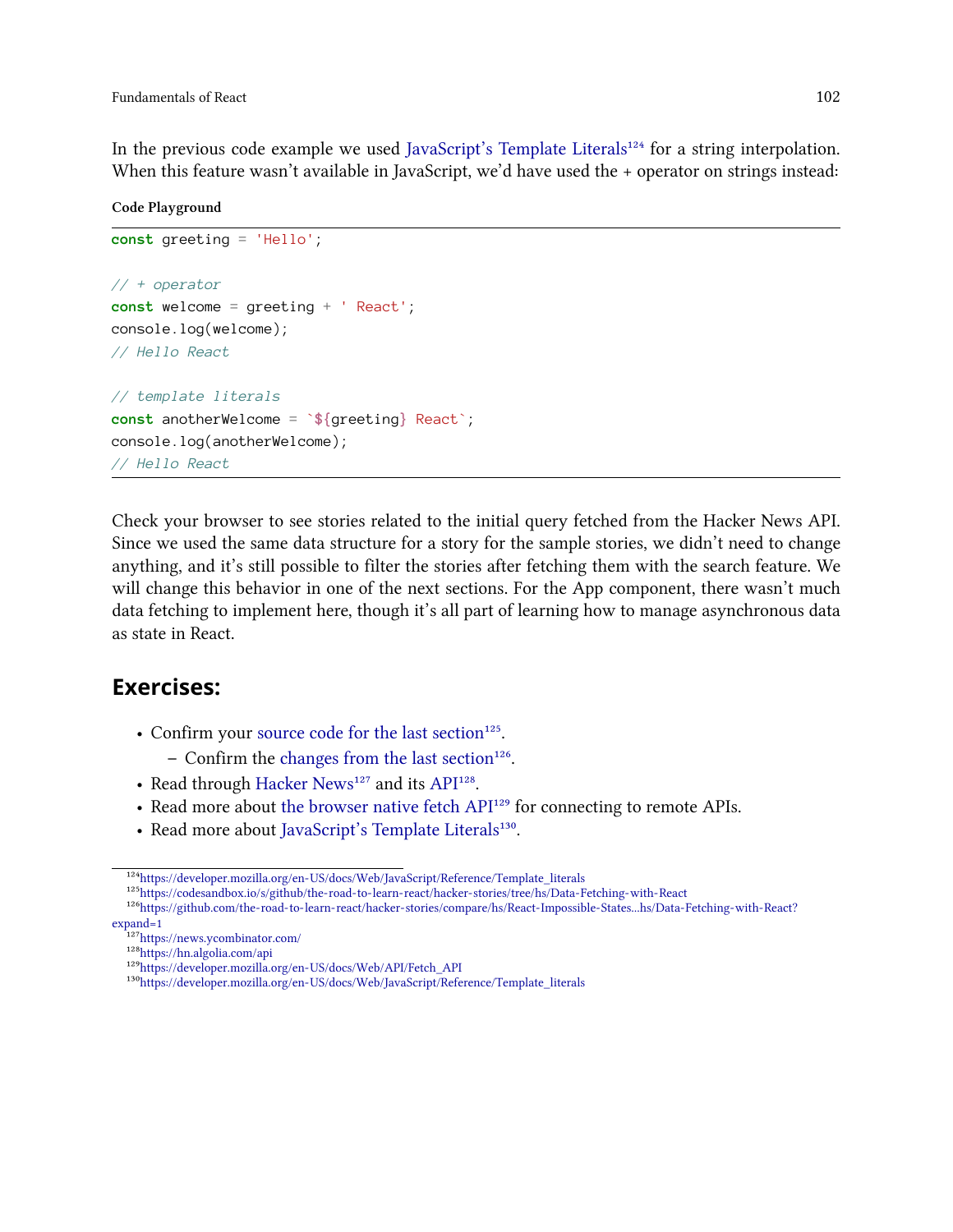## **Data Re-Fetching in React**

So far, the App component fetches a list of stories once with a predefined query (react). After that, users can search for stories on the client-side. Now we'll move this feature from client-side to serverside searching, using the actual searchTerm as a dynamic query for the API request.

First, remove searchedStories, because we will receive the stories searched from the API. Pass only the regular stories to the List component:

**src/App.js**

```
const App = () => {
  ...
  return (
    <div>
      ...
      {stories.isLoading ? (
         <p>Loading ...</p>
      ) : (
         <List list={stories.data} onRemoveItem={handleRemoveStory} />
      )}
    \langle/div\rangle);
};
```
And second, instead of using a hardcoded search term like before, use the actual searchTerm from the component's state. If searchTerm is an empty string, do nothing:

**src/App.js**

```
const App = () => {
  ...
  React.useEffect() => {
    if (searchTerm === '') return;
    dispatchStories({ type: 'STORIES_FETCH_INIT' });
    fetch(`${API_ENDPOINT}${searchTerm}`)
      .then(response \Rightarrow response.json())
      .then(result \Rightarrow {
        dispatchStories({
```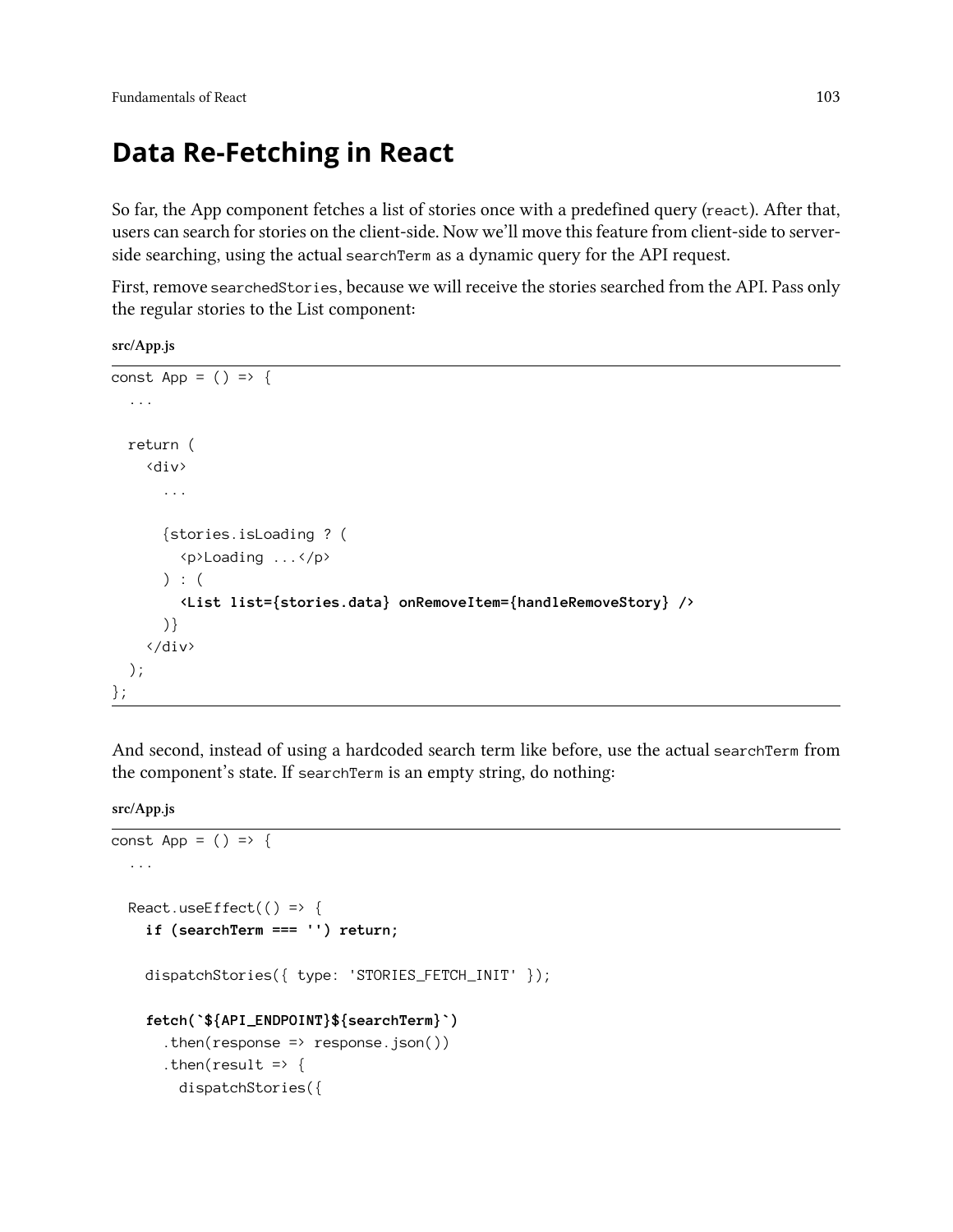```
type: 'STORIES_FETCH_SUCCESS',
          payload: result.hits,
        });
      })
      . \text{catch}() =>
        dispatchStories({ type: 'STORIES_FETCH_FAILURE' })
      );
 }, []);
  ...
};
```
The initial search respects the search term now, so we'll implement data refetching. If the searchTerm changes, run the side-effect for the data fetching again. If searchTerm is not present (e.g. null, empty string, undefined), do nothing (as a more generalized condition):

**src/App.js**

```
const App = () => {
  ...
  React.useEffect( ) = > {
    if (!searchTerm) return;
    dispatchStories({ type: 'STORIES_FETCH_INIT' });
    fetch(`${API_ENDPOINT}${searchTerm}`)
      .then(response \Rightarrow response.json())
      .then(result \Rightarrow {
        dispatchStories({
          type: 'STORIES_FETCH_SUCCESS',
          payload: result.hits,
        });
      })
      . \text{catch}() =>
        dispatchStories({ type: 'STORIES_FETCH_FAILURE' })
      );
  }, [searchTerm]);
  ...
};
```
We changed the feature from a client-side to server-side search. Instead of filtering a predefined list of stories on the client, the searchTerm is used to fetch a server-side filtered list. The server-side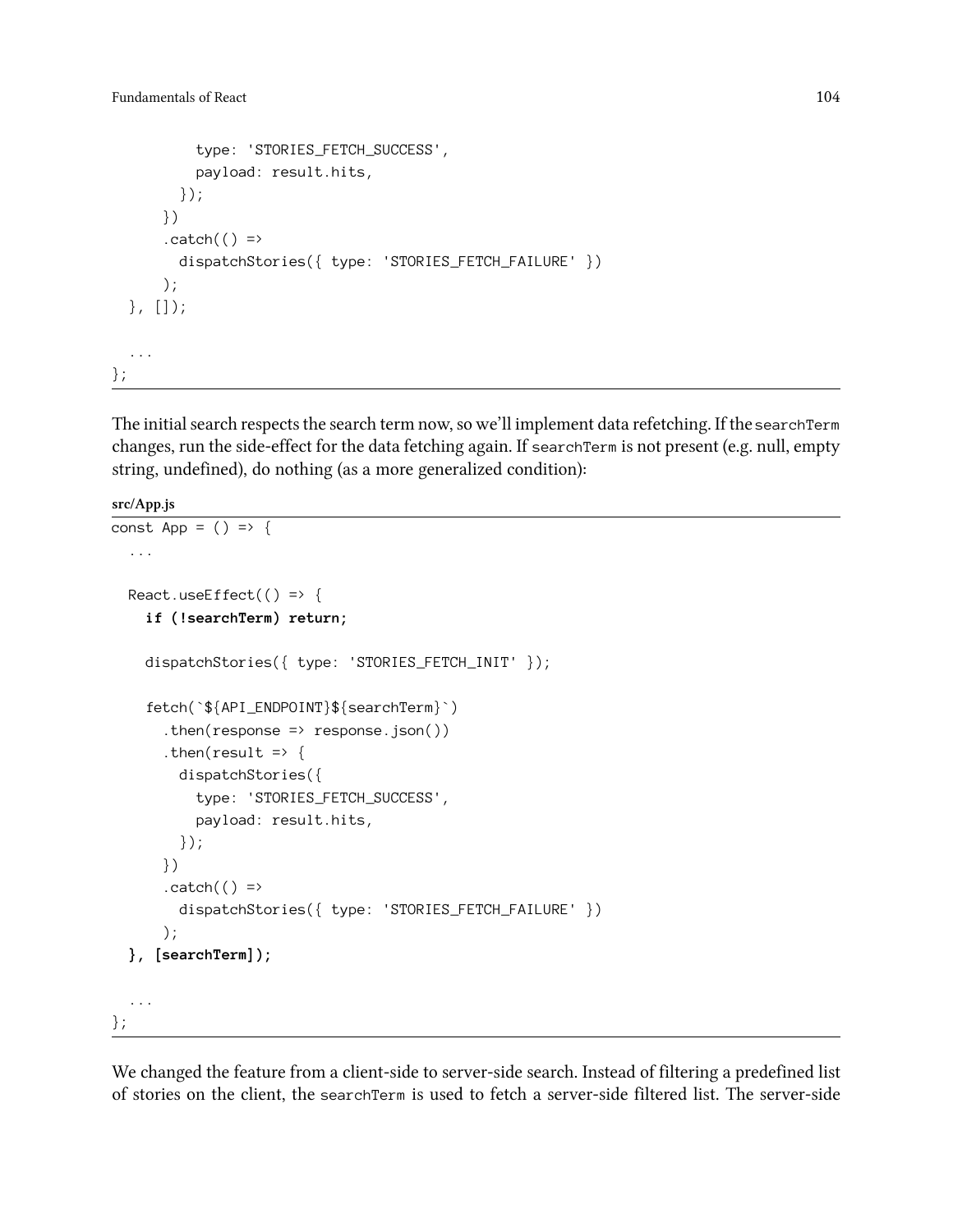search happens for the initial data fetching, but also for data fetching if the searchTerm changes. The feature is fully server-side now.

Re-fetching data each time someone types into the input field isn't optimal, so we'll correct that soon. Because this implementation stresses the API, you might experience errors if you use requests too often.

- Confirm your [source code for the last section](https://codesandbox.io/s/github/the-road-to-learn-react/hacker-stories/tree/hs/Data-Re-Fetching-in-React)<sup>131</sup>.
	- Confirm the [changes from the last section](https://github.com/the-road-to-learn-react/hacker-stories/compare/hs/Data-Fetching-with-React...hs/Data-Re-Fetching-in-React?expand=1)<sup>132</sup>.

<span id="page-114-0"></span><sup>&</sup>lt;sup>131</sup><https://codesandbox.io/s/github/the-road-to-learn-react/hacker-stories/tree/hs/Data-Re-Fetching-in-React>

<span id="page-114-1"></span><sup>132</sup>[https://github.com/the-road-to-learn-react/hacker-stories/compare/hs/Data-Fetching-with-React...hs/Data-Re-Fetching-in-](https://github.com/the-road-to-learn-react/hacker-stories/compare/hs/Data-Fetching-with-React...hs/Data-Re-Fetching-in-React?expand=1)[React?expand=1](https://github.com/the-road-to-learn-react/hacker-stories/compare/hs/Data-Fetching-with-React...hs/Data-Re-Fetching-in-React?expand=1)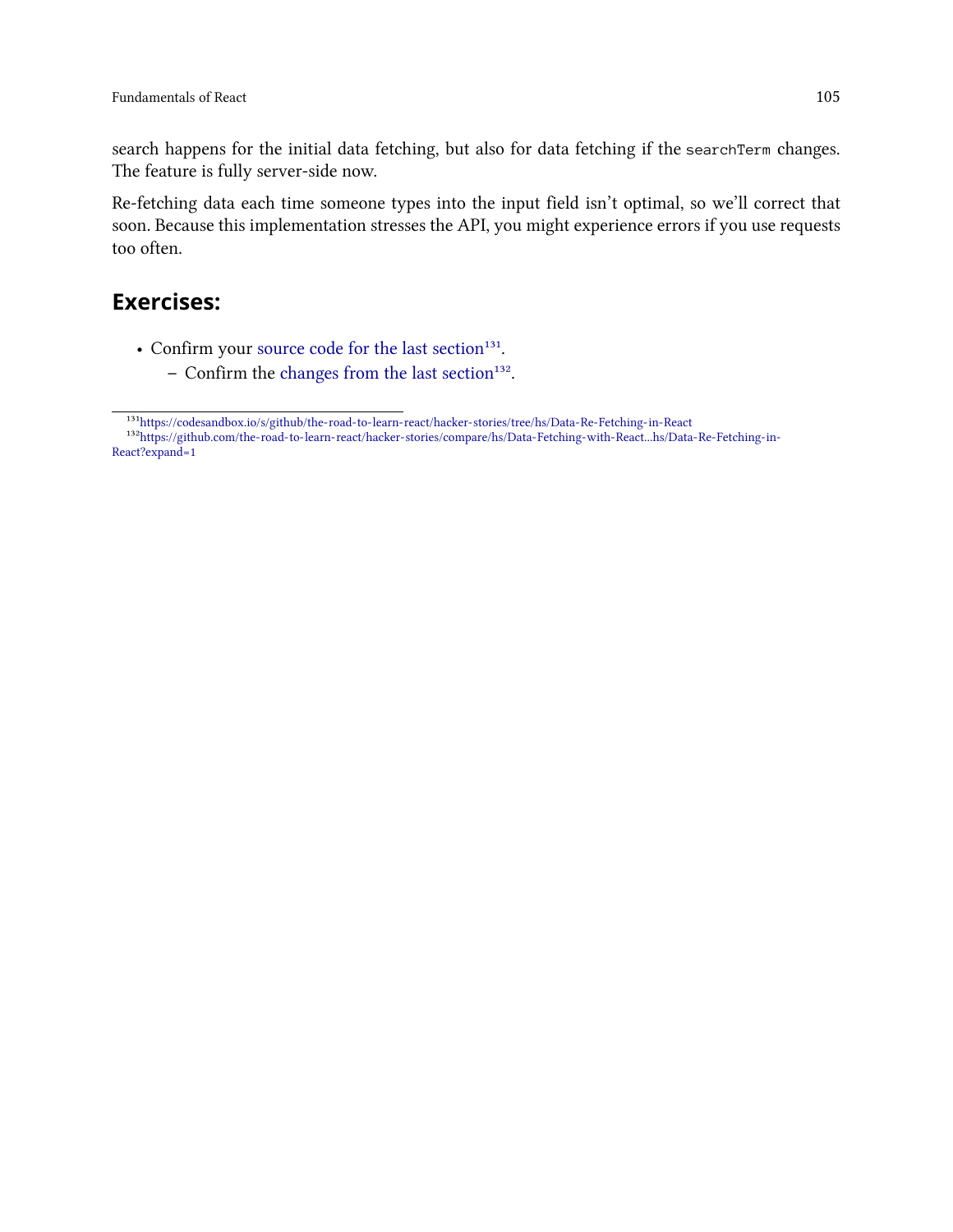## **Memoized Handler in React (Advanced)**

The previous sections have taught you about handlers, callback handlers, and inline handlers. Now we'll introduce a **memoized handler**, which can be applied on top of handlers and callback handlers. For the sake of learning, we will move all the data fetching logic into a standalone function outside the side-effect  $(A)$ ; wrap it into a useCallback hook  $(B)$ ; and then invoke it in the useEffect hook (C):

**src/App.js**

```
const App = () \Rightarrow {
  ...
  // A
  const handleFetchStories = React.useCallback(() => {
    if (!searchTerm) return;
    dispatchStories({ type: 'STORIES_FETCH_INIT' });
    fetch(`${API_ENDPOINT}${searchTerm}`)
      . then(response => response.json())
      .then(result \Rightarrow {
        dispatchStories({
          type: 'STORIES_FETCH_SUCCESS',
          payload: result.hits,
        });
      })
      . \text{catch}() =>
        dispatchStories({ type: 'STORIES_FETCH_FAILURE' })
      );
  }, [searchTerm]); // E
  React.useEffect() => {
    handleFetchStories(); // C
  }, [handleFetchStories]); // D
  ...
};
```
The application behaves the same; only the implementation logic has been refactored. Instead of using the data fetching logic anonymously in a side-effect, we made it available as a function for the application.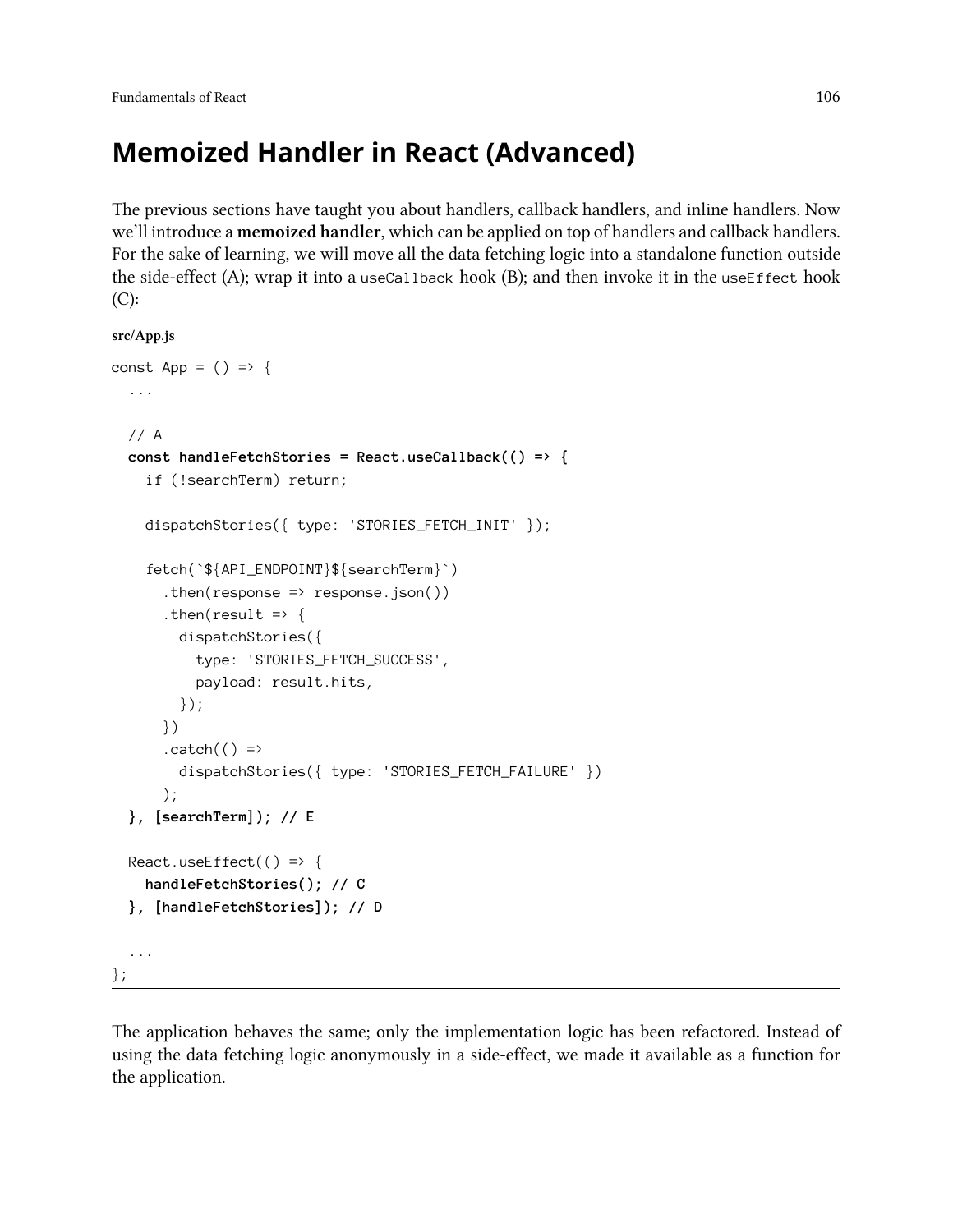Let's explore why React's useCallback Hook is needed here. This hook creates a memoized function every time its dependency array (E) changes. As a result, the useEffect hook runs again (C) because it depends on the new function (D):

#### **Visualization**

- 1. change: searchTerm
- 2. implicit change: handleFetchStories
- 3. run: side-effect

If we didn't create a memoized function with React's useCallback Hook, a new handleFetchStories function would be created with each App component is rendered. The handleFetchStories function would be created each time, and would be executed in the useEffect hook to fetch data. The fetched data is then stored as state in the component. Because the state of the component changed, the component re-renders and creates a new handleFetchStories function. The side-effect would be triggered to fetch data, and we'd be stuck in an endless loop:

**Visualization**

```
1. define: handleFetchStories
2. run: side-effect
3. update: state
4. re-render: component
5. re-define: handleFetchStories
6. run: side-effect
...
```
The useCallback hook changes the function only when the search term changes. That's when we want to trigger a re-fetch of the data, because the input field has new input and we want to see the new data displayed in our list.

By moving the data fetching function outside the useEffect hook, it becomes reusable for other parts of the application. We won't use it just yet, but it is a way to understand the useCallback hook. Now the useEffect hook runs implicitly when the searchTerm changes, because the handleFetchStories is re-defined each time the searchTerm changes. Since the useEffect hook depends on the handleFetchStories, the side-effect for data fetching runs again.

- Confirm your [source code for the last section](https://codesandbox.io/s/github/the-road-to-learn-react/hacker-stories/tree/hs/Memoized-Handler-in-React)<sup>133</sup>. **–** Confirm the [changes from the last section](https://github.com/the-road-to-learn-react/hacker-stories/compare/hs/Data-Re-Fetching-in-React...hs/Memoized-Handler-in-React?expand=1)<sup>134</sup>.
- Read more about [React's useCallback Hook](https://reactjs.org/docs/hooks-reference.html#usecallback)<sup>135</sup>.

<span id="page-116-1"></span><span id="page-116-0"></span><sup>&</sup>lt;sup>133</sup><https://codesandbox.io/s/github/the-road-to-learn-react/hacker-stories/tree/hs/Memoized-Handler-in-React>  $^{134}\mathrm{https://github.com/the road-to-learn-react/hacker-stories/compare/hs/Data-Re-Fetching-in-React...hs/Memoized-Handler-in-$ [React?expand=1](https://github.com/the-road-to-learn-react/hacker-stories/compare/hs/Data-Re-Fetching-in-React...hs/Memoized-Handler-in-React?expand=1)

<span id="page-116-2"></span><sup>135</sup><https://reactjs.org/docs/hooks-reference.html#usecallback>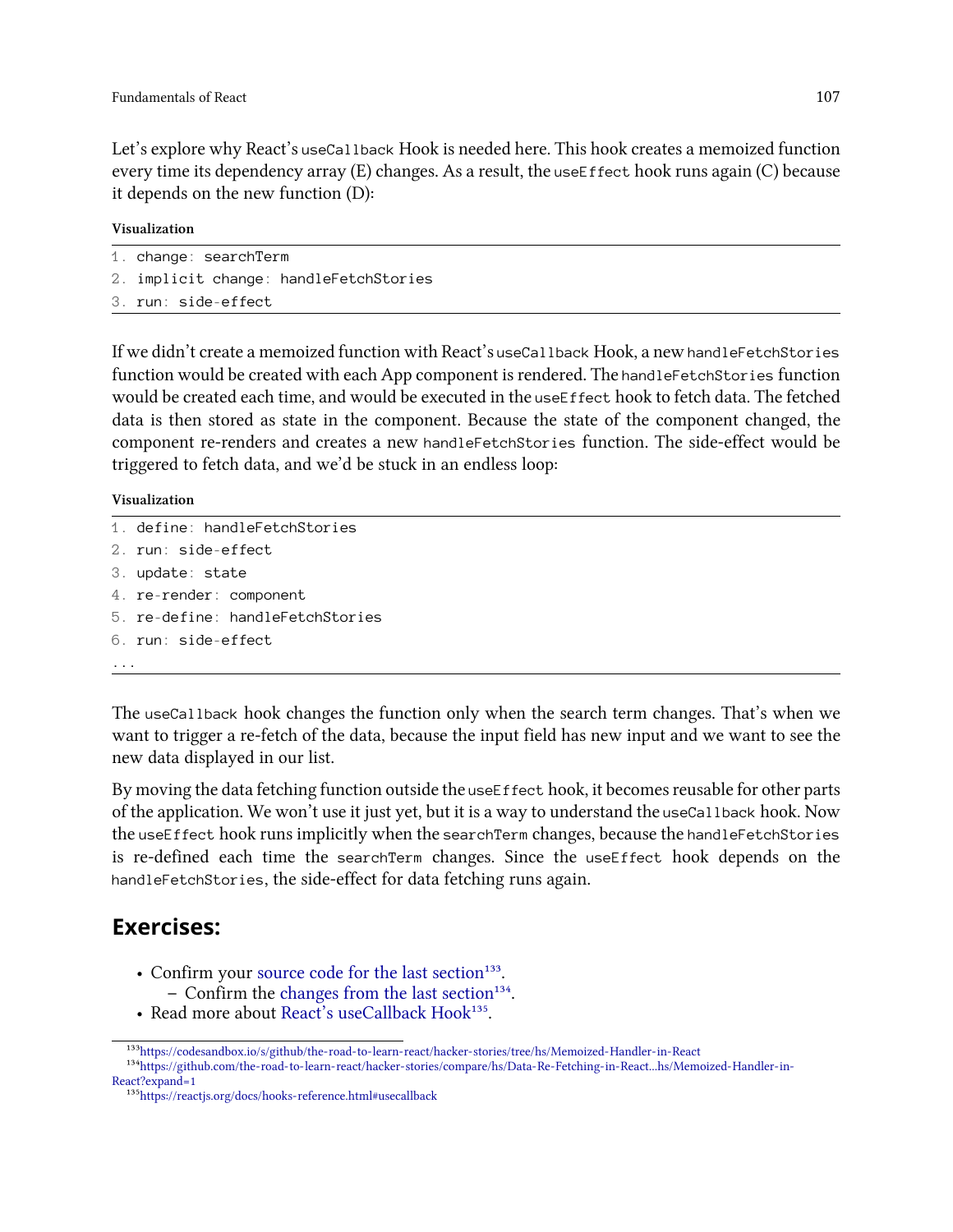Fundamentals of React 208 and 208 and 208 and 208 and 208 and 208 and 208 and 208 and 208 and 208 and 208 and 208 and 208 and 208 and 208 and 208 and 208 and 208 and 208 and 208 and 208 and 208 and 208 and 208 and 208 and

## **Explicit Data Fetching with React**

Re-fetching all data each time someone types in the input field isn't optimal. Since we're using a third-party API to fetch the data, its internals are out of our reach. Eventually, we will incur [rate](https://en.wikipedia.org/wiki/Rate_limiting) [limiting](https://en.wikipedia.org/wiki/Rate_limiting)<sup>136</sup>, which returns an error instead of data.

To solve this problem, change the implementation details from implicit to explicit data (re-)fetching. In other words, the application will refetch data only if someone clicks a confirmation button. First, add a button element for the confirmation to the JSX:

**src/App.js**

```
const App = () => {
  ...
 return (
    <div>
      <h1>My Hacker Stories</h1>
      <InputWithLabel
        id="search"
        value={searchTerm}
        isFocused
        onInputChange={handleSearchInput}
      >
        <strong>Search:</strong>
      </InputWithLabel>
      <button
        type="button"
        disabled={!searchTerm}
        onClick={handleSearchSubmit}
      >
        Submit
      </button>
      ...
    \langle/div\rangle);
};
```
Second, the handler, input, and button handler receive implementation logic to update the component's state. The input field handler still updates the searchTerm; the button handler sets the url

<span id="page-117-0"></span><sup>136</sup>[https://en.wikipedia.org/wiki/Rate\\_limiting](https://en.wikipedia.org/wiki/Rate_limiting)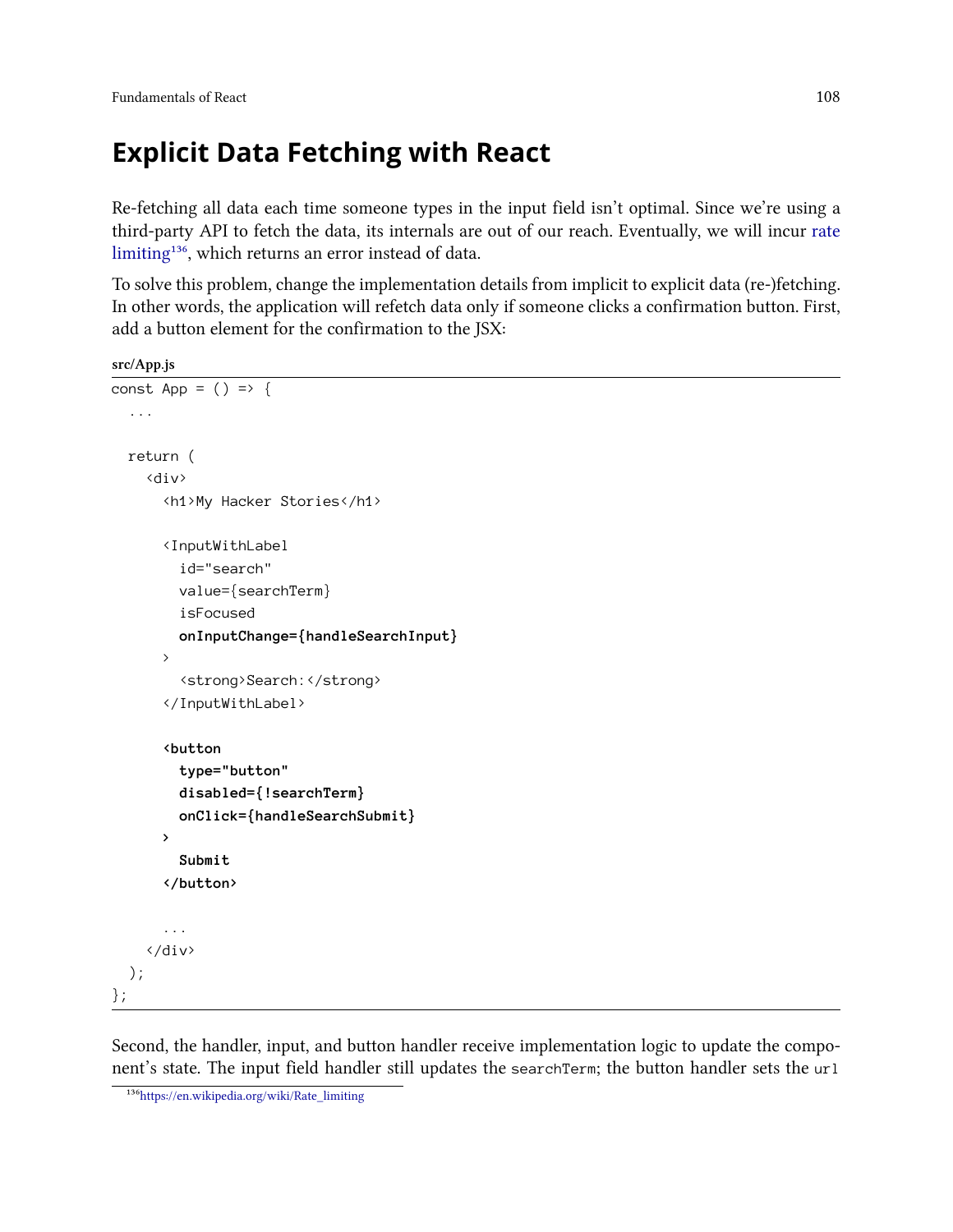derived from the *current* searchTerm and the static API URL as a new state:

**src/App.js**

```
const App = () => {
 const [searchTerm, setSearchTerm] = useSemiPersistentState(
    'search',
    'React'
 );
 const [url, setUrl] = React.useState(
    `${API_ENDPOINT}${searchTerm}`
 );
  ...
 const handleSearchInput = event => {
   setSearchTerm(event.target.value);
 };
 const handleSearchSubmit = () => {
    setUrl(`${API_ENDPOINT}${searchTerm}`);
 };
  ...
};
```
Third, instead of running the data fetching side-effect on every searchTerm change – which would happen each time the input field's value changes - the ur1 is used. The ur1 is set explicitly by the user when the search is confirmed via our new button:

**src/App.js**

```
const App = () => {
  ...
  const handleFetchStories = React.useCallback( ) => \{dispatchStories({ type: 'STORIES_FETCH_INIT' });
    fetch(url)
      . then(response => response.json())
      .then(result => {
        dispatchStories({
          type: 'STORIES_FETCH_SUCCESS',
          payload: result.hits,
```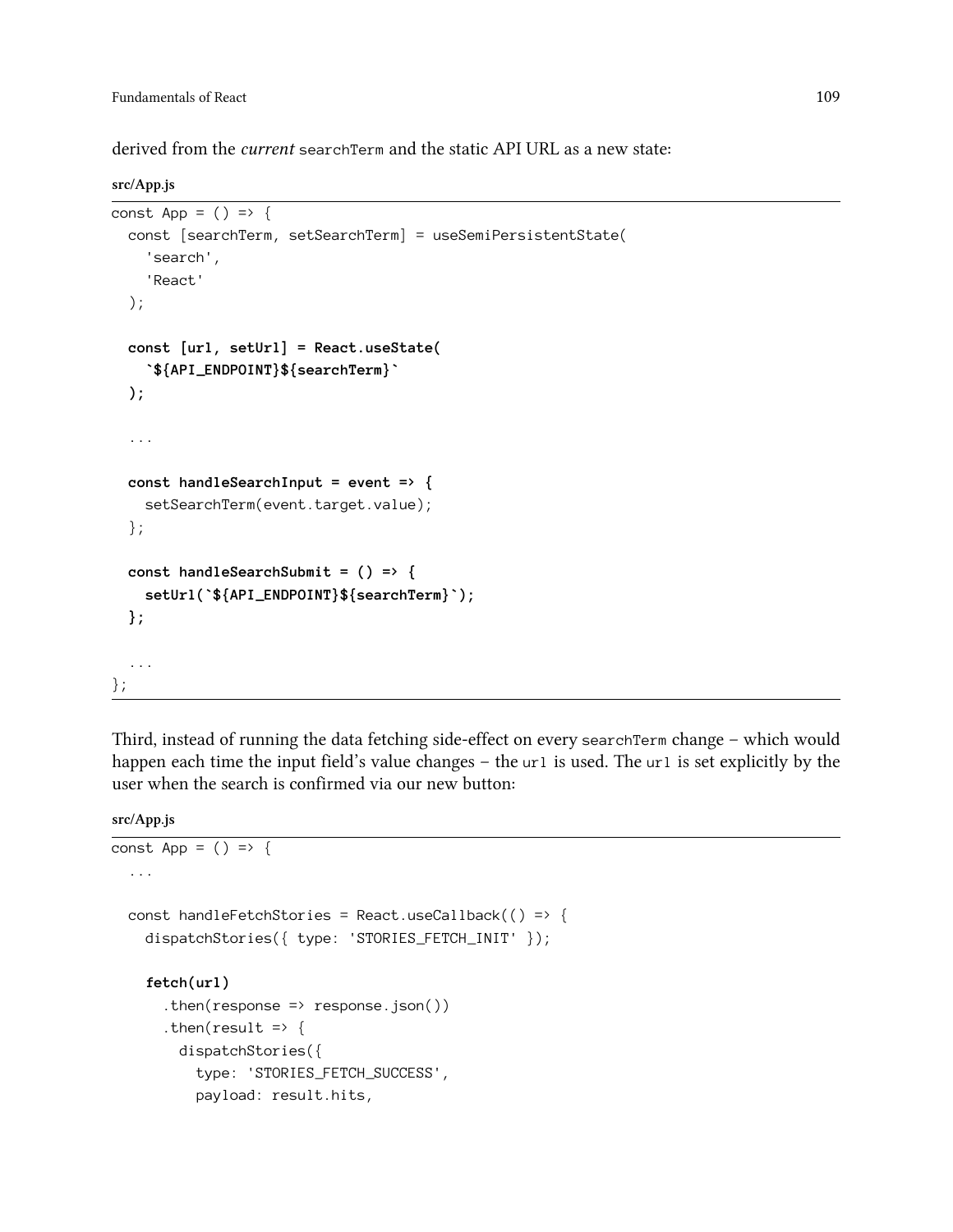```
});
      })
      . \text{catch}() =>
        dispatchStories({ type: 'STORIES_FETCH_FAILURE' })
      );
  }, [url]);
  React.useEffect() => {
    handleFetchStories();
  }, [handleFetchStories]);
  ...
};
```
Before the searchTerm was used for two cases: updating the input field's state and activating the sideeffect for fetching data. Too many responsibilities one may would have said. Now it's only used for the former. A second state called url got introduced for triggering the side-effect for fetching data which only happens when a user clicks the confirmation button.

- Confirm your [source code for the last section](https://codesandbox.io/s/github/the-road-to-learn-react/hacker-stories/tree/hs/Explicit-Data-Fetching-with-React)<sup>137</sup>.
	- **–** Confirm the [changes from the last section](https://github.com/the-road-to-learn-react/hacker-stories/compare/hs/Memoized-Handler-in-React...hs/Explicit-Data-Fetching-with-React?expand=1)<sup>138</sup>.
- Why is useState instead of useSemiPersistentState used for the url state management?
- Why is there no check for an empty searchTerm in the handleFetchStories function anymore?

<span id="page-119-1"></span><span id="page-119-0"></span><sup>137</sup><https://codesandbox.io/s/github/the-road-to-learn-react/hacker-stories/tree/hs/Explicit-Data-Fetching-with-React> 138[https://github.com/the-road-to-learn-react/hacker-stories/compare/hs/Memoized-Handler-in-React...hs/Explicit-Data-Fetching-with-](https://github.com/the-road-to-learn-react/hacker-stories/compare/hs/Memoized-Handler-in-React...hs/Explicit-Data-Fetching-with-React?expand=1)[React?expand=1](https://github.com/the-road-to-learn-react/hacker-stories/compare/hs/Memoized-Handler-in-React...hs/Explicit-Data-Fetching-with-React?expand=1)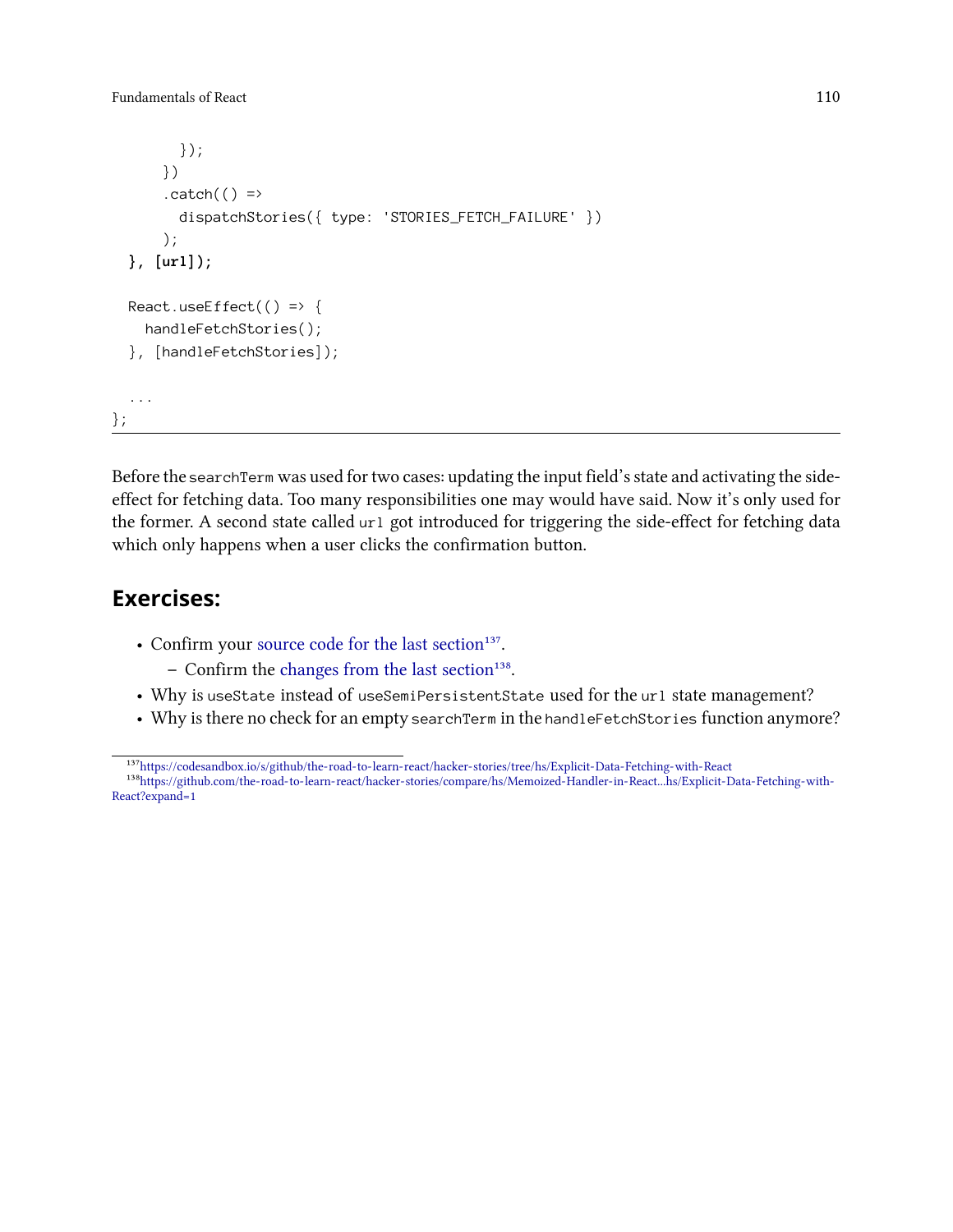## **Third-Party Libraries in React**

We previously introduced the native fetch API to complete requests to the Hacker News API, which the browser provides. Not all browsers support this, however, especially the older ones. Also, once you start testing your application in a [headless browser environment](https://en.wikipedia.org/wiki/Headless_browser)<sup>139</sup>, issues can arise with the fetch API. There are a couple of ways to make fetch work in older browsers [\(polyfills](https://en.wikipedia.org/wiki/Polyfill_(programming))<sup>140</sup>) and in tests (isomorphic fetch), but these concepts are a bit off-task for the purpose of this learning experience.

One alternative is to substitute the native fetch API with a stable library like [axios](https://github.com/axios/axios)<sup>141</sup>, which performs asynchronous requests to remote APIs. In this section, we will discover how to substitute a library–a native API of the browser in this case–with another library from the npm registry. First, install axios on the command line:

**Command Line**

```
npm install axios
```
Second, import axios in your App component's file:

**src/App.js**

```
import React from 'react';
import axios from 'axios';
```
...

You can use axios instead of fetch, and its usage looks almost identical to the native fetch API. It takes the URL as an argument and returns a promise. You don't have to transform the returned response to JSON anymore, since axios wraps the result into a data object in JavaScript. Just make sure to adapt your code to the returned data structure:

**src/App.js**

```
const App = () => {
  ...
  const handleFetchStories = React.useCallback(() => {
    dispatchStories({ type: 'STORIES_FETCH_INIT' });
    axios
      .get(url)
      .then(result \Rightarrow {
```

```
https://en.wikipedia.org/wiki/Polyfill_(programming)
```
<span id="page-120-0"></span><sup>139</sup>[https://en.wikipedia.org/wiki/Headless\\_browser](https://en.wikipedia.org/wiki/Headless_browser)

<span id="page-120-2"></span><sup>141</sup><https://github.com/axios/axios>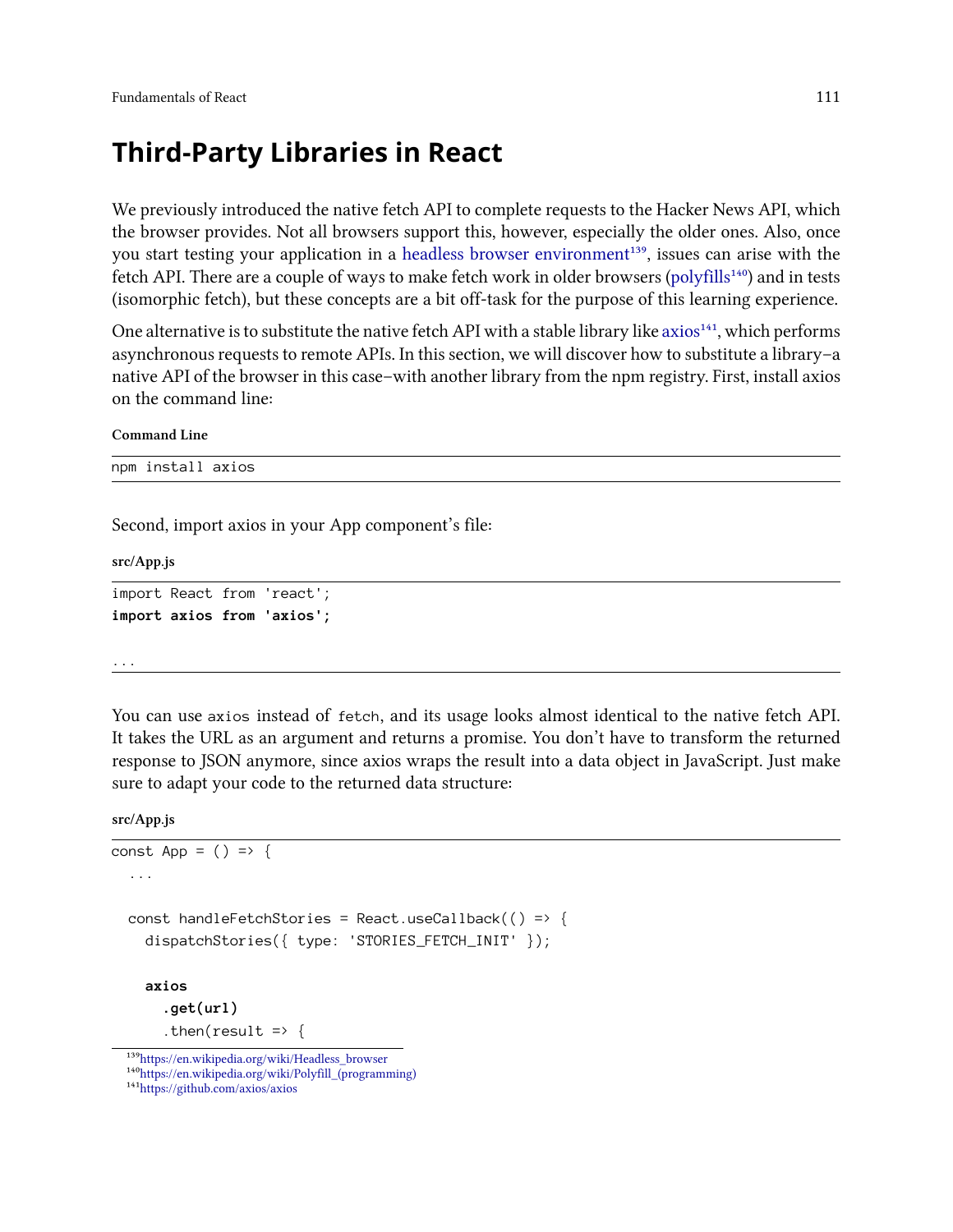```
dispatchStories({
          type: 'STORIES_FETCH_SUCCESS',
          payload: result.data.hits,
        });
      })
      . \text{catch}() =>
        dispatchStories({ type: 'STORIES_FETCH_FAILURE' })
      );
 }, [url]);
  ...
};
```
In this code, we call axios axios.get() for an explicit [HTTP GET request](https://developer.mozilla.org/en-US/docs/Web/HTTP/Methods/GET)<sup>142</sup>, which is the same HTTP method we used by default with the browser's native fetch API. You can use other HTTP methods such as HTTP POST with axios.post()as well.

We can see with these examples that axios is a powerful library for performing requests to remote APIs. I recommend over the native fetch API when requests become complex, working with older browser, or for testing.

- Confirm your [source code for the last section](https://codesandbox.io/s/github/the-road-to-learn-react/hacker-stories/tree/hs/Third-Party-Libraries-in-React) $143$ .
	- Confirm the [changes from the last section](https://github.com/the-road-to-learn-react/hacker-stories/compare/hs/Explicit-Data-Fetching-with-React...hs/Third-Party-Libraries-in-React?expand=1)<sup>144</sup>.
- Read more about [popular libraries in React](https://www.robinwieruch.de/react-libraries)<sup>145</sup>.
- Read more about [why frameworks matter](https://www.robinwieruch.de/why-frameworks-matter)<sup>146</sup>.
- Read more about  $axios^{147}$  $axios^{147}$ .

<span id="page-121-1"></span><span id="page-121-0"></span><sup>142</sup><https://developer.mozilla.org/en-US/docs/Web/HTTP/Methods/GET>

<span id="page-121-2"></span><sup>143</sup><https://codesandbox.io/s/github/the-road-to-learn-react/hacker-stories/tree/hs/Third-Party-Libraries-in-React>

<sup>144</sup>[https://github.com/the-road-to-learn-react/hacker-stories/compare/hs/Explicit-Data-Fetching-with-React...hs/Third-Party-Libraries](https://github.com/the-road-to-learn-react/hacker-stories/compare/hs/Explicit-Data-Fetching-with-React...hs/Third-Party-Libraries-in-React?expand=1)[in-React?expand=1](https://github.com/the-road-to-learn-react/hacker-stories/compare/hs/Explicit-Data-Fetching-with-React...hs/Third-Party-Libraries-in-React?expand=1)

<span id="page-121-3"></span> $145$ <https://www.robinwieruch.de/react-libraries>

<span id="page-121-4"></span><sup>146</sup><https://www.robinwieruch.de/why-frameworks-matter>

<span id="page-121-5"></span><sup>147</sup><https://github.com/axios/axios>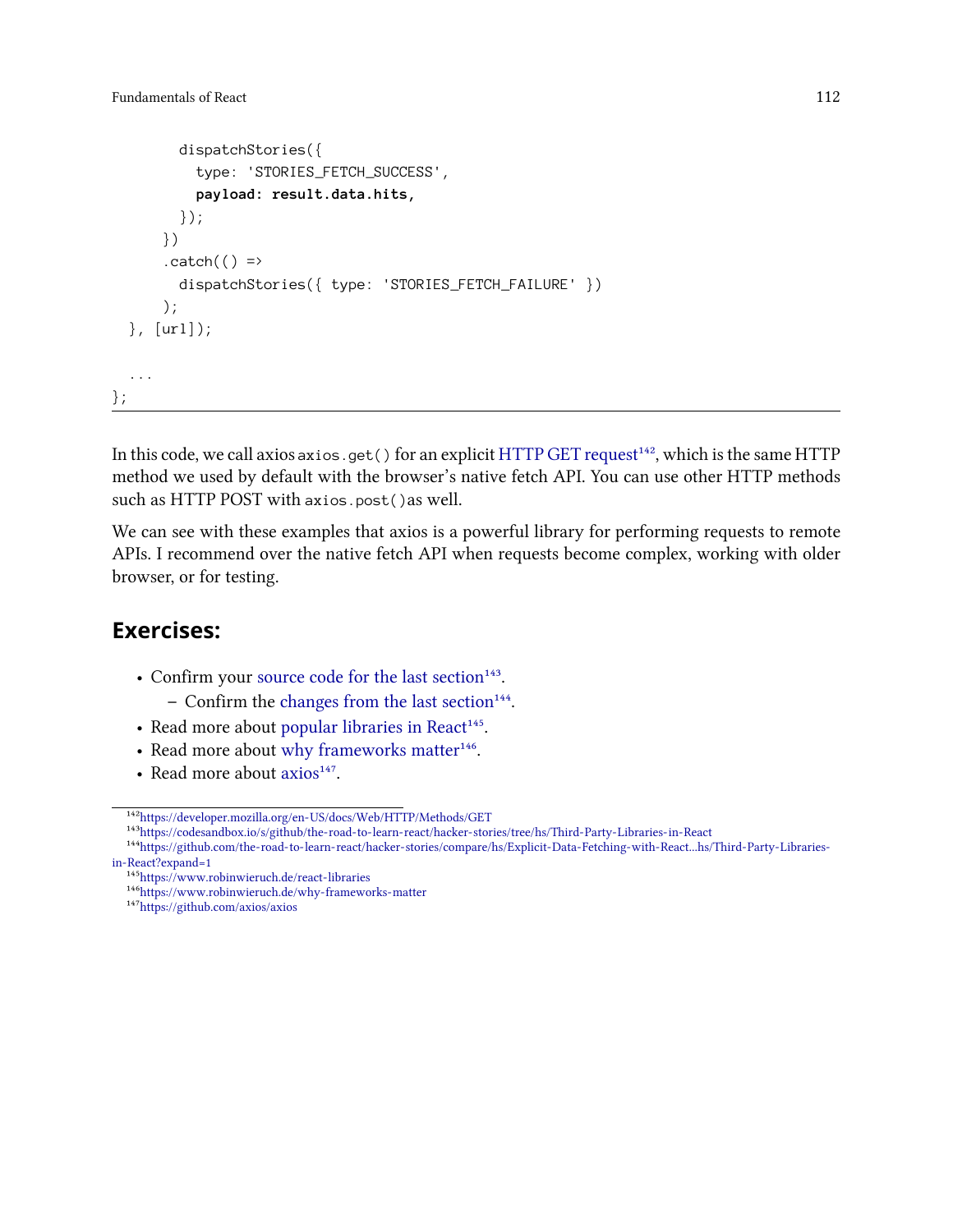## **Async/Await in React (Advanced)**

You'll work with asynchronous data often in React, so it's good to know alternative syntax for handling promises: async/await. The following refactoring of the handleFetchStories function without error handling shows how:

**src/App.js**

```
const App = () => {
  ...
 const handleFetchStories = React.useCallback(async () => {
    dispatchStories({ type: 'STORIES_FETCH_INIT' });
   const result = await axios.get(url);
    dispatchStories({
      type: 'STORIES_FETCH_SUCCESS',
      payload: result.data.hits,
   });
 }, [url]);
  ...
};
```
To use async/await, our function requires the async keyword. Once you start using the await keyword, everything reads like synchronous code. Actions after the await keyword are not executed until promise resolves, meaning the code will wait.

**src/App.js**

```
const App = () \Rightarrow...
  const handleFetchStories = React.useCallback(async () => {
    dispatchStories({ type: 'STORIES_FETCH_INIT' });
    try {
      const result = await axios.get(url);
      dispatchStories({
        type: 'STORIES_FETCH_SUCCESS',
        payload: result.data.hits,
      });
```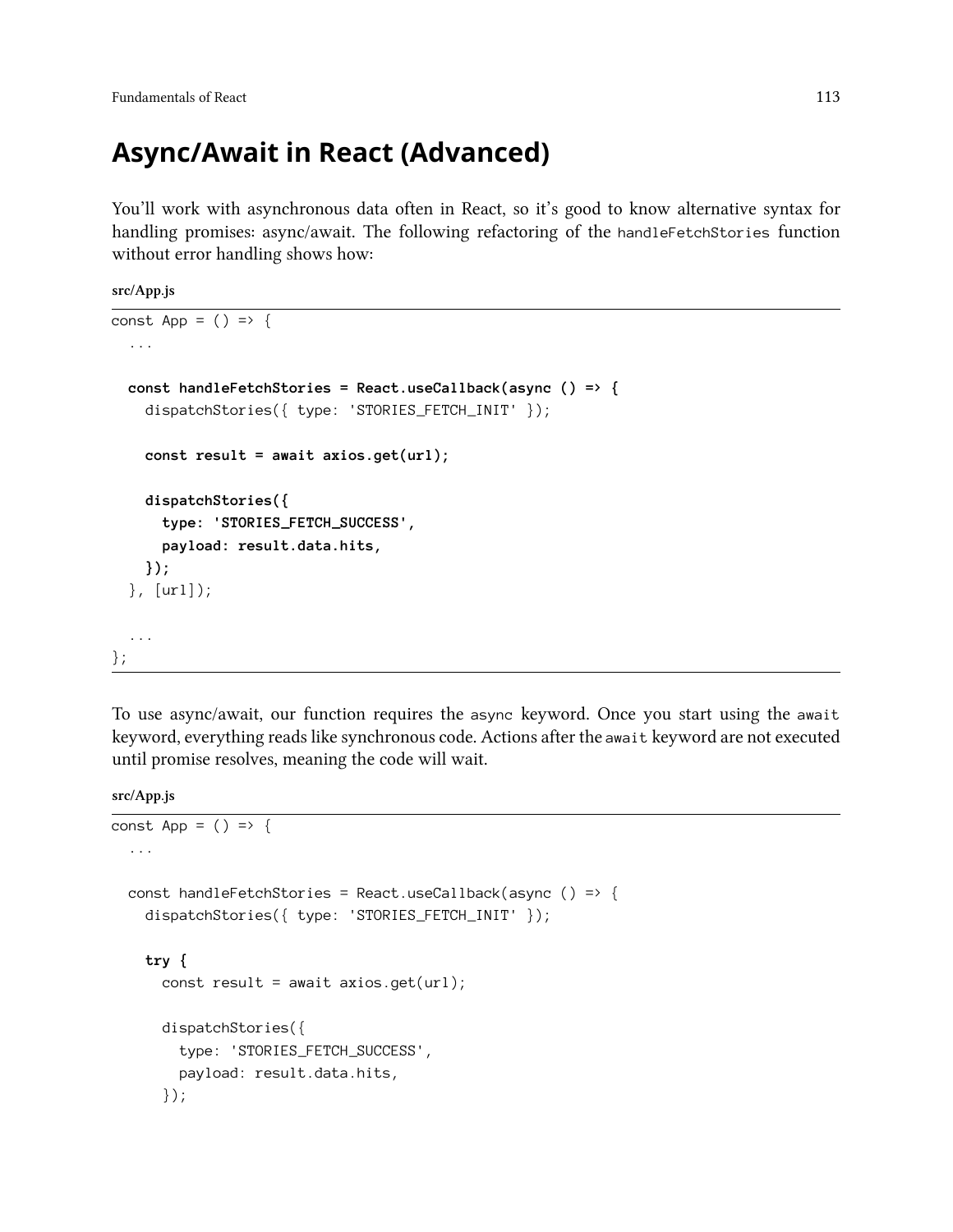```
} catch {
      dispatchStories({ type: 'STORIES_FETCH_FAILURE' });
    }
  }, [url]);
  ...
};
```
To include error handling as before, the try and catch blocks are there to help. If something goes wrong in the try block, the code will jump into the catch block to handle the error. then/catch blocks and async/await with try/catch blocks are both valid for handling asynchronous data in JavaScript and React.

- Confirm your [source code for the last section](https://codesandbox.io/s/github/the-road-to-learn-react/hacker-stories/tree/hs/Async-Await-in-React)<sup>148</sup>.
	- Confirm the [changes from the last section](https://github.com/the-road-to-learn-react/hacker-stories/compare/hs/Third-Party-Libraries-in-React...hs/Async-Await-in-React?expand=1)<sup>149</sup>.
- Read more about [data fetching in React](https://www.robinwieruch.de/react-hooks-fetch-data)<sup>150</sup>.
- Read more about [async/await in JavaScript](https://developer.mozilla.org/en-US/docs/Web/JavaScript/Reference/Statements/async_function) $151$ .

<span id="page-123-1"></span><span id="page-123-0"></span> $^{148}\rm{https://codesandbox.io/s/github/the road-to-learn-react/hacker-stories/tree/hs/Async-Await-in-Reach-$  $^{\text{149}}\text{https://github.com/the-road-to-learn-react/hacker- stories/compare/hs/Third-Party-Libraries-in-Reach...hs/Async-Await-in-$ [React?expand=1](https://github.com/the-road-to-learn-react/hacker-stories/compare/hs/Third-Party-Libraries-in-React...hs/Async-Await-in-React?expand=1)

<span id="page-123-2"></span><sup>150</sup><https://www.robinwieruch.de/react-hooks-fetch-data>

<span id="page-123-3"></span> $^{\rm 151}$ [https://developer.mozilla.org/en-US/docs/Web/JavaScript/Reference/Statements/async\\_function](https://developer.mozilla.org/en-US/docs/Web/JavaScript/Reference/Statements/async_function)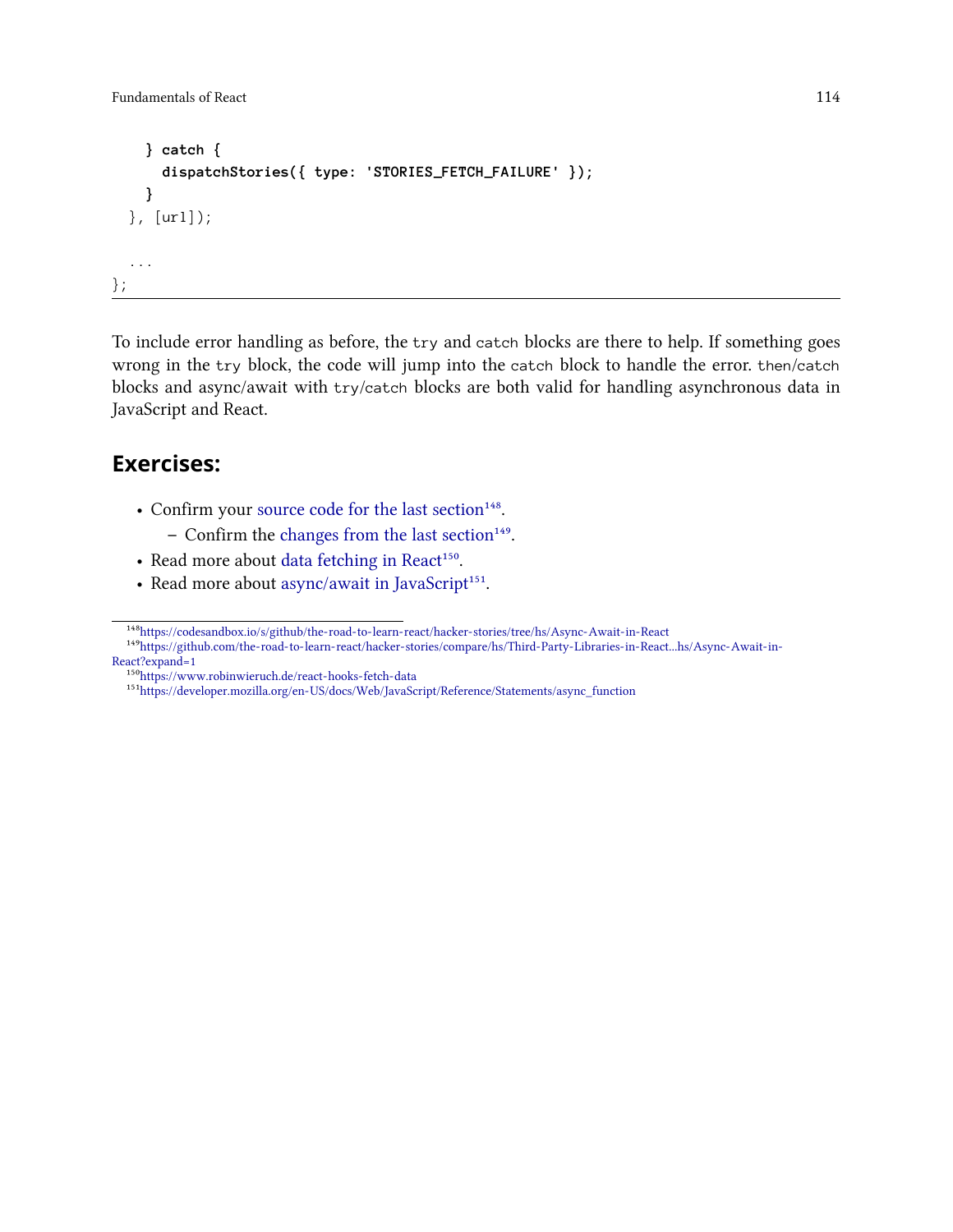Fundamentals of React 115

# **Forms in React**

Earlier we introduced a new button to fetch data explicitly with a button click. We'll advance its use with a proper HTML form, which encapsulates the button and input field for the search term with its label.

Forms aren't much different in React's JSX than in HTML. We'll implement it in two refactoring steps with some HTML/JavaScript. First, wrap the input field and button into an HTML form element:

**src/App.js**

```
const App = () => {
  ...
 return (
    <div>
      <h1>My Hacker Stories</h1>
      <form onSubmit={handleSearchSubmit}>
        <InputWithLabel
          id="search"
          value={searchTerm}
          isFocused
          onInputChange={handleSearchInput}
        >
          <strong>Search:</strong>
        </InputWithLabel>
        <button type="submit" disabled={!searchTerm}>
          Submit
        </button>
      </form>
      \langlehr />
      ...
    </div>
  );
};
```
Instead of passing the handleSearchSubmit handler to the button, it's used in the new form element. The button receives a new type attribute called submit, which indicates that the form element handles the click and not the button.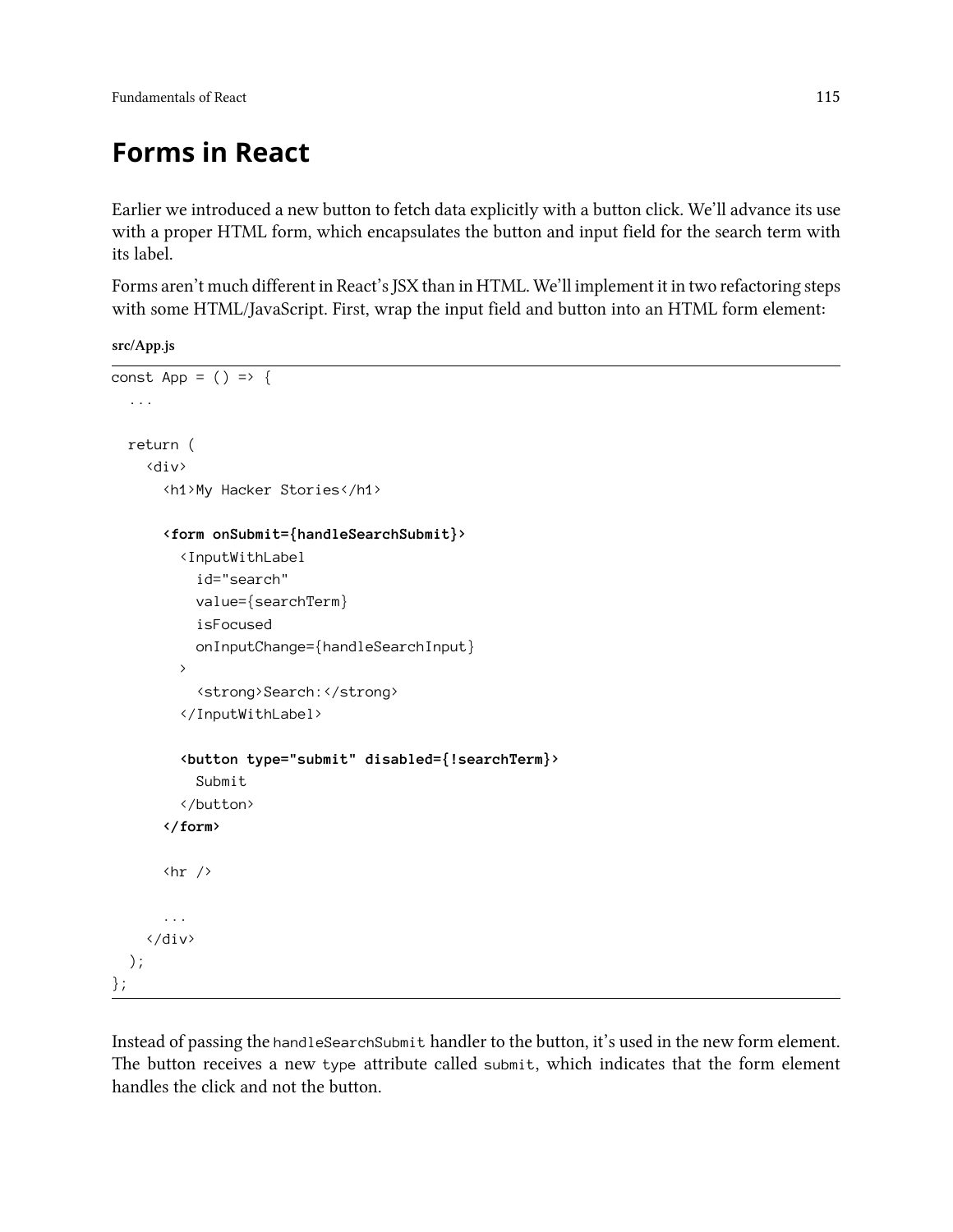Since the handler is used for the form event, it executes preventDefault in React's synthetic event. This prevents the HTML form's native behavior, which leads to a browser reload.

**src/App.js**

```
const App = () \Rightarrow...
 const handleSearchSubmit = event => {
    setUrl(`${API_ENDPOINT}${searchTerm}`);
    event.preventDefault();
 };
  ...
};
```
Now we can execute the search feature with the keyboard's Enter key. In the next two steps, we will only separate the component into its standalone SearchForm component:

**src/App.js**

```
const SearchForm = ({
  searchTerm,
  onSearchInput,
  onSearchSubmit,
}) => (
  <form onSubmit={onSearchSubmit}>
    <InputWithLabel
      id="search"
      value={searchTerm}
      isFocused
      onInputChange={onSearchInput}
    >
      <strong>Search:</strong>
    </InputWithLabel>
    <button type="submit" disabled={!searchTerm}>
      Submit
    </button>
  </form>
);
```
The new component is used by the App component. The App component still manages the state for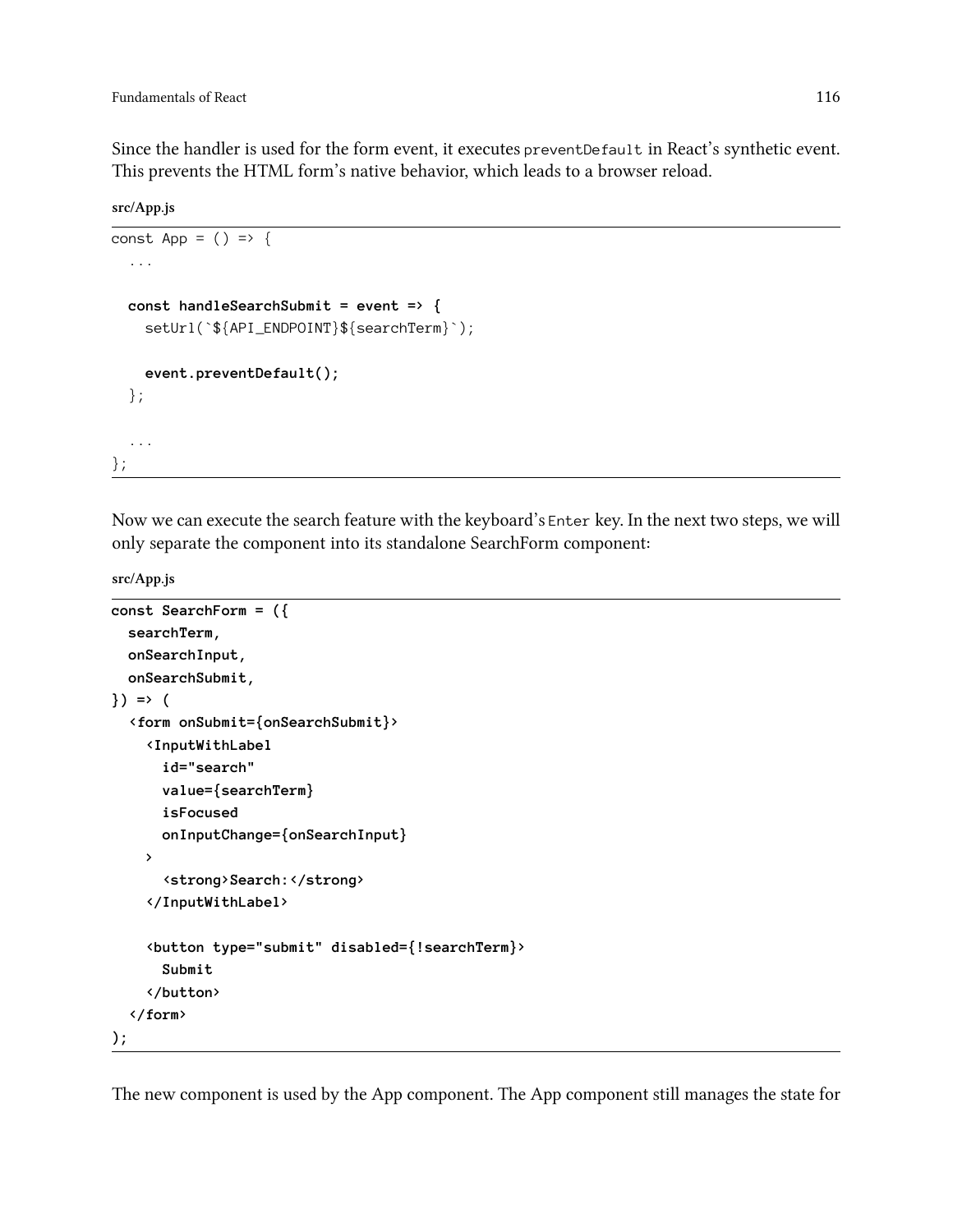the form, because the state is used in the App component to fetch data passed as props (stories.data) to the List component:

**src/App.js**

```
const App = () => {
  ...
  return (
    <div>
      <h1>My Hacker Stories</h1>
      <SearchForm
        searchTerm={searchTerm}
        onSearchInput={handleSearchInput}
        onSearchSubmit={handleSearchSubmit}
      />
      \langlehr />
      {stories.isError && <p>Something went wrong ...</p>}
      {stories.isLoading ? (
        <p>Loading ...</p>
      ) : (
        <List list={stories.data} onRemoveItem={handleRemoveStory} />
      )}
    \langle/div\rangle);
};
```
Forms aren't much different in React than HTML. When we have input fields and a button to submit data from them, we can give our HTML more structure by wrapping it into a form element with a onSubmit handler. The button that executes the submission needs only the "submit" type.

- Confirm your [source code for the last section](https://codesandbox.io/s/github/the-road-to-learn-react/hacker-stories/tree/hs/Forms-in-React)  $152$ .
- Confirm the [changes from the last section](https://github.com/the-road-to-learn-react/hacker-stories/compare/hs/Async-Await-in-React...hs/Forms-in-React?expand=1)<sup>153</sup>.
- Try the code without preventDefault.
- Read more about [preventDefault for Events in React](https://www.robinwieruch.de/react-preventdefault)<sup>154</sup>.
- Read more about [React Component Composition](https://www.robinwieruch.de/react-component-composition)<sup>155</sup>.

<span id="page-126-0"></span><sup>152</sup><https://codesandbox.io/s/github/the-road-to-learn-react/hacker-stories/tree/hs/Forms-in-React>

<span id="page-126-1"></span> $^{\rm 153}$ <https://github.com/the-road-to-learn-react/hacker-stories/compare/hs/Async-Await-in-React...hs/Forms-in-React?expand=1>

<span id="page-126-2"></span><sup>154</sup><https://www.robinwieruch.de/react-preventdefault>

<span id="page-126-3"></span><sup>155</sup><https://www.robinwieruch.de/react-component-composition>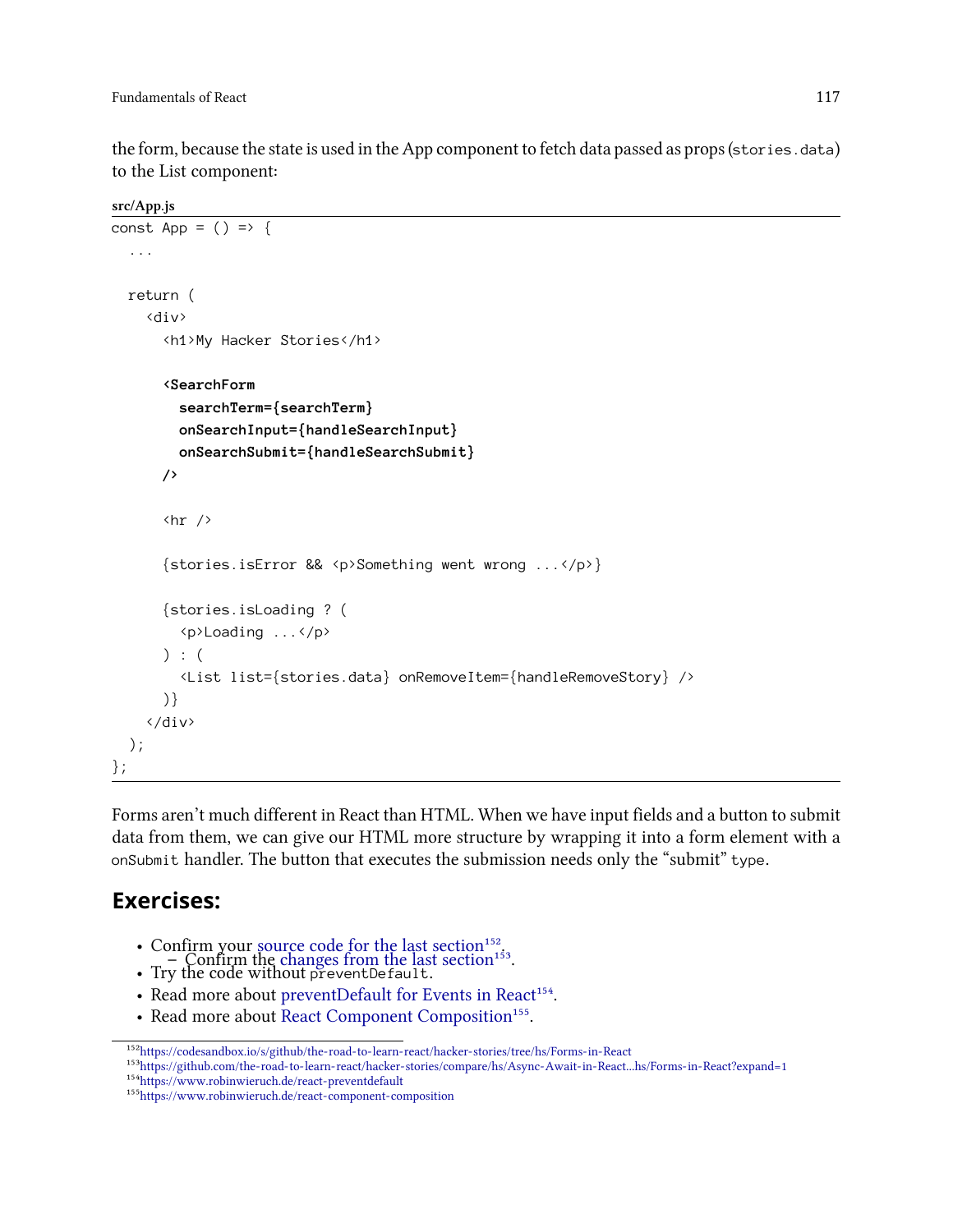# **React's Legacy**

React has changed a lot since 2013. The iterations of its library, how React applications are written, and especially its components have all changed drastically. However, many React applications were built over the last few years, so not everything was created with the current status quo in mind. This section of the book covers React's legacy.

I won't cover all that's considered legacy in React, because some features have been revamped more than once. You may see the previous iteration of the feature in older React applications, but will probably be different than the current.

Throughout this section we will compare a [modern React application](https://codesandbox.io/s/github/the-road-to-learn-react/hacker-stories/tree/hs/react-modern-final)<sup>156</sup> to its [legacy version](https://codesandbox.io/s/github/the-road-to-learn-react/hacker-stories/tree/hs/react-legacy)<sup>157</sup>. We'll discover that most differences between modern and legacy React are due to class components versus function components.

<span id="page-127-1"></span><span id="page-127-0"></span><sup>156</sup><https://codesandbox.io/s/github/the-road-to-learn-react/hacker-stories/tree/hs/react-modern-final> 157<https://codesandbox.io/s/github/the-road-to-learn-react/hacker-stories/tree/hs/react-legacy>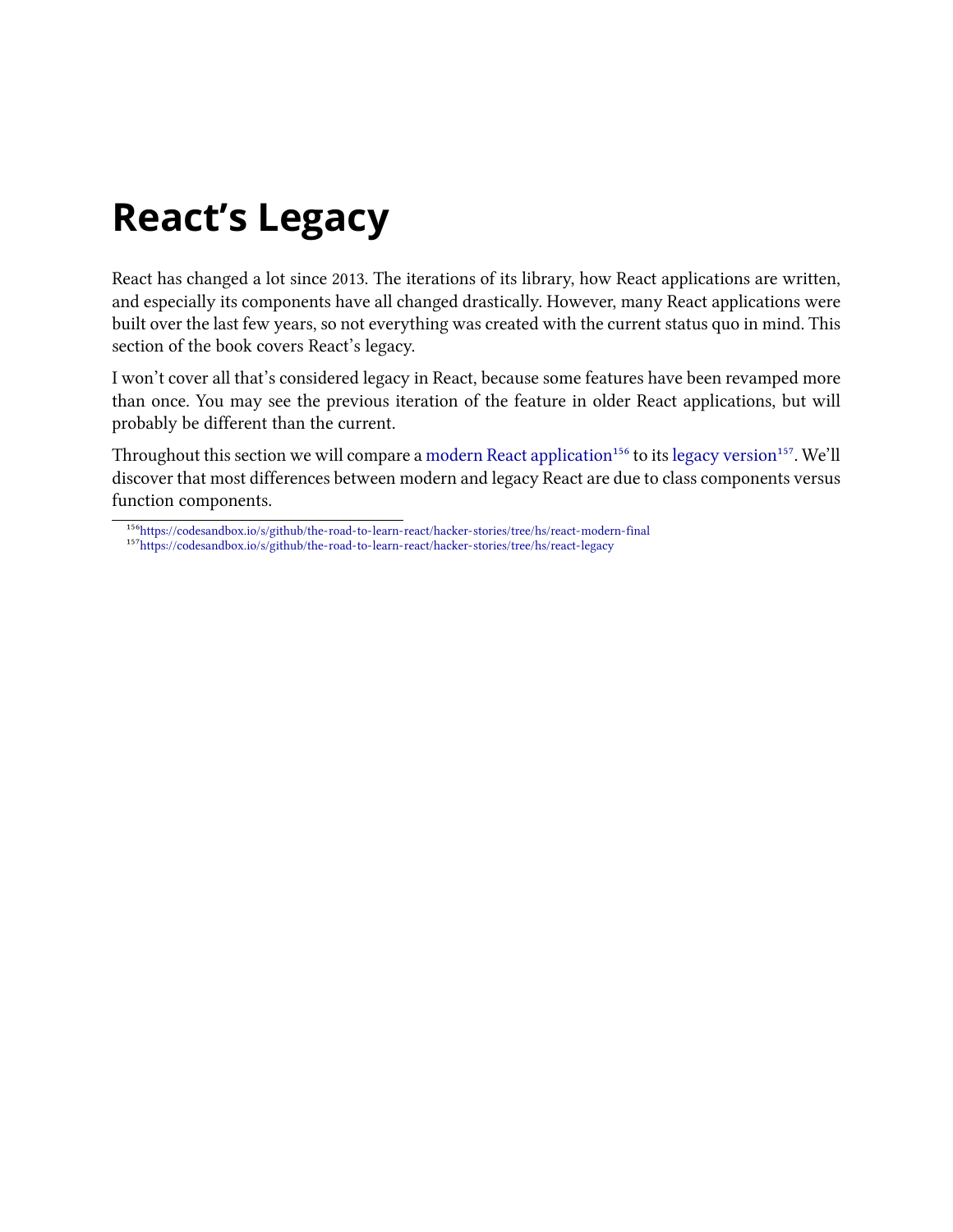## **React Class Components**

React components have undergone many changes, from **createClass components** over **class components**, to **function components**. Going through a React application today, it's likely that we'll see class components next to the modern function components.

**Code Playground**

```
class InputWithLabel extends React.Component {
  render() {
    const {
      id,
      value,
      type = 'text',onInputChange,
      children,
    } = this.props;
    return (
      \langle \rangle<label htmlFor={id}>{children}</label>
         
         <input
           id = {id}type={type}
           value={value}
           onChange={onInputChange}
        />
      \langle />
    );
  }
}
```
A typical class component is a JavaScript class with a mandatory **render method** that returns the JSX.The class extends from a React. Component to inherit ([class inheritance](https://en.wikipedia.org/wiki/Inheritance_(object-oriented_programming))<sup>158</sup>) all React's component features (e.g. state management for state, lifecycle methods for side-effects). React props are accessed via the class instance (this).

For a while class components were the popular choice for writing React applications. Eventually, function components were added, and both co-existed with their distinct purposes side by side:

<span id="page-128-0"></span> $^{158}\mathrm{https://en.wikipedia.org/wiki/Inheritance\_(object-oriented\_programming)}$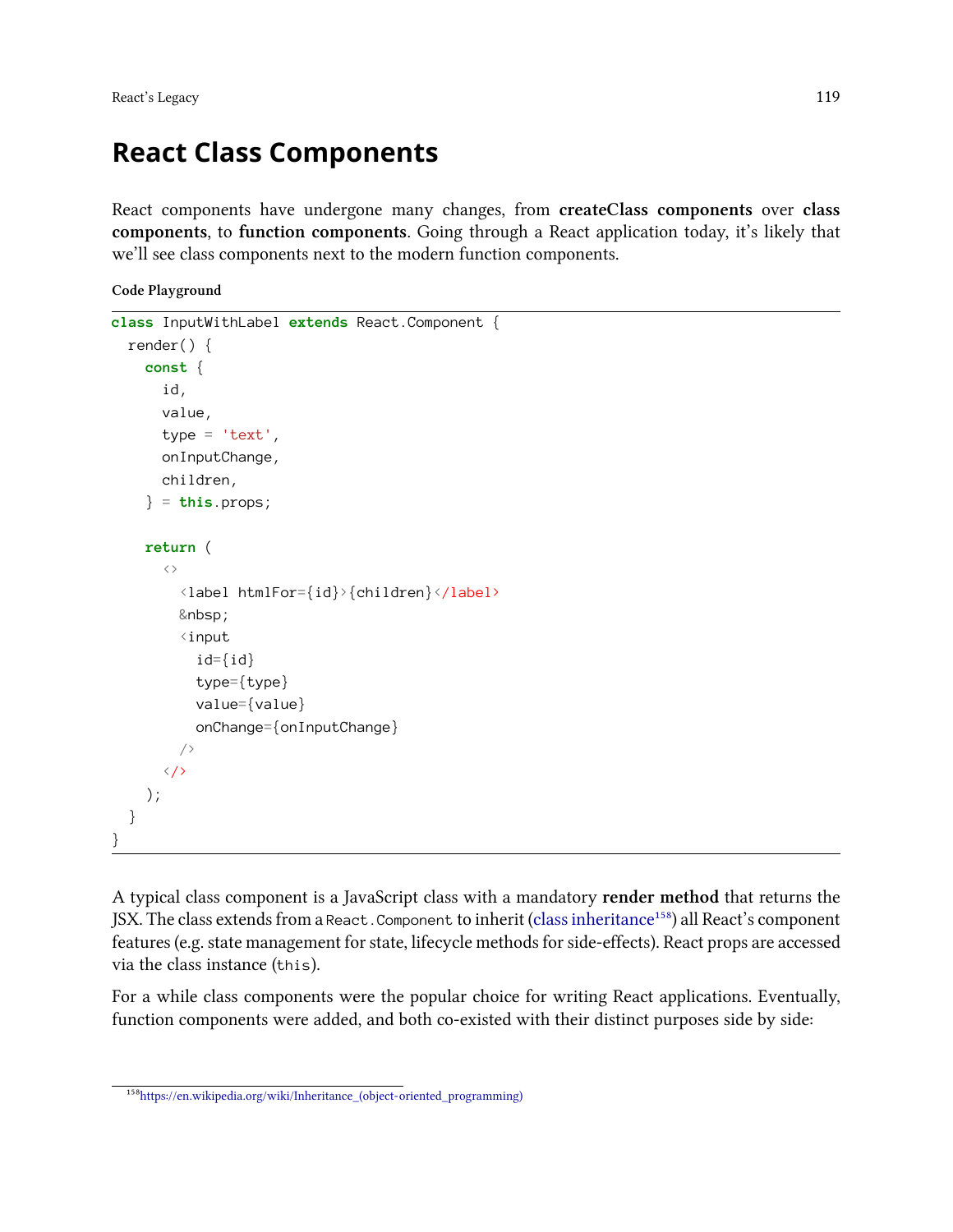React's Legacy 120

#### **Code Playground**

```
const InputWithLabel = ({
  id,
  value,
  type = 'text',onInputChange,
  children,
\}) \Rightarrow (\langle \rangle<label htmlFor={id}>{children}</label>
     
     <input
       id = \{id\}type={type}
       value={value}
       onChange={onInputChange}
    />
  \langle />
);
```
If no side-effects and no state were used in legacy apps, we'd use a function component instead of a class component. Before 2018–before React Hooks were introduced–React's function components couldn't handle side-effects (useEffect hooks) or state (useState/useReducer hooks). As a result, these components were known as **functional stateless components**, there only to input props and output JSX. To use state or side-effects, it was necessary to refactor from a function component to a class component. When neither state nor side-effects were used, we used class components or the more lightweight function component.

With the addition of React Hooks, function components worked the same as class components, with state and side-effects. And since there was no longer any practical difference between them, the community chose function components since they are more lightweight.

- Read more about [JavaScript Classes](https://developer.mozilla.org/en-US/docs/Web/JavaScript/Reference/Classes)<sup>159</sup>.
- Read more about [how to refactor from a class component to a function component](https://www.robinwieruch.de/react-hooks-migration)<sup>160</sup>.
- Learn more about a different [class component syntax](https://github.com/the-road-to-learn-react/react-alternative-class-component-syntax)<sup>161</sup> which wasn't popular but more effective.
- Read more about [class components in depth](https://reactjs.org/docs/react-component.html) $162$ .
- Read more about [other legacy and modern component types in React](https://www.robinwieruch.de/react-component-types)<sup>163</sup>.

<span id="page-129-0"></span><sup>159</sup><https://developer.mozilla.org/en-US/docs/Web/JavaScript/Reference/Classes>

<span id="page-129-1"></span><sup>160</sup><https://www.robinwieruch.de/react-hooks-migration>

<span id="page-129-2"></span><sup>161</sup><https://github.com/the-road-to-learn-react/react-alternative-class-component-syntax>

<span id="page-129-3"></span> $^{\rm 162}$ <https://reactjs.org/docs/react-component.html>

<span id="page-129-4"></span><sup>&</sup>lt;sup>163</sup><https://www.robinwieruch.de/react-component-types>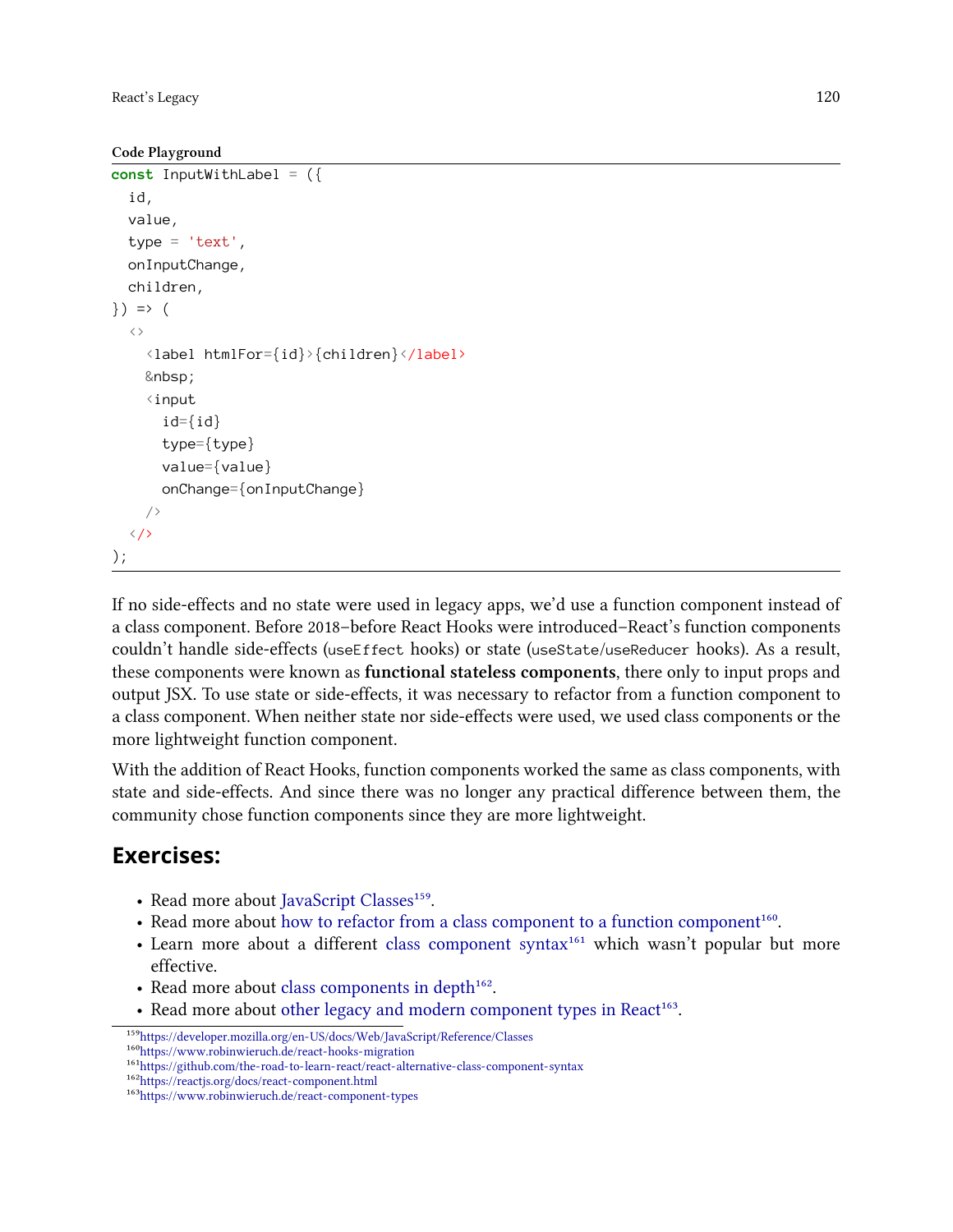React's Legacy 121

## **React Class Components: State**

Before React Hooks, class components were superior to function components because they could be stateful. With a class constructor, we can set an initial state for the component. Also, the component's instance (this) gives access to the current state (this.state) and the component's state updater method (this.setState):

**Code Playground**

```
class App extends React.Component {
  constructor(props) {
    super(props);
    this.state = {
      searchTerm: 'React',
    };
  }
  render() {
    const { searchTerm } = this.state;
    return (
      <div>
        <h1>My Hacker Stories</h1>
        <SearchForm
          searchTerm={searchTerm}
          onSearchInput={() => this.setState({
             searchTerm: event.target.value
          })}
        />
      \langle/div\rangle);
  }
}
```
If the state has more than one property in its state object, the setState method performs only a shallow update. Only the properties passed to setState are overwritten, and all other properties in the state object stay intact. Since state management is important for frontend applications, there was no way around class components without hooks for function components.

In a React class component, there are two dedicated APIs (this.state and this.setState) to manage a component's state. In a function component, React's useState and useReducer hooks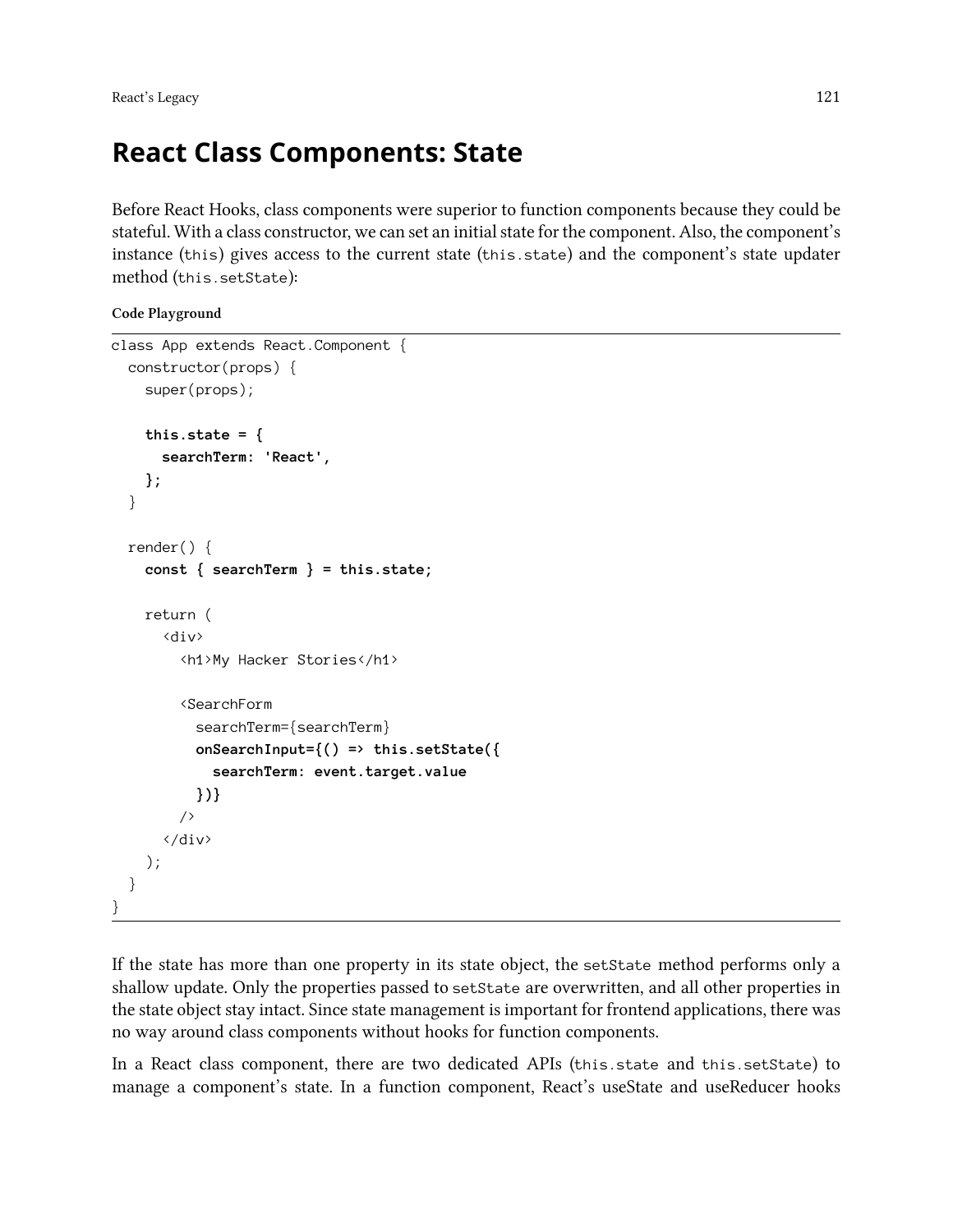handle this. Related items are packed into one state hook, while a class component must use a general state API. This was one of the major reasons to introduce React Hooks, and move away from class components.

### **Exercises:**

• Write a stateful class component (e.g. Input).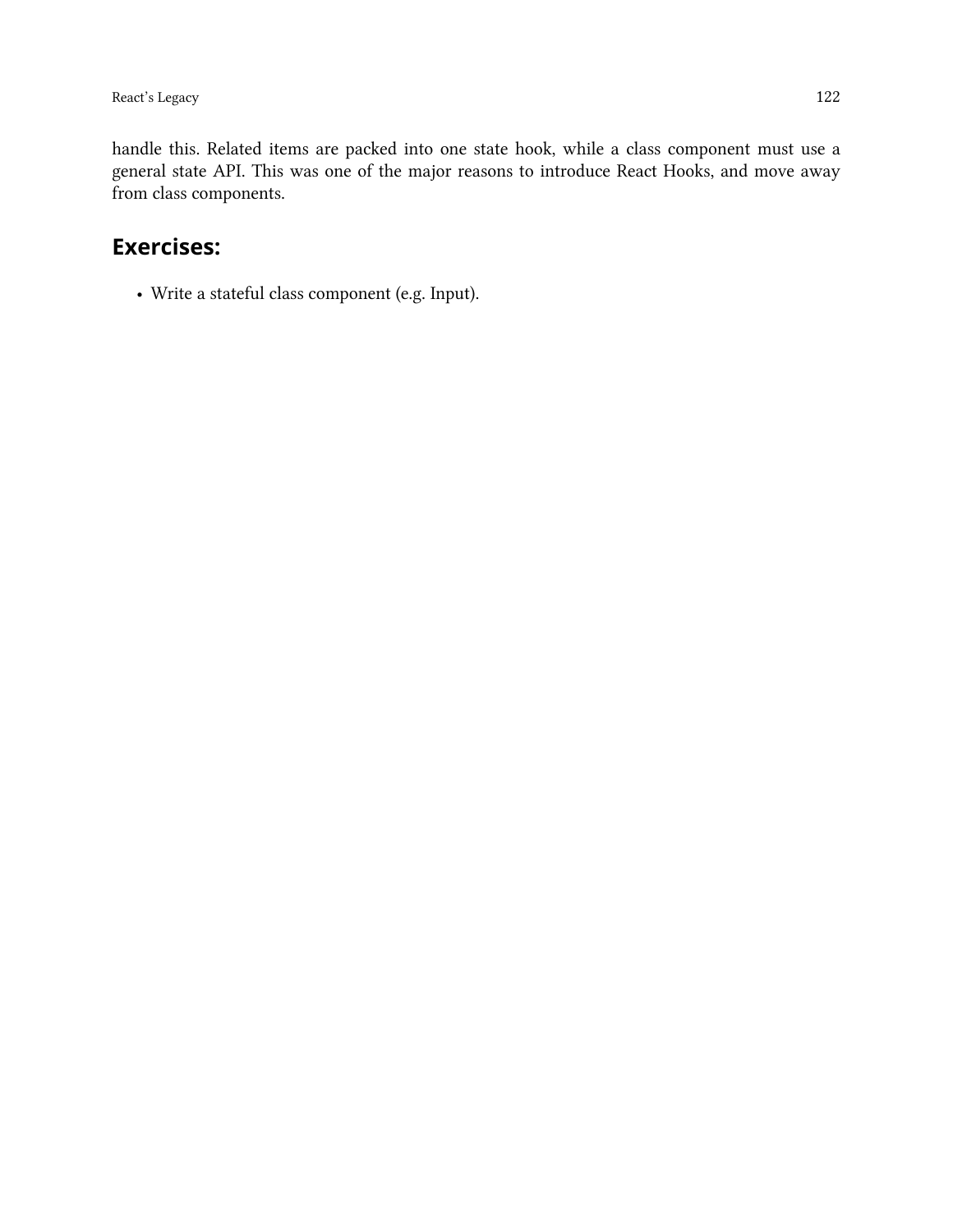## **Imperative React**

In a React function component, React's useRef Hook is used mostly for imperative programming. Throughout React's history, the *ref* and its usage had a few versions:

- String Refs (deprecated)
- Callback Refs
- createRef Refs (exclusive for Class Components)
- useRef Hook Refs (exclusive for Function Components)

Recently, the React team introduced **React's createRef** as the latest equivalent to a function component's useRef hook:

**Code Playground**

```
class InputWithLabel extends React.Component {
  constructor(props) {
    super(props);
    this.inputRef = React.createRef();
  }
  componentDidMount() {
    if (this.props.isFocused) {
      this.inputRef.current.focus();
    }
  }
  render() {
    ...
    return (
      \langle \rangle...
         <input
          ref={this.inputRef}
           id = \{id\}type={type}
           value={value}
           onChange={onInputChange}
        />
      \langle />
    );
```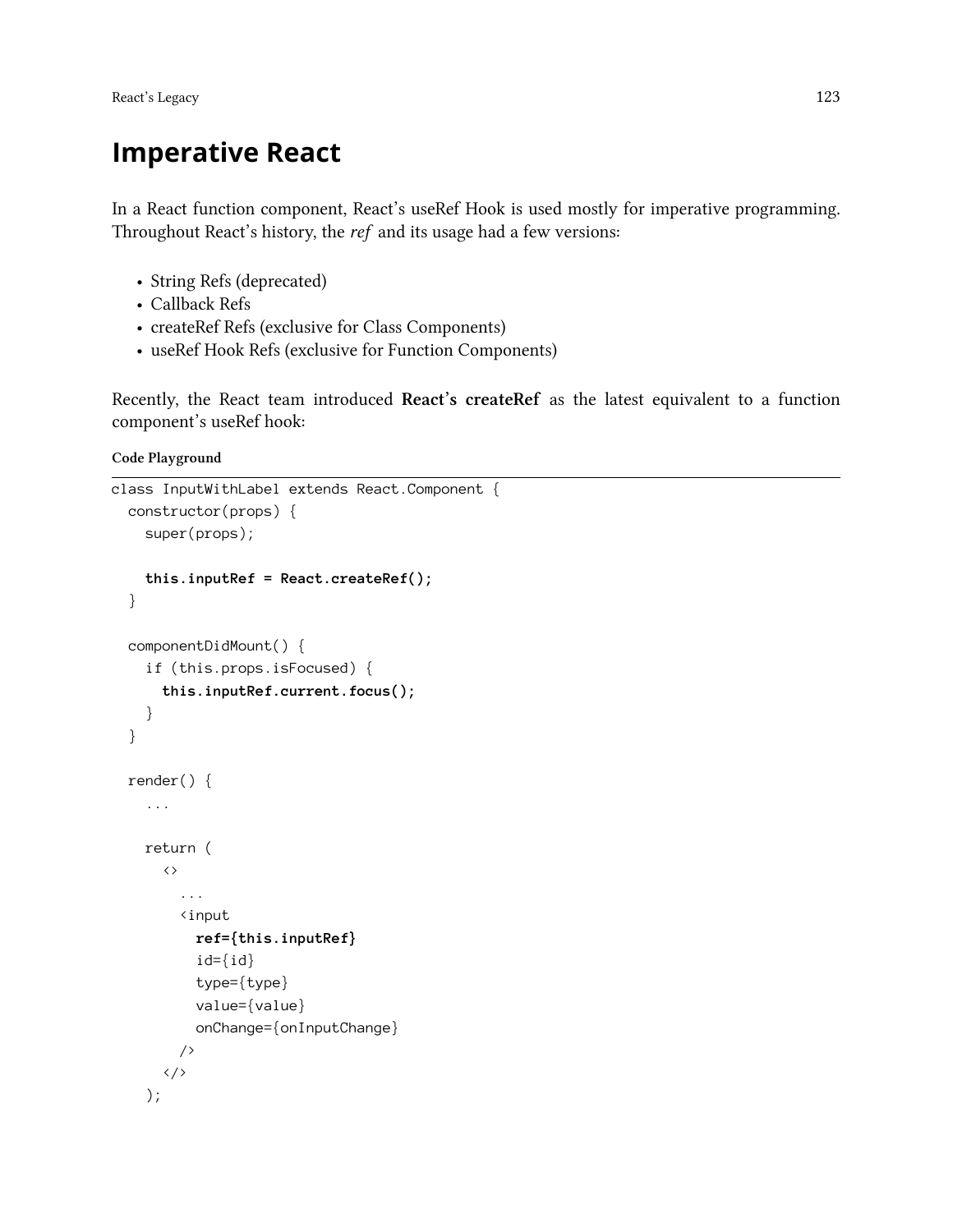} }

With the helper function, the ref is created in the class' constructor, applied in the JSX for the ref attributed, and here used in a lifecycle method. The ref can also be used elsewhere, like focusing the input field on a button click.

Where createRef is used in React's class components, React's useRef Hook is used in React function components. As React shifts towards function components, today its common practice to use the useRef hook exclusively to manage refs and apply imperative programming principles.

### **Exercises:**

• Read more about [the different ref techniques in React](https://reactjs.org/docs/refs-and-the-dom.html)<sup>164</sup>.

<span id="page-133-0"></span> $164$ <https://reactjs.org/docs/refs-and-the-dom.html>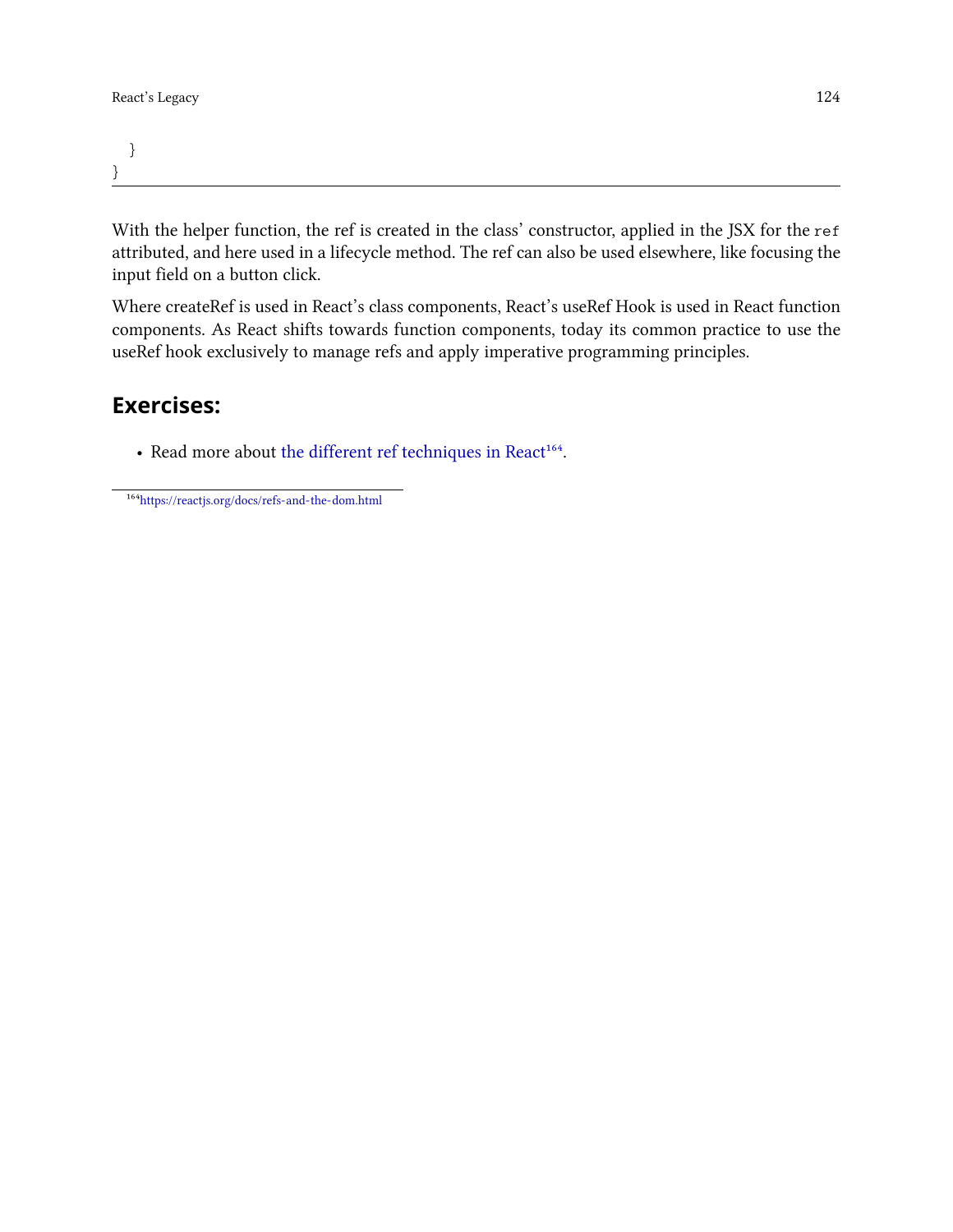There are many ways to style a React application, and there are lengthy debates about the best **styling strategy** and **styling approach**. We'll go over a few of these approaches without giving them too much weight. There will be some pro and con arguments, but it's mostly a matter of what fits best for developers and teams.

We will begin React styling with common CSS in React, but then explore two alternatives for more advanced **CSS-in-CSS** (**CSS Modules**) and **CSS-in-JS** (**Styled Components**) strategies. CSS Modules and Styled Components are only two approaches out of many in both groups of strategies. We'll also cover how to include scalable vector graphics (SVGs), such as a logo or icons, in our React application.

If you don't want to build common UI components (e.g. button, dialog, dropdown) from scratch, you can always pick a [popular UI library suited for React](https://www.robinwieruch.de/react-libraries)<sup>165</sup>, which provides these components by default. However, it is better for learning React if you try building these components before using a pre-built solution. As a result, we won't use any of the UI component libraries.

The following styling approaches and SVGs are pre-configured in create-react-app. If you're in control of the build tools (e.g. Webpack), they might need to be configured to import CSS or SVG files. Since we are using create-react-app, we can use these files as assets right away.

<span id="page-134-0"></span><sup>165&</sup>lt;sub><https://www.robinwieruch.de/react-libraries></sub>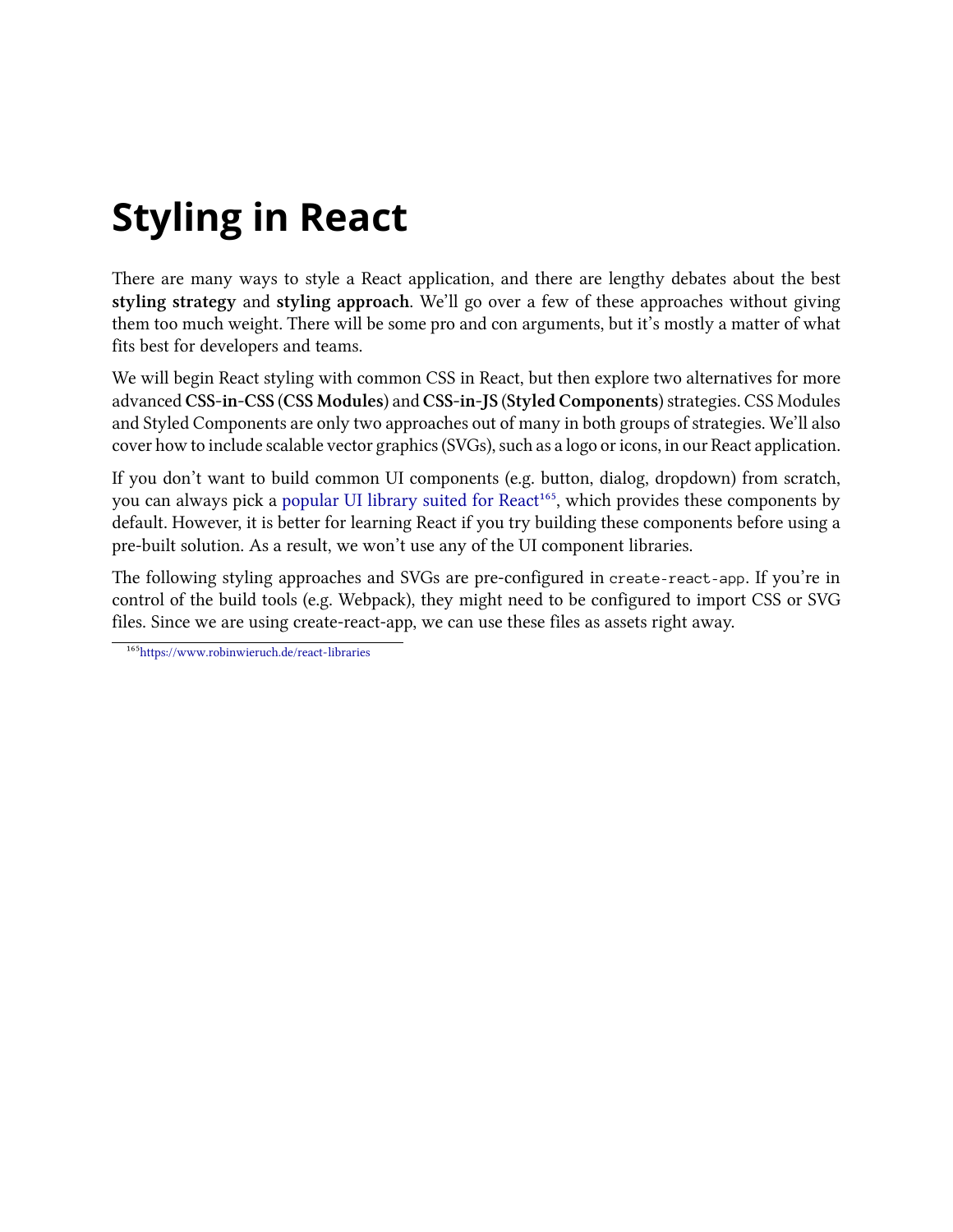## **CSS in React**

Common CSS in React is similar to the standard CSS you may have already learned. Each web application gives HTML elements a class (in React it's className) attribute that is styled in a CSS file later.

**src/App.js**

```
const App = () => {
  ...
 return (
    <div className="container">
      <h1 className="headline-primary">My Hacker Stories</h1>
      <SearchForm
        searchTerm={searchTerm}
        onSearchInput={handleSearchInput}
        onSearchSubmit={handleSearchSubmit}
      />
      {stories.isError && <p>Something went wrong ...</p>}
      {stories.isLoading ? (
        <p>Loading ...</p>
      ) : (
        <List list={stories.data} onRemoveItem={handleRemoveStory} />
      )}
    </div>
  );
};
```
The <hr /> was removed because the CSS handles the border in the next steps. We'll import the CSS file, which is done with the help of the create-react-app configuration:

**src/App.js**

```
import React from 'react';
import axios from 'axios';
import './App.css';
```
This CSS file will define the two (and more) CSS classes we used in the App component. In your *src/App.css* file, define them like the following: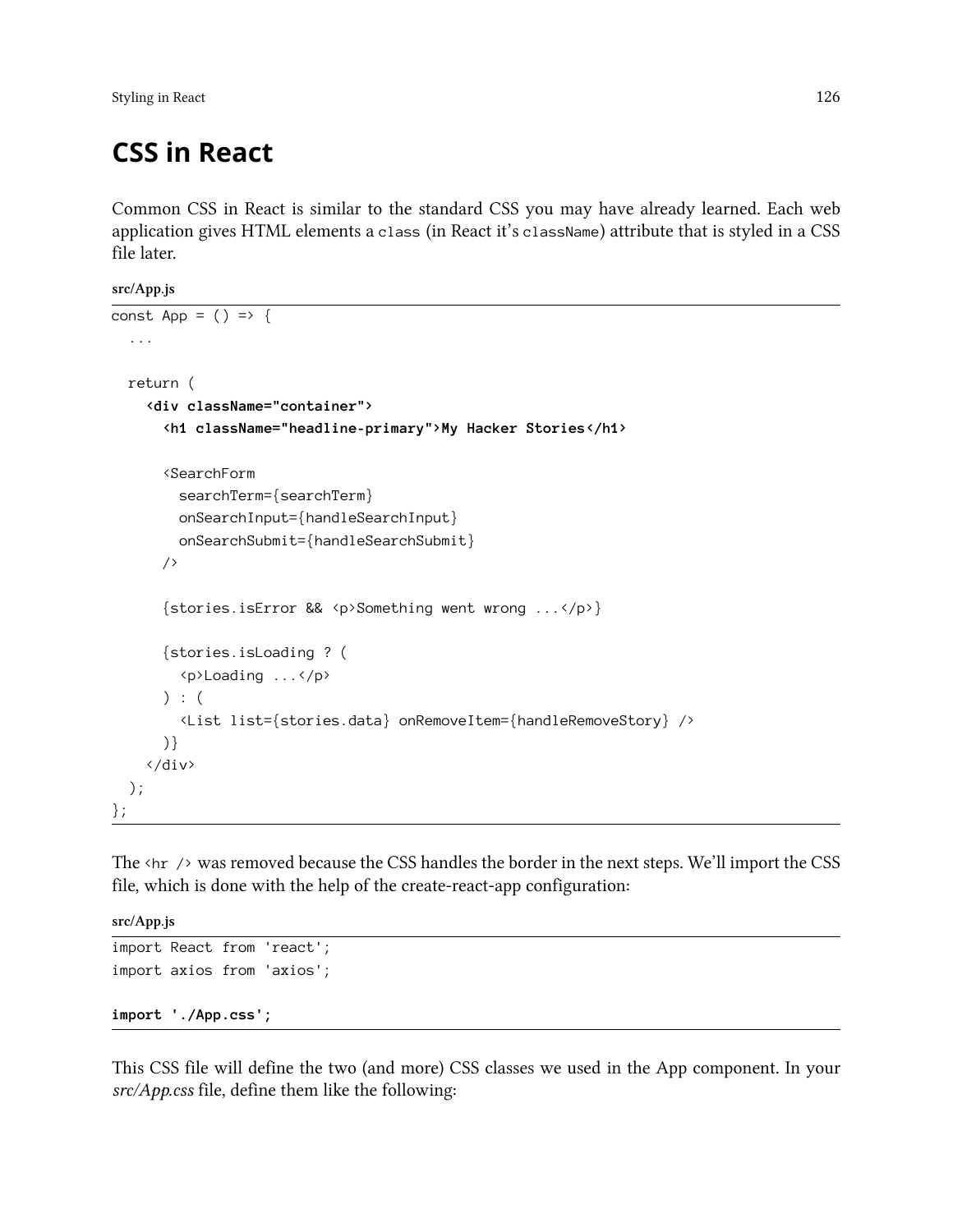**src/App.css**

```
.container {
 height: 100vw;
  padding: 20px;
  background: #83a4d4; /* fallback for old browsers */
  background: linear-gradient(to left, #b6fbff, #83a4d4);
 color: #171212;
}
.headline-primary {
  font-size: 48px;
  font-weight: 300;
  letter-spacing: 2px;
}
```
You should see the first stylings taking effect in your application when you start it again. Next, we will head over to the Item component. Some of its elements receive the className attribute too, however, we are also using a new styling technique here:

**src/App.js**

```
const Item = ({item, onRemoveItem }) => (<div className="item">
    <span style={{ width: '40%' }}>
      <a href={item.url}>{item.title}</a>
    </span>
    <span style={{ width: '30%' }}>{item.author}</span>
    <span style={{ width: '10%' }}>{item.num_comments}</span>
    <span style={{ width: '10%' }}>{item.points}</span>
    <span style={{ width: '10%' }}>
      <button
        type="button"
        onClick={() => onRemoveItem(item)}
        className="button button_small"
      >
        Dismiss
      </button>
    </span>
  \langle/div\rangle);
```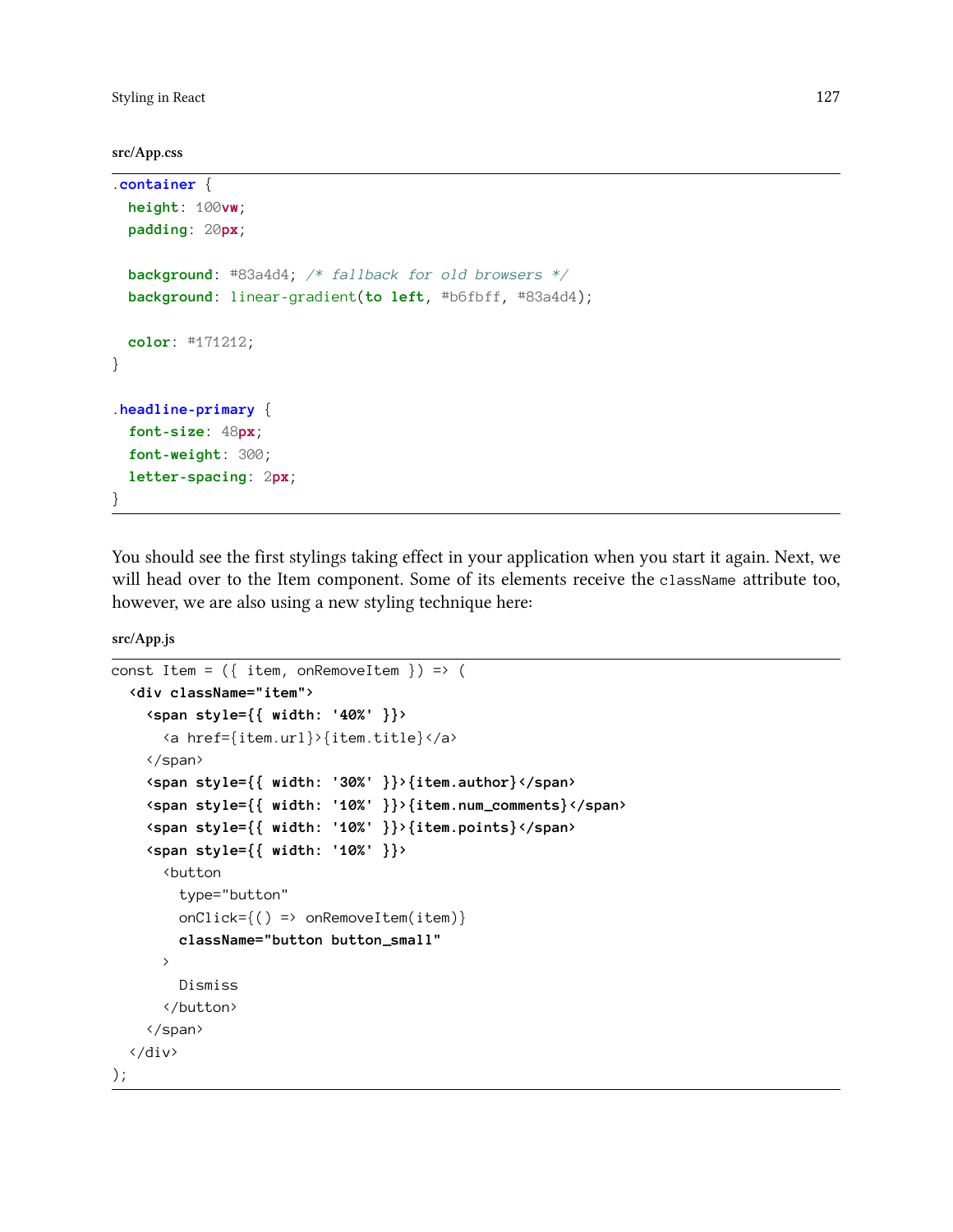As you can see, we can also use the native style attribute for HTML elements. In JSX, style can be passed as an inline JavaScript object to these attributes. This way we can define dynamic style properties in JavaScript files rather than mostly static CSS files. This approach is called **inline style**, which is useful for quick prototyping and dynamic style definitions. Inline style should be used sparingly, however, as a separate style definition keeps the JSX more concise.

In your *src/App.css* file, define the new CSS classes. Basic CSS features are used. Advanced CSS features (e.g. nesting) from CSS extensions (e.g. Sass) are not included in this example, as they are [optional configurations](https://create-react-app.dev/docs/adding-a-sass-stylesheet/)<sup>166</sup>.

**src/App.css**

```
.item {
  display: flex;
  align-items: center;
  padding-bottom: 5px;
}
.item > span {
  padding: 0 5px;
  white-space: nowrap;
  overflow: hidden;
  white-space: nowrap;
  text-overflow: ellipsis;
}
.item > span > a {
  color: inherit;
}
```
The button style from the previous component is still missing, so we'll define a base button style and two more specific specific button styles (small and large). One of the button specifications has been used, the other will be used in the next steps.

<span id="page-137-0"></span> $^{\rm 166}$ <https://create-react-app.dev/docs/adding-a-sass-stylesheet/>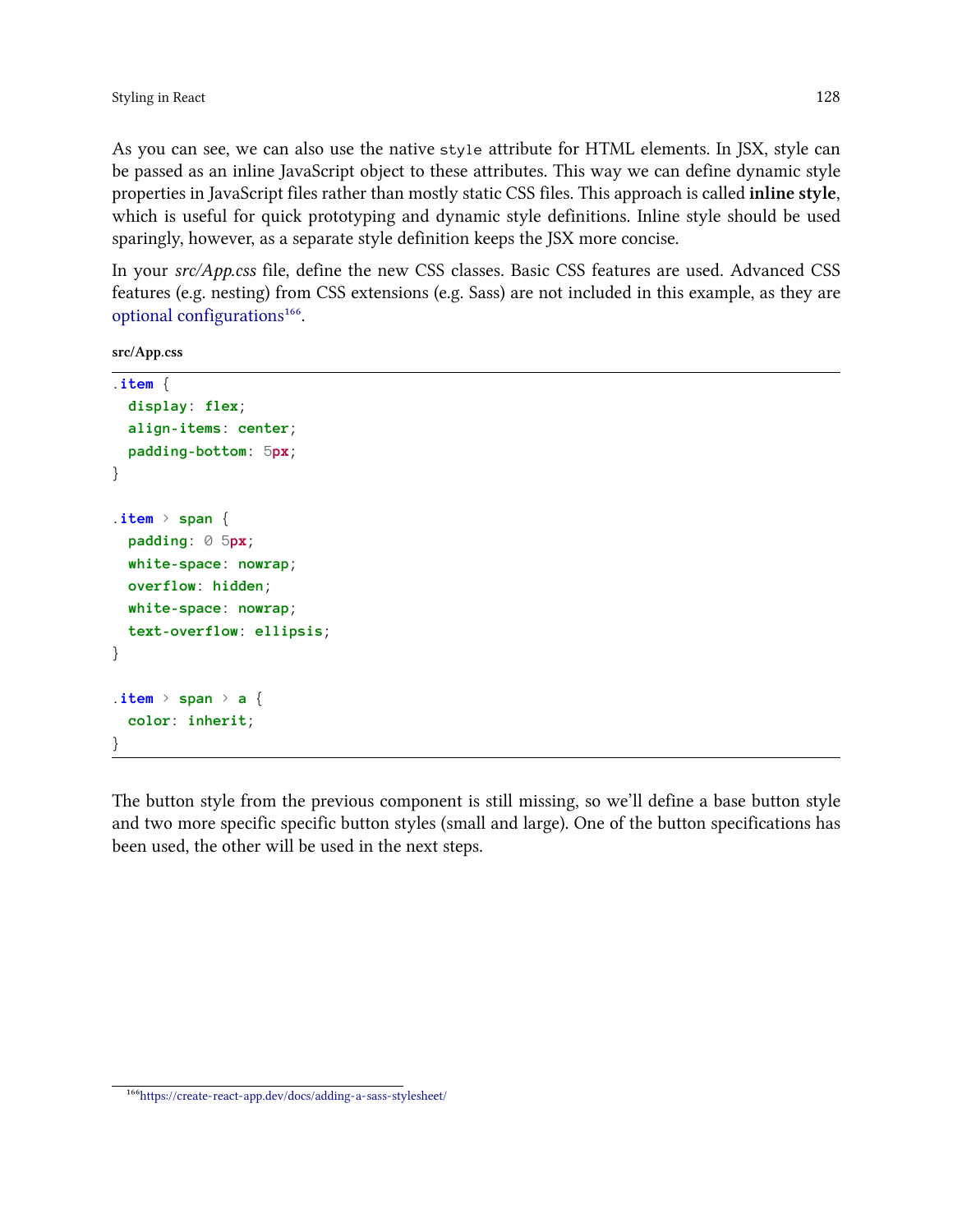**src/App.css**

```
.button {
  background: transparent;
  border: 1px solid #171212;
 padding: 5px;
  cursor: pointer;
  transition: all 0.1s ease-in;
}
.button: hover {
 background: #171212;
 color: #ffffff;
}
.button_small {
  padding: 5px;
}
.button_large {
  padding: 10px;
}
```
Apart from styling approaches in React, naming conventions [\(CSS guidelines](https://developer.mozilla.org/en-US/docs/MDN/Contribute/Guidelines/Code_guidelines/CSS)<sup>167</sup>) are a whole other topic. The last CSS snippet followed BEM rules by defining modifications of a class with an underscore (\_). Choose whatever naming convention suits you and your team. Without further ado, we will style the next React component:

**src/App.js**

```
const SearchForm = ({\{ \ldots \}}) => (
  <form onSubmit={onSearchSubmit} className="search-form">
    <InputWithLabel ... >
      <strong>Search: </strong>
    </InputWithLabel>
    <button
      type="submit"
      disabled={!searchTerm}
      className="button button_large"
    >
      Submit
```
<span id="page-138-0"></span> $^{167}\!$ [https://developer.mozilla.org/en-US/docs/MDN/Contribute/Guidelines/Code\\_guidelines/CSS](https://developer.mozilla.org/en-US/docs/MDN/Contribute/Guidelines/Code_guidelines/CSS)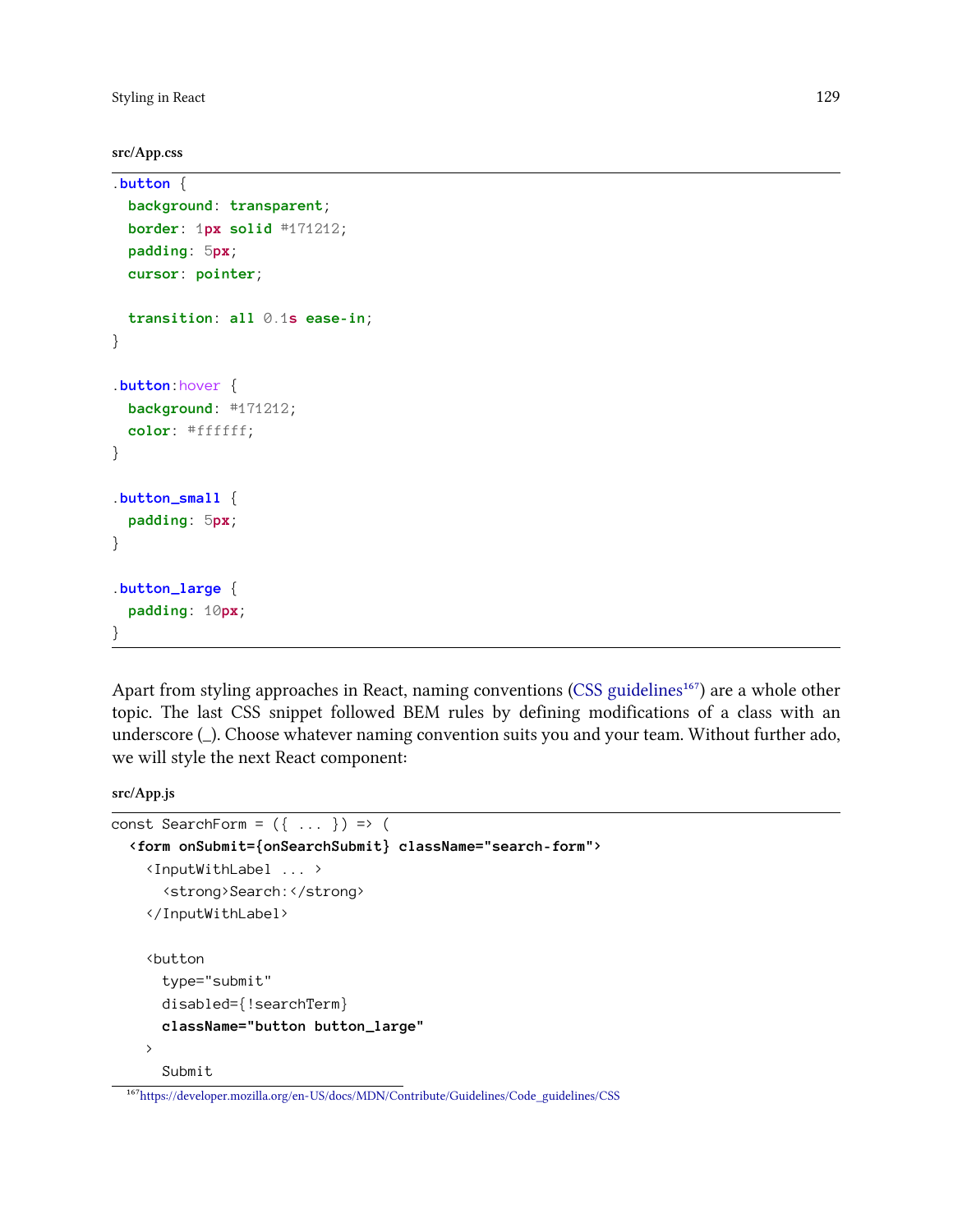```
</button>
  </form>
);
```
We can also pass the className attribute as a prop to React components. For example, we can use this option to pass the SearchForm component a flexible style with a className prop from a range of predefined classes from a CSS file. Lastly, style the InputWithLabel component:

**src/App.js**

```
const InputWithLabel = ({..., )} => {
  ...
  return (
    \langle \rangle<label htmlFor={id} className="label">
         {children}
      </label>
       
      <input
        ref={inputRef}
        id = {id}type={type}
         value={value}
        onChange={onInputChange}
         className="input"
      />
    \langle/>
  );
};
```
In your *src/App.css* file, add the remaining classes:

**src/App.css**

```
.search-form {
 padding: 10px 0 20px 0;
 display: flex;
 align-items: baseline;
}
.label {
 border-top: 1px solid #171212;
 border-left: 1px solid #171212;
```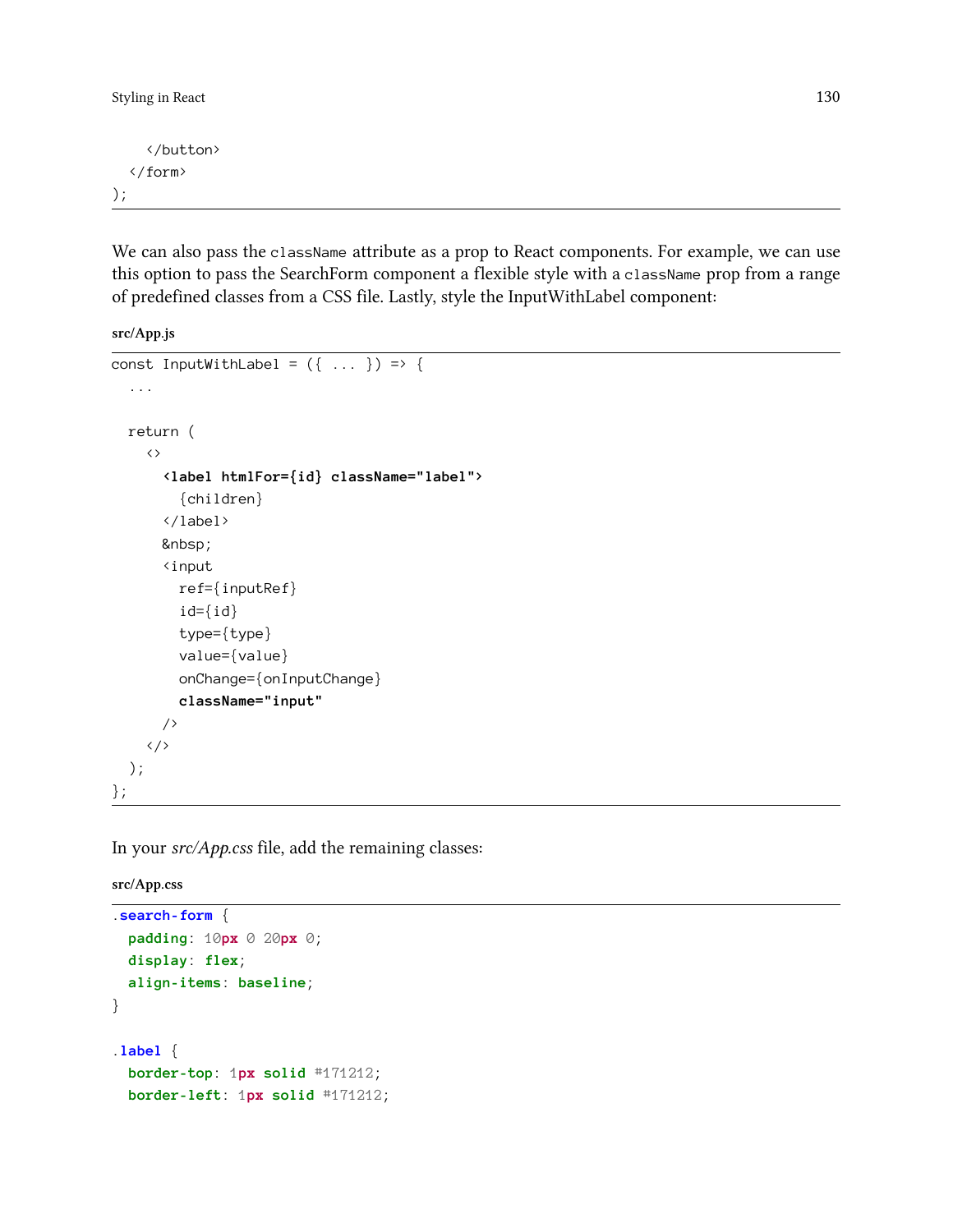```
padding-left: 5px;
  font-size: 24px;
}
.input {
  border: none;
  border-bottom: 1px solid #171212;
  background-color: transparent;
  font-size: 24px;
}
```
For simplicity, we styled elements like label and input individually in the *src/App.css* file. However, in a real application it may be better to define these elements once in the *src/index.css* file globally. As React components are split into multiple files, sharing style becomes a necessity.

This is the basic CSS most of us have already learned, written with an inline style that is more dynamic. Without CSS extensions like Sass (Syntactically Awesome Style Sheets) inline styles can become burdensome, though, because features like CSS nesting are not available in native CSS.

- Confirm your [source code for the last section](https://codesandbox.io/s/github/the-road-to-learn-react/hacker-stories/tree/hs/CSS-in-React)<sup>168</sup>.
	- Confirm the [changes from the last section](https://github.com/the-road-to-learn-react/hacker-stories/compare/hs/react-modern-final...hs/CSS-in-React?expand=1)<sup>169</sup>.
- Read more about [CSS stylesheets in create-react-app](https://create-react-app.dev/docs/adding-a-stylesheet)<sup>170</sup>.
- Read more about [Sass in create-react-app](https://create-react-app.dev/docs/adding-a-sass-stylesheet)<sup>171</sup> for taking advantage of more advanced CSS features like nesting.
- Try to pass className prop from App to SearchForm component, either with the value button\_ small or button\_large and use this as className for the button element.

<span id="page-140-0"></span> $^{168}\rm{https://codesandbox.io/s/github/the road-to-learn-react/hacker- stories/tree/hs/CSS-in-React}$ 

<span id="page-140-1"></span><sup>169</sup><https://github.com/the-road-to-learn-react/hacker-stories/compare/hs/react-modern-final...hs/CSS-in-React?expand=1>

<span id="page-140-2"></span> $\frac{170}{\text{https://create-react-app.dev/docs/adding-a-stylesheet}}$  $\frac{170}{\text{https://create-react-app.dev/docs/adding-a-stylesheet}}$  $\frac{170}{\text{https://create-react-app.dev/docs/adding-a-stylesheet}}$ 

<span id="page-140-3"></span><sup>171</sup><https://create-react-app.dev/docs/adding-a-sass-stylesheet>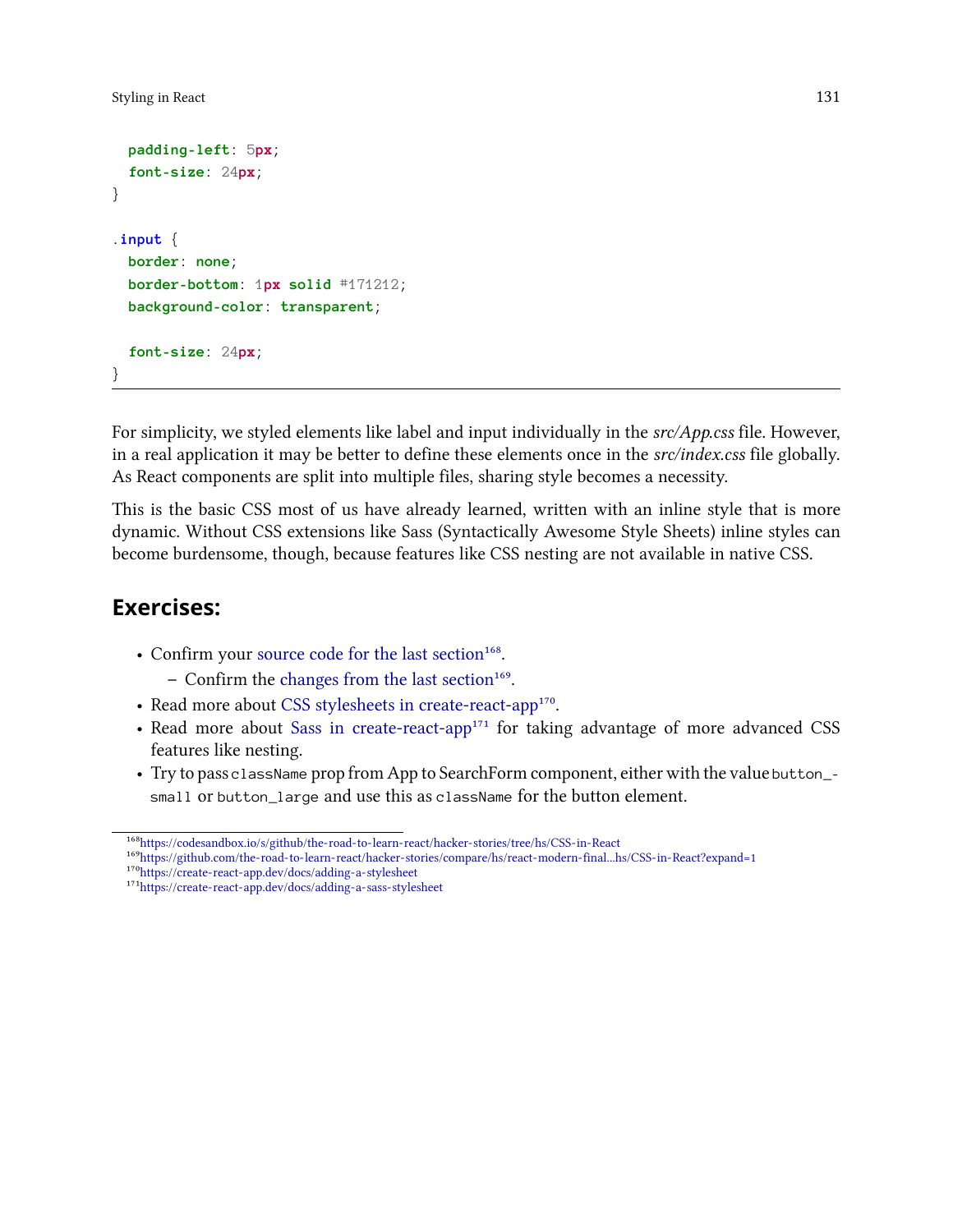## **CSS Modules in React**

CSS Modules are an advanced **CSS-in-CSS** approach. The CSS file stays the same, where you could apply CSS extensions like Sass, but its use in React components changes. To enable CSS modules in create-react-app, rename the *src/App.css* file to *src/App.module.css*. This action is performed in the command line from your project's directory:

**Command Line**

```
mv src/App.css src/App.module.css
```
In the renamed *src/App.module.css*, start with the first CSS class definitions, as before:

**src/App.module.css**

```
.container {
 height: 100vw;
  padding: 20px;
  background: #83a4d4; /* fallback for old browsers */
  background: linear-gradient(to left, #b6fbff, #83a4d4);
  color: #171212;
}
.headlinePrimary {
  font-size: 48px;
  font-weight: 300;
  letter-spacing: 2px;
}
```
Import the *src/App.module.css* file with a relative path again. This time, import it as a JavaScript object where the name of the object (here styles) is up to you:

**src/App.js**

```
import React from 'react';
import axios from 'axios';
import styles from './App.module.css';
```
Instead of defining the className as a string mapped to a CSS file, access the CSS class directly from the styles object, and assigns it with a JavaScript in JSX expression to your elements.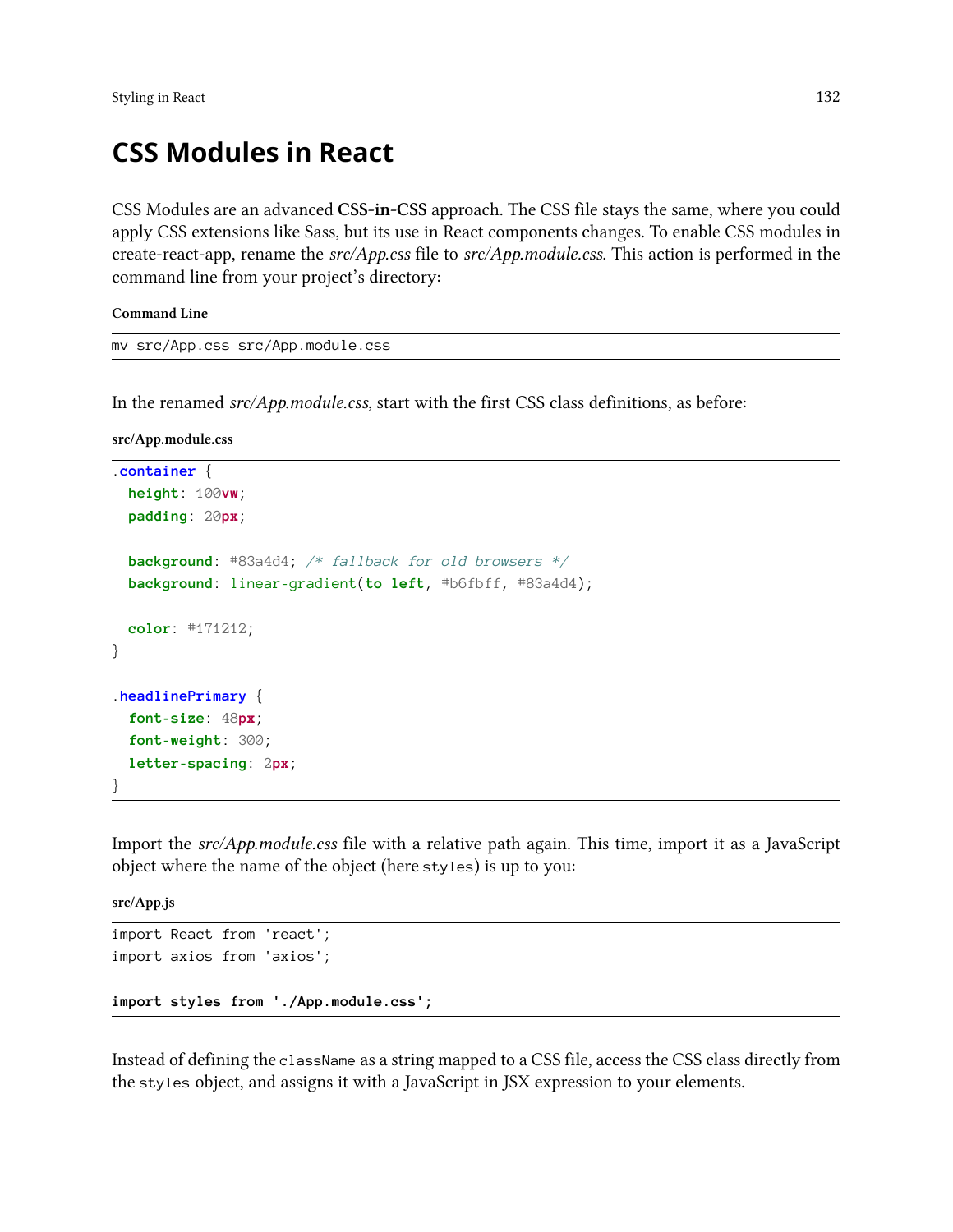const App =  $()$  => {

#### **src/App.js**

```
...
 return (
    <div className={styles.container}>
      <h1 className={styles.headlinePrimary}>My Hacker Stories</h1>
      <SearchForm
        searchTerm={searchTerm}
        onSearchInput={handleSearchInput}
        onSearchSubmit={handleSearchSubmit}
      />
      {stories.isError && <p>Something went wrong ...</p>}
      {stories.isLoading ? (
        <p>Loading ...</p>
      ) : (
        <List list={stories.data} onRemoveItem={handleRemoveStory} />
      )}
    \langle/div\rangle);
};
```
There are various ways to add multiple CSS classes via the styles object to the element's single className attribute. Here, we use JavaScript template literals:

**src/App.js**

```
const Item = ({item, onRemoveItem }) => (<div className={styles.item}>
    <span style={{ width: '40%' }}>
      \langle a \nvert href={item.url}>{item.title}\langle a \rangle</span>
    <span style={{ width: '30%' }}>{item.author}</span>
    <span style={{ width: '10%' }}>{item.num_comments}</span>
    <span style={{ width: '10%' }}>{item.points}</span>
    <span style={{ width: '10%' }}>
      <button
        type="button"
        onClick=\{() \Rightarrow onRemoveItem(item)\}className={`${styles.button} ${styles.buttonSmall}`}
```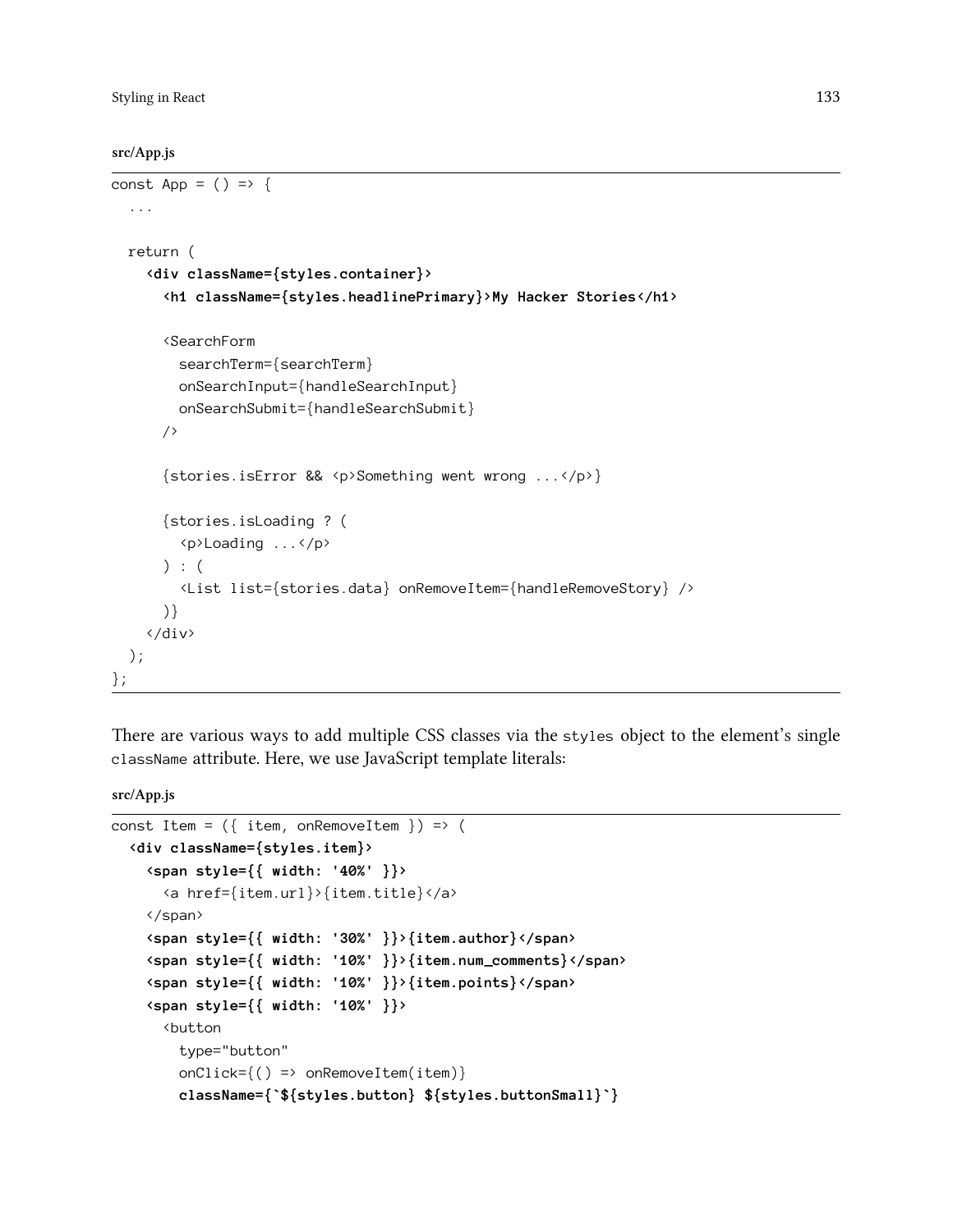```
>
           Dismiss
        </button>
     </span>
   \langle/div\rangle);
```
We can also add inline styles as more dynamic styles in JSX again. It's also possible to add a CSS extension like Sass to enable advanced features like CSS nesting. We will stick to native CSS features though:

**src/App.module.css**

```
.item {
 display: flex;
 align-items: center;
 padding-bottom: 5px;
}
.item > span {
 padding: 0 5px;
 white-space: nowrap;
 overflow: hidden;
 white-space: nowrap;
 text-overflow: ellipsis;
}
.item > span > a {
 color: inherit;
}
```
Then the button CSS classes in the *src/App.module.css* file:

```
src/App.module.css
```

```
.button {
 background: transparent;
 border: 1px solid #171212;
 padding: 5px;
 cursor: pointer;
  transition: all 0.1s ease-in;
}
```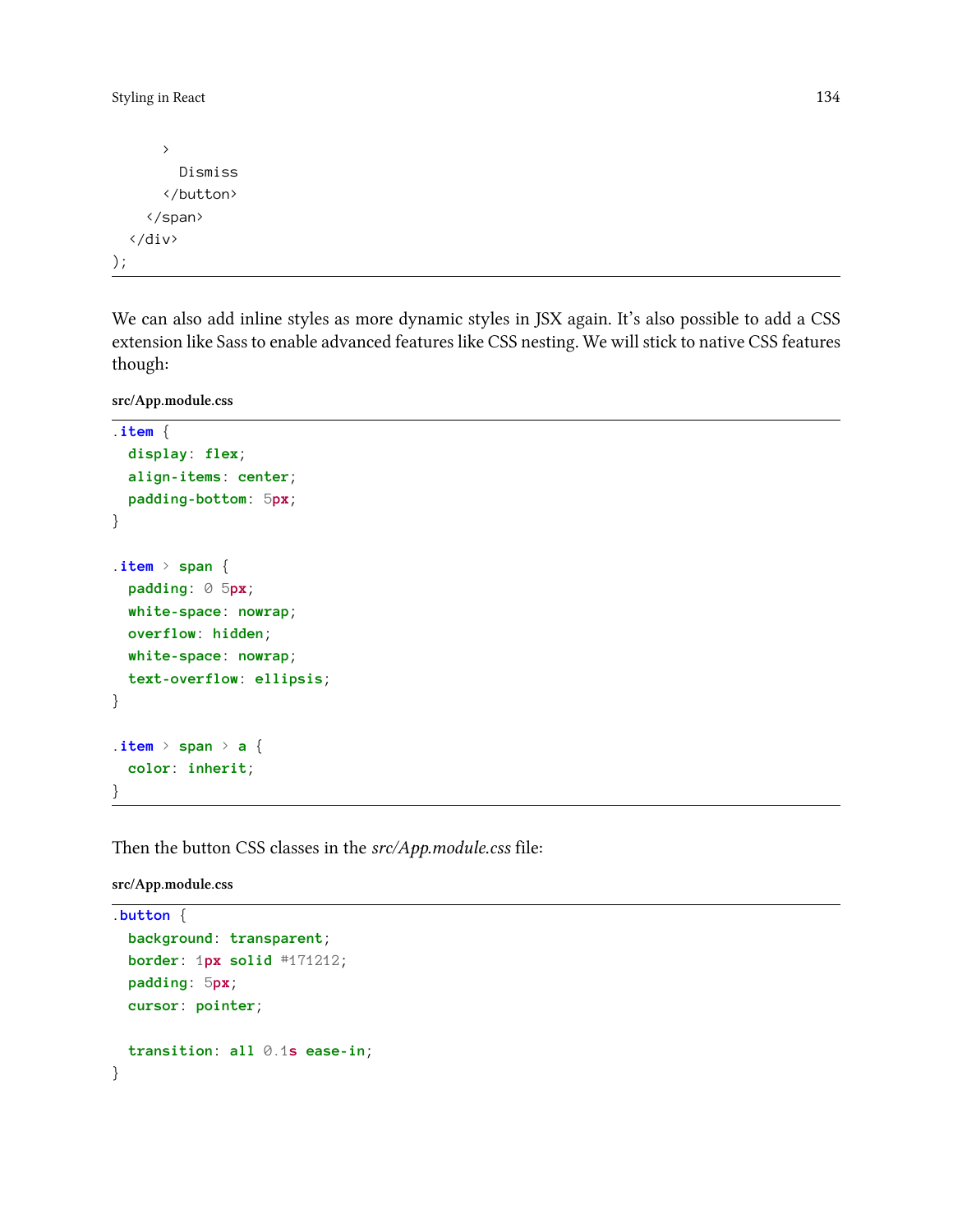```
.button hover {
  background: #171212;
  color: #ffffff;
}
.buttonSmall {
  padding: 5px;
}
.buttonLarge {
  padding: 10px;
}
```
There is a shift toward pseudo BEM naming conventions here, in contrast to button\_small and button\_large from the previous section. If the previous naming convention holds true, we can only access the style with styles['button\_small'] which makes it more verbose because of JavaScript's limitation with object underscores. The same shortcomings would apply for classes defined with a dash (-). In contrast, now we can use styles. buttonSmall instead (see: Item component):

**src/App.js**

```
const SearchForm = ({\{ \ldots \}}) => (
  <form onSubmit={onSearchSubmit} className={styles.searchForm}>
    <InputWithLabel ... >
      <strong>Search:</strong>
    </InputWithLabel>
    <button
      type="submit"
      disabled={!searchTerm}
      className={`${styles.button} ${styles.buttonLarge}`}
    >
      Submit
    </button>
  </form>
);
```
The SearchForm component receives the styles as well. It has to use string interpolation for using two styles in one element via JavaScript's template literals. One alternative way is the [classnames](https://github.com/JedWatson/classnames)<sup>172</sup> library, which is installed via the command line as project dependency:

<span id="page-144-0"></span> $\rm ^{172}$ <https://github.com/JedWatson/classnames>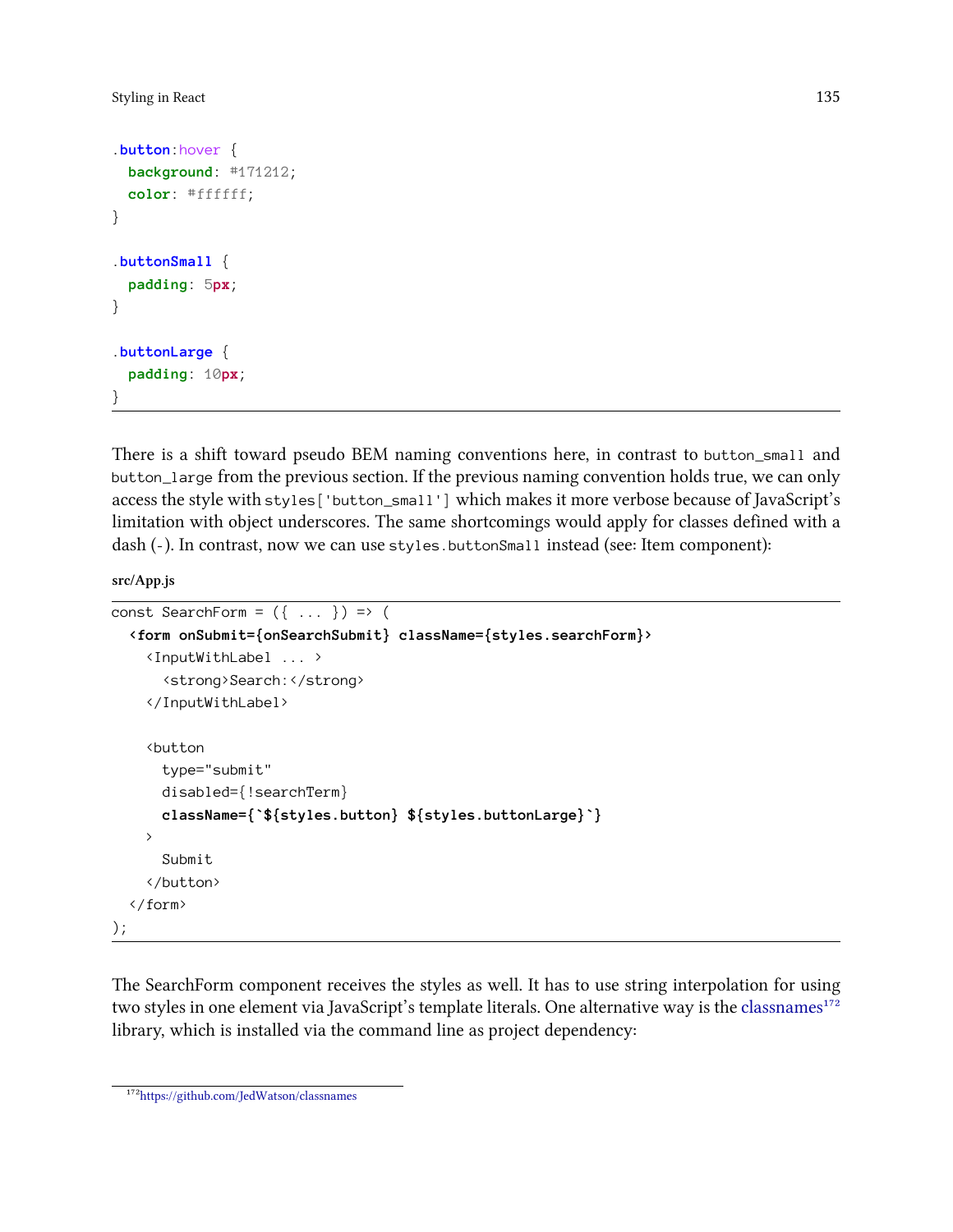**src/App.js**

```
import cs from 'classnames';
...
// somewhere in a className attribute
className={cs(styles.button, styles.buttonLarge)}
```
The library offers conditional stylings as well. Finally, continue with the InputWithLabel component:

**src/App.js**

```
const InputWithLabel = ({..., ) \Rightarrow {
  ...
  return (
    \langle \rangle<label htmlFor={id} className={styles.label}>
         {children}
       </label>
        
       <input
         ref={inputRef}
         id = {id}type={type}
         value={value}
         onChange={onInputChange}
         className={styles.input}
      />
    \langle / \rangle);
};
```
And finish up the remaining style in the *src/App.module.css* file: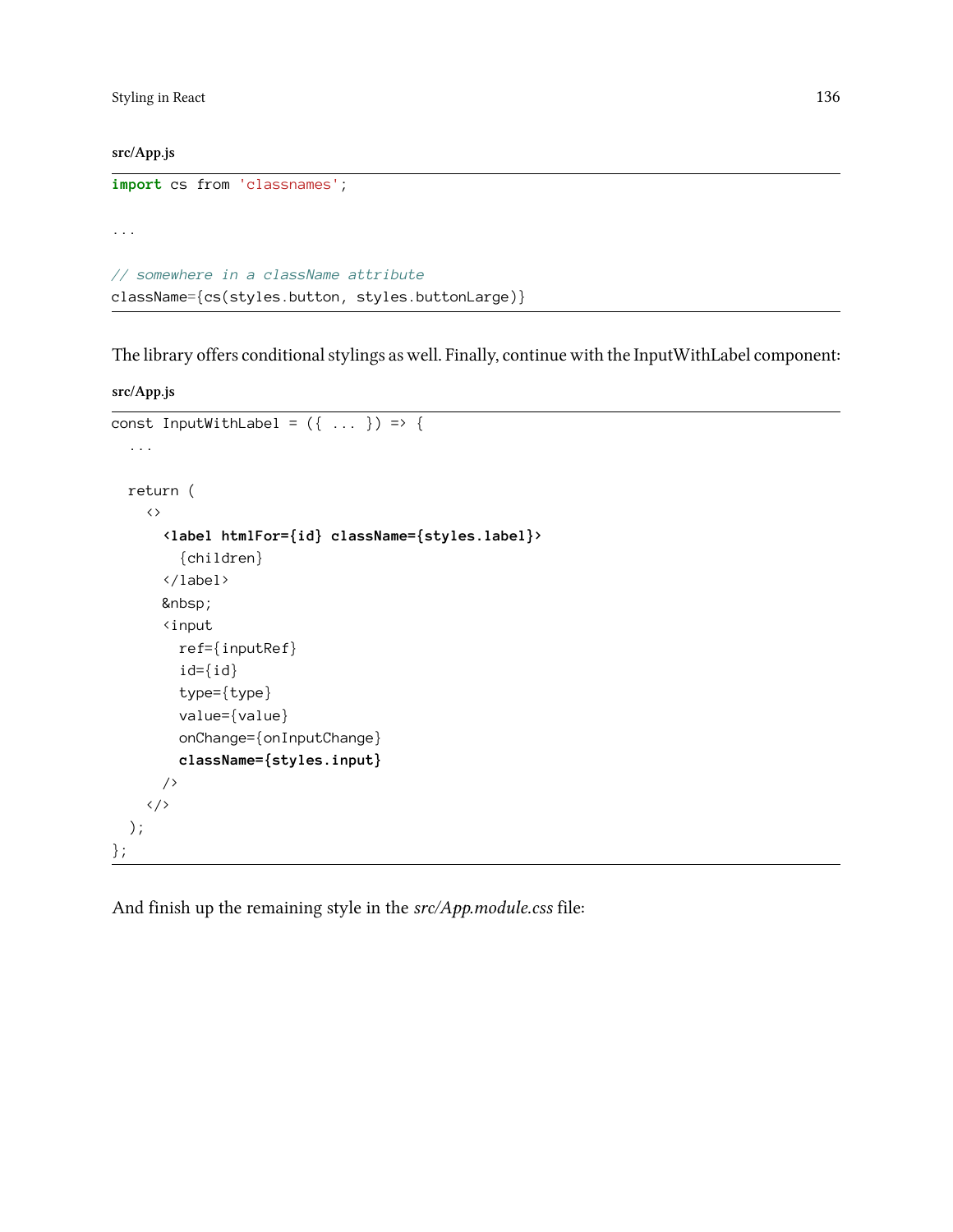```
src/App.module.css
```

```
.searchForm {
  padding: 10px 0 20px 0;
  display: flex;
  align-items: baseline;
}
.label {
  border-top: 1px solid #171212;
  border-left: 1px solid #171212;
  padding-left: 5px;
  font-size: 24px;
}
.input {
  border: none;
  border-bottom: 1px solid #171212;
  background-color: transparent;
  font-size: 24px;
}
```
The same caution applies as the last section: some of these styles like input and label might be more efficient in a global *src/index.css* file without CSS modules.

Again, CSS Modules–like any other CSS-in-CSS approach–can use Sass for more advanced CSS features like nesting. The advantage of CSS modules is that we receive an error in the JavaScript each time a style isn't defined. In the standard CSS approach, unmatched styles in the JavaScript and CSS files might go unnoticed.

### **Exercises:**

- Confirm your [source code for the last section](https://codesandbox.io/s/github/the-road-to-learn-react/hacker-stories/tree/hs/CSS-Modules-in-React) $173$ .
	- **–** Confirm the [changes from the last section](https://github.com/the-road-to-learn-react/hacker-stories/compare/hs/react-modern-final...hs/CSS-Modules-in-React?expand=1)<sup>174</sup>.
- Read more about [CSS Modules in create-react-app](https://create-react-app.dev/docs/adding-a-css-modules-stylesheet)<sup>175</sup>.

<span id="page-146-0"></span> $^{173}$ <https://codesandbox.io/s/github/the-road-to-learn-react/hacker-stories/tree/hs/CSS-Modules-in-React>

<span id="page-146-2"></span><span id="page-146-1"></span><sup>&</sup>lt;sup>174</sup><https://github.com/the-road-to-learn-react/hacker-stories/compare/hs/react-modern-final...hs/CSS-Modules-in-React?expand=1> 175<https://create-react-app.dev/docs/adding-a-css-modules-stylesheet>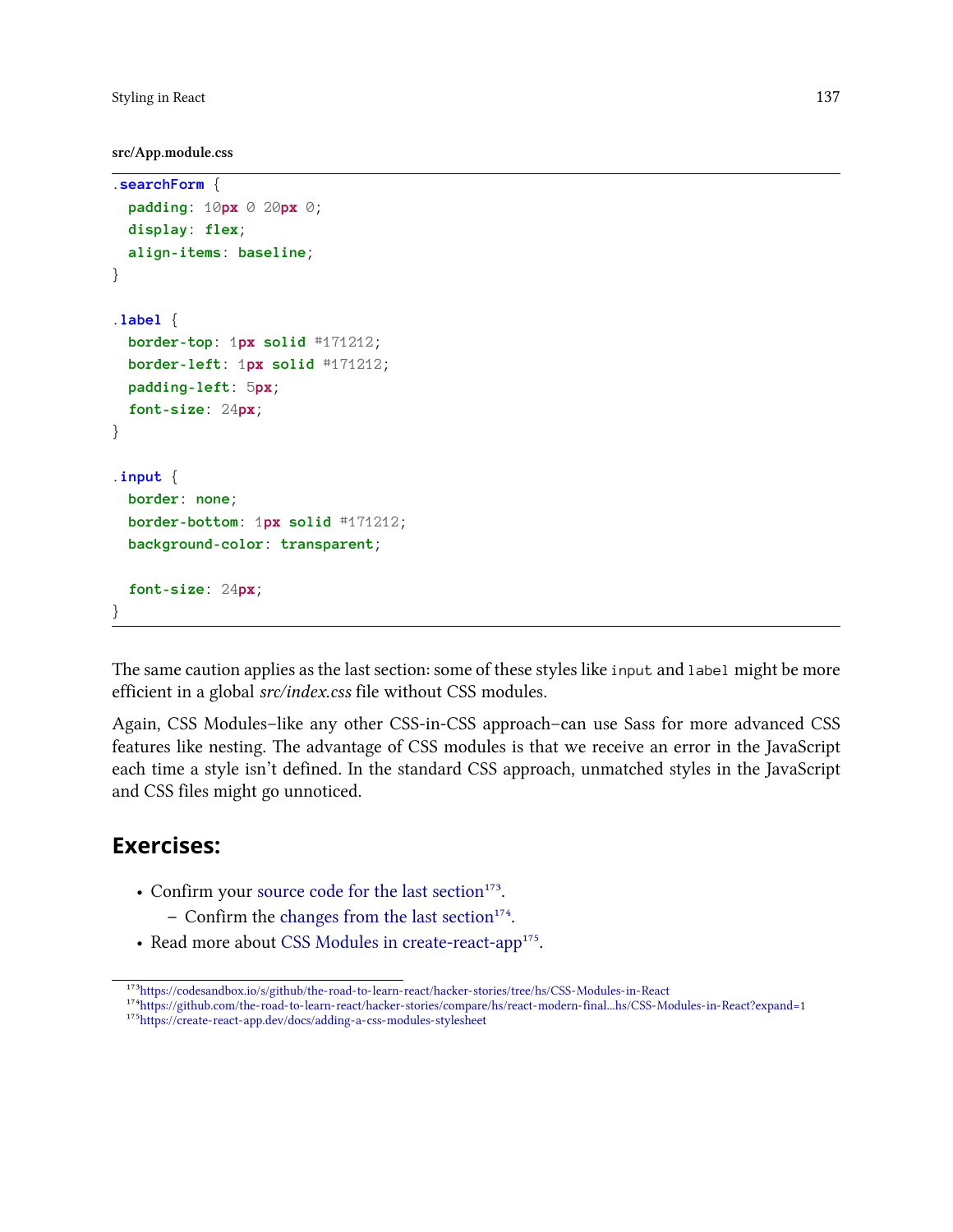# **Styled Components in React**

With the previous approaches from CSS-in-CSS, Styled Components is one of several approaches for **CSS-in-JS**. I picked Styled Components because it's the most popular. It comes as a JavaScript dependency, so we must install it on the command line:

**Command Line**

npm install styled-components

Then import it in your *src/App.js* file:

**src/App.js**

```
import React from 'react';
import axios from 'axios';
import styled from 'styled-components';
```
As the name suggests, CSS-in-JS happens in your JavaScript file. In your *src/App.js* file, define your first styled components:

**src/App.js**

```
const StyledContainer = styled.div`
  height: 100vw;
  padding: 20px;
  background: #83a4d4;
  background: linear-gradient(to left, #b6fbff, #83a4d4);
  color: #171212;
`;
const StyledHeadlinePrimary = styled.h1`
  font-size: 48px;
  font-weight: 300;
  letter-spacing: 2px;
`;
```
When using Styled Components, you are using the JavaScript template literals the same way as JavaScript functions. Everything between the backticks can be seen as an argument and the styled object gives you access to all the necessary HTML elements (e.g. div, h1) as functions. Once a function is called with the style, it returns a React component that can be used in your App component: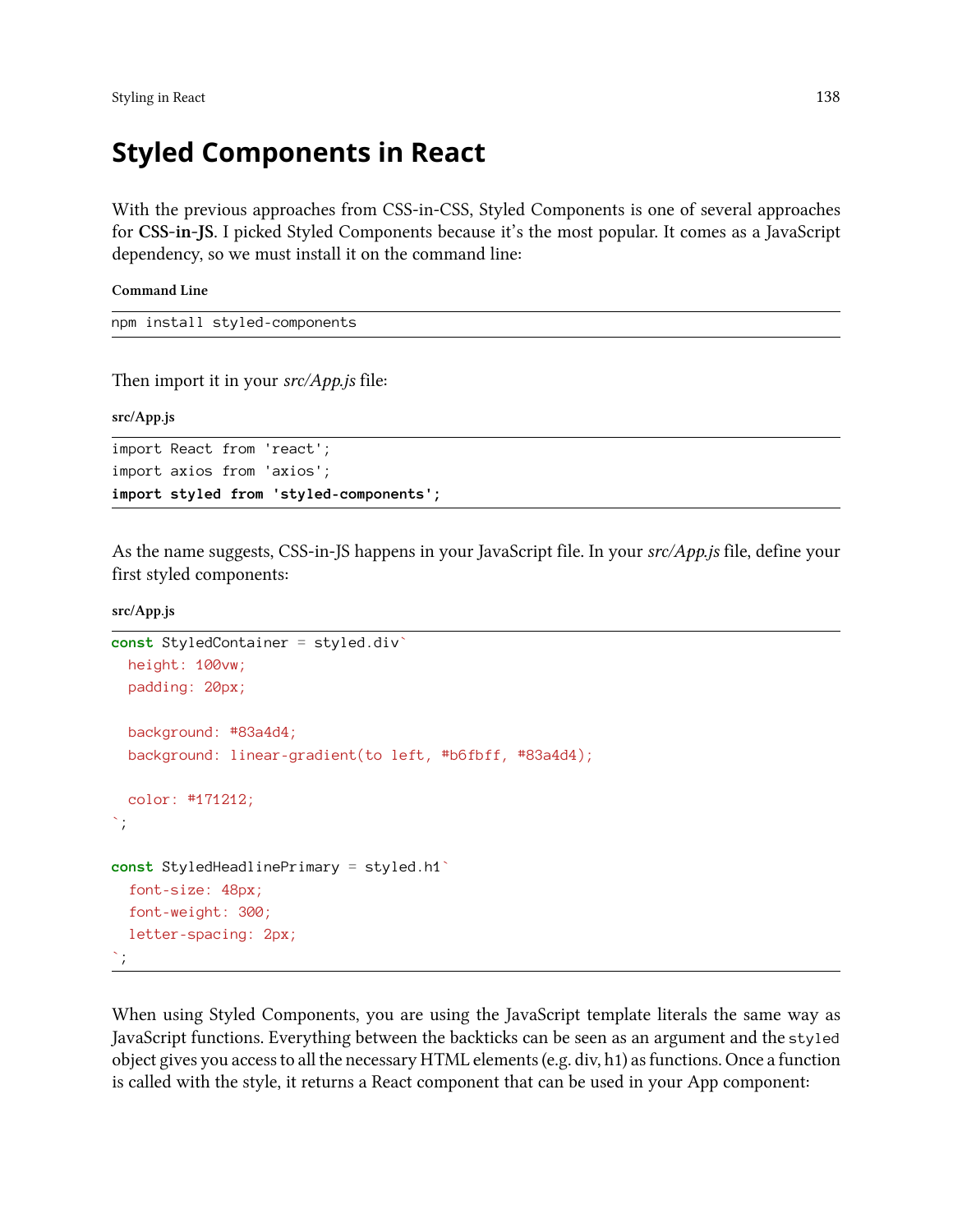const App =  $()$  => {

### **src/App.js**

```
...
 return (
    <StyledContainer>
      <StyledHeadlinePrimary>My Hacker Stories</StyledHeadlinePrimary>
      <SearchForm
        searchTerm={searchTerm}
        onSearchInput={handleSearchInput}
        onSearchSubmit={handleSearchSubmit}
      />
      {stories.isError && <p>Something went wrong ...</p>}
      {stories.isLoading ? (
        <p>Loading ...</p>
      ) : (
        <List list={stories.data} onRemoveItem={handleRemoveStory} />
      )}
    </StyledContainer>
  );
};
```
This kind of React component follows the same rules as a common React component. Everything passed between its element tags is passed automatically as React children prop. For the Item component, we are not using inline styles this time, but defining a dedicated styled component for it. StyledColumn receives its styles dynamically using a React prop:

```
src/App.js
```

```
const Item = ({item, onRemoveItem }) => (<StyledItem>
     <StyledColumn width="40%">
       \langle a \nvert \nvert = \{ \text{item}.\text{url} \} \rangle \{ \text{item}.\text{title} \} \langle a \rangle</StyledColumn>
     <StyledColumn width="30%">{item.author}</StyledColumn>
     <StyledColumn width="10%">{item.num_comments}</StyledColumn>
     <StyledColumn width="10%">{item.points}</StyledColumn>
     <StyledColumn width="10%">
       <StyledButtonSmall
         type="button"
```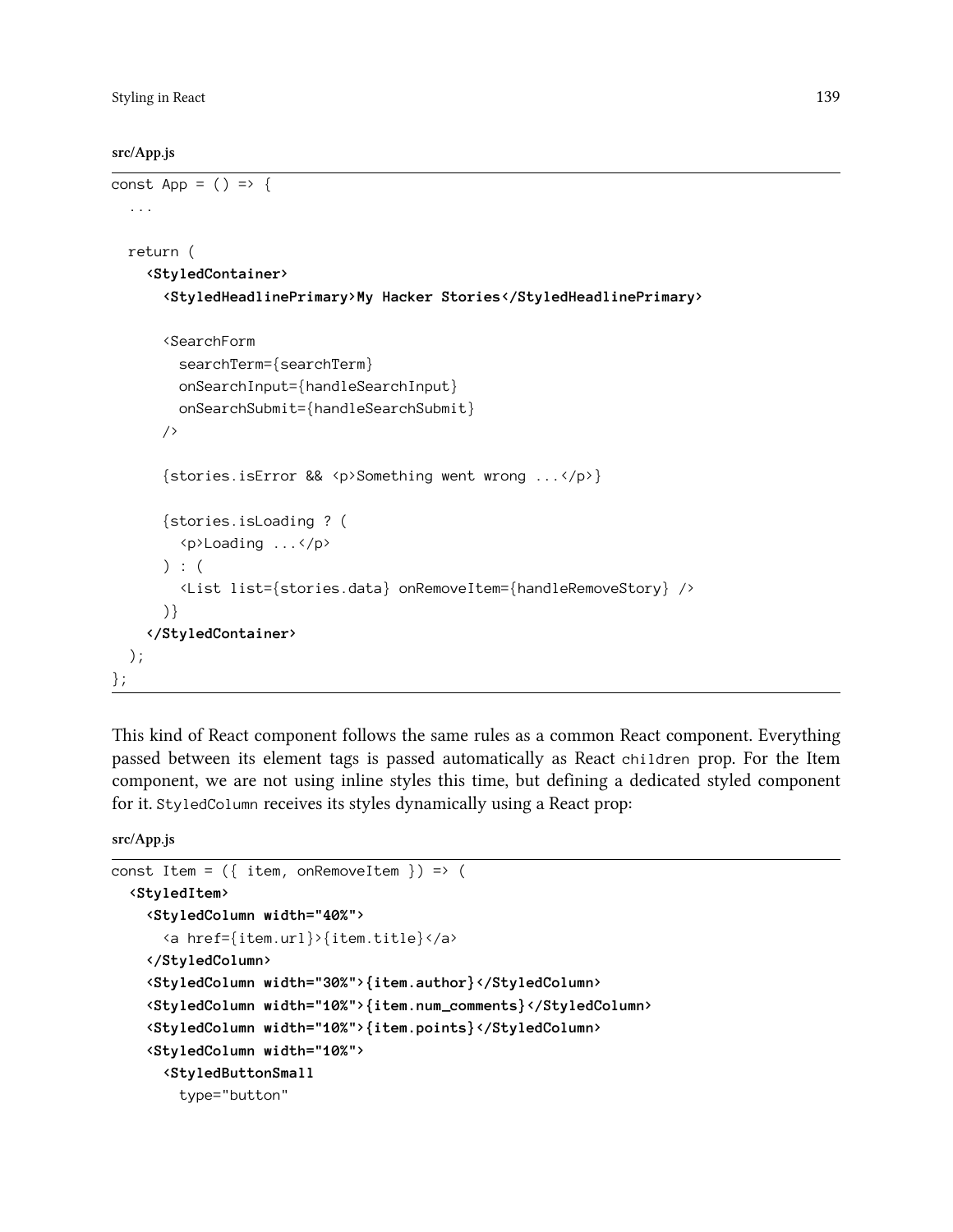```
onClick={() \Rightarrow onRemoveItem(intem)}>
         Dismiss
      </StyledButtonSmall>
    </StyledColumn>
  </StyledItem>
);
```
The flexible width prop is accessible in the styled component's template literal as an argument of an inline function. The return value from the function is applied there as a string. Since we can use immediate returns when omitting the arrow function's body, it becomes a concise inline function:

**src/App.js**

```
const StyledItem = styled.div`
  display: flex;
  align-items: center;
  padding-bottom: 5px;
\ddot{\phantom{a}}const StyledColumn = styled.span`
  padding: 0 5px;
  white-space: nowrap;
  overflow: hidden;
  white-space: nowrap;
  text-overflow: ellipsis;
  a {
    color: inherit;
  }
  width: ${props => props.width};
 `;
```
Advanced features like CSS nesting are available in Styled Components by default. Nested elements are accessible and the current element can be selected with the & CSS operator: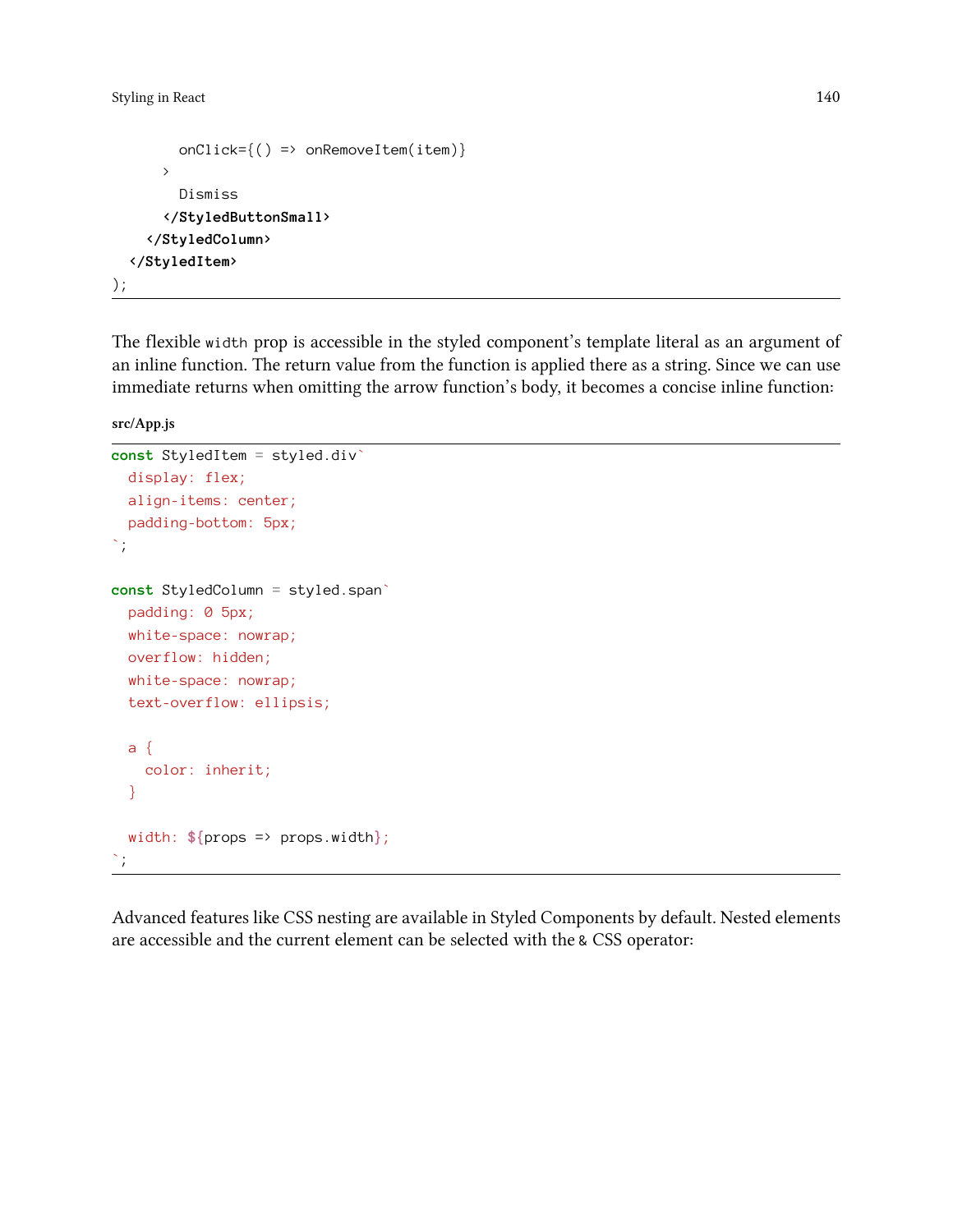```
const StyledButton = styled.button`
  background: transparent;
  border: 1px solid #171212;
  padding: 5px;
  cursor: pointer;
  transition: all 0.1s ease-in;
  &:hover {
    background: #171212;
    color: #ffffff;
  }
`;
```
You can also create specialized versions of styled components by passing another component to the library's function. The specialized button receives all the base styles from the previously defined StyledButton component:

### **src/App.js**

```
const StyledButtonSmall = styled(StyledButton)`
  padding: 5px;
\ddot{\phantom{1}};
const StyledButtonLarge = styled(StyledButton)`
  padding: 10px;
`;
const StyledSearchForm = styled.form`
  padding: 10px 0 20px 0;
  display: flex;
  align-items: baseline;
`;
```
When we use a styled component like StyledSearchForm, its underlying elements (form, button) are used in the real HTML output. We can continue using the native HTML attributes (onSubmit, type, disabled) there: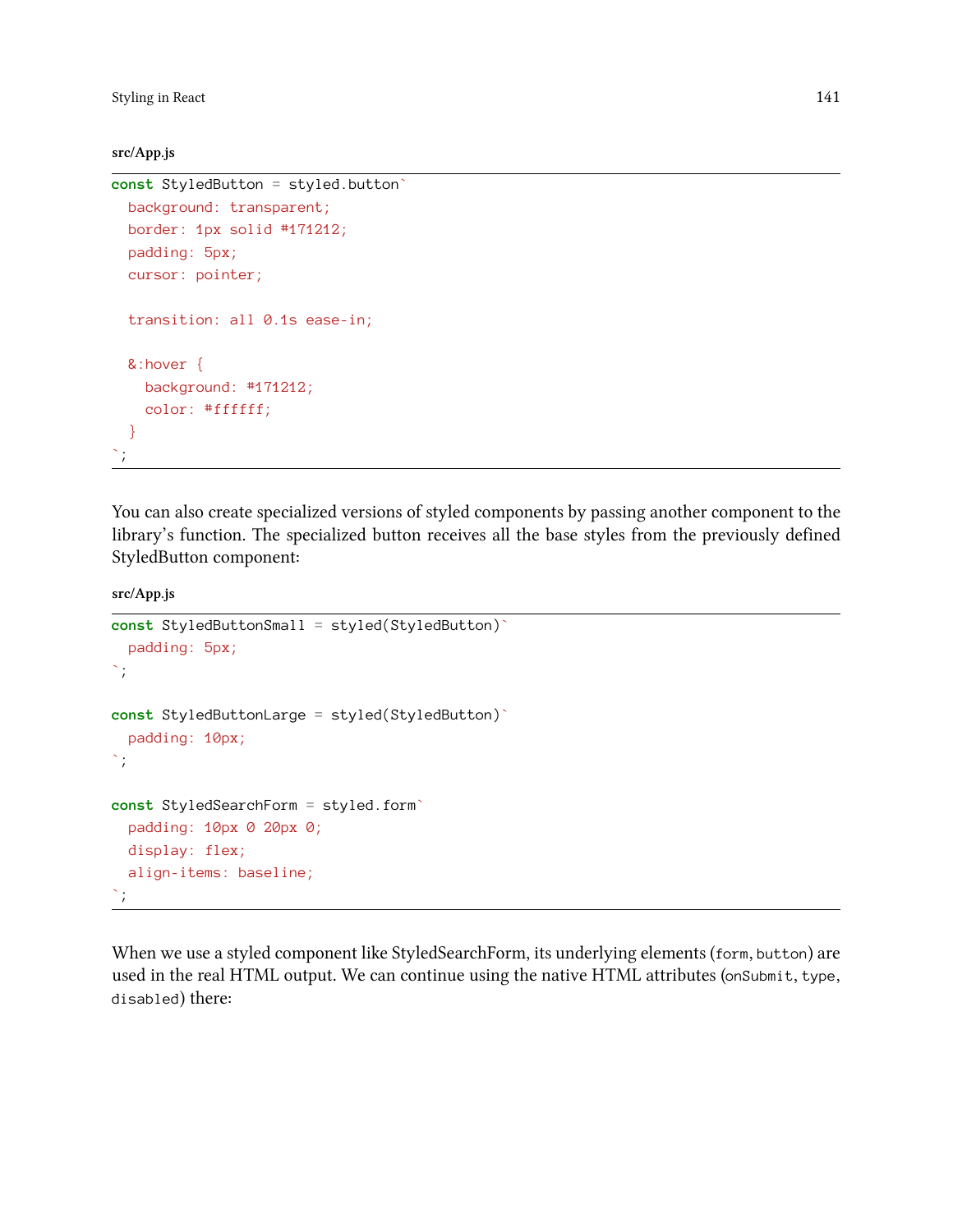```
const SearchForm = ({..., )} => (
  <StyledSearchForm onSubmit={onSearchSubmit}>
    <InputWithLabel
      id="search"
      value={searchTerm}
      isFocused
      onInputChange={onSearchInput}
    >
      <strong>Search:</strong>
    </InputWithLabel>
    <StyledButtonLarge type="submit" disabled={!searchTerm}>
      Submit
    </StyledButtonLarge>
  </StyledSearchForm>
);
```
Finally, the InputWithLabel decorated with its yet undefined styled components:

**src/App.js**

```
const InputWithLabel = ({..., ) \Rightarrow {
  ...
  return (
    \leftrightarrow<StyledLabel htmlFor={id}>{children}</StyledLabel>
        
       <StyledInput
         ref={inputRef}
         id = {id}type={type}
         value={value}
         onChange={onInputChange}
      />
    \langle/>
  );
};
```
And its matching styled components are defined in the same file: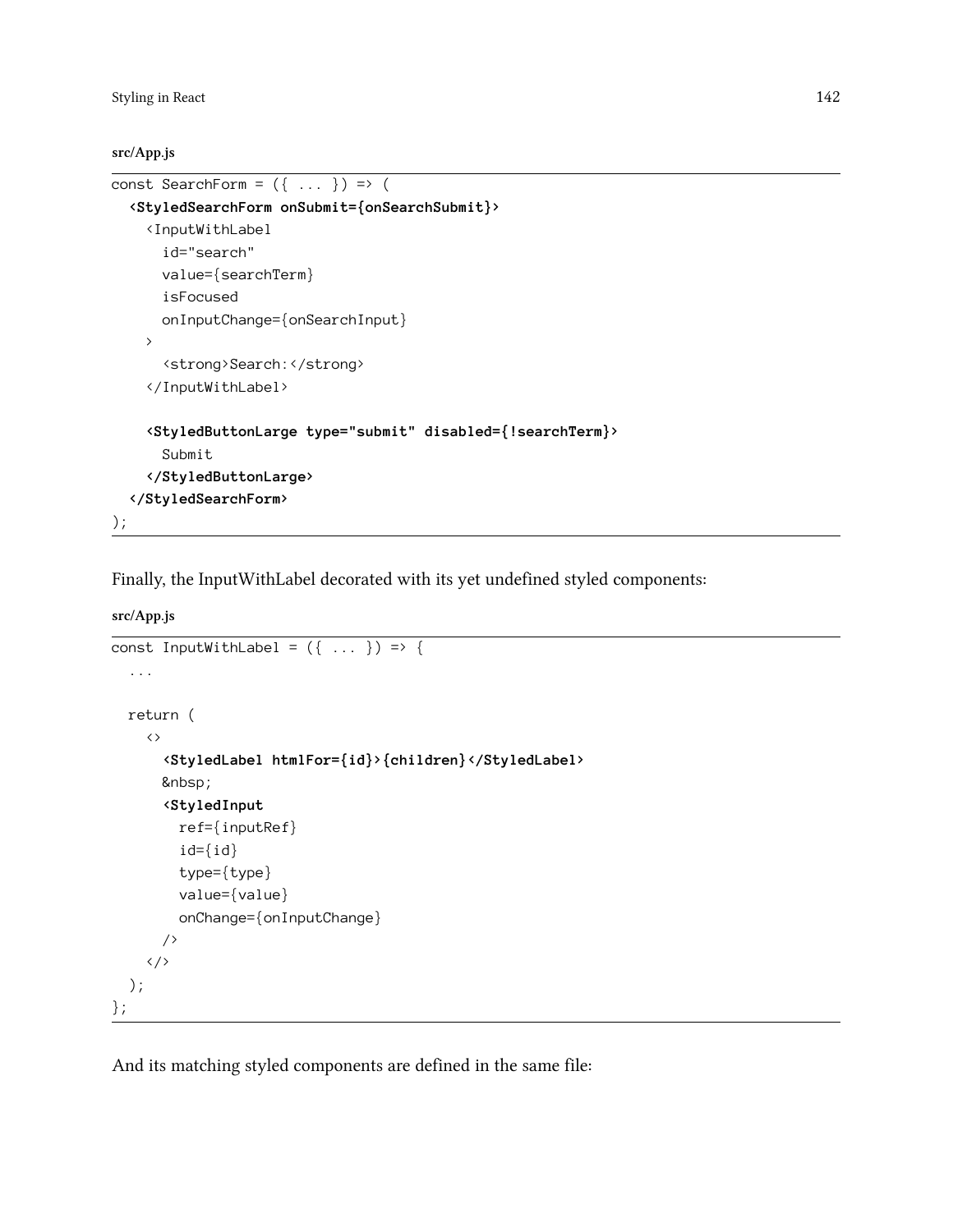```
const StyledLabel = styled.label`
  border-top: 1px solid #171212;
  border-left: 1px solid #171212;
  padding-left: 5px;
  font-size: 24px;
`;
const StyledInput = styled.input`
  border: none;
  border-bottom: 1px solid #171212;
  background-color: transparent;
  font-size: 24px;
\ddot{\phantom{1}};
```
CSS-in-JS with styled components shifts the focus of defining styles to actual React components. Styled Components are style defined as React components without the intermediate CSS file. If a styled component isn't used in a JavaScript, your IDE/editor will tell you. Styled Components are bundled next to other JavaScript assets in JavaScript files for a production-ready application. There are no extra CSS files, but only JavaScript when using the CSS-in-JS strategy. Both strategies, CSSin-JS and CSS-in-CSS, and their approaches (e.g. Styled Components and CSS Modules) are popular among React developers. Use what suits you and your team best.

### **Exercises:**

- Confirm your [source code for the last section](https://codesandbox.io/s/github/the-road-to-learn-react/hacker-stories/tree/hs/Styled-Components-in-React)<sup>176</sup>.
	- **–** Confirm the [changes from the last section](https://github.com/the-road-to-learn-react/hacker-stories/compare/hs/react-modern-final...hs/Styled-Components-in-React?expand=1)<sup>177</sup>.
- Read more about [Styled Components in React](https://www.robinwieruch.de/react-styled-components)<sup>178</sup>.
	- **–** Usually there is no *src/index.css* file for global styles when using Styled Components. Find out how to use global styles when using Styled Components.

<span id="page-152-2"></span><span id="page-152-1"></span>177<https://github.com/the-road-to-learn-react/hacker-stories/compare/hs/react-modern-final...hs/Styled-Components-in-React?expand=1> 178<https://www.robinwieruch.de/react-styled-components>

<span id="page-152-0"></span><sup>176</sup><https://codesandbox.io/s/github/the-road-to-learn-react/hacker-stories/tree/hs/Styled-Components-in-React>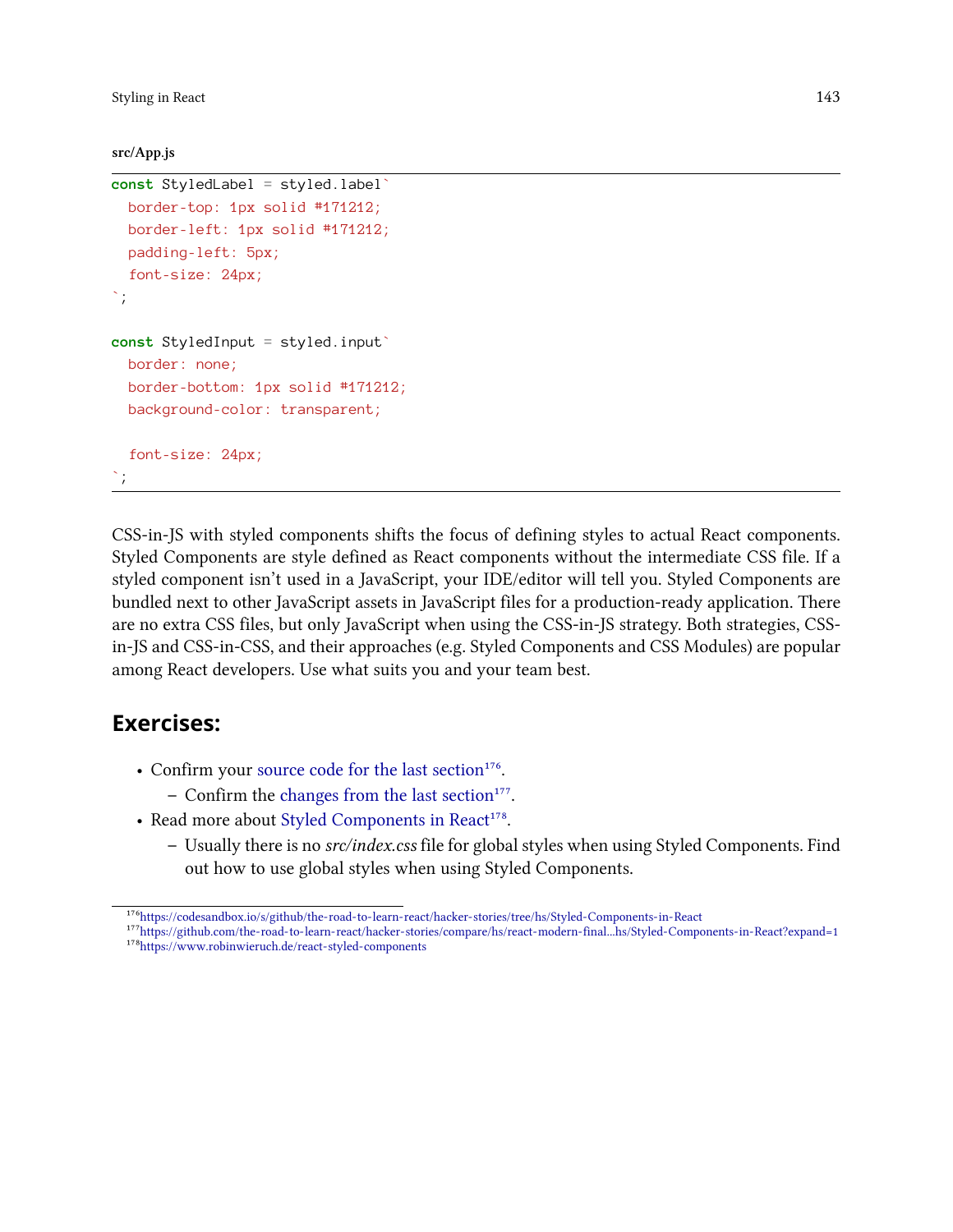# **SVGs in React**

To create a modern React application, we'll likely need to use SVGs. Instead of giving every button element text, for example, we might want to make it lightweight with an icon. In this section, we'll use a scalable vector graphic (SVG) as an icon in one of our React components.

This section builds on the "CSS in React" we covered earlier, to give the SVG icon a good look and feel right away. It's acceptable to use a different styling approach, or no styling at all, though the SVG might look off without it.

This icon as SVG is taken from [Flaticon's Freepick](https://www.flaticon.com/authors/freepik)<sup>179</sup>. Many of the SVGs on this website are free to use, though they require you to mention the author. You can download the icon from [here](https://www.flaticon.com/free-icon/check_109748)<sup>180</sup> as SVG and put it in your project as *src/check.svg*. Downloading the file is the recommended way, however, for the sake of completion, this is the verbose SVG definition:

**Code Playground**

| xml version="1.0" encoding="iso-8859-1"?                                                                                                                                                                                                                                                                                                                                                                                                                                                                                                                                                                                                                                                                                                                                                                                                                                                                                                                                                                                                                                                     |
|----------------------------------------------------------------------------------------------------------------------------------------------------------------------------------------------------------------------------------------------------------------------------------------------------------------------------------------------------------------------------------------------------------------------------------------------------------------------------------------------------------------------------------------------------------------------------------------------------------------------------------------------------------------------------------------------------------------------------------------------------------------------------------------------------------------------------------------------------------------------------------------------------------------------------------------------------------------------------------------------------------------------------------------------------------------------------------------------|
| Generator: Adobe Illustrator 18.0.0, SVG Export Plug-In . SVG Version: 6.00 Bui\</td></tr><tr><td><math>1d\theta</math>)                                                                                                                                                                                                                                                                                                                                                                                                                                                                                                                                                                                                                                                                                                                                                                                                                                                                                                                                                                     |
| svg PUBLIC "-//W3C//DTD SVG 1.1//EN" "http://www.w3.org/Graphics/SVG/1.1/D\</td                                                                                                                                                                                                                                                                                                                                                                                                                                                                                                                                                                                                                                                                                                                                                                                                                                                                                                                                                                                                              |
| TD/svq11. dtd"                                                                                                                                                                                                                                                                                                                                                                                                                                                                                                                                                                                                                                                                                                                                                                                                                                                                                                                                                                                                                                                                               |
| <svg <math="" id="Capa_1" version="1.1" xmlns="http://www.w3.org/2000/svg" xmlns:xlink="http:\&lt;/td&gt;&lt;/tr&gt;&lt;tr&gt;&lt;td&gt;//www.w3.org/1999/xlink">x = "Qpx" <math>y = "Qpx"</math></svg>                                                                                                                                                                                                                                                                                                                                                                                                                                                                                                                                                                                                                                                                                                                                                                                                                                                                                      |
| viewBox="0 0 297 297" style="enable-background:new 0 0 297 297;" xml:space="prese\                                                                                                                                                                                                                                                                                                                                                                                                                                                                                                                                                                                                                                                                                                                                                                                                                                                                                                                                                                                                           |
| rve"                                                                                                                                                                                                                                                                                                                                                                                                                                                                                                                                                                                                                                                                                                                                                                                                                                                                                                                                                                                                                                                                                         |
| $\langle g \rangle$                                                                                                                                                                                                                                                                                                                                                                                                                                                                                                                                                                                                                                                                                                                                                                                                                                                                                                                                                                                                                                                                          |
| <path d="M113.636, 272.638c-2.689, 0-5.267-1.067-7.168-2.97L2.967, 166.123c-3.956-3\&lt;/td&gt;&lt;/tr&gt;&lt;tr&gt;&lt;td&gt;.957-3.956-10.371-0.001-14.329154.673-54.703&lt;/td&gt;&lt;/tr&gt;&lt;tr&gt;&lt;td&gt;c1.9-1.9, 4.479-2.97, 7.167-2.97c2.689, 0, 5.268, 1.068, 7.169, 2.969141.661, 41.676L2\&lt;/td&gt;&lt;/tr&gt;&lt;tr&gt;&lt;td&gt;25.023, 27.332c1.9-1.901, 4.48-2.97, 7.168-2.9710, 0&lt;/td&gt;&lt;/tr&gt;&lt;tr&gt;&lt;td&gt;&lt;math&gt;c2.688, 0, 5.268, 1.068, 7.167, 2.97154.675, 54.701c3.956, 3.957, 3.956, 10.372, 0.14.32\&lt;/math&gt;&lt;/td&gt;&lt;/tr&gt;&lt;tr&gt;&lt;td&gt;8L120.803, 269.668&lt;/td&gt;&lt;/tr&gt;&lt;tr&gt;&lt;td&gt;C118.903, 271.57, 116.325, 272.638, 113.636, 272.638z M24.463, 158.958189.173, 89.209\&lt;/td&gt;&lt;/tr&gt;&lt;tr&gt;&lt;td&gt;1158.9-158.971-40.346-40.364L120.803,160.264&lt;/td&gt;&lt;/tr&gt;&lt;tr&gt;&lt;td&gt;&lt;math&gt;c-1.9, 1.902-4.478, 2.971-7.167, 2.971c-2.688, 0-5.267-1.068-7.168-2.971-41.66-41. \setminus&lt;/math&gt;&lt;/td&gt;&lt;/tr&gt;&lt;tr&gt;&lt;td&gt;674L24.463,158.958z"></path> |
| $\langle$ /g>                                                                                                                                                                                                                                                                                                                                                                                                                                                                                                                                                                                                                                                                                                                                                                                                                                                                                                                                                                                                                                                                                |
| $\langle$ /svg $\rangle$                                                                                                                                                                                                                                                                                                                                                                                                                                                                                                                                                                                                                                                                                                                                                                                                                                                                                                                                                                                                                                                                     |

Because we're using create-react-app again , we can import SVGs (similar to CSS) as React components right away. In *src/App.js*, use the following syntax for importing the SVG:

<span id="page-153-0"></span><sup>179</sup><https://www.flaticon.com/authors/freepik>

<span id="page-153-1"></span><sup>180&</sup>lt;sub>[https://www.flaticon.com/free-icon/check\\_109748](https://www.flaticon.com/free-icon/check_109748)</sub>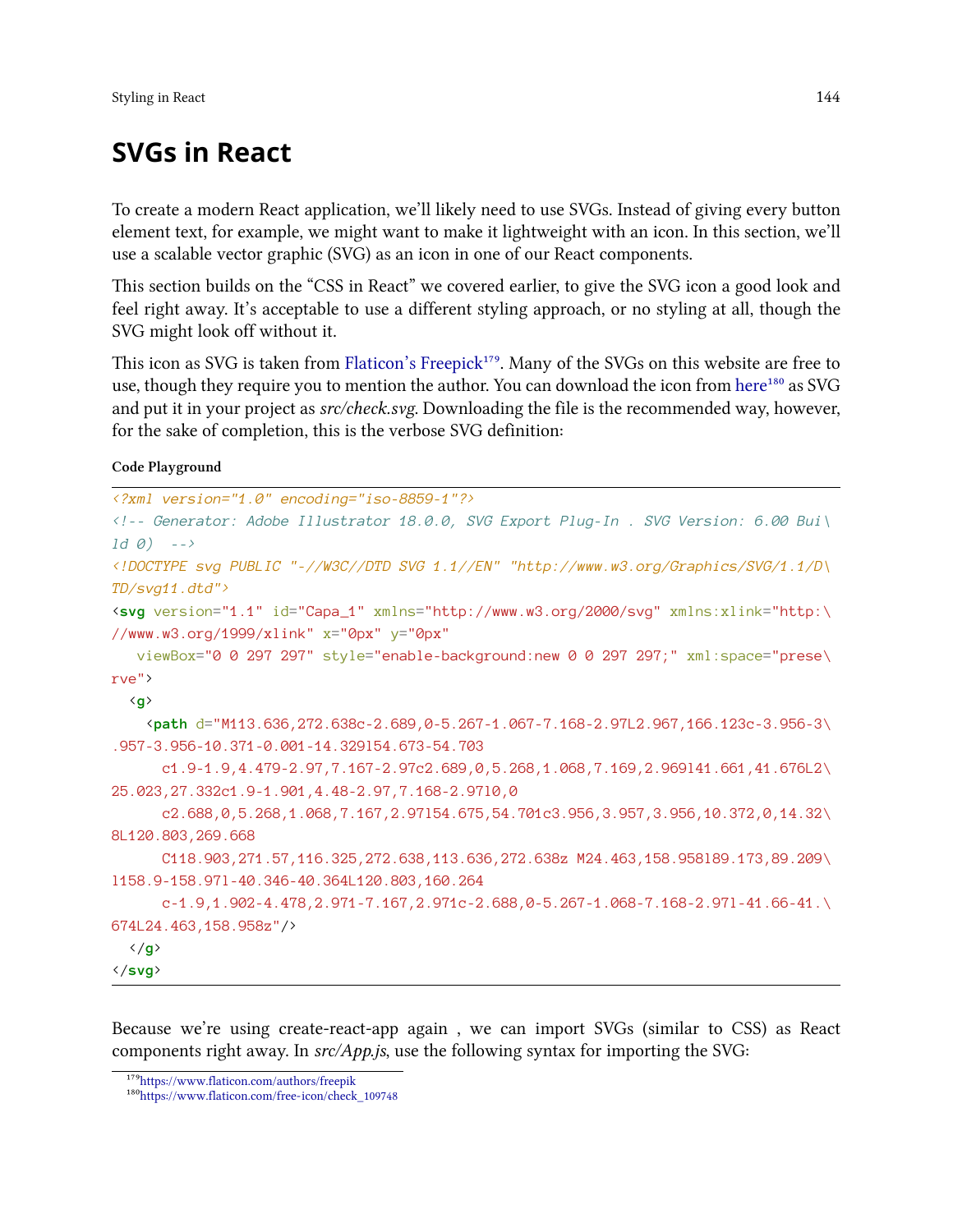### **src/App.js**

```
import React from 'react';
import axios from 'axios';
import './App.css';
import { ReactComponent as Check } from './check.svg';
```
We are importing an SVG, and this works for many different uses for SVGs (e.g. logo, background). Instead of a button text, pass the SVG component as a height and width attribute:

**src/App.js**

```
const Item = ({item, onRemoveItem }) => (<div className="item">
    <span style={{ width: '40%' }}>
      \langle a \nvert \nvert = \{item.url\} \rangle \{item.title\} \langle a \rangle</span>
    <span style={{ width: '30%' }}>{item.author}</span>
    <span style={{ width: '10%' }}>{item.num_comments}</span>
    <span style={{ width: '10%' }}>{item.points}</span>
    <span style={{ width: '10%' }}>
      <button
        type="button"
        onClick={() => onRemoveItem(item)}
        className="button button_small"
      >
         <Check height="18px" width="18px" />
      </button>
    </span>
  </div>
);
```
Regardless of the styling approach you are using, you can give your SVG icon in the button a hover effect too. In the basic CSS approach, it would look like the following in the *src/App.css* file:

**src/App.css**

```
.button:hover > svg > g {
 fill: #ffffff;
 stroke: #ffffff;
}
```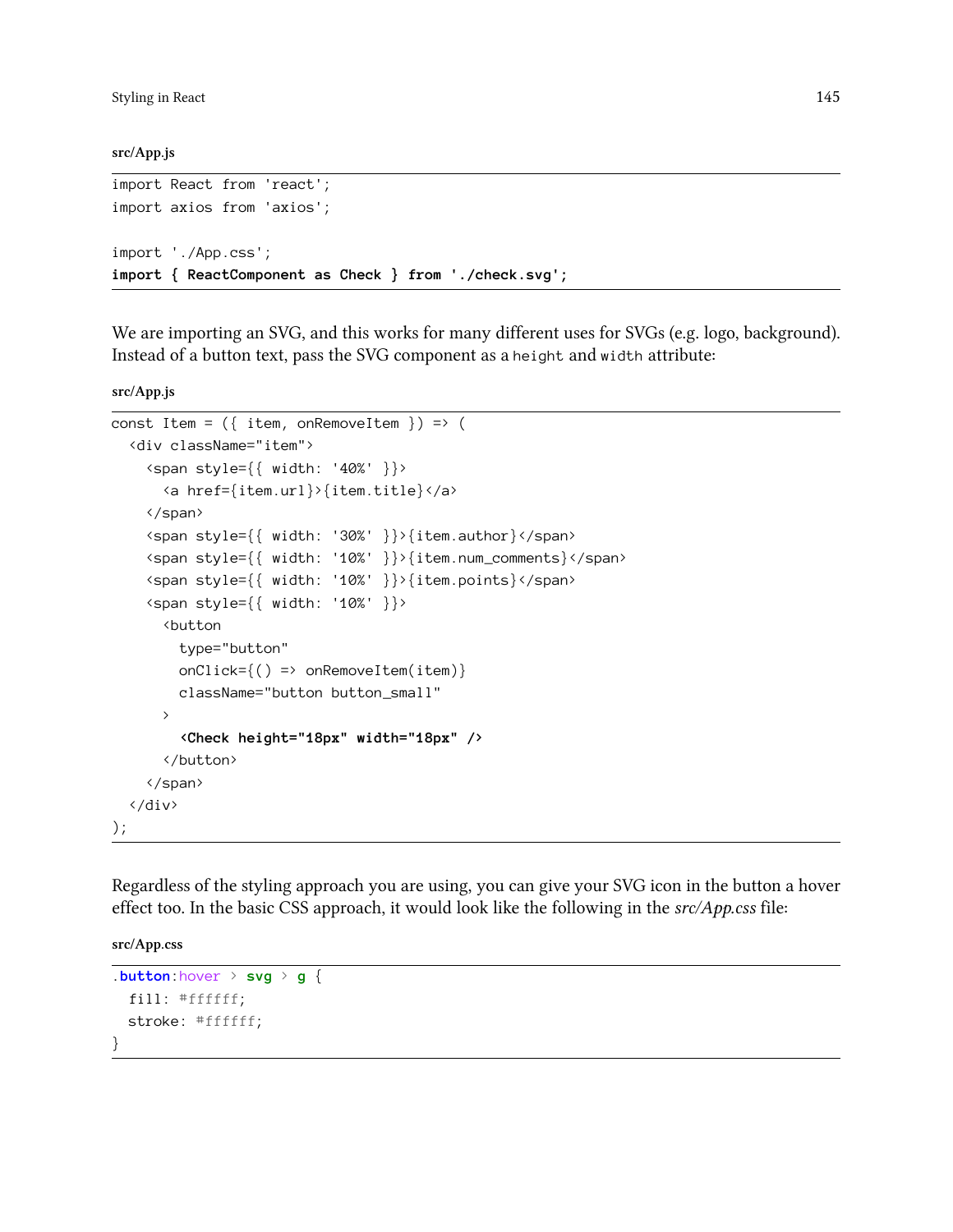The create-react-app project makes using SVGs straightforward, with no extra configuration needed. This is different if you create a React project from scratch with build tools like Webpack, because you have to take care of it yourself. Anyway, SVGs make your application more approachable, so use them whenever it suits you.

### **Exercises:**

- Confirm your [source code for the last section](https://codesandbox.io/s/github/the-road-to-learn-react/hacker-stories/tree/hs/CSS-in-React-SVG) $181$ .
	- Confirm the [changes from the last section](https://github.com/the-road-to-learn-react/hacker-stories/compare/hs/CSS-in-React...hs/CSS-in-React-SVG?expand=1)<sup>182</sup>.
- Read more about [SVGs in create-react-app](https://create-react-app.dev/docs/adding-images-fonts-and-files)<sup>183</sup>.
- Read more about [SVG background patterns in React](https://www.robinwieruch.de/react-svg-patterns)<sup>184</sup>.
- Add another SVG icon in your application.

<span id="page-155-1"></span>182<https://github.com/the-road-to-learn-react/hacker-stories/compare/hs/CSS-in-React...hs/CSS-in-React-SVG?expand=1>

<span id="page-155-0"></span> $^{\rm 181}$ <https://codesandbox.io/s/github/the-road-to-learn-react/hacker-stories/tree/hs/CSS-in-React-SVG>

<span id="page-155-2"></span> $^{\mathtt{183} \mathtt{https://create-react-app.dev/docs/adding-images-fonts-and-files}$  $^{\mathtt{183} \mathtt{https://create-react-app.dev/docs/adding-images-fonts-and-files}$  $^{\mathtt{183} \mathtt{https://create-react-app.dev/docs/adding-images-fonts-and-files}$ 

<span id="page-155-3"></span><sup>184&</sup>lt;sub><https://www.robinwieruch.de/react-svg-patterns></sub>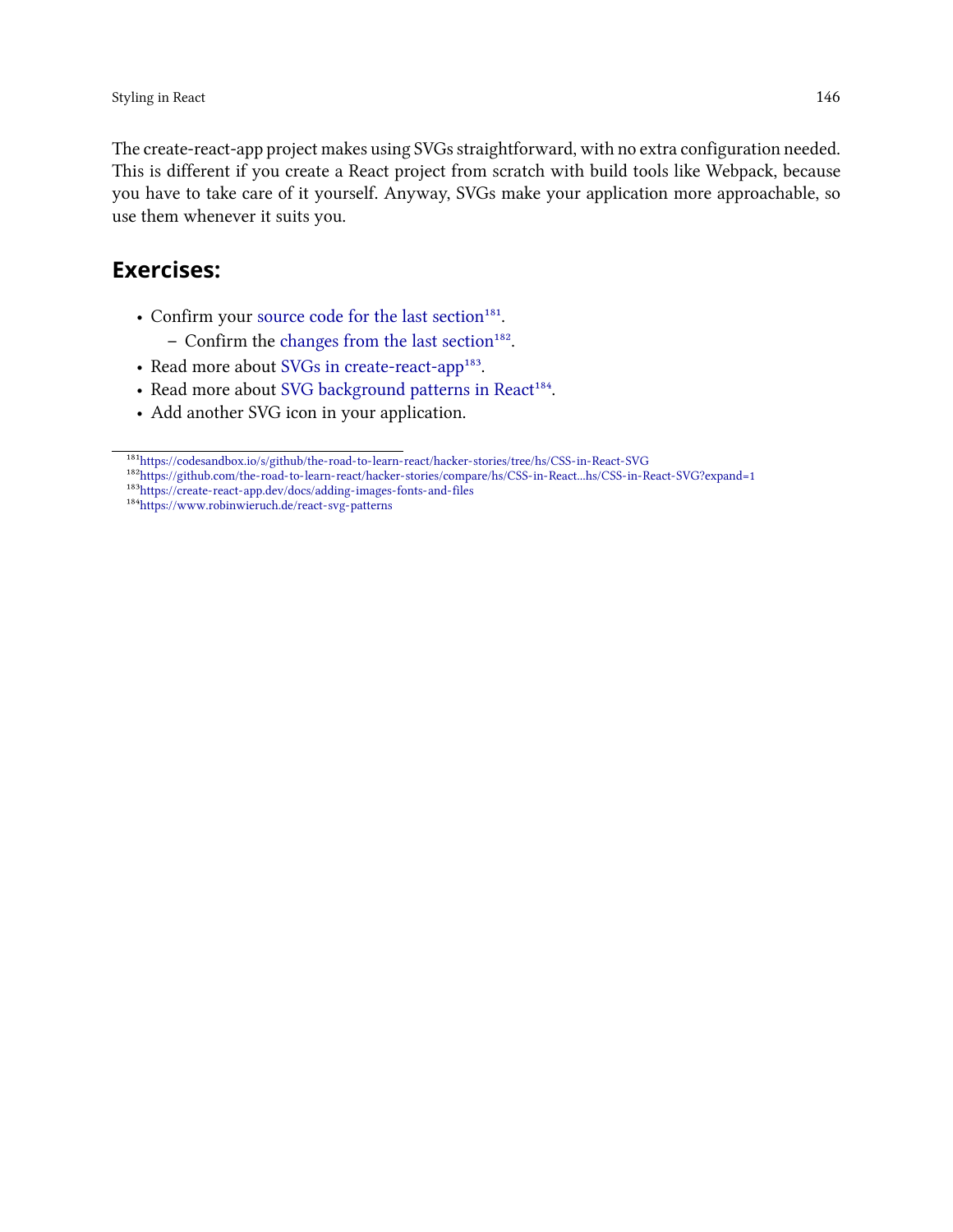# **React Maintenance**

Once a React application grows, maintenance becomes a priority. To prepare for this eventuality, we'll cover performance optimization, type safety, testing, and project structure. Each can strengthen your app to take on more functionality without losing quality.

Performance optimization prevents applications from slowing down by assuring efficient use of available resource. Typed programming languages like TypeScript detect bugs earlier in the feedback loop. Testing gives us more explicit feedback than typed programming, and provides a way to understand which actions can break the application. Lastly, project structure supports the organized management of assets into folders and files, which is especially useful in scenarios where team members work in different domains.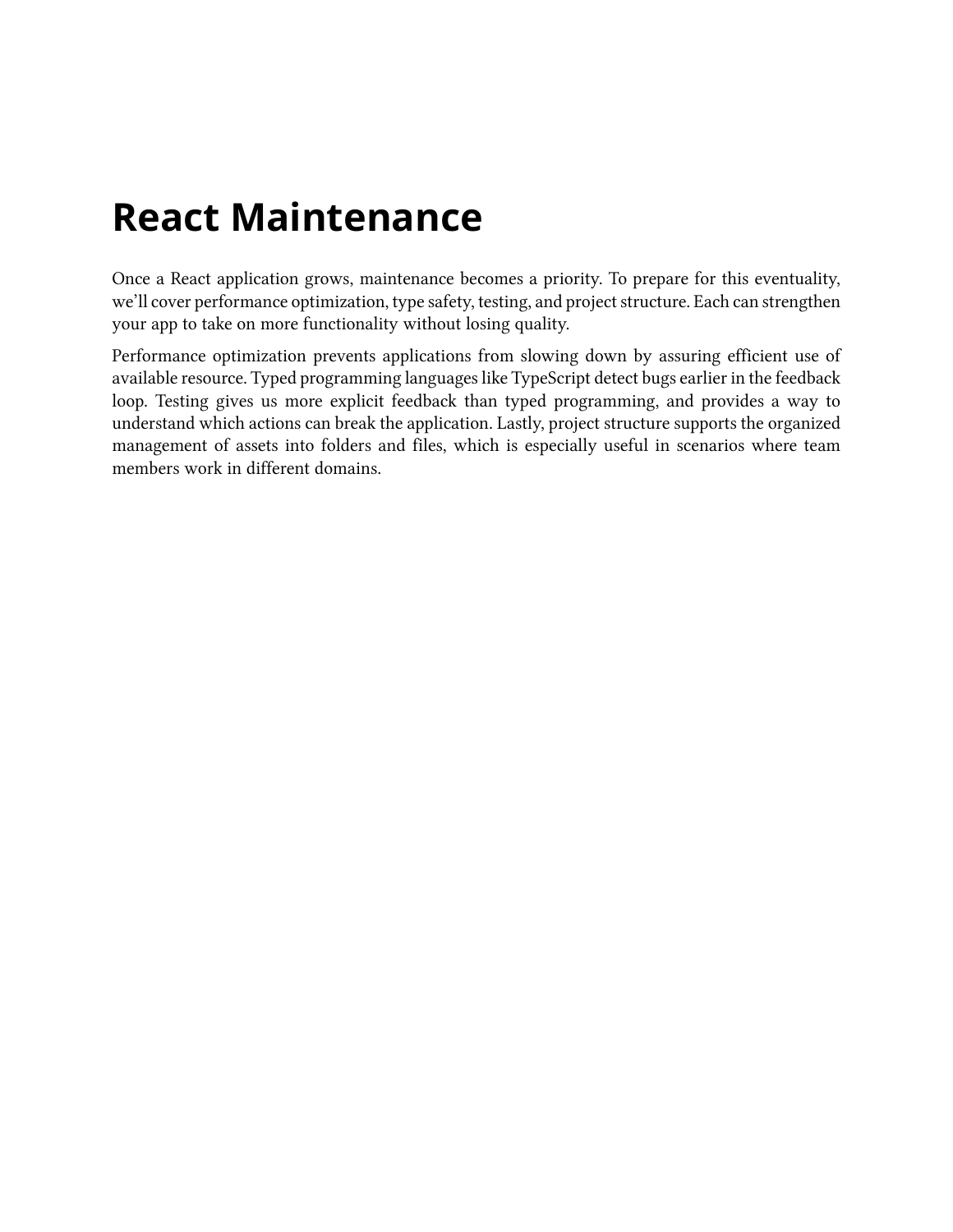## **Performance in React (Advanced)**

This section is just here for the sake of learning about performance improvements in React. We wouldn't need optimizations in most React applications, as React is fast out of the box. While more sophisticated tools exist for performance measurements in JavaScript and React, we will stick to a simple console.log() and our browser's developer tools for the logging output.

### **Don't run on first render**

Previously we covered React's useEffect Hook, which is used for side-effects. It runs the first time a component renders (mounting), and then every re-render (updating). By passing an empty dependency array to it as a second argument, we can tell the hook to run on the first render only. Out of the box, there is no way to tell the hook to run only on every re-render (update) and not on the first render (mount). For example, examine this custom hook for state management with React's useState Hook and its semi persistent state with local storage using React's useEffect Hook:

**src/App.js**

```
const useSemiPersistentState = (key, initialState) => {
 const [value, setValue] = React.useState(
    localStorage.getItem(key) || initialState
 );
 React.useEffect() => {
   console.log('A');
    localStorage.setItem(key, value);
 }, [value, key]);
 return [value, setValue];
};
```
With a closer look at the developer's tools, we can see the log for a first time render of the component using this custom hook. It doesn't make sense to run the side-effect for the initial rendering of the component, because there is nothing to store in the local storage except the initial value. It's a redundant function invocation, and should only run for every update (re-rendering) of the component.

As mentioned, there is no React Hook that runs on every re-render, and there is no way to tell the useEffect hook in a React idiomatic way to call its function only on every re-render. However, by using React's useRef Hook which keeps its ref.current property intact over re-renders, we can keep a *made up state* (without re-rendering the component on state updates) of our component's lifecycle: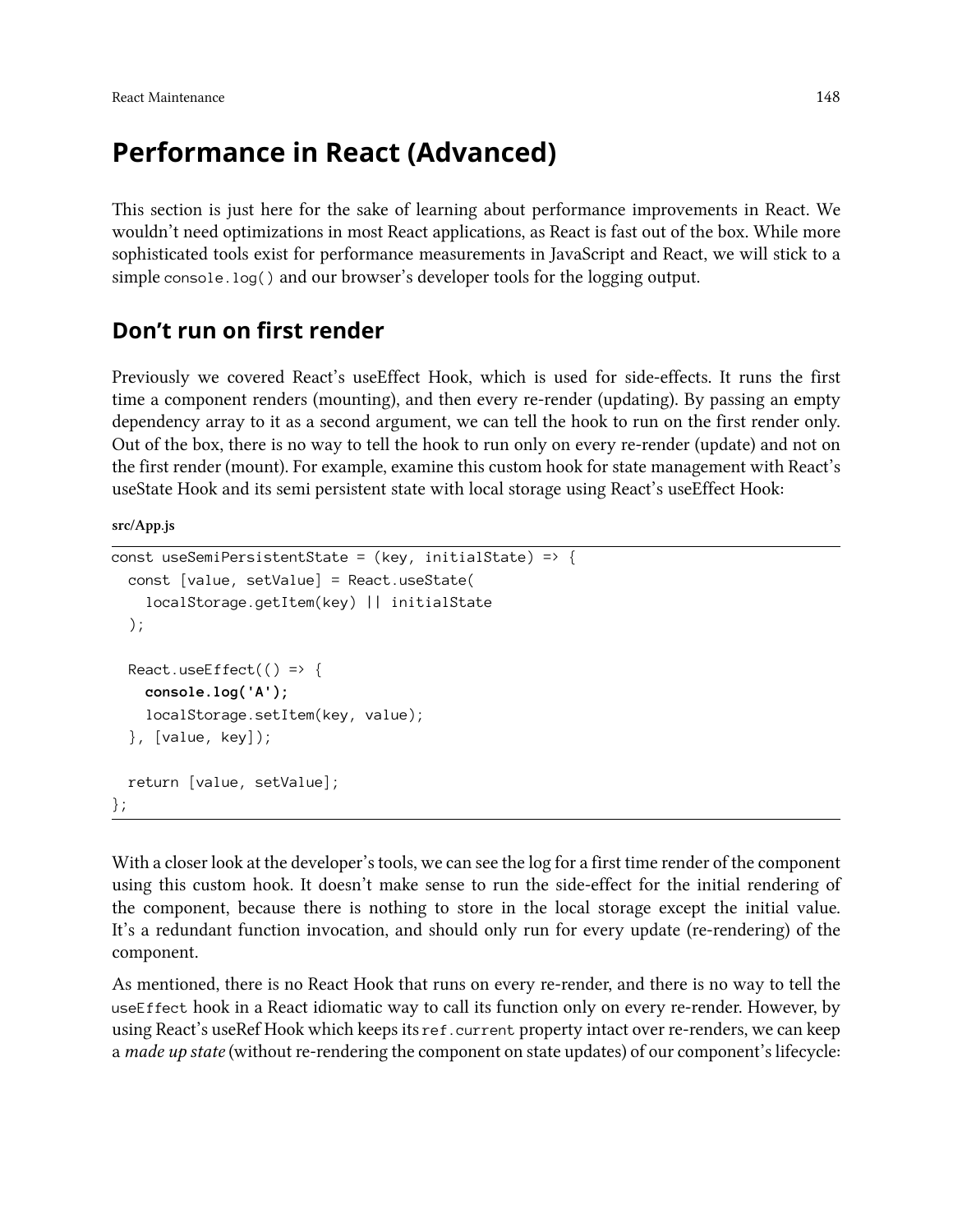```
const useSemiPersistentState = (key, initialState) => {
 const isMounted = React.useRef(false);
 const [value, setValue] = React.useState(
    localStorage.getItem(key) || initialState
 );
 React.useEffect() => {
    if (!isMounted.current) {
      isMounted.current = true;
   } else {
     console.log('A');
      localStorage.setItem(key, value);
    }
 }, [value, key]);
 return [value, setValue];
};
```
We are exploiting the ref and its mutable current property for imperative state management that doesn't trigger a re-render. Once the hook is called from its component for the first time (component render), the ref's current is initialized with a false boolean called is Mounted. As a result, the sideeffect function in useEffect isn't called; only the boolean flag for isMounted is toggled to true in the side-effect. Whenever the hook runs again (component re-render), the boolean flag is evaluated in the side-effect. Since it's true, the side-effect function runs. Over the lifetime of the component, the isMounted boolean will remaintrue. It was there to avoid calling the side-effect function for the first time render that uses our custom hook.

The above was only about preventing the invocation of one simple function for a component rendering for the first time. But imagine you have an expensive computation in your side-effect, or the custom hook is used frequently in the application. It's more practical to deploy this technique to avoid unnecessary function invocations.

*Note: This technique isn't only used for performance optimizations, but for the sake of having a sideeffect run only when a component re-renders. I used it several times, and I suspect you'll stumble on one or the other use case for it eventually.*

### **Don't re-render if not needed**

Earlier, we explored React's re-rendering mechanism. We'll repeat this exercise for the App and List components. For both components, add a logging statement.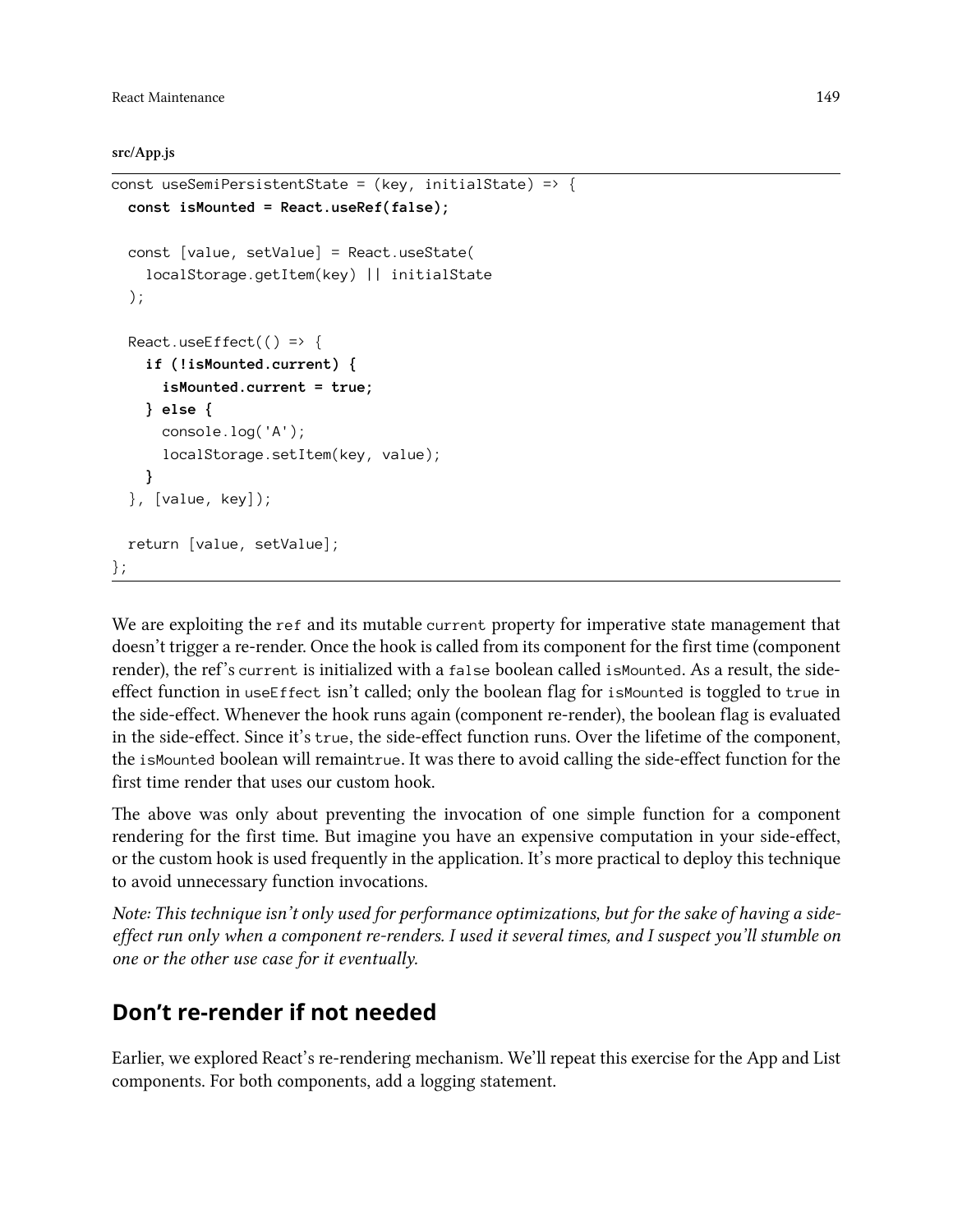```
const App = () => {
  ...
 console.log('B:App');
 return ( ... );
};
const List = ({ list, onRemoveItem }) =>
  console.log('B:List') ||
  list.map(item => (
    <Item
      key={item.objectID}
      item={item}
      onRemoveItem={onRemoveItem}
    />
  ));
```
Because the List component has no function body, and developers are lazy folks who don't want to refactor the component for a simple logging statement, the List component uses the || operator instead. This is a neat trick for adding a logging statement to a function component without a function body. Since the console.log() on the left hand side of the operator always evaluates to false, the right hand side of the operator gets always executed.

**Code Playground**

```
function getTheTruth() {
  if (console.log('B:List')) {
    return true;
  } else {
    return false;
  }
}
console.log(getTheTruth());
// B:List
// false
```
Let's focus on the actual logging in the browser's developer tools. You should see a similar output. First the App component renders, followed by its child components (e.g. List component).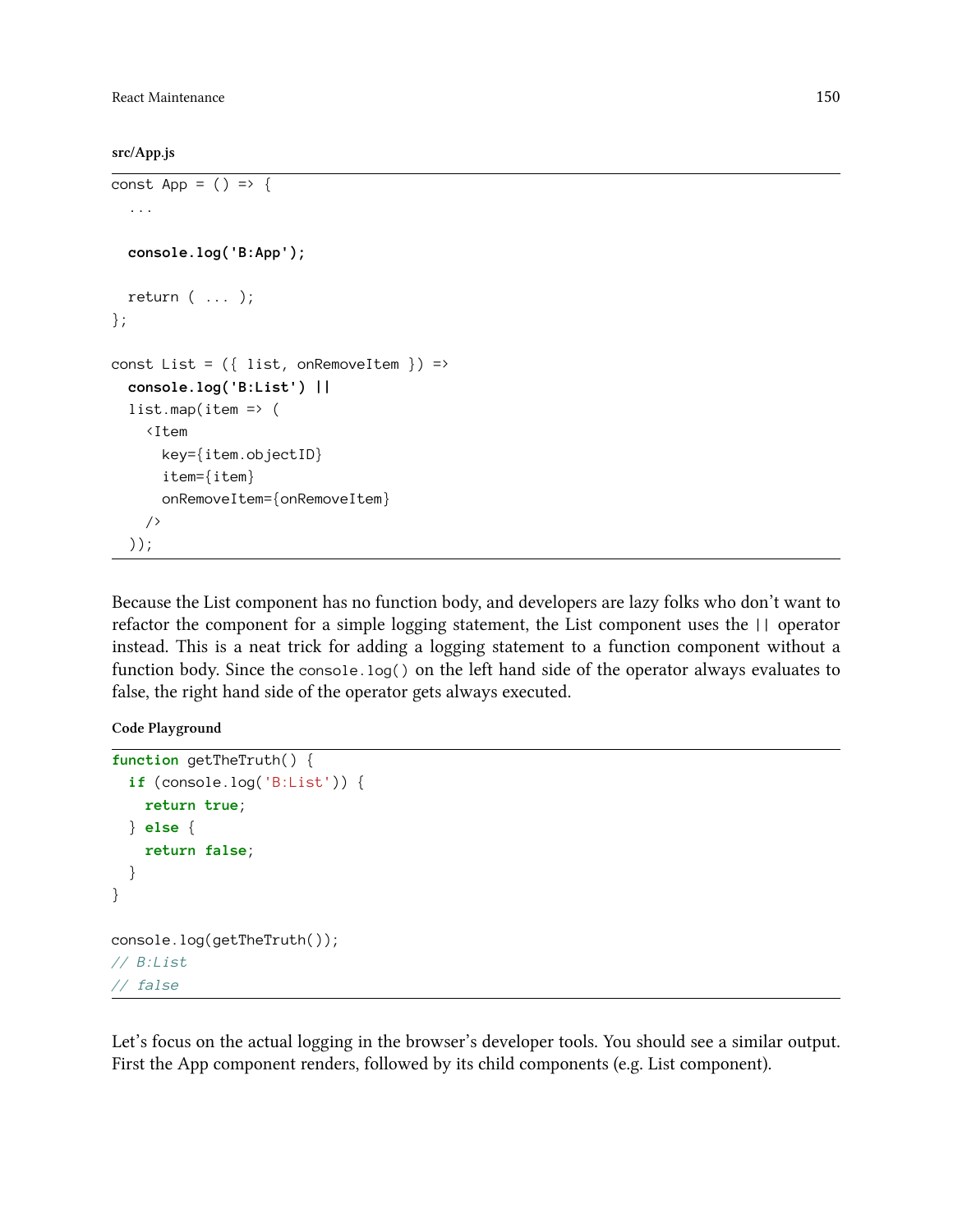| Visualization |  |  |
|---------------|--|--|
| B:App         |  |  |
| B:List        |  |  |
| B : App       |  |  |
| B : App       |  |  |
| <b>B:List</b> |  |  |

Since a side-effect triggers data fetching after the first render, only the App component renders, because the List component is replaced by a loading indicator in a conditional rendering. Once the data arrives, both components render again.

**Visualization**

| // initial render             |
|-------------------------------|
| B: App                        |
| B:List                        |
| // data fetching with loading |
| B: App                        |
| // re-rendering with data     |
| B: App                        |
| B:List                        |
|                               |

So far, this behavior is acceptable, since everything renders on time. Now we'll take this experiment a step further, by typing into the SearchForm component's input field. You should see the changes with every character entered into the element:

| Visualization |  |  |
|---------------|--|--|
| B : App       |  |  |
| B:List        |  |  |
|               |  |  |

But the List component shouldn't re-render. The search feature isn't executed via its button, so the list passed to the List component should remain the same. This is React's default behavior, which surprises many people.

If a parent component re-renders, its child components re-render as well. React does this by default, because preventing a re-render of child components could lead to bugs, and the re-rendering mechanism of React is still fast.

Sometimes we want to prevent re-rendering, however. For example, huge data sets displayed in a table shouldn't re-render if they are not affected by an update. It's more efficient to perform an equality check if something changed for the component. Therefore, we can use React's memo API to make this equality check for the props: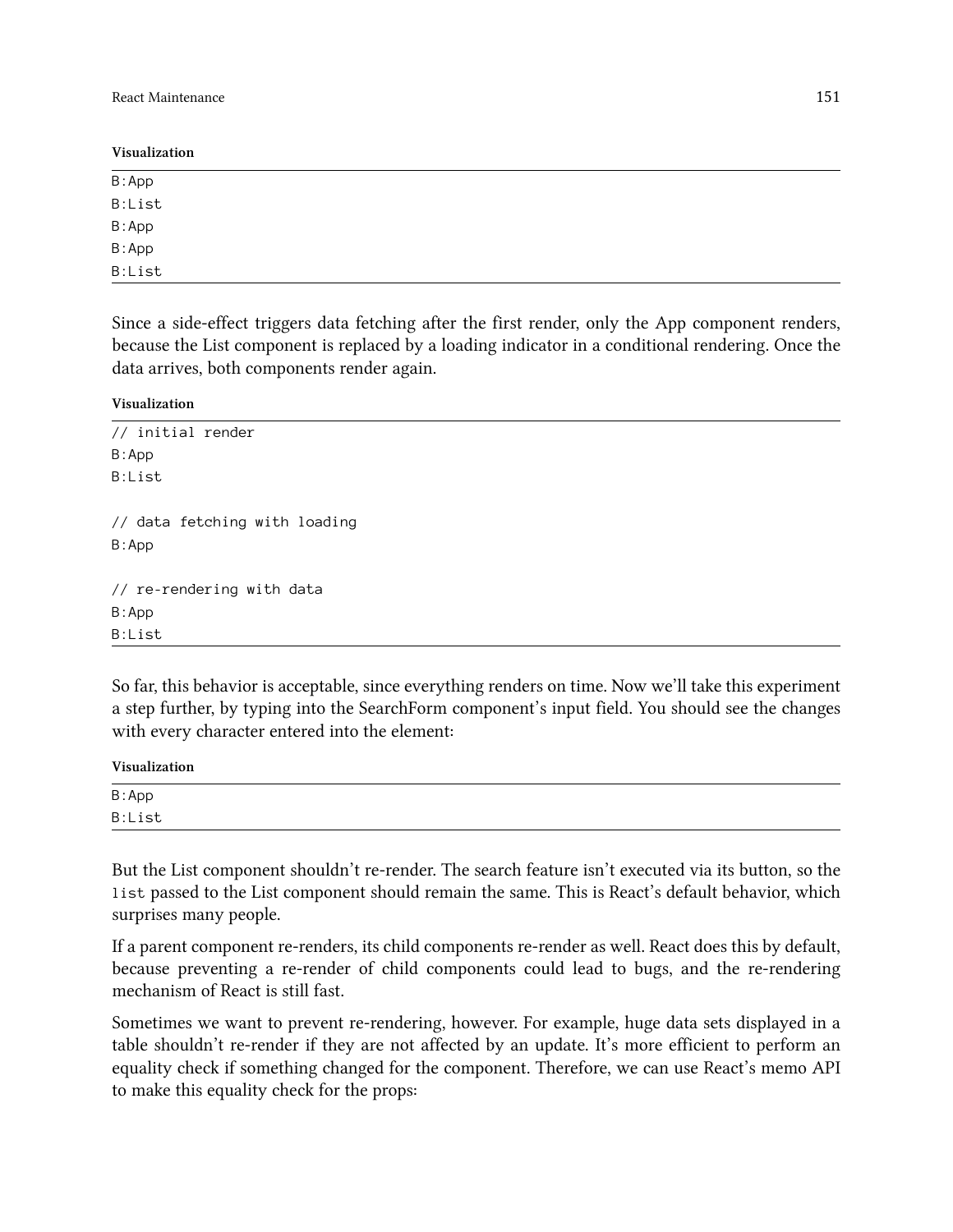```
const List = React.memo(
  ({ list, onRemoveItem }) =>
    console.log('B:List') ||
    listmap(item \Rightarrow (<Item
        key={item.objectID}
        item={item}
        onRemoveItem={onRemoveItem}
      />
    ))
);
```
However, the output stays the same when typing into the SearchForm's input field:

**Visualization** B:App B:List

The list passed to the List component is the same, but the onRemoveItem callback handler isn't. If the App component re-renders, it always creates a new version of this callback handler. Earlier, we used React's useCallacbk Hook to prevent this behavior, by creating a function only on a re-render (if one of its dependencies has changed).

**src/App.js**

```
const App = () => {
  ...
  const handleRemoveStory = React.useCallback(item => {
    dispatchStories({
      type: 'REMOVE_STORY',
      payload: item,
    });
  }, []);
  ...
  console.log('B:App');
  return (... );
};
```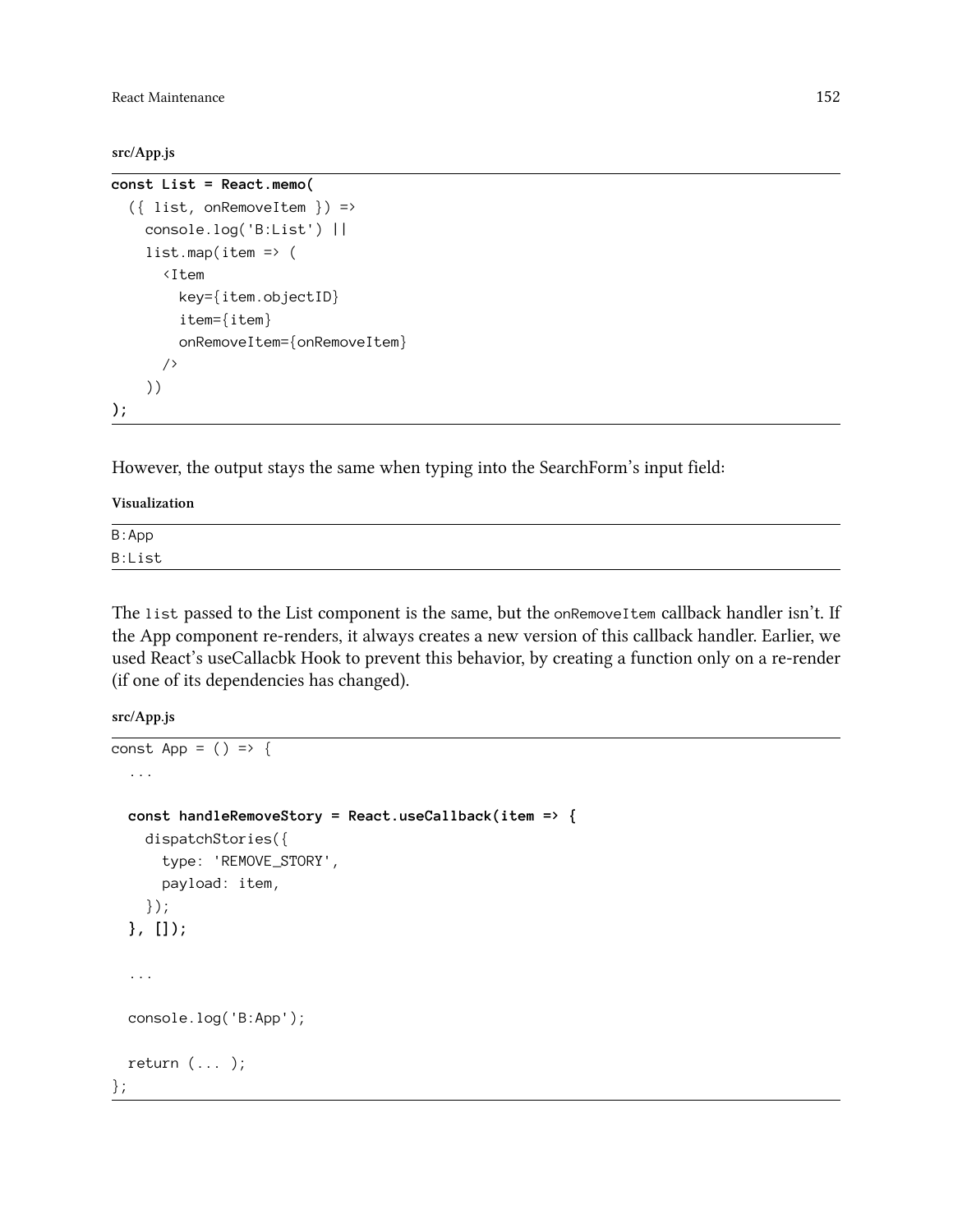Since the callback handler gets the item passed as an argument in its function signature, it doesn't have any dependencies and is declared only once when the App component initially renders. None of the props passed to the List component should change now. Try it with the combination of memo and useCallback, to search via the SearchForm's input field. The "B:List" output disappears, and only the App component re-renders with its "B:App" output.

While all props passed to a component stay the same, the component renders again if its parent component is forced to re-render. That's React's default behavior, which works most of the time because the re-rendering mechanism is fast enough. However, if re-rendering decreases the performance of a React application, memo helps prevent re-rendering.

Sometimes memo alone doesn't help, though. Callback handlers are re-defined each time in the parent component and passed as *changed* props to the component, which causes another re-render. In that case, useCallback is used for making the callback handler only change when its dependencies change.

### **Don't rerun expensive computations**

Sometimes we'll have performance-intensive computations in our React components – between a component's function signature and return block – which run on every render. For this scenario, we must create a use case in our current application first.

**src/App.js**

```
const getSumComments = stories => {
  console.log('C');
  return stories.data.reduce(
    (result, value) => result + value.num_comments,
    0
  );
};
const App = () => {
  ...
  const sumComments = getSumComments(stories);
  return (
    <div>
      <h1>My Hacker Stories with {sumComments} comments.</h1>
      ...
    \langle/div\rangle
```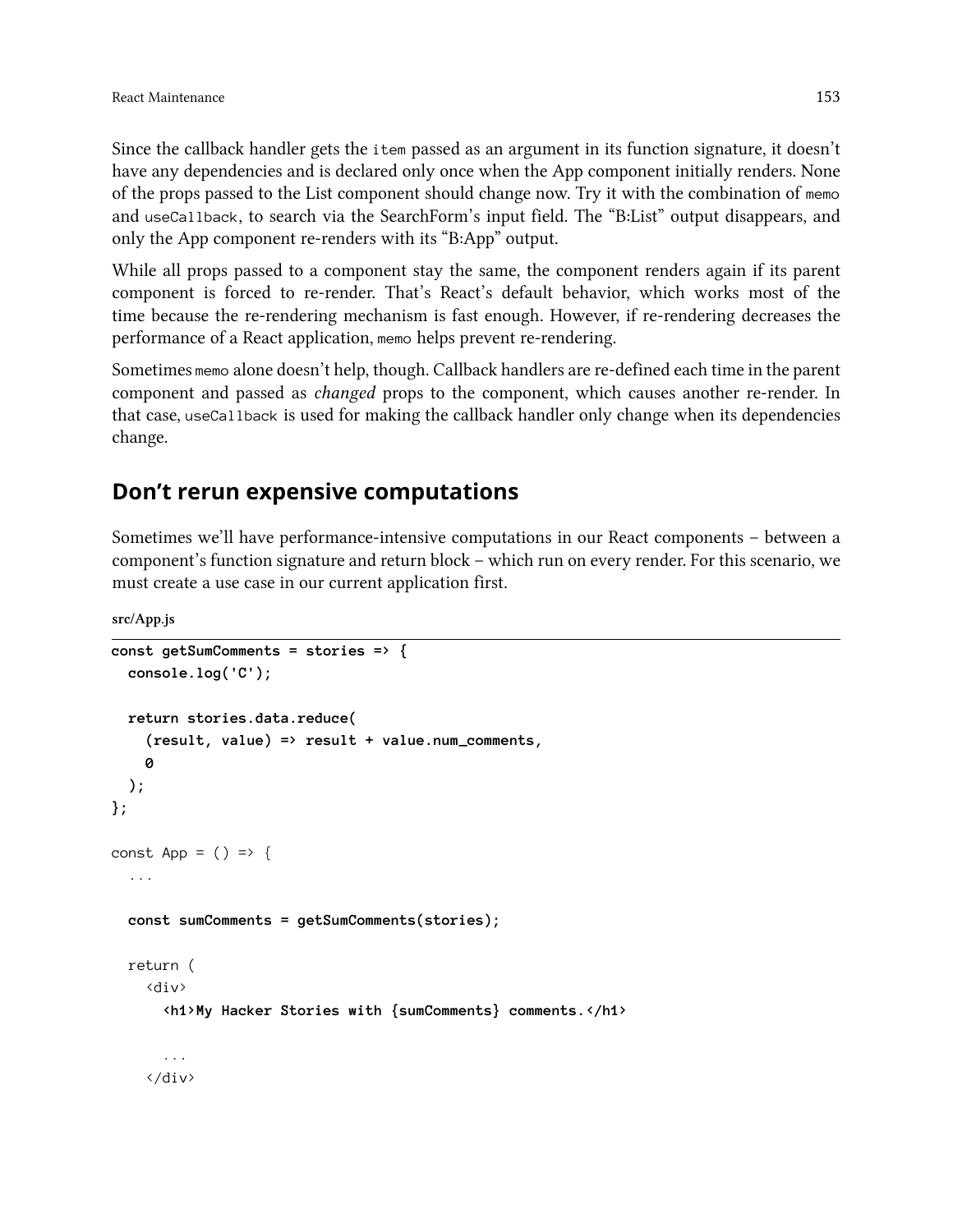### React Maintenance 154

|        | $\lambda$<br>$\cdot$ |  |
|--------|----------------------|--|
| $\}$ ; |                      |  |

If all arguments are passed to a function, it's acceptable to have it outside the component. It prevents creating the function on every render, so the useCallback hook becomes unnecessary. The function still computes the value of summed comments on every render, which becomes a problem for more expensive computations.

Each time text is typed in the input field of the SearchForm component, this computation runs again with an output of "C". This may be fine for a non-heavy computation like this one, but imagine this computation would take more than 500ms. It would give the re-rendering a delay, because everything in the component has to wait for this computation. We can tell React to only run a function if one of its dependencies has changed. If no dependency changed, the result of the function stays the same. React's useMemo Hook helps us here:

**src/App.js**

```
const App = () \Rightarrow {
  ...
  const sumComments = React.useMemo(() => getSumComments(stories), [
    stories,
  ]);
  return ( ... );
};
```
For every time someone types in the SearchForm, the computation shouldn't run again. It only runs if the dependency array, here stories, has changed. After all, this should only be used for cost expensive computations which could lead to a delay of a (re-)rendering of a component.

Now, after we went through these scenarios for useMemo, useCallback, and memo, remember that these shouldn't necessarily be used by default. Apply these performance optimization only if you run into a performance bottlenecks. Most of the time this shouldn't happen, because React's rendering mechanism is pretty efficient by default. Sometimes the check for utilities like memo can be more expensive than the re-rendering itself.

### **Exercises:**

- Confirm your [source code for the last section](https://codesandbox.io/s/github/the-road-to-learn-react/hacker-stories/tree/hs/Performance-in-React)<sup>185</sup>.
	- Confirm the [changes from the last section](https://github.com/the-road-to-learn-react/hacker-stories/compare/hs/react-modern-final...hs/Performance-in-React?expand=1)<sup>186</sup>.

<span id="page-163-0"></span><sup>185</sup><https://codesandbox.io/s/github/the-road-to-learn-react/hacker-stories/tree/hs/Performance-in-React>

<span id="page-163-1"></span><sup>186</sup><https://github.com/the-road-to-learn-react/hacker-stories/compare/hs/react-modern-final...hs/Performance-in-React?expand=1>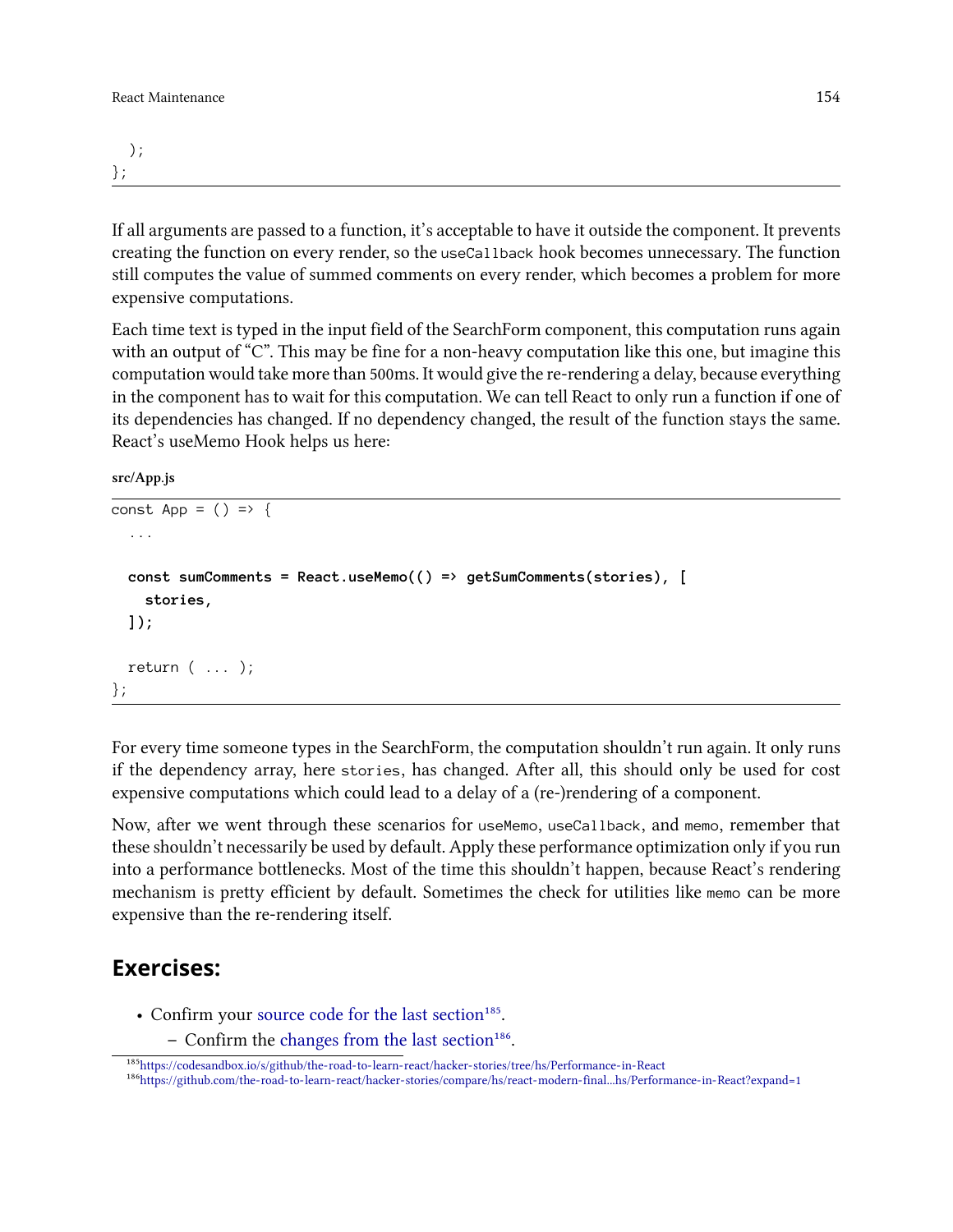- Read more about [React's memo API](https://reactjs.org/docs/react-api.html#reactmemo)<sup>187</sup>.
- Read more about [React's useCallback Hook](https://reactjs.org/docs/hooks-reference.html#usecallback)<sup>188</sup>.
- Download *React Developer Tools* as an extension for your browser. Open it for your application in the browser via the browser's developer tools and try its various features. For example, you can use it to visualize React's component tree and its updating components.
- Does the SearchForm re-render when removing an item from the List with the "Dismiss" button? If it's the case, apply performance optimization techniques to prevent re-rendering.
- Does each Item re-render when removing an item from the List with the "Dismiss" button? If it's the case, apply performance optimization techniques to prevent re-rendering.
- Remove all performance optimizations to keep the application simple. Our current application doesn't suffer from any performance bottlenecks. Try to avoid [premature optimzations](https://en.wikipedia.org/wiki/Program_optimization)<sup>189</sup>. Use this section as reference, in case you run into performance problems.

<span id="page-164-0"></span><sup>187</sup><https://reactjs.org/docs/react-api.html#reactmemo>

<span id="page-164-1"></span> $^{\rm 188}$ <https://reactjs.org/docs/hooks-reference.html#usecallback>

<span id="page-164-2"></span><sup>189</sup>[https://en.wikipedia.org/wiki/Program\\_optimization](https://en.wikipedia.org/wiki/Program_optimization)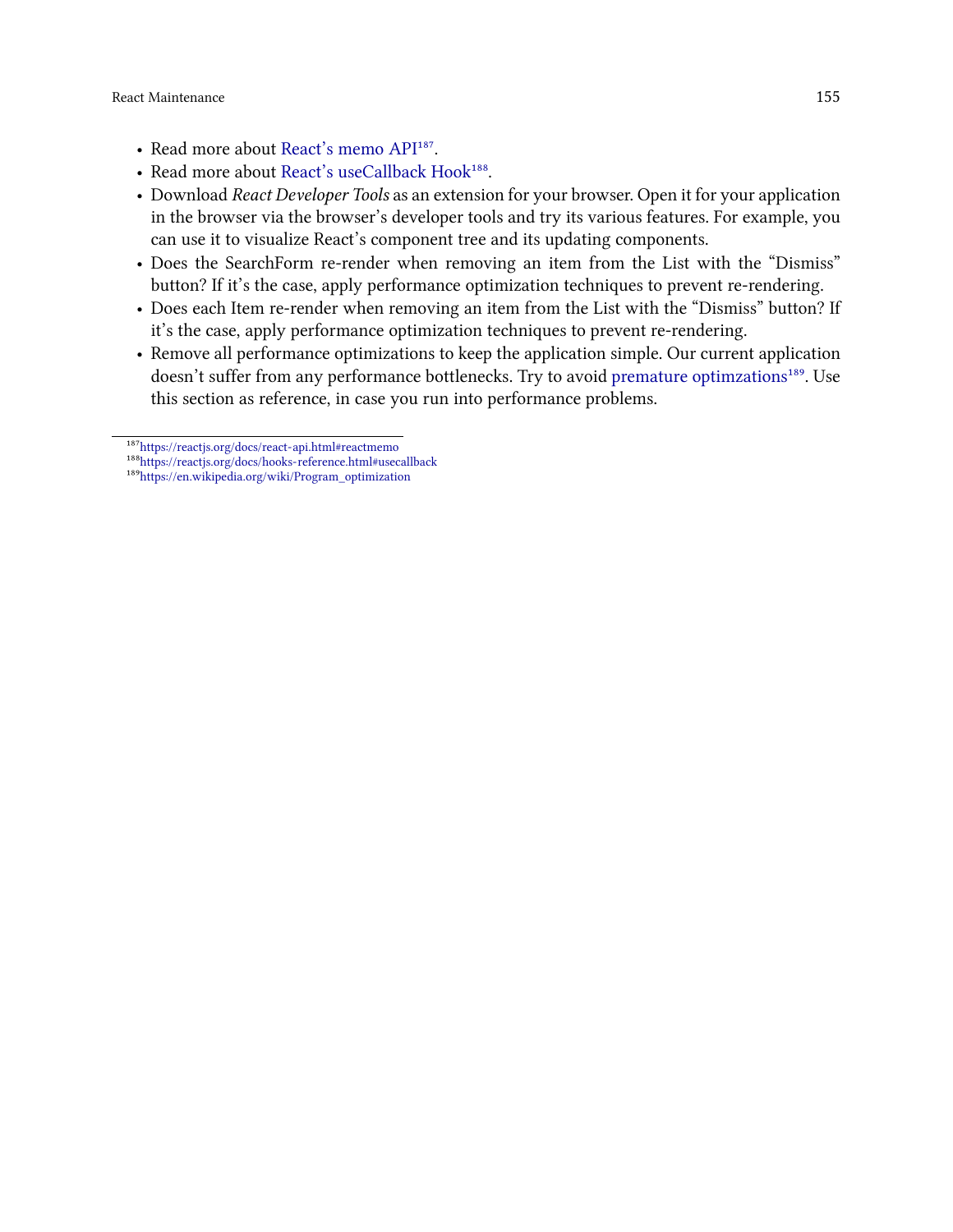# **TypeScript in React**

TypeScript for JavaScript and React have many benefits for developing robust applications. Instead of getting type errors on runtime in the command line or browser, TypeScript integration presents them during compile time inside the IDE. It shortens the feedback loop of JavaScript development. While it improves the developer experience, the code also becomes more self-documenting and readable, because every variable is defined with a type. Also moving code blocks or performing a larger refactoring of a code base becomes much more efficient. Statically typed languages like TypeScript are trending because of their benefits over dynamically typed languages like JavaScript. It's useful to learn more [about Typescript](https://www.typescriptlang.org/index.html)<sup>190</sup> whenever possible.

To use TypeScript in React, install TypeScript and its dependencies into your application using the command line. If you run into obstacles, follow the official TypeScript installation instructions for  $create$ -react-app<sup>191</sup>:

**Command Line**

```
npm install --save typescript @types/node @types/react
npm install --save typescript @types/react-dom @types/jest
```
Next, rename all JavaScript files (*.js*) to TypeScript files (*.tsx*).

#### **Command Line**

mv src/index.js src/index.tsx mv src/App.js src/App.tsx

Restart your development server in the command line. You may encounter compile errors in the browser and IDE. If the latter doesn't work, try installing a TypeScript plugin for your editor, or extension for your IDE. After the initial TypeScript in React setup, we'll add type safety for the entire *src/App.tsx* file, starting with typing the arguments of the custom hook:

**src/App.tsx**

```
const useSemiPersistentState = (
  key: string,
  initialState: string
) \Rightarrow {
  const [value, setValue] = React.useState(
    localStorage.getItem(key) || initialState
  );
```
React.useEffect $()$  =>  $\{$ 

<span id="page-165-0"></span><sup>190</sup><https://www.typescriptlang.org/index.html>

<span id="page-165-1"></span><sup>191&</sup>lt;sub><https://create-react-app.dev/docs/adding-typescript/></sub>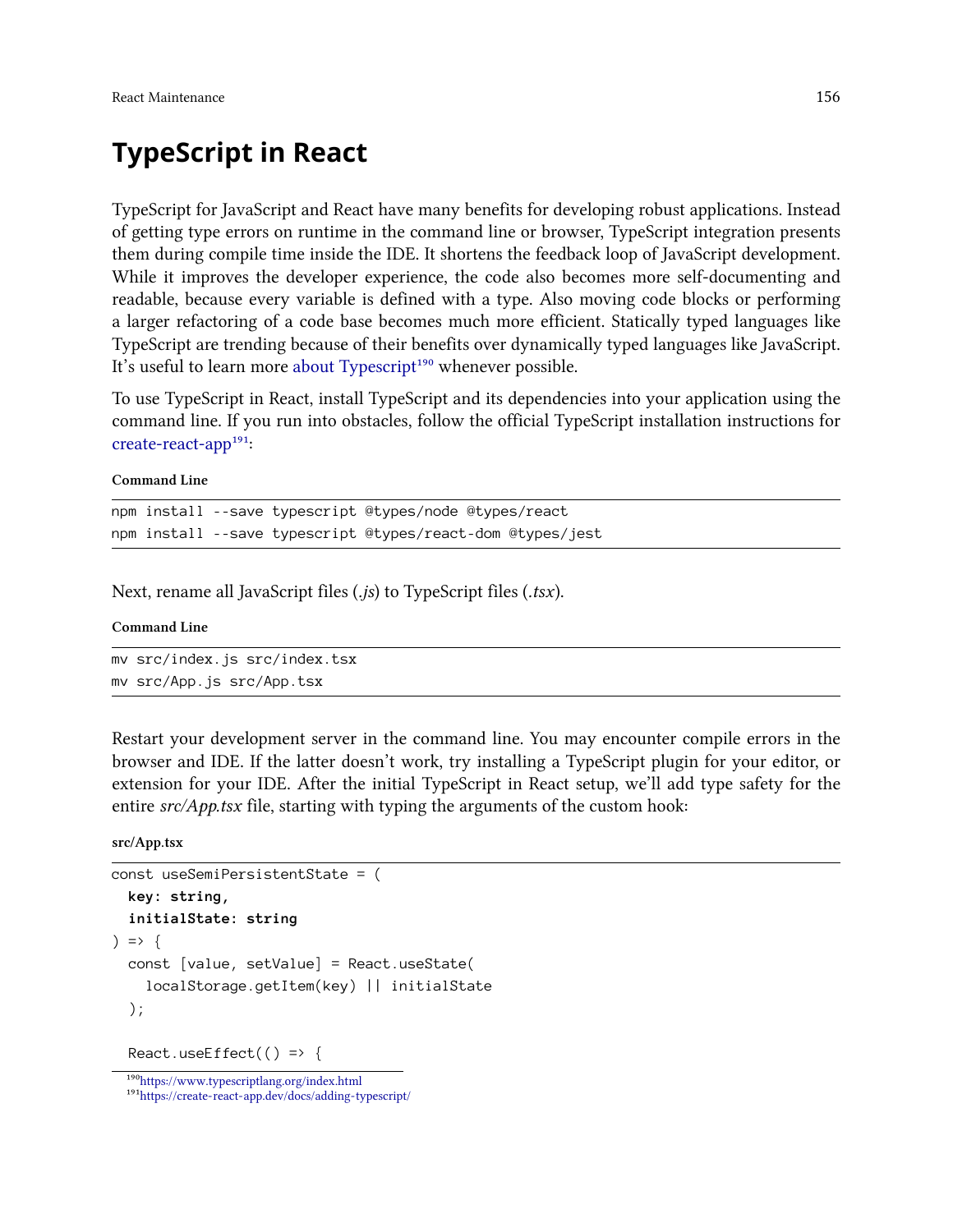React Maintenance 157

```
localStorage.setItem(key, value);
  }, [value, key]);
  return [value, setValue];
};
```
Adding types to the function's arguments is more about Javascript than React. We are telling the function to expect two arguments, which are JavaScript string primitives. Also, we can tell the function to return an array ([]) with a string (state), and tell functions like state updater function that take a value to return nothing (void):

```
src/App.tsx
```

```
const useSemiPersistentState = (
 key: string,
 initialState: string
): [string, (newValue: string) => void] => {
 const [value, setValue] = React.useState(
    localStorage.getItem(key) || initialState
 );
 React.useEffect(() => {
    localStorage.setItem(key, value);
 }, [value, key]);
 return [value, setValue];
};
```
Related to React though, considering the previous type safety improvements for the custom hook, we hadn't to add types to the internal React hooks in the function's body. That's because **type inference** works most of the time for React hooks out of the box. If the *initial state* of a React useState Hook is a JavaScript string primitive, then the returned *current state* will be inferred as a string and the returned *state updater function* will only take a string as argument and return nothing:

**Code Playground**

```
const [value, setValue] = React.useState('React');
// value is inferred to be a string
// setValue only takes a string as argument
```
If adding type safety becomes an aftermath for a React application and its components, there are multiple ways on how to approach it. We will start with the props and state for the leaf components of our application. For example, the Item component receives a story (here item) and a callback handler function (here onRemoveItem). Starting out very verbose, we could add the inlined types for both function arguments as we did before: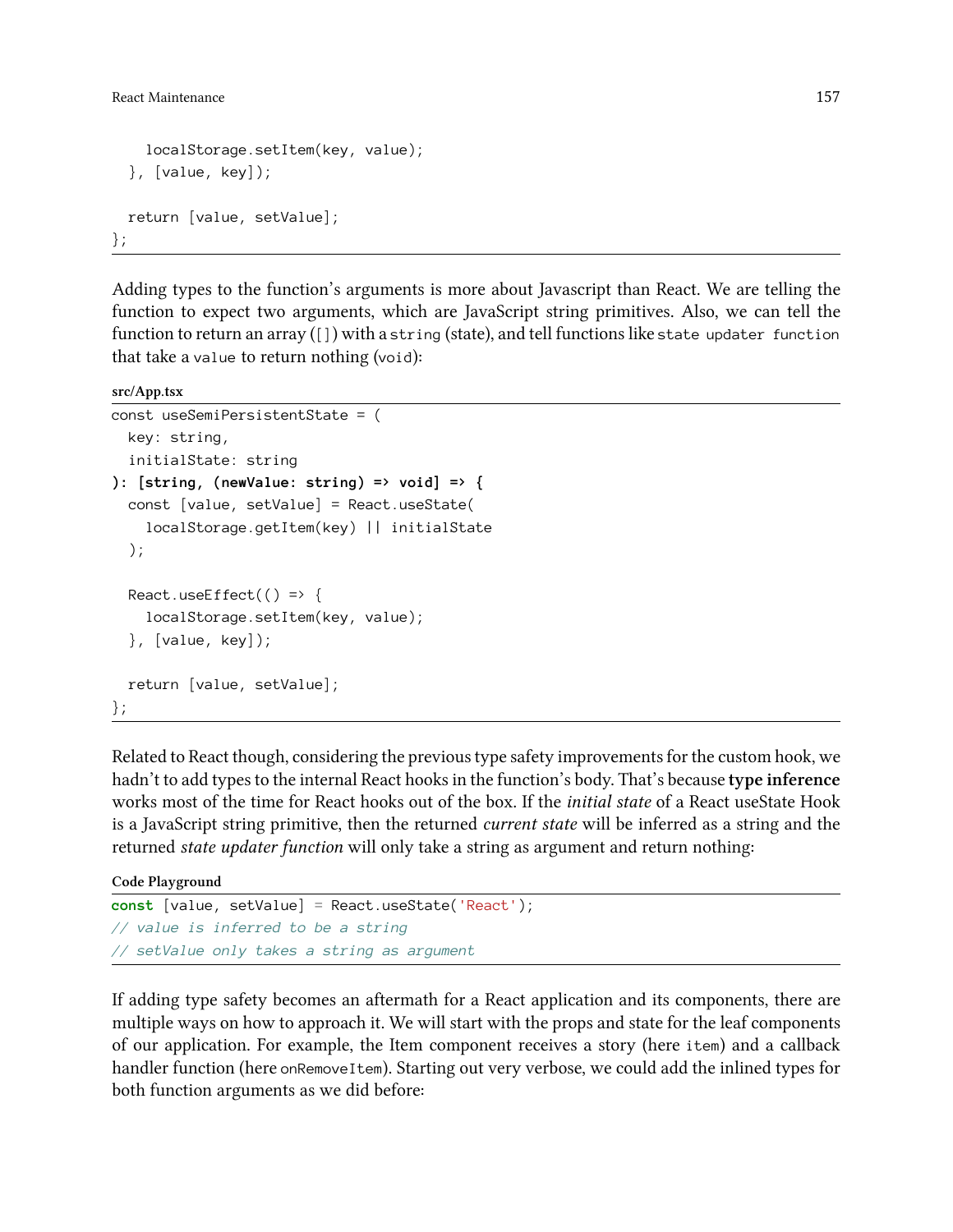**src/App.tsx**

```
const Item = ({}item,
  onRemoveItem,
}: {
  item: {
    objectID: string;
    url: string;
    title: string;
    author: string;
    num_comments: number;
    points: number;
  };
  onRemoveItem: (item: {
    objectID: string;
    url: string;
    title: string;
    author: string;
    num_comments: number;
    points: number;
  }) => void;
}) => (
  <div>
    ...
  \langle/div\rangle);
```
There are two problems: the code is verbose, and it has duplications. Let's get rid of both problems by defining a custom Story type outside the component, at the top of *src/App.js*:

**src/App.tsx**

```
type Story = {
  objectID: string;
  url: string;
  title: string;
  author: string;
  num_comments: number;
  points: number;
};
```
...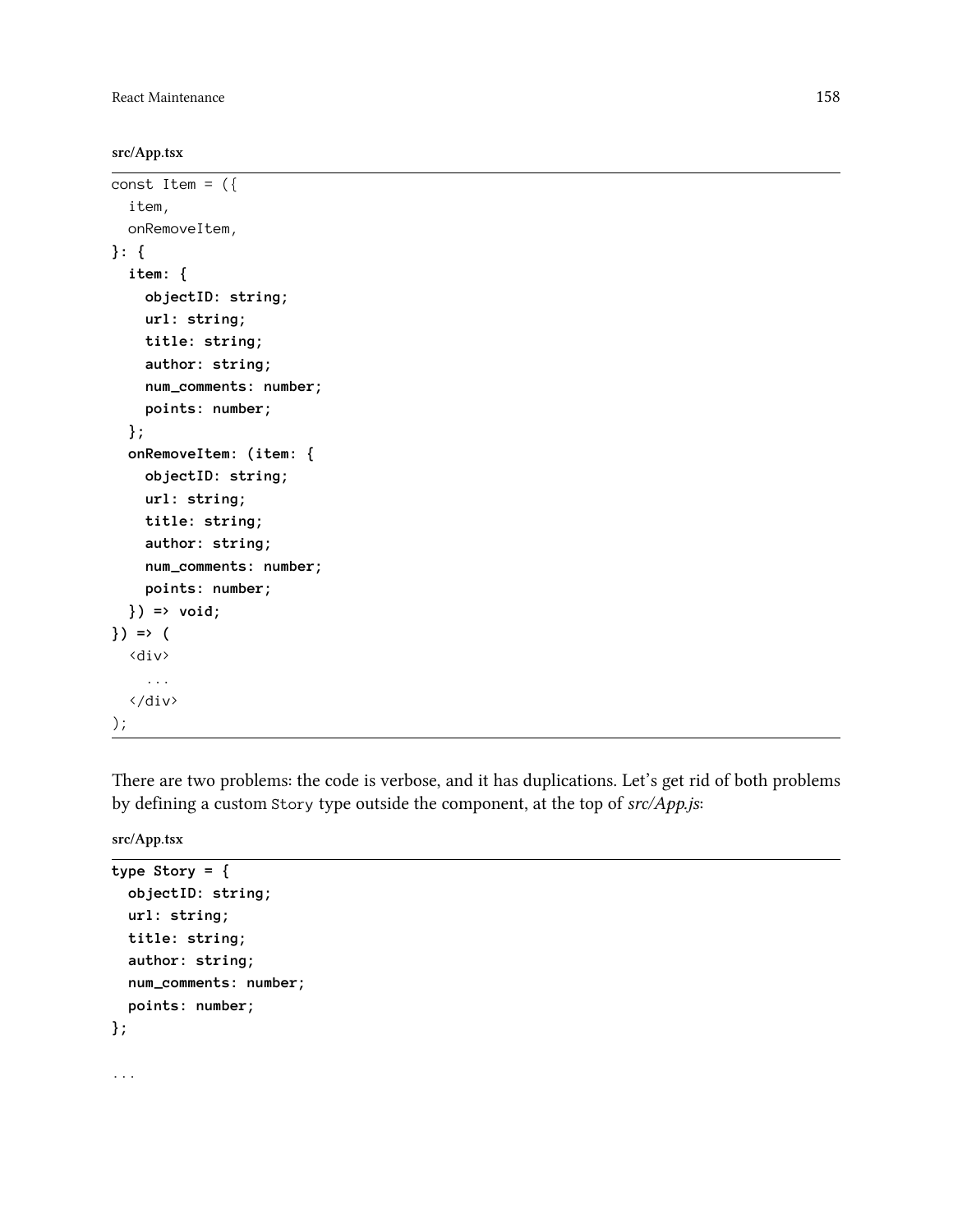#### React Maintenance 159

```
const Item = ({}item,
  onRemoveItem,
}: {
  item: Story;
  onRemoveItem: (item: Story) => void;
}) => (
  <div>
    ...
  \langle/div\rangle);
```
The item is of type Story; the onRemoveItem function takes an item of type Story as an argument and returns nothing. Next, clean up the code by defining the props of Item component outside:

**src/App.tsx**

```
type ItemProps = {
  item: Story;
  onRemoveItem: (item: Story) => void;
};
const Item = ({ item, onRemoveItem }: ItemProps) => (
  <div>
    ...
  </div>
);
```
That's the most popular way to type React component's props with TypeScript. From here, we can navigate up the component tree into the List component and apply the same type definitions for the props:

**src/App.tsx**

```
type Story = \{...
};
type Stories = Array<Story>;
...
type ListProps = {
  list: Stories;
```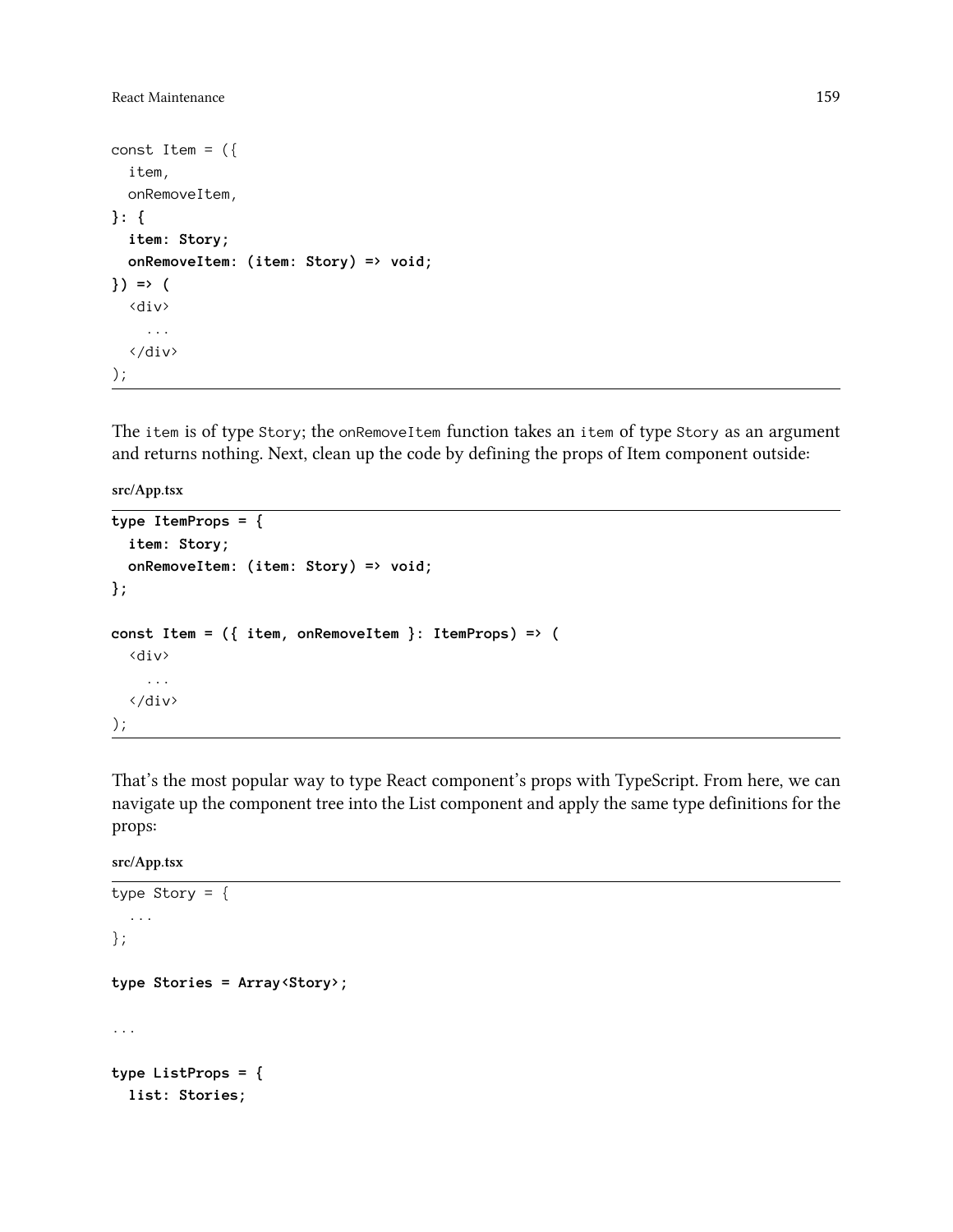```
onRemoveItem: (item: Story) => void;
};
const List = ({ list, onRemoveItem }: ListProps) =>
  list.map(item => (
    <Item
      key={item.objectID}
      item={item}
      onRemoveItem={onRemoveItem}
    />
  ));
```
The onRemoveItem function is typed twice for the ItemProps and ListProps. To be more accurate, you *could* extract this to a standalone defined OnRemoveItem TypeScript type and reuse it for both onRemoveItem prop type definitions. Note, however, that development becomes increasingly difficult as components are split up into different files. That's why we will keep the duplication here.

Since we already have the Story and Stories types, we can repurpose them for other components. Add the Story type to the callback handler in the App component:

**src/App.tsx**

```
const App = () => {
  ...
  const handleRemoveStory = (item: Story) => {
    dispatchStories({
      type: 'REMOVE_STORY',
      payload: item,
    });
  };
  ...
};
```
The reducer function manages the Story type as well, except without looking into the state and action types. As the application's developer, we know both objects and their shapes passed to this reducer function: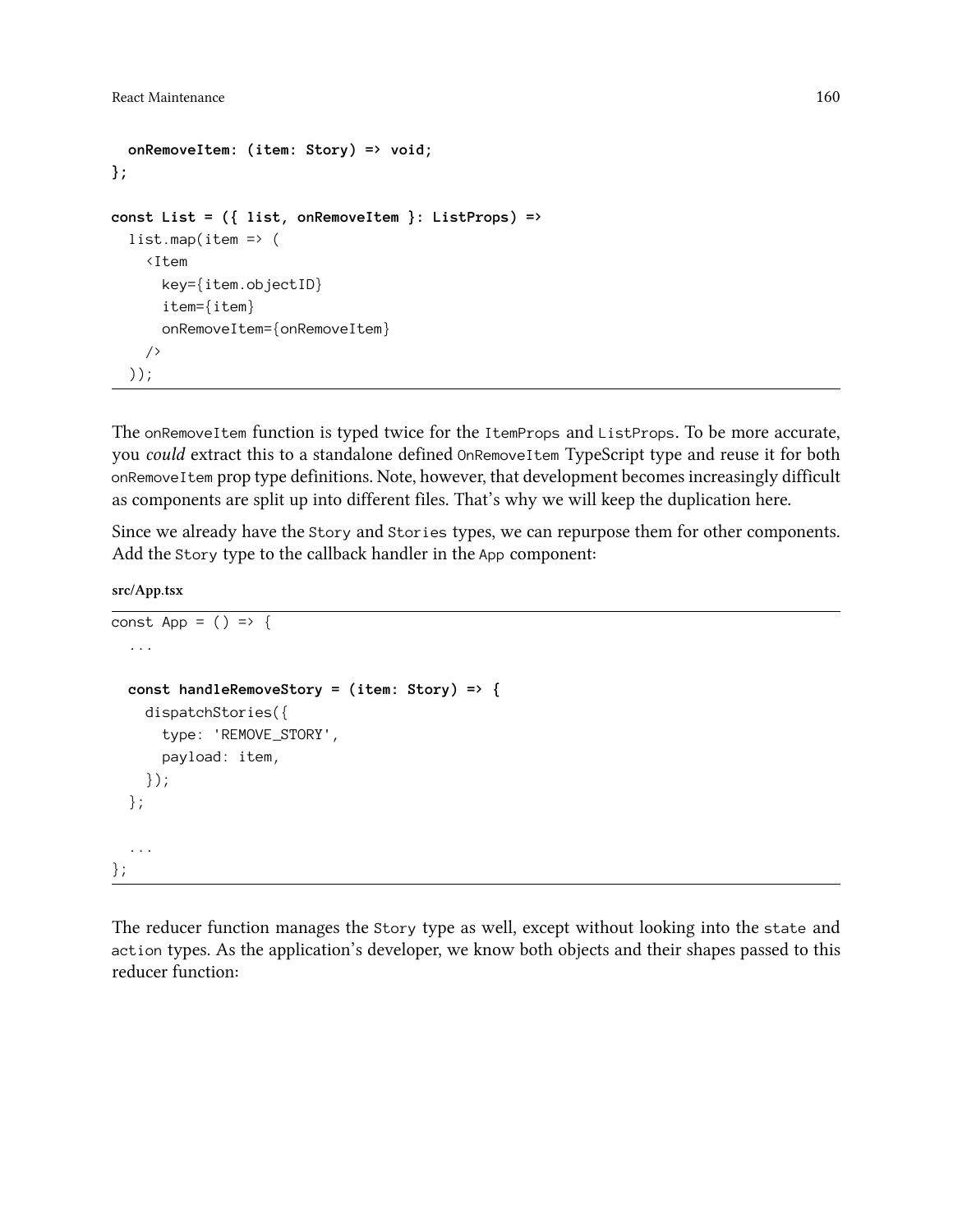**src/App.tsx**

```
type StoriesState = {
  data: Stories;
  isLoading: boolean;
  isError: boolean;
};
type StoriesAction = {
  type: string;
  payload: any;
};
const storiesReducer = (
  state: StoriesState,
  action: StoriesAction
) => {
  ...
};
```
The Action type with its string and any (TypeScript **wildcard**) type definitions are still too broad; and we gain no real type safety through it, because actions are not distinguishable. We can do better by specifying each action TypeScript type as an **interface**, and using a **union type** (here StoriesAction) for the final type safety:

**src/App.tsx**

```
interface StoriesFetchInitAction {
  type: 'STORIES_FETCH_INIT';
}
interface StoriesFetchSuccessAction {
  type: 'STORIES_FETCH_SUCCESS';
 payload: Stories;
}
interface StoriesFetchFailureAction {
  type: 'STORIES_FETCH_FAILURE';
}
interface StoriesRemoveAction {
 type: 'REMOVE_STORY';
 payload: Story;
}
```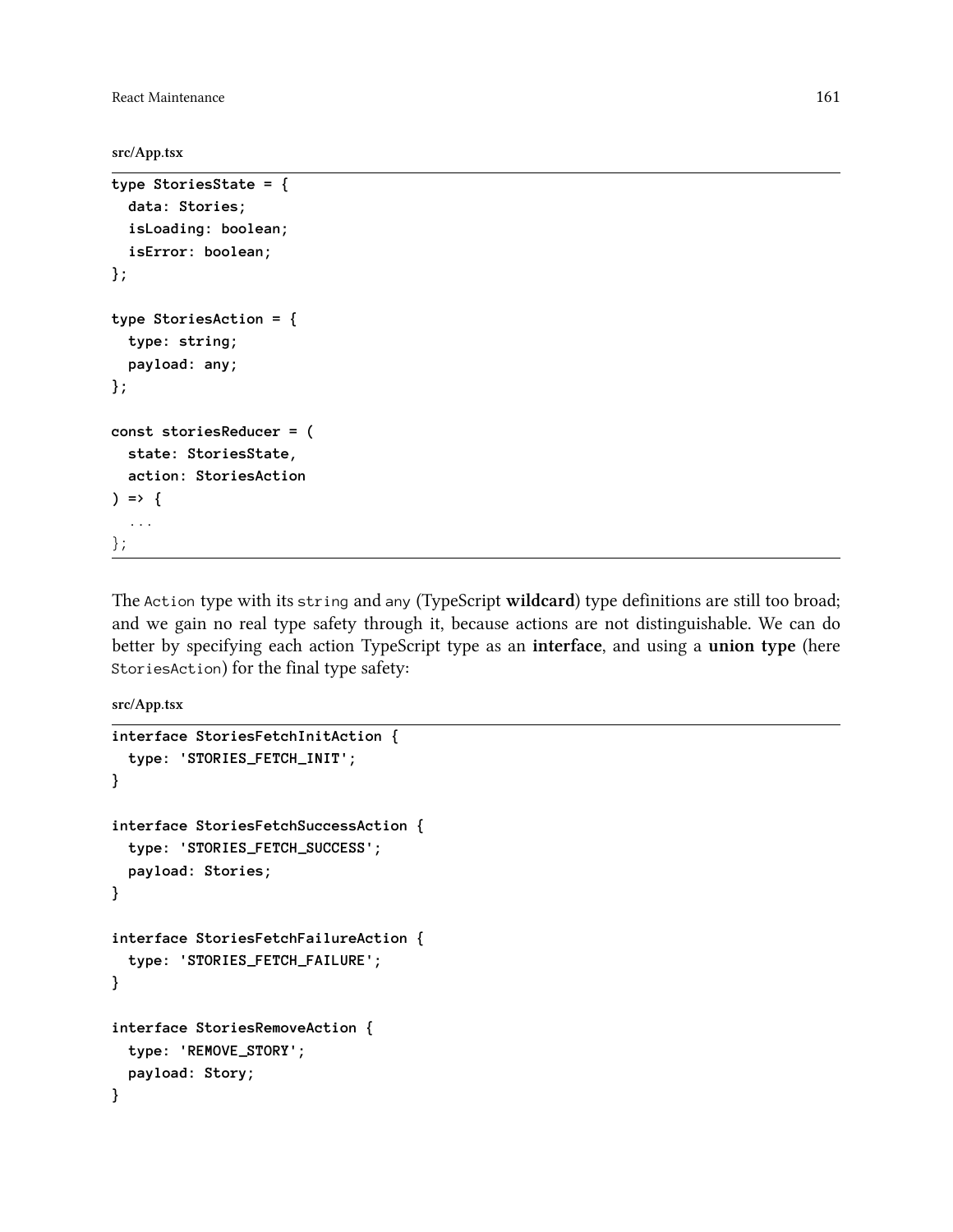```
type StoriesAction =
  | StoriesFetchInitAction
  | StoriesFetchSuccessAction
  | StoriesFetchFailureAction
  | StoriesRemoveAction;
const storiesReducer = (
  state: StoriesState,
  action: StoriesAction
) \Rightarrow {
  ...
};
```
The stories state, the current state, and the action are types; the return new state (inferred) are type safe now. For example, if you would dispatch an action to the reducer with an action type that's not defined, you would get an type error. Or if you would pass something else than a story to the action which removes a story, you would get a type error as well.

There is still a type safety issue in the App component's return statement for the returned List component. It can be fixed by giving the List component a wrapping HTML div element or a React fragment:

**src/App.tsx**

```
const List = ({ list, onRemoveItem }: ListProps) => (
  <>
    {list.map(item => (
      <Item
        key={item.objectID}
        item={item}
        onRemoveItem={onRemoveItem}
      />
    ))}
  </>
);
```
According to a TypeScript with React issue on GitHub: *"This is because due to limitations in the compiler, function components cannot return anything other than a JSX expression or null, otherwise it complains with a cryptic error message saying that the other type is not assignable to Element."*

Let's shift our focus to the SearchForm component, which has callback handlers with events: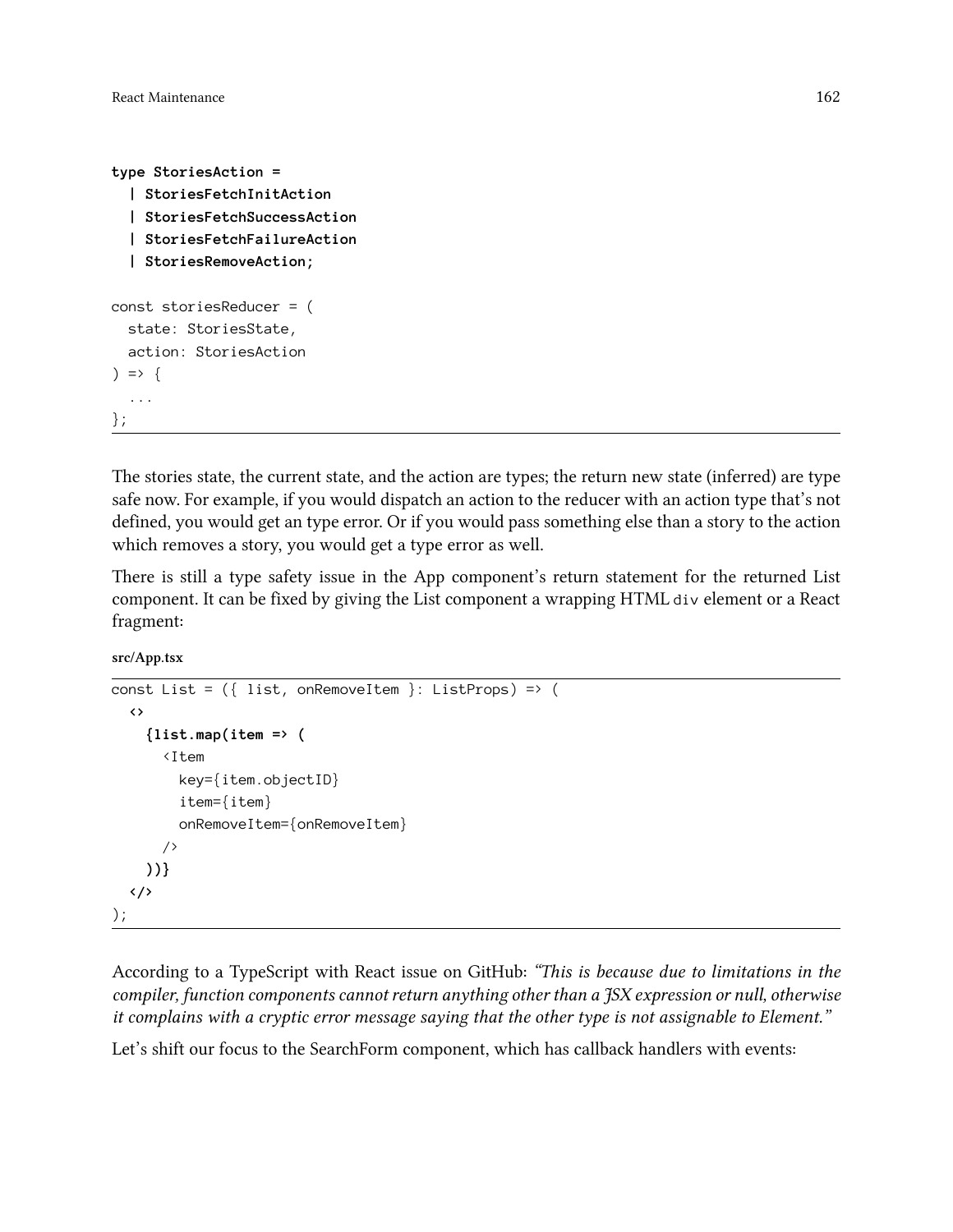React Maintenance 163

#### **src/App.tsx**

```
type SearchFormProps = {
 searchTerm: string;
  onSearchInput: (event: React.ChangeEvent<HTMLInputElement>) => void;
  onSearchSubmit: (event: React.FormEvent<HTMLFormElement>) => void;
};
const SearchForm = ({
 searchTerm,
 onSearchInput,
 onSearchSubmit,
}: SearchFormProps) => (
  ...
);
```
Often using React.SyntheticEvent instead of React.ChangeEvent or React.FormEvent is usually enough. Going up to the App component again, we apply the same type for the callback handler there:

#### **src/App.tsx**

```
const App = () \Rightarrow {
  ...
  const handleSearchInput = (
    event: React.ChangeEvent<HTMLInputElement>
  ) \Rightarrow {
    setSearchTerm(event.target.value);
  };
  const handleSearchSubmit = (
    event: React.FormEvent<HTMLFormElement>
  ) \Rightarrow {
    setUrl(`${API_ENDPOINT}${searchTerm}`);
    event.preventDefault();
  };
  ...
};
```
All that's left is the InputWithLabel component. Before handling this component's props, let's take a look at the ref from React's useRef Hook. Unfortunately, the return value isn't inferred: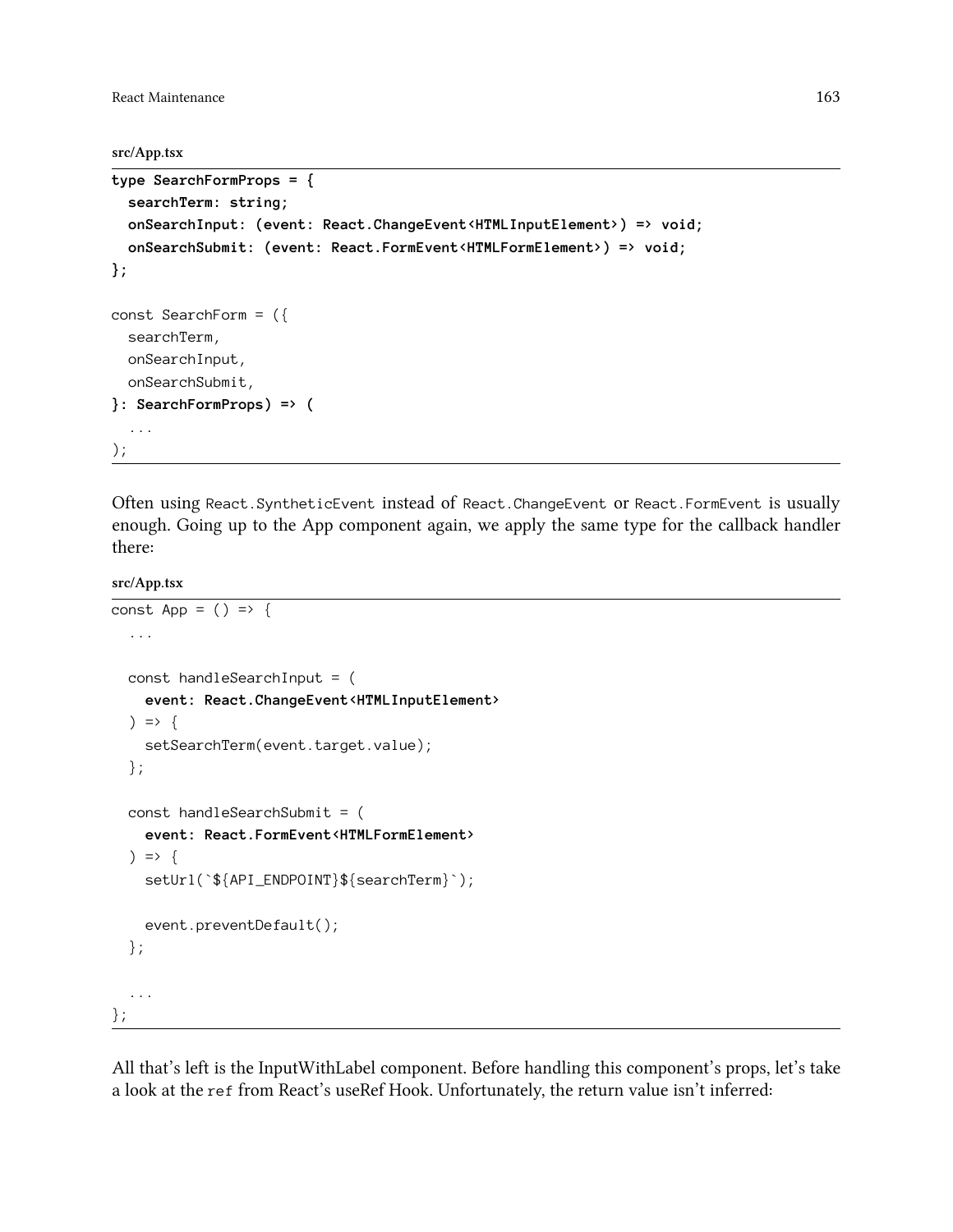**src/App.tsx**

```
const InputWithLabel = ({..., }) => {
 const inputRef = React.useRef<HTMLInputElement>(null!);
 React.useEffect() => {
    if (isFocused && inputRef.current) {
      inputRef.current.focus();
    }
 }, [isFocused]);
```
We made the returned ref type safe, and typed it as read-only because we only execute the focus method on it (read). React takes over for us there, setting the DOM element to the current property.

Lastly, we will apply type safety checks for the InputWithLabel component's props. Note the children prop with its React specific type and the **optional types** signaled with a question mark:

**src/App.tsx**

```
type InputWithLabelProps = {
  id: string;
  value: string;
  type?: string;
  onInputChange: (event: React.ChangeEvent<HTMLInputElement>) => void;
  isFocused?: boolean;
  children: React.ReactNode;
};
const InputWithLabel = ({
  id,
 value,
  type = 'text',
  onInputChange,
  isFocused,
 children,
}: InputWithLabelProps) => {
  ...
};
```
Both the type and isFocused properties are optional. Using TypeScript, you can tell the compiler these don't need to be passed to the component as props. The children prop has a lot of TypeScript type definitions that could be applicable to this concept, the most universal of which is React.ReactNode from the React library.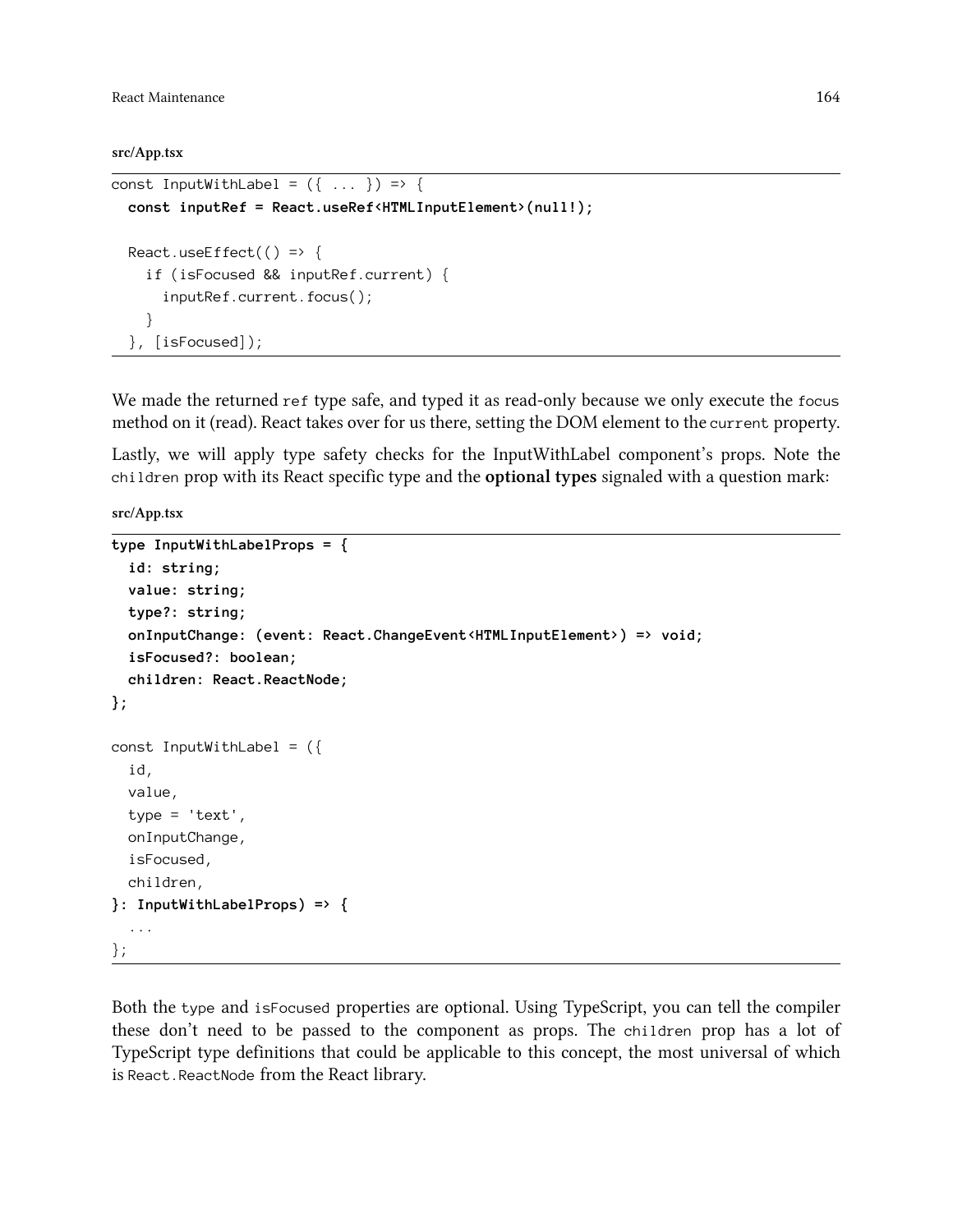Our entire React application is finally typed by TypeScript, making it easy to spot type errors on compile time. When adding TypeScript to your React application, start by adding type definitions to your function's arguments. These functions can be vanilla JavaScript functions, custom React hooks, or React function components. Only when using React is it important to know specific types for form elements, events, and JSX.

### **Exercises:**

- Confirm your [source code for the last section](https://codesandbox.io/s/github/the-road-to-learn-react/hacker-stories/tree/hs/TypeScript-in-React)<sup>192</sup>.
	- Confirm the [changes from the last section](https://github.com/the-road-to-learn-react/hacker-stories/compare/hs/react-modern-final...hs/TypeScript-in-React?expand=1)<sup>193</sup>.
- Dig into the [React + TypeScript Cheatsheet](https://github.com/typescript-cheatsheets/react-typescript-cheatsheet#reacttypescript-cheatsheets)<sup>194</sup>, because most common use cases we faced in this section are covered there as well. There is no need to know everything from the top off your head.
- While you continue with the learning experience in the following sections, remove or keep your types with TypeScript. If you do the latter, add new types whenever you get a compile error.

<span id="page-174-1"></span><sup>193</sup><https://github.com/the-road-to-learn-react/hacker-stories/compare/hs/react-modern-final...hs/TypeScript-in-React?expand=1>

<span id="page-174-0"></span> $^{192}\mathrm{https://codesandbox.io/s/github/the road-to-learn-react/hacker- stories/tree/hs/TypeScript-in-Reach-eta-bath-cact/hacker-stories/tree/hs/TypeScript-in-Reach-React-hacker-stories/tree/his/TypeScript-in-Reach-React-hacker-stories/tree/his/TypeScript-in-Reach-React-hacker-stories/tree/his/TypeScript-in-Reach-React-hacker-stories/tree/his/TypeScript-in-Reach-React-hacker-stories/tree/his/TypeScript-in-Reach-React-hacker-stories/tree/his/TypeScript-in-Reach-React-hacker-stories/tree/his/TypeScript-in-Reach-React-hacker-stories/tree/his/TypeScript-in-Reach-React-hacker-$ 

<span id="page-174-2"></span><sup>194</sup><https://github.com/typescript-cheatsheets/react-typescript-cheatsheet#reacttypescript-cheatsheets>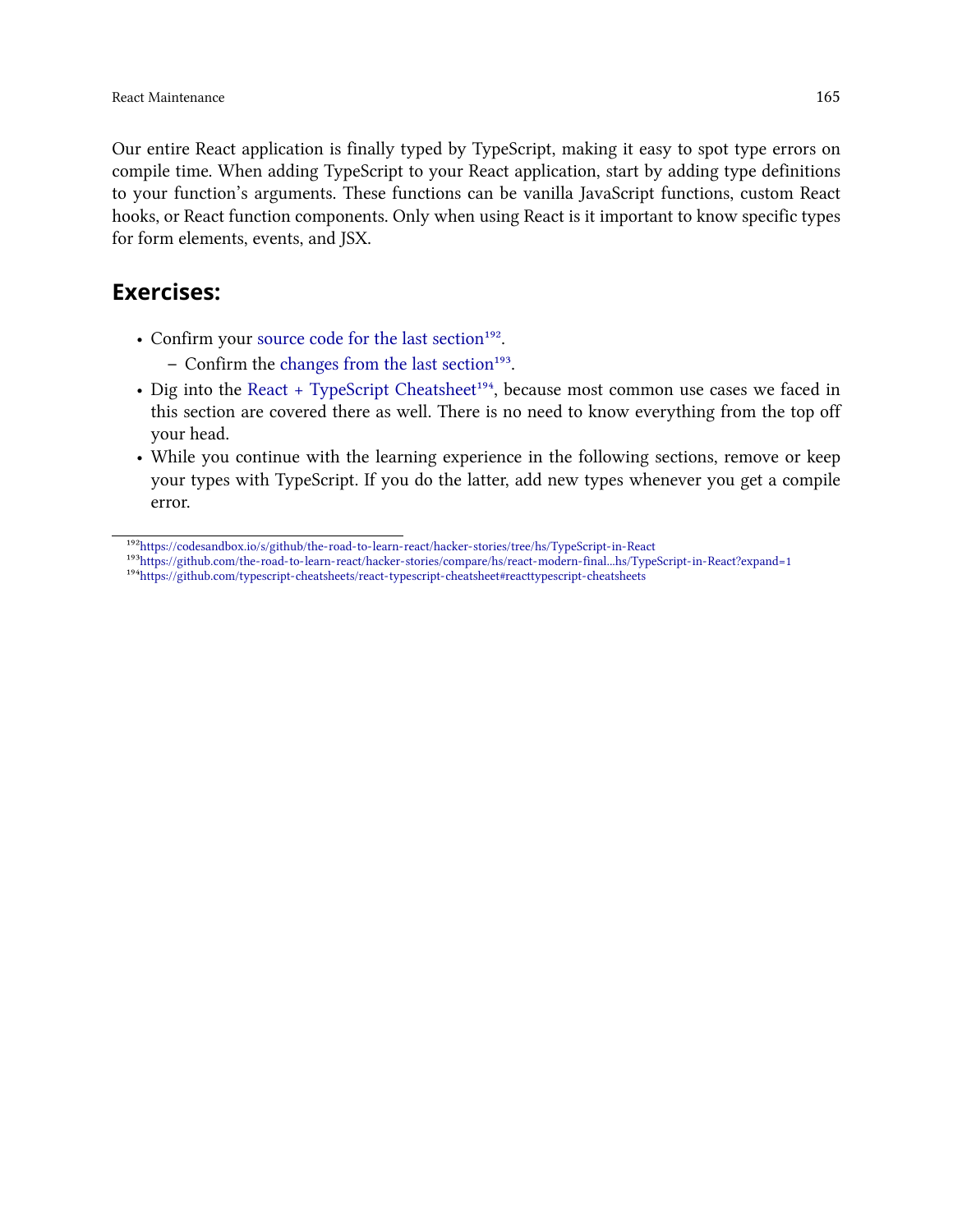# **Unit Testing to Integration Testing**

Testing source code is essential to programming, and should be seen as a mandatory exercise for serious developers. We want to verify our source code's quality and functionality before using it in production. The [testing pyramid](https://martinfowler.com/articles/practical-test-pyramid.html)<sup>195</sup> will serve as our guide.

The testing pyramid includes end-to-end tests, integration tests, and unit tests. Unit tests are used for small, isolated blocks of code, such as a single function or component. Integration tests help us figure out if these units work well together. An end-to-end test simulates a real-life scenario, such as the login flow in a web application. Unit tests are quick and easy to write and maintain; end-to-end tests are the opposite.

We want to have many unit tests covering our functions and components. After that, we can use several integration tests to make sure the most important functions and components work together as expected. Finally, we may need a few end-to-end tests to simulate critical scenarios. In this learning experience, we will cover **unit and integration tests**, along with a component specific testing technique called **snapshot tests**. **E2E tests** will be part of the exercise.

Since there are [many testing libraries](https://www.robinwieruch.de/react-testing-tutorial)<sup>196</sup>, it can be challenging to choose one as a beginner to React. We will use [Jest](https://jestjs.io/)<sup>197</sup> by Facebook as a testing framework to avoid making this tutorial too opinionated. Most of the other testing libraries for React use Jest as foundation, so it's a good introduction.

### **Unit to Integration Testing**

Often the lines between unit and integration tests are unclear. Testing the List component with its Item component could be considered an integration test, but it could also be a unit test for two tightly coupled components. In this section, we start with unit testing and move towards integration testing. Everything in between is a spectrum between both.

Let's start with a pseudo test in your *src/App.test.js* file:

**src/App.test.js**

```
describe('something truthy', () => {
  it('true to be true', () => {
    expect(true).toBe(true);
  });
});
```
Fortunately, create-react-app comes with Jest. You can run the test using the interactive create-reactapp test script on the command line. The output for all test cases will be presented in your command line interface.

<span id="page-175-0"></span> $^{\rm 195}$ <https://martinfowler.com/articles/practical-test-pyramid.html>

<span id="page-175-1"></span> $^{\rm 196}$ <https://www.robinwieruch.de/react-testing-tutorial>

<span id="page-175-2"></span><sup>197&</sup>lt;sub><https://jestjs.io/></sub>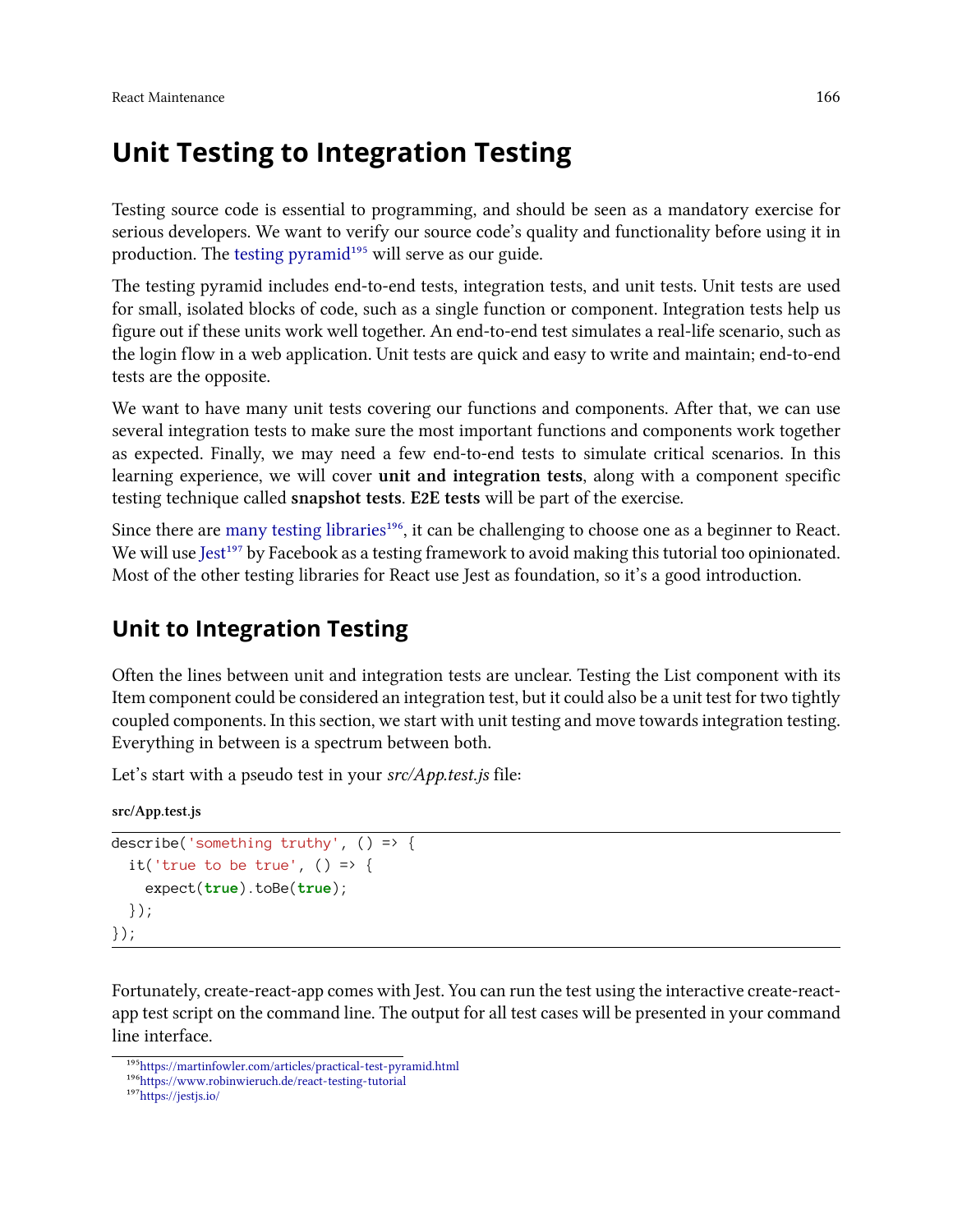React Maintenance 167

**Command Line**

npm test

Jest matches all files with a *test.js* suffix in its filename when its command is run. Successful tests are displayed in green; failed tests are displayed in red:

**src/App.test.js**

```
describe('something truthy', () => {
 it('true to be true', () => {
   expect(true).toBe(false);
 });
});
```
Tests in Jest consist of **test suites** (describe), which are comprised of **test cases** (it), which have **assertions** (expect) that turn out green or red:

**src/App.test.js**

```
// test suite
describe('truthy and falsy', () => {
 // test case
 it('true to be true', () => {
   // test assertion
   expect(true).toBe(true);
 });
 // test case
 it('false to be false', () => {
   // test assertion
   expect(false).toBe(false);
 });
});
```
The "it"-block describes one test case. It comes with a test description that returns success or failure. We can also wrap this block into a "describe"-block that defines our test suite with many "it"-blocks for one specific component. Both blocks are used to organize your test cases. Note that the it function is known in the JavaScript community as a single-test case function; in Jest, however, it is often used as an alias test function.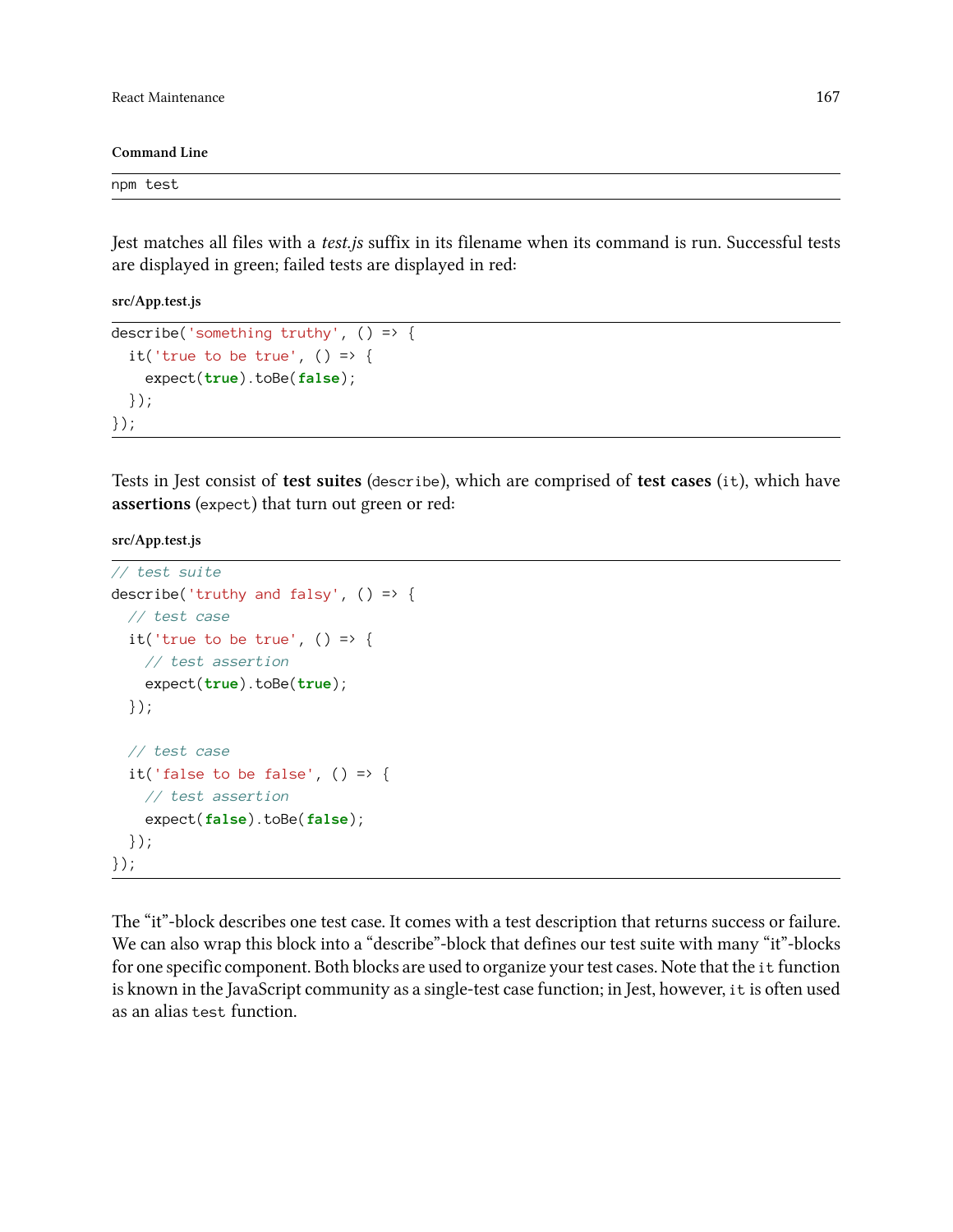**src/App.test.js**

```
describe('something truthy', () => {
 test('true to be true', () => {
   expect(true).toBe(false);
 });
});
```
To use React components in Jest, we require a utility library for rendering components in a test environment:

#### **Command Line**

npm install react-test-renderer --save-dev

Also, before you can test your first components, you have to export them from your *src/App.js* file:

**src/App.js**

...

```
export default App;
```

```
export { SearchForm, InputWithLabel, List, Item };
```
Import them along with the previously installed utility library in the *src/App.test.js* file:

**src/App.test.js**

```
import React from 'react';
import renderer from 'react-test-renderer';
```
**import App, { Item, List, SearchForm, InputWithLabel } from './App';**

Write your first component test for the Item component. The test case renders the component with a given item using the utility library: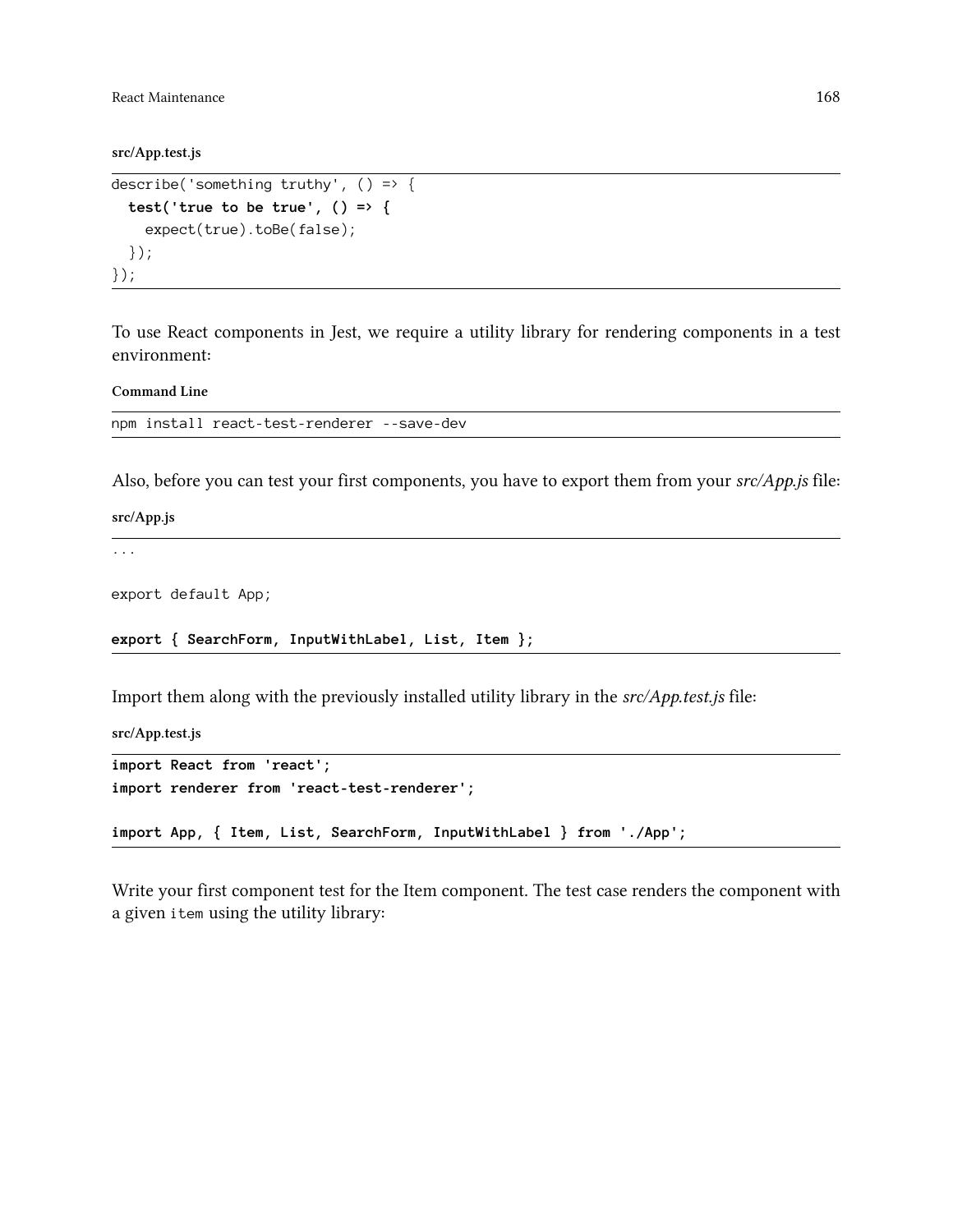### **src/App.test.js**

```
import React from 'react';
import renderer from 'react-test-renderer';
import App, { Item, List, SearchForm, InputWithLabel } from './App';
describe('Item', () => {
 const item = {
   title: 'React',
   url: 'https://reactjs.org/',
   author: 'Jordan Walke',
   num_comments: 3,
   points: 4,
   objectID: 0,
 };
 it('renders all properties', () => {
    const component = renderer.create(<Item item={item} />);
    expect(component.root.findByType('a').props.href).toEqual(
      'https://reactjs.org/'
   );
 });
});
```
Information about a component's or element's attributes are available via the props property. In the test assertion, we find the anchor tag (a) and its href attribute, and perform an equality check. If the test turns out green, we can be sure the anchor tag's href attribute is set to the correct url property of the item. In the same test case, we can add more test assertions for the other item's properties:

#### **src/App.test.js**

```
describe('Item', () => {
 const item = {
   title: 'React',
   url: 'https://reactjs.org/',
   author: 'Jordan Walke',
   num_comments: 3,
   points: 4,
   objectID: 0,
 };
 it('renders all properties', () => {
```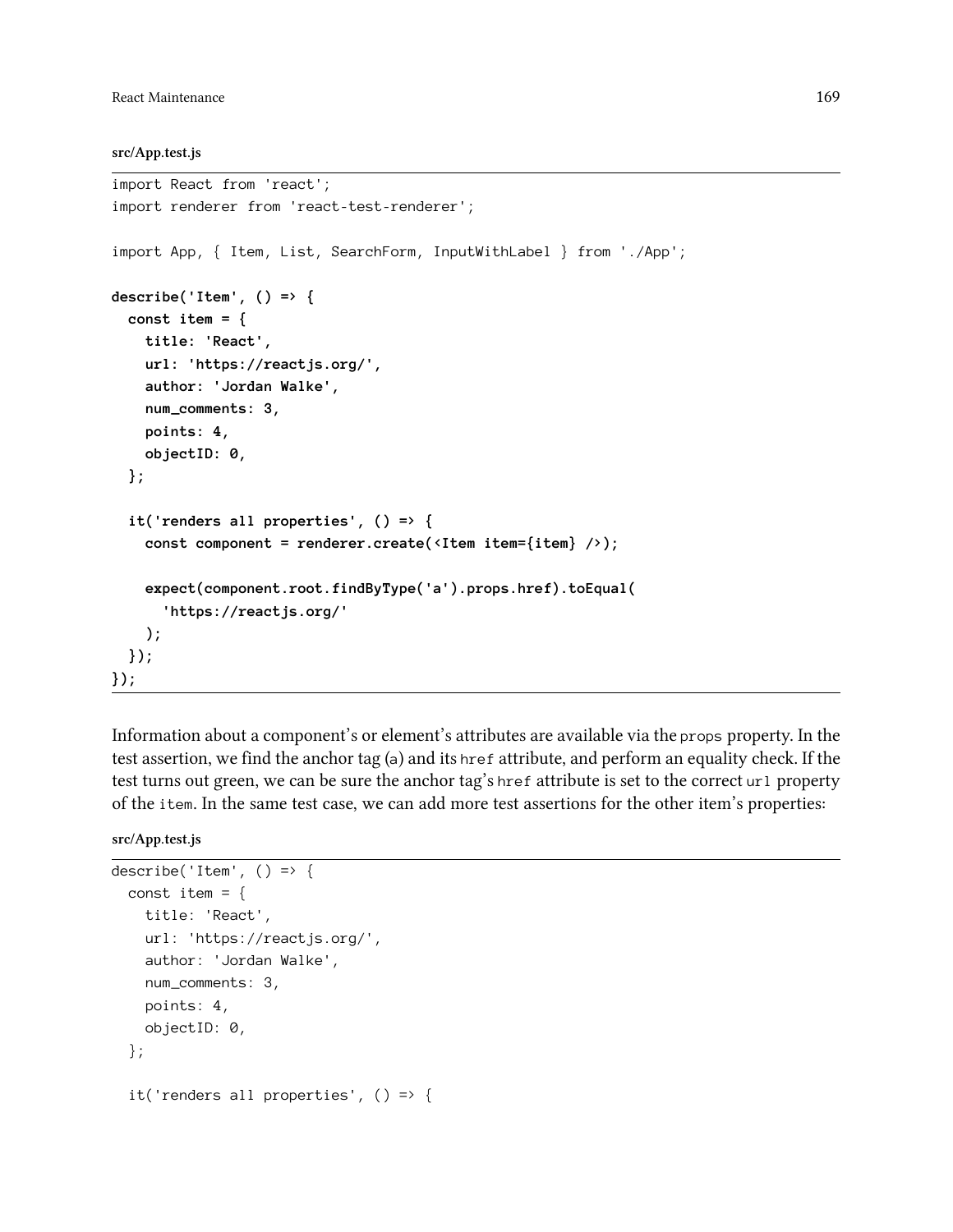```
const component = renderer.create(<Item item={item} \rightarrow );
    expect(component.root.findByType('a').props.href).toEqual(
      'https://reactjs.org/'
    );
    expect(
      component.root.findAllByType('span')[1].props.children
    ).toEqual('Jordan Walke');
  });
});
```
Since there are multiple span elements, we find all of them and select the second one (index is 1 , because we count from 0) and compare its React children prop to the item's author. This test isn't thorough enough, though. Once the order of span elements in the Item component changes, the test fails. Avoid this flaw by changing the assertion to:

**src/App.test.js**

```
describe('Item', () => {
 const item = \{ \ldots \};
  it('renders all properties', () => {
    ...
    expect(
      component.root.findAllByProps({ children: 'Jordan Walke' })
        .length
    ).toEqual(1);
  });
});
```
The test assertion isn't as specific anymore. It just tests whether there is one element with the item's author property. You can apply this technique for all the other properties of the item yourself. Otherwise, leave it for later as exercise.

We tested whether the Item component renders as text or HTML attributes (href), but we didn't test the callback handler. The following test case makes this assertion by simulating a click event via the button element's onClick attribute: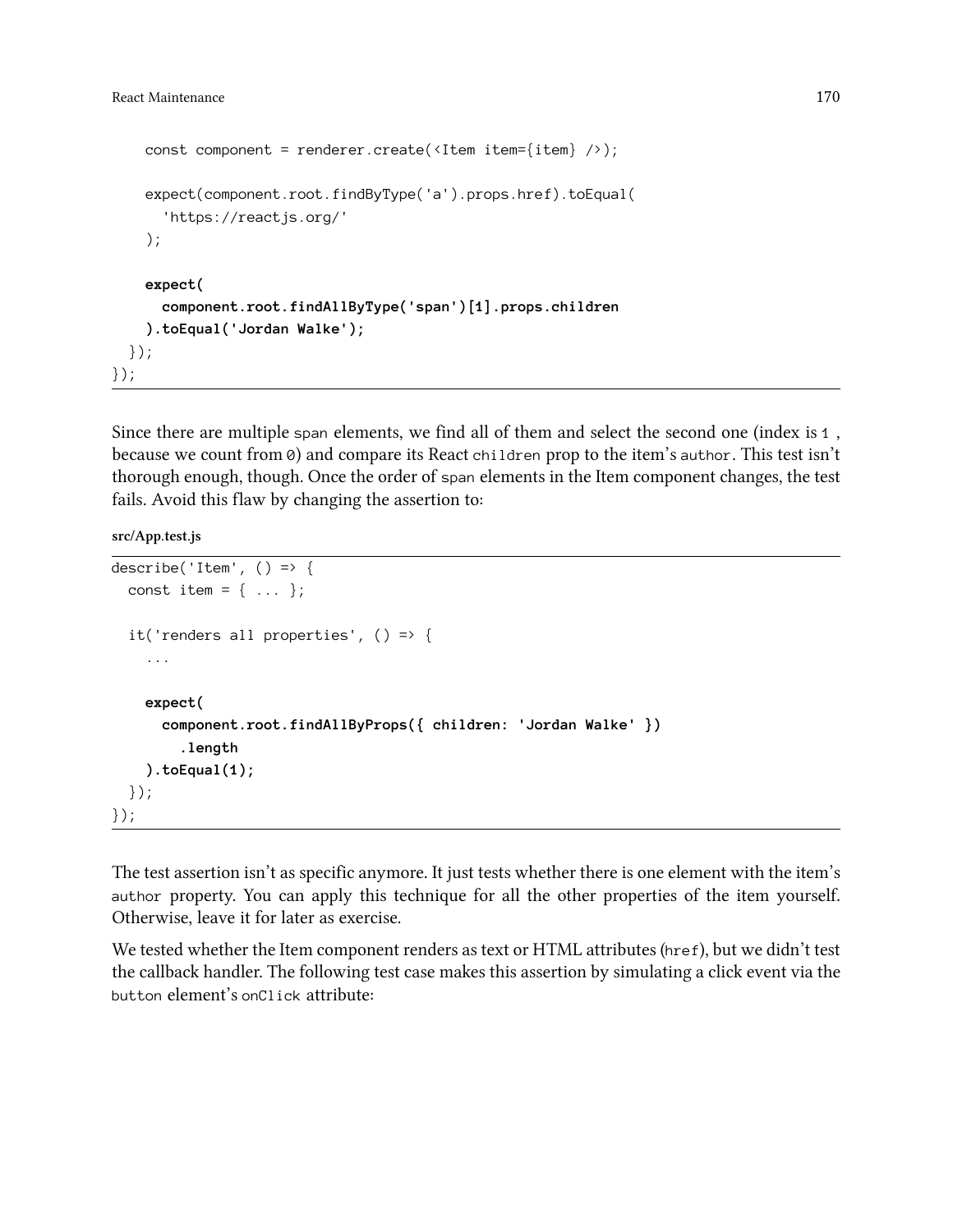#### **src/App.test.js**

```
describe('Item', () => {
 const item = \{ \ldots \};
 it('renders all properties', () => {
    ...
 });
 it('calls onRemoveItem on button click', () => {
    const handleRemoveItem = jest.fn();
   const component = renderer.create(
      <Item item={item} onRemoveItem={handleRemoveItem} />
    );
   component.root.findByType('button').props.onClick();
    expect(handleRemoveItem).toHaveBeenCalledTimes(1);
    expect(handleRemoveItem).toHaveBeenCalledWith(item);
    expect(component.root.findAllByType(Item).length).toEqual(1);
 });
});
```
Jest lets us pass a test-specific function to the Item component as prop. These test specific functions are called **spy**, **stub**, or **mock**; each is used for different test scenarios. The jest.fn() returns us a *mock* for the actual function, which lets us capture when it's called. As a result, we can use Jest assertions like toHaveBeenCalledTimes, which lets us assert a number of times the function has been called; and toHaveBeenCalledWith, to verify arguments that are passed to it.

Item component's unit test is complete, because we tested input (item) and output (onRemoveItem). The two shouldn't be confused with input (arguments) and output (JSX) of the function component, which were also tested as. One last improvement makes the test suite for the Item component more concise by giving it a shared setup function: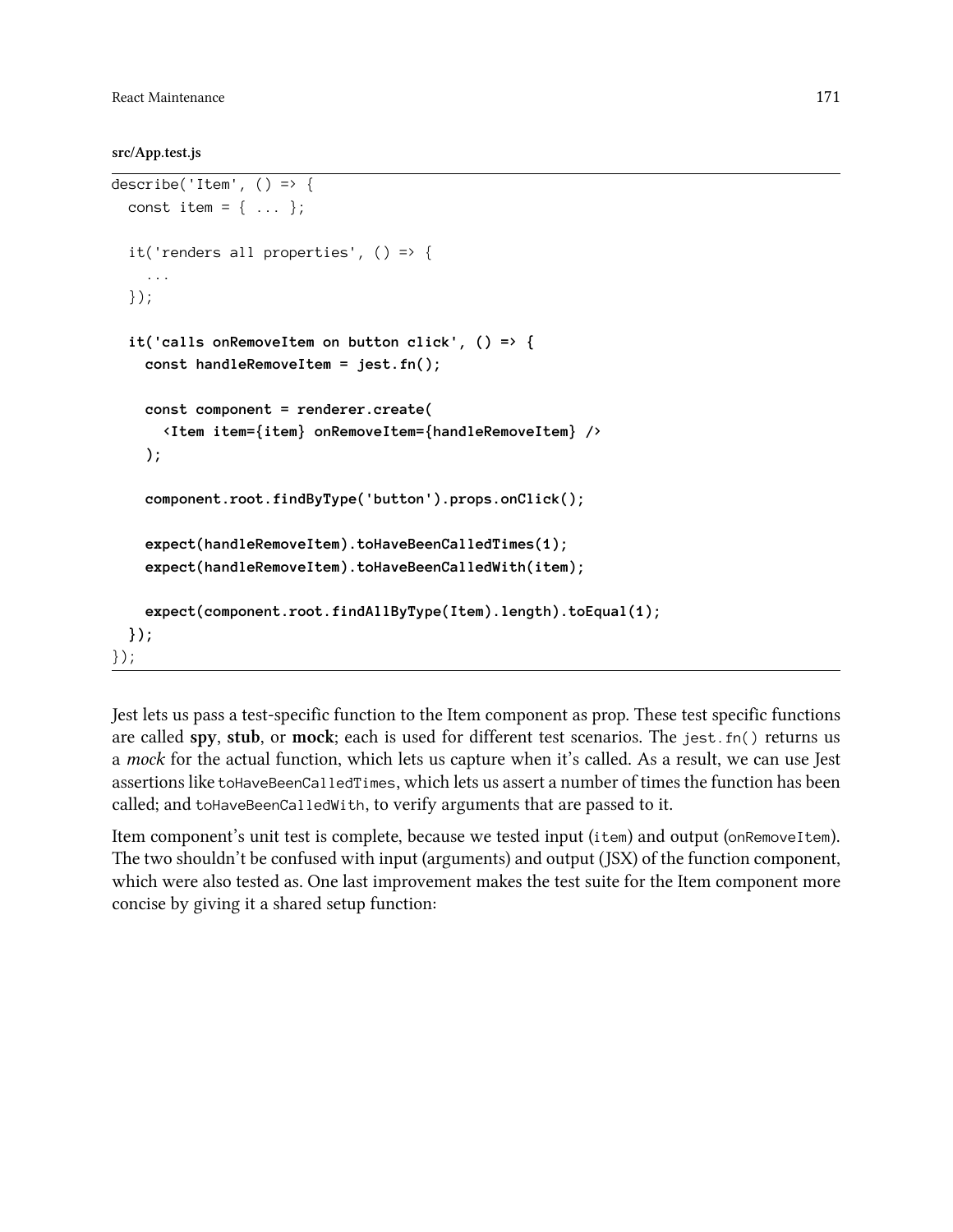**src/App.test.js**

```
\overline{\text{describe}}('Item', () \Rightarrowconst item = \{ \ldots \};
 const handleRemoveItem = jest.fn();
  let component;
  beforeEach(() => {
    component = renderer.create(
      <Item item={item} onRemoveItem={handleRemoveItem} />
    );
 });
  it('renders all properties', () => {
    expect(component.root.findByType('a').props.href).toEqual(
      'https://reactjs.org/'
    );
    ...
 });
  it('calls onRemoveItem on button click', () => {
    component.root.findByType('button').props.onClick();
    ...
 });
});
```
A common setup (or teardown) function in tests removes duplicated code. Since the component must be rendered for both test cases, and the props are the same for both renderings, we can share this code in a common setup function. From there, we'll move on to testing the List component:

**src/App.test.js**

...

```
describe('Item', () => {
 ...
});
describe('List', () => {
 const list = [
    {
```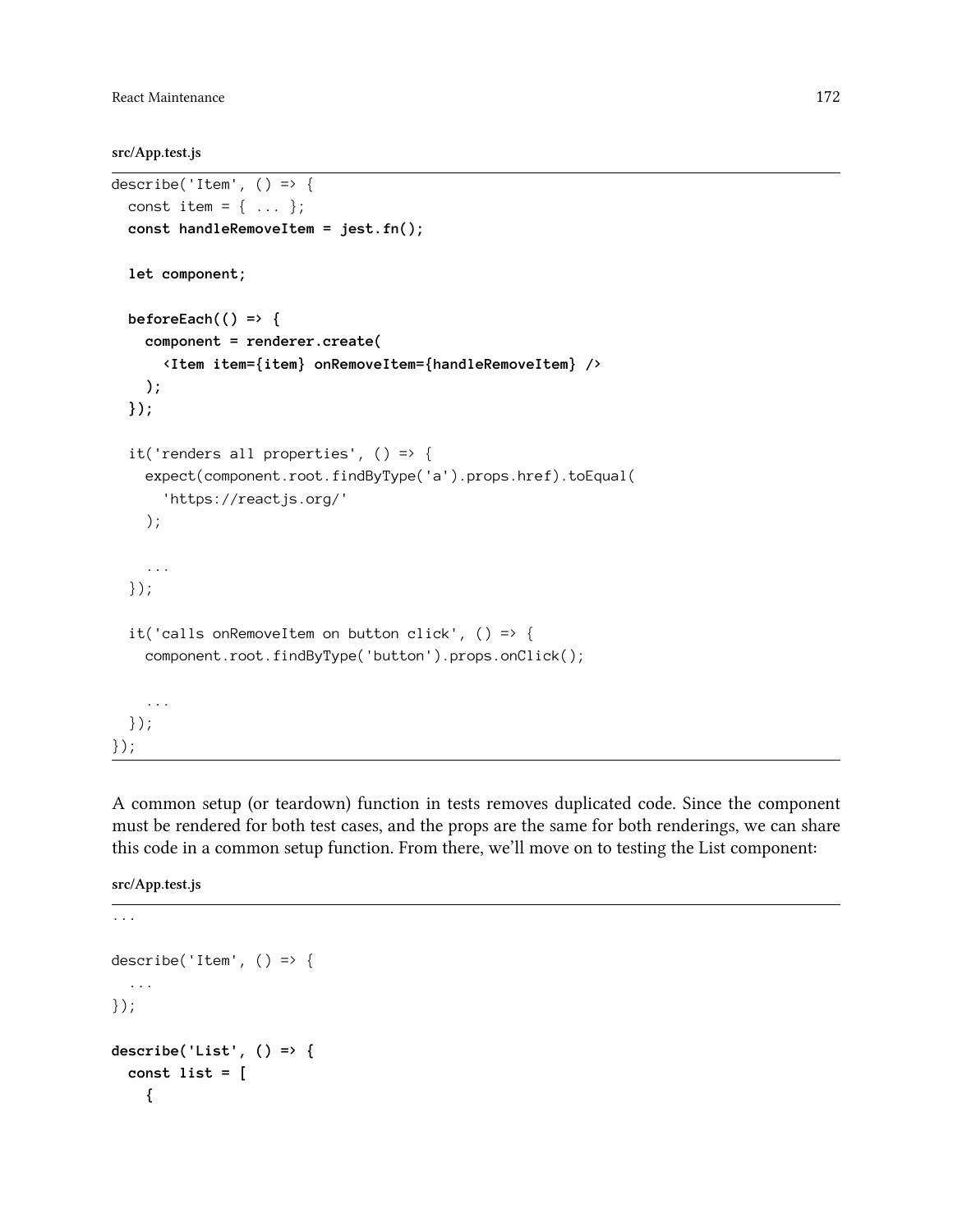React Maintenance 173

```
title: 'React',
      url: 'https://reactjs.org/',
      author: 'Jordan Walke',
      num_comments: 3,
      points: 4,
      objectID: 0,
   },
    {
     title: 'Redux',
      url: 'https://redux.js.org/',
      author: 'Dan Abramov, Andrew Clark',
      num_comments: 2,
      points: 5,
     objectID: 1,
   },
 ];
 it('renders two items', () => {
    const component = renderer.create(<List list={list} />);
    expect(component.root.findAllByType(Item).length).toEqual(2);
 });
});
```
The test checks straightforward whether two Item components are rendered for the two items in the list. You could continue testing the List component by checking whether each callback handler (onRemoveItem) is called for each Item component, which would have a similar solution to the previous Item component's test. Is this test still a unit test or already an integration test?

Keeping this question in the room, we will move on to the SearchForm with InputWithLabel component:

**src/App.test.js**

```
describe('SearchForm', () => {
 const searchFormProps = {
    searchTerm: 'React',
   onSearchInput: jest.fn(),
   onSearchSubmit: jest.fn(),
 };
 let component;
 beforeEach(() => {
```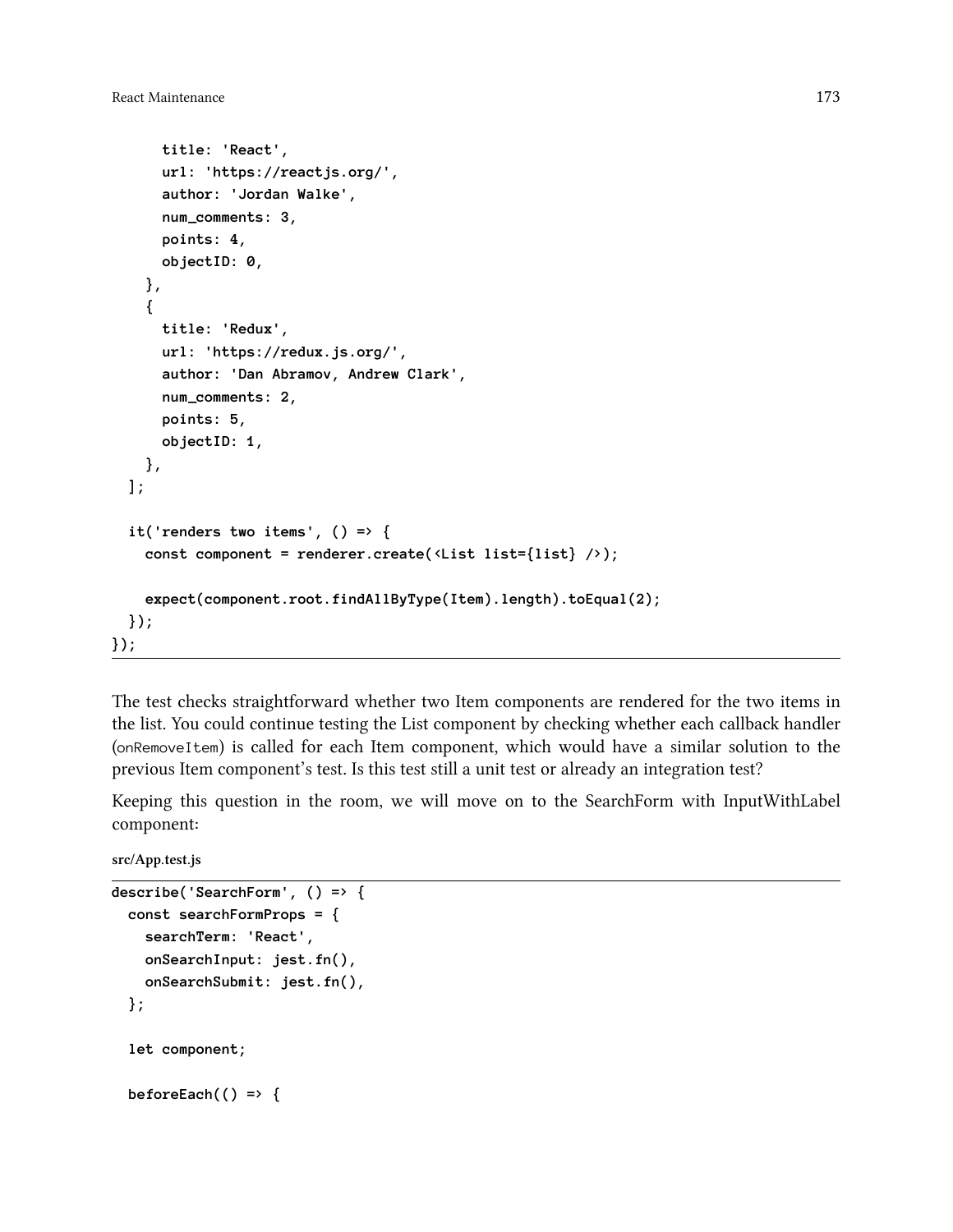```
component = renderer.create(<SearchForm {...searchFormProps} />);
 });
 it('renders the input field with its value', () => {
    const value = component.root.findByType(InputWithLabel).props
      .value;
    expect(value).toEqual('React');
 });
});
```
In this test, we assert whether the InputWithLabel component receives the correct prop from the SearchForm component. Essentially the test stops before the InputWithLabel component, because it only tests the interface (props) of it. Arguably it's still a unit test, because the underlying implementation details of the InputWithLabel component could change without changing the interface. You can change the test to make it work through to the InputWithLabel component's input field, because all child components and its elements are rendered too:

**src/App.test.js**

```
describe('SearchForm', () => {
  ...
 it('renders the input field with its value', () => {
    const value = component.root.findByType('input').props.value;
   expect(value).toEqual('React');
 });
});
```
This is our first integration test between the SearchForm and InputWithLabel components, which aren't as tightly coupled as the List and Item components. The InputWithLabel component can be used in other components (highly reusable), whereas the Item component is essentially a nonreusable part of the List component.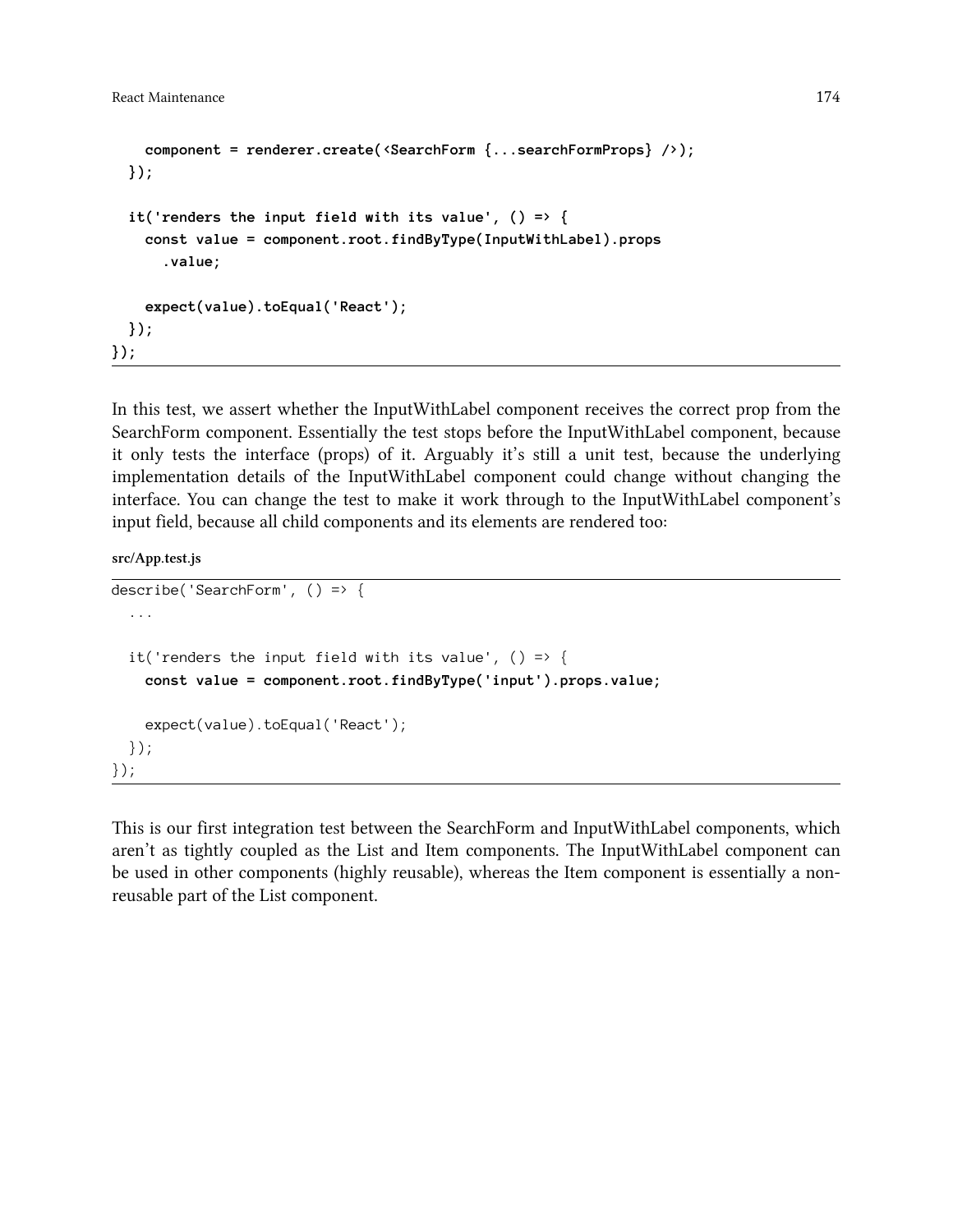#### **src/App.test.js**

```
describe('SearchForm', () => {
 const searchFormProps = {
    searchTerm: 'React',
   onSearchInput: jest.fn(),
    onSearchSubmit: jest.fn(),
 };
  ...
 it('changes the input field', () => {
    const pseudoEvent = { target: 'Redux' };
    component.root.findByType('input').props.onChange(pseudoEvent);
    expect(searchFormProps.onSearchInput).toHaveBeenCalledTimes(1);
    expect(searchFormProps.onSearchInput).toHaveBeenCalledWith(
      pseudoEvent
    );
 });
 it('submits the form', () \Rightarrow {
    const pseudoEvent = {};
    component.root.findByType('form').props.onSubmit(pseudoEvent);
    expect(searchFormProps.onSearchSubmit).toHaveBeenCalledTimes(1);
    expect(searchFormProps.onSearchSubmit).toHaveBeenCalledWith(
      pseudoEvent
   );
 });
});
```
Like the Item component, the last two tests asserted the component's callback handler(s). All input (non function props) and output (callback handler function) props are tested for the SearchForm component's interface and integration with the InputWithLabel component.

You can test edge cases like a disabled button as well. The update() method on the rendered test component helps us provide new props to the component at stake: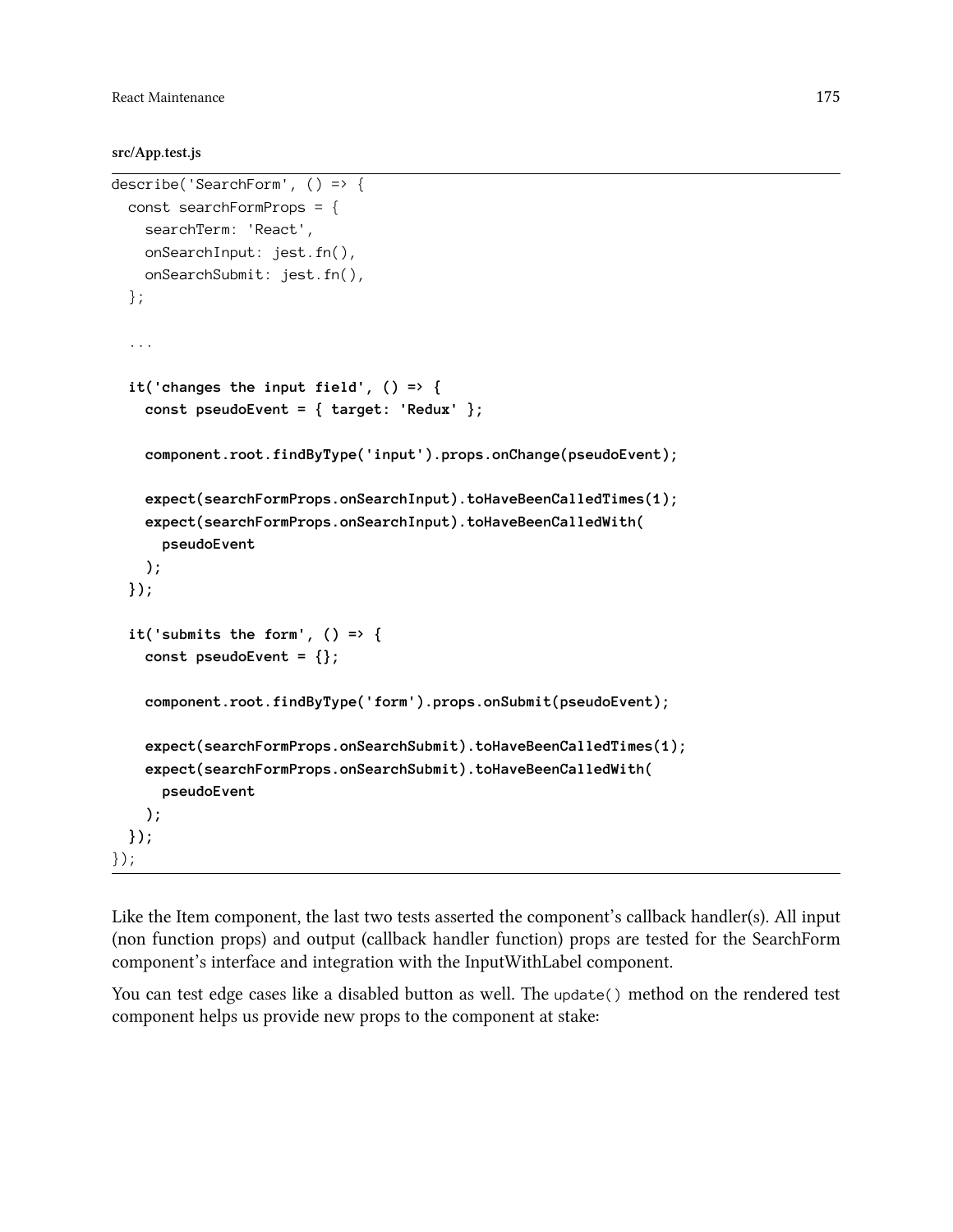#### **src/App.test.js**

```
describe('SearchForm', () => {
 const searchFormProps = {
    searchTerm: 'React',
   onSearchInput: jest.fn(),
   onSearchSubmit: jest.fn(),
 };
 let component;
 beforeEach(() => {
   component = renderer.create(<SearchForm {...searchFormProps} />);
 });
  ...
 it('disables the button and prevents submit', () => {
   component.update(
      <SearchForm {...searchFormProps} searchTerm="" />
    );
   expect(
      component.root.findByType('button').props.disabled
    ).toBeTruthy();
 });
});
```
Now we'll move one level higher in our application's component hierarchy. The App component fetches the list data, which is provided to the List component. After importing the App component, a naive test would look like this:

```
src/App.test.js
```

```
describe('App', () => {
 it('succeeds fetching data with a list', () => {
   const list = [
      {
        title: 'React',
        url: 'https://reactjs.org/',
        author: 'Jordan Walke',
        num_comments: 3,
        points: 4,
        objectID: 0,
```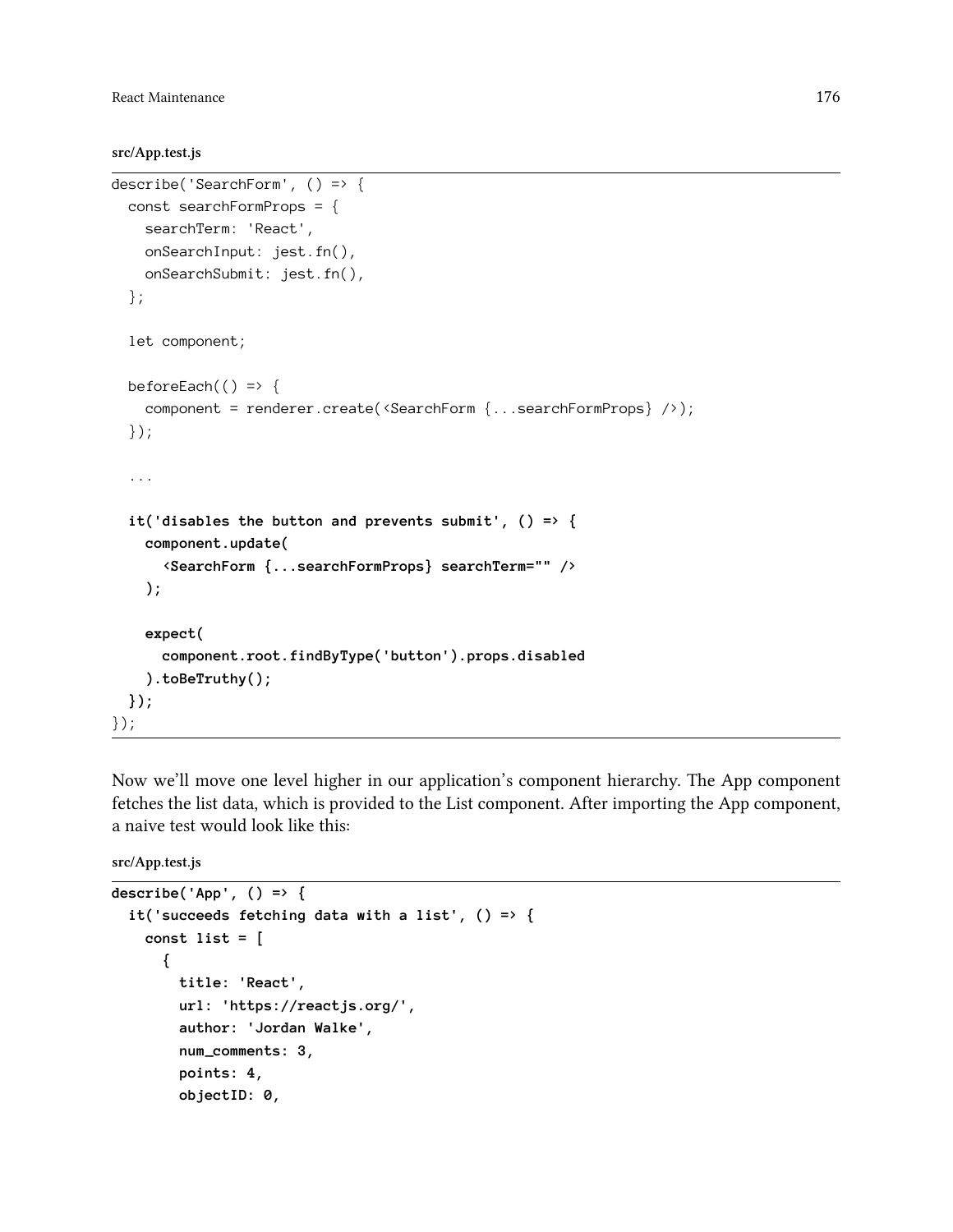```
},
      {
       title: 'Redux',
       url: 'https://redux.js.org/',
        author: 'Dan Abramov, Andrew Clark',
        num_comments: 2,
       points: 5,
       objectID: 1,
     },
   ];
   const component = renderer.create(<App />);
    expect(component.root.findByType(List).props.list).toEqual(list);
 });
});
```
In the actual App component, a third-party library (axios) is used to make a request to a remote API. This API returns data we can't foresee in the test, so we have to mock it instead. Jest provides mechanisms that mock entire libraries and their methods. In this case, we want to mock the get() method of axios to return our desired data:

#### **src/App.test.js**

```
import React from 'react';
import renderer from 'react-test-renderer';
import axios from 'axios';
jest.mock('axios');
...
describe('App', () \Rightarrow {
  it('succeeds fetching data with a list', () => {
    const list = [ ... ];
    const promise = Promise.resolve({
      data: {
        hits: list,
      },
    });
    axios.get.mockImplementationOnce(() => promise);
```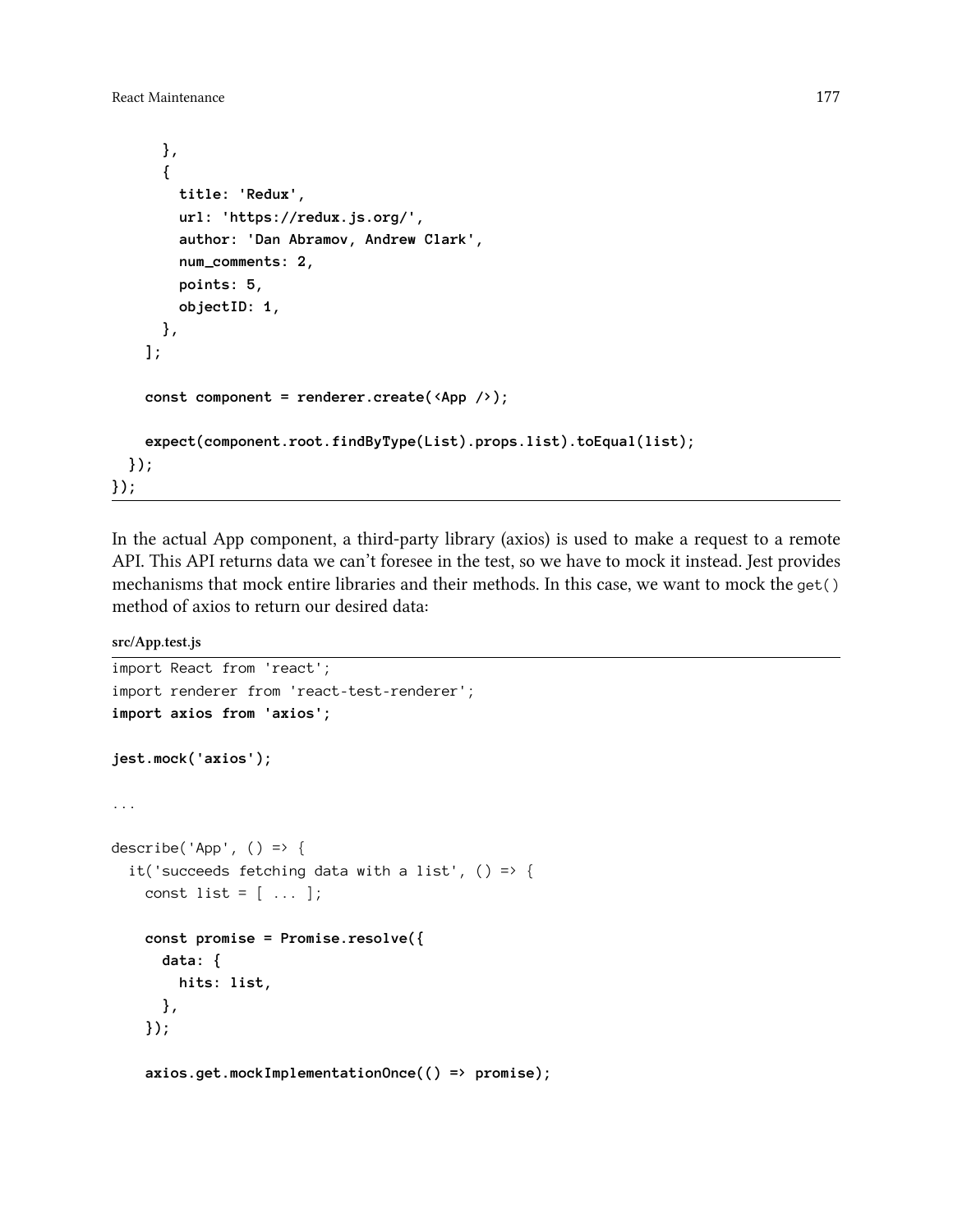React Maintenance 178

```
const component = renderer.create(<App />);
   expect(component.root.findByType(List).props.list).toEqual(list);
 });
});
```
The test reads synchronously, but we still have to deal with the asynchronous data. The component should re-render when its state updates. We can perform this with our utility library and async/await:

**src/App.test.js**

```
describe('App', () => {
 it('succeeds fetching data with a list', async () => {
    const list = [ ... ];
   const promise = Promise.resolve({
     data: {
       hits: list,
      },
    });
   axios.get.mockImplementationOnce(() => promise);
    let component;
   await renderer.act(async () => {
      component = renderer.create(<App />);
   });
   expect(component.root.findByType(List).props.list).toEqual(list);
 });
});
```
Instead of rendering the App component, we mocked the response from the remote API by mocking the method that fetches the data. To stay on the *happy path*, we told the test to treat the component as an asynchronously updating component. You can apply a similar strategy to the *unhappy path*: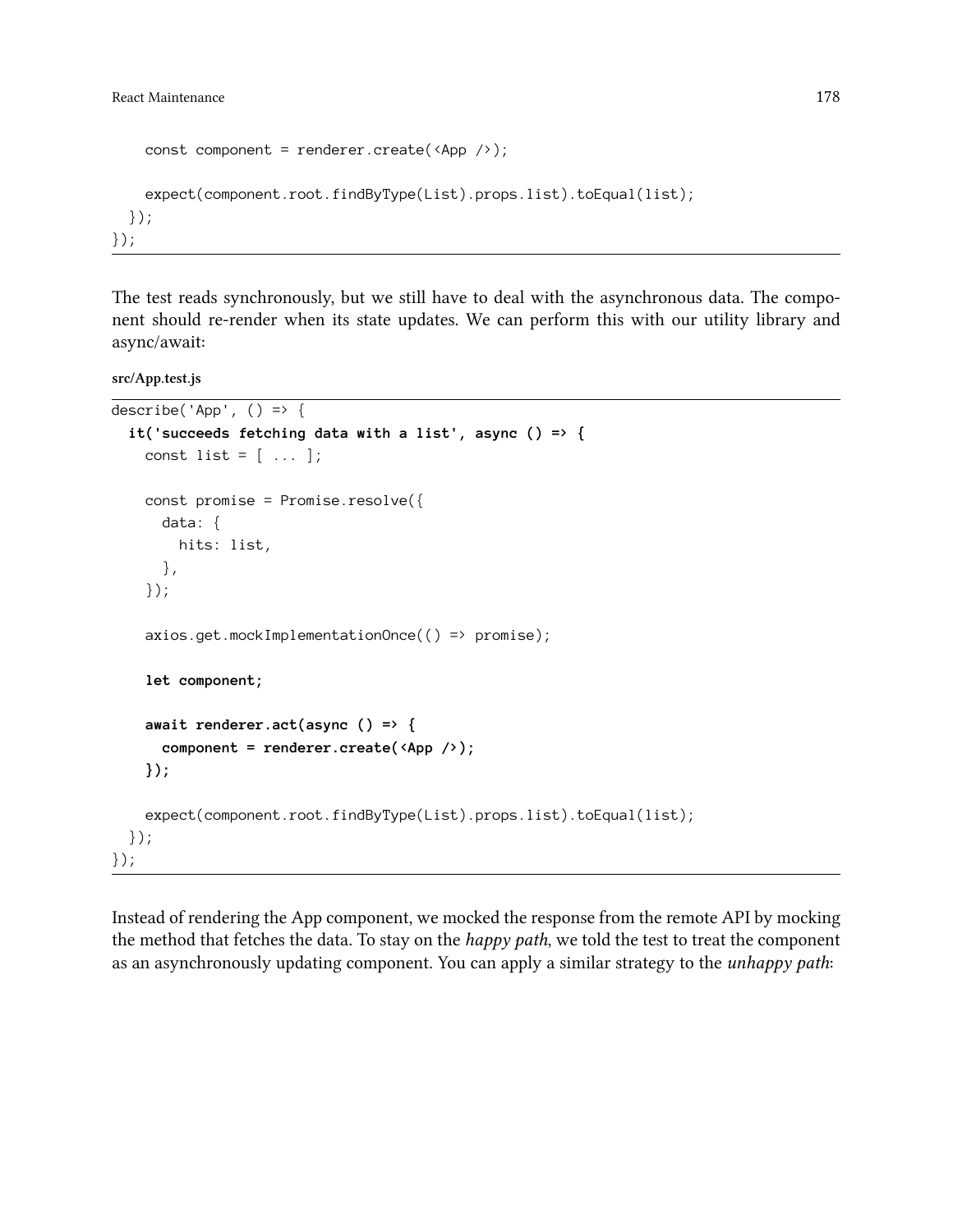**src/App.test.js**

```
describe('App', () => {
 it('succeeds fetching data with a list', async () => {
    ...
 });
 it('fails fetching data with a list', async () => {
    const promise = Promise.reject();
   axios.get.mockImplementationOnce(() => promise);
    let component;
    await renderer.act(async () => {
      component = renderer.create(<App />);
   });
    expect(component.root.findByType('p').props.children).toEqual(
      'Something went wrong ...'
   );
 });
});
```
The data fetching and integration with a remote API is tested now. We moved from focused unit tests for single components to tests with multiple components and their integration with third-parties like axios and remote APIs.

## **Snapshot Testing**

Jest also lets you take a **snapshot** of your rendered component, run it against future captures, and be notified of changes. Changes can then be accepted or denied depending on the desired outcome. This mechanism complements unit and integration tests well, since it only tests the differences of the rendered output without heavy maintenance costs. To see it in action, extend the Item component test suite with your first snapshot test: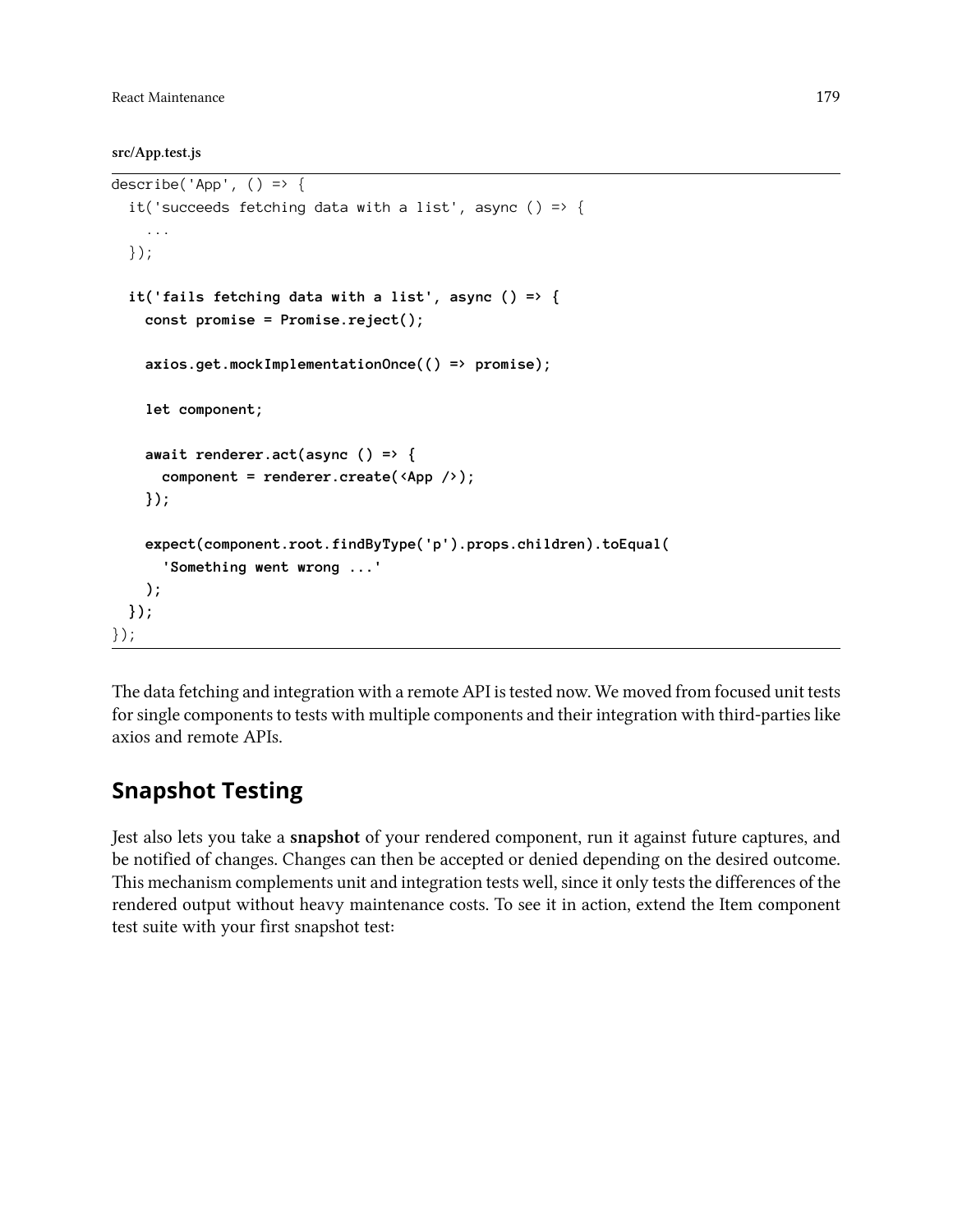#### **src/App.test.js**

```
describe('Item', () => {
  ...
  beforeEach(() => {
    component = renderer.create(
      <Item item={item} onRemoveItem={handleRemoveItem} />
    );
  });
  ...
  test('renders snapshot', () => {
    let tree = component.toJSON();
    expect(tree).toMatchSnapshot();
  });
});
```
Run your tests again and observe how they succeed or fail. Once we change the output of the render block in Item component in the *src/App.js* file, by changing the structure of the returned HTML, the snapshot test fails. We can then decide whether to update the snapshot or to investigate the Item component.

Jest stores snapshots in a folder so it can validate the difference against future snapshot tests. Users can share these snapshots across teams for version control (e.g. git). Running a snapshot test for the first time creates the snapshot file in your project's folder. When the test is run again, the snapshot is expected to match the version from the latest test run. This is how we make sure the DOM stays the same.

### **Exercises:**

- Confirm your [source code for the last section](https://codesandbox.io/s/github/the-road-to-learn-react/hacker-stories/tree/hs/react-testing)<sup>198</sup>.
- **–** Confirm the [changes from the last section](https://github.com/the-road-to-learn-react/hacker-stories/compare/hs/react-modern-final...hs/react-testing?expand=1)<sup>199</sup>.
- Add one snapshot test for each of all the other components.
- Read more about [testing React components](https://www.robinwieruch.de/react-testing-tutorial)<sup>200</sup>.
- Read more about [Jest](https://jestjs.io/)<sup>201</sup> and [Jest for React](https://www.robinwieruch.de/react-testing-jest/)<sup>202</sup> for unit, integration and snapshot tests.
- Read more about [E2E tests in React](https://www.robinwieruch.de/react-testing-cypress)<sup>203</sup>.
- While you continue with the learning experience in the upcoming sections, keep your tests green and add new tests whenever you feel the need for it.

<span id="page-189-0"></span><sup>&</sup>lt;sup>198</sup><https://codesandbox.io/s/github/the-road-to-learn-react/hacker-stories/tree/hs/react-testing>

<span id="page-189-2"></span><span id="page-189-1"></span><sup>&</sup>lt;sup>199</sup><https://github.com/the-road-to-learn-react/hacker-stories/compare/hs/react-modern-final...hs/react-testing?expand=1> <sup>200</sup><https://www.robinwieruch.de/react-testing-tutorial>

<span id="page-189-3"></span><sup>&</sup>lt;sup>201</sup><https://jestjs.io/>

<span id="page-189-4"></span>²⁰²<https://www.robinwieruch.de/react-testing-jest/>

<span id="page-189-5"></span><sup>&</sup>lt;sup>203</sup><https://www.robinwieruch.de/react-testing-cypress>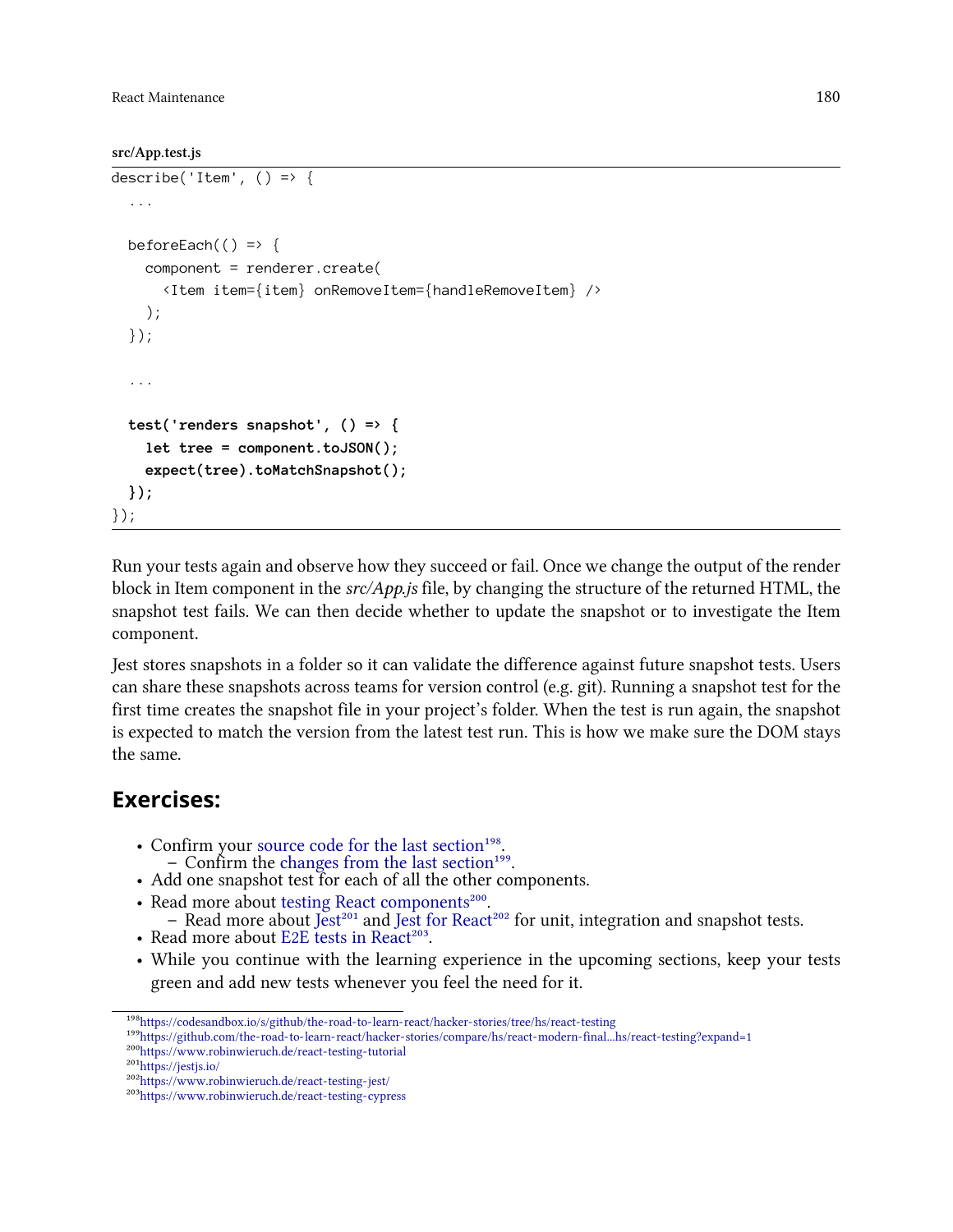## **React Project Structure**

With multiple React components in one file, you might wonder why we didn't put components into different files for the *src/App.js* file from the start. We already have multiple components in the file that can be defined in their own files/folders (also called modules). For learning, it's more practical to keep these components in one place. Once our application grows, we'll consider splitting these components into multiple modules so it scales properly.

Before we restructure our React project, recap [JavaScript's import and export statements](https://www.robinwieruch.de/javascript-import-export)<sup>204</sup>. Importing and exporting files are two fundamental concepts in JavaScript you must learn before React. There's no right way to structure a React application, as they evolve naturally along with the project's structure.

We'll complete a simple refactoring for the project's folder/file structure for the sake of learning about the process. Afterward, there will be a few additional options about restructuring this project or React projects in general. You can continue with the restructured project, though we'll continue developing with the *src/App.js* file to keep things simple.

On the command line in your project's folder, navigate into the *src/* folder and create the following component dedicated files:

**Command Line**

```
cd src
touch List.js InputWithLabel.js SearchForm.js
```
Move every component from the *src/App.js* file in its own file, except for the List component which has to share its place with the Item component in the *src/List.js* file. Then in every file make sure to import React and to export the component which needs to be used from the file. For example, in *src/List.js* file:

**src/List.js**

```
const List = ({list, onRemoveItem }) =>
  listmap(item \Rightarrow (<Item
      key={item.objectID}
      item={item}
      onRemoveItem={onRemoveItem}
    />
  ));
```
**import React from 'react';**

<span id="page-190-0"></span><sup>&</sup>lt;sup>204</sup><https://www.robinwieruch.de/javascript-import-export>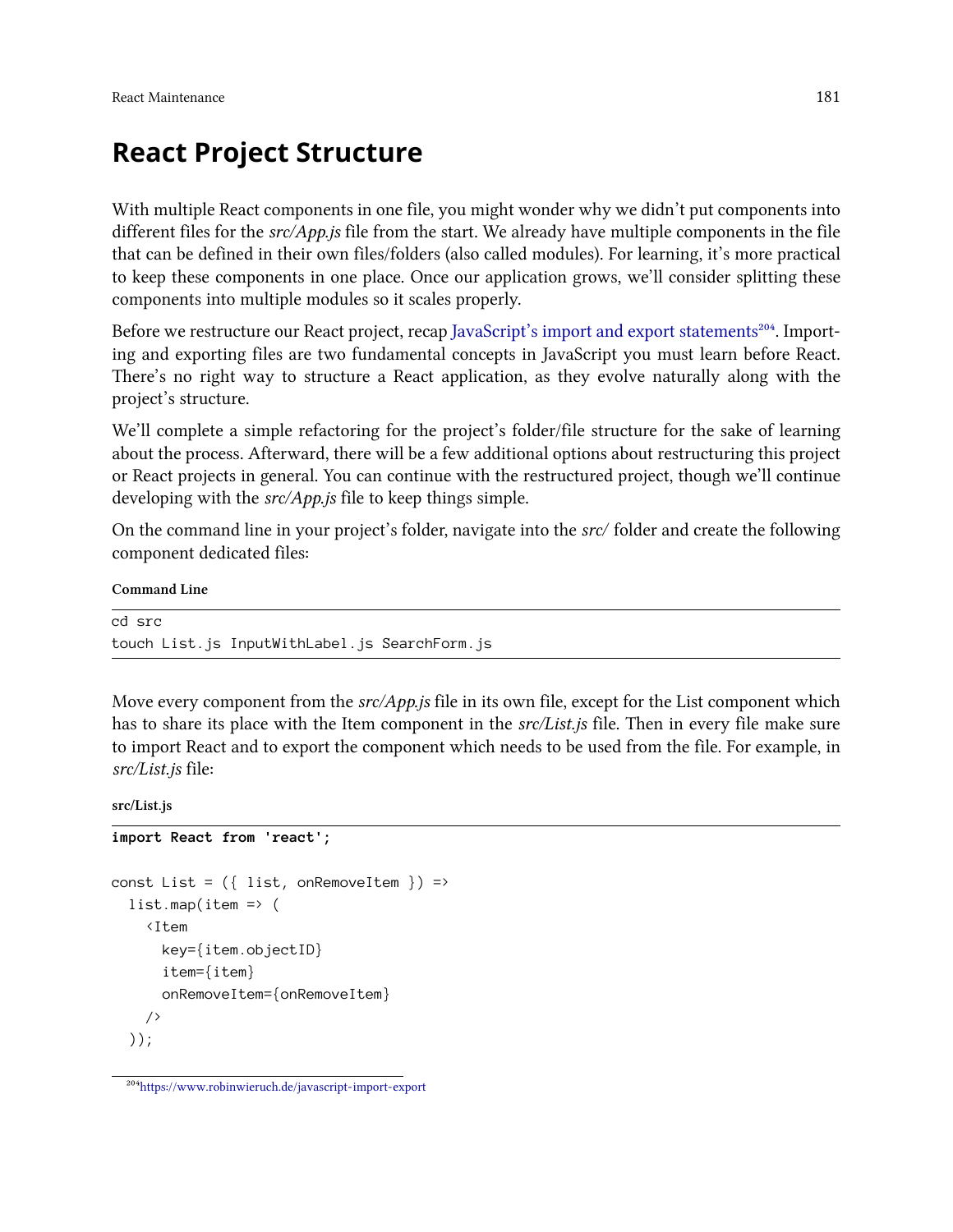React Maintenance 182

```
const Item = ({item, onRemoveItem }) => (<div>
     <span>
        \langle a \nvert href={item.url}>{item.title}\langle a \rangle</span>
     <span>{item.author}</span>
     <span>{item.num_comments}</span>
     <span>{item.points}</span>
     <span>
        \left\{\text{button type} = \text{button} \text{ on} \text{Click} = \{()\} \Rightarrow \text{on} \text{RemoveItem}(\text{item})\}Dismiss
        </button>
     </span>
  </div>
);
export default List;
```
Since only the List component uses the Item component, we can keep it in the same file. If this changes because the Item component is used elsewhere, we can give the Item component its own file. The SearchForm component in the *src/SearchForm.js* file must import the InputWithLabel component. Like the Item component, we could have left the InputWithLabel component next to the SearchForm; but our goal is to make InputWithLabel component reusable with other components. We'll probably import it eventually.

**src/SearchForm.js**

```
import React from 'react';
import InputWithLabel from './InputWithLabel';
const SearchForm = ({
  searchTerm,
 onSearchInput,
 onSearchSubmit,
\}) \Rightarrow (<form onSubmit={onSearchSubmit}>
    <InputWithLabel
      id="search"
      value={searchTerm}
      isFocused
      onInputChange={onSearchInput}
    >
      <strong>Search:</strong>
```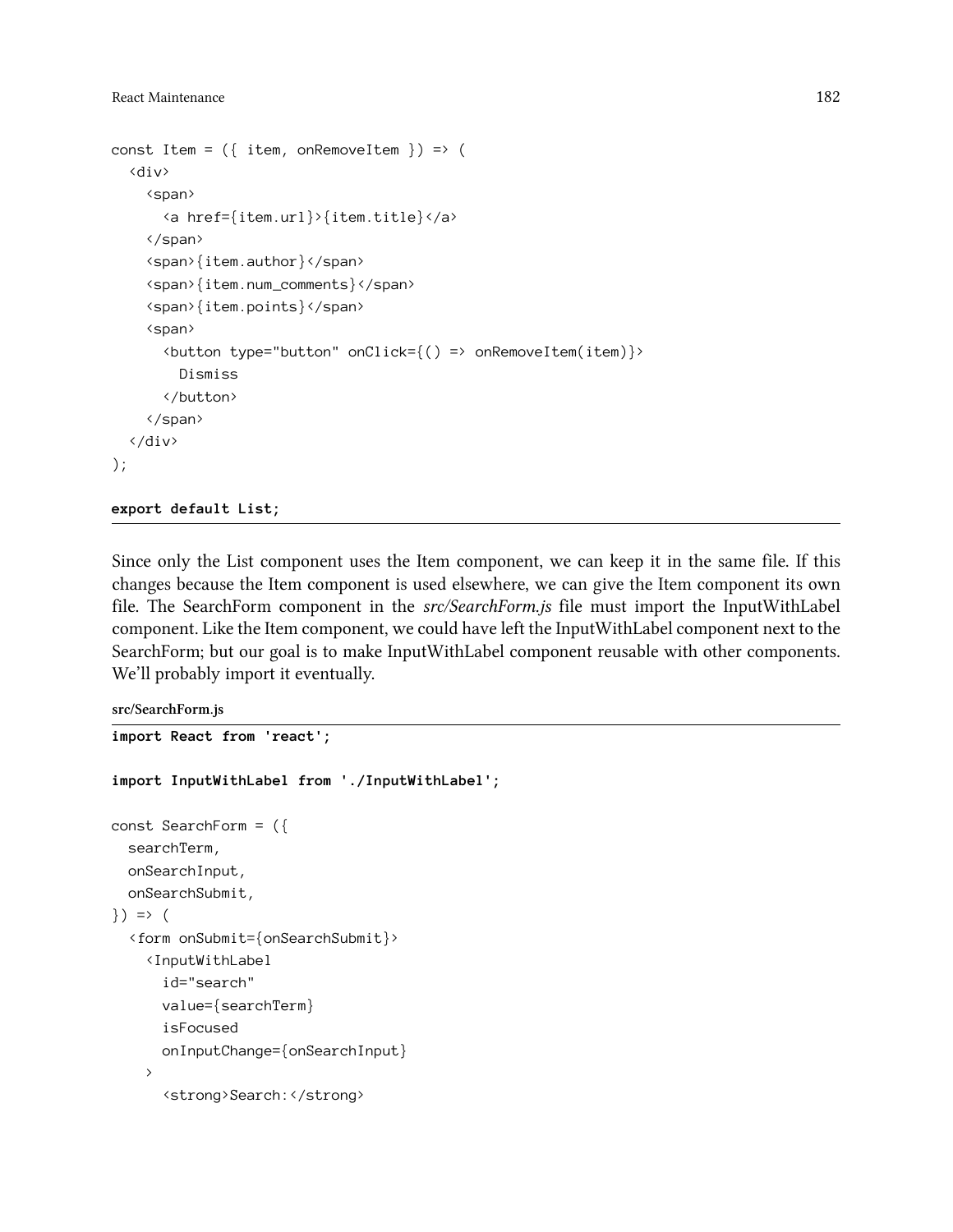```
</InputWithLabel>
    <button type="submit" disabled={!searchTerm}>
      Submit
    </button>
  </form>
);
```

```
export default SearchForm;
```
The App component has to import all the components it needs to render. It doesn't need to import InputWithLabel, because it's only used for the SearchForm component.

**src/App.js**

```
import React from 'react';
import axios from 'axios';
import SearchForm from './SearchForm';
import List from './List';
...
const App = () => {
  ...
};
export default App;
```
Components that are used in other components now have their own file. Only if a component (e.g. Item) is dedicated to another component (e.g. List) do we keep it in the same file. If a component should be used as a reusable component (e.g. InputWithLabel), it also receives its own file. From here, there are several strategies to structure your folder/file hierarchy. One scenario is to create a folder for every component: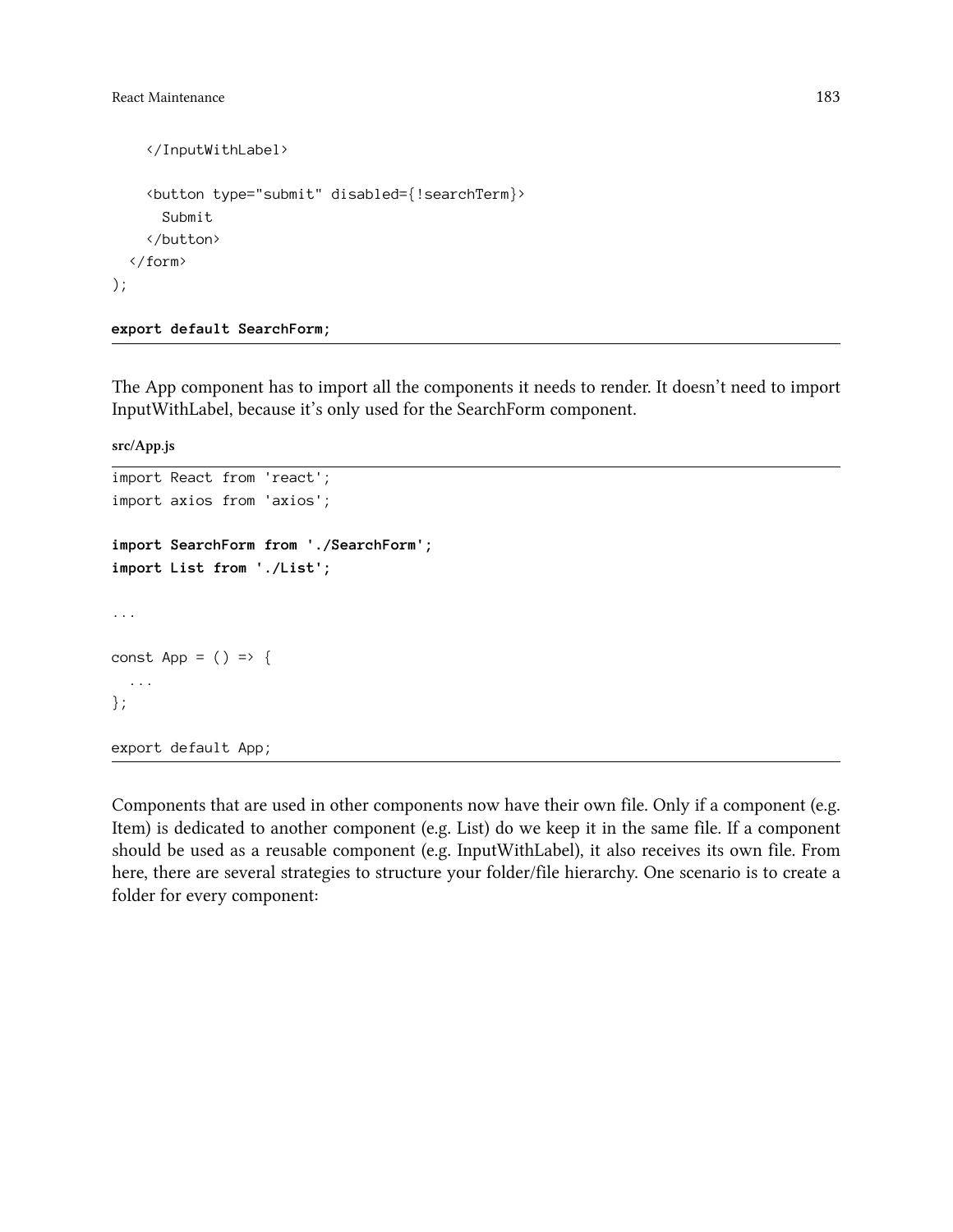#### **Project Structure**

| v.<br>× |  |
|---------|--|
|---------|--|

- -- index.js
- SearchForm/
- -- index.js
- InputWithLabel/
- -- index.js

The *index.js* file holds the implementation details for the component, while other files in the same folder have different responsibilities like styling, testing, and types:

**Project Structure**

| - List/      |
|--------------|
| -- index.js  |
| -- style.css |
| -- test.js   |
| -- types.js  |

If using CSS-in-JS, where no CSS file is needed, one could still have a separate *style.js* file for all the styled components:

**Project Structure**

| - List/     |  |  |
|-------------|--|--|
| -- index.js |  |  |
| -- style.js |  |  |
| -- test.js  |  |  |
| -- types.js |  |  |

Sometimes we'll need to move from a **technical-oriented folder structure** to a **domain-oriented folder structure**, especially once the project grows. Universal*shared/* folder is shared across domain specific components:

**Project Structure**

- Messages.js
- Users.js
- shared/
- -- Button.js
- -- Input.js

If you scale this to the deeper level folder structure, each component will have its own folder in a domain-oriented project structure as well: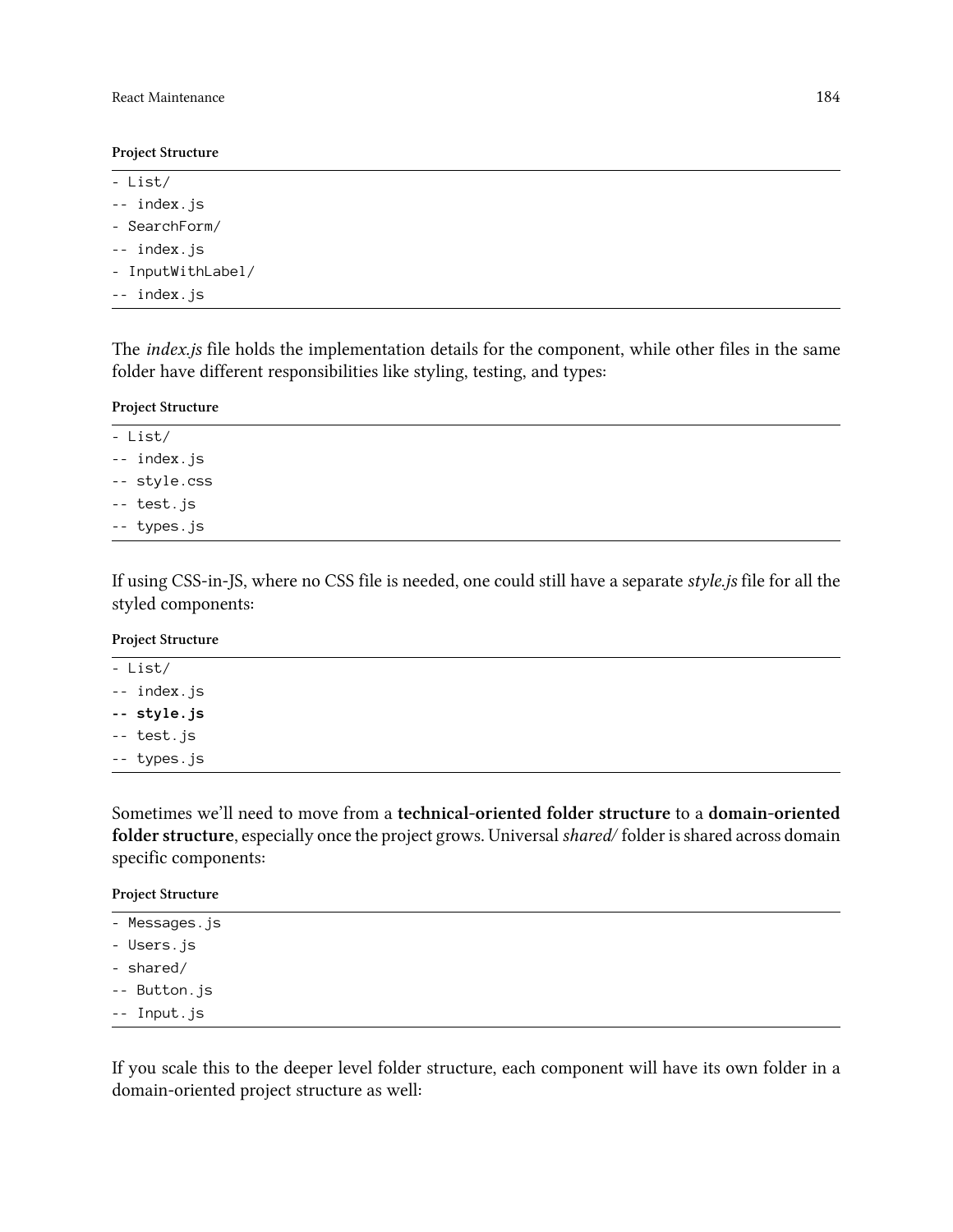**Project Structure**

There are many ways on how to structure your React project from small to large project: simple to complex folder structure; one-level nested to two-level nested folder nesting; dedicated folders for styling, types and testing next to implementation logic. There is no right way for folder/file structures.

A project's requirements evolve over time and so should its structure. If keeping all assets in one file feels right, then there is no rule against it. Just try to keep the nesting level shallow, otherwise you could get lost deep in folders.

### **Exercises:**

- Confirm your [source code for the last section](https://codesandbox.io/s/github/the-road-to-learn-react/hacker-stories/tree/hs/React-Folder-Structure)<sup>205</sup>. - Confirm the [changes from the last section](https://github.com/the-road-to-learn-react/hacker-stories/compare/hs/react-modern-final...hs/React-Folder-Structure?expand=1)<sup>206</sup>.
- Read more about [JavaScript's import and export statements](https://www.robinwieruch.de/javascript-import-export)<sup>207</sup>.
- Read more about [React Folder Structures](https://www.robinwieruch.de/react-folder-structure)<sup>208</sup>.
- Keep the current folder structure if you feel confident. The ongoing sections will omit it, only using the *src/App.js* file.

<span id="page-194-1"></span><span id="page-194-0"></span><sup>&</sup>lt;sup>205</sup><https://codesandbox.io/s/github/the-road-to-learn-react/hacker-stories/tree/hs/React-Folder-Structure>

 $^{206}\rm{https://github.com/the-road-to-learn-react/hacker-stories/compare/hs/react-modern-final...hs/React-Folder-Structure?expand=1$  $^{206}\rm{https://github.com/the-road-to-learn-react/hacker-stories/compare/hs/react-modern-final...hs/React-Folder-Structure?expand=1$ 

<span id="page-194-2"></span><sup>&</sup>lt;sup>207</sup><https://www.robinwieruch.de/javascript-import-export>

<span id="page-194-3"></span><sup>&</sup>lt;sup>208</sup><https://www.robinwieruch.de/react-folder-structure>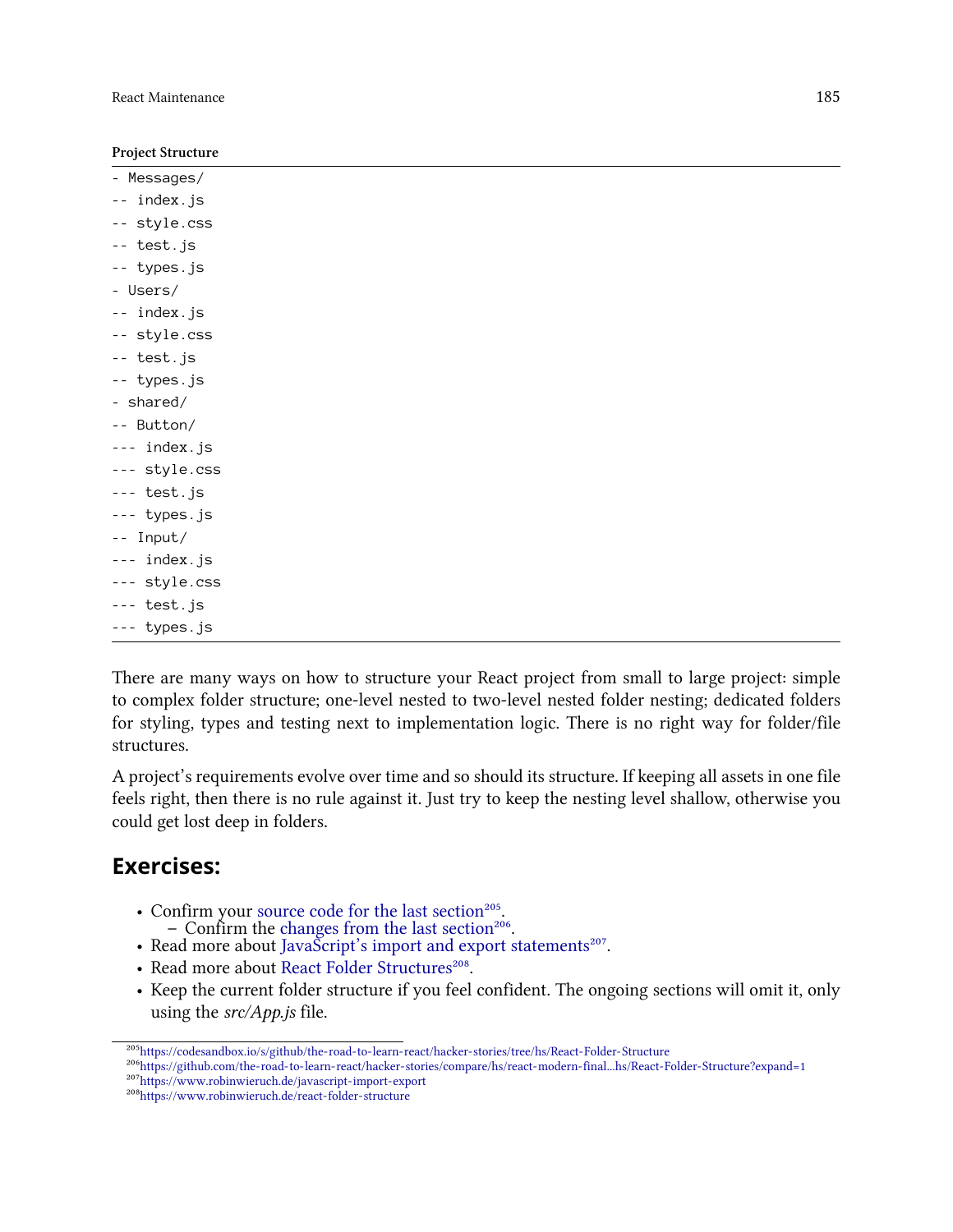# **Real World React (Advanced)**

We've covered most of React's fundamentals, its legacy features, and techniques for maintaining applications. Now it's time to dive into developing real-world React applications. Each of the following sections will come with a task. Try to tackle these tasks without the *optional hints* first, but be aware that these are going to be challenging on your first attempt. If you need help, use the *optional hints* or follow the instructions from the section.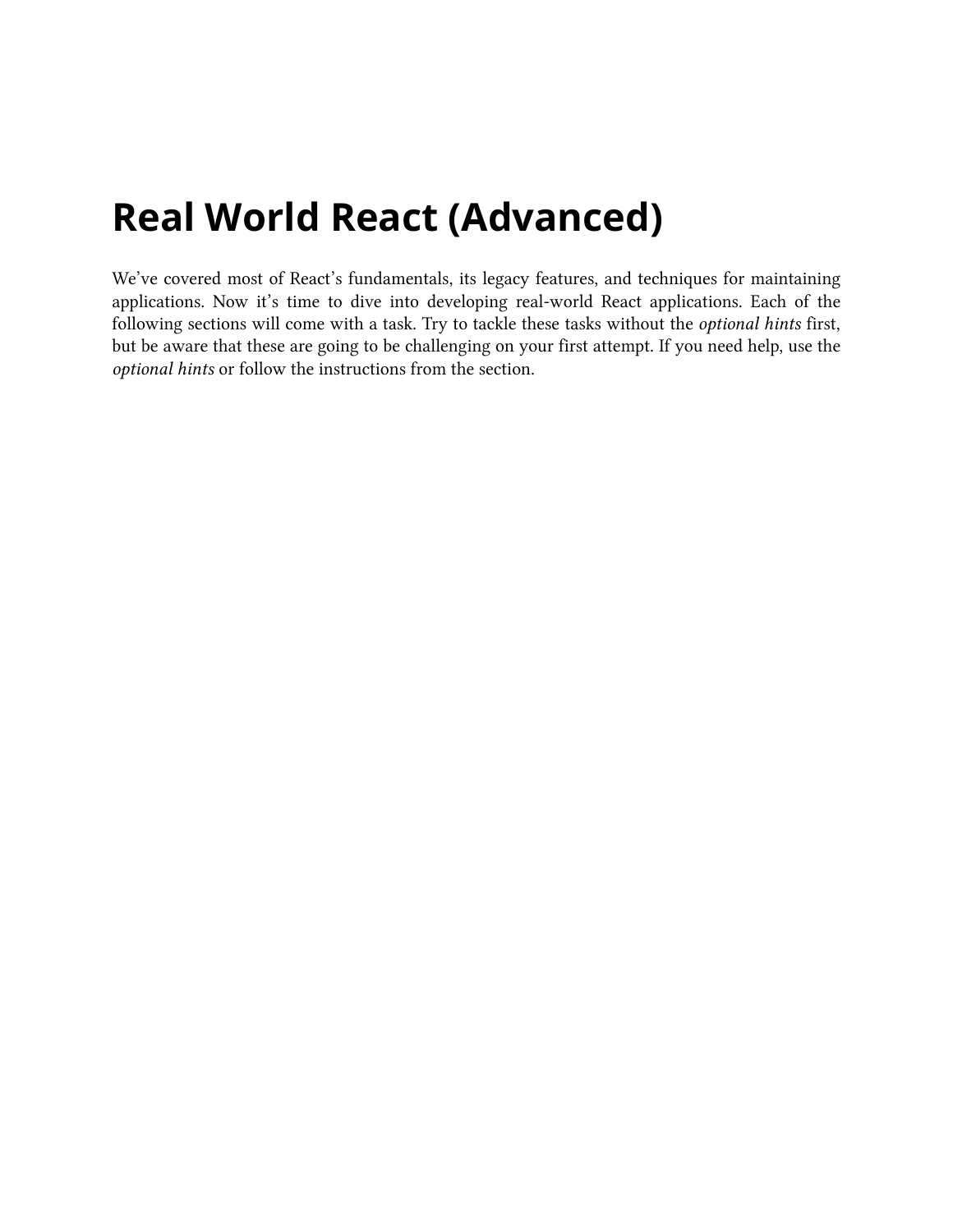## **Sorting**

**Task:** Working with a list of items often includes interactions that make data more approachable by users. So far, every item was listed with each of its properties. To make it explorable, the list should enable sorting of each property by title, author, comments, and points in ascending or descending order. Sorting in only one direction is fine, because sorting in the other direction will be part of the next section.

#### **Optional Hints:**

- Introduce a new sort state in the App or List component.
- For each property (e.g. title, author, points, num\_comments) implement an HTML button which sets the sort state for this property.
- Use the sort state to apply an appropriate sort function on the list.
- Using a utility library like [Lodash](https://lodash.com/)<sup>209</sup> for its sortBy function is encouraged.

We will treat the list of data like a table. Each row represents an item of the list and each column represents one property of the item. Headers provide the user more guidance about each column:

**src/App.js**

```
const List = ({ list, onRemoveItem }) => (
  <div>
    <div style={{ display: 'flex' }}>
      <span style={{ width: '40%' }}>Title</span>
      <span style={{ width: '30%' }}>Author</span>
      <span style={{ width: '10%' }}>Comments</span>
      <span style={{ width: '10%' }}>Points</span>
      <span style={{ width: '10%' }}>Actions</span>
    </div>
    {list.map(item => (
      <Item
        key={item.objectID}
        item={item}
        onRemoveItem={onRemoveItem}
      />
    ))}
  </div>
);
```
We are using inline style for the most basic layout. To match the layout of the header with the rows, give the rows in the Item component a layout as well:

<span id="page-196-0"></span><sup>209</sup><https://lodash.com/>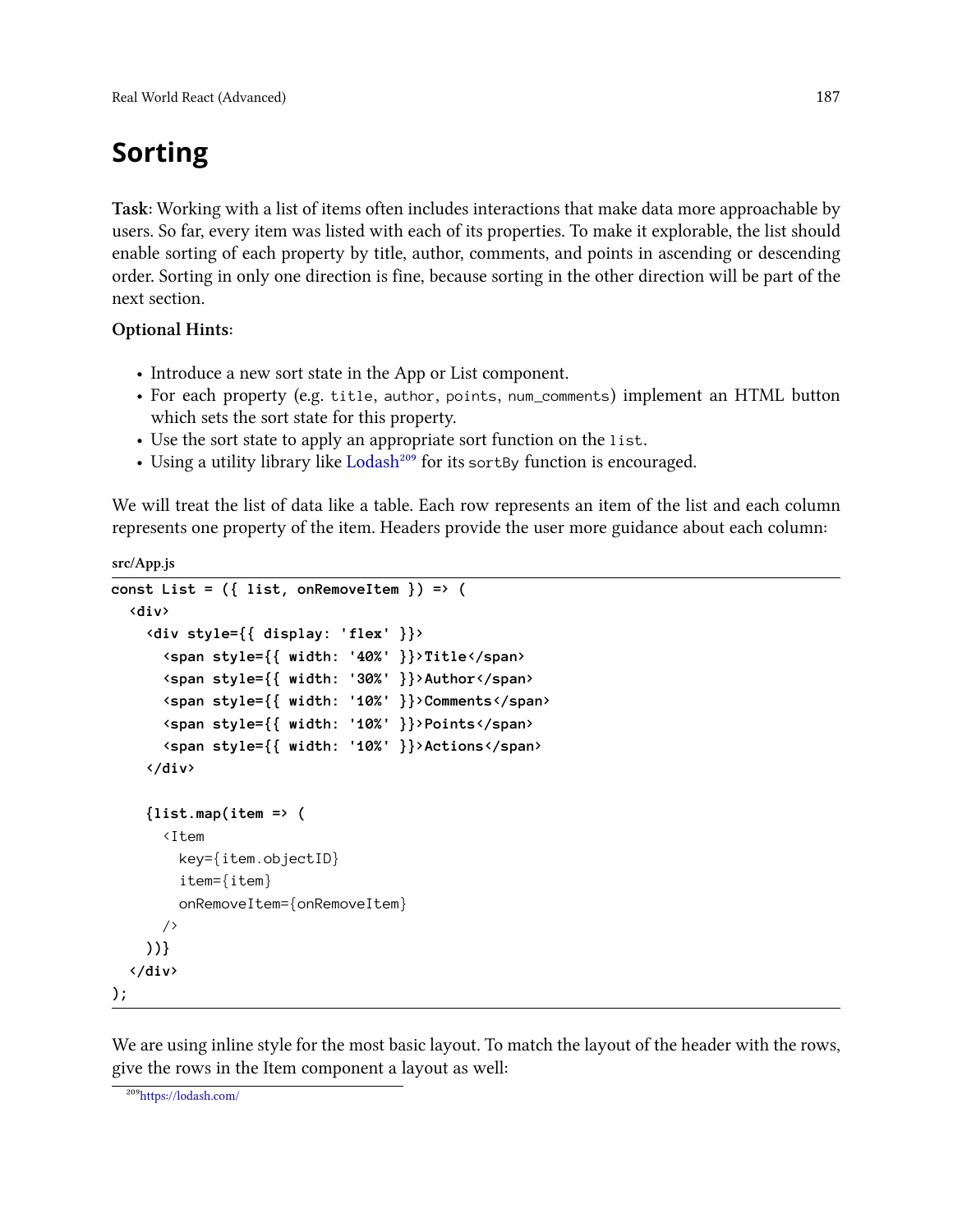#### **src/App.js**

```
const Item = ({item, onRemoveItem }) => (<div style={{ display: 'flex' }}>
     <span style={{ width: '40%' }}>
       \langle a \nvert \nvert = \{item.url\} \rangle \{item.title\} \langle a \rangle</span>
     <span style={{ width: '30%' }}>{item.author}</span>
     <span style={{ width: '10%' }}>{item.num_comments}</span>
     <span style={{ width: '10%' }}>{item.points}</span>
     <span style={{ width: '10%' }}>
       \left\{\text{button type} = \text{button} \text{ on} \text{Click} = \{()\} \Rightarrow \text{on} \text{RemoveItem}(\text{item})\}Dismiss
       </button>
     </span>
  </div>
);
```
In the ongoing implementation, we will remove the style attributes, because it takes up lots of space and clutters the actual implementation logic (hence extracting it into proper CSS). But I encourage you to keep it for yourself.

The List component will handle the new sort state. This can also be done in the App component, but only the List component is in play, so we can lift the state management directly to it. The sort state initializes with a 'NONE' state, so the list items are displayed in the order they are fetched from the API. Further, we added a new handler to set the sort state with a sort-specific key.

**src/App.js**

```
const List = ({ list, onRemoveItem }) => {
  const [sort, setSort] = React.useState('NONE');
  const handleSort = sortKey => {
    setSort(sortKey);
  };
  return (
    ...
  );
};
```
In the List component's header, buttons can help us to set the sort state for each column/property. An inline handler is used to sneak in the sort-specific key (sortKey). When the button for the "Title" column is clicked, 'TITLE' becomes the new sort state.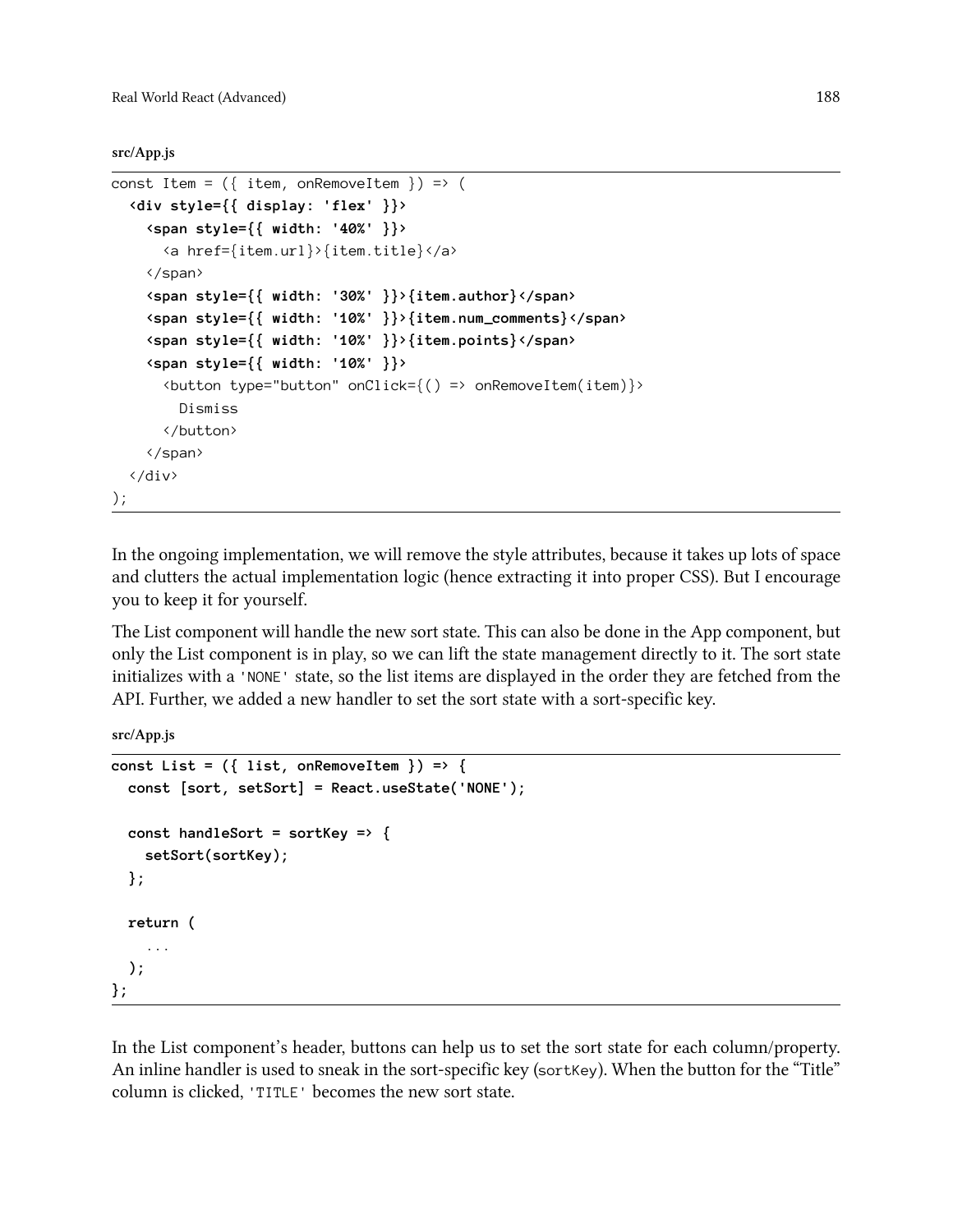```
src/App.js
```

```
const List = ({list, onRemoveItem }) => {
  ...
 return (
    <div>
      <div>
        <span>
          <button type="button" onClick={() => handleSort('TITLE')}>
            Title
          </button>
        </span>
        <span>
          <button type="button" onClick={() => handleSort('AUTHOR')}>
            Author
          </button>
        </span>
        <span>
          <button type="button" onClick={() => handleSort('COMMENT')}>
            Comments
          </button>
        </span>
        <span>
          <button type="button" onClick={() => handleSort('POINT')}>
            Points
          </button>
        </span>
        <span>Actions</span>
      \langle/div\rangle\{listmap(item = \dots) \}</div>
  );
};
```
State management for the new feature is implemented, but we don't see anything when our buttons are clicked yet. This happens because the sorting mechanism hasn't been applied to the actual list.

Sorting an array with JavaScript isn't trivial, because every JavaScript primitive (e.g. string, boolean, number) comes with edge cases when an array is sorted by its properties. We will use a library called [Lodash](https://lodash.com/)<sup>210</sup> to solve this, which comes with many JavaScript utility functions (e.g. sortBy). First, install it via the command line:

<span id="page-198-0"></span> $\sqrt[210]{\text{https://lodash.com/}}$  $\sqrt[210]{\text{https://lodash.com/}}$  $\sqrt[210]{\text{https://lodash.com/}}$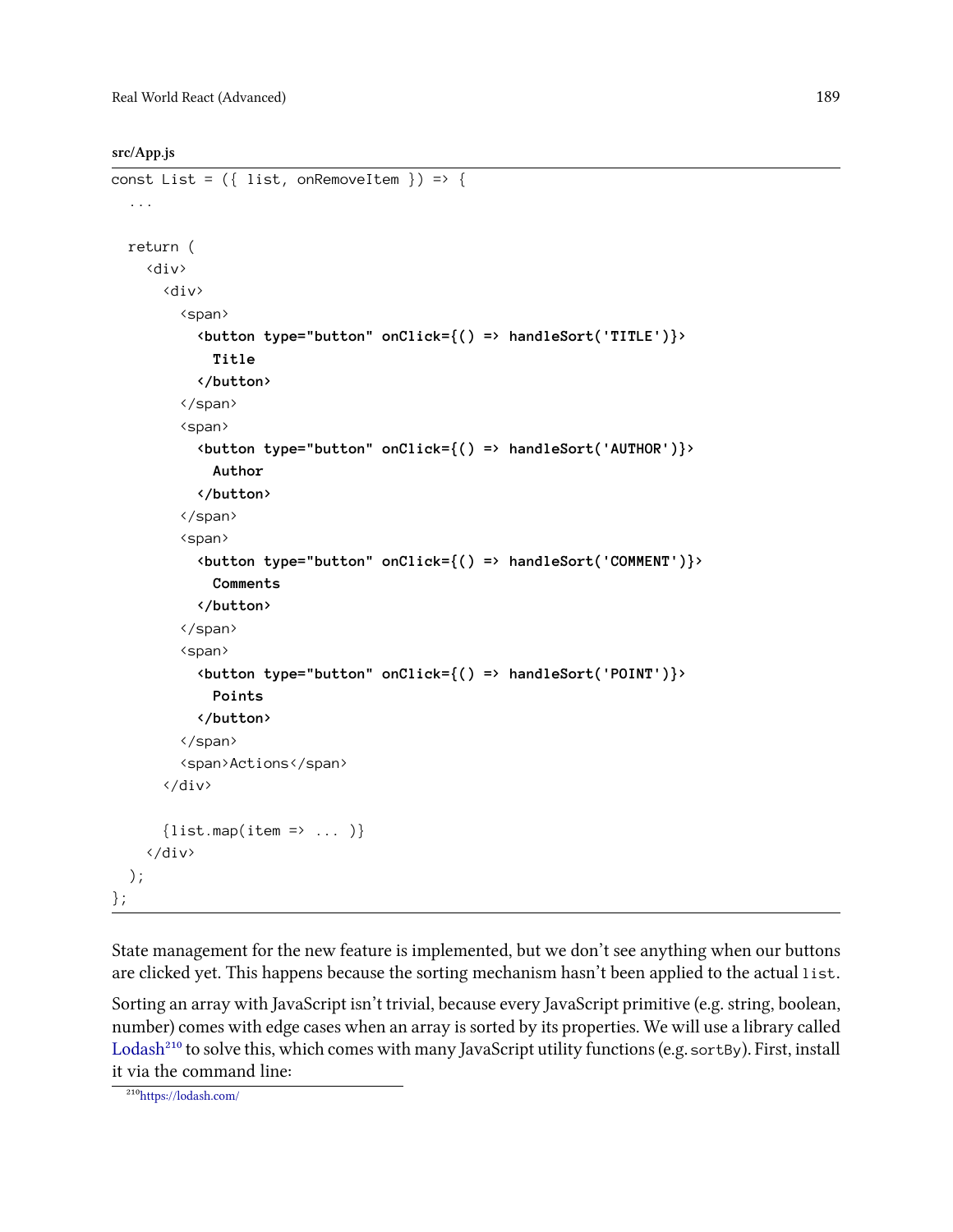#### **Command Line**

npm install lodash

Second, at the top of your file, import the utility function for sorting:

**src/App.js**

```
import React from 'react';
import axios from 'axios';
import { sortBy } from 'lodash';
```
...

Third, create a JavaScript object (also called dictionary) with all the possible sortKey and sort function mappings. Each specific sort key is mapped to a function that sorts the incoming list. Sorting by 'NONE' returns the unsorted list; sorting by 'POINT' returns a list and its items sorted by the points property.

**src/App.js**

```
const SORTS = {
 NONE: list => list,
 TITLE: list => sortBy(list, 'title'),
 AUTHOR: list => sortBy(list, 'author'),
 COMMENT: list => sortBy(list, 'num_comments').reverse(),
 POINT: list => sortBy(list, 'points').reverse(),
};
const List = ({list, onRemoveItem }) => {
  ...
};
```
With the sort (sortKey) state and all possible sort variations with SORTS at our disposal, we can sort the list before mapping it over each Item component: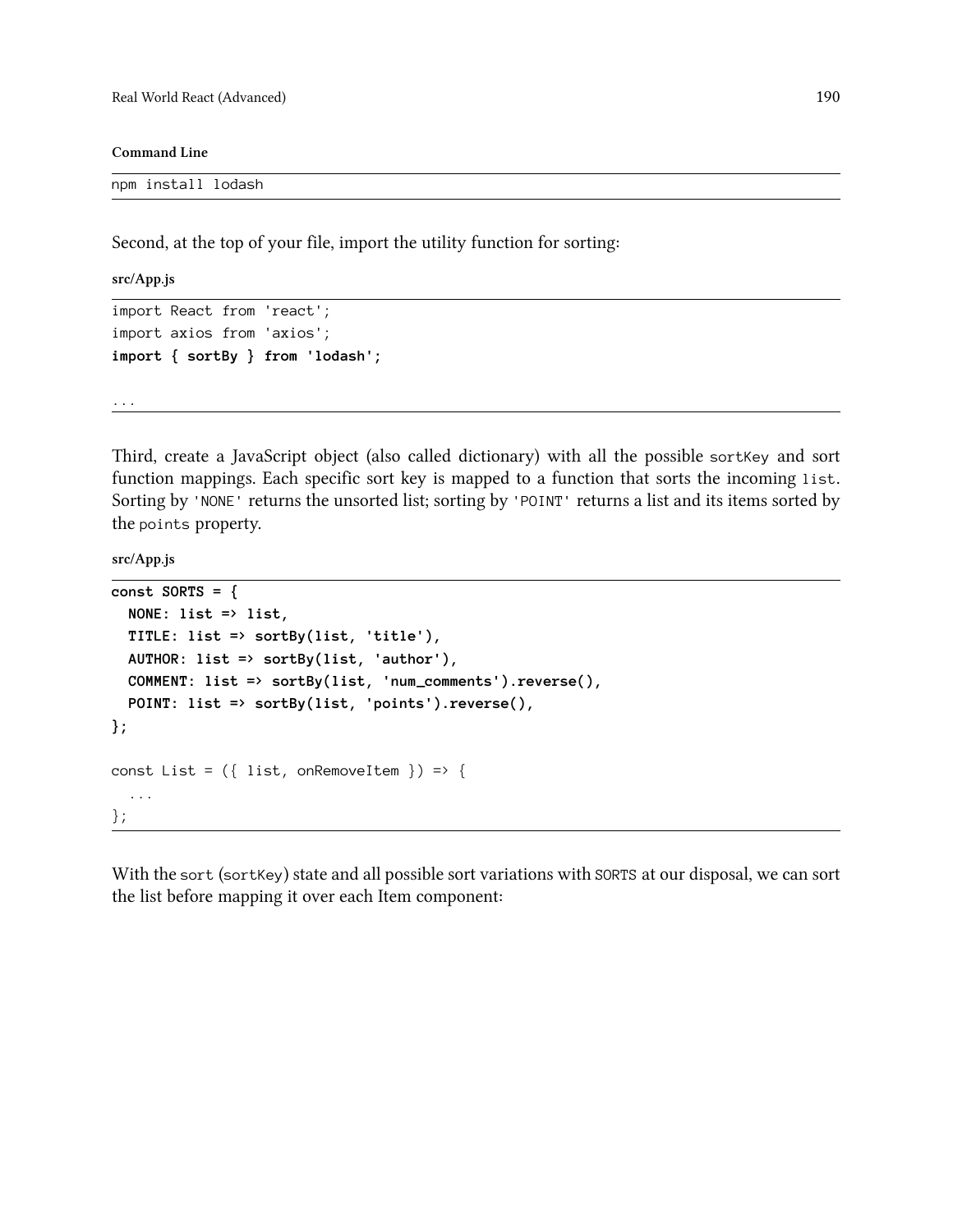#### **src/App.js**

```
const List = ({ list, onRemoveItem }) => {
  const [sort, setSort] = React.useState('NONE');
  const handleSort = sortKey => {
    setSort(sortKey);
  };
  const sortFunction = SORTS[sort];
  const sortedList = sortFunction(list);
  return (
    <div>
      ...
      {sortedList.map(item => (
        <Item
          key={item.objectID}
          item={item}
          onRemoveItem={onRemoveItem}
        />
      ))}
    </div>
  );
};
```
It's done. First we extracted the sort function from the dictionary by its sortKey (state). Then, we applied the function to the list, before mapping it to render each Item component. Again, the initial sort state will be 'NONE', meaning it will sort nothing.

Second we rendered more HTML buttons to give our users interaction. Then, we added implementation details for each button by changing the sort state. Finally, we used the sort state to sort the actual list.

### **Exercises:**

- Confirm your [source code for the last section](https://codesandbox.io/s/github/the-road-to-learn-react/hacker-stories/tree/hs/Sort)<sup>211</sup>.
	- Confirm the [changes from the last section](https://github.com/the-road-to-learn-react/hacker-stories/compare/hs/react-modern-final...hs/Sort?expand=1)<sup>212</sup>.
- Read more about [Lodash](https://lodash.com/)<sup>213</sup>.

<span id="page-200-0"></span><sup>&</sup>lt;sup>211</sup><https://codesandbox.io/s/github/the-road-to-learn-react/hacker-stories/tree/hs/Sort>

<span id="page-200-2"></span><span id="page-200-1"></span><sup>&</sup>lt;sup>212</sup><https://github.com/the-road-to-learn-react/hacker-stories/compare/hs/react-modern-final...hs/Sort?expand=1>  $213$ <https://lodash.com/>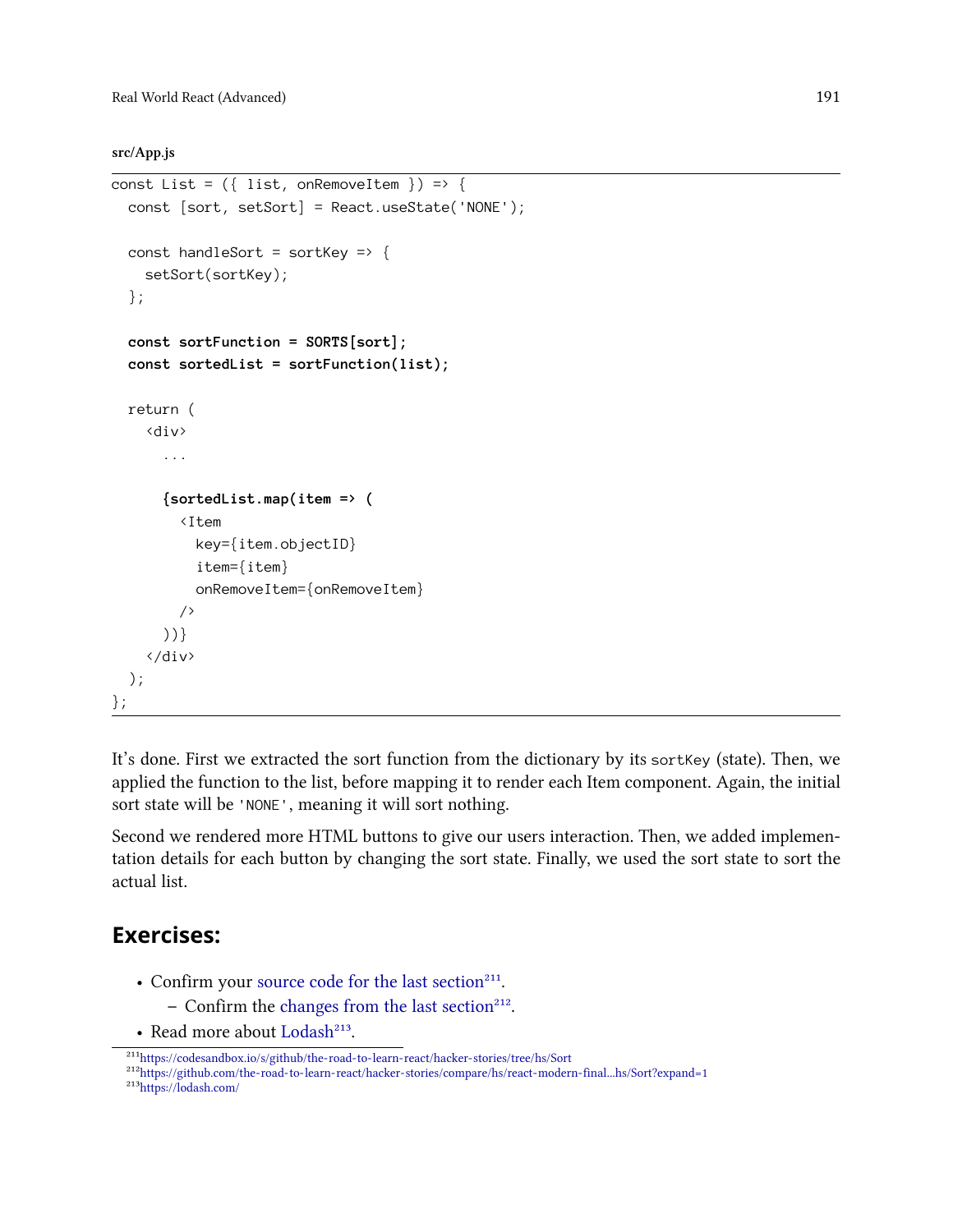Real World React (Advanced) 192

- Why did we use numeric properties like points and num\_comments a reverse sort?
- Use your styling skills to give the user feedback about the current active sort. This mechanism can be as straightforward as giving the active sort button a different color.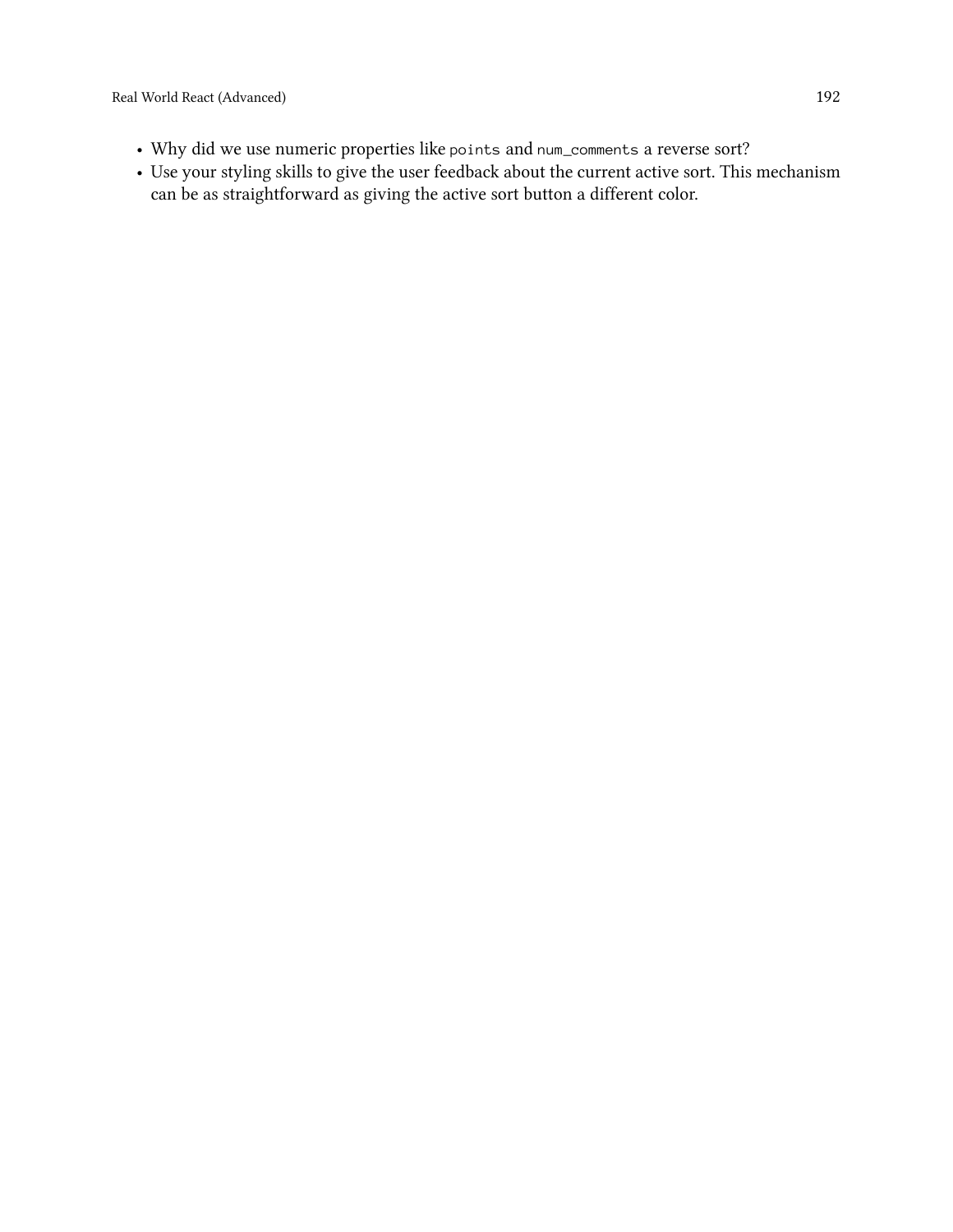## **Reverse Sort**

**Task:** The sort feature works, but the ordering only includes one direction. Implement a reverse sort when the button is clicked twice, so it becomes a toggle between normal (ascending) and reverse (descending) sort.

#### **Optional Hints:**

- Consider that reverse or normal sort could be just another state (e.g. isReverse) next to the sortKey.
- Set the new state in the handleSort handler based on the previous sort.
- Use the new isReverse state for sorting the list with the sort function from the dictionary with the optionally applied reverse() function from JavaScript arrays.

The initial sort direction works for strings, as well as numeric sorts like the reverse sort for JavaScript numbers that arranges them from high to low. Now we need another state to track whether the sort is reversed or normal, to make it more complex:

**src/App.js**

```
const List = ({list, onRemoveItem }) => {
 const [sort, setSort] = React.useState({
   sortKey: 'NONE',
    isReverse: false,
 });
  ...
};
```
Next, give the sort handler logic to see if the incoming sortKey triggers are a normal or reverse sort. If the sortKey is the same as the one in the state, it could be a reverse sort, but only if the sort state wasn't already reversed:

```
const List = ({list, onRemoveItem }) => {
 const [sort, setSort] = React.useState({
   sortKey: 'NONE',
    isReverse: false,
 });
 const handleSort = sortKey => {
   const isReverse = sort.sortKey === sortKey && !sort.isReverse;
```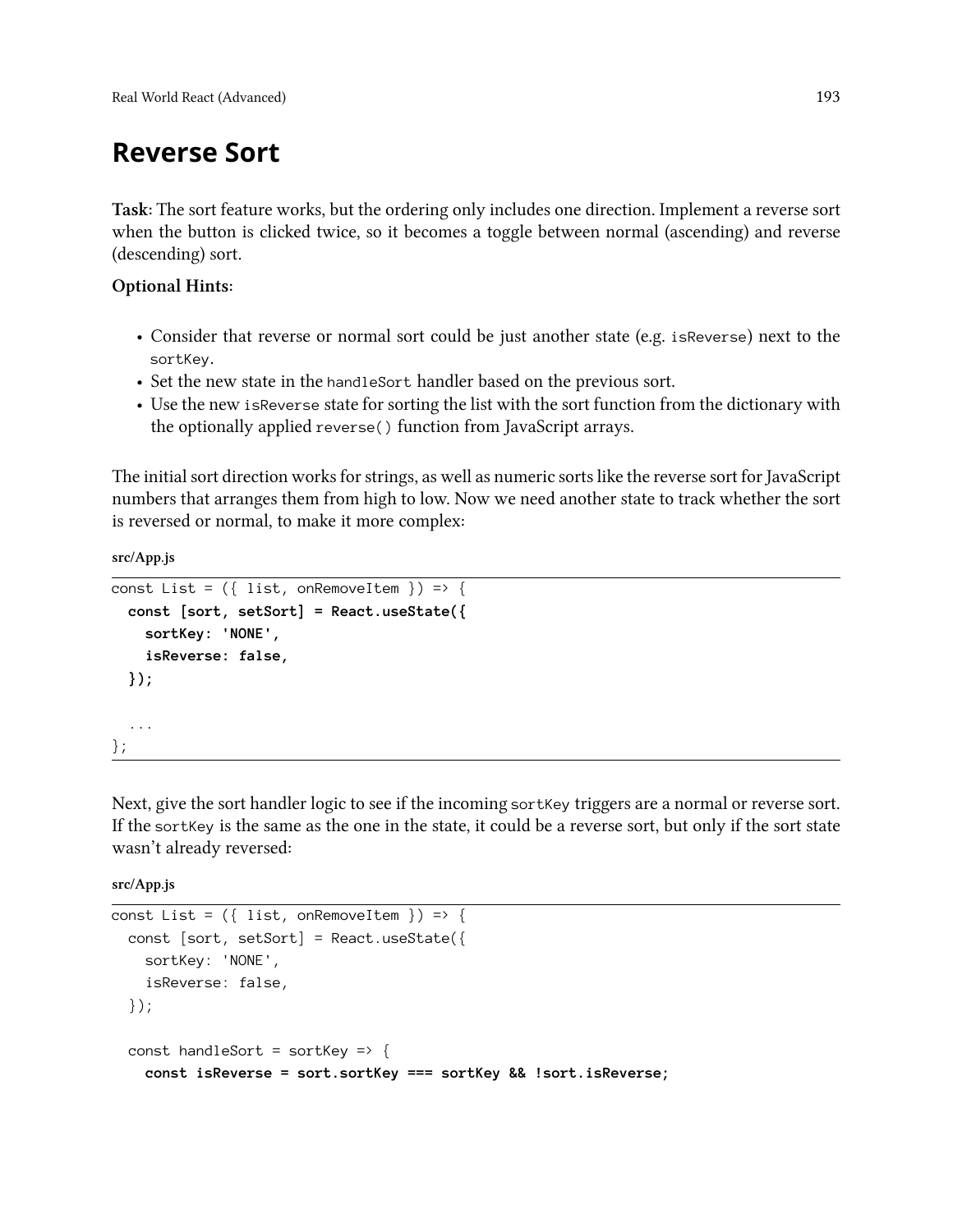```
setSort({ sortKey: sortKey, isReverse: isReverse });
 };
 const sortFunction = SORTS[sort.sortKey];
 const sortedList = sortFunction(list);
 return (
    ...
 );
};
```
Lastly, depending on the new isReverse state, apply the sort function from the dictionary with or without the built-in JavaScript reverse method for arrays:

**src/App.js**

```
const List = ({list, onRemoveItem }) => {
 const [sort, setSort] = React.useState({}sortKey: 'NONE',
   isReverse: false,
 });
 const handleSort = sortKey => {
   const isReverse = sort.sortKey === sortKey && !sort.isReverse;
   setSort({ sortKey, isReverse });
 };
 const sortFunction = SORTS[sort.sortKey];
 const sortedList = sort.isReverse
    ? sortFunction(list).reverse()
    : sortFunction(list);
 return (
    ...
 );
};
```
The reverse sort is now operational. For the object passed to the state updater function, we use what is called a **shorthand object initializer notation**: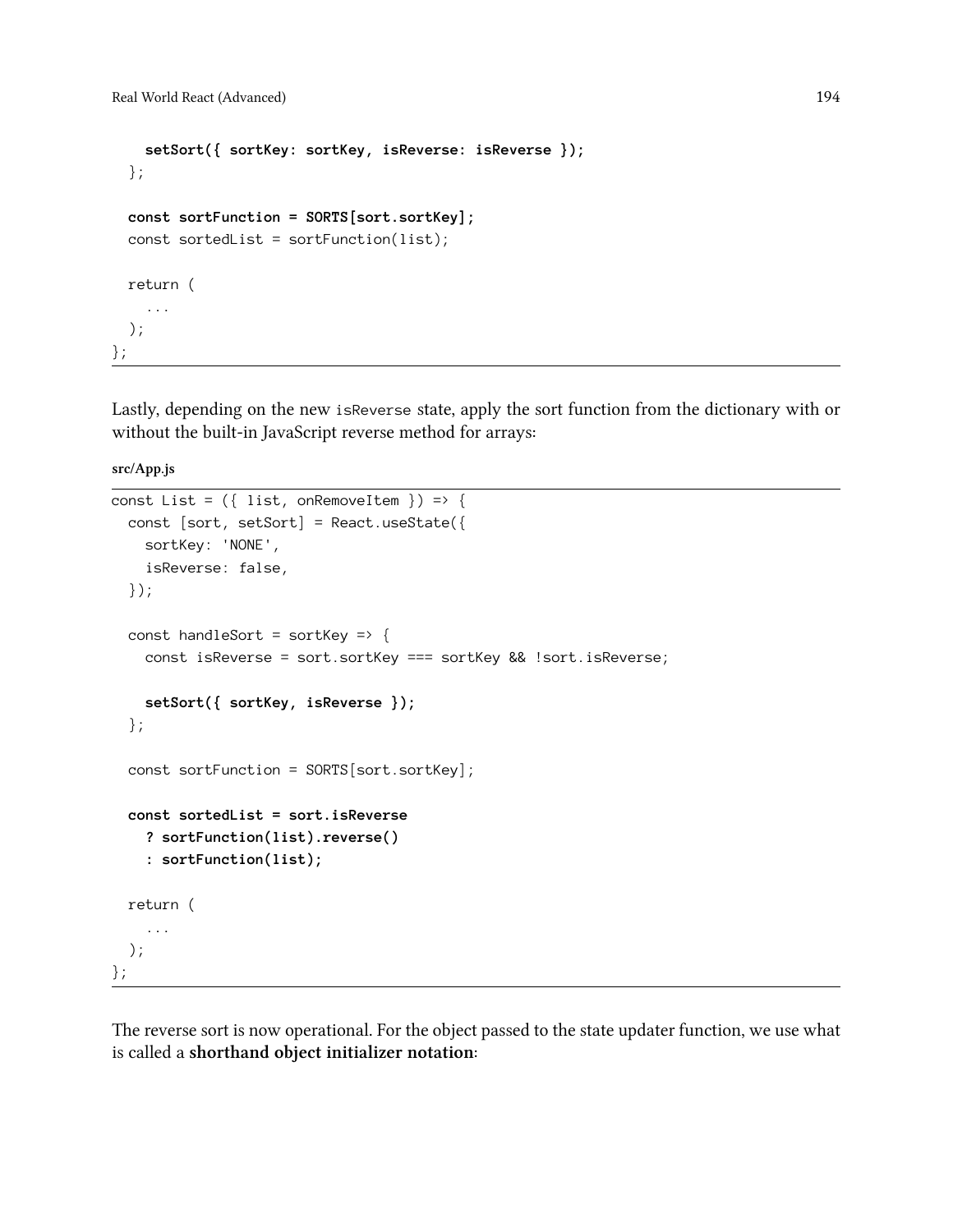#### **src/App.js**

```
const firstName = 'Robin';
const user = {
  firstName: firstName,
};
console.log(user);
```
*// { firstName: "Robin" }*

When the property name in your object is the same as your variable name, you can omit the key/value pair and just write the name:

**src/App.js**

```
const firstName = 'Robin';
const user = {
  firstName,
};
console.log(user);
// { firstName: "Robin" }
```
If necessary, read more about [JavaScript Object Initializers](https://developer.mozilla.org/en-US/docs/Web/JavaScript/Reference/Operators/Object_initializer)<sup>214</sup>.

### **Exercises:**

- Confirm your [source code for the last section](https://codesandbox.io/s/github/the-road-to-learn-react/hacker-stories/tree/hs/Reverse-Sort)<sup>215</sup>.
	- Confirm the [changes from the last section](https://github.com/the-road-to-learn-react/hacker-stories/compare/hs/Sort...hs/Reverse-Sort?expand=1)<sup>216</sup>.
- Consider the drawback of keeping the sort state in the List instead of the App component. If you don't know, sort the list by "Title" and search for other stories afterward. What would be different if the sort state would be in the App component.
- Use your styling skills to give the user feedback about the current active sort and its reverse state. It could be an [arrow up or arrow down SVG](https://www.flaticon.com/packs/arrow-set-2)<sup>217</sup> next to each active sort button.

<span id="page-204-0"></span><sup>&</sup>lt;sup>214</sup>[https://developer.mozilla.org/en-US/docs/Web/JavaScript/Reference/Operators/Object\\_initializer](https://developer.mozilla.org/en-US/docs/Web/JavaScript/Reference/Operators/Object_initializer)

<span id="page-204-1"></span><sup>215</sup><https://codesandbox.io/s/github/the-road-to-learn-react/hacker-stories/tree/hs/Reverse-Sort>

<span id="page-204-2"></span> $^{216}\rm{https://github.com/the-road-to-learn-react/hacker- stories/compare/hs/Sort...hs/Reverse-Sort?expand=1}$ 

<span id="page-204-3"></span><sup>&</sup>lt;sup>217</sup><https://www.flaticon.com/packs/arrow-set-2>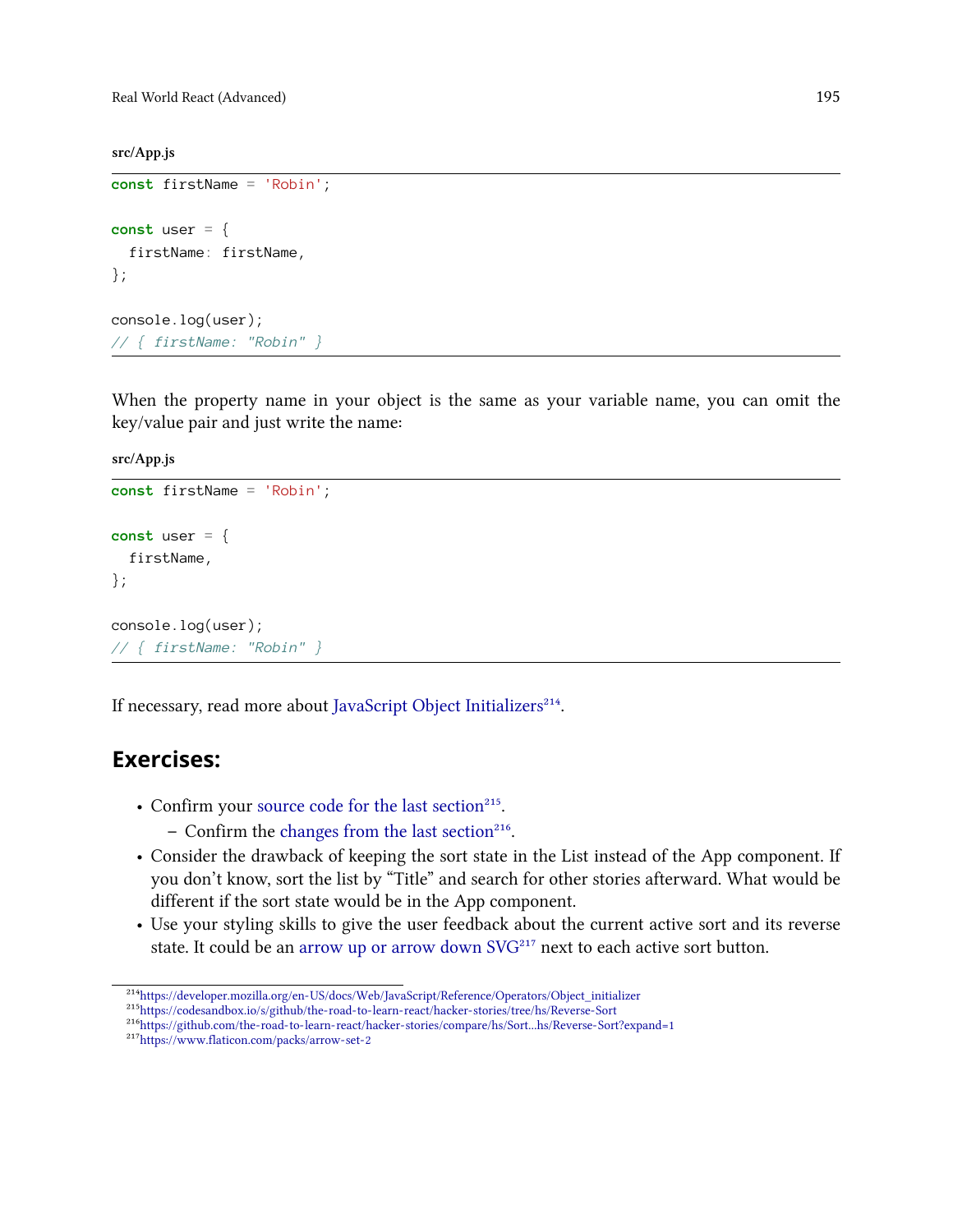## **Remember Last Searches**

**Task:** Remember the last five search terms to hit the API, and provide a button to move quickly between searches. When the buttons are clicked, stories for the search term are fetched again.

#### **Optional Hints:**

• Don't use a new state for this feature. Instead, reuse the url state and setUrl state updater function to fetch stories from the API. Adapt them to multiple urls as state, and to set multiple urls with setUrls. The last URL from urls can be used to fetch the data, and the last five URLs from urls can be used to display the buttons.

First, we will refactor all url to urls state and all setUrl to setUrls state updater functions. Instead of initializing the state with a url as a string, make it an array with the initial url as its only entry:

**src/App.js**

```
const App = () => {
  ...
  const [urls, setUrls] = React.useState([
    `${API_ENDPOINT}${searchTerm}`,
 ]);
  ...
};
```
Second, instead of using the current url state for data fetching, use the last url entry from the urls array. If another url is added to the list of urls, it is used to fetch data instead:

```
const App = () \Rightarrow {
  ...
  const handleFetchStories = React.useCallback(async () => {
    dispatchStories({ type: 'STORIES_FETCH_INIT' });
    try {
      const lastUrl = urls[urls.length - 1];
      const result = await axios.get(lastUrl);
      dispatchStories({
```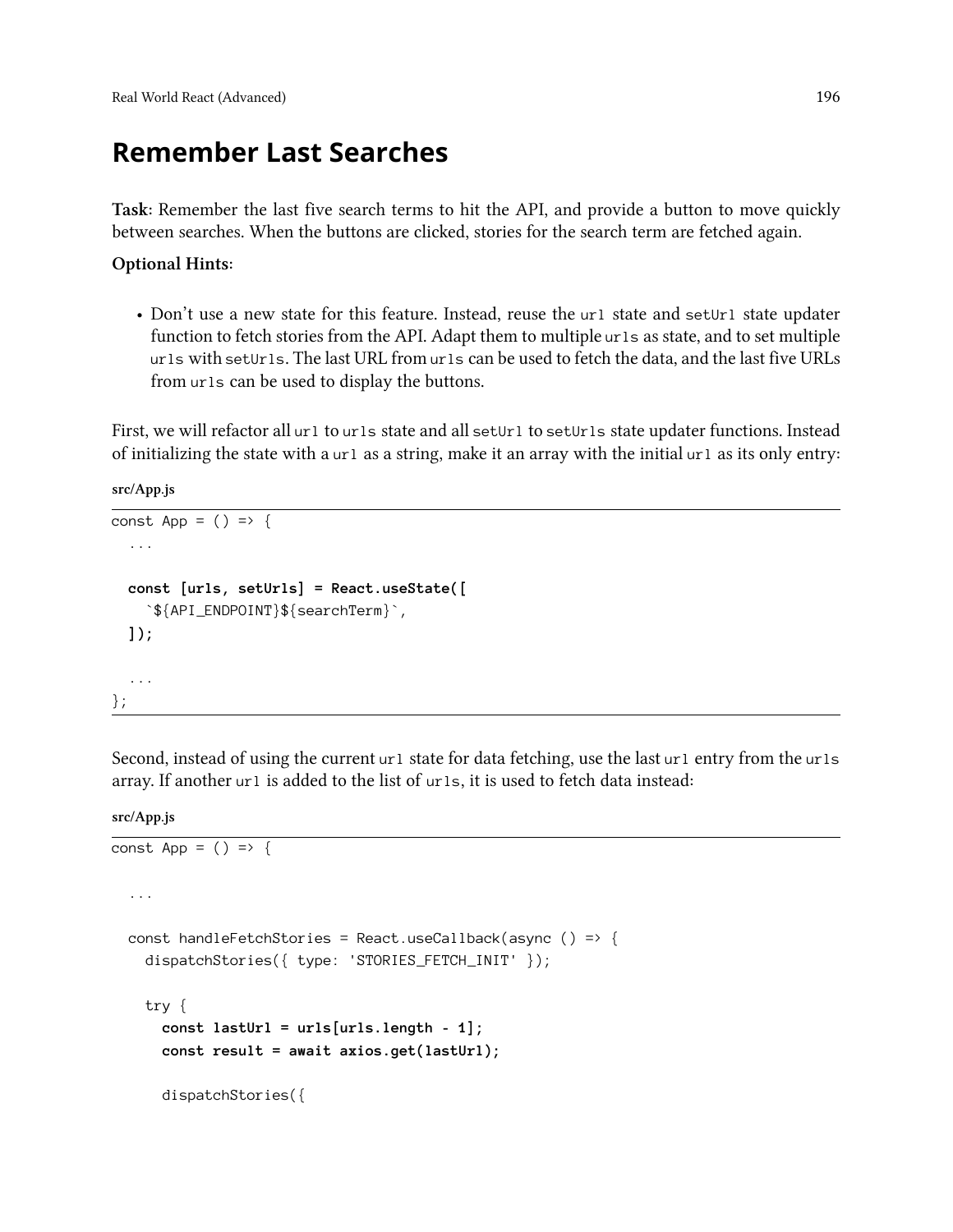```
type: 'STORIES_FETCH_SUCCESS',
        payload: result.data.hits,
      });
    } catch {
      dispatchStories({ type: 'STORIES_FETCH_FAILURE' });
    }
  }, [urls]);
  ...
};
```
And third, instead of storing url string as state with the state updater function, concat the new url with the previous urls in an array for the new state:

**src/App.js**

```
const App = () \Rightarrow {
  ...
  const handleSearchSubmit = event => {
    const url = `${API_ENDPOINT}${searchTerm}`;
    setUrls(urls.concat(url));
    event.preventDefault();
  };
  ...
};
```
With each search, another URL is stored in our state of urls. Next, render a button for each of the last five URLs. We'll include a new universal handler for these buttons, and each passes a specific url with a more specific inline handler:

```
const getLastSearches = urls => urls.slice(-5);
...
const App = () => {
  ...
 const handleLastSearch = url => {
   // do something
```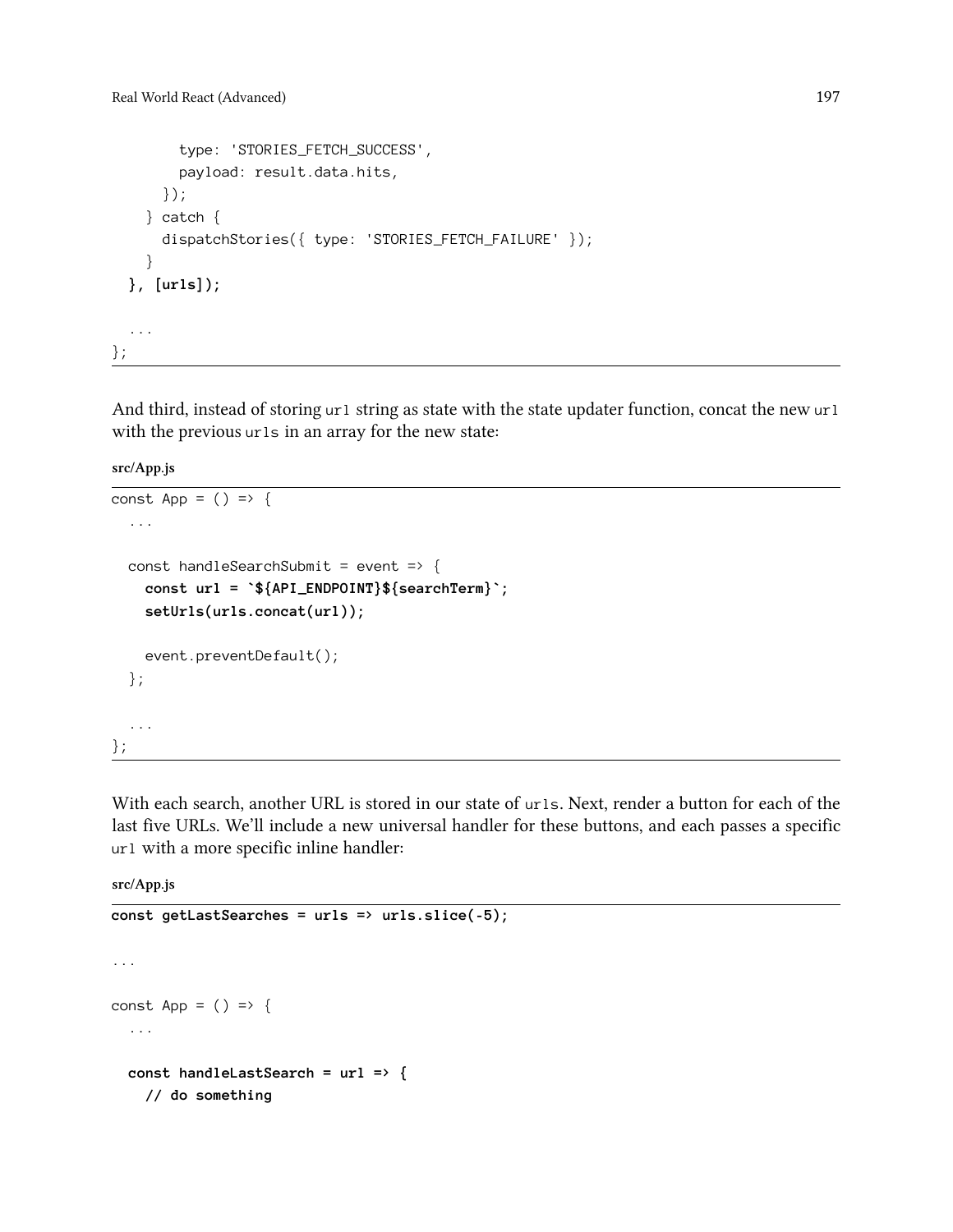```
};
  const lastSearches = getLastSearches(urls);
  return (
    <div>
      <h1>My Hacker Stories</h1>
      <SearchForm ... />
      {lastSearches.map(url => (
        <button
          key={url}
          type="button"
          onClick={() => handleLastSearch(url)}
        >
          {url}
        </button>
      ))}
      ...
    </div>
  );
};
```
Next, instead of showing the whole URL of the last search in the button as button text, show only the search term by replacing the API's endpoint with an empty string:

```
const extractSearchTerm = url => url.replace(API_ENDPOINT, '');
const getLastSearches = urls =>
 urls.slice(-5).map(url => extractSearchTerm(url));
...
const App = () => {
  ...
 const lastSearches = getLastSearches(urls);
 return (
    <div>
```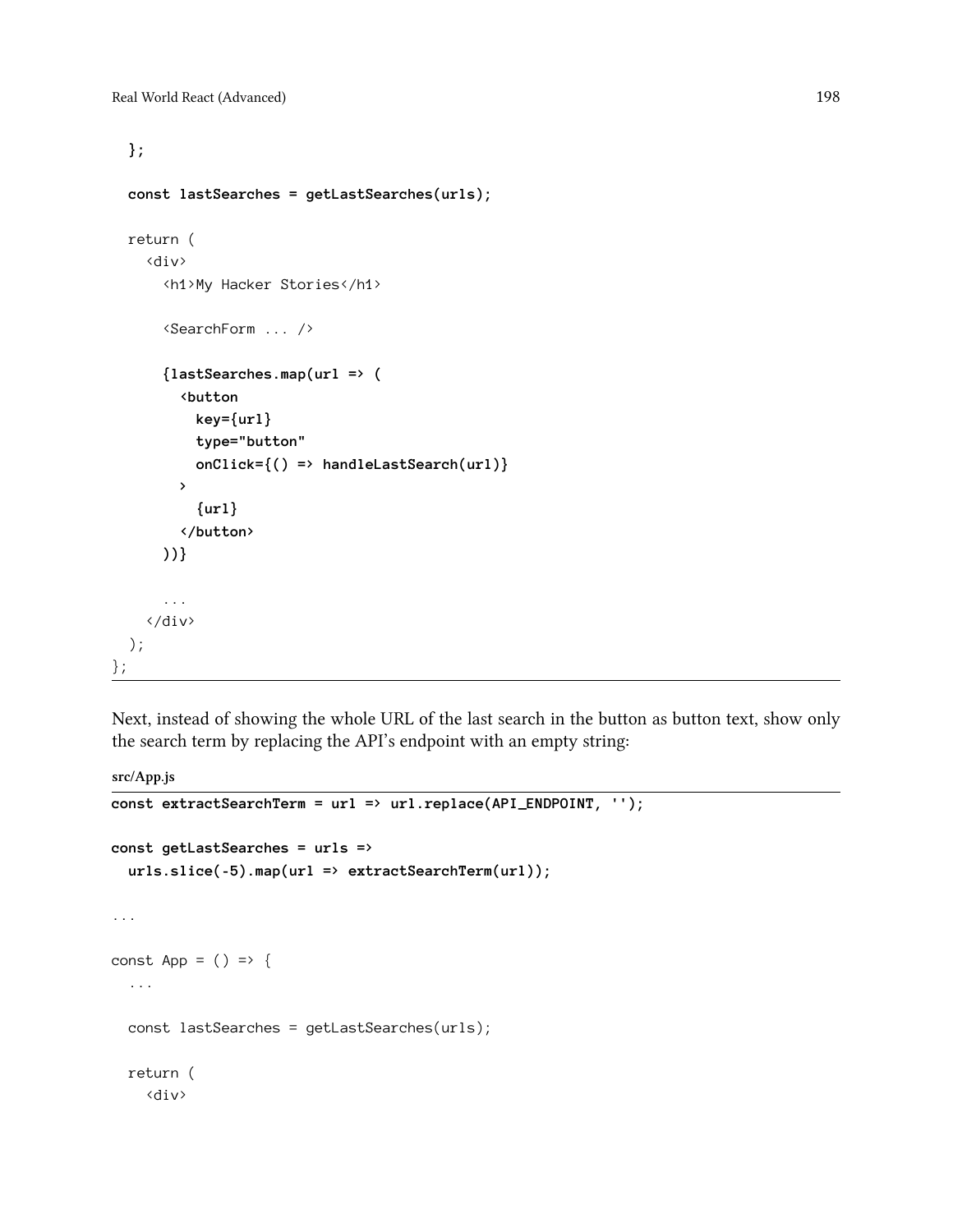```
...
      {lastSearches.map(searchTerm => (
         <button
          key={searchTerm}
          type="button"
          onClick={() => handleLastSearch(searchTerm)}
        \rightarrow{searchTerm}
         </button>
      ))}
      ...
    </div>
  );
};
```
The getLastSearches function now returns search terms instead of URLs. The actual searchTermis passed to the inline handler instead of the url. By mapping over the list of urls in getLastSearches, we can extract the search term for each url within the array's map method. Making it more concise, it can also look like this:

**src/App.js**

```
const getLastSearches = urls =>
 urls.slice(-5).map(extractSearchTerm);
```
Now we'll provide functionality for the new handler used by every button, since clicking one of these buttons should trigger another search. Since we use the urls state for fetching data, and since we know the last URL is always used for data fetching, concat a new url to the list of urls to trigger another search request:

```
const App = () => {
  ...
  const handleLastSearch = searchTerm => {
    const url = `${API_ENDPOINT}${searchTerm}`;
    setUrls(urls.concat(url));
  };
  ...
};
```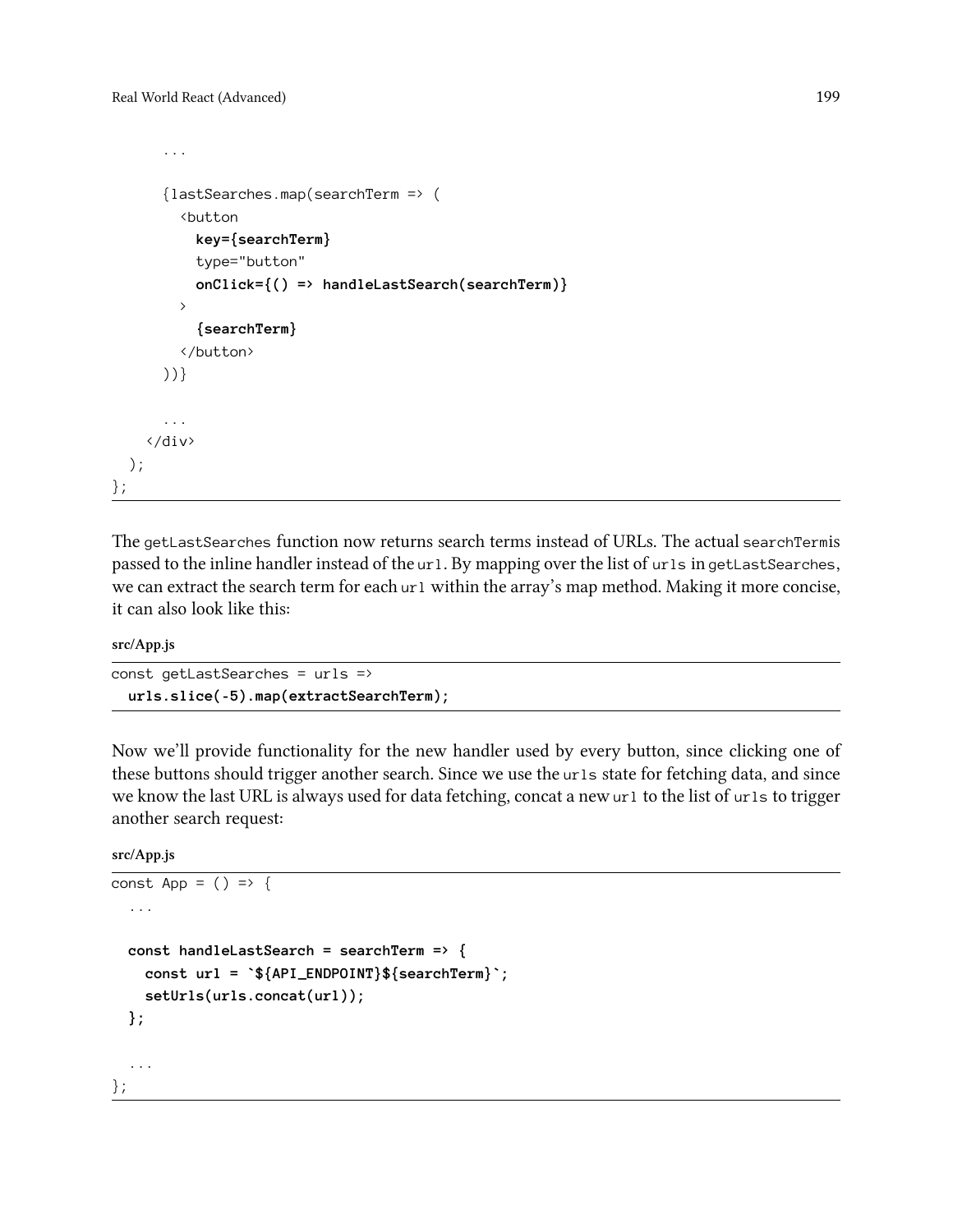If you compare this new handler's implementation logic to the handleSearchSubmit, you may see some common functionality. Extract this common functionality to a new handler and a new extracted utility function:

**src/App.js**

```
const getUrl = searchTerm => `${API_ENDPOINT}${searchTerm}`;
...
const App = () => {
  ...
 const handleSearchSubmit = event => {
   handleSearch(searchTerm);
   event.preventDefault();
 };
 const handleLastSearch = searchTerm => {
   handleSearch(searchTerm);
 };
 const handleSearch = searchTerm => {
   const url = getUrl(searchTerm);
   setUrls(urls.concat(url));
 };
 ...
};
```
The new utility function can be used somewhere else in the App component. If you extract functionality that can be used by two parties, always check to see if it can be used by a third party.

```
const App = () \Rightarrow {
  ...
  // important: still wraps the returned value in []
 const [urls, setUrls] = React.useState([getUrl(searchTerm)]);
  ...
```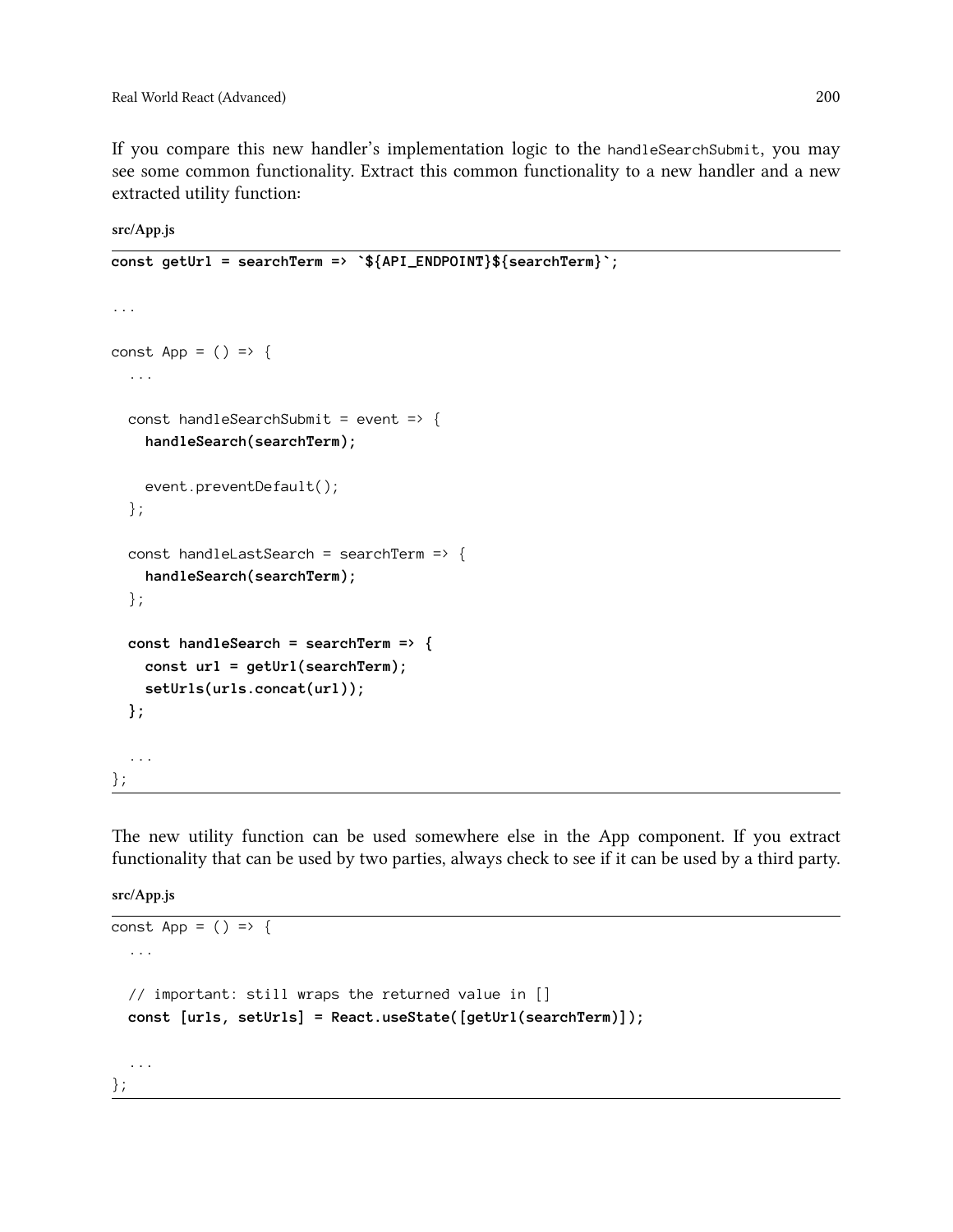The functionality should work, but it complains or breaks if the same search term is used more than once, because searchTerm is used for each button element as key attribute. Make the key more specific by concatenating it with the index of the mapped array.

**src/App.js**

```
const App = () \Rightarrow {
  ...
  return (
    <div>
      ...
      {lastSearches.map((searchTerm, index) => (
         <button
           key={searchTerm + index}
           type="button"
           onClick={() => handleLastSearch(searchTerm)}
         >
           {searchTerm}
         </button>
      ))}
      ...
    \langlediv>
  );
};
```
It's not the perfect solution, because the index isn't a stable key (especially when adding items to the list; however, it doesn't break in this scenario. The feature works now, but you can add further UX improvements by following the tasks below.

#### **More Tasks:**

- (1) Do not show the current search as a button, only the five preceding searches. Hint: Adapt the getLastSearches function.
- (2) Don't show duplicated searches. Searching twice for "React" shouldn't create two different buttons. Hint: Adapt the getLastSearches function.
- (3) Set the SearchForm component's input field value with the last search term if one of the buttons is clicked.

The source of the five rendered buttons is the getLastSearches function. There, we take the array of urls and return the last five entries from it. Now we'll change this utility function to return the last six entries instead of five, removing the last one. Afterward, only the five *previous* searches are displayed as buttons.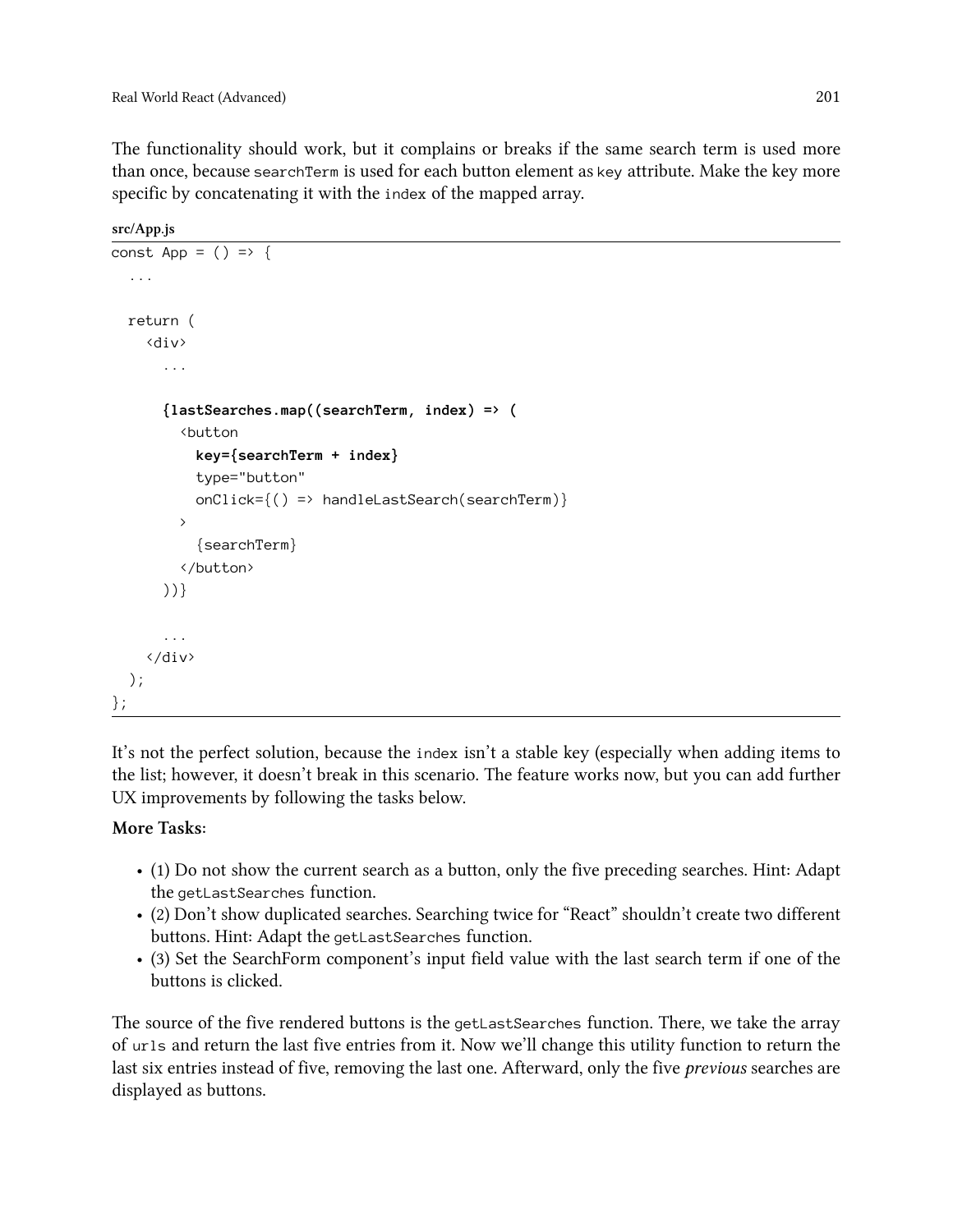#### **src/App.js**

```
const getLastSearches = urls =>
  urls
    .slice(-6)
    .slice(0, -1)
    .map(extractSearchTerm);
```
If the same search is executed twice or more times in a row, duplicate buttons appear, which is likely not your desired behavior. It would be acceptable to group identical searches into one button if they followed each other. We will solve this problem in the utility function as well. Before separating the array into the five previous searches, group the identical searches:

**src/App.js**

```
const getLastSearches = urls =>
 urls
    .reduce((result, url, index) => {
      const searchTerm = extractSearchTerm(url);
      if (index === 0) {
        return result.concat(searchTerm);
      }
      const previousSearchTerm = result[result.length - 1];
      if (searchTerm === previousSearchTerm) {
        return result;
      } else {
        return result.concat(searchTerm);
      }
   }, [])
    .slice(-6)
    slice(0, -1);
```
The reduce function starts with an empty array as its result. The first iteration concats the searchTerm we extracted from the first url into the result. Every extracted searchTerm is compared to the one before it. If the previous search term is different from the current, concat the searchTerm to the result. If the search terms are identical, return the result without adding anything.

Lastly, the SearchForm's input field should be set with the new searchTerm if one of the last search buttons is clicked. We can solve this using the state updater function for the specific value used in the SearchForm component.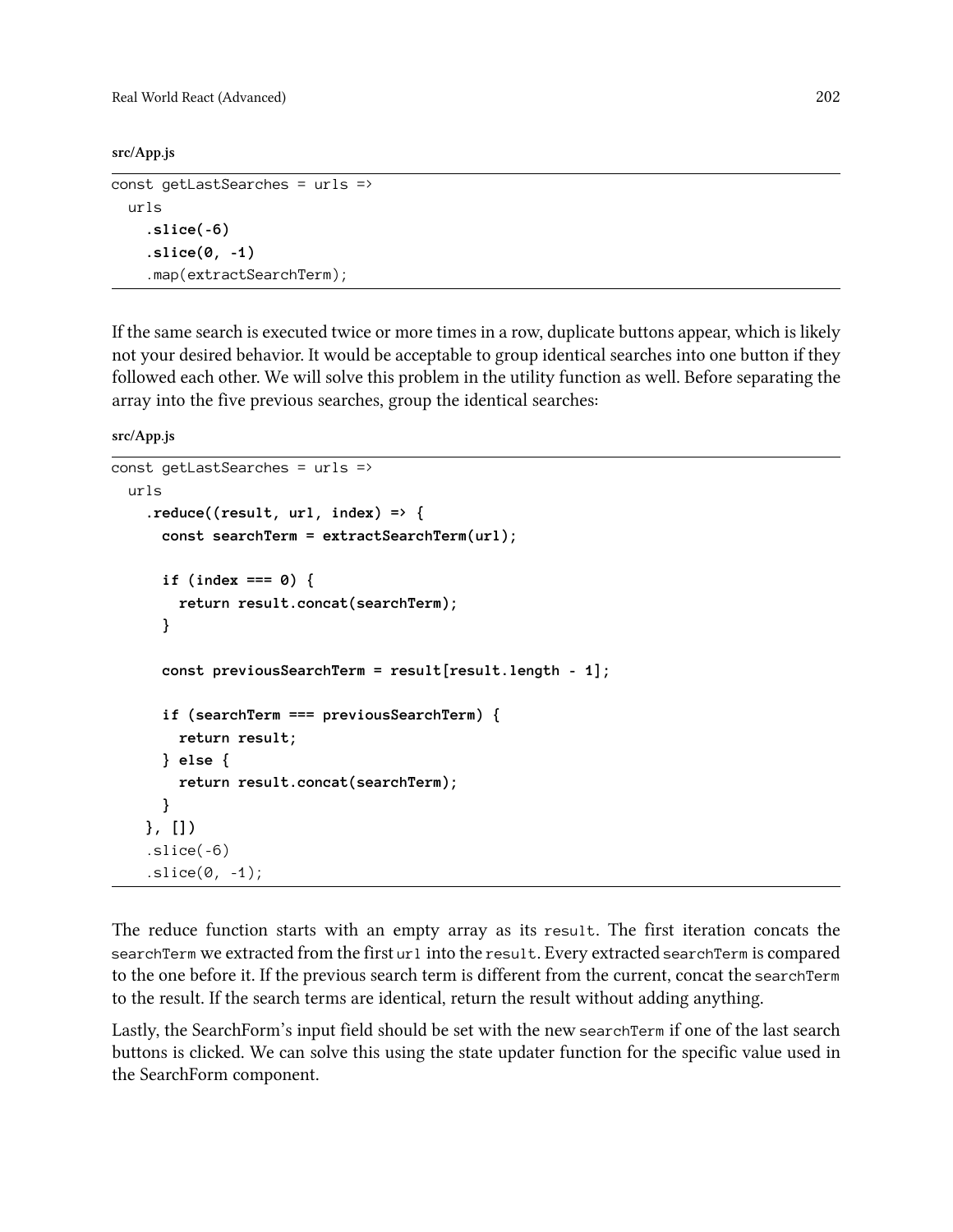#### **src/App.js**

```
const App = () => {
  ...
  const handleLastSearch = searchTerm => {
    setSearchTerm(searchTerm);
    handleSearch(searchTerm);
  };
  ...
};
```
Last, extract the feature's new rendered content from this section as a standalone component, to keep the App component lightweight:

```
const App = () => {
  ...
  const lastSearches = getLastSearches(urls);
  return (
    <div>
      ...
      <LastSearches
        lastSearches={lastSearches}
        onLastSearch={handleLastSearch}
      />
      ...
    </div>
  );
};
const LastSearches = ({ lastSearches, onLastSearch }) => (
  <>
    {lastSearches.map((searchTerm, index) => (
      <button
        key={searchTerm + index}
        type="button"
```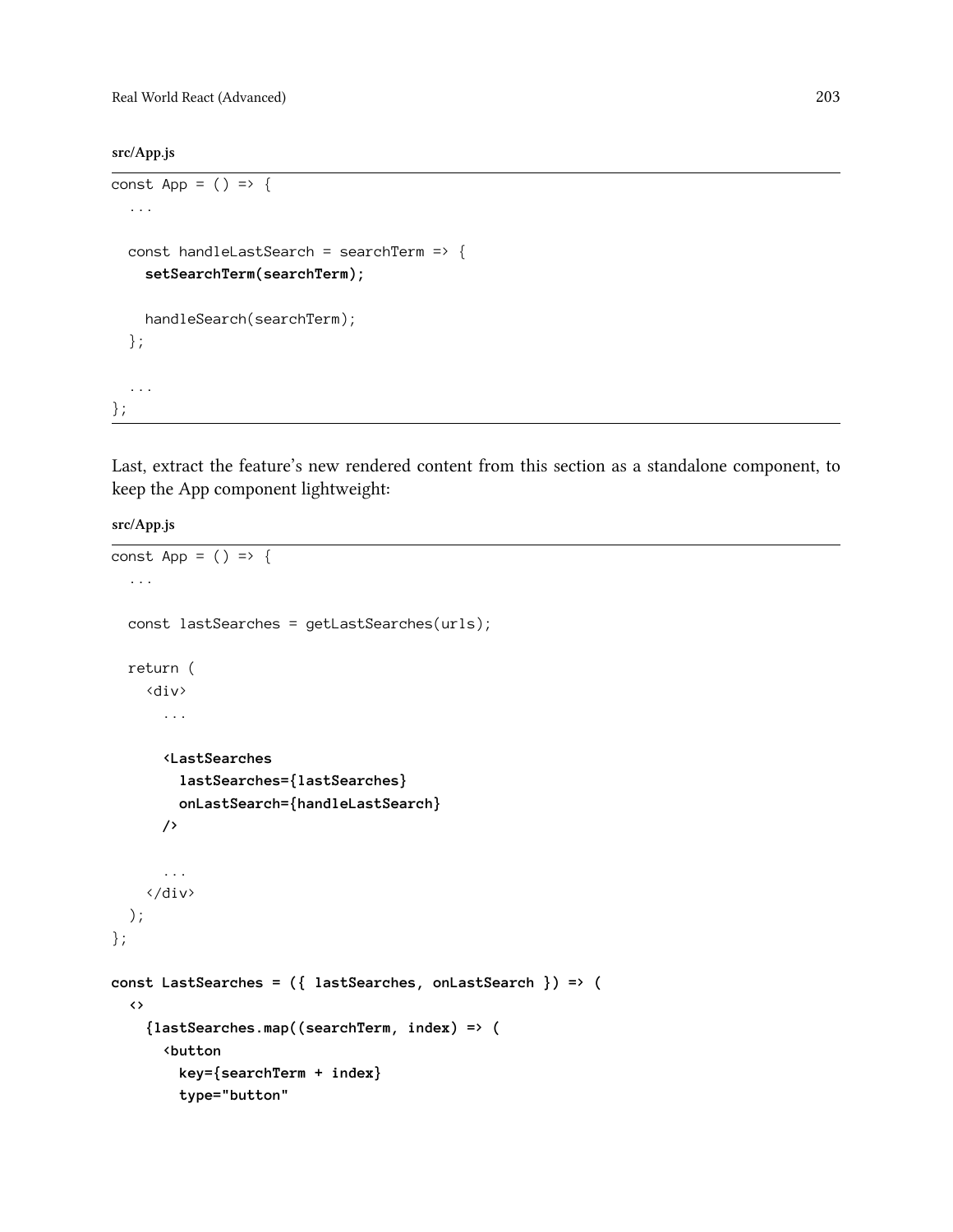```
onClick={() => onLastSearch(searchTerm)}
      >
        {searchTerm}
      </button>
    ))}
  </>
);
```
This feature wasn't an easy one. Lots of fundamental React but also JavaScript knowledge was needed to accomplish it. If you had no problems implementing it yourself or to follow the instructions, you are very well set. If you had one or the other issue, don't worry too much about it. Maybe you even figured out another way to solve this task and it may have turned out simpler than the one I showed here.

## **Exercises:**

- Confirm your [source code for the last section](https://codesandbox.io/s/github/the-road-to-learn-react/hacker-stories/tree/hs/Remember-Last-Searches)<sup>218</sup>.
	- Confirm the [changes from the last section](https://github.com/the-road-to-learn-react/hacker-stories/compare/hs/Reverse-Sort...hs/Remember-Last-Searches?expand=1)<sup>219</sup>.

<span id="page-213-1"></span>²¹⁹<https://github.com/the-road-to-learn-react/hacker-stories/compare/hs/Reverse-Sort...hs/Remember-Last-Searches?expand=1>

<span id="page-213-0"></span><sup>&</sup>lt;sup>218</sup><https://codesandbox.io/s/github/the-road-to-learn-react/hacker-stories/tree/hs/Remember-Last-Searches>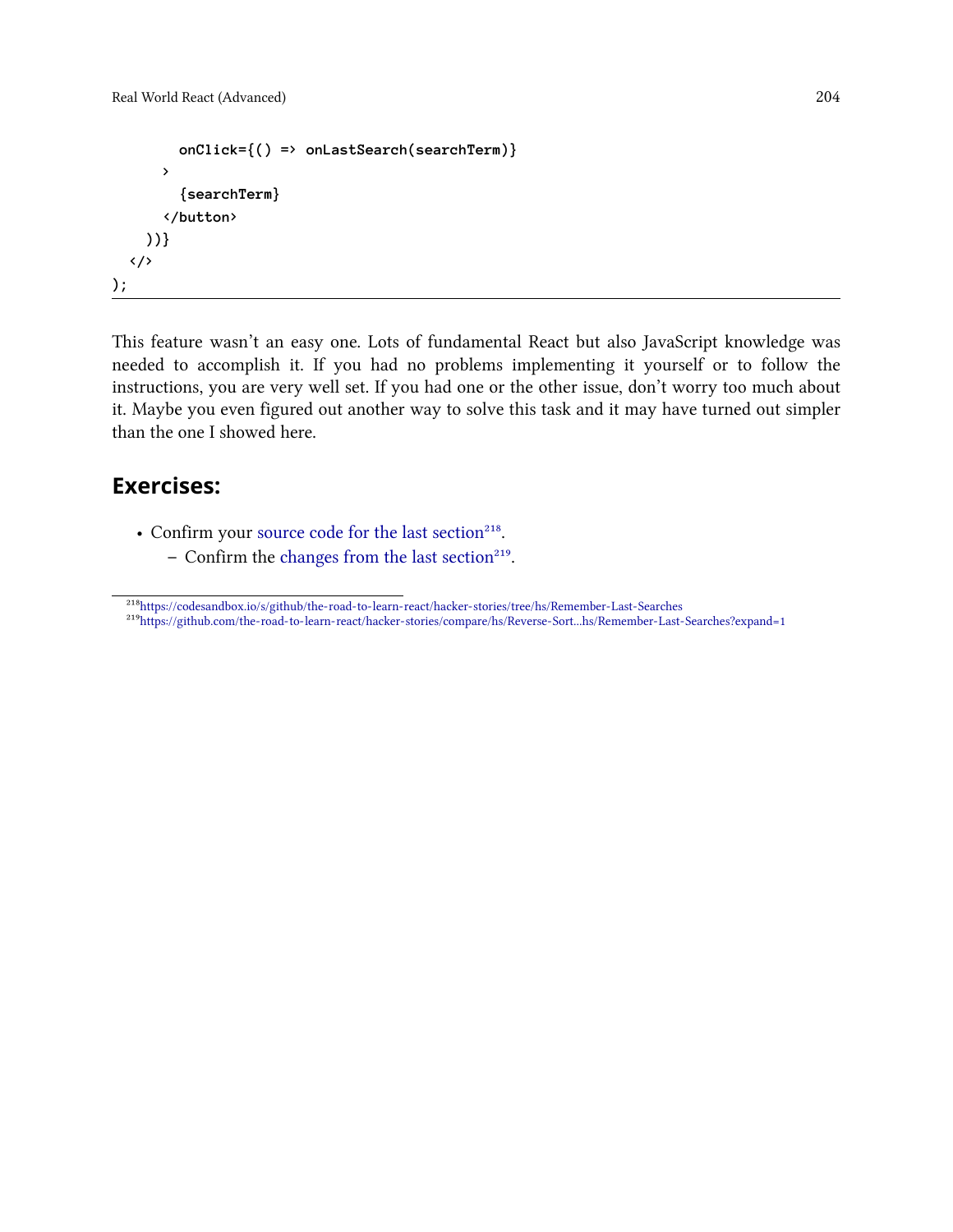## **Paginated Fetch**

Searching for popular stories via Hacker News API is only one step towards a fully-functional search engine, and there are many ways to fine-tune the search. Take a closer look at the data structure and observe how [the Hacker News API](https://hn.algolia.com/api)<sup>220</sup> returns more than a list of hits.

Specifically, it returns a paginated list. The page property, which is  $\circ$  in the first response, can be used to fetch more paginated lists as results. You only need to pass the next page with the same search term to the API.

The following shows how to implement a paginated fetch with the Hacker News data structure. If you are used to **pagination** from other applications, you may have a row of buttons from 1-10 in your mind – where the currently selected page is highlighted 1-[3]-10 and where clicking one of the buttons leads to fetching and displaying this subset of data.

In contrast, we will implement the feature as **infinite pagination**. Instead of rendering a single paginated list on a button click, we will render *all paginated lists as one list* with *one* button to fetch the next page. Every additional *paginated list* is concatenated at the end of the *one list*.

**Task:** Rather than fetching only the first page of a list, extend the functionality for fetching succeeding pages. Implement this as an infinite pagination on button click.

#### **Optional Hints:**

- Extend the API\_ENDPOINT with the parameters needed for the paginated fetch.
- Store the page from the result as state after fetching the data.
- Fetch the first page (0) of data with every search.
- Fetch the succeeding page (page + 1) for every additional request triggered with a new HTML button.

First, extend the API constant so it can deal with paginated data later. We will turn this one constant:

**src/App.js**

```
const API_ENDPOINT = 'https://hn.algolia.com/api/v1/search?query=';
```

```
const getUrl = searchTerm => `${API_ENDPOINT}${searchTerm}`;
```
Into a composable API constant with its parameters:

<span id="page-214-0"></span> $\rm ^{220}$ <https://hn.algolia.com/api>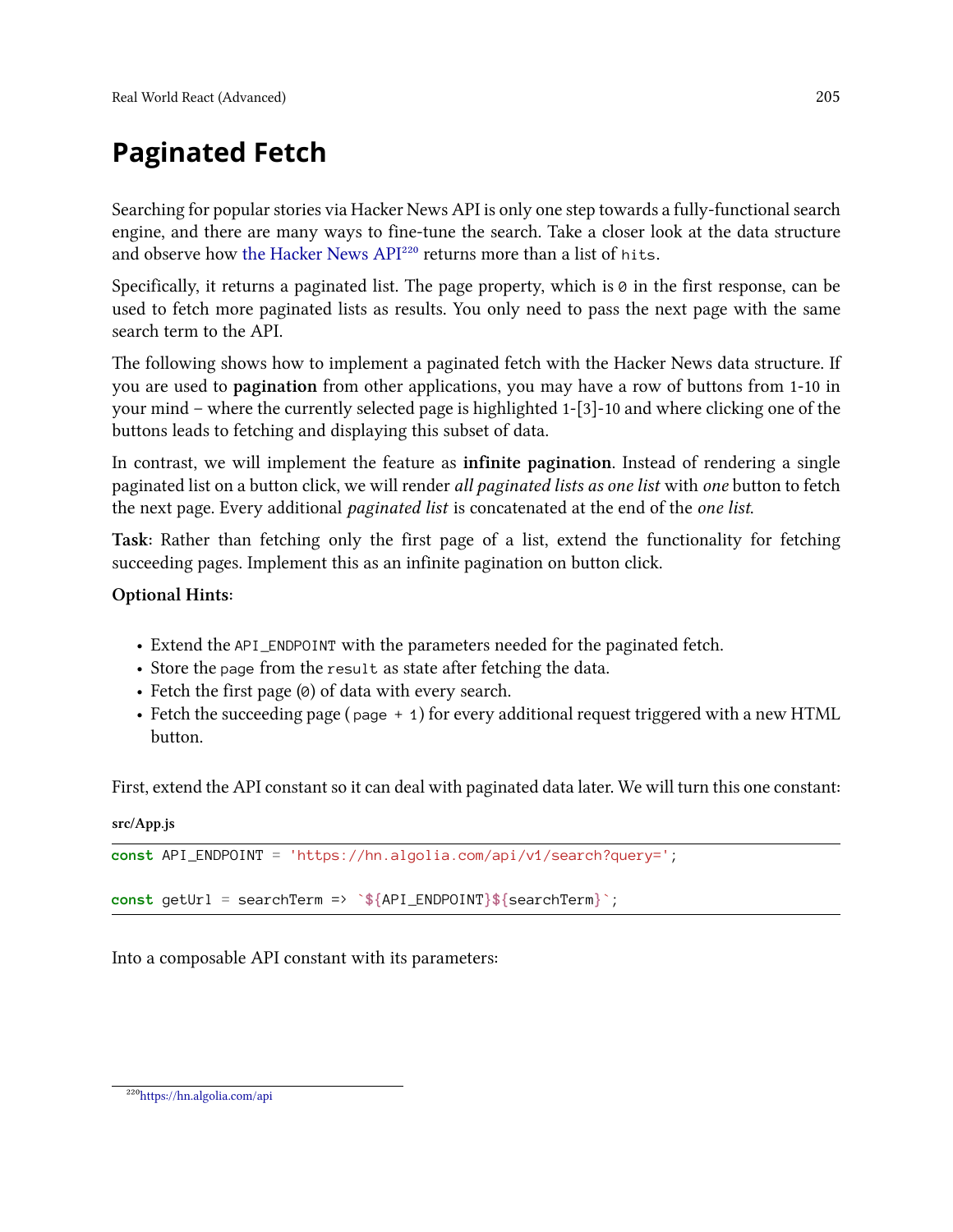Real World React (Advanced) 206

**src/App.js**

```
const API_BASE = 'https://hn.algolia.com/api/v1';
const API_SEARCH = '/search';
const PARAM_SEARCH = 'query=';
// careful: notice the ? in between
const getUrl = searchTerm =>
  `${API_BASE}${API_SEARCH}?${PARAM_SEARCH}${searchTerm}`;
```
Fortunately, we don't need to adjust the API endpoint, because we extracted a common getUrl function for it. However, there is one spot where we must address this logic for the future:

**src/App.js**

**const** extractSearchTerm = url => url.replace(API\_ENDPOINT, '');

In the next steps, it won't be sufficient to replace the base of our API endpoint, which is no longer in our code. With more parameters for the API endpoint, the URL becomes more complex. It will change from X to Y:

**src/App.js**

*// X* https:*//hn.algolia.com/api/v1/search?query=react*

```
// Y
https://hn.algolia.com/api/v1/search?query=react&page=0
```
It's better to extract the search term by extracting everything between ? and &. Also consider that the query parameter is directly after the ? and all other parameters like page follow it.

**src/App.js**

```
const extractSearchTerm = url =>
 url
    .substring(url.lastIndexOf('?') + 1, url.lastIndexOf('&'));
```
The key ( query=) also needs to be replaced, leaving only the value (searchTerm):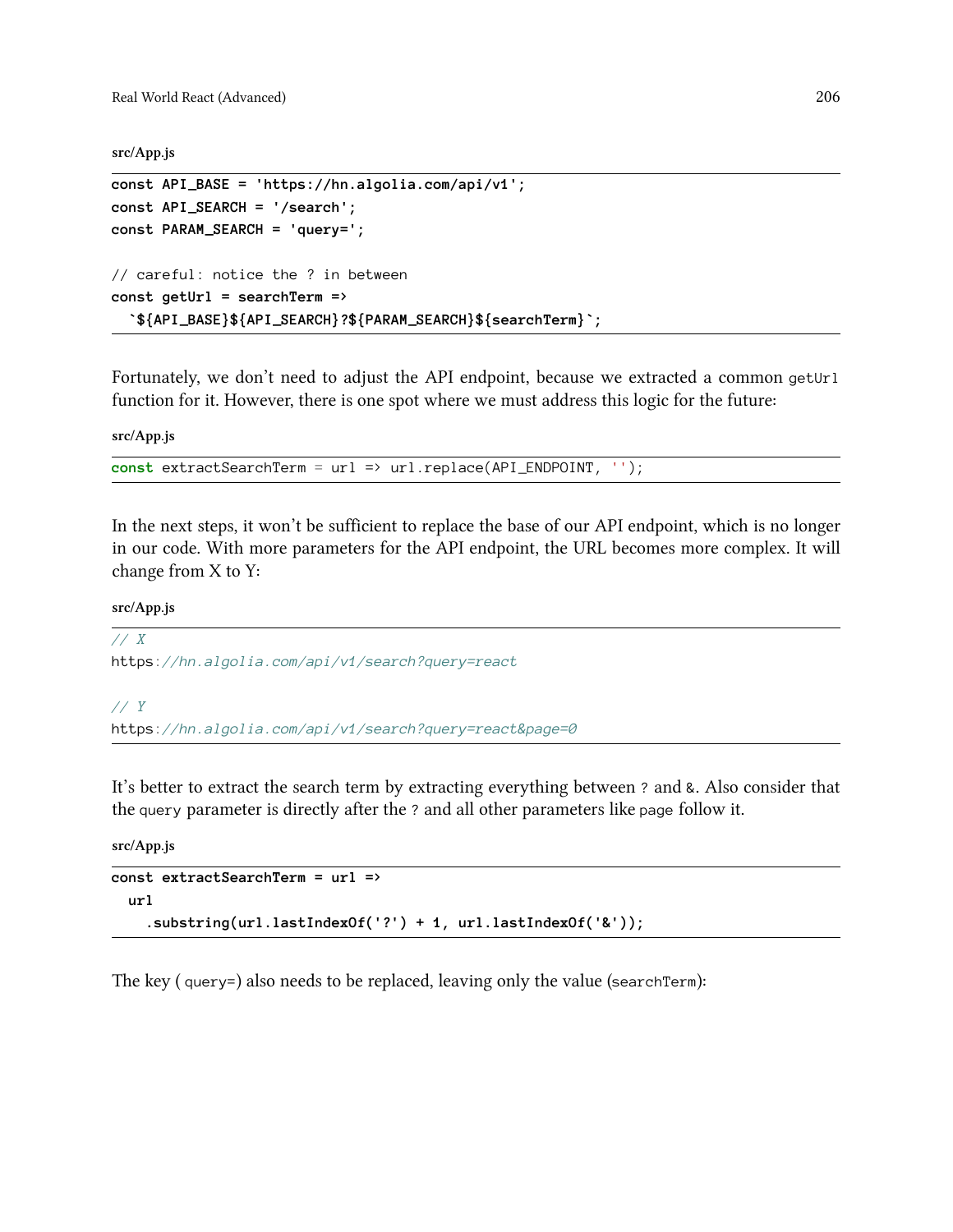Real World React (Advanced) 207

**src/App.js**

```
const extractSearchTerm = url =>
 url
    .substring(url.lastIndexOf('?') + 1, url.lastIndexOf('&'));
    .replace(PARAM_SEARCH, '');
```
Essentially, we'll trim the string until we leave only the search term:

**src/App.js**

```
// url
https://hn.algolia.com/api/v1/search?query=react&page=0
// url after substring
```
query=react *// url after replace*

react

The returned result from the Hacker News API delivers us the page data:

**src/App.js**

```
const App = () => {
  ...
  const handleFetchStories = React.useCallback(async () => {
    dispatchStories({ type: 'STORIES_FETCH_INIT' });
    try {
      const lastUrl = urls[urls.length - 1];
      const result = await axios.get(lastUrl);
      dispatchStories({
        type: 'STORIES_FETCH_SUCCESS',
        payload: {
          list: result.data.hits,
          page: result.data.page,
        },
      });
    } catch {
      dispatchStories({ type: 'STORIES_FETCH_FAILURE' });
    }
  }, [urls]);
```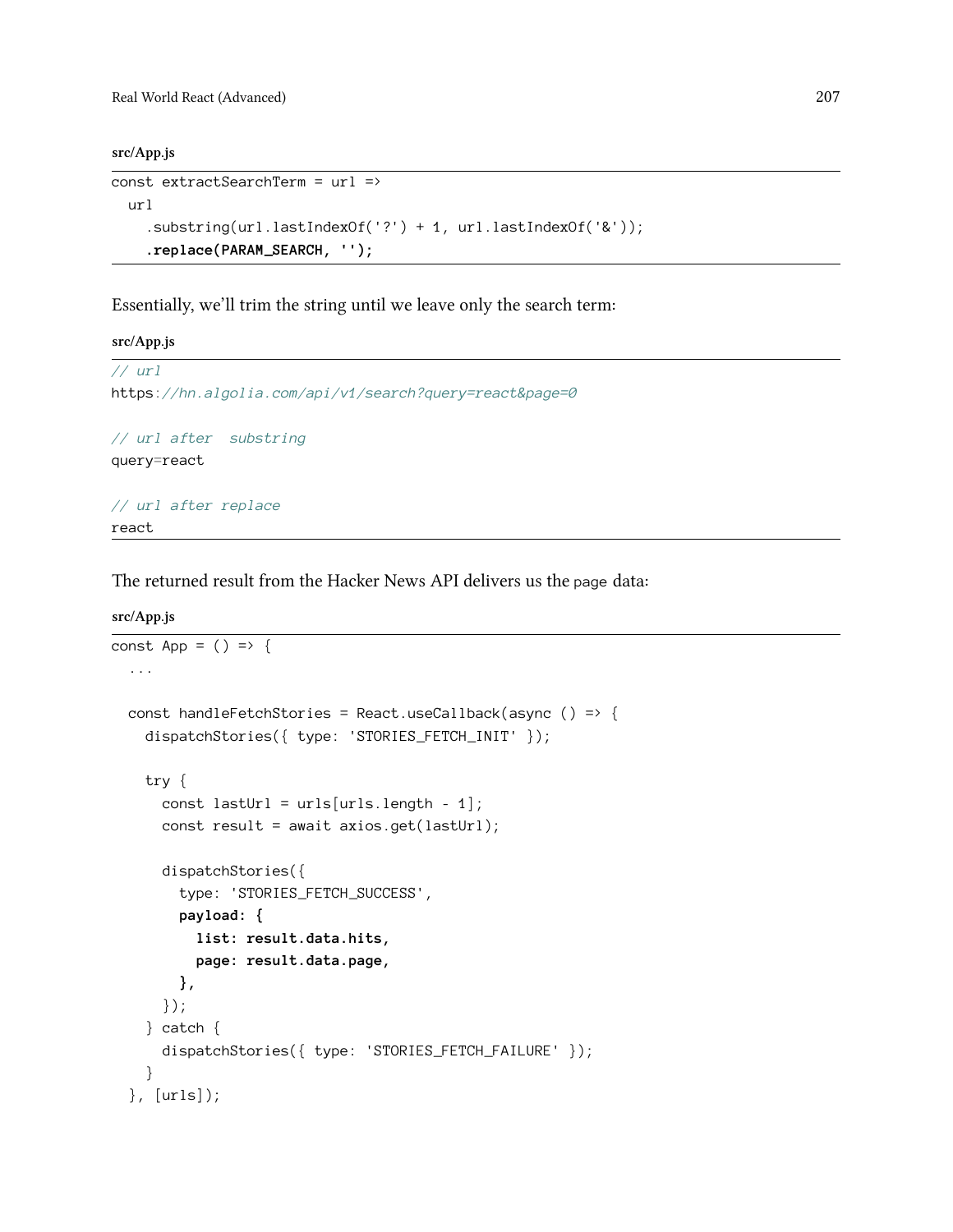... };

We need to store this data to make paginated fetches later:

**src/App.js**

```
const storiesReducer = (state, action) => {
  switch (action.type) {
    case 'STORIES_FETCH_INIT':
      ...
    case 'STORIES_FETCH_SUCCESS':
     return {
        ...state,
        isLoading: false,
        isError: false,
        data: action.payload.list,
        page: action.payload.page,
      };
    case 'STORIES_FETCH_FAILURE':
      ...
    case 'REMOVE_STORY':
      ...
    default:
      throw new Error();
  }
};
const App = () => {
  ...
  const [stories, dispatchStories] = React.useReducer(
    storiesReducer,
    { data: [], page: 0, isLoading: false, isError: false }
  );
  ...
};
```
Extend the API endpoint with the new page parameter. This change was covered by our premature optimizations earlier, when we extracted the search term from the URL.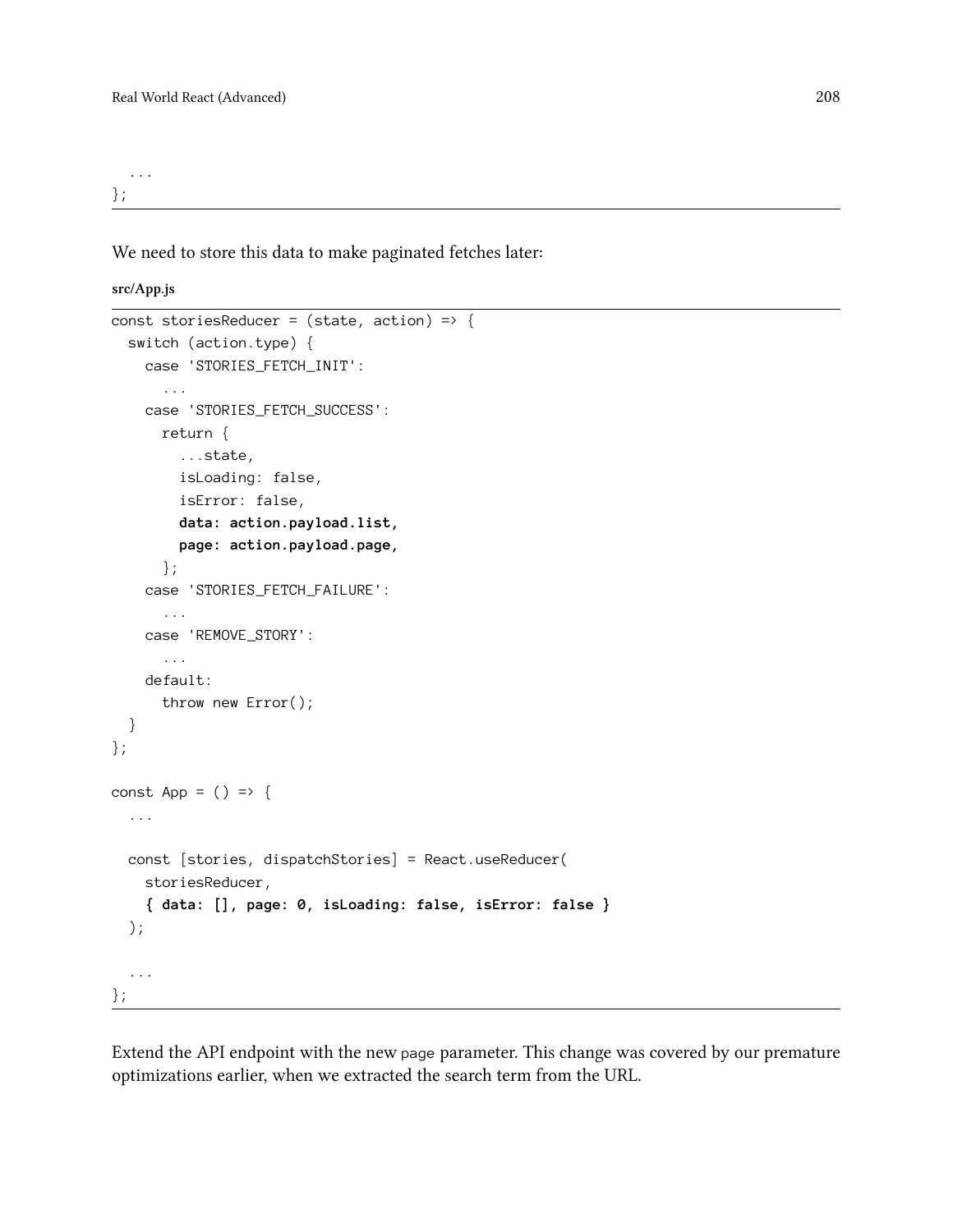#### **src/App.js**

```
const API_BASE = 'https://hn.algolia.com/api/v1';
const API_SEARCH = '/search';
const PARAM_SEARCH = 'query=';
const PARAM_PAGE = 'page=';
// careful: notice the ? and & in between
const getUrl = (searchTerm, page) =>
  `${API_BASE}${API_SEARCH}?${PARAM_SEARCH}${searchTerm}&${PARAM_PAGE}${page}`;
```
Next, we must adjust all getUr1 invocations by passing the page argument. Since the initial search and last search always fetch the first page (0), we pass this page as an argument to the function for retrieving the appropriate URL:

#### **src/App.js**

```
const App = () => {
  ...
 const [urls, setUrls] = React.useState([getUrl(searchTerm, 0)]);
  ...
 const handleSearchSubmit = event => {
   handleSearch(searchTerm, 0);
   event.preventDefault();
  };
 const handleLastSearch = searchTerm => {
    setSearchTerm(searchTerm);
   handleSearch(searchTerm, 0);
  };
  const handleSearch = (searchTerm, page) => {
    const url = getUrl(searchTerm, page);
    setUrls(urls.concat(url));
 };
  ...
};
```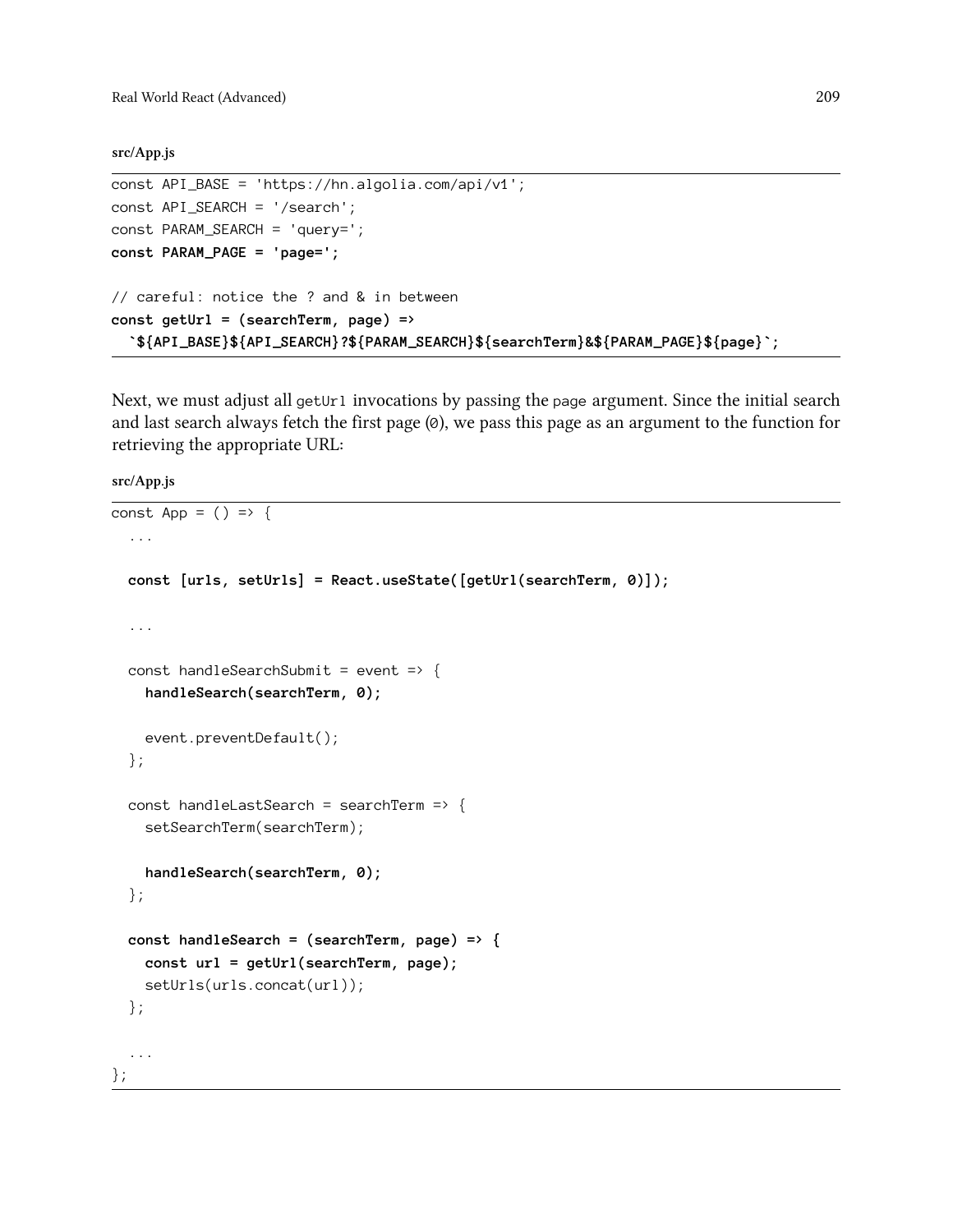To fetch the next page when a button is clicked, we'll need to increment the page argument in this new handler:

```
src/App.js
```

```
const App = () => {
  ...
  const handleMore = () => {
    const lastUrl = urls[urls.length - 1];
    const searchTerm = extractSearchTerm(lastUrl);
    handleSearch(searchTerm, stories.page + 1);
  };
  ...
 return (
    <div>
      ...
      {stories.isLoading ? (
        <p>Loading ...</p>
      ) : (
        <List list={stories.data} onRemoveItem={handleRemoveStory} />
      )}
      <button type="button" onClick={handleMore}>
        More
      </button>
    \langlediv>
  );
};
```
We've implemented data fetching with the dynamic page argument. The initial and last searches always use the first page, and every fetch with the new "More" button uses an incremented page. There is one crucial bug when trying the feature, though: the new fetches don't extend the previous list, but completely replace it.

We solve this in the reducer by avoiding the replacement of current data with new data, concatenating the paginated lists: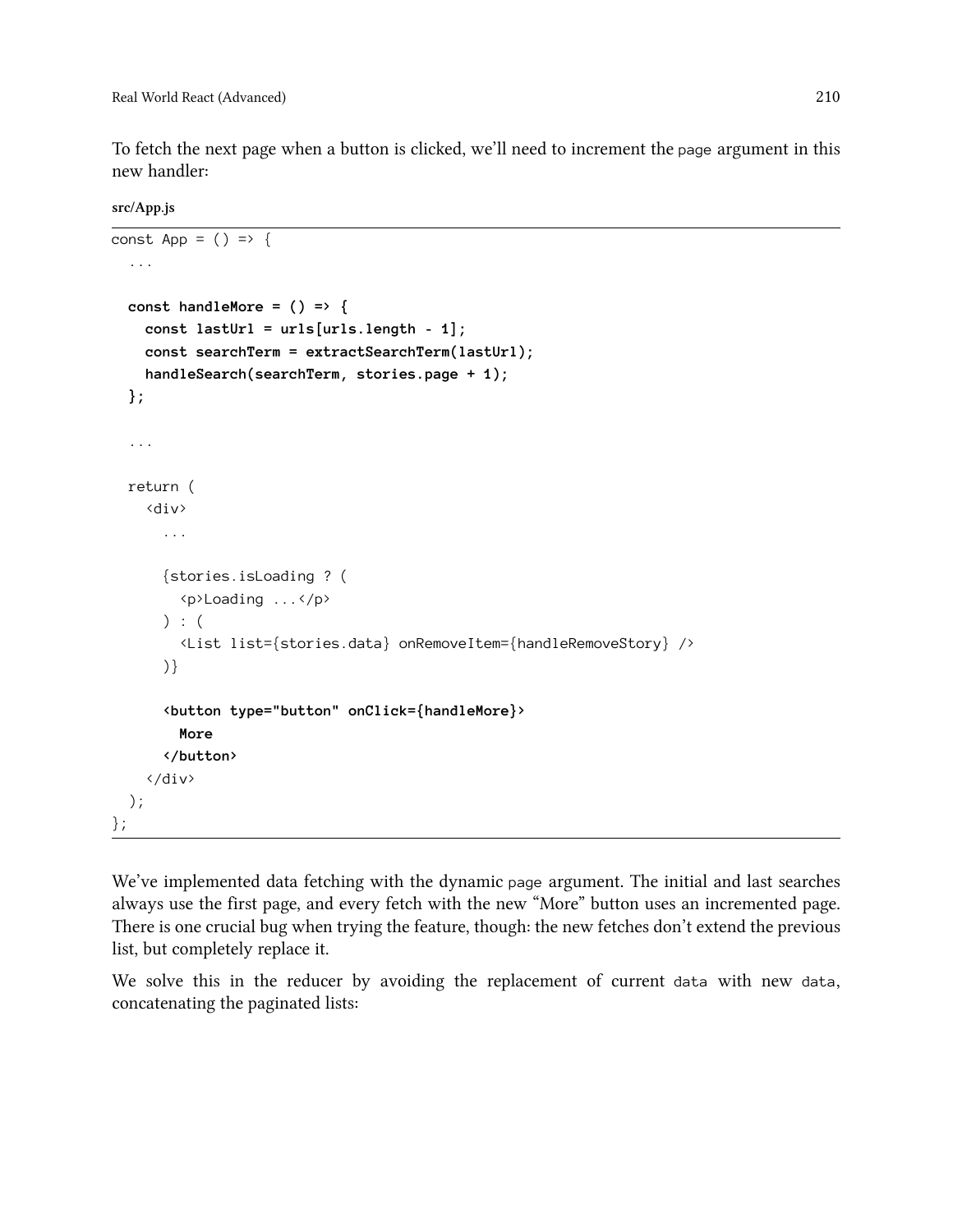```
src/App.js
```

```
const storiesReducer = (state, action) => {
  switch (action.type) {
    case 'STORIES_FETCH_INIT':
      ...
    case 'STORIES_FETCH_SUCCESS':
      return {
        ...state,
        isLoading: false,
        isError: false,
        data:
          action.payload.page === 0
            ? action.payload.list
            : state.data.concat(action.payload.list),
        page: action.payload.page,
      };
    case 'STORIES_FETCH_FAILURE':
      ...
    case 'REMOVE_STORY':
      ...
    default:
      throw new Error();
  }
};
```
The displayed list grows after fetching more data with the new button. However, there is still a flicker straining the UX. When fetching paginated data, the list disappears for a moment because the loading indicator appears and reappears after the request resolves.

The desired behavior is to render the list–which is an empty list in the beginning–and replace the "More" button with the loading indicator only for pending requests. This is a common UI refactoring for conditional rendering when the task evolves from a single list to paginated lists.

**src/App.js**

```
const App = () => {
  ...
  return (
    <div>
      ...
      <List list={stories.data} onRemoveItem={handleRemoveStory} />
```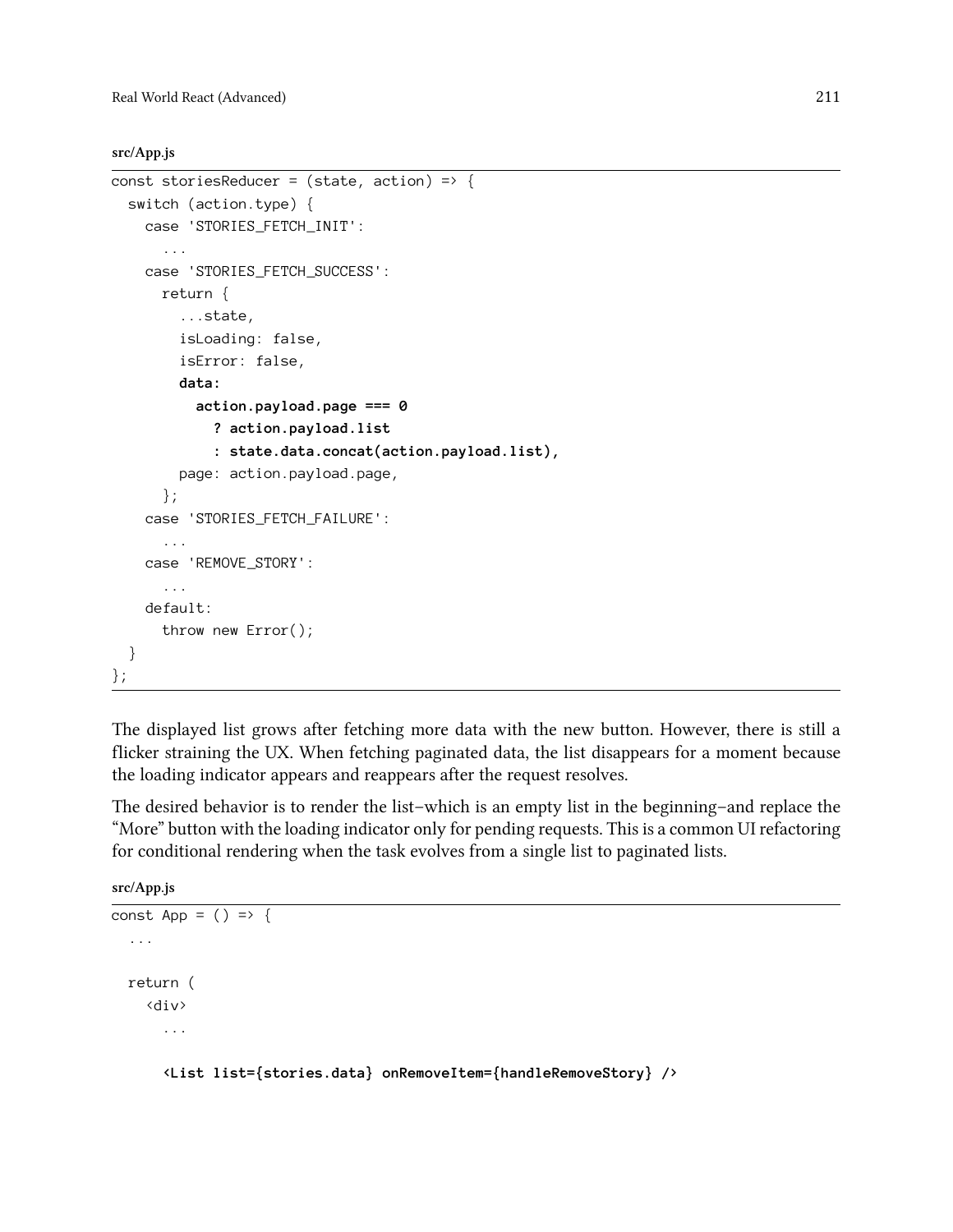```
{stories.isLoading ? (
         <p>Loading ...</p>
       ) : (
         <button type="button" onClick={handleMore}>
           More
         </button>
       )}
    \langle/div\rangle);
};
```
It's possible to fetch ongoing data for popular stories now. When working with third-party APIs, it's always a good idea to explore its boundaries. Every remote API returns different data structures, so its features may vary, and can be used in applications that consume the API.

### **Exercises:**

- Confirm your [source code for the last section](https://codesandbox.io/s/github/the-road-to-learn-react/hacker-stories/tree/hs/Paginated-Fetch)<sup>221</sup>.
	- **–** Confirm the [changes from the last section](https://github.com/the-road-to-learn-react/hacker-stories/compare/hs/Remember-Last-Searches...hs/Paginated-Fetch?expand=1)[²²²](#page-221-1).
- Revisit the [Hacker News API documentation](https://hn.algolia.com/api)<sup>223</sup>: Is there a way to fetch more items in a list for a page by just adding further parameters to the API endpoint?
- Revisit the beginning of this section which speaks about pagination and infinite pagination. How would you implement a normal pagination component with buttons from 1-[3]-10, where each button fetches and displays only one page of the list.
- Instead of having one "More" button, how would you implement an infinite pagination with an infinite scroll technique? Rather than clicking a button for fetching the next page explicitly, the infinite scroll could fetch the next page once the viewport of the browser hits the bottom of the displayed list.

<span id="page-221-0"></span><sup>&</sup>lt;sup>221</sup><https://codesandbox.io/s/github/the-road-to-learn-react/hacker-stories/tree/hs/Paginated-Fetch>

<span id="page-221-2"></span><span id="page-221-1"></span>²²²<https://github.com/the-road-to-learn-react/hacker-stories/compare/hs/Remember-Last-Searches...hs/Paginated-Fetch?expand=1> ²²³<https://hn.algolia.com/api>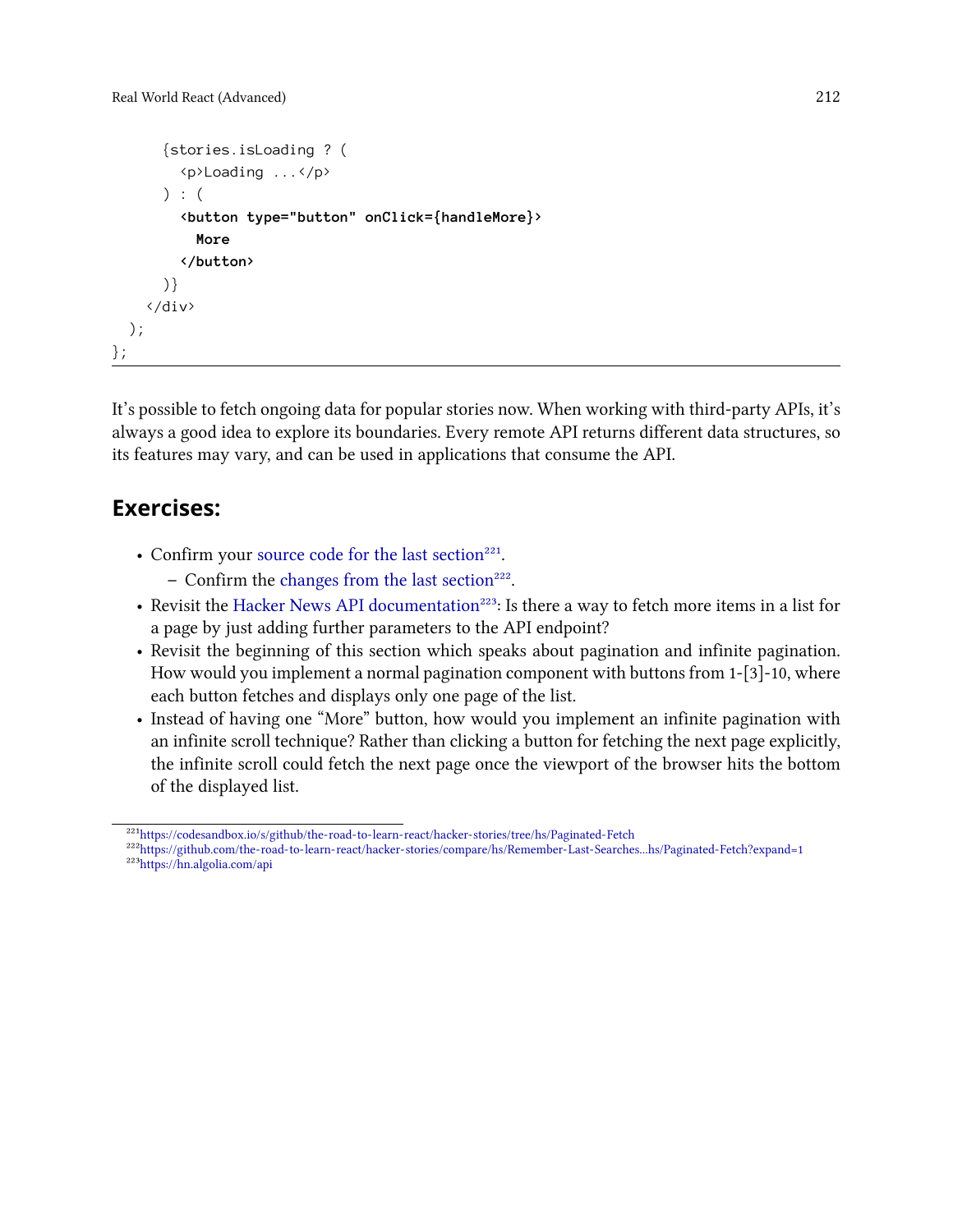# **Deploying a React Application**

Now it's time to get out into the world with your React application. There are many ways to deploy a React application to production, and many competing providers that offer this service. We'll keep it simple here by narrowing it down on one provider, after which you'll be equipped to check out other hosting providers on your own.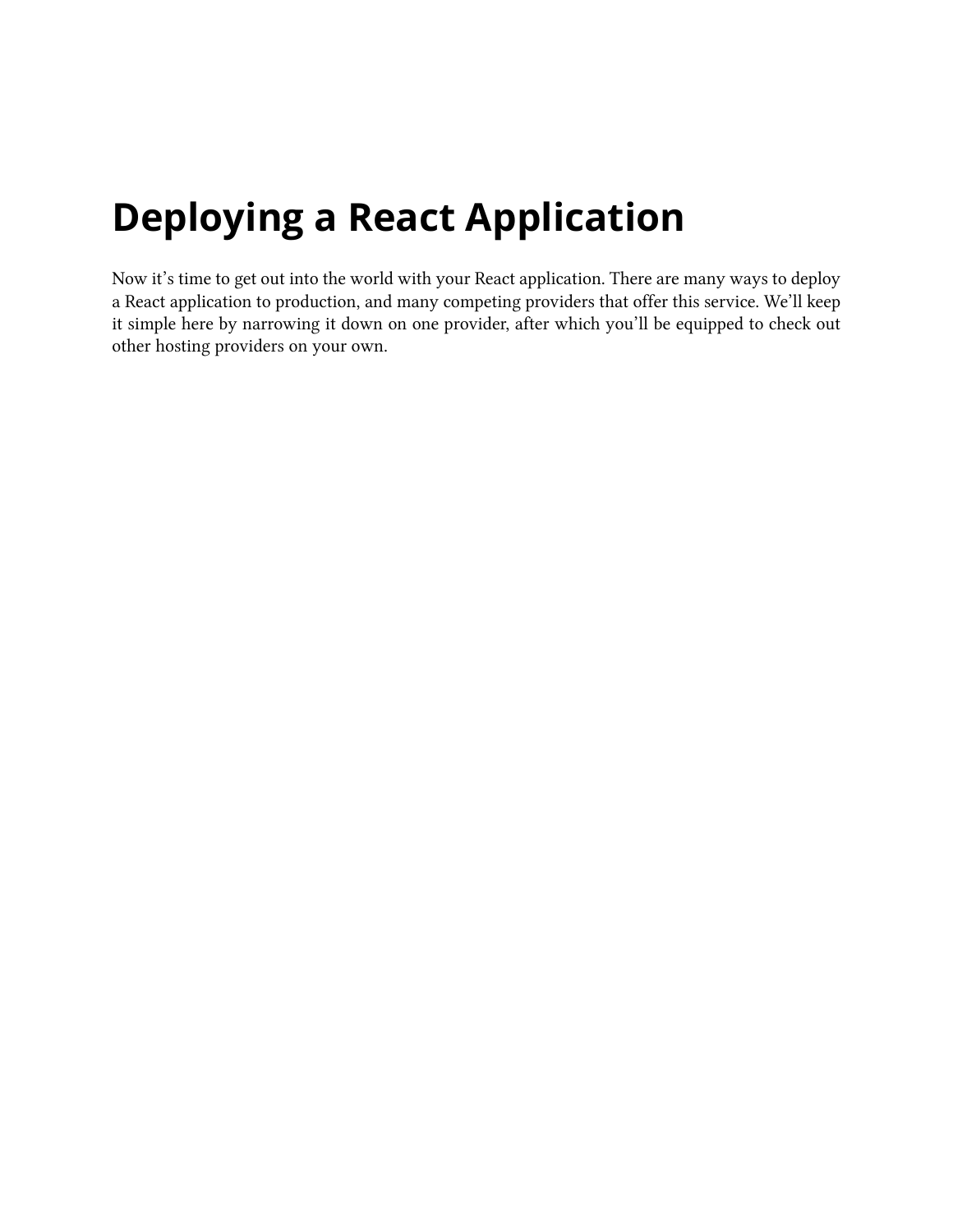## **Build Process**

So far, everything we've done has been the *development stage* of the application, when the development server handles everything: packaging all files to one application and serving it on localhost on your local machine. As a result, our code isn't available for anyone else.

The next step is to take your application to the *production stage* by hosting it on a remote server, called deployment, making it accessible for users of your application. Before an application can go public, it needs to be packaged as one essential application. Redundant code, testing code, and duplications are removed. There is also a process called minification at work which reduces the code size once more.

Fortunately, optimizations and packaging, also called bundling, comes with the build tools in createreact-app. First, build your application on the command line:

**Command Line**

npm run build

This creates a new *build/* folder in your project with the bundled application. You could take this folder and deploy it on a hosting provider now, but we'll use a local server to mimic this process before engaging in the real thing. First, install an HTTP server on your machine:

**Command Line**

npm install -g http-server

Next, serve your application with this local HTTP server:

**Command Line**

http-server build/

The process can also be done on demand with a single command:

**Command Line**

npx http-server build/

After entering one of the commands, a URL is presented that provides access to your optimized, packaged and hosted application. It's sent through a local IP address that can be made available over your local network, meaning we're hosting the application on our local machine.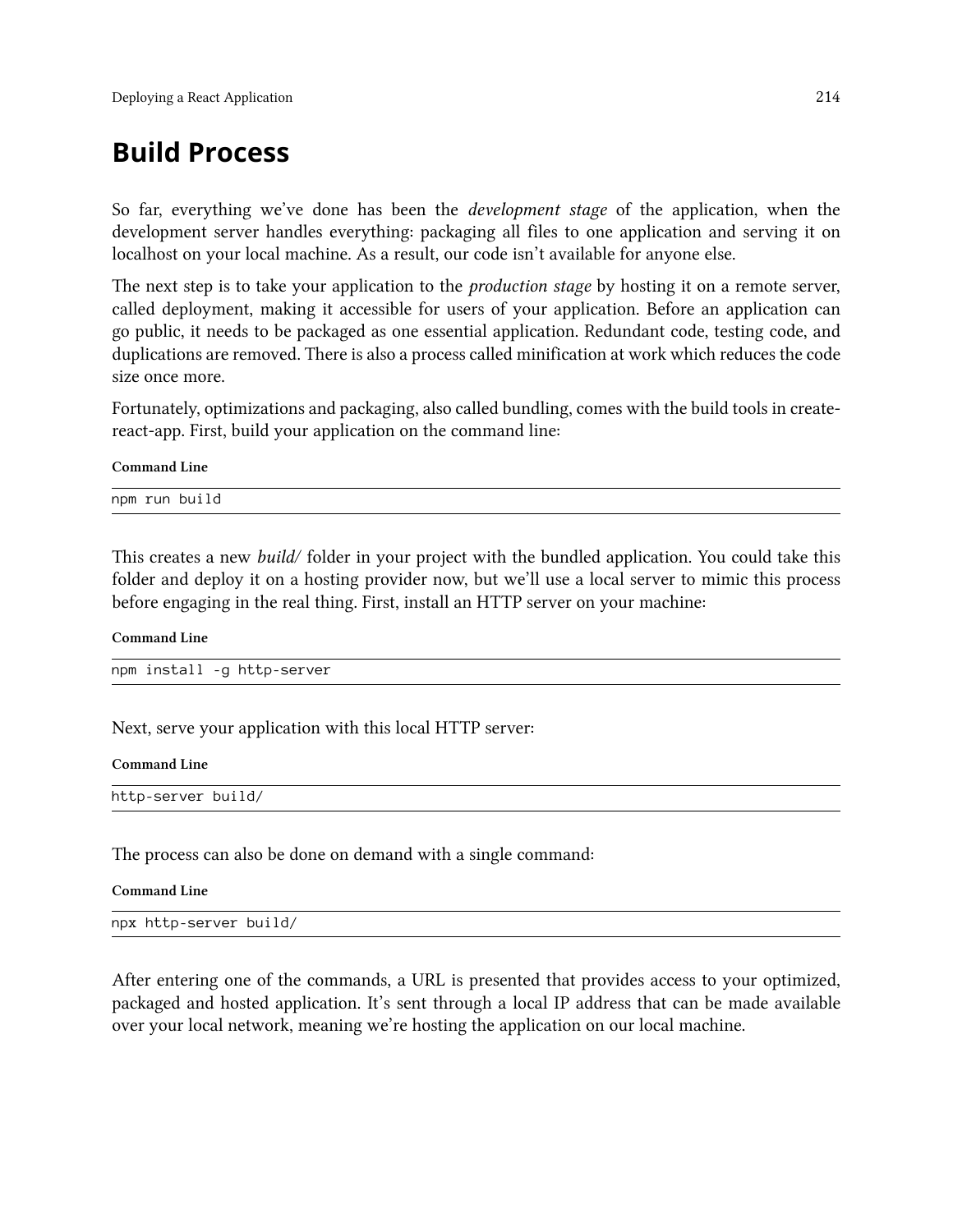Deploying a React Application 215

## **Deploy to Firebase**

After we've built a full-fledged application in React, the final step is deployment. It is the tipping point of getting your ideas into the world, from learning how to code to producing applications. We will use Firebase Hosting for deployment.

Firebase works for create-react-app, as well as most libraries and frameworks like Angular and Vue. First, install the Firebase CLI globally to the node modules:

**Command Line**

npm install -g firebase-tools

Using a global installation of the Firebase CLI lets us deploy applications without concern over project dependency. For any globally-installed node package, remember to update it to a newer version with the same command as often as you can:

**Command Line**

npm install -g firebase-tools

If you don't have a Firebase project yet, sign up for a [Firebase account](https://console.firebase.google.com/)<sup>224</sup> and create a new project there. Then you can associate the Firebase CLI with the Firebase account (Google account):

**Command Line**

| firebase login |  |  |  |  |  |  |  |
|----------------|--|--|--|--|--|--|--|
|----------------|--|--|--|--|--|--|--|

A URL will display in the command line that you can open in a browser, or the Firebase CLI opens it. Choose a Google account to create a Firebase project, and give Google the necessary permissions. Return to the command line to verify a successful login.

Next, move to the project's folder and execute the following command, which initializes a Firebase project for the Firebase hosting features:

**Command Line**

firebase init

Next, choose the Hosting option. If you're interested in using another tool next to Firebase Hosting, add other options:

<span id="page-224-0"></span>²²⁴<https://console.firebase.google.com/>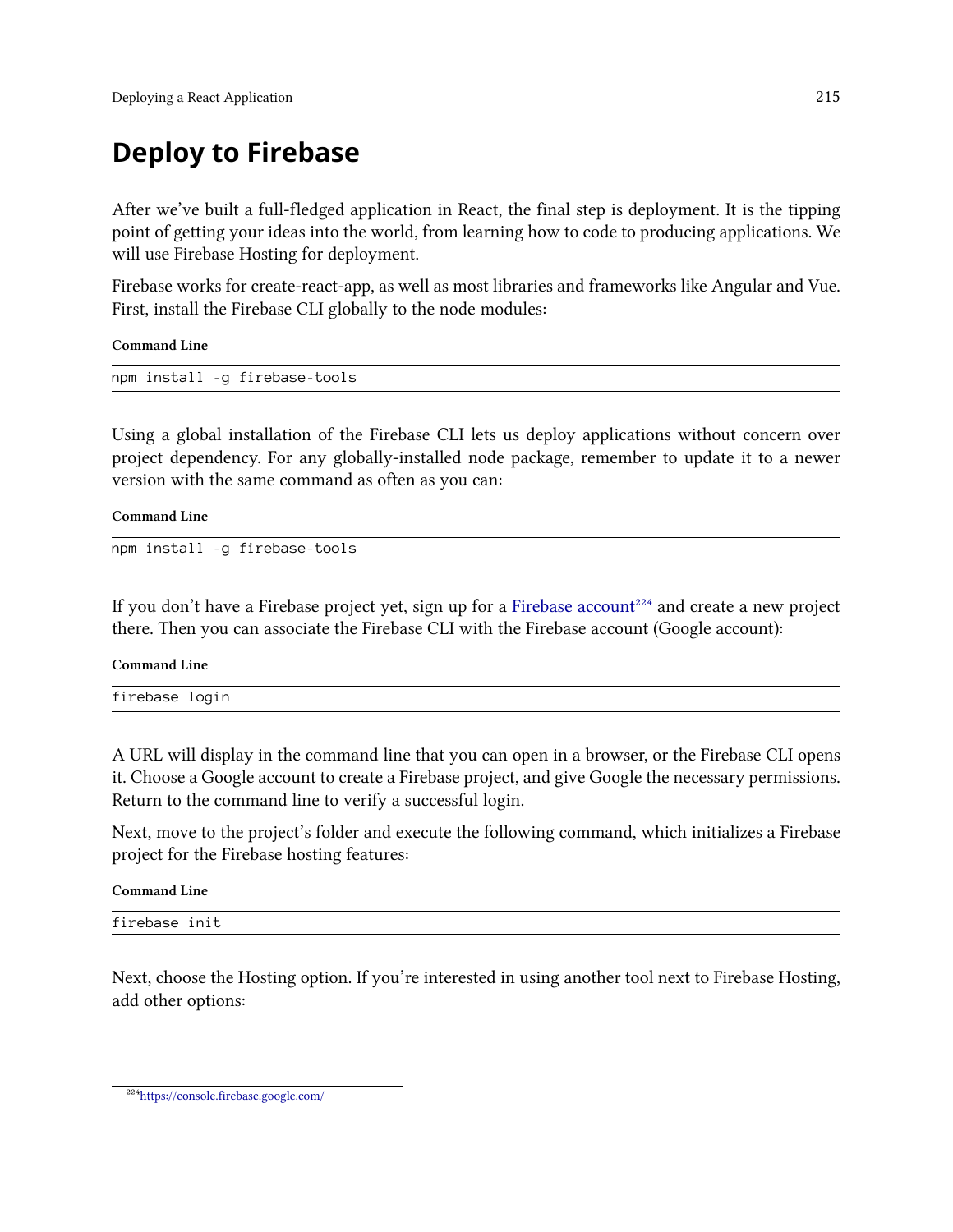#### **Command Line**

? Which Firebase CLI features **do** you want to set up **for this** folder? Press Space to \ select features, then Enter to confirm your choices. ? Database: Deploy Firebase Realtime Database Rules ? Firestore: Deploy rules and create indexes **for** Firestore ? Functions: Configure and deploy Cloud Functions -> Hosting: Configure and deploy Firebase Hosting sites ? Storage: Deploy Cloud Storage security rules

Google becomes aware of all Firebase projects associated with an account after login, and we can select one from the Firebase platform:

#### **Command Line**

```
First, let's associate this project directory with a Firebase project.
You can create multiple project aliases by running firebase use --add,
but for now we'll just set up a default project.
```
? Select a **default** Firebase project **for this** directory:

-> my-react-project-abc123 (my-react-project)

i Using project my-react-project-abc123 (my-react-project)

There are a few other configuration steps to define. Instead of using the default *public/* folder, we want to use the *build/* folder from create-react-app. If you set up the bundling with a tool like Webpack yourself, you can choose the appropriate name for the build folder:

**Command Line**

```
? What do you want to use as your public directory? build
? Configure as a single-page app (rewrite all urls to /index.html)? Yes
? File public/index.html already exists. Overwrite? No
```
The create-react-app application creates a *build/* folder after we perform the npm run build for the first time. The folder contains all the merged content from the *public/* folder and the *src/* folder. Since it is a single page application, we want to redirect the user to the *index.html* file, so the React router can handle client-side routing.

Now your Firebase initialization is complete. This step created a few configuration files for Firebase Hosting in your project's folder. You can read more about them in [Firebase's documentation](https://firebase.google.com/docs/hosting/full-config)<sup>225</sup> for configuring redirects, a 404 page, or headers. Finally, deploy your React application with Firebase in the command line:

<span id="page-225-0"></span><sup>&</sup>lt;sup>225</sup><https://firebase.google.com/docs/hosting/full-config>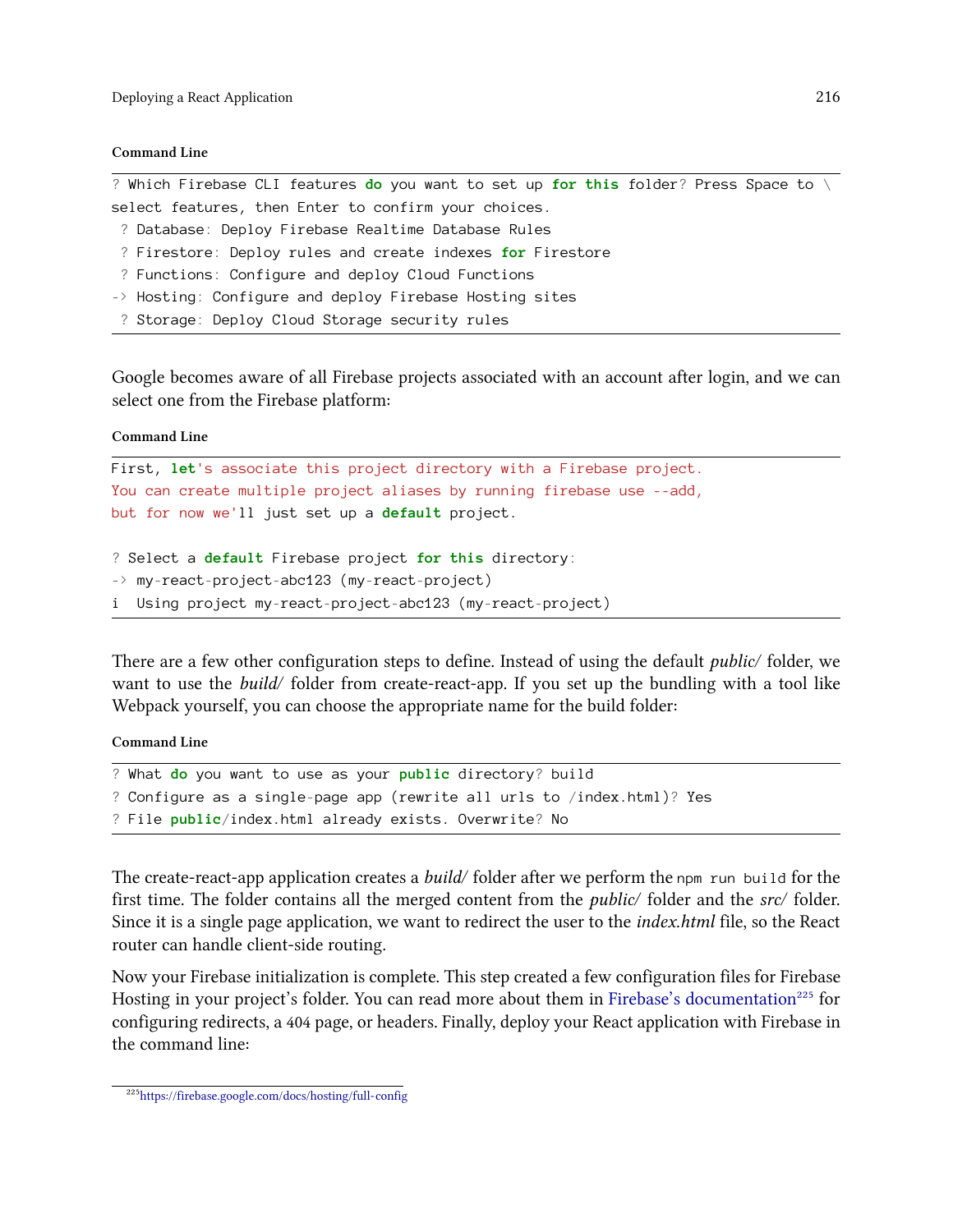#### **Command Line**

firebase deploy

After a successful deployment, you should see a similar output with your project's identifier:

**Command Line**

Project Console: https:*//console.firebase.google.com/project/my-react-project-abc123\* /overview Hosting URL: https:*//my-react-project-abc123.firebaseapp.com*

Visit both pages to observe the results. The first link navigates to your Firebase project's dashboard, where you'll see a new panel for the Firebase Hosting. The second link navigates to your deployed

React application. If you see a blank page for your deployed React application, make sure the public key/value pair in the *firebase.json* is set to build, or whichever name you chose for this folder. Second, verify you've run the build script for your React app with npm run build. Finally, check out the [official](https://create-react-app.dev/docs/deployment) [troubleshoot area for deploying create-react-app applications to Firebase](https://create-react-app.dev/docs/deployment)<sup>226</sup>. Try another deployment

with firebase deploy.

### **Exercises**

- Read more about [Firebase Hosting](https://firebase.google.com/docs/hosting/)<sup>227</sup>.
- [Connect your domain to your Firebase deployed application](https://firebase.google.com/docs/hosting/custom-domain)<sup>228</sup>.
- Optional: If you want to have a managed cloud server, check out [DigitalOcean](https://m.do.co/c/fb27c90322f3)<sup>229</sup>. It's more work, but it allows more control. [I host all my websites, web applications, and backend APIs](https://www.robinwieruch.de/deploy-applications-digital-ocean/) [there](https://www.robinwieruch.de/deploy-applications-digital-ocean/)<sup>230</sup>.

<span id="page-226-0"></span><sup>&</sup>lt;sup>226</sup><https://create-react-app.dev/docs/deployment>

<span id="page-226-1"></span><sup>&</sup>lt;sup>227</sup><https://firebase.google.com/docs/hosting/>

<span id="page-226-2"></span><sup>&</sup>lt;sup>228</sup><https://firebase.google.com/docs/hosting/custom-domain>

<span id="page-226-3"></span> $^{229}$ <https://m.do.co/c/fb27c90322f3>

<span id="page-226-4"></span><sup>&</sup>lt;sup>230</sup><https://www.robinwieruch.de/deploy-applications-digital-ocean/>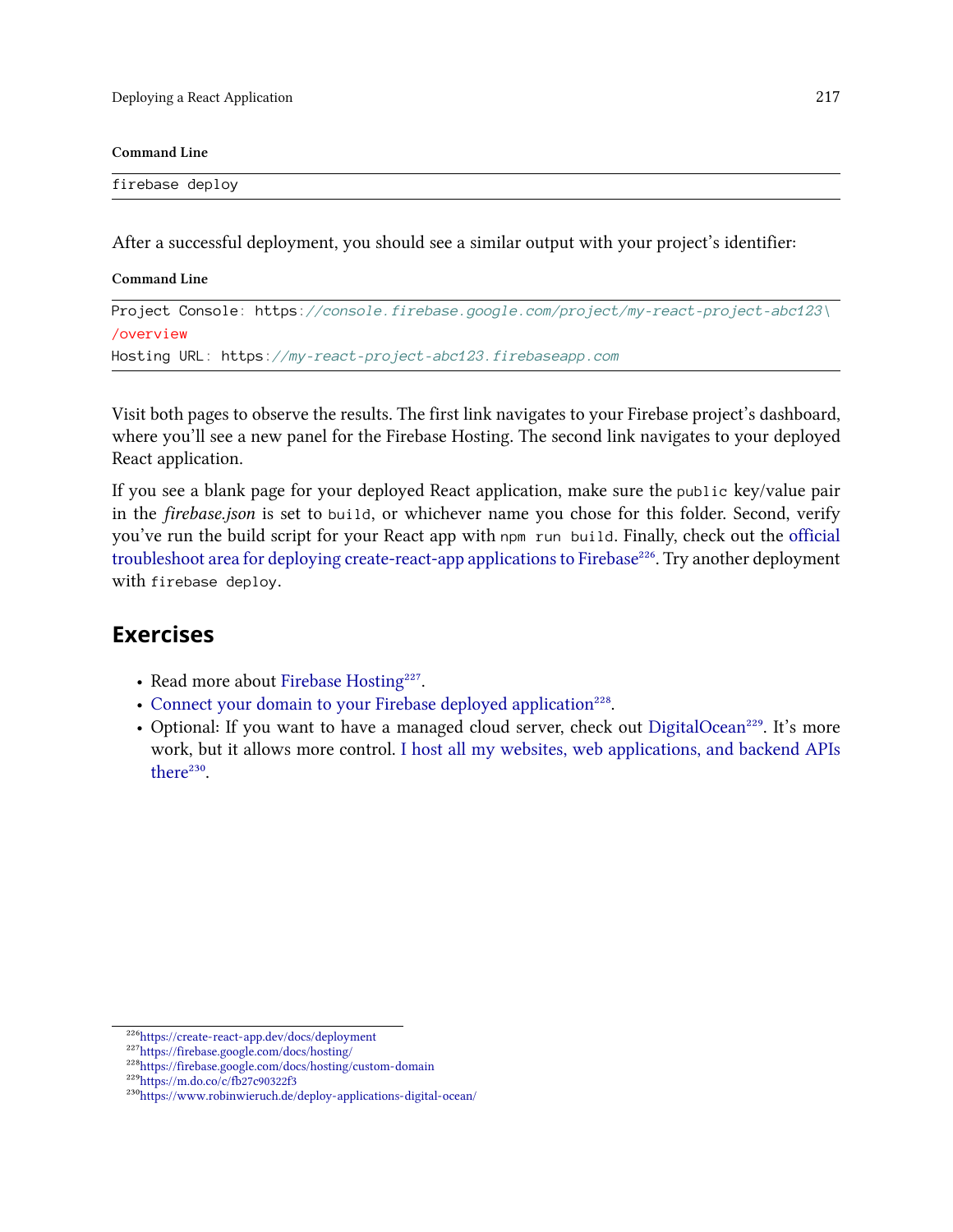# **Outline**

We've reached the end of the road to React, and I hope you enjoyed reading it, and that it helped you gain some traction in React. If you liked the book, share it with your friends who are interested in learning more about React. Also, a review on [Amazon](https://amzn.to/2JHlP42)<sup>231</sup> or [Goodreads](https://www.goodreads.com/book/show/37503118-the-road-to-learn-react)<sup>232</sup> would help me provide better content in the future based on your feedback.

From here, I recommend you extend the application to create your own React projects before engaging another book, course or tutorial. Try it for a week, take it to production by deploying it, and reach out to me or others to showcase it. I am always interested in seeing what my readers built, and learning how I can help them along.

If you're looking for extensions for your application, I recommend several learning paths after you've mastered the basics:

- **Connecting to a Database and/or Authentication:** Growing React applications will eventually require persistent data. The data should be stored in a database so that keeps it intact after browser sessions, to be shared with different users. Firebase is one of the simplest ways to introduce a database without writing a backend application. In my book titled ["The Road](https://www.roadtofirebase.com/) to Firebase<sup>"233</sup>, you will find a step-by-step guide on how to use Firebase authentication and database in React.
- **Connecting to a Backend:** React handles frontend applications, and we've only requested data from a third-party backend's API thus far. You can also introduce an API with a backend application that connects to a database and manages authentication/authorization. In ["The](https://www.roadtographql.com/) [Road to GraphQL"](https://www.roadtographql.com/)<sup>234</sup>, I teach you how to use GraphQL for client-server communication. You'll learn how to connect your backend to a database, how to manage user sessions, and how to talk from a frontend to your backend application via a GraphQL API.
- **State Management:** You have used React to manage local component state exclusively in this learning experience. It's a good start for most applications, but there are also external state management solutions for React. I explore the most popular one in my book ["The Road to](https://www.roadtoredux.com/) [Redux"](https://www.roadtoredux.com/)<sup>235</sup>.
- **Tooling with Webpack and Babel:** We used *create-react-app* to set up the application in this book. At some point you may want to learn the tooling around it, to create projects without *create-react-app*. I recommend a minimal setup with [Webpack](https://www.robinwieruch.de/minimal-react-webpack-babel-setup/)<sup>236</sup>, after which you can apply additional tooling.

<span id="page-227-0"></span><sup>&</sup>lt;sup>231</sup><https://amzn.to/2JHlP42>

<span id="page-227-1"></span>²³²<https://www.goodreads.com/book/show/37503118-the-road-to-learn-react>

<span id="page-227-2"></span>²³³<https://www.roadtofirebase.com/>

<span id="page-227-3"></span> $^{234}\text{https://www.roadtographql.com/}$  $^{234}\text{https://www.roadtographql.com/}$  $^{234}\text{https://www.roadtographql.com/}$ 

<span id="page-227-4"></span><sup>&</sup>lt;sup>235</sup><https://www.roadtoredux.com/>

<span id="page-227-5"></span><sup>&</sup>lt;sup>236</sup><https://www.robinwieruch.de/minimal-react-webpack-babel-setup/>